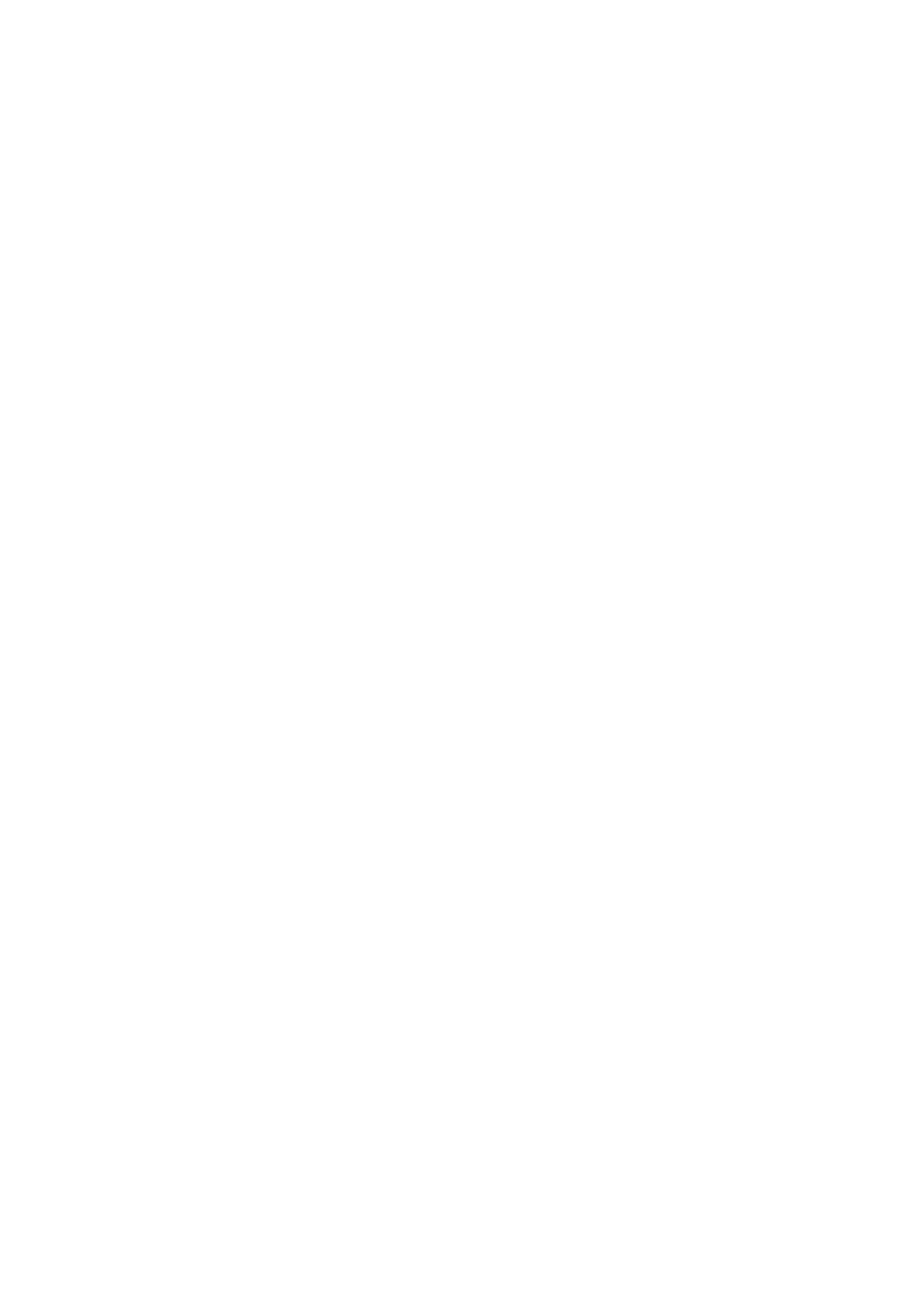# From Judgment to Justice Implementing International and Regional Human Rights Decisions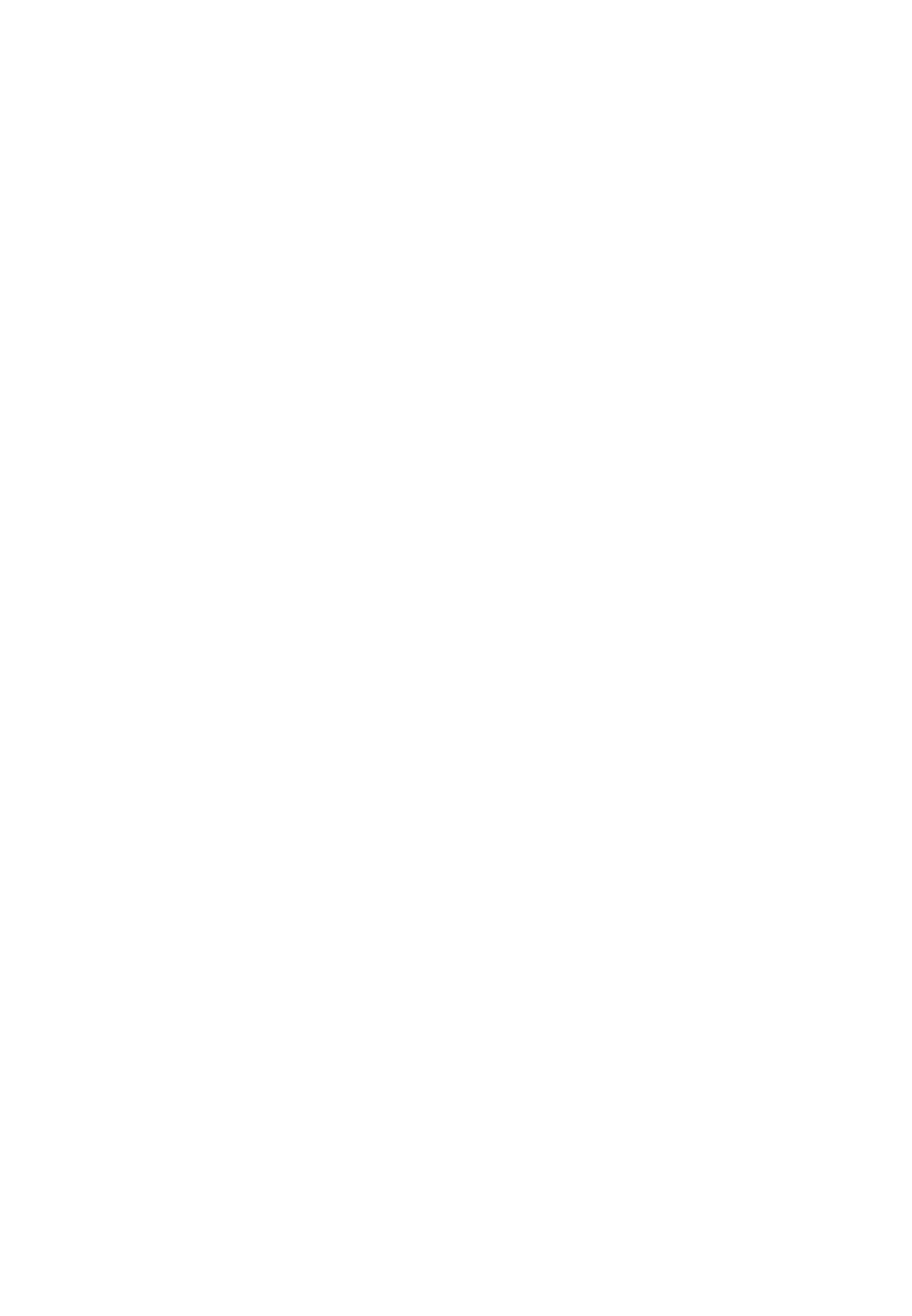# From Judgment to Justice Implementing International and Regional Human Rights Decisions

**Open Society Justice Initiative**

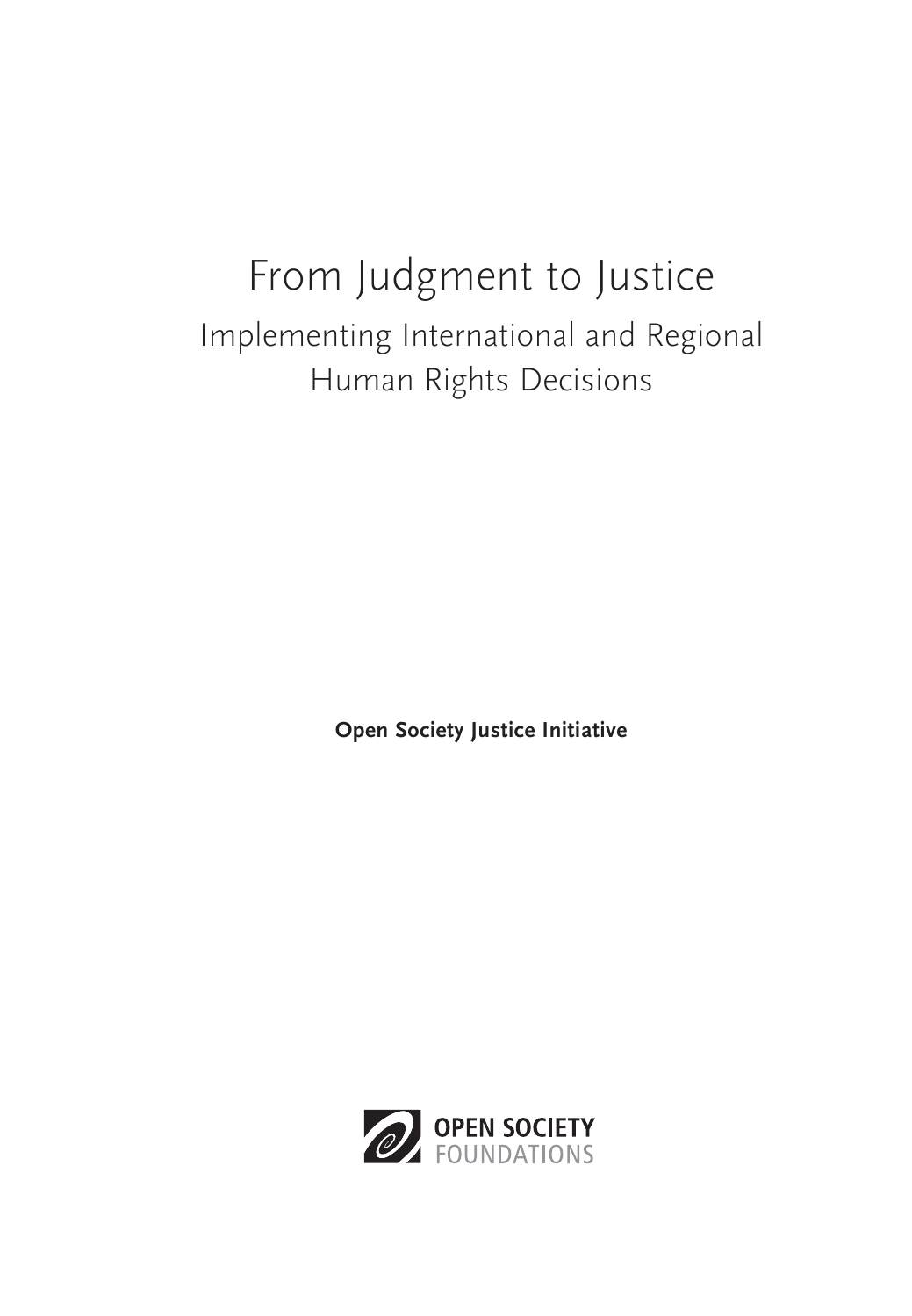Copyright © Open Society Foundations. All rights reserved.

No part of this publication may be reproduced, stored in a retrieval system, or transmitted in any form or by any means without the prior permission of the publisher.

ISBN: 978-1-936133-33-8

Published by Open Society Foundations 400 West 59th Street New York, NY 10019 USA www.soros.org

For more information contact: Rupert Skilbeck Litigation Director Open Society Justice Initiative rskilbeck@justiceinitiative.org

Cover designed by Judit Kovács l Createch Ltd. Text layout and printing by Createch Ltd.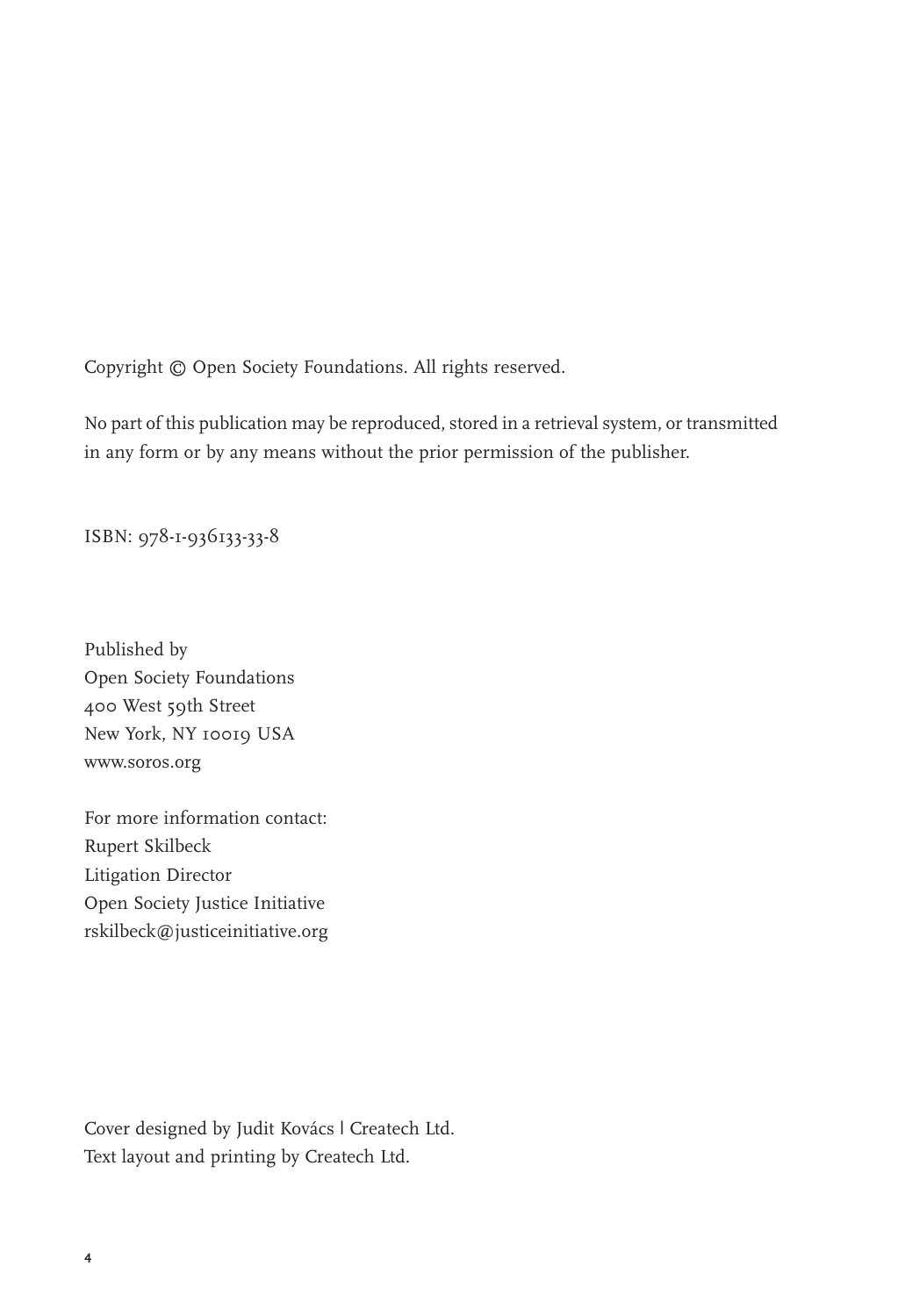# **Contents**

|              | Acknowledgements                                             | 7  |
|--------------|--------------------------------------------------------------|----|
| Introduction |                                                              | 9  |
|              | <b>Executive Summary</b>                                     | 15 |
| L.           | The European System of Human Rights                          | 33 |
|              | Introduction                                                 | 33 |
|              | The European Court at a Crossroads                           | 35 |
|              | ECHR's Remedial Framework and Its Relationship to Compliance | 39 |
|              | Implementation Monitoring in the Council of Europe           | 45 |
|              | Compliance Challenges and Lessons Learned                    | 52 |
|              | Conclusions and Recommendations                              | 56 |
| П.           | The Inter-American Human Rights System                       | 63 |
|              | Introduction                                                 | 63 |
|              | Overview of the Implementation Problem                       | 64 |
|              | The Relationship between Implementation and Remedies         | 65 |
|              | Implementation Successes and Lessons Learned                 | 72 |
|              | Procedures and Mechanisms to Promote Implementation          | 77 |
|              | Conclusions and Recommendations                              | 88 |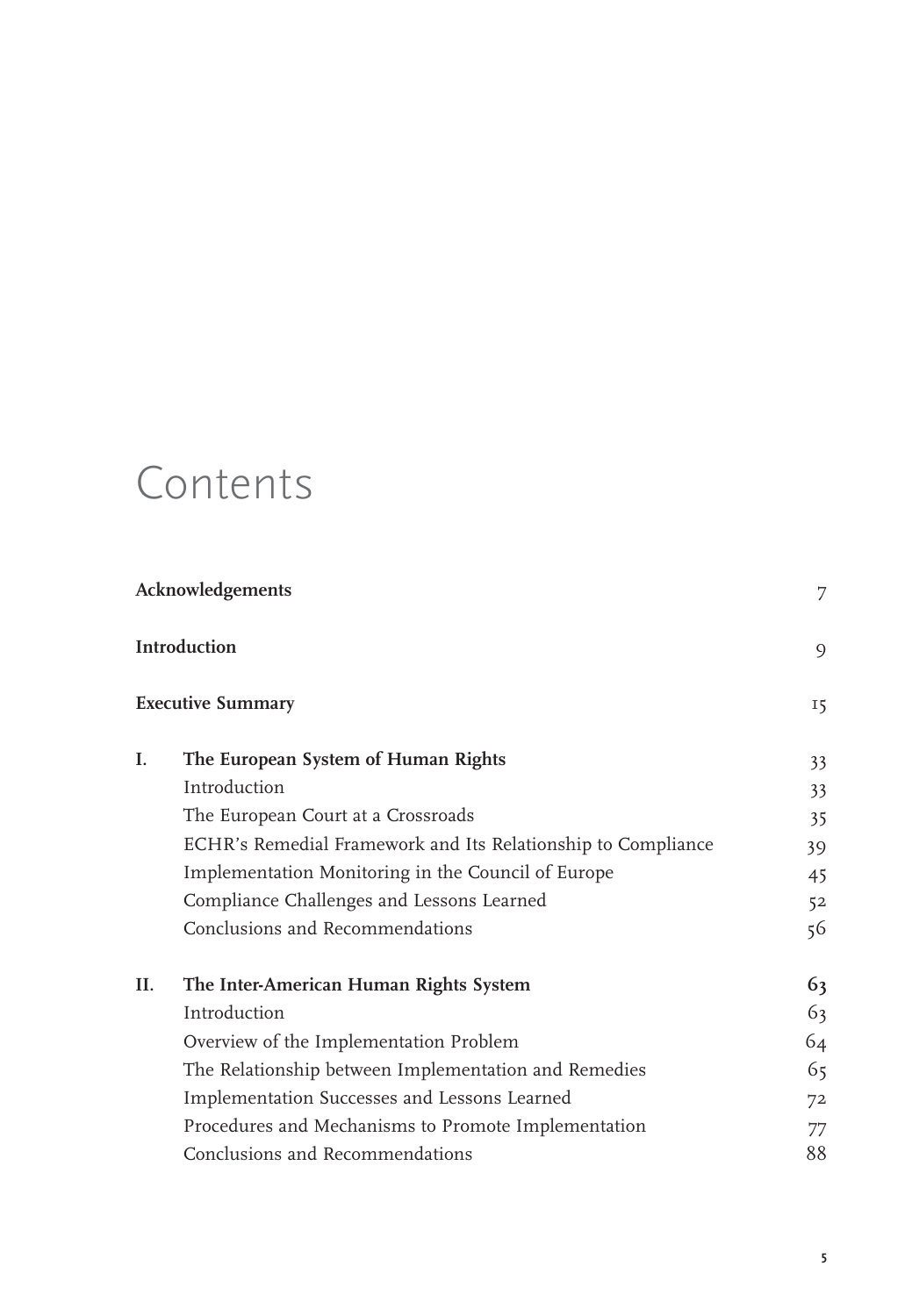| III.                | The African System on Human and Peoples' Rights                      | 93         |
|---------------------|----------------------------------------------------------------------|------------|
|                     | Introduction                                                         | 93         |
|                     | The Implementation Problem and the Institutional Response            | 94         |
|                     | Implementation Successes, Rights, Remedies, and Follow-Up Activities | 97         |
|                     | The New Rules of Procedure and the Follow-Up Framework               | 108        |
|                     | Conclusions and Recommendations                                      | III        |
| IV.                 | United Nations Treaty Bodies: The Human Rights Committee             | II7        |
|                     | Introduction                                                         | II7        |
|                     | Compliance Rates of the Treaty Bodies                                | 118        |
|                     | Procedures for Monitoring Compliance                                 | <b>I22</b> |
|                     | Factors Affecting the Implementation of Decisions                    | 125        |
|                     | Broad Trends in Compliance and Lessons Learned                       | <b>129</b> |
|                     | Conclusions and Recommendations                                      | 132        |
| V.                  | <b>Next Steps</b>                                                    | 137        |
| Select Bibliography |                                                                      | 145        |
|                     | <b>Notes</b>                                                         |            |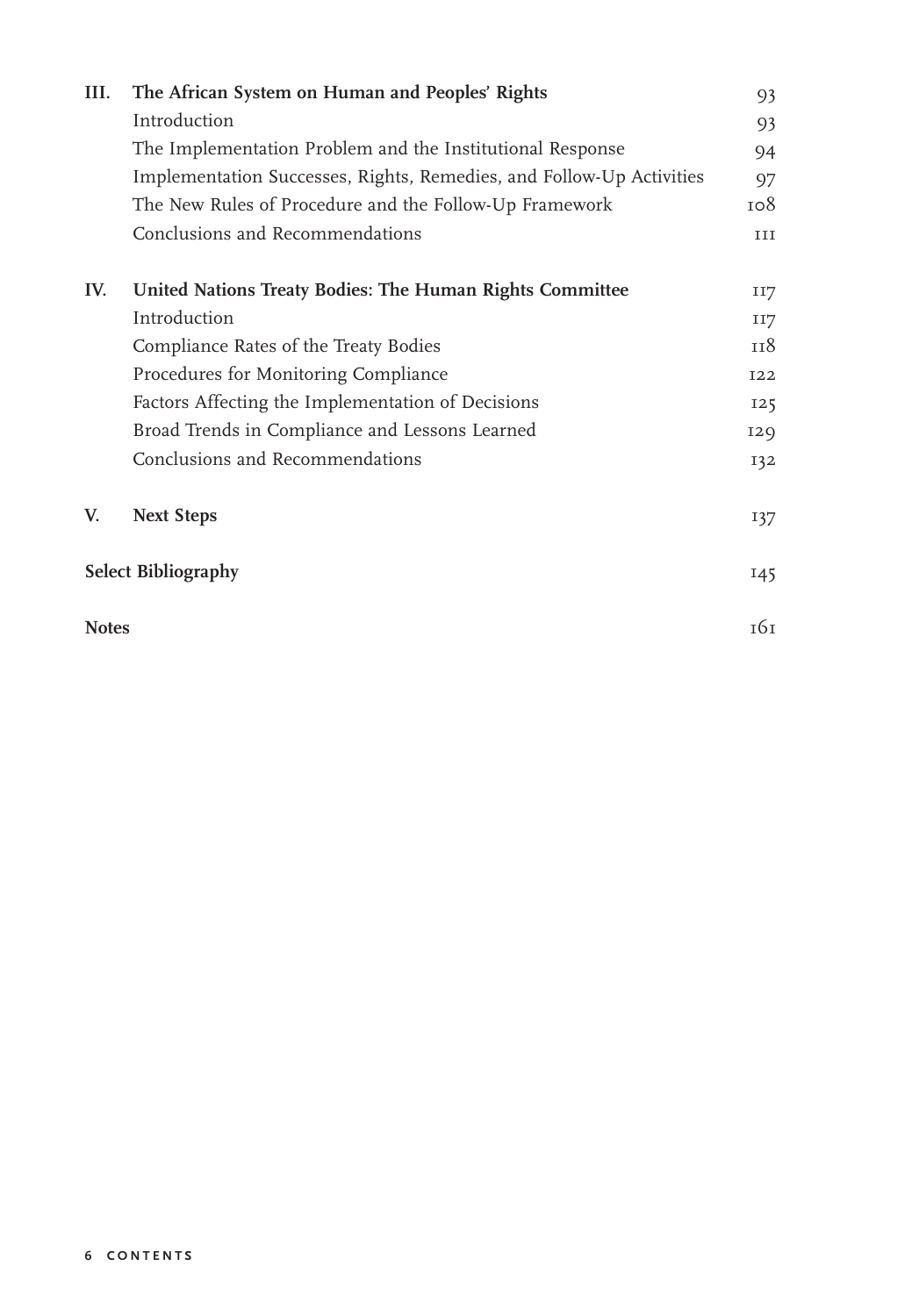# Acknowledgments

*From Judgment to Justice* was written by David C. Baluarte, Practitioner in Residence, International Human Rights Law Clinic, American University—Washington College of Law; and Christian M. De Vos, Ph.D. Researcher at the Grotius Centre for International Legal Studies, University of Leiden—The Hague. The text was edited by David Berry, James A. Goldston, and Robert O. Varenik.

This report draws upon a wide range of sources, which are identified throughout the report and in the attached bibliography, including interviews conducted with human rights advocates and academics, judges, treaty body commissioners, and staff members of the regional systems and OHCHR from September 2009 to April 2010. Many thanks are owed to our interviewees, all of whom were generous with their time and insights.

Special thanks to James Goldston, Rupert Skilbeck, and Robert Varenik for shepherding this project through to completion, and to Emily Kenney for her expert coordination.

We are also grateful to Chaloka Beyani, Gisella Gori, Viviana Krsticevic, Anthony Lester, Juan Méndez, Chidi Odinkalu, and Michael O'Flaherty for reviewing an earlier draft of this report and offering their commentary on the recommendations made herein. Thanks, too, to the board of directors of the Open Society Justice Initiative for a spirited conversation on implementation and compliance on a cold day in February.

The status of cases discussed in this report is current as of October 2010.

The Open Society Justice Initiative bears sole responsibility for any errors or misrepresentations.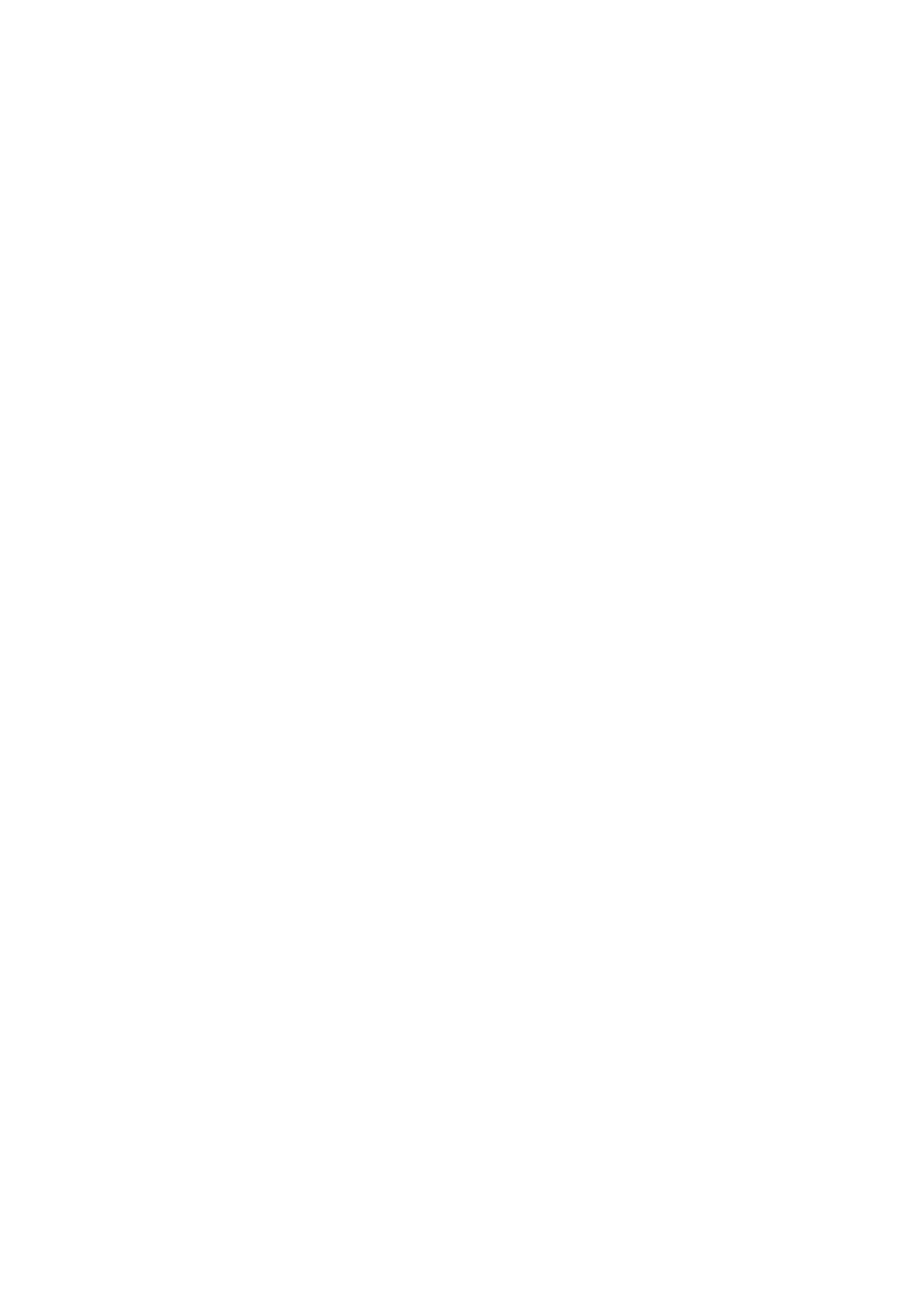## Introduction

Public interest litigation is generally aimed at securing concrete remedies for individual complainants, as well as more general reforms of policy and institutional practice. Such changes are not easily won in even the most developed domestic jurisdictions, so the notion of public interest litigation in international and regional human rights systems may strike some as fanciful. After all, these systems are relatively new, have fewer resources, and rest on less-settled juridical foundations than their domestic counterparts. And yet, the number of cases filed with, and judgments delivered by, such bodies steadily increases. To what end? What is the record of implementation of these decisions? What procedures exist to monitor and promote implementation? And how can these systems be improved?

These questions prompted the Open Society Justice Initiative to embark on an extensive study of judicial decisions in the three major regional human rights systems—African (including the African Commission on Human and Peoples' Rights and the nascent African Court of Human and Peoples' Rights); American (composed of the Inter-American Commission on Human Rights and the Inter-American Court of Human Rights); and European (including the European Court of Human Rights and the Committee of Ministers)—and the United Nations treaty bodies, with a particular focus on the Human Rights Committee. These procedures, established as part of the protective mandates of both the United Nations treaty body system and the regional human rights regimes, have been fueled by the hope that, where a person is unable to obtain redress at the national level, recourse to an international or supranational legal body would compel a state to make good on its human rights obligations.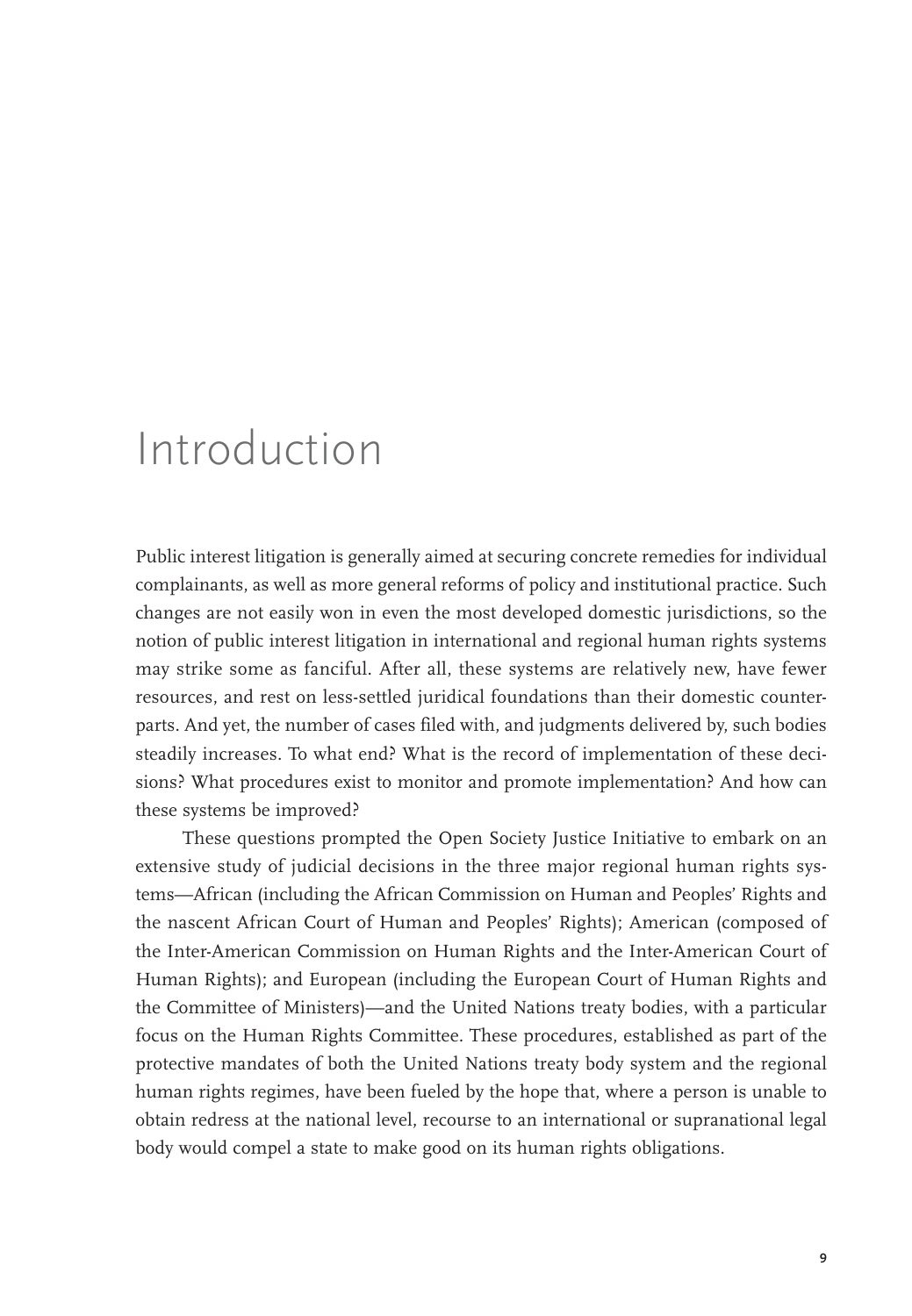The Justice Initiative engages in litigation around the world: representing applicants, intervening as a third party, and providing technical assistance to local counsel. We have a specific interest in learning how to make our own litigation more effective, including through full and expeditious implementation of court judgments. And as advocates promoting the rule of law, we have a more general interest in fostering wellfunctioning regional and international courts as essential elements of a global open society.

In 2007, the Grand Chamber of the European Court of Human Rights issued a groundbreaking ruling in *D.H. and Others v. Czech Republic*, finding that the segregation of Roma within Czech schools violated the European Convention on Human Rights.<sup>1</sup> The Grand Chamber ordered the Czech government to end its discriminatory education practices and provide redress to those affected. Yet nearly four years later, the situation for Roma schoolchildren remains largely unchanged: the "special schools" into which they are shunted have been renamed, but the segregation persists.

In 2005, the Inter-American Court of Human Rights, in *Yean and Bosico v. Dominican Republic*, found the Dominican government responsible for racial discrimination in its citizenship policy, in violation of the American Convention on Human Rights.<sup>2</sup> The court ordered the Dominican citizenship law changed. But since that judgment, the Dominican Republic's citizenship laws and policies have become more—not less restrictive, including a constitutional amendment that directly undermines the Inter-American Court's ruling.

In *Marques v. Republic of Angola*, the United Nations Human Rights Committee determined, in 2005, that Angola had violated the petitioner's freedom of speech by holding him incommunicado and imprisoning him for writing articles critical of the Angolan president.<sup>3</sup> In March 2005, the committee found that Angola had violated Marques' rights under the International Covenant on Civil and Political Rights, and that Marques' arrest and detention violated his due process rights. Yet, five years later, the committee's opinion remains substantially unenforced: many colonial-era provisions restricting free speech and media freedom remain on the books.

In 2000, the African Commission on Human and People's Rights found the government of Mauritania responsible for massive human rights violations in *Malawi*  African Association et al. v. Mauritania.<sup>4</sup> The commission found numerous violations of the African Convention on Human and Peoples' Rights arising from a wave of ethnic violence that involved widespread detentions and killings as well as the forced expulsion of approximately 70,000 black Mauritanians into Senegal and Mali. Six years after the ACHPR's ruling, Mauritania agreed to repatriate and reintegrate the expellees, but to date only a small percentage of these refugees have been permitted to return, and scores of grave human rights violations have gone unaddressed.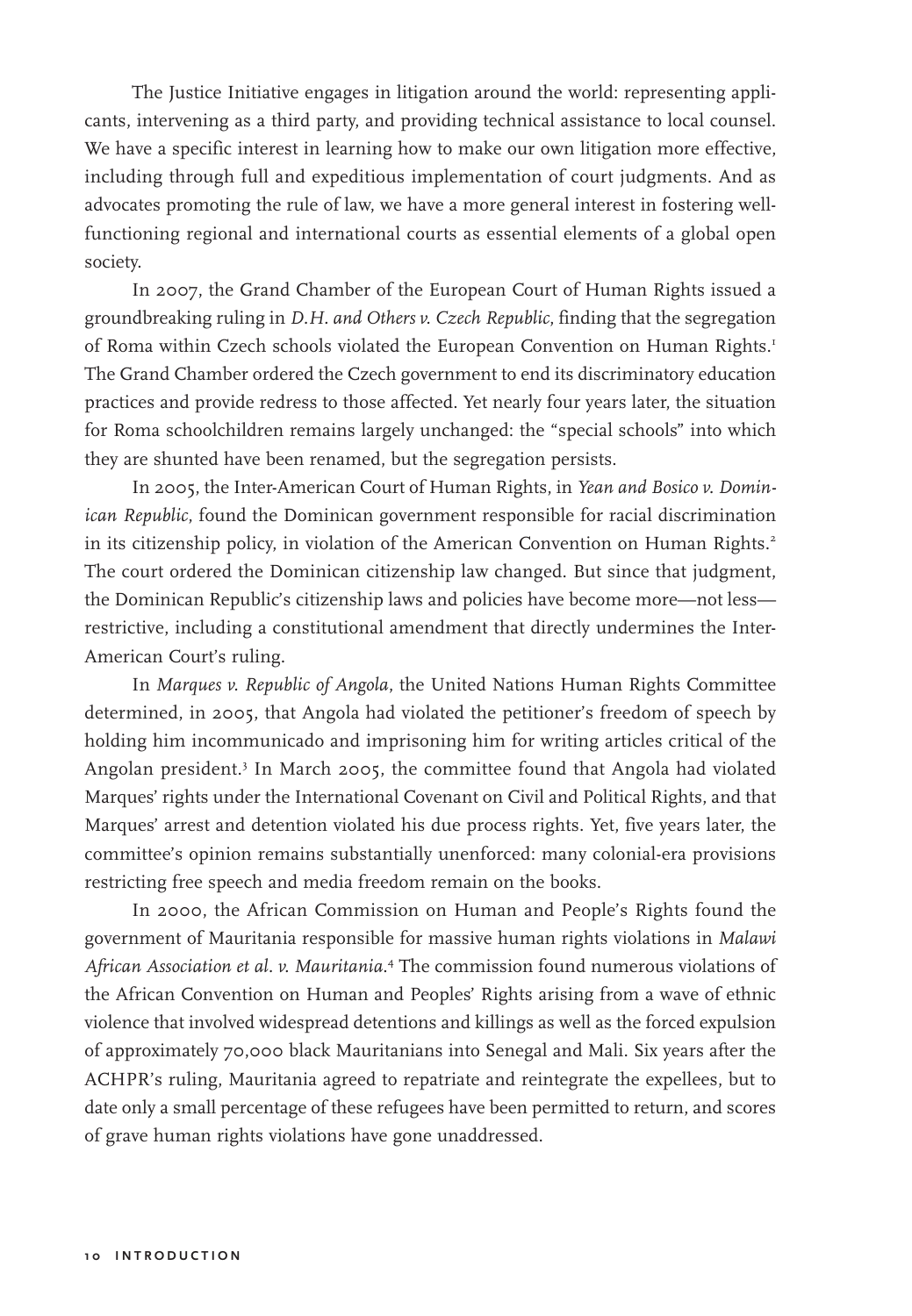The implementation of its judgments is the central measure of a court's efficacy. Without it, the situation of those who should be helped by the court's ruling does not improve. Even the best and most profound jurisprudence may be deemed ineffective if not implemented, and the very legitimacy of the court itself may fall into question.

As the cases summarized above demonstrate, an implementation crisis currently afflicts the regional and international legal bodies charged with protecting human rights. The goal of this report is to help address that crisis by exploring implementation: the conditions under which states implement the decisions of the various human rights systems, the extent to which procedures to monitor and promote implementation exist, and how they can be improved.<sup>5</sup>

Despite the struggles over implementation cited in this report, it is important to note the successes that regional and international human rights bodies have recorded, and the broadly positive arc that bends toward greater rights protection. Since their founding, the treaty bodies and the regional systems have played an essential role in defining and protecting human rights, thus providing the impetus for significant improvements in the rule of law. The European Court of Human Rights has issued thousands of binding judgments that have touched nearly every aspect of legislation on the European continent, ranging from reformed pretrial detention procedures to the treatment of the mentally ill and improved fair trial guarantees. The Inter-American Commission and the Inter-American Court of Human Rights have achieved regional consensus on the illegality of amnesty provisions for members of authoritarian regimes that perpetrated grave human rights violations, developed a progressive framework for the protection of indigenous lands, and advanced the issue of freedom of expression throughout the region. On the African continent, dozens of political prisoners have been freed, and expelled persons returned to their homes, at the recommendation of the African Commission on Human and Peoples' Rights. Similarly, the United Nations treaty bodies have spurred change in national anti-discrimination laws, gender equality, and the rights of non-citizens.

There can be no question that these procedures matter. They represent not only the last, best hope for many people whose national laws have failed them but, more fundamentally, they manifest "a shift of emphasis towards the more effective implementation and enforcement of existing human rights standards."6

Yet despite such successes, genuine and complete implementation is one of the most nettlesome problems that the international human rights system confronts. Indeed, "[h]uman rights is the subject matter area in international affairs where the largest enforcement deficit exists, inasmuch as the costs of enforcement appear high and the benefits seem low by traditional state interest calculations."7 As proof of this deficit, critics cite implementation rates as low as 10 percent for some of these legal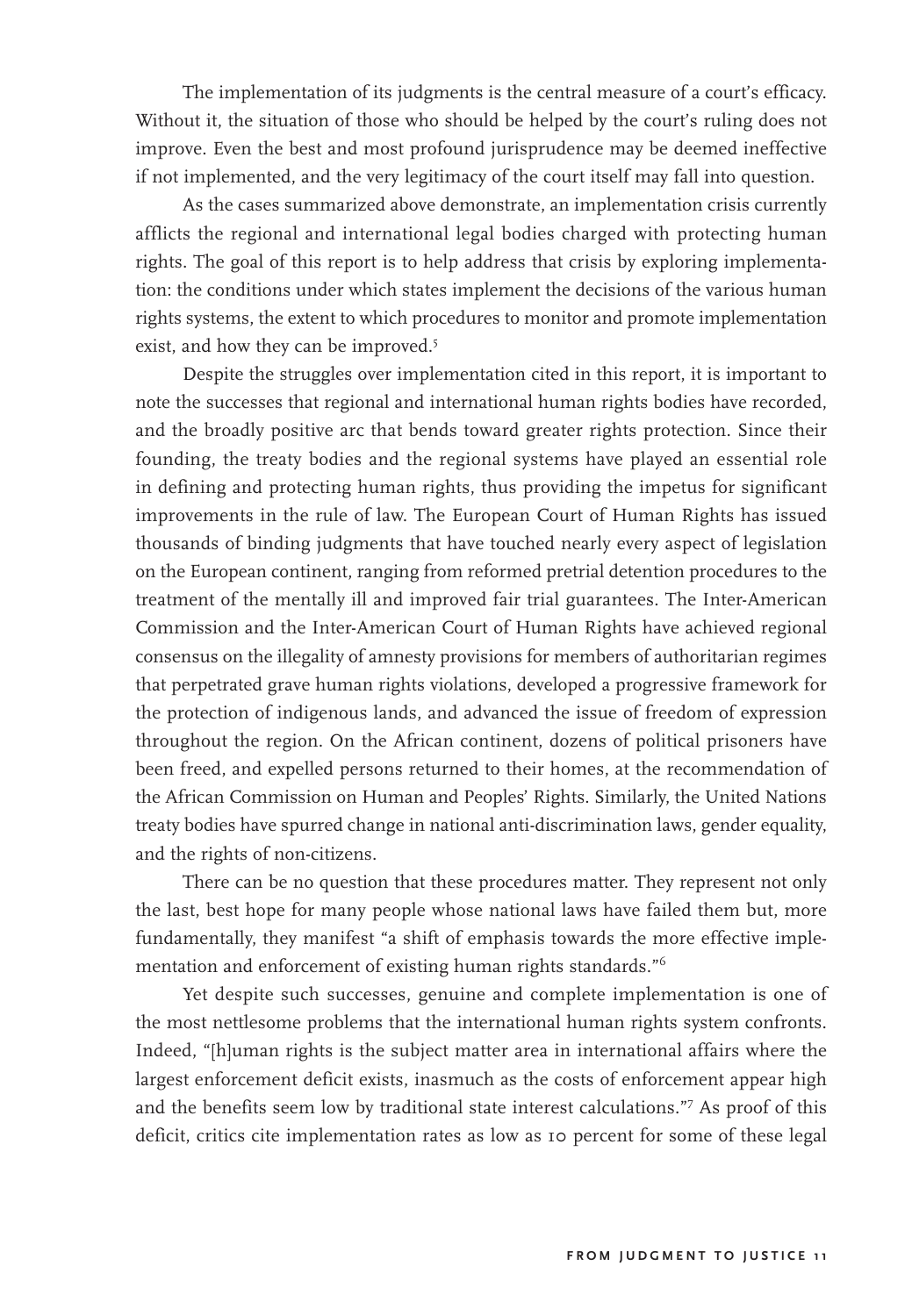bodies, and point to the persistence of human rights violators who remain apparently unfazed by the threat of international judicial scrutiny.

The commitment to abide by a judicial (or quasi-judicial) judgment is crucial to the integrity of any legal system, domestic or international. Experts writing in the context of the European Court have noted that implementation of judgments is the "acid test of any judicial system," important for "enhancing the interpretive authority and impact of the Court's case law," as well as the system's authority and credibility.<sup>8</sup> Furthermore, just as research has shown that states with poor human rights records are often unwilling to ratify human rights treaties, "a sorry record of compliance with the judgments of regional and international courts correlates with poor human rights performance generally."9

Implementation also underscores the distinctiveness of regional and international human rights bodies, highlighting the dichotomy between the unique hope that they represent for those within their jurisdiction and the bodies' lack of enforcement authority. These institutions are notable in our international order precisely because they have the authority to regulate national sovereigns but, at the same time, they generally lack recourse to an international sovereign power to enforce those orders. Consequently, international human rights law, more than any other field of international law, must rely heavily on the cooperation of states, buttressed, as one commentator has noted, "by such moral and other influence as countries are prepared to exert."<sup>10</sup>

Fortunately, efforts by scholars and advocates to examine state compliance with the broader mandates of international human rights conventions have grown in sophistication and scale over the past decade, as part of an emerging wave of empirical scholarship in international law and international relations. Yet, to date, relatively little attention has been paid to the degree to which, and under what conditions, states implement the judgments of the legal bodies designed to interpret and enforce those conventions. This oversight is regrettable because, as two commentators have noted in the context of the Inter-American Court, a disproportionate focus on the mere fact of these institutions' existence "may lead us to overlook the actual degree of success that such tribunals have had in the countries subject to their jurisdiction."<sup>11</sup>

The four human rights systems explored in this report are significant because they frequently serve as examples to other human rights institutions, and their decisions often have the broadest jurisprudential impact. Furthermore, while these systems are appreciably different in many ways, they share a number of similar characteristics that bear on the question of implementation and lend themselves to cross-system analysis. With these considerations in mind, this report aims to consolidate existing information on implementation, identify trends where they exist, explore certain successes and challenges, and formulate strategic recommendations for how interested actors—civil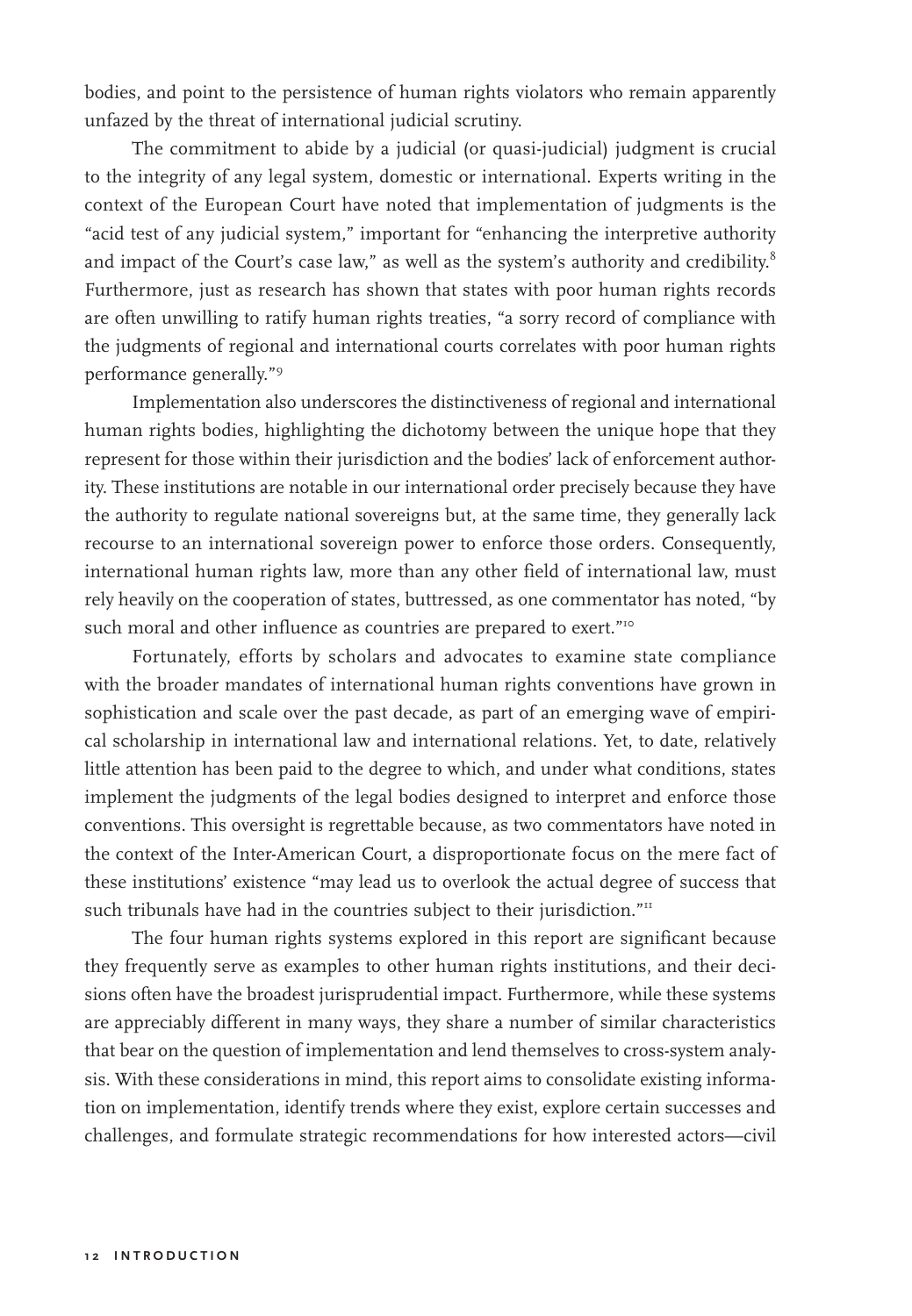society organizations, government agents, and officials of the supranational institutions themselves—might work together towards the more expeditious and complete implementation of international legal and quasi-legal decisions.

It should be noted that, although this report occasionally uses the terms "compliance" and "implementation" interchangeably, our emphasis is on the latter. While these terms are closely related, implementation, as two commentators have noted, is "the process of putting international commitments into practice," whereas compliance is a "state of conformity or identity between an actor's behavior and a specified rule."12 Thus, states may implement judgments in order to achieve compliance; however, compliance can also exist without implementation. This can occur, for instance, when an international commitment already matches current practice, rendering implementation unnecessary, or where, as Harold Koh notes, "no causal relationship exists between a ruling and subsequent implementation by a state."13 Indeed, as this report details, states have often (partially) satisfied court judgments while making clear that they are only doing so on an *ex gratia* basis,<sup>14</sup> or have come into compliance with a human rights judgment for reasons unrelated to that decision.<sup>15</sup> Implementation, on the other hand, occurs in response to international obligations, and when those obligations are articulated in human rights judgments, implementation is observable and measurable. Thus, because implementation more fully captures the impact (or lack thereof) of human rights judgments on state behavior, we employ that term here to capture the deliberate process of adopting specific remedial measures in order to give substantial effect to a judgment.

It in no way undercuts the importance of implementation to note that international human rights judgments can have significant intangible impacts, even where they are not implemented. Many of these decisions, for instance, can trigger vital policy discussions at the national level, both in and outside of the government, despite the fact that domestic implementation remains lacking. Likewise, many decisions, even if not enforced at the level of the individual litigant, serve an important function insofar as they contribute to an international jurisprudence that may deter (or punish) future violations or from which domestic courts can develop their own rights jurisprudence. Thus, implementation, though the most important indicator of an effective system of human rights protection, is not the only one. Nor is this report's emphasis on implementation and its highlighting of the four systems' implementation failures meant to suggest that these bodies are necessarily weak or ineffectual. To the contrary, they are essential pillars of the international human rights regime. The intent is thus to focus an honest light on one aspect of their performance, in the hopes that they may be made stronger still.

With this goal in mind, each of the four chapters below explores issues pertaining to the implementation of decisions of human rights bodies in the European, Inter-American, African, and UN treaty body systems. While each discussion is framed in a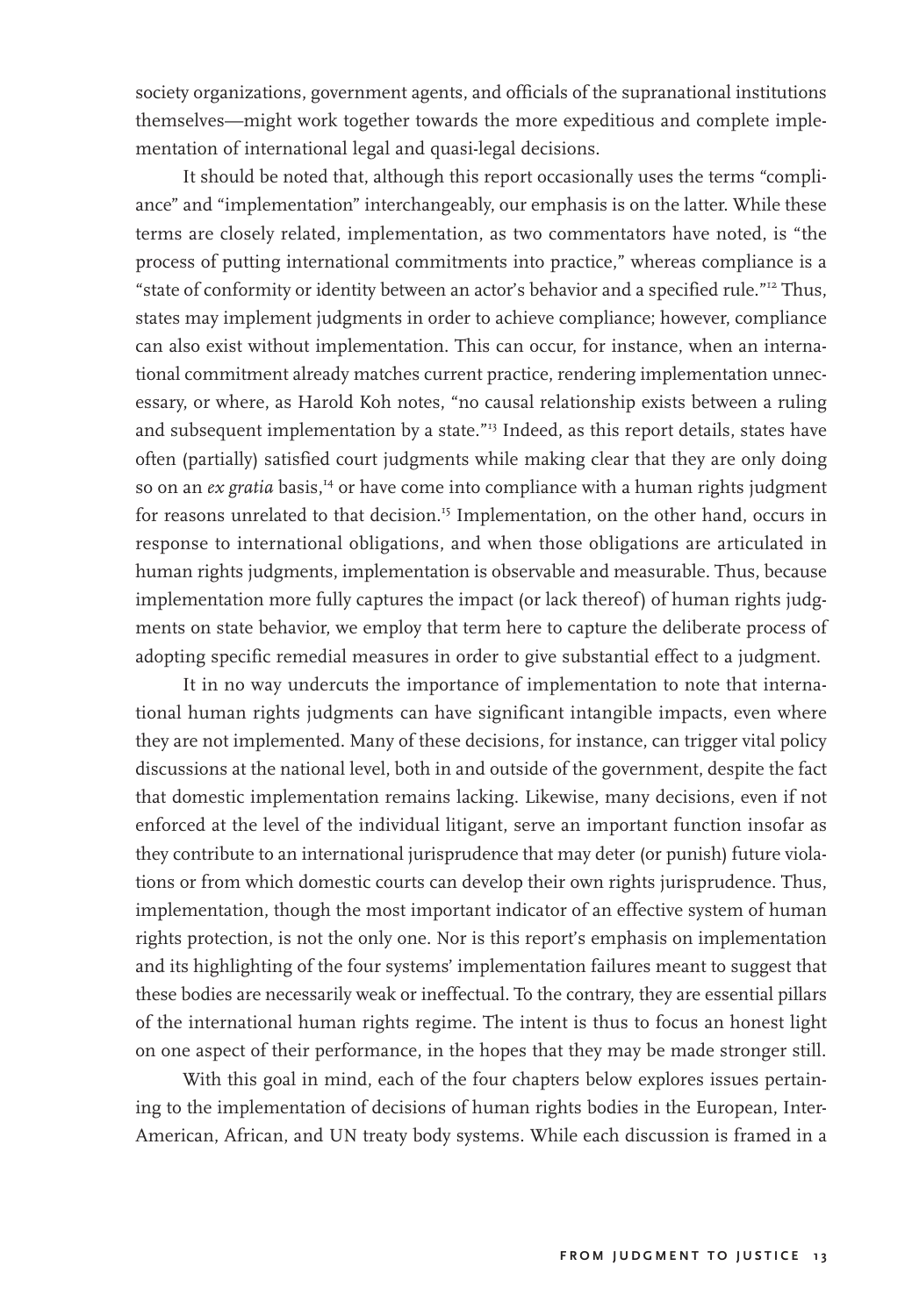way that best highlights the relevant implementation issues in each of the systems, the chapters were developed around common questions so as to provide consistent development of certain issues and enhance the basis for comparative analysis. Each chapter is intended to provide an overview of the current state of the implementation of judgments in a particular system, and offer some measure of historical perspective on how implementation has developed over time. Each chapter also endeavors to examine some of the factors that influence implementation, consistently addressing the relationship between implementation and the remedial framework utilized by each system, and in some circumstances exploring other issues such as the relationship between implementation and the rights at issue in a decision. The procedures in place in each system to monitor implementation and follow-up with states are also a centerpiece of this report, as are past and current initiatives to improve implementation, and the lessons that can be learned from successfully implemented decisions. At the end of each chapter, the report includes conclusions and recommendations to improve implementation in that particular system. The concluding chapter attempts to pull together those points of common concern for all of the systems discussed and calls for continued cross-system dialogue on implementation.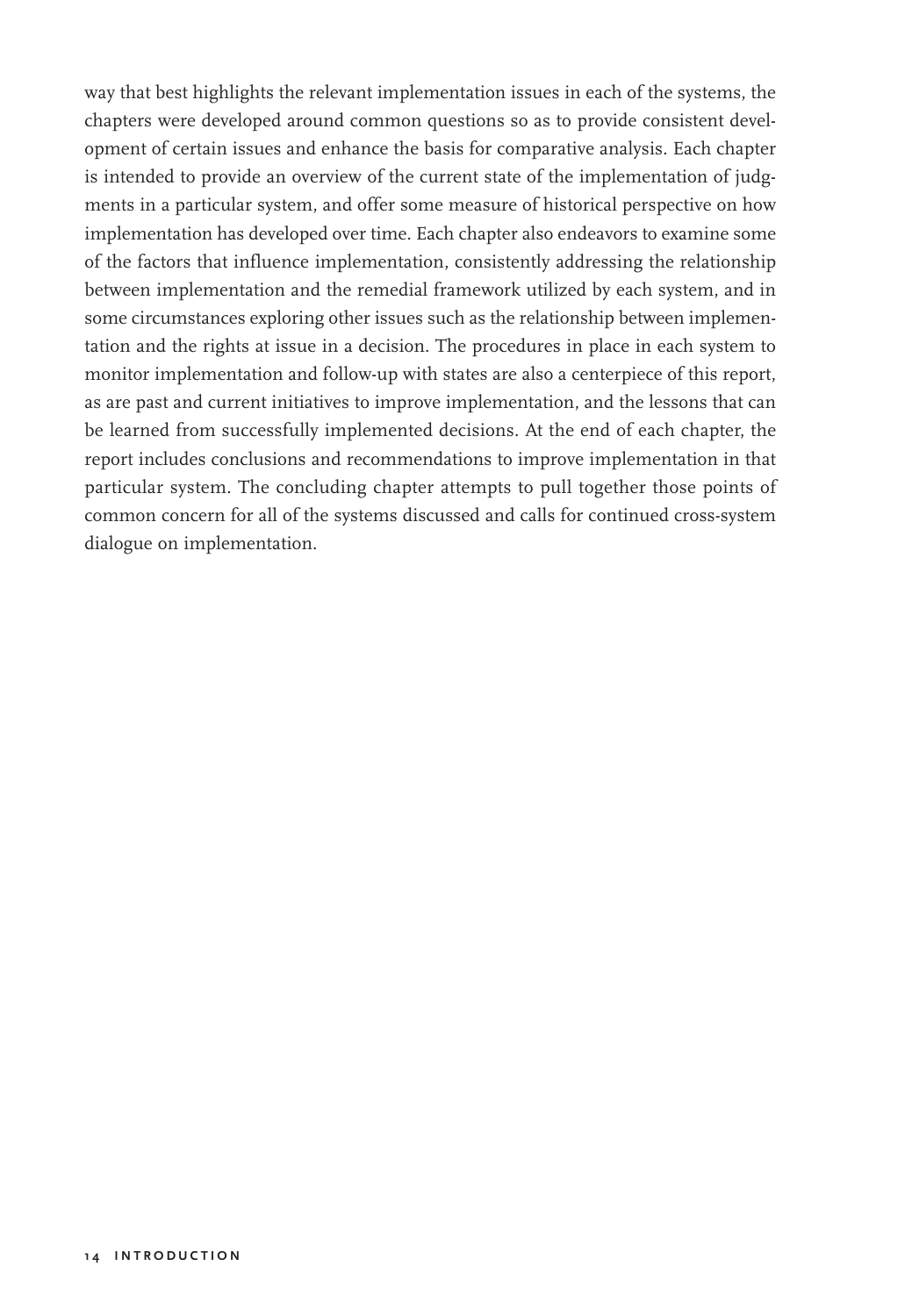### Executive Summary

### The European System of Human Rights

An incredibly dynamic body, the European Court of Human Rights is the judicial organ responsible for interpreting the European Convention for the Protection of Human Rights, to which the 47 states of the Council of Europe are party. In the past thirty years, the court's individual petitions procedure has expanded from a modest, discretionary system to one that is now struggling under the weight of its own success: the court currently faces a backlog of almost 120,000 cases. As its caseload has grown, the implementation of the court's judgments has slowed. In January 2007, the year that execution of the court's judgments began to be monitored and made public, over 5,000 judgments were still listed as pending before the Committee of Ministers, the political branch of the Council of Europe responsible for supervising the court's judgments. By the end of 2009, that figure had risen to 7,887. In the past two years alone, the number of pending cases has risen at an annual rate of 18 percent, far outpacing the number of cases that have been closed. It has also become clear that certain states—Russia, Italy, Turkey, Bulgaria, Ukraine, in particular—pose problems for the European system because they lack the capacity or political will to implement judgments. As a result, a number of those cases where implementation remains pending are, in fact, "repetitive" cases—the result of states having failed to comply with their earlier implementation obligations.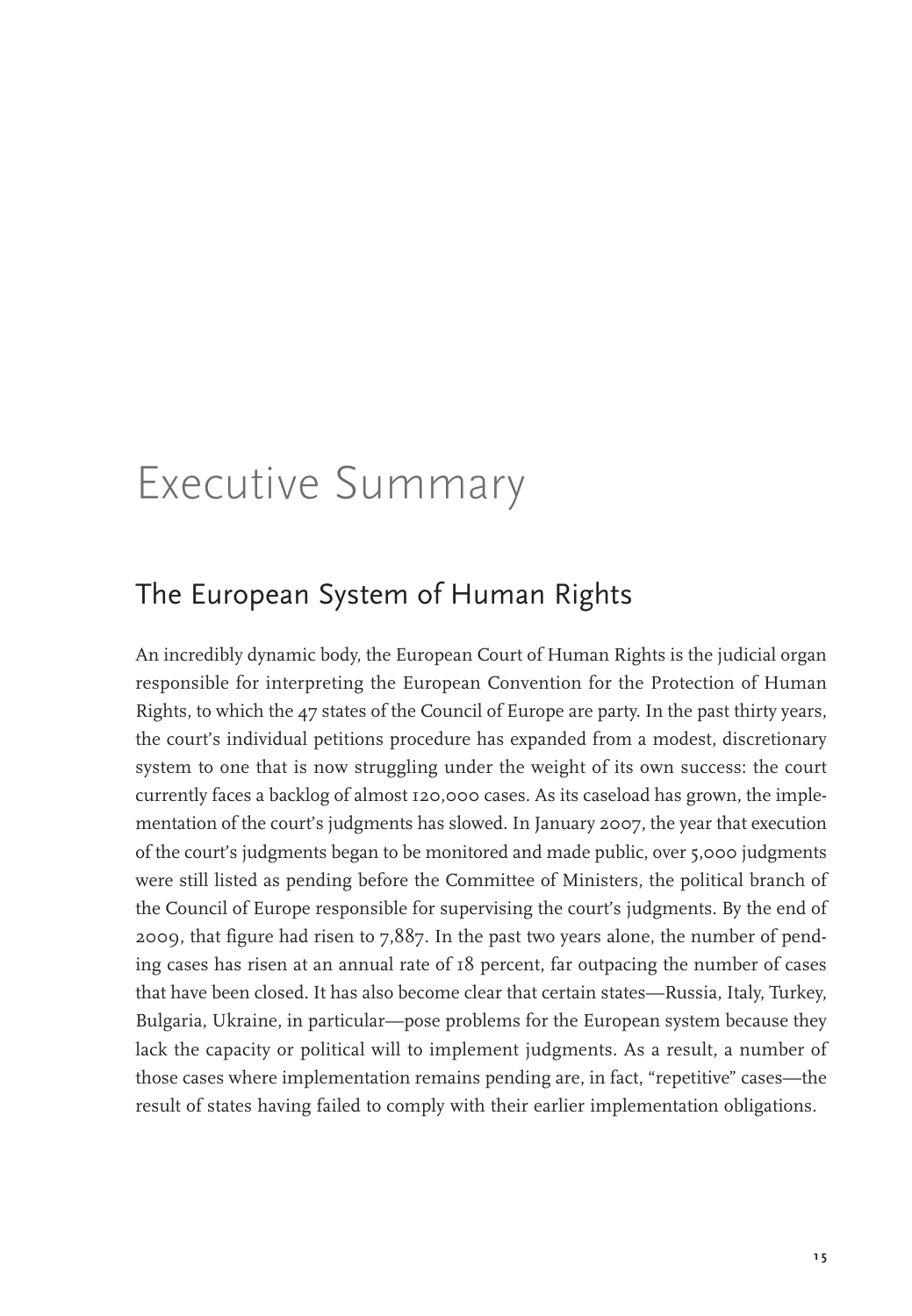#### **Rights, Remedies, and the Court's Evolving Remedial Framework**

Where the court awards money damages, or "just satisfaction," compliance with the court's decision remains quite high; with few exceptions, states continue to pay the ordered sums on time and without controversy. Likewise, compliance with interim measures ordered by the court is quite high. Few of the court's judgments, however, are limited entirely to damage awards; rather, they include individual and general measures as well. Individual measures are designed to restore the applicant to the position he or she enjoyed prior to the violation, while general measures are designed to prevent the same abuse(s) from happening again. In these cases, implementation is harder to monitor and often more protracted because general measures typically require wide-ranging reforms, such as changes to a state's legal code, which can challenge institutional power or run contrary to public opinion.

In the face of such intransigence, the court has at times adopted a more prescriptive approach to remedies, which has assisted the Committee of Ministers and occasionally resulted in more effective execution. Most representative of this shift is the court's application of the pilot judgment procedure, used as a way to dispose of a large class of similarly situated cases. States have also begun to respond to calls by the Committee of Ministers and other Council of Europe organs to better address implementation of judgments at the local level. The United Kingdom's Joint Committee on Human Rights has been a model institution in this regard and, more recently, Italy and Ukraine have passed laws that seek to strengthen parliamentary oversight of implementation.

Overall, however, general measures present the greatest challenge for the European system, and there are numerous instances in which full implementation has not been achieved. Another worrisome trend is the widespread failure by states to implement orders to investigate and prosecute gross human rights violations—an area the court has addressed more often since the accession of post-Soviet states. Other problem areas for the Committee of Ministers have been the satisfactory resolution of cases involving the unreasonable length of proceedings and the failure to execute domestic judgments, which collectively comprise the vast majority of cases pending before the committee. As a result, implementation continues to lag where there is political resistance to, or a lack of public support for, the measures ordered by the court. Moreover, because general measures are time consuming and frequently complicated, states often treat them as a lower priority, choosing instead to pay just satisfaction and then delay. For instance, in 115 cases involving human rights violations in Chechnya, Russia has paid damages to the applicants in the vast majority, but failed to undertake any public investigations and prosecutions despite the court's ordering that it do so. In such cases, Strasbourg's pressure is not enough; active participation from local civil society is needed to overcome political resistance and move public opinion.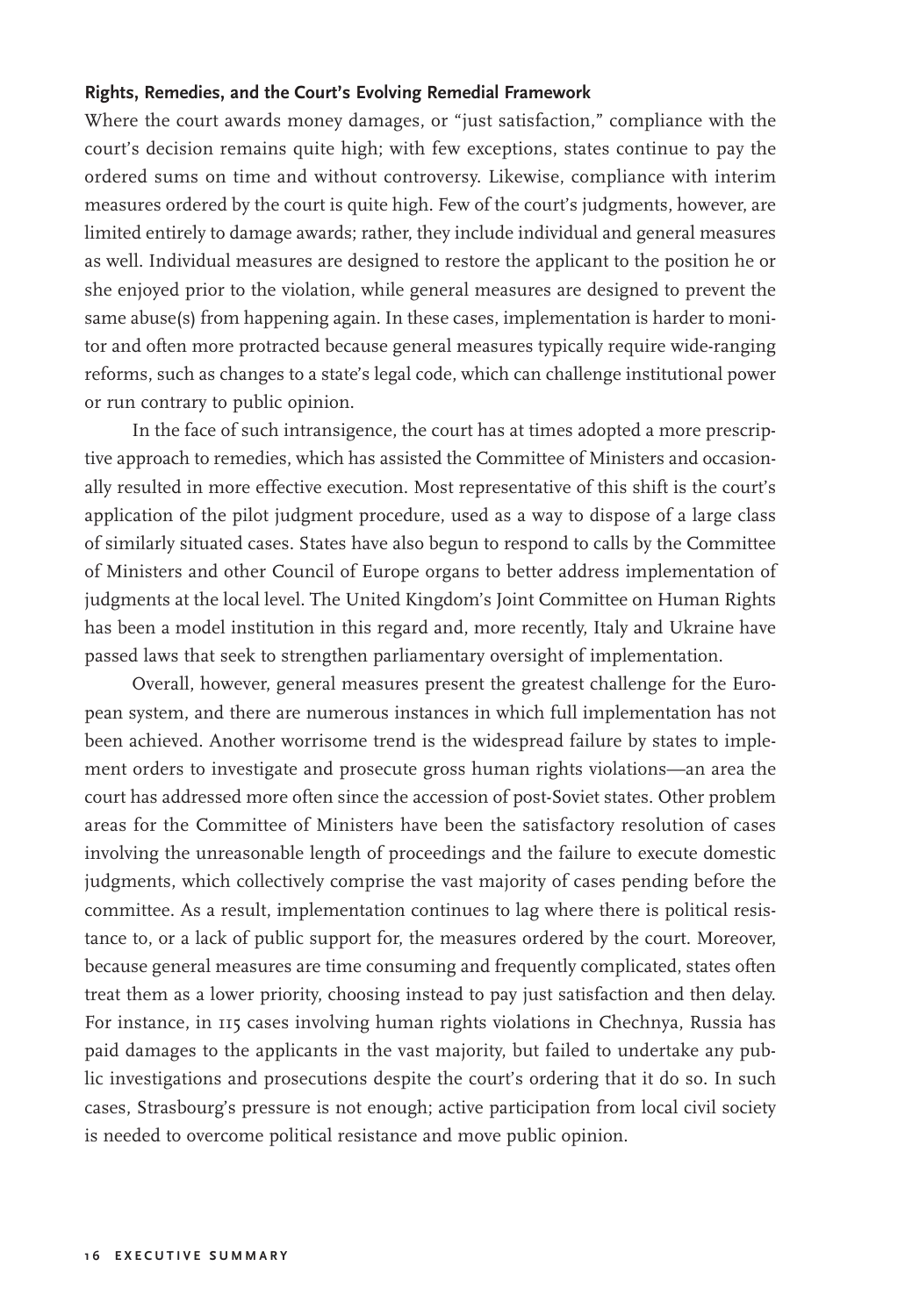#### **Implementation Monitoring in the Council of Europe**

As set forth by Article 46 of the European Convention, the Committee of Ministers is the statutory body tasked with monitoring the court's judgments. The committee, whose supervision is based on "constructive and co-operative dialogue between states," meets four times a year and is assisted in its oversight duties by the Department for the Execution of Judgments. Another important monitoring body is the Parliamentary Assembly of the Council of Europe, whose Committee on Legal Affairs and Human Rights reports regularly to the assembly on compliance-related matters. Notably, the Committee of Ministers has recently emphasized the importance of developing synergies in the implementation monitoring process among the committee, the Parliamentary Assembly, and the European Commissioner for Human Rights, whose mandate it is to promote awareness and respect for human rights throughout the Council's member states.

In response to the challenges of implementation, the Committee of Ministers has adopted an increasingly rigorous approach to implementation and its own monitoring powers. Rules of procedure, amended as of 2006, require that states against which a judgment is pending submit a plan for implementation to the Committee of Ministers within six months of the court's decision, although this timeframe may be reduced in urgent cases, systemic cases, or cases of very serious violations. Cases are then placed on the agenda of the committee's subsequent meetings and reviewed regularly until a final resolution closing the case is adopted. The committee's deliberations are not open to the public (unless it decides otherwise), although victims are now entitled to communicate in writing with the committee about the implementation of individual measures, and non-governmental organizations and national human rights institutions are entitled to make written submissions on both individual and general measures. New working methods adopted in 2004 by the committee also include the use of publicly accessible "status sheets" summarizing the status of implementation, as well as more frequent meetings between the committee's secretariat and state representatives.

While compliance is pending, the Committee of Ministers may adopt interim resolutions, in order to provide information on the progress of implementation, or to express concern or make suggestions; on occasion, the committee also issues public memoranda explaining what steps a state should undertake in cases raising structural violations. Where necessary, the committee may seek to put more pressure on a respondent state through compliance meetings, undertake more frequent examinations of a case, or adopt public interim resolutions condemning the failure to implement. Notably, Protocol 14, effective as of June 2010, also expands the Committee of Ministers' monitoring powers in two important ways. First, it permits a two-thirds majority of the committee to seek interpretive rulings from the court if the meaning of a judgment is unclear; second, it provides that a two-thirds majority may bring "infringement proceed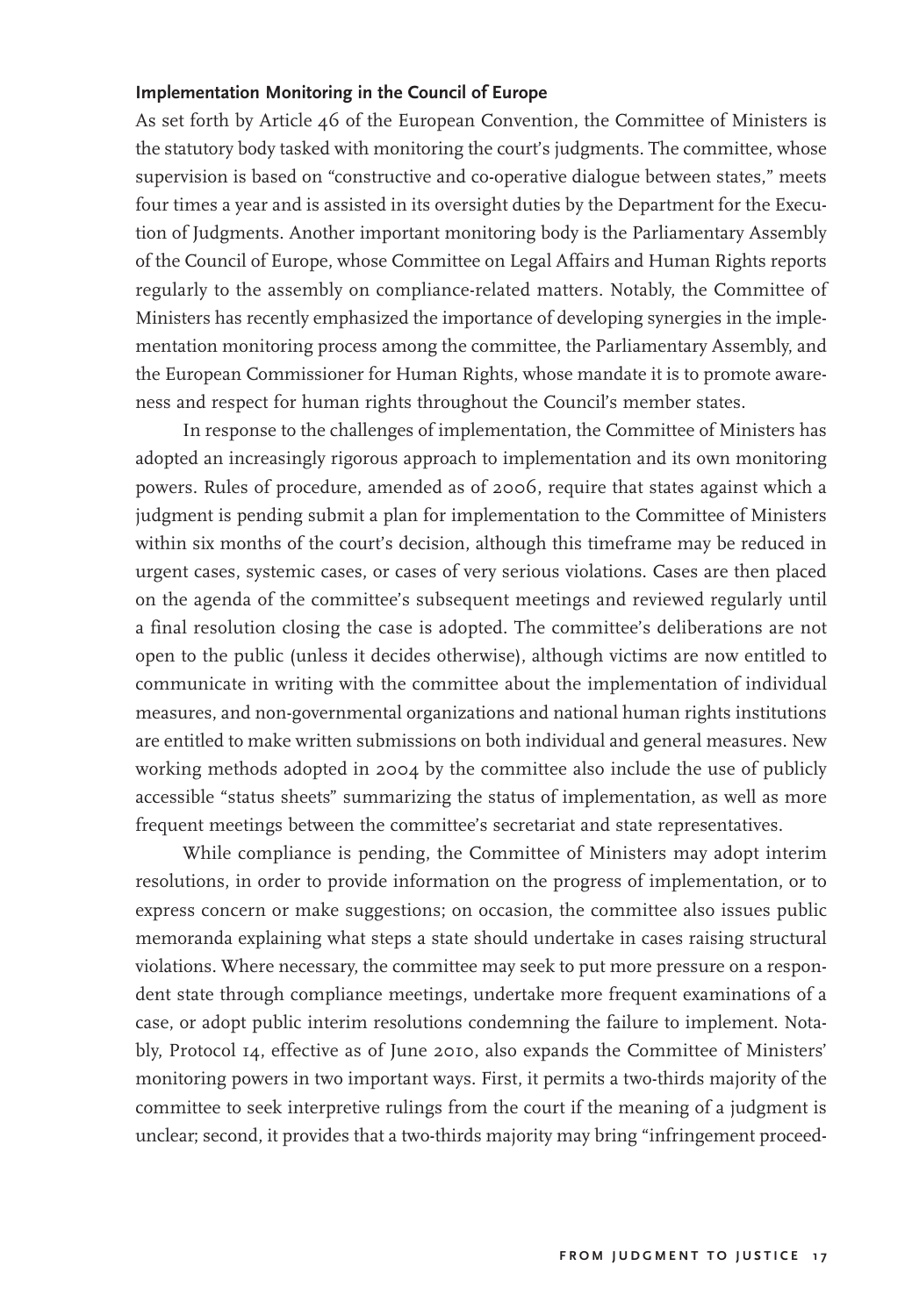ings" before the court in cases where a state has failed to comply. In exceptional cases of persistent non-implementation, the committee may sanction states by ultimately suspending or expelling them from the Council of Europe. However, suspension has been an exceedingly rare occurrence and, to date, no member state has ever been expelled from the Council.

#### **Conclusions and Recommendations**

Protocol 14 and the reforms being put into place by the European Court of Human Rights to secure its long-term effectiveness are important steps. But the growing challenges of implementing the court's judgments remain of primary concern. To address these challenges, the following conclusions and recommendations are offered:

- The Committee of Ministers, Parliamentary Assembly, and the European Commissioner of Human Rights should continue to improve their respective working methods, in addition to developing increasingly formalized synergies in their monitoring rules. The Committee of Ministers, in particular, should prioritize and agglomerate cases against those states that contribute most to the implementation backlog. Greater clarification about the pilot judgment procedure, especially regarding the respective role of the court and the committee in evaluating compliance at the national level is also needed. The Parliamentary Assembly's Committee on Legal Affairs should continue to develop its reporting work on implementation and capitalize on its status as a parliamentary body, one that permits greater possibilities for dialogue with national legislators. The commissioner should conduct on-site visits to countries against which cases have been brought, and provide the court with information about alleged violations and proposed remedies.
- Further training on communicating with the Committee of Ministers is needed, particularly in states where civil society is less active and states that have the lowest implementation rates. Litigants and interveners alike can also play a role in urging the court to identify cases that pose an underlying systemic problem.
- The court should continue to seek to supplement the committee's monitoring and enforcement role, by continuing its cautious trend towards greater specificity in its approach to remedies. Further application and refinement of the pilot judgment procedure is important in this regard; likewise, proposals for adding collective redress mechanisms, such as a class action procedure, should be considered anew.
- Consistent with the principle of subsidiarity, states must enhance their ability to effectively implement court judgments. All Council member states should have a system in place for responding to court judgments, in addition to establishing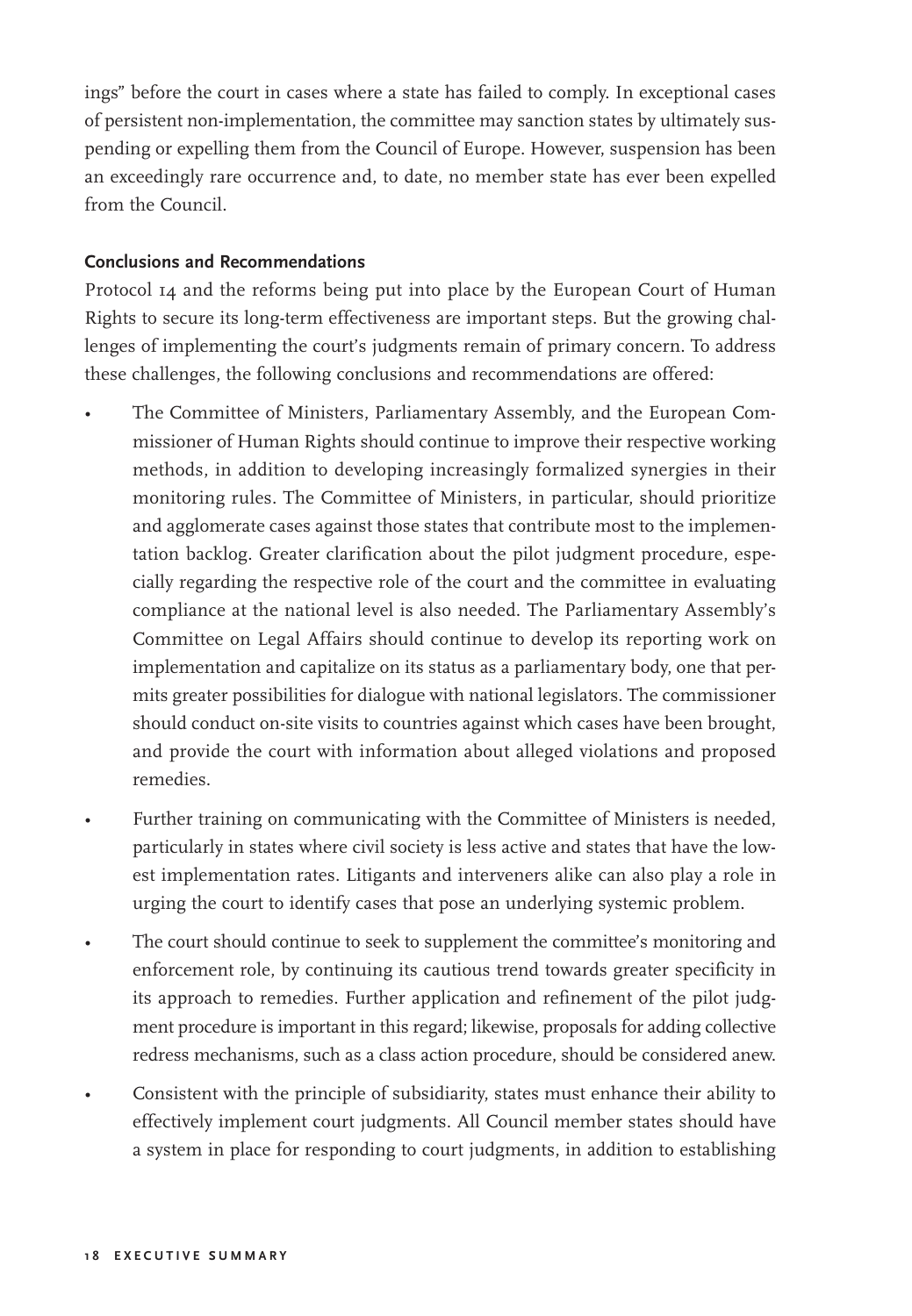greater parliamentary scrutiny of legislation to ensure it is consistent with court jurisprudence. Where such systems are already in place, more research is also needed on their impact and effectiveness. The establishment of robust national human rights institutions in each member state should be required by the Council of Europe as a way to develop effective mechanisms of reception at the national level; likewise, the establishment of a standing judicial training institute should be considered, in order to improve application of the convention at the national level.

### The Inter-American Human Rights System

While the Inter-American human rights system has had a tremendous and positive impact on the legal and socio-political development of the region over the past quarter century, the Inter-American Commission and Inter-American Court have nevertheless struggled with low levels of implementation of their final recommendations and orders. As the effort to promote broader and more consistent implementation of decisions has evolved, so have procedures and mechanisms to monitor and promote implementation. Such procedures and mechanisms have provided a means to identify the most problematic areas of implementation and to support the design of strategies to address these problems. While the design of these procedures and mechanisms is imperfect, their utility is unquestionable, and efforts to perfect them—driven by an honest understanding of the implementation problem—should be central to the regional human rights agenda.

#### **Implementation, Inter-American Remedies, and Success Stories**

In reviewing the implementation crisis in the Inter-American system, a recent study found a 29 percent rate of total implementation of the remedies ordered by the Inter-American human rights bodies, a 12 percent rate of partial implementation, and a 59 percent rate of non-implementation. The Inter-American remedial framework can be roughly divided into three: pecuniary damages and other individual remedies, orders to investigate human rights violations and punish the perpetrators, and general measures of non-repetition for purposes of analysis. It is important to consider the rates of implementation for each category.

With regard to pecuniary damages, the rates of implementation are quite high, and there are impressive examples of states such as Guatemala and Colombia implementing orders to pay hundreds of thousands of dollars for grave violations of human rights, payments by Panama and Peru for labor and property rights violations, and payments by Honduras and the Dominican Republic to discriminated minorities. In the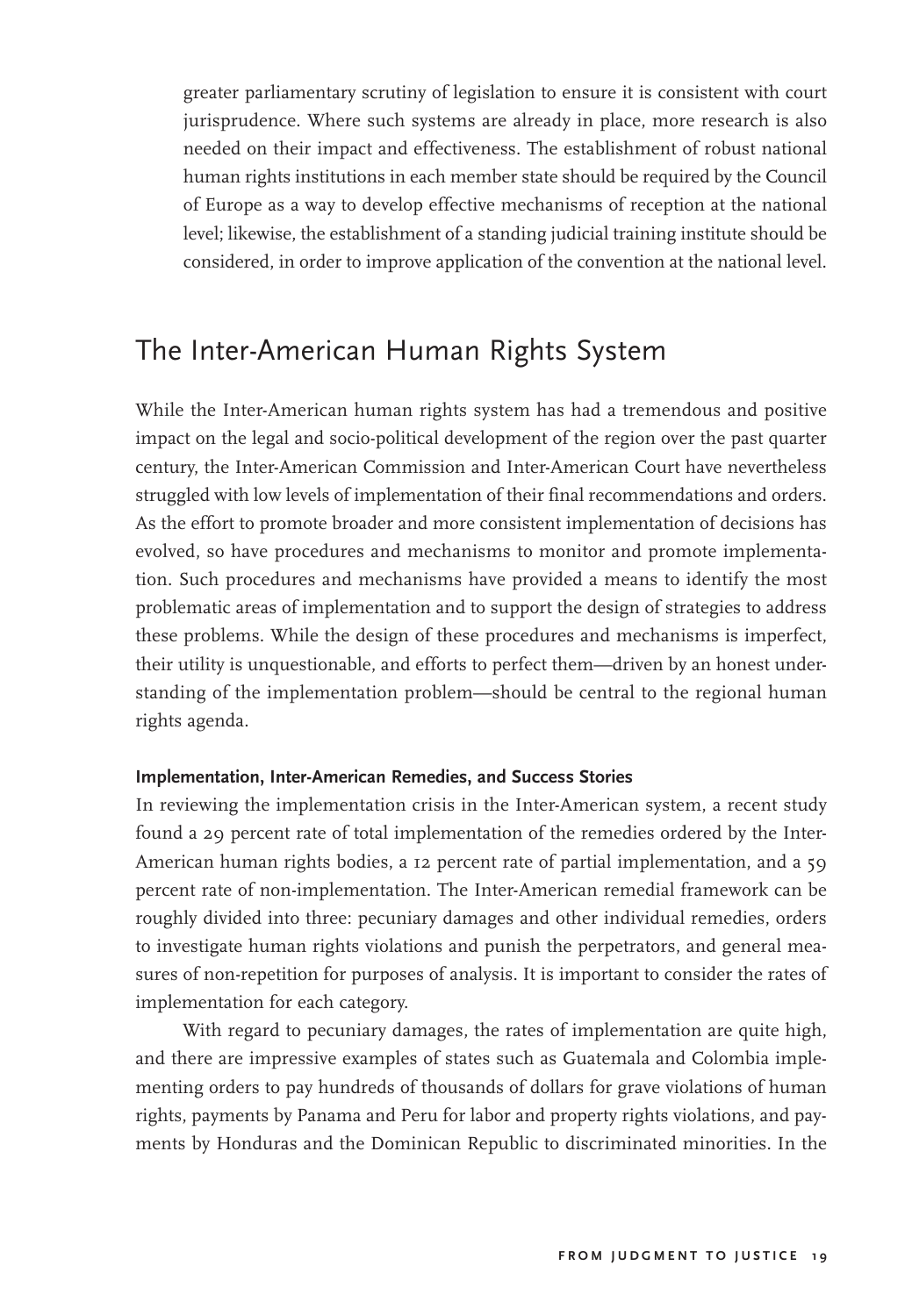late 1990s, the Inter-American Court began to develop a much more complex remedial framework and ordered a wide range of symbolic and equitable remedies. For example, the court will now order the erection of memorials and other measures to commemorate victims of human rights abuse, and such remedies are implemented approximately 50 percent of the time. Implementation of equitable remedies restitution and rehabilitation has also been relatively good, where orders to release detainees, reverse arbitrary firings, or grant certain security measures are implemented almost 40 percent of the time.

Orders to investigate the circumstances of human rights violations and prosecute and punish those found responsible, known as "justice" measures, present the biggest challenge for implementation. Indeed, in all of the cases in which the Inter-American Court has issued an order to investigate and punish, only one has been fully implemented. Similarly disappointing are the rates of implementation associated with general measures of non-repetition, which are implemented at a rate of approximately 25 percent. Inter-American bodies will order legal reforms and training of state officials in those cases where systematic abuses have been detected and it is determined that such violations result from widespread *ultra vires* activity, or routine abusive discretionary decisions. Rates of implementation, however, are also low. Finally, the court has ordered creative general measures designed to address human rights violations suffered by certain communities, often indigenous, and while compliance has generally been low in this regard, there have been some notable successes.

*Mayagna (Sumo) Awas Tingni Community v. Nicaragua* is remarkable both because it was the first time a regional tribunal recognized indigenous peoples' communal right to their ancestral land and because the reparations were implemented despite the technical and political complexity of demarcating and titling indigenous lands. Ultimately, it took the passage of a law on land demarcation in January 2003, and the election of President Daniel Ortega, who is sympathetic to the plight of the country's indigenous communities, to effect the conveyance of more than 70,000 hectares to the Awas Tingni community in December 2008. This resonates with another exceptional case decided by the court in 2006, *Claude Reyes et al. v. Chile*, which established the right of access to information as a fundamental right. In 2008, Chile promulgated a law on access to information, with the support of President Michelle Bachelet, which was the culmination of years of work by the transparency movement in Chile.

Initially, *Awas Tingni* and *Claude Reyes et al.* appear to have little in common other than their status as landmark cases that advanced novel legal propositions and, ultimately, reached full implementation. However, these exceptional cases do provide some lessons for further efforts to promote implementation generally. First, each decision is important because it employed an international law framework to remedy a domestic struggle. Second, in each case the international law framework was translated into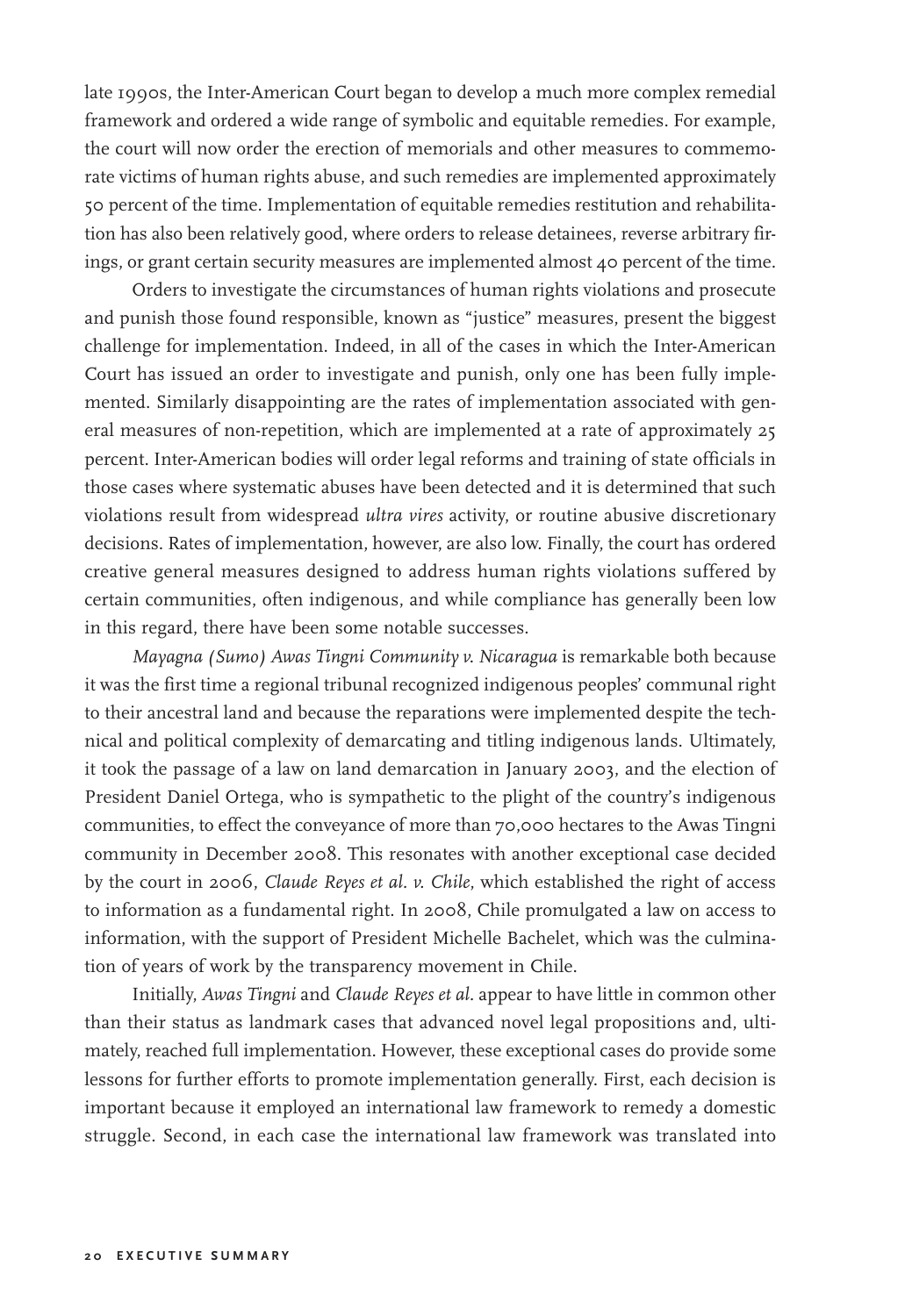the national legal regime. In the case of *Awas Tingni*, implementation was contingent on the formation of inter-agency commissions and, ultimately, a national law on land demarcation. In the case of *Claude Reyes et al.*, the law on access to information both represented the necessary normative shift for implementation to occur, and provided for the establishment of an office to train public officials. Finally, each case relied on the support of the presidents in power. Undue emphasis should not be placed on this last element, however, which is often the tendency. Had there been no domestic regime for implementation, based on the international framework provided by the Inter-American Court decisions, there would have been no way to channel the support of either state. Accordingly, mechanisms and procedures should always exist to capitalize on the political will to implement the decisions of the human rights bodies, particularly because it is often unclear when the will might manifest, and how long it will last.

#### **Initiatives to Promote Implementation Mechanisms**

For the past decade, the crisis of implementation in the Inter-American system has steadily received more attention. Efforts by the court and the commission to collect data about implementation, coupled with initiatives of civil society organizations and academics to systematize and analyze that information, provide a relatively accurate picture of the implementation problem in the Inter-American system, and a few key strategies to address that problem. Four types of initiatives in particular are worthy of note: (1) efforts to establish a working group on implementation in the political bodies of the OAS; (2) the establishment of an implementation reporting mechanism by the Inter-American Commission; (3) the development of an implementation phase to litigation before the Inter-American Court; and (4) the promulgation of national laws on implementation.

During his tenure with the Inter-American Court, Judge Cançado Trinidade consistently urged the OAS to establish a permanent political body to monitor and promote implementation. The General Assembly of the OAS has never taken up this proposal in a serious way, nor has it done more to advance implementation, other than issuing annual resolutions highlighting its importance.

In 2001, the Inter-American Commission established a mechanism to monitor state implementation of final merits decisions and friendly settlement agreements. While this mechanism is merely a system of data collection, it has provided a fairly substantial pool of data that facilitates an understanding of both rates of implementation as well as what types of initiatives have been successful in promoting compliance. For its part, the Inter-American Court has steadily developed what is now a fairly robust approach to implementation litigation, where it orders the victim's representatives, the state, and the commission to submit regular reports on implementation; calls the par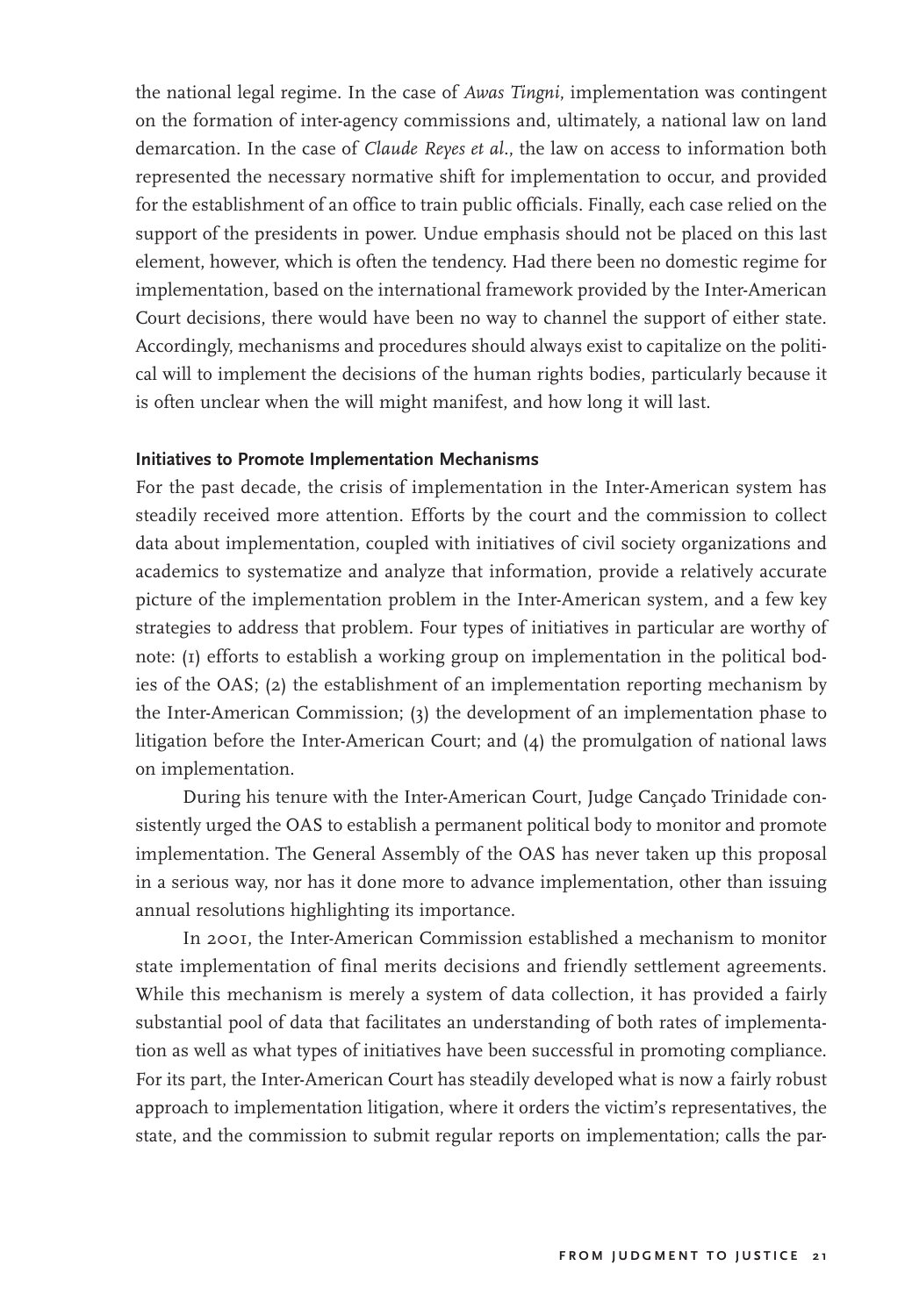ties to private and public hearings; and issues resolutions articulating certain actions that the state should take to effectively implement its decisions. The court has recently developed certain innovations in this phase of litigation such as ordering the state to identify specific actors to answer for implementation responsibilities, and considering the consolidation of cases against a single country.

Arguably the Inter American system's most significant implementation-related development is the promulgation of legal and legislative mechanisms at the national level to facilitate the implementation of decisions by the commission and court. Peru has articulated perhaps the best example of such legislation, which establishes the specific steps that should be taken in order to give effect to the decisions of supranational courts that order pecuniary damages or declaratory relief. Similarly, in Colombia, national legislation provides a process for the payment of pecuniary damages ordered by international human rights bodies. Further processes to develop comprehensive implementation legislation are ongoing in Argentina and Brazil.

#### **Conclusions and Recommendations**

Despite recent initiatives to promote implementation, there is an implementation crisis in the Inter-American system that threatens its legitimacy and its viability as a method of obtaining redress for violations of human rights. The following conclusions and recommendations are formulated to support initiatives that enhance the likelihood states will implement the decisions of the Inter-American bodies:

- The resolution issued by the General Assembly every year on the Inter-American system is a prime opportunity for advocacy to involve the political bodies of the OAS in promoting implementation. Interested parties should promote the idea of an annual conference on implementation convened by the Permanent Council, a study on implementation by the Department of Legal Services, and the establishment of an implementation-working group in the Committee on Juridical and Political Affairs.
- While the commission established an important mechanism for the passive collection of implementation data around the time of its 2001 rules reform, it has done little to develop its implementation activities since then. Interested parties should urge the commission to develop an implementation monitoring process, including reporting requirements for all parties, public and private hearings, and the issuance of resolutions.
- The court's effort to develop an implementation stage of litigation over the last decade is a substantial accomplishment and should be applauded. Interested parties should continue to test the court's willingness to include state implementa-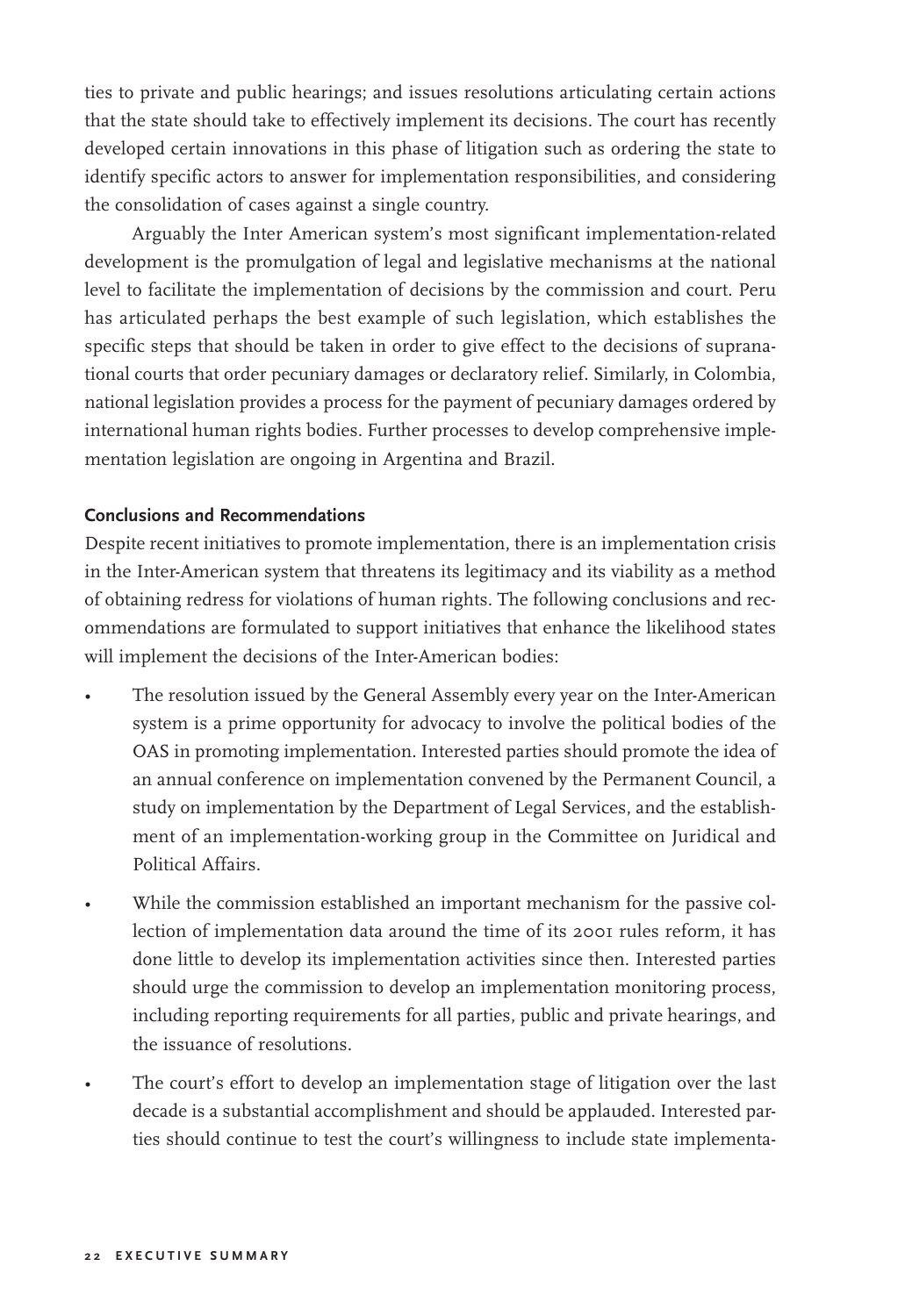tion objectives in its compliance orders, and to hold public and private hearings as a means to promote implementation of its decisions.

• National legal regimes governing implementation constitute the best hope for addressing the implementation problem in the Inter-American system. Interested parties should strategize and collaborate at the regional level to develop models or guiding principles for the establishment of such regimes, and at the national level to improve existing laws, support ongoing legislative processes, or foster them where they have yet to take hold.

### The African System on Human and Peoples' Rights

The African System is the youngest of the regional human rights systems, and it continues to struggle to boost its exposure and promote access of those who most need the system's protection. Since its establishment, the African Commission on Human and Peoples' Rights has experienced low levels of implementation of its recommendations. While explanations for this vary, many cite the commission's lack of an institutionalized follow-up mechanism and the non-binding character of its recommendations as principal reasons. The African Court of Human and Peoples' Rights was established with the hope of reinforcing the regional system of human rights protection. However, the commission has yet to refer a case to the court, which is virtually inactive at present. Significantly, these issues are addressed in new rules of procedure for the commission and court. As those invested in the success of the African system strategize about how best to support its development, it is important to look back on the 25 years of the commission's work to identify important trends, and articulate how those trends can inform litigation and implementation strategies under the new procedural rules.

#### **Implementation Successes, Rights, Remedies and Follow-Up Activities**

Because the African System's work has, until now, been fairly limited, there has been little effort to systematize information on implementation. Nevertheless, scholars have cited seven African Commission cases as examples of implementation success: *Pagnoulle v Cameroon*; *Constitutional Rights Project v Nigeria*; *Centre for Free Speech v Nigeria*; *Forum of Conscience v Sierra Leone*; *Modise v Botswana*, *Amnesty International v Zambia*; and *Constitutional Rights Project (in respect of Zamani Lakwot and 6 Others) v Nigeria*. Considering the commission has only issued approximately 60 decisions finding states in violation of their obligations under the African Charter on Human and Peoples' Rights, these seven cases represent an implementation rate of 12 per cent. A review of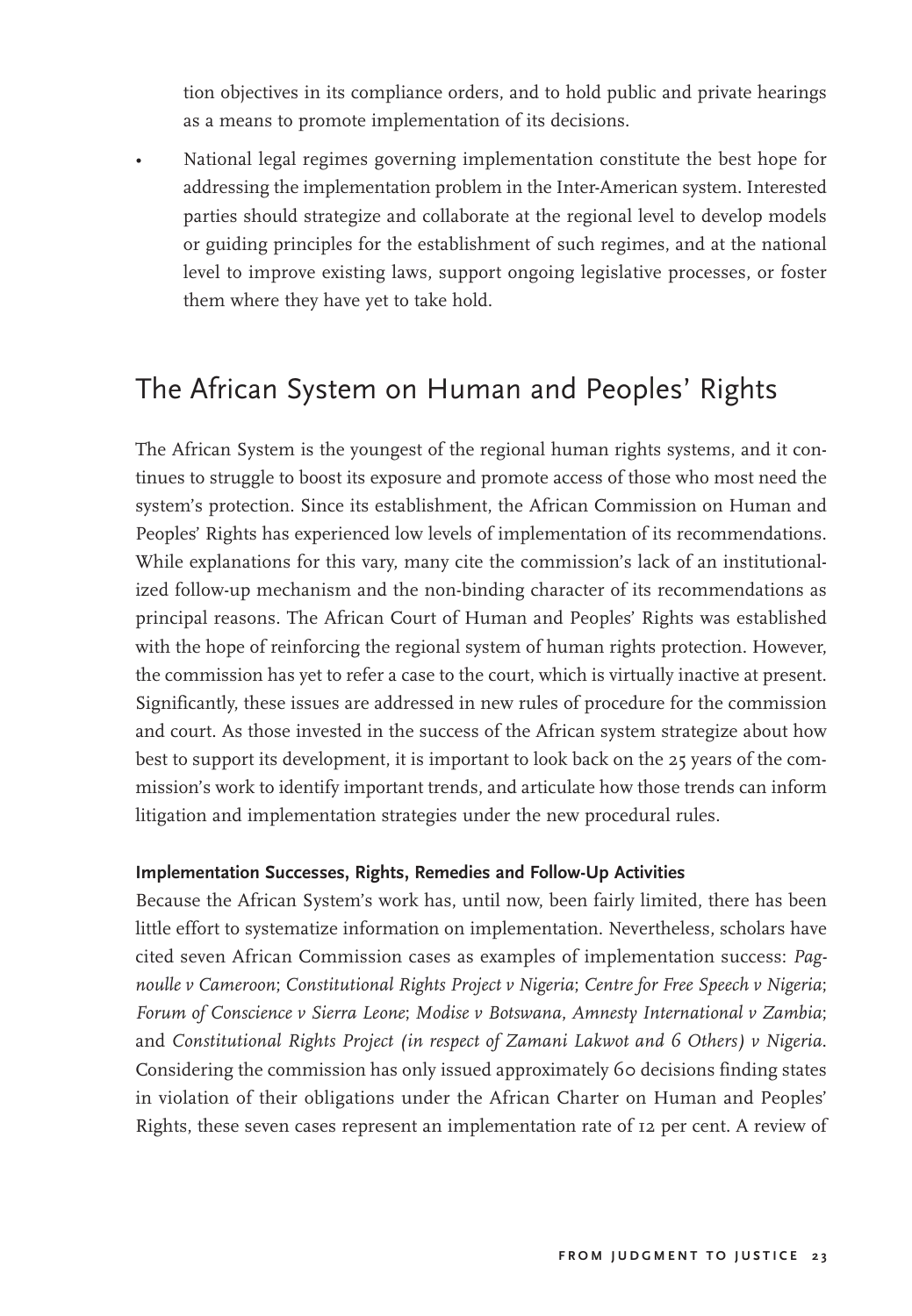these implementation successes sheds light on the relationships among rights, implementation and follow-up activities.<sup>16</sup>

Of the cases in which the commission found a violation of the charter, 50 percent involve civil and political rights, such as the rights to free expression and association; 25 percent involve economic, social, and cultural rights; and only five percent involve group rights. In the implementation successes cited above, the remedies have addressed the violations of basic civil and political rights, while violations of group economic, social, and cultural rights have been largely incidental in the outcome. It is therefore fair to say that cases principally involving traditional civil and political rights have a better chance of being implemented than those involving economic, social, cultural, or group rights.

With regard to remedies, an analysis of the 60 cases indicates that the commission applies no consistent remedial framework. Indeed, the commission has issued a wide variety of rulings, ranging from no recommendations at all to a wide array of individual and general measures. Arguably, in those cases where the commission finds a violation but makes no specific recommendation, the remedy is implicit under generally accepted norms of international human rights law. This, however, is only true of a limited set of individual remedies, the implementation of which is much less complex than systemic reform. Indeed, this is reflective of the African system generally, where implementation successes are limited to those cases in which the commission has either not specified a remedy, or the remedy has been very limited and full implementation has required a single executive act, such as releasing a detainee or permitting repatriation. This speaks to the difficulty of implementing the much rarer instances in which the commission recommends that a state amend its legislative framework, not to mention the cases that implicate a broad set of remedies to address systematic or generalized human rights violations.

A review of the African Commission's work shows that while rights and remedies are certainly important aspects of the implementation calculus, it is the follow-up activities of civil society organizations, the African Commission, state officials, and other concerned parties, that are most determinative of implementation. Professor Obiora Chinedu Okafor writes of the importance of "activist forces" in bringing about compliance with charter obligations in Nigeria under General Sani Abacha. Similarly, intense advocacy led the commission to reopen *Modise v Botswana* in 1993, and Mr. Modise's lawyers were able to secure his right to nationality after years of negotiations with officials in the Justice and Foreign Affairs Ministries of Botswana. In *Forum of Conscience v. Sierra Leone* and *Amnesty International v. Zambia*, cases in which the commission articulated no specific remedy, implementation advanced as a result of promotional visits made by the commission to Sierra Leone and Zambia. Finally, the importance of follow-up activities is apparent in *Malawi African Association et al. v. Mauritania*, a case in which the commission did provide a robust set of remedies that have not yet been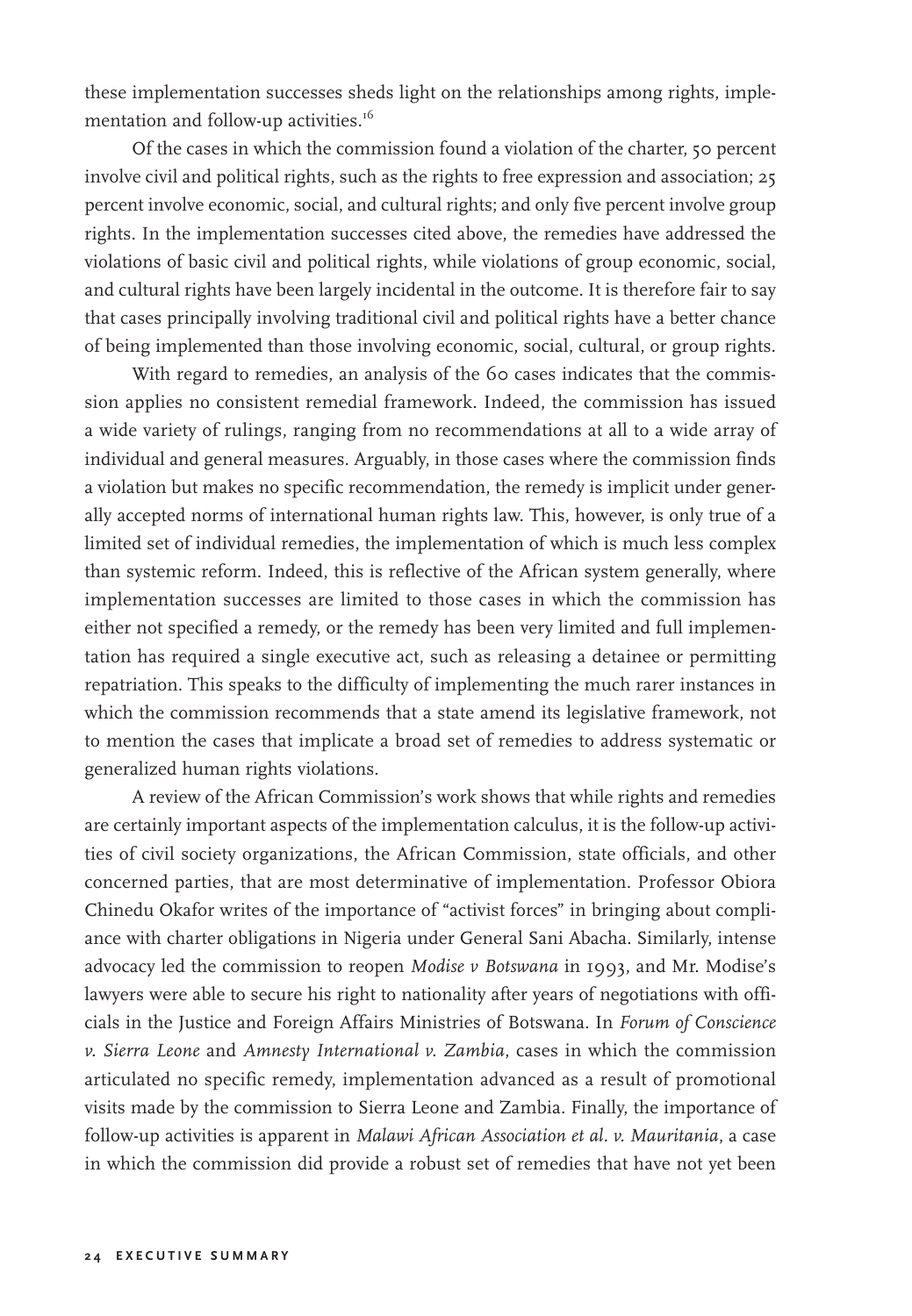fully implemented, but which provided an excellent framework for civil society and the commission to work with the Mauritanian government on implementation.

#### **The 2010 Rules of Procedure and a New Follow-Up Framework**

In 2010, the commission adopted new rules of procedure that provide both a comprehensive follow-up process for the recommendations it makes, and establish a process to refer cases to the African Court where implementation does not result. Under Rule 115 of the commission's new rules, there are specific timelines for states to respond to the commission on matters of implementation. Further, matters are to be assigned to specific commissioners, who will then become the Rapporteur for Follow-Up in a particular case and who will be responsible for advancing issues of implementation and reporting on them both orally and in writing. While it remains to be seen how this new followup framework will be put into practice with no apparent increase in the commission's budget to support these activities, the new rules represent a significant opportunity to improve the commission's poor implementation record.

Perhaps even more important is the prospect for the submission of cases to the jurisdiction of the African Court. The new rules provide the impetus for the court and commission to work together to advance the protective mandate of the African system; they also promotes a fluid working relationship that has historically been absent. The rules further establish that the exhaustion of the Rule 115 follow-up procedures in a given case may result in referral to the court, providing both an incentive for states to implement the decisions and a significant recourse for litigants when they do not. This shift will thereby address the criticism that the commission has no follow-up framework, as well as the concern that its decisions are not binding. Moreover, there is an indication that the African Court will aspire towards an enforcement mechanism like that used in the European system, where the political body of the African Union would oversee implementation of the court's judgments.

#### **Conclusions and Recommendations**

The commission and court's new rules of procedure provide an opportunity for interested parties to push for a more rigorous implementation regime. The following conclusions and recommendations are offered to aid the process of improving implementation in the African system:

The commission's new rules provide a basic framework for an implementation reporting mechanism that could be important in recording implementation successes and challenges, as well as in generating pressure for states to implement decisions. The reporting mechanism should be used to facilitate comparative analysis and pressure states to improve implementation.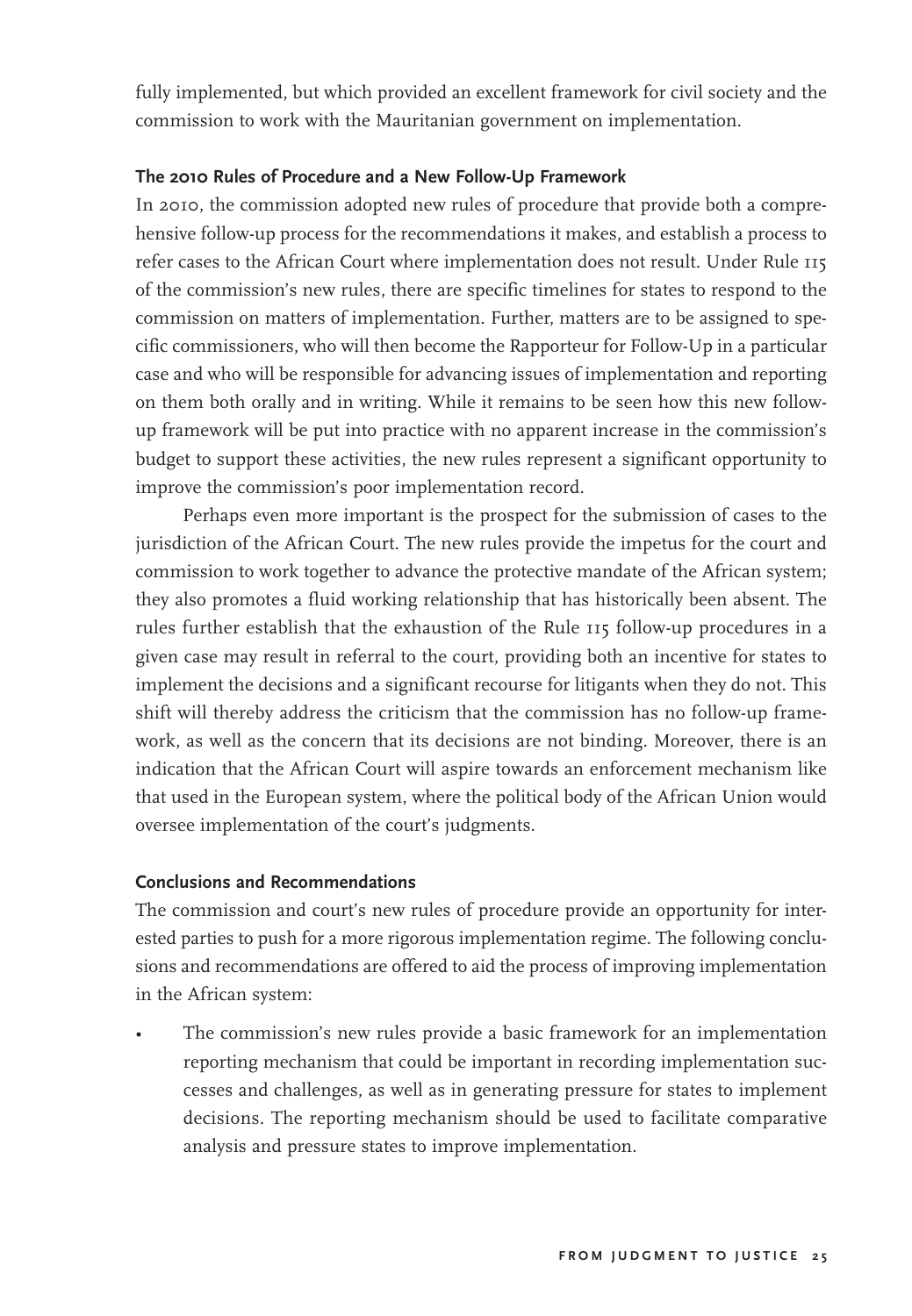- The establishment of a system of case-specific implementation rapporteurs is significant, but there is a concern that it will not provide the opportunity to centralize information about best practices. Interested parties should address this by encouraging the sharing of experiences during commission sessions and the collection of implementation-related information and reporting. Advocates should also request implementation hearings.
- The first referrals to the court present a tremendous opportunity to improve the implementation of decisions in the African system, both because states may engage in the implementation of commission decisions in order to avoid referral, and because they will feel more compelled to implement court decisions, which are legally binding. Interested parties should watch these first cases very closely, as they will define many aspects of court litigation in the near future, and litigants should develop implementation strategies in tandem with their litigation strategies.
- The commission is currently undecided about whether it will apply its new implementation procedures retroactively, but it has decided as a matter of internal policy that it will only refer cases to the court that have been decided under the new rules. Advocates should encourage the commission to apply its implementation procedures to previously decided cases and to refer certain unimplemented cases to the court.

### United Nations Treaty Bodies: The Human Rights Committee

The individual communications procedure allows the United Nations treaty bodies to consider, in a quasi-judicial manner, complaints of human rights violations by any individual within the jurisdiction of those states that have consented to the procedure. Currently, five UN treaty bodies can receive such communications: the Human Rights Committee (HRC), the Committee Against Torture (CAT), the Committee on the Elimination of Racial Discrimination (CERD), the Committee on the Elimination of Discrimination Against Women (CEDAW), and the Committee on the Rights of Persons with Disabilities. Because the HRC has adjudicated the greatest number of communications thus far, and because the other committees have largely modeled their follow-up procedures on the HRC's, its practice is examined in the greatest detail here.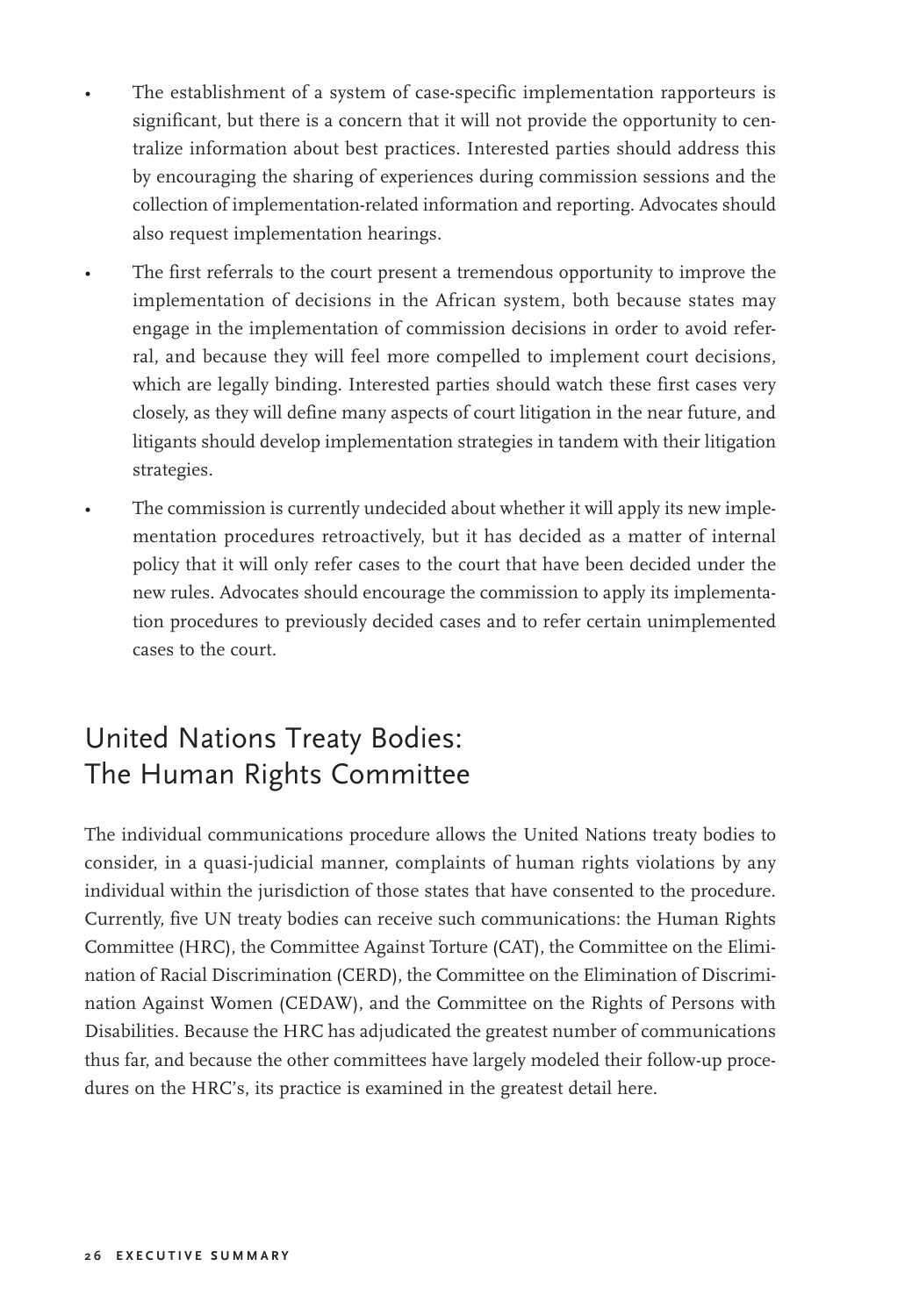#### **Follow-Up Monitoring and Implementation of "Views"**

In 1990, the HRC became the first treaty body to create the position of Special Rapporteur for Follow-up on Views, with a two-year renewable mandate to monitor a state's implementation of the decisions, or "Views," of the committee. Once the HRC's decisions are published, states are expected to reply within six months, explaining how they intend to implement the committee's proposed remedial scheme. When a state's reply is received, it is transmitted to the member(s) of the committee who authored the decision and to the victim or his/her representative, who may respond to the state's submission. A summary of the state's response and the HRC's comments are subsequently published in the committee's annual report to the UN General Assembly. Where the state's reply is deemed inadequate, the committee will typically state in the report that it regards the dialogue as "ongoing." Thereafter, the special rapporteur may conduct follow-up consultations with diplomatic representatives to facilitate implementation. As a general matter, those states most targeted for follow up have several communications registered against them that they have failed to address. Although the special rapporteur is the one who conducts these discussions, the Treaty Bodies Division of the Office of the High Commissioner Human Rights (OHCHR) determines which states should receive follow-up and coordinates the rapporteur's agenda during one of the committee's three yearly sessions.

According to data compiled by OHCHR's Petitions Section (the division that provides administrative support to the treaty bodies), compliance with the decisions of the treaty bodies is generally quite poor. Based on data submitted in its 2009 annual report, of the 546 cases in which the HRC found violations of the International Covenant on Civil and Political Rights, only 67 cases—approximately twelve percent—have received a "satisfactory" response. Of the remaining cases, the state's response was either "unsatisfactory," in that it failed to address the merits of the committee's findings, or the state never responded at all. Currently, the committee considers dialogue with states parties to be "ongoing" in just over half of the 546 cases, with some of these open cases dating back to the mid-1980s. In another 35 percent of the cases currently being monitored by the committee, the state of follow-up is unclear. The situation is less grim for the CAT, which has a nearly 50 percent rate of compliance and is the only other treaty body to have adjudicated a comparatively large number of communications. CEDAW has registered only 24 communications to date, although it has had a few successes with implementation, while the CERD has heard ten cases that resulted in findings of a violation, three of which have been satisfactorily implemented.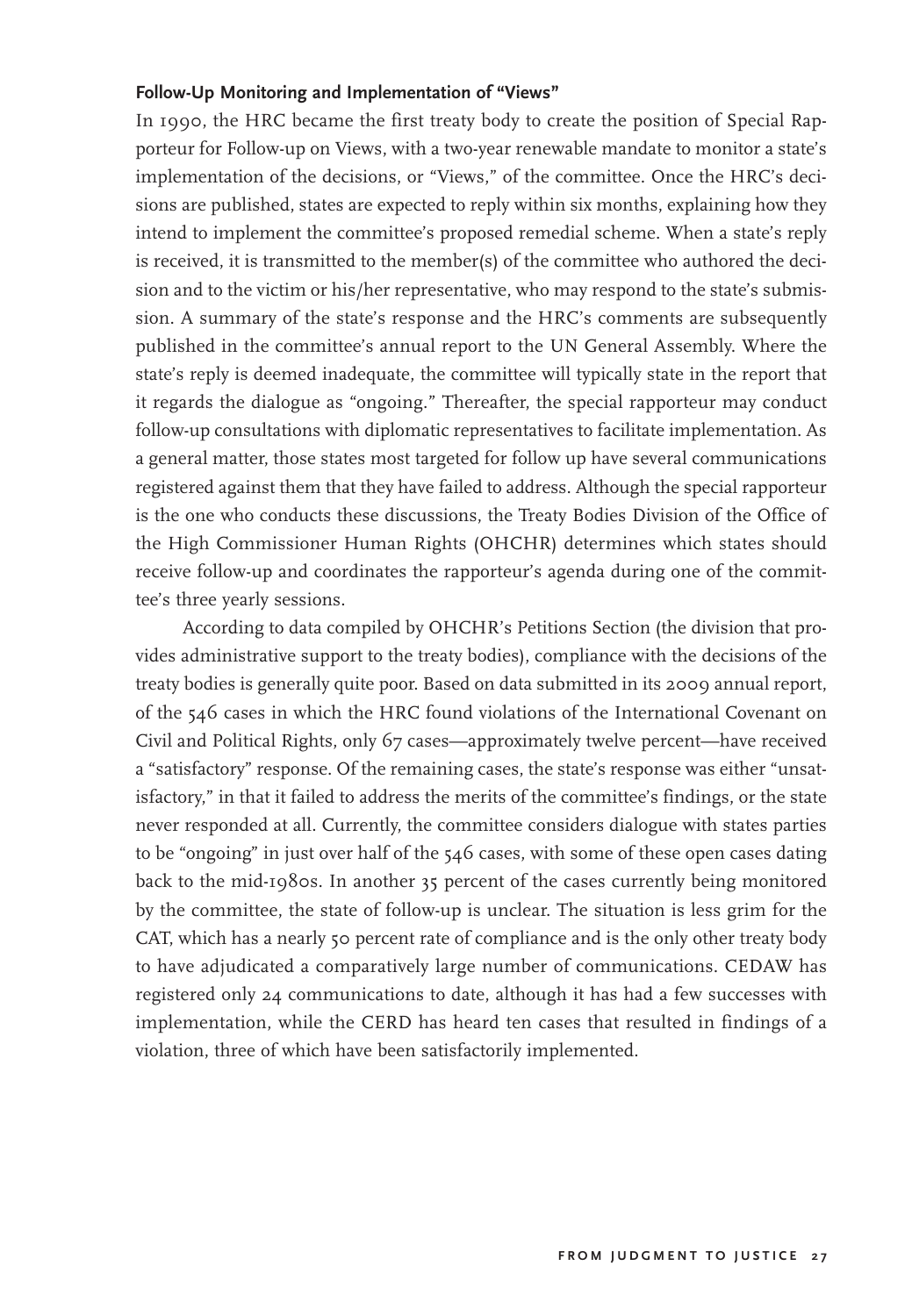#### **Factors Affecting Implementation**

One enduring challenge to the implementation of UN treaty body decisions is that they are not legally binding, although a number of commentators have argued that states, having accepted the jurisdiction of the communications procedure, remain duty-bound to respect their treaty obligations. At the same time, compliance with the committee need not be tethered to the fact that a state considers itself legally bound to implementation. In a number of cases, for instance, states that have expressed disagreement with the committee, or been negligent in follow-up procedures, nevertheless compensated claimants on an *ex gratia* basis or issued a financial remedy which, while not correcting the policy or practice that gave rise to the violation, offered some measure of compensation to the individual grievant. This has often occurred in cases of gross violations of human rights, where states have paid damages but not undertaken public investigations or prosecutions. It has also occurred in the area of immigration law, where detainees who were otherwise facing deportation have been granted permanent resident visas.

There is not a clear relationship between the committee's approach to remedies and implementation. In certain cases, the committee's reluctance to propose specific, pragmatic remedies has abetted negligent implementation; yet in other cases, more detailed recommendations have been ignored. And in still other examples, successful (if partial) implementation has resulted from the committee's saying little to nothing in its decision about remedies.

Generally, successful implementation has occurred in cases with high political visibility and cases brought against states with a sophisticated rule of law tradition. Where implementation has taken place, it is frequently due to a strong civil society capable of complementing the committee's follow-up efforts and applying other domestic pressures. Even where states have not strictly complied with the committee's Views, there are examples of successful dialogue between the state party and the committee, suggesting that the treaty body system serves an important persuasive function that can build momentum for larger reforms. Some of the more particularized treaty bodies, such as CAT and CEDAW, have been comparatively more successful with implementation. CEDAW's more rigorous approach to follow-up, and its highly prescriptive approach remedies, is particularly notable in this regard.

Despite these qualified successes, the failures of implementation are many. A review of the committee's recent annual reports reveals that several states have failed to respond at all to the committee's decisions. Still other states have responded to the committee only belatedly, and have merely used the opportunity to contest anew the basis for the individual communication, or raise objections they did not make when the case was first under the committee's consideration. These failures are perhaps the most troubling, because they represent the state's fundamental unwillingness to engage in the review and follow-up process. Even in some states, such as Spain and Colombia,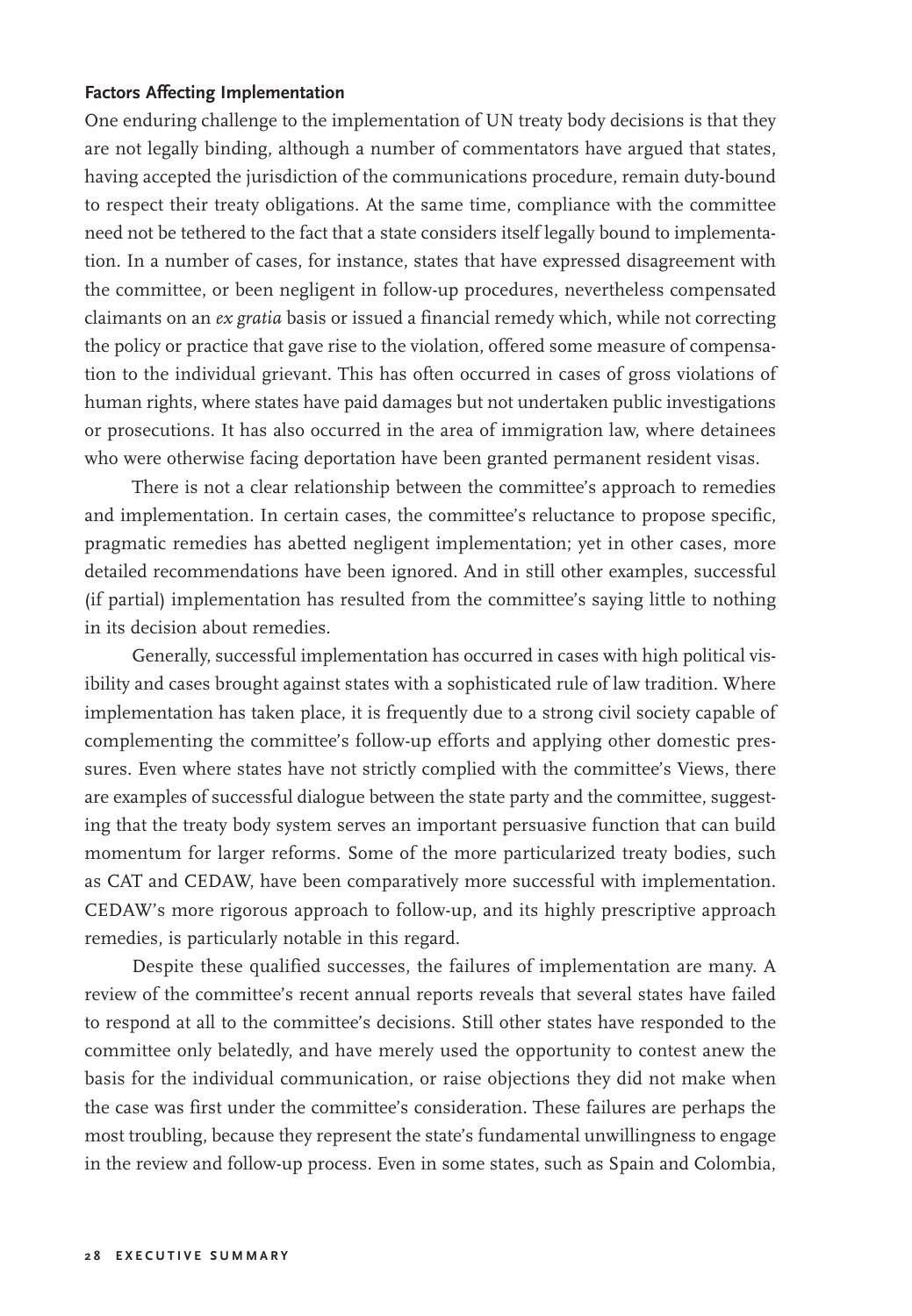where domestic procedures have been established as a means to implement international court decisions, the procedures have had a limited effect on implementation. Finally, despite some modest successes by the special rapporteur regarding follow-up, many states have failed to implement the HRC's Views, or else have taken years to do so. Thus, while the special rapporteur can play an important role in pressuring states, it is clear that the office has inadequate time and resources to monitor its entire follow-up docket. Indeed, in spite of the committee's repeated requests for greater funding to support the special rapporteur's mandate there remains far too little financial commitment to both the follow-up role and the treaty body system in general.

#### **Conclusions and Recommendations**

Like the regional human rights systems, the UN treaty bodies suffer from an implementation deficit. Due in part to this fact, reform of the treaty monitoring bodies has been a topic of debate for many years, with much discussion focused on greater integration, and possible unification, of the treaty bodies' procedure. As these proposals continue to be debated, there are a number of other steps that can be undertaken to improve implementation of the treaty bodies' decisions:

- Greater resources must be allocated to support the Follow-Up Rapporteur; the current commitment is insufficient to the scale of implementation monitoring required. Improving the visibility, accessibility, and accuracy of information pertinent to implementation is also essential.
- In addition to developing a more sustained approach to follow-up within OHCHR, there should be greater collaboration between the UN's treaty-based bodies and charter-based bodies, particularly the UN Human Rights Council. Similarly, there should be systematic coordination between the treaty bodies and the UN Special Procedures mandate-holders so that they may address, where appropriate, the issue of implementation.
- Because there are numerous means by which individual complaints may be registered with the UN systems, advocates should carefully consider which treaty body is the best forum for litigation. Depending on the nature of the violation in question, advocates should also consider whether other UN mechanisms, such as the Special Procedures, might be more effective. Follow-up in these other systems should also receive greater priority.
- Where possible, advocates should plead treaty body decisions before domestic judiciaries, in order to press more aggressively for implementation at the national level. At the same time, treaty bodies should endeavor to ensure thorough and comprehensive reasoning in their decisions and, where appropriate, rely on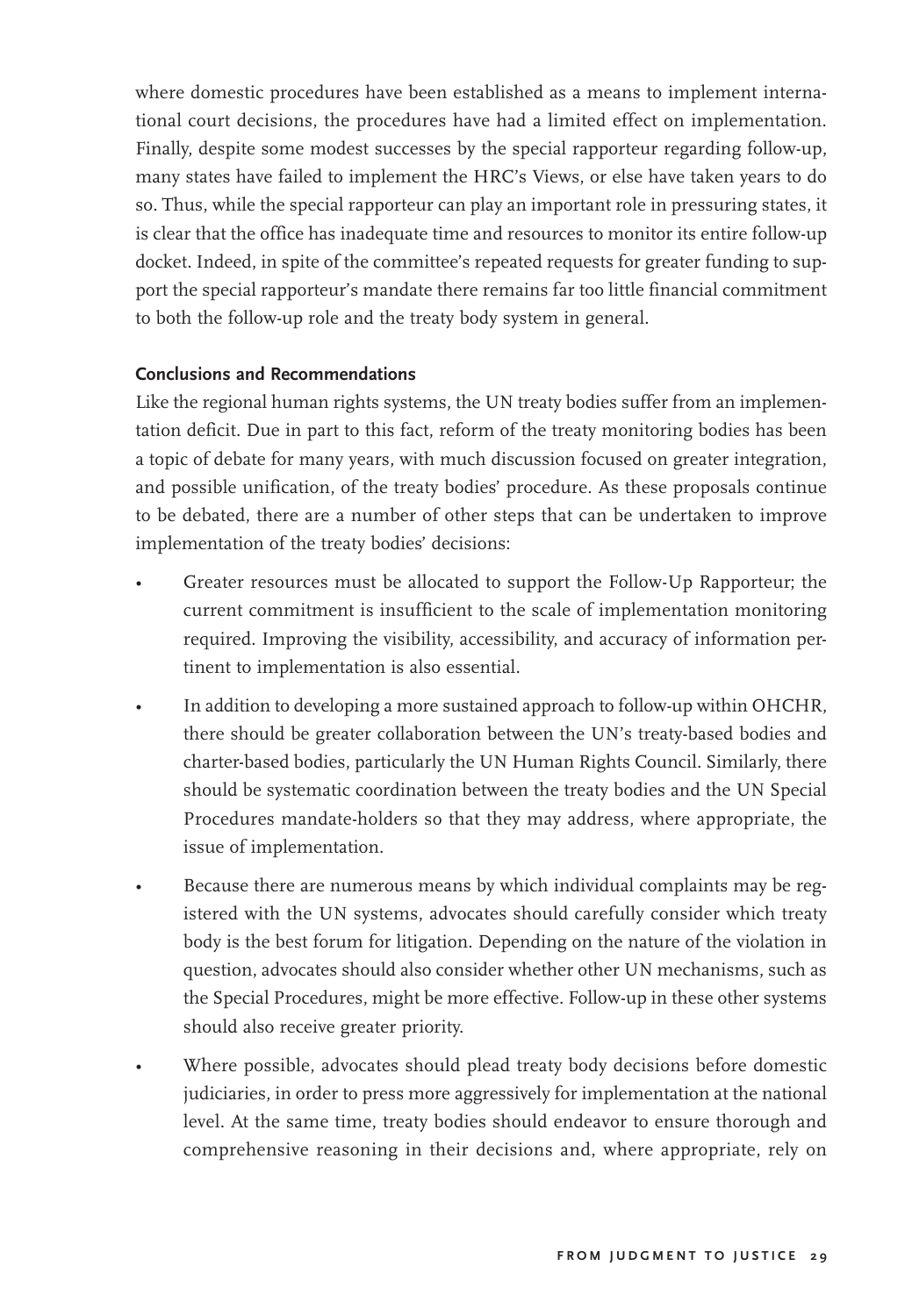pertinent national jurisprudence. Furthermore, states must concentrate resources at the national level in order to give greater effect to international human rights norms at the domestic level.

### Conclusion: Improving Implementation through Cross-System Dialogue

Europe, the Americas, and Africa, while appreciably different, have all struggled to create regional systems of human rights protection. Fortunately, the last decade has seen an increase in dialogue among the human rights systems on a range of issues. Implementation should be an integral part of this conversation. The findings of this report suggest three specifics areas that could be the focus of a cross-system dialogue on implementation.

 First, the structure and resourcing of the three regional human rights systems informs the implementation of judgments. While Europe decided to replace its two-tier, commission-court model for adjudicating human rights complaints with a permanent human rights court and the Inter-American system is working to make communications between its commission and court more efficient, both systems are wrestling with unmanageable caseloads. Meanwhile, the African Union recently established a human rights court that can receive petitions from the African Commission and in some cases from individuals. But its future is unclear and the African system could certainly benefit from a cross-system dialogue to exchange experiences, examine challenges, and share best practices. For its part, the UN treaty body system differs substantially from the regional systems in structure but, like the other systems, the Human Rights Committee shares the problem of an overwhelming caseload that affects its ability to effectively follow-up on the implementation of its decisions.

A second important topic for cross-system dialogue is the design of implementation mechanisms and procedures. Many experts agree that the Council of Europe has designed one of the most effective enforcement mechanisms operating to date, and it notably stands alone as the only system that relies on its political body to monitor the implementation of judicial decisions. Proposals to do something similar in the Inter-American system have thus far been ignored, but the Protocol of the African Court seems to indicate that it will follow the European model when it begins the fundamental work of deciding cases on the merits. Similarly, there have been proposals, which this report supports, that the UN treaty bodies refer information on unimplemented decisions to the Human Rights Council. Additionally, while the extent of victim participation in the process of implementation varies across systems, each system has a comparable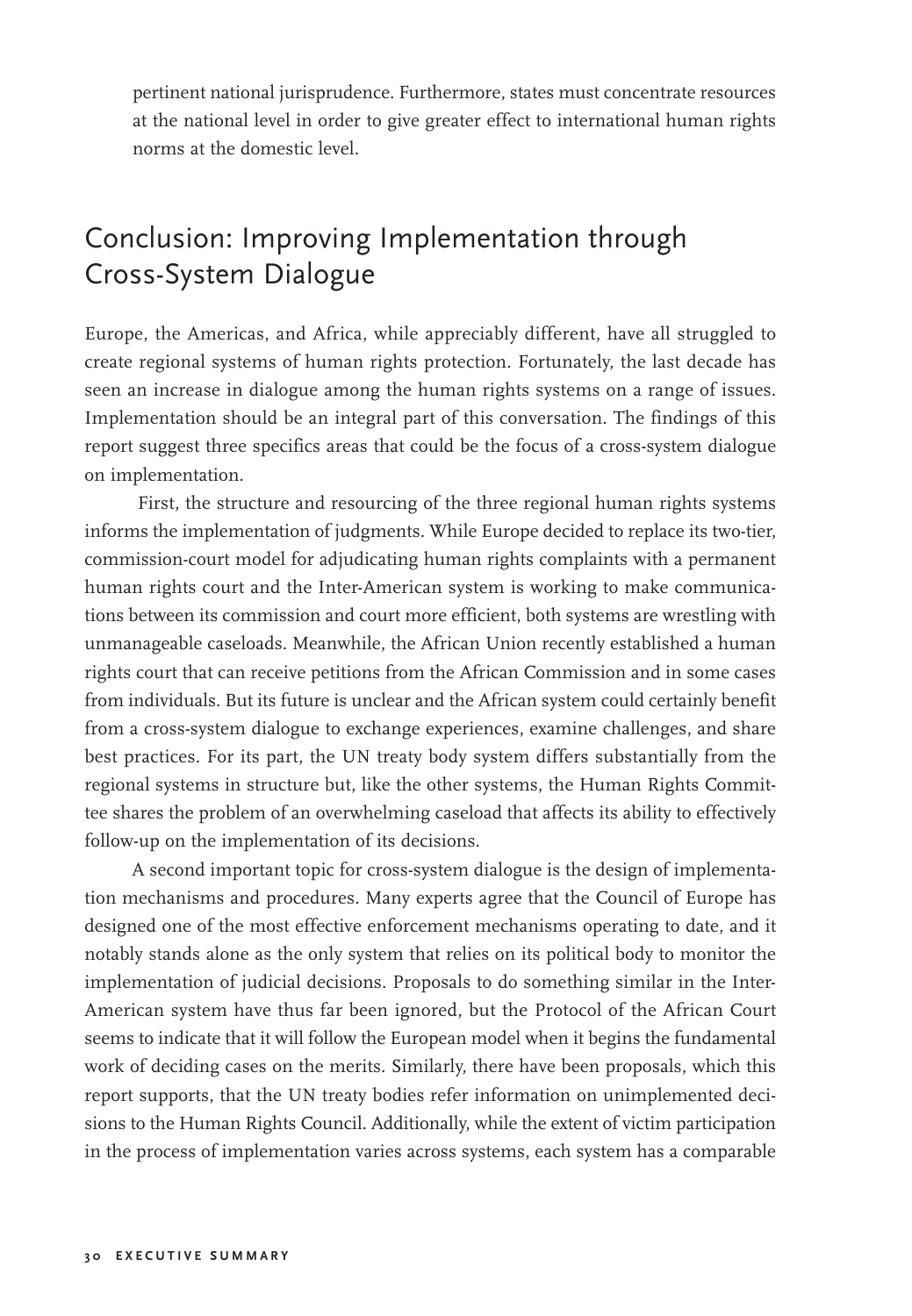method of communicating with states, which are ultimately responsible implementation. The systems would certainly benefit from an exchange of best practices in this area. Additionally, while the European and Inter-American systems are largely consistent in the remedies they order, the African and UN systems are not, which begs a conversation about which practices best promote implementation. Finally, the Human Rights Committee and African system have both struggled with using rapporteurships to support implementation of their recommendations—another potentially fruitful area for comparative analysis and discussion.

A third topic for cross-system dialogue is how different countries, as member states of the relevant regional or international systems, structure their implementation efforts once a decision is issued by a human rights body. As the decisions of human rights bodies often include recommendations or orders directed to the executive, judicial, or legislative branches of the state structure, a lack of formalized channels of communication among these different branches in matters relating to implementation often results in inaction. Perhaps the most effective model for creating a national mechanism to ensure implementation of regional decisions is the United Kingdom's Human Rights Act, which established a Joint Committee on Human Rights that is responsible for monitoring implementation and ensuring proposed legislation conforms to the European Convention. Discussing this model together with examples of legislation from civil law jurisdictions such as Peru and Colombia, as well as proposals from federated states, would generate a rich dialogue from which other countries would surely benefit. An equally important part of this discussion is the tremendous role that national human rights institutions and/or other human rights ombudspersons have to play in the implementation process.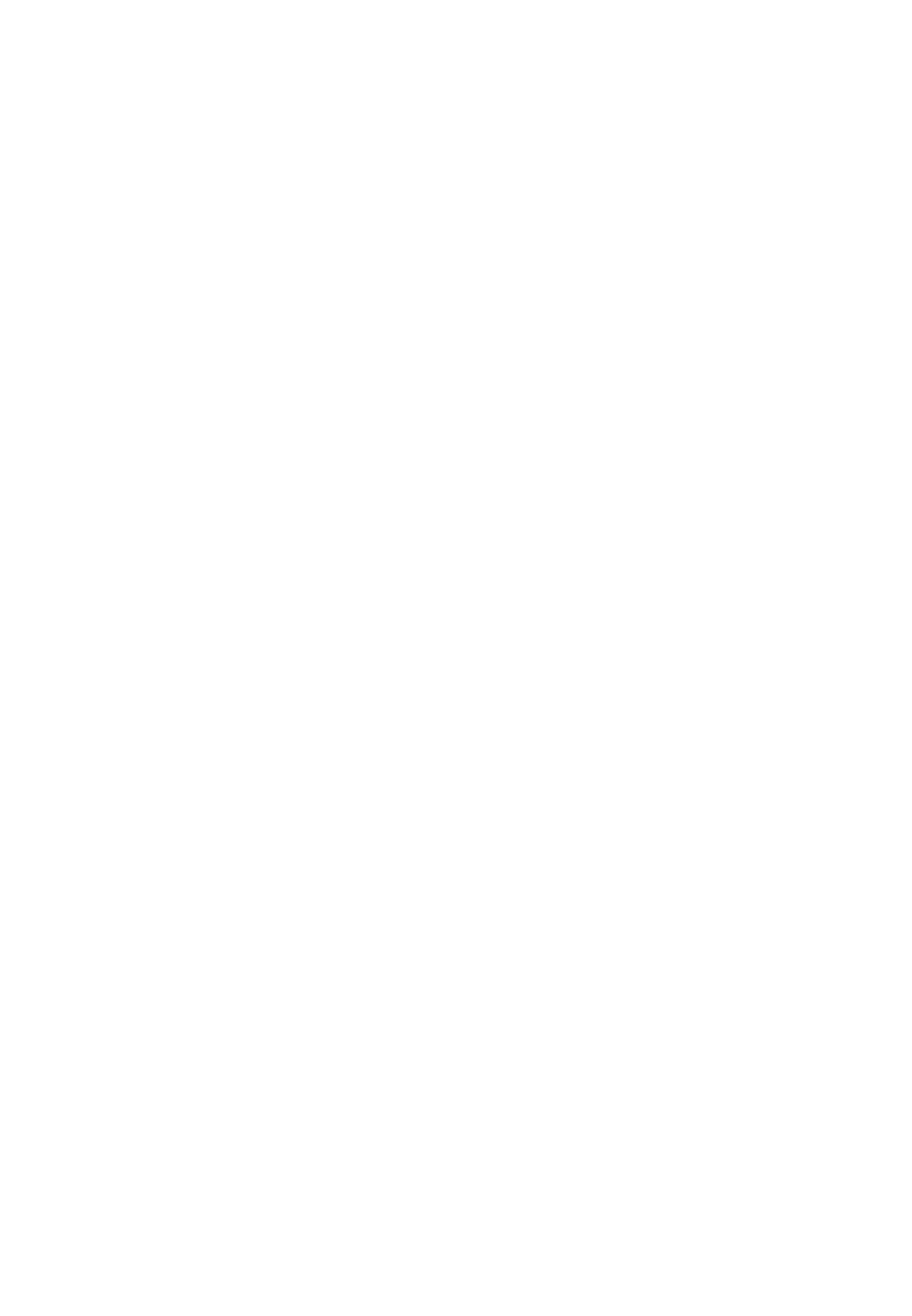# I. The European System of Human Rights

### Introduction

The European Court of Human Rights ("European Court" or ECHR), as judicial guardian of the European Convention on Human Rights, is generally regarded as the cornerstone of one of the most successful human rights regimes in the world today. What was once an agreement among a small group of Western European states to guarantee core civil and political liberties by means of an optional judicial review mechanism has now been supplemented by 14 protocols, which have expanded the scope of rights guaranteed by the convention and recast the court as a "permanent [body] with compulsory jurisdiction over all member states to which aggrieved individuals enjoy direct access."<sup>17</sup> With the accession of the former Soviet bloc states to the Council of Europe and, in 1999, of Russia itself, there are now more than 800 million people with access to the court, spanning 47 states. The court's reach is a testament to the European system's significant achievements, but it also poses significant challenges. $18$ 

The prompt and effective execution of the court's judgments is one such challenge. As the Committee of Ministers (the political branch of the Council of Europe responsible for supervising the court's judgments) has noted, the "speedy and efficient execution of judgments is essential for the credibility and efficacy of the [court] as a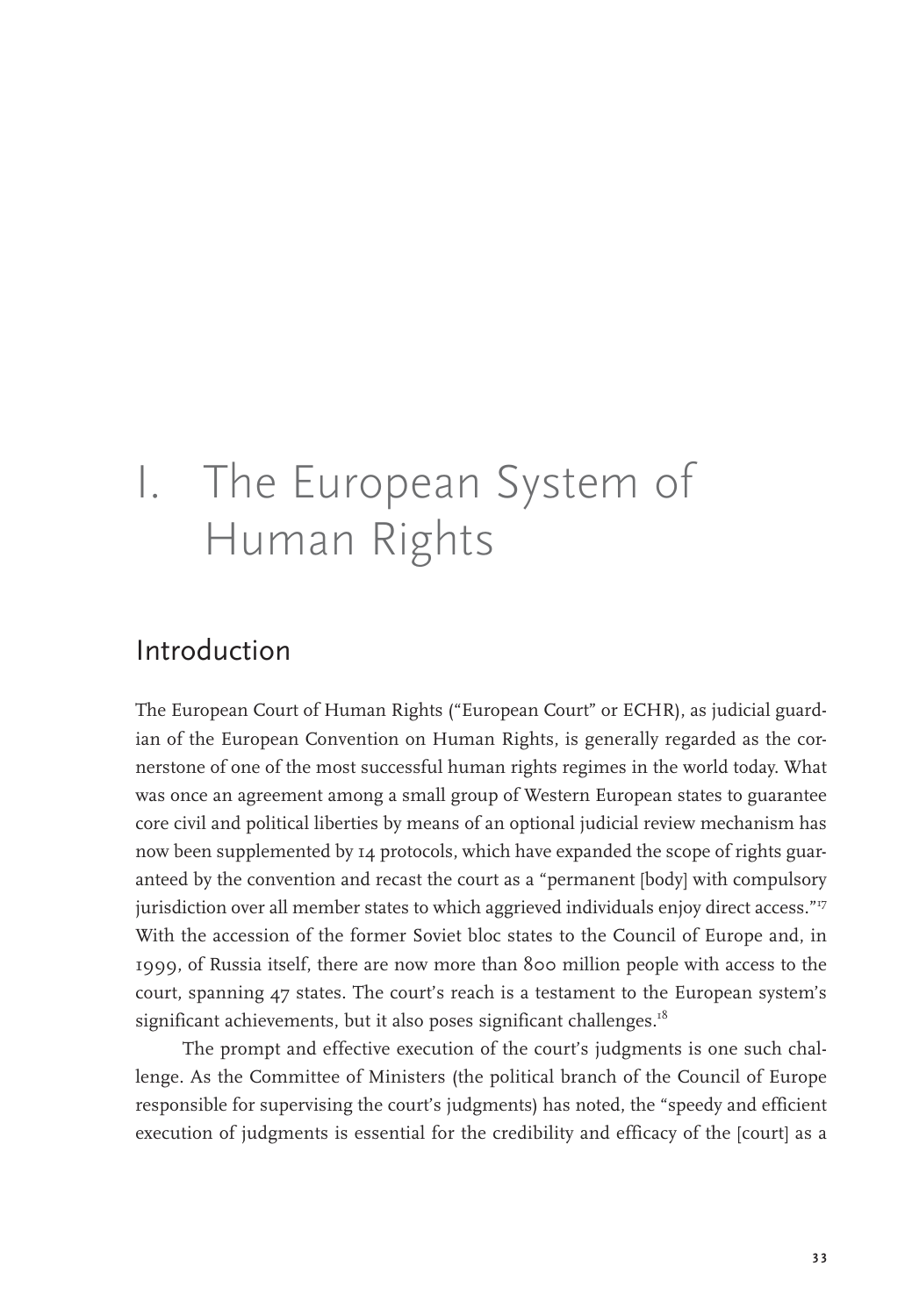constitutional instrument of European public order on which the democratic stability of the Continent depends."19 Yet according to the most recent report of Christos Pourgourides, the current Rapporteur for the Parliamentary Assembly's Committee on Legal Affairs and Human Rights, "[T]he problem of non-implementation and/or delay in the implementation of Strasbourg judgments is far graver and more widespread than previous reports have disclosed."20 Moreover, the relationship between the effective implementation of judgments and the court's own overburdened docket underscores the larger, structural problems confronting the court. As Michael O'Boyle, the court's deputy registrar, recently noted, "[T]he achievements of the Court are under threat by its own extraordinary popularity," threatening "the prompt enforcement of judgments as the Council's understaffed Execution Department struggles to keep abreast."<sup>21</sup>

The implementation of judgments has been a growing concern of the European system for some time, and has acquired particular urgency in the past decade. Indeed, in 2001 a Reflection Group for "Guaranteeing the Long-Term Effectiveness" of the court was established to debate, over the course of three years, a variety of issues ranging from the enforcement and supervision of court judgments to improving implementation at the national level. This initiative, in turn, provided the basis for the recent, long-delayed passage of Protocol 14 to the European Convention, which, in addition to simplifying the procedures for determining the admissibility of complaints, strengthens in several important ways the committee's and court's involvement in the implementation process. Shortly after Russia—which had long been the only hold out—ratified Protocol 14, an international conference, also designed to ensure the "long-term effectiveness" of the court, was held in Interlaken, Switzerland in February 2010. The fruit of this conference was the Interlaken Declaration, which, like Protocol 14, "stresses that full, effective and rapid execution of the final judgments of the Court is indispensable" to its successful functioning.22 To that end, the declaration calls on member states to produce specific proposals for reform by June 2012, and for a fuller implementation of the "subsidiarity principle," which recognizes the primary role of states themselves in implementing court decisions.<sup>23</sup> Properly conceived, implementation is thus a twin strategy: not only must the mechanisms for supervising the execution of judgments be strengthened at the Council level, but national governments, too, must prioritize the domestic implementation of judgments and the European Convention more generally.

This chapter examines the prospects for improving implementation of the European Court's judgments in the wake of Interlaken and Protocol 14. In so doing, it takes a closer look, based on the European Court's own data, as to the nature of the implementation crisis currently confronting the system. In addition to examining the factors contributing to this problem, it seeks to examine the court's evolving approach to remedies, explain the procedures that have evolved within the Council for monitoring the implementation of judgments, and lessons that might be learned from the implementa-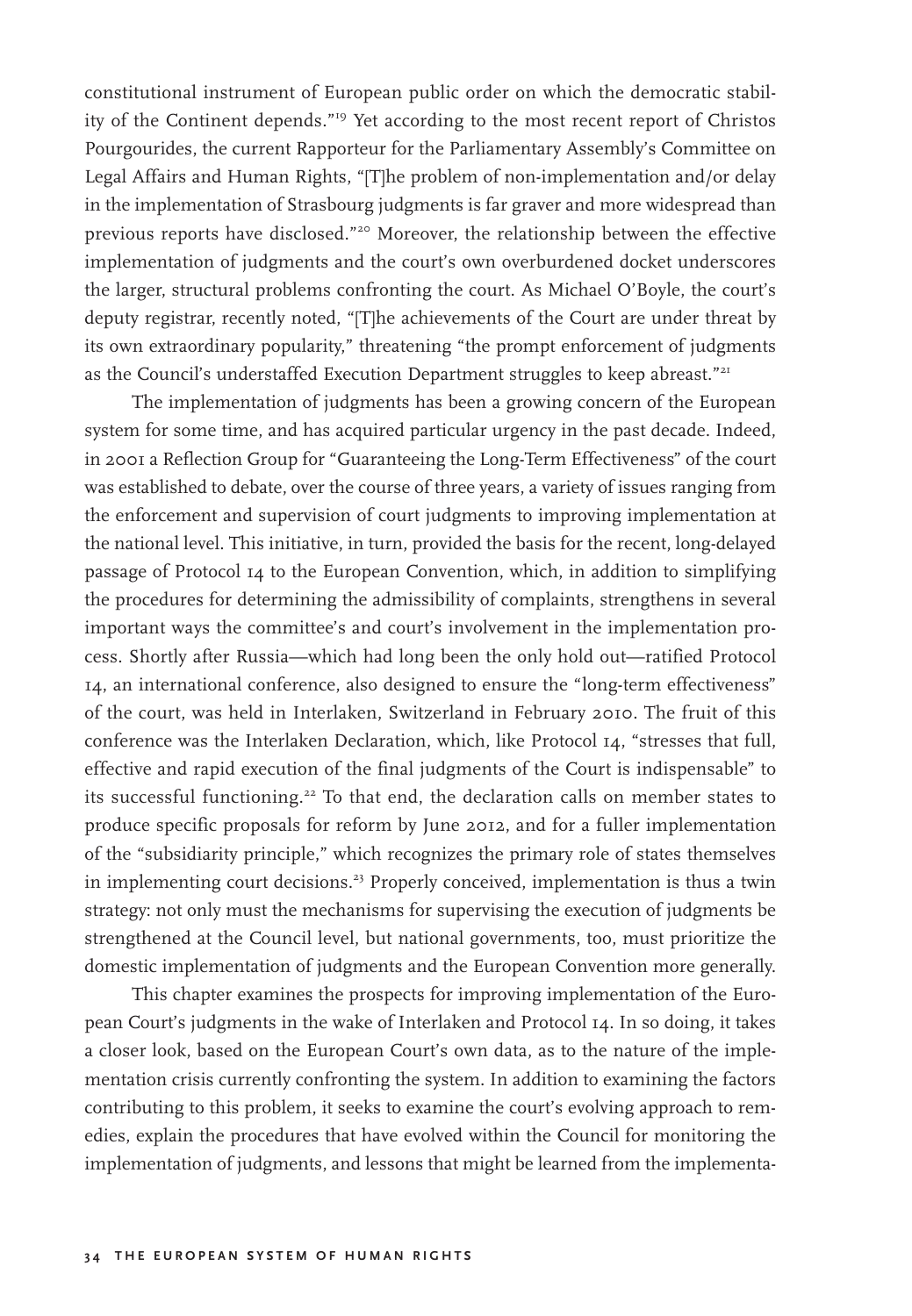tion picture as it stands. The final section provides recommendations moving forward, emphasizing ways to strengthen enforcement mechanisms at the Council level, while also echoing the call for states to more effectively execute their own implementation obligations.

# The European Court at a Crossroads

Currently, the docket of the European Court reflects both the convention system's immediate post-World War II history—when it was largely populated by more or less securely entrenched, liberal Western European democracies—and its post-Cold War period, when the events of the early 1990s led to a rapid increase in the Council of Europe's membership. The convention, to which 22 states had previously been party, has been ratified by 25 new member states since 1990, auguring a rise in not only the number of petitions the court has received, but also the kinds of petitions that make up its docket. This rapid enlargement was coupled with the ratification of Protocol 11, which changed the institutional structure of the European system considerably, merging the European Commission (whose primary responsibility was judging the admissibility of interstate and individual applications) into the court and granting individuals standing to file cases directly.<sup>24</sup> At the same time, the Committee of Ministers, which had previously been entitled to decide, in certain cases, whether there was a violation of the convention, was tasked with the sole role of monitoring the implementation of judgments.

Thus, as Professor Ed Bates has argued, "It is only really since the mid-1990s, and the entry into force of Protocol No. 11 to the Convention, that the monitoring of the execution of Court judgments by the Committee of Ministers has become a cause for greater concern."<sup>25</sup> For much of this time, the consensus of most commentators had been that the court's judgments "[were] routinely followed by the national courts of the states parties to the Convention, their legislatures, and their national governments."26 Yet such assertions of effective implementation are undermined by the fact that the court, as one scholar has noted, "has long been studied almost exclusively by legal scholars and has only recently attracted greater attention by social scientists interested in the issues of compliance with, and the effectiveness of, international legal institutions."<sup>27</sup> Similarly, Eric Posner and John Yoo recently complained that "good data" was unavailable to determine if "compliance with ECHR judgments has been high or low."<sup>28</sup>

Such data has become increasingly available in the past five years, however, and there is now compelling evidence that, aside from those cases resolved through "friendly settlements," implementation of court rulings has grown increasingly slow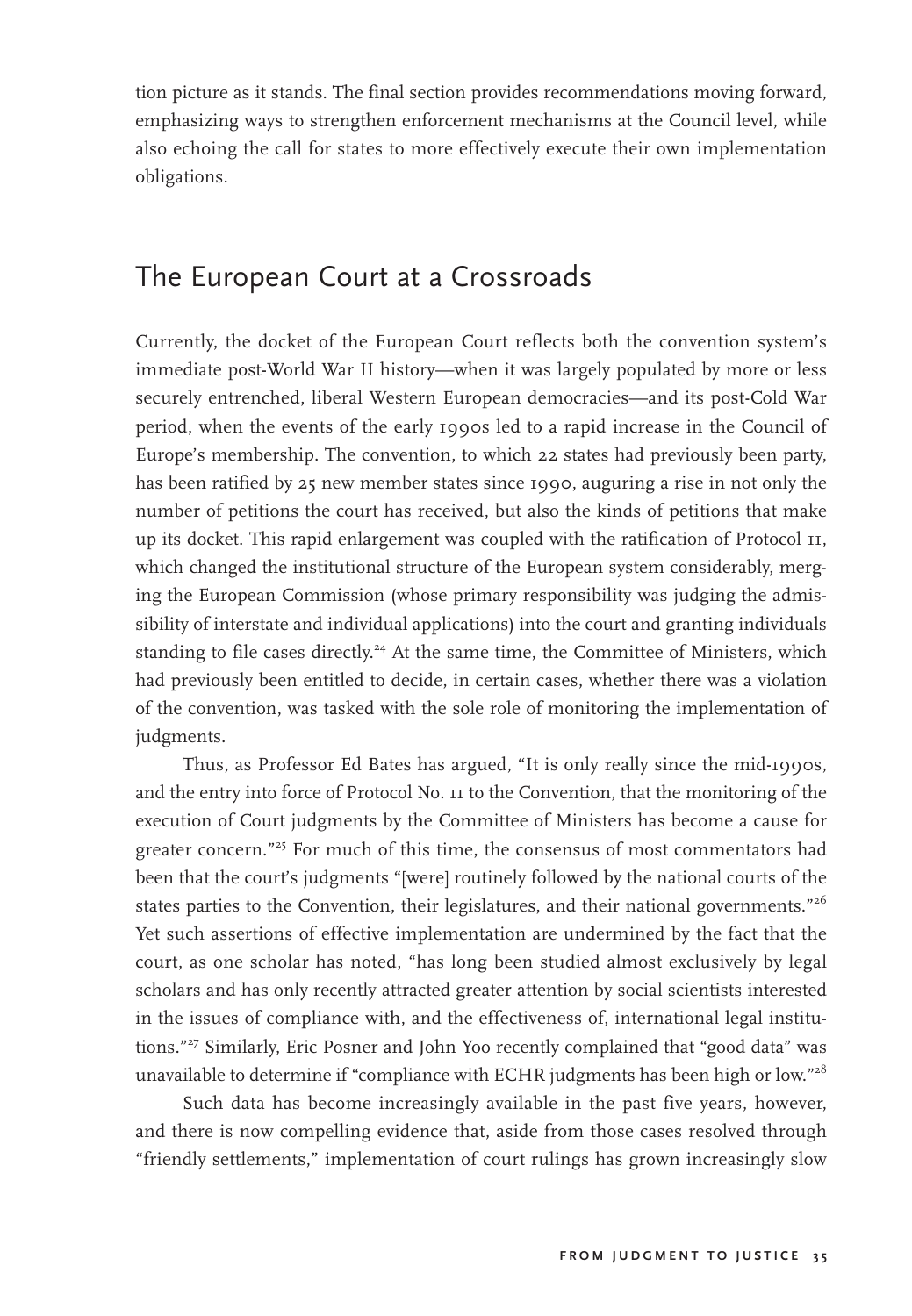and inconsistent.<sup>29</sup> Furthermore, it has become clear that certain states pose particular problems for the convention system due to their capacity or willingness to implement court judgments. By the start of 2010, there were nearly 120,000 applications pending before a decision body of the court, an enormous backlog that continues to increase.<sup>30</sup> Indeed, the court's caseload has "multiplied by a factor of ten" in the past decade, such that more than 90 percent of the court's judgments have been delivered between 1998 and 2008 alone.31 Furthermore, of the pending cases, five states—Russia, Turkey, Romania, Ukraine, and Italy—account for over 60 percent (69,100 applications) of the court's workload.32

As the volume of applications reaching the court has outstripped its capacity for speedy determination, the Committee of Ministers' ability to supervise the implementation of judgments has diminished as well. In January 2007, the year that the execution of ECHR judgments began to be systematically monitored and made public by the Directorate General of Human Rights and Legal Affairs, over 5,000 judgments (including decisions rendered under the pre-1998 regime) were still listed as pending before the Committee of Ministers; by the end of 2009, that figure had risen to  $7,887.^3$  Thus, in the past two years alone, the number of pending cases has risen at an annual rate of 18 percent, far outpacing the number of cases that have been closed. This means that the Department for the Execution of Judgments was called upon to examine over 1,500 new cases decided by the court in 2009 (including 204 "leading" cases—those revealing systemic problems), and assisted the Committee of Ministers in monitoring the progress of execution measures in 7,887 cases overall.34 Notably, the vast majority of these cases—nearly 90 percent—are "repetitive" or "clone" cases related to systemic problems that have already been adjudicated by the court; these cases are usually grouped together for the purposes of the committee's examination.<sup>35</sup> For example, Italy represents  $3I$  percent of the total number of pending cases in 2009 (nearly all of which are connected to one issue—the excessive length of judicial proceedings), followed by Turkey, Russia, Poland, Ukraine, and Romania.36

These figures represent a growing problem for the court, one that has compounded itself over time. Andreas Von Staden notes that a review of all judgments issued by the now defunct commission and court between 1960 and 2005 show that all judgments rendered up to 1995, save one, had been implemented.<sup>37</sup> (The 1991 case still pending, *F.C.B. v. Italy*, was closed in 1993 but later reopened.) Beginning in 1996, however, the first non-implemented judgments began to appear, and the number has increased steadily, such that they are now a relatively frequent occurrence. For example, in 1996, only 12.5 percent of cases that had been adjudicated by the court were still awaiting satisfactory implementation; however, by 2005, that figure had risen to 63 percent.<sup>38</sup> Based on these data, von Staden argues that a "bifurcated picture" emerges, in which there is "near-perfect compliance" with those judgments rendered up to 1995 (qualified by the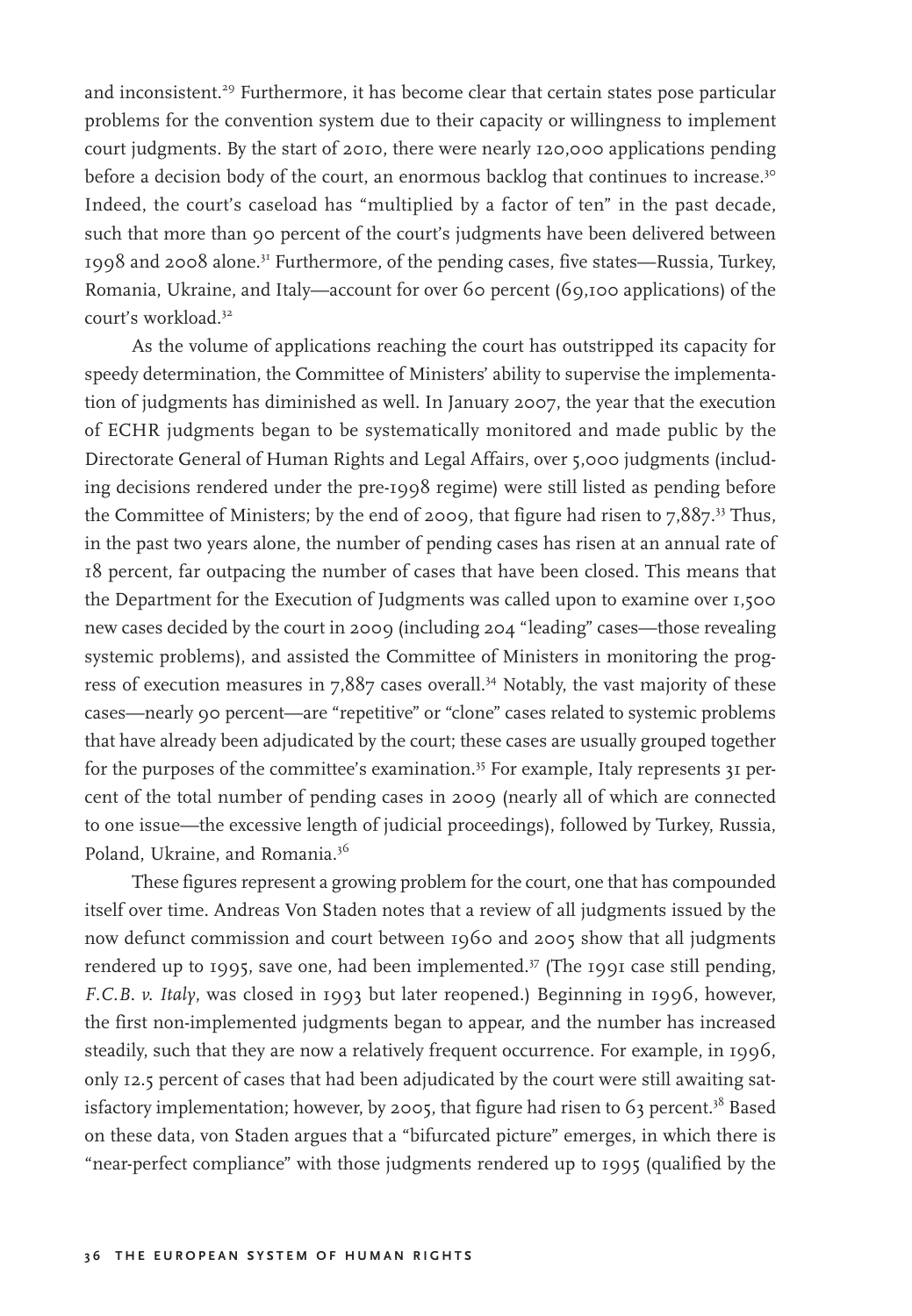fact that the Committee of Ministers during that time tended to be "relatively timorous" and "more lenient and trusting in the pledges made by respondent states"), followed by a progressive downward trend in implementation from 1996-2005.<sup>39</sup> Importantly, a number of settled democracies—Italy, France, Belgium, and the United Kingdom—now have judgments pending for more than six years as well. Currently, 63 percent of the "leading" cases pending before the committee have been pending for fewer than two years, while 22 percent have been pending for two to five years and 15 percent for five years or more. This latter figure represents an increase of four percent from 2008.<sup>40</sup>

## **The Court's Evolving Docket**

Beyond these statistics, there are a number of factors related to the court's docket that inform the implementation debate as well. As the Directorate General of Human Rights and Legal Affairs recently remarked, the court's "workload problem is not just a question of figures," because it has also seen in recent years a "number of cases relating to complex and sensitive issues, which need much more time to resolve."41 Several general trends in the court's docket exemplify these complexities.

First, procedural rights, those provided for in Articles 5 and 6 of the convention, have been most frequently invoked by applicants, particularly as they relate to the essential characteristics of a "fair hearing" and the length of judicial proceedings; as a result, these cases consume a significant portion of the Committee of Ministers' work and, with particular respect to Article 6, "disclose an extensive array of positive obligations."42 Applications alleging excessive length of proceedings have been registered against a number of state parties but have reached "epic proportions" in Italy, where a civil case can take between 26 and 46 months to be completed. Likewise, complaints about the length of judicial proceedings is a common phenomenon in many Central and Eastern European states, as are complaints alleging Article 13 violations for the non-implementation of domestic judgments.43

Second, as many scholars have argued, prior to the 1990s the European Court's docket dealt primarily with "lifestyle issues" and were "nonviolent, administrative in character,"44 meaning the court was predominantly occupied with protecting individuals and groups from "good-faith limitations on liberty."45 These so-called negative obligations, which essentially require states not to interfere in the exercise of rights, "have always been regarded as inherent in the European Convention." However, positive obligations have assumed an increasingly larger role in the court's jurisprudence as well. According to Alistair Mowbray, the principal circumstances in which the court has derived positive obligations from the convention's provisions include the duty upon states, under Article 10, to take operational measures (such as deploying police or military personnel) to protect individuals from infringement of their convention rights by other private parties; the obligation, under Article 13, to provide an effective domestic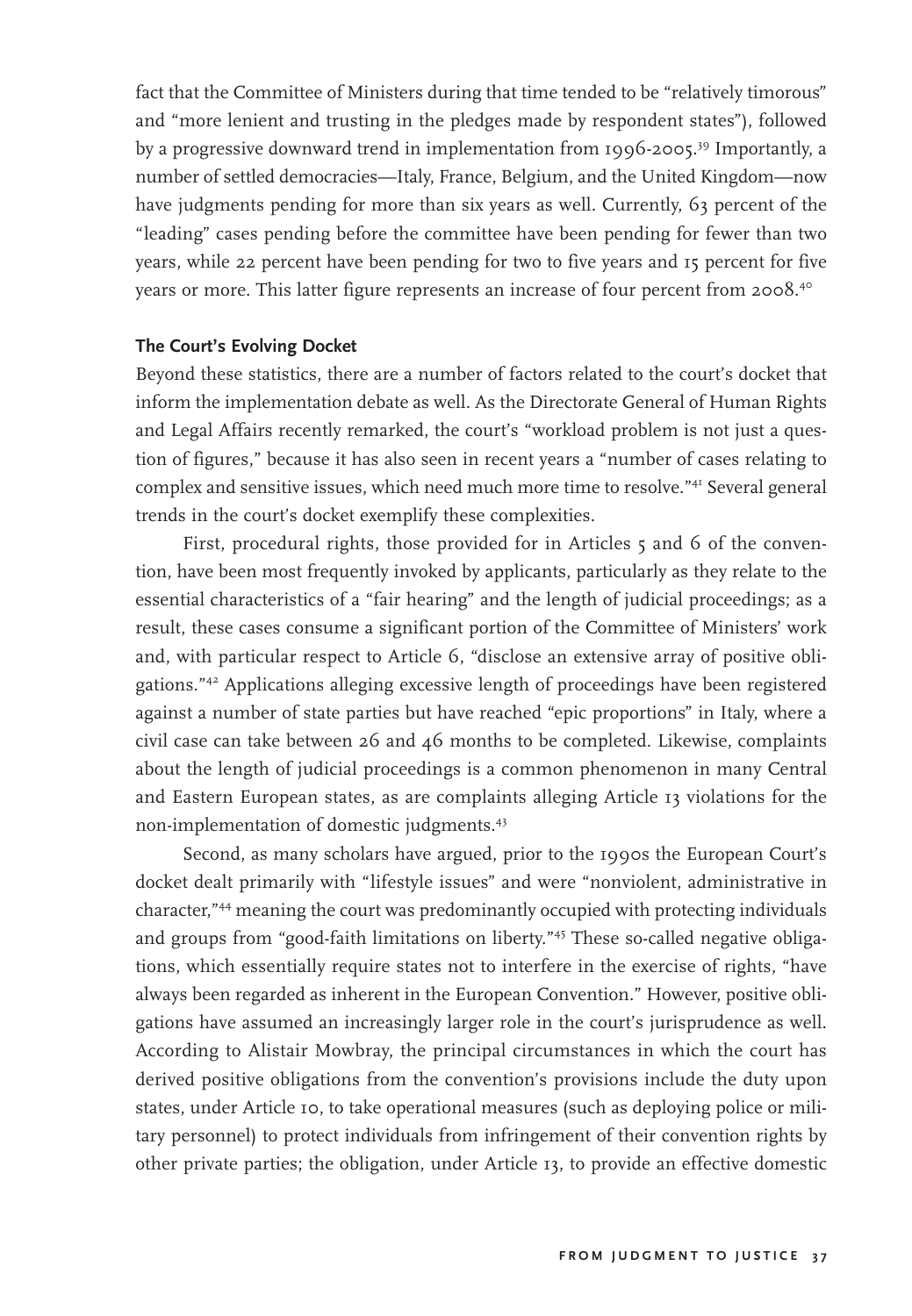remedial mechanism; and the obligation, under Article 3, to provide appropriate medical care for detainees.<sup>46</sup> Notably, these cases often require a significantly greater expenditure of public resources and can raise contentious political questions, making them more difficult for states to implement and for the committee to monitor.

Third, the nature of complaints that have come before the court in the past ten years has changed dramatically, involving more frequent allegations of systematic human rights abuses. In 2009, for instance, the Parliamentary Assembly's Committee on Legal Affairs and Human Rights identified cases concerning "death or ill-treatment which took place under the responsibility of state forces and lack of an effective investigation thereof" as those that raise the most prevalent implementation problems.47 To this point, Christian Tomuschat notes that the "conclusion seems to be warranted that the centre of gravity of the ECHR has shifted toward Eastern Europe," resulting in both an increased workload for the court as well as a "very different membership to the Convention … compared to just 10 or 15 years ago."48 Here, Russia and Turkey, in particular, loom large, as cases against both countries have included such serious allegations as the destruction of villages, the prohibition of political parties, and the torture or disappearance of detainees in Chechnya and the southeastern Kurdish regions.49 Other categories of structural violations that have filled the court's docket include overcrowding in detention facilities, delayed or inadequate compensation for expropriation, problems with remand proceedings, and State Security Court proceedings taking place in Turkey.<sup>50</sup>

Fourth, minority rights have assumed a more prominent place in the court's docket since the late 1990s, including complaints from ethnic groups alleging, *inter alia*, discrimination, lack of official recognition, and restrictions on effective participation in public and political life.<sup>51</sup> While the largest groups of such cases have been brought by Kurdish victims, litigation over Roma rights also features prominently on the court's docket. The European system, in particular, has "charted a legal revolution of sorts in recent years," recently striking down a nationwide system of racial segregation in Czech schools that left Roma children languishing in "special schools" for students who were, at the time, termed "mentally deficient."<sup>52</sup> Since then, two more decisions have struck down similar systems of racial segregation in education as Roma communities, the vast majority of whom reside in Central and Eastern Europe, have sought to "reframe and rearticulate the myriad social problems they [are] suffering as violations of their fundamental human rights."53

In view of these developments, the current situation presents a variety of challenges to the European human rights system, not least of which is the effective and prompt implementation of judgments. The following section describes in greater detail the remedial framework the court applies to cases and its relationship to implementation, before examining the mechanisms and working methods of those entities responsible for the monitoring of court judgments.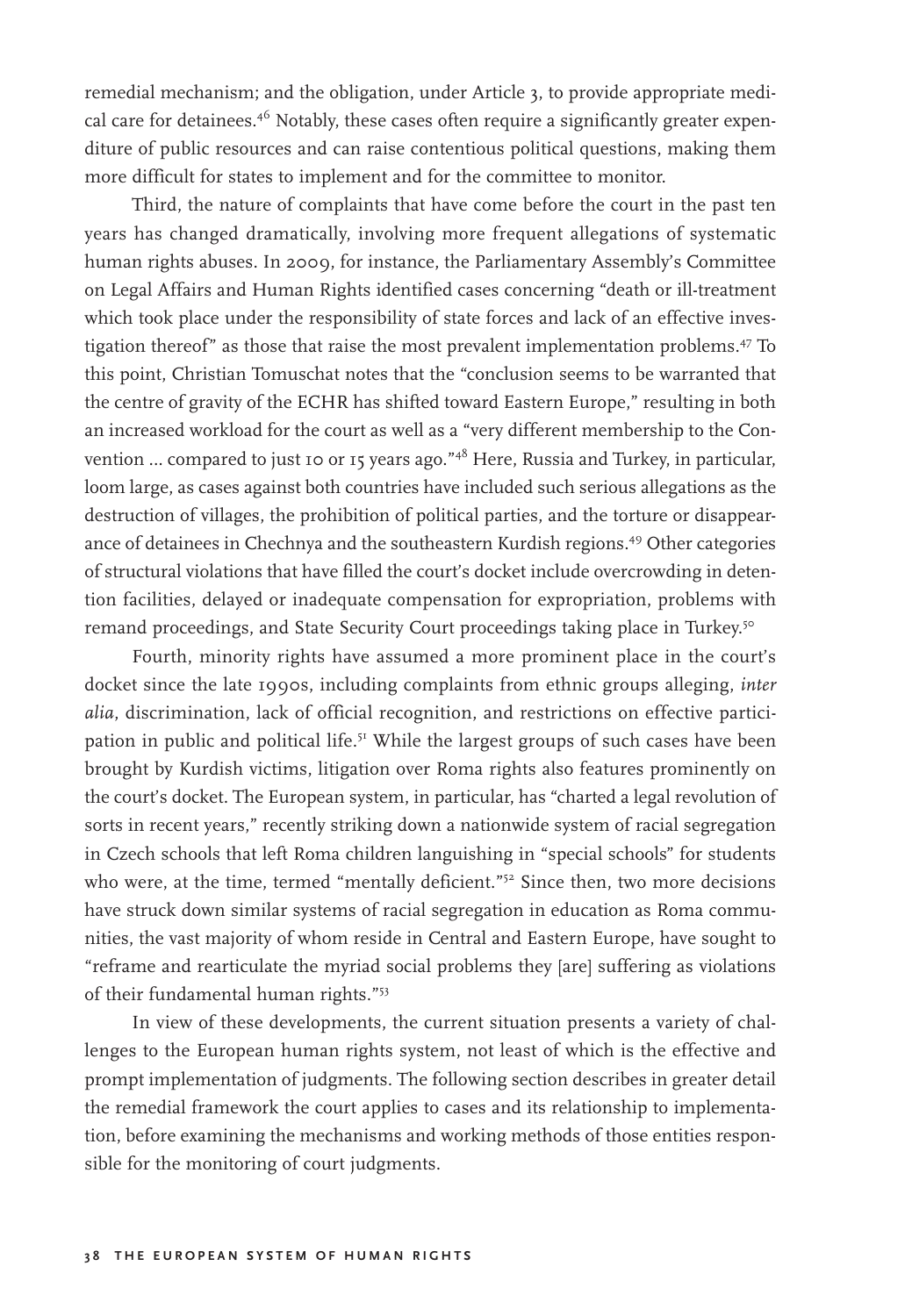# ECHR's Remedial Framework and Its Relationship to Compliance

In *Scozzari and Giunta v. Italy*, the European Court reiterated that a judgment finding a breach "imposes on the respondent state a legal obligation not just to pay those concerned the sum awarded by way of just satisfaction, but also to choose, subject to supervision by the Committee of Ministers, the general and/or, if appropriate, individual measures to be adopted in their domestic legal order to put an end to the violation found by the Court and to redress so far as possible the effects."54 When assessing whether or not a state's proposed measure satisfies the court's judgments, the rules prescribe an obligation on the committee to examine three questions:

- 1) Whether any "just satisfaction" (often a combination of pecuniary losses, nonpecuniary losses, courts costs, and interest payments) awarded by the court under Article 41 of the convention has been paid;
- 2) Whether individual measures have been taken to ensure that the violation in question has ceased and *restitutio in integrum* achieved—in other words, that the injured party is restored, to the extent possible, to the same situation he or she enjoyed prior to the violation; and
- 3) Whether general measures have been adopted, so as to prevent "new violations similar to that or those found putting an end to continuing violations."<sup>55</sup>

# *Just Satisfaction*

Just satisfaction is the only measure that the court can order a state to take under the terms of the convention itself.<sup>56</sup> As noted, the payment of sums can be ordered by the court, or provided for by a judgment that takes note of a friendly settlement between the parties; in both cases, however, payment is expected within three months after the judgment has become final. Since January 1996, the court has also included an order to states to pay simple interest, calculated on a daily basis, from the expiry of the three months until payment. Clare Ovey and Robin White, authors of an authoritative treatise on the court, further note that if a respondent state is unable to supply proof of payment, "the case will return to the agenda at every subsequent meeting until the Committee is satisfied that the money has been paid in full."57

Professor Elizabeth Lambert-Abdelgawad contends that, as a general matter, the obligation to pay "just satisfaction raises few difficulties: it is an obligation that can be clearly and immediately fulfilled," and, to a large degree, it is.58 According to the Committee of Ministers' 2008 annual report, payments made after the three-month deadline are the exception, making up only five percent of all payments in 2008 (although this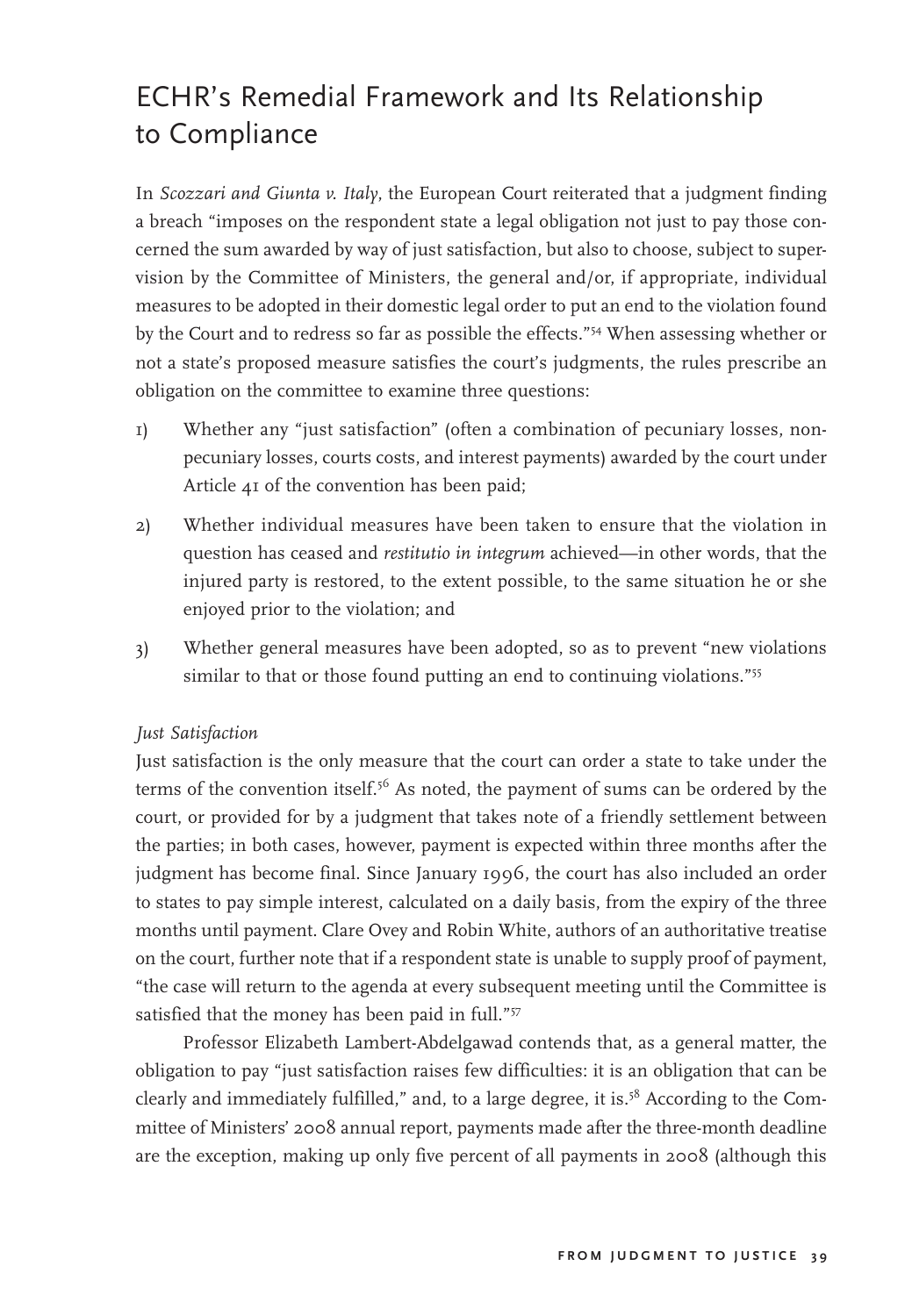figure doubled to 11 percent in 2009, according to the report).59 Unsurprisingly, most of those countries with the highest awards of just satisfaction—Bulgaria, Greece, Italy, Romania, Russia, and Turkey—were also those that had the highest numbers of cases in which payment was not made within the deadline set by the judgment. $60$ 

Although state compliance with the payment of just satisfaction is generally high, problems have nevertheless arisen. Most recently, in a rare case of defiance, the Turkish government objected to the court's award of compensation in the case of *Loizidou v. Turkey*, where the court found that the denial to a Greek Cypriot of access to her property in Northern Cyprus violated the right to peaceful enjoyment of property under the convention.61 The court issued its decision in *Loizidou* in 1998; however, Turkey refused to pay the awarded sum, leading the Committee of Ministers to adopt an interim resolution in July 2000, stating that Turkey's refusal to satisfy the judgment "demonstrates a manifest disregard for its international obligations."62 The committee issued yet another resolution—perhaps its strongest yet—in 2001, declaring its "resolve to ensure, with all the means available to [it], Turkey's compliance with its obligations."63 Ultimately, Turkey complied with the ordered payment in 2003, which, although delayed, suggests that the committee's use of interim resolutions has been successful, at least regarding just satisfaction orders.

## *Individual Measures*

Where the adverse consequences of a violation are not adequately remedied by the payment of just satisfaction, the Committee of Ministers will also examine whether it is necessary to impose individual measures. The committee recently stressed the need to take such measures "considering the seriousness of the violations found and the time that has elapsed since the European Court's judgments became final."64 Individual measures depend on the nature of the violation and the applicant's situation. One notable example includes the reopening of domestic judicial proceedings, which the European Court has held to be a measure as close to *restitutio in integrum* as possible. Alternately, although less common in practice, the committee may order "positive obligations" that a respondent state is obliged to undertake, such as ordering the destruction of police files that the court determined had been obtained in breach of the right to privacy,  $65$ the recognition of a church that had previously been refused official status,<sup>66</sup> or the reinstatement of an employee who was unlawfully excluded from the civil service.<sup>67</sup>

With respect to the reopening of proceedings, this measure arises primarily in connection with criminal proceedings, either as a result of the court's having determined that a procedural injustice in the applicant's original trial gave rise to a breach of Article 6, or because a criminal law of a particular state was substantively incompat $i$ ble with the European Convention.<sup>68</sup> In response to certain implementation problems caused by the lack of appropriate national legislation authorizing the reopening of judi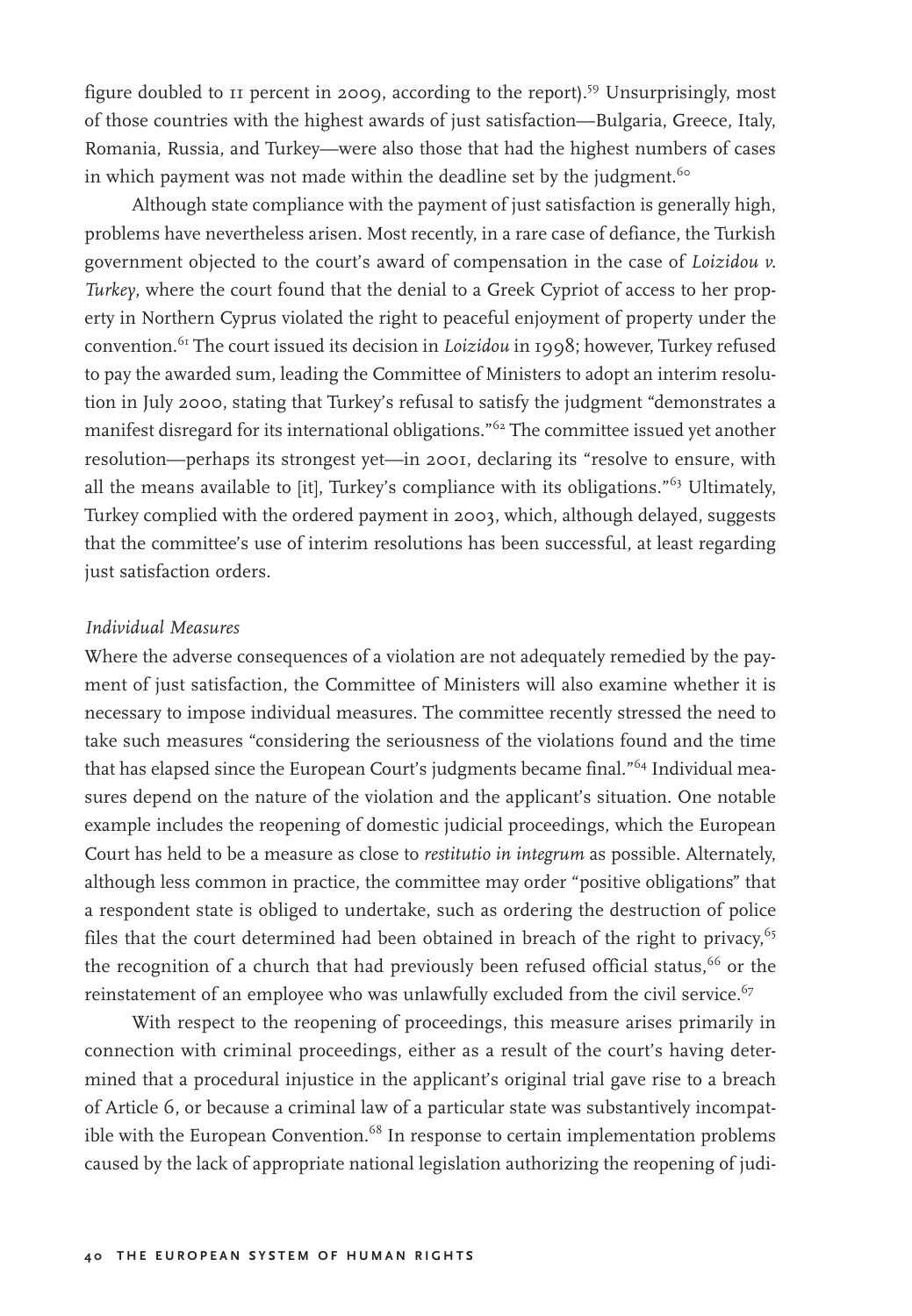cial proceedings, the Committee of Ministers recommended, in 2000, that member states ensure that there exists at the national level adequate mechanisms for reopening  $c$ ases $69$ 

## *General Measures*

General measures aim to prevent the recurrence of a violation of the convention. They serve a preventive rather than remedial function, one which, in the court's words, "must be such as to remedy [a] systemic defect … so as not to overburden the Convention system with large numbers of application deriving from the same cause."<sup>70</sup> Significantly, general measures were not initially considered to fall under the Committee of Ministers' purview; it was not until 1983 that the committee indicated that its competence to review a judgment's execution extended beyond the individual case to encompass general measures as well, although this practice has been followed ever since.71 To date, member states have adopted more than 350 constitutional, legislative, or regulatory reforms, or other general measures to comply with ECHR judgments. More than 400 of these reforms are currently under the Committee of Ministers' supervision.

Ovey and White contend that over half of the general measures supervised by the committee to date involve changes to legislation, while other measures have included "administrative reforms, changes to court practice or the introduction of human rights training for the police."72 As others have noted, however, what the committee regards as sufficient evidence that a state's proposed general measures are sufficient varies from cases to case "with little apparent rationale."73 For instance, in certain cases, the committee has accepted a mere promise by a respondent state that the offending practice will not happen again, but on other occasions the committee has awaited actual enactment of proposed legislation before issuing a final resolution. Despite these variations, Lambert-Abdelgawad notes that there are certain measures "to which the Committee … has been wedded from the outset," including the translation of the court's judgment and dissemination to national authorities, as well as the "translation of interim resolutions of the Committee of Ministers into the language of the country concerned."74 In yet other cases, general measures undertaken by states have included the construction of new detention centers,<sup>75</sup> enhanced training of child welfare workers,<sup>76</sup> the establishment of a national commission for policing ethics, $77$  and increased recruitment of judicial officers.<sup>78</sup>

## **An Evolving Remedial Framework**

Until recently, the European Court adhered to a modest conception of its remedial powers.<sup>79</sup> Indeed, the court "did not even consider [itself] competent to remedy the consequences of the treaty violation," other than its enumerated power to award just satisfaction.<sup>80</sup> However, there has been a shift in the court's position on this issue in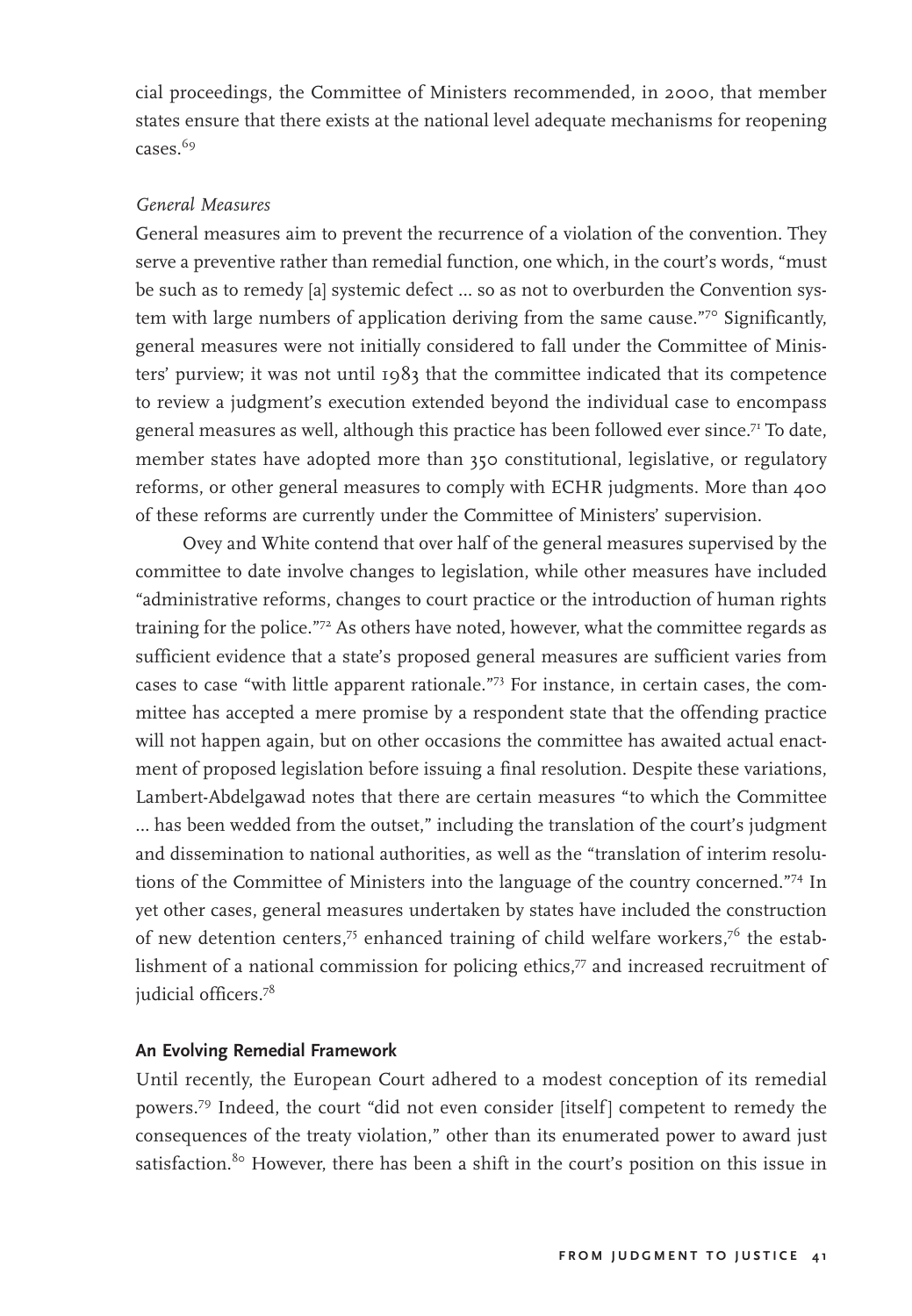recent years, as it has "begun to develop a practice whereby it specifies in the operative part of its judgments the specific measures to be taken by the respondent State to redress the violation ... in a manner as close to *restitutio in integrum* as possible."<sup>81</sup> This shift owes, in part, to the enormous increase in applications reaching the court, as well as the court's perceived lack of clarity in specifying remedial measures.<sup>82</sup> Indeed, after growing criticism over this issue, the Committee of Ministers, in 2004, issued a resolution inviting the court, "as far as possible, [to] identify in its judgments … what it considers to be an underlying systemic problem and the source of this problem, in particular when it is likely to give rise to numerous applications, so as to assist states in finding the appropriate solution and the Committee of Ministers in supervising the execution of judgments."<sup>83</sup>

The court took up the committee's challenge one month later, in the first of what has since come to be known as the "pilot judgment" procedure. In the case of *Broniowski v. Poland*, the court held that the expropriation by the Polish government of property belonging to the applicants east of the Bug River, which Poland had ceded to the Soviet Union after World War II, constituted a violation of Article 1 of Protocol No. 1 because inadequate compensation had been paid.84 Doctrinally, *Broniowski* did not represent a significant departure from the court's restitution jurisprudence; however, in the operative part of the judgment, the court expressly stated that the violation of the applicant's right "originated in a widespread problem which resulted from a malfunctioning of Polish legislation and administrative practice and which has affected and remains capable of affecting a large number of persons."85 Thus, the court required the Polish government to adopt appropriate measures to secure an adequate right of compensation not only for Broniowski, but for the 67 similarly situated applicants who had pending cases, and the 80,000 potential applicants as well. Moreover, in the ensuing judgment, the court further assessed not only the settlement between the applicant and Poland, but also the general measures taken by Poland to remedy the systemic defect.<sup>86</sup> In so doing, the court stated that "it is evidently desirable for the effective functioning of the Convention system that individual and general redress should go hand in hand."

In effect, *Broniowski* stands as the court's "creation of international law's first class action mechanism," one which has been largely welcomed for its time and labor-saving effects.<sup>87</sup> According to Professor Steven Greer, there are three distinct advantages to the court's increased specificity about the kind of systemic action required by national authorities: (1) implementation is "less open to political negotiation" in the Committee of Ministers; (2) it is easier for the committee (as well as other NGOs and human rights bodies) to monitor objectively; and (3) a state's failure to implement is easier to enforce by the original litigant, and others, "through the national legal process as an authoritatively confirmed Convention violation."88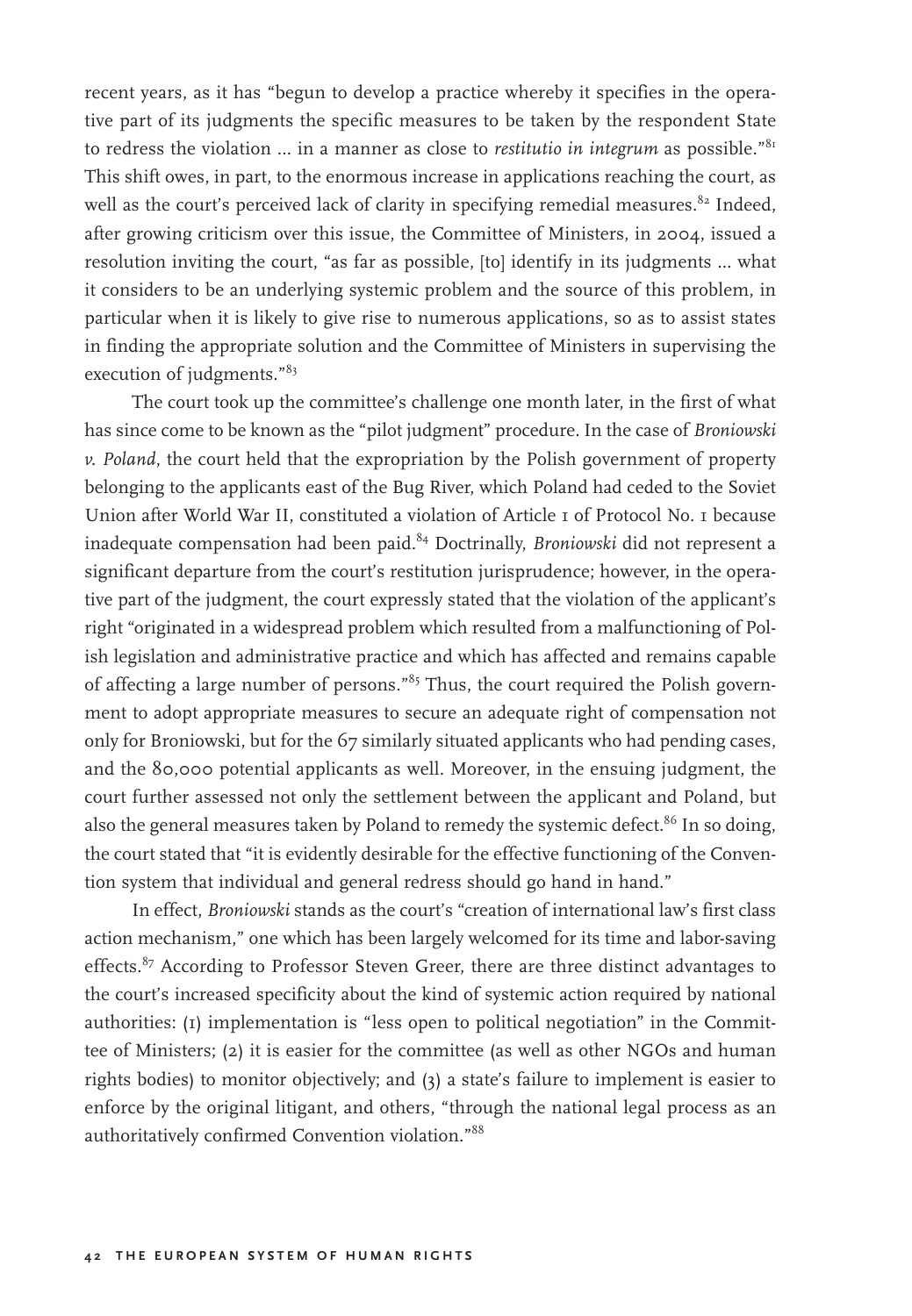However, in addition to criticisms over the legal basis of the pilot judgment procedure, commentators have also pointed to the practical problems that this approach might pose during the execution phase, as it would "entail stringent remedial measures to address the structural problems of domestic legal systems which may prove very difficult for the Committee of Ministers to monitor."89 Critics have also expressed concern that, unlike *Broniowski*, where the court passed judgment on the effectiveness of the Polish government's legislative scheme, more recent applications of the procedure have been subject to less scrutiny. For instance, in two recent cases, the court evaluated the respondent government's compliance with the procedure by reviewing only the proposed text of new legislation, and relying on the contention that the proposed remedies were "in principle" capable of providing redress and avoiding future violations.<sup>90</sup> It should also be noted that the success of *Broniowski* was due, in part, to the Polish government's "constructive attitude" to the court's remedial scheme, which may not be the case in other circumstances. Indeed, in a subsequent pilot judgment concerning the inadequacies of housing legislation, the Polish government challenged the application of the procedure before the Grand Chamber of the court on the grounds that the applicant's circumstances were not those of a typical landlord.91 Finally, the timeliness of a state's response to a pilot judgment is critical, a fact that the court acknowledged when it laid down a specific timetable for implementation in its most recent pilot judgment, *Burdov v. Russia (No. 2)*, concerning Russia's failure to honor judgment debts to applicants who had suffered from radioactive emissions in the wake of the Chernobyl disaster.<sup>92</sup>

The court has subsequently, if cautiously, applied the pilot judgment procedure to civil and political rights violations in other member states,<sup>93</sup> although its applicability to different situations is unclear. Still, as Laurence Helfer argues, the pilot judgment procedure represents a significant shift in the ECHR's own powers, in that the court has claimed the authority to scrutinize the legislative and administrative regulations that national governments adopt to comply with its remedial orders and recommendations. In other words, the court has "arrogated to itself the power to monitor compliance with its most far-reaching judgments, a power that was previously the exclusive province of the Council of Europe's political bodies."94 While more research and experience with this process is clearly needed, this shift in the court's orientation is a welcome step, one that, as one commentator has noted, "Is a promising way to channel the cooperation between national and Strasbourg institutions to improve compliance with the ECHR."95

Finally, in certain areas of rights—particularly those related to property restitution and unlawful detention—the court has taken a more prescriptive approach to remedies, one that has been welcomed by a number of advocates as an important step towards more effective implementation.96 The earliest such case, *Papamichalopoulos and Others v. Greece*, came in 1995, where the applicants established a violation of their rights as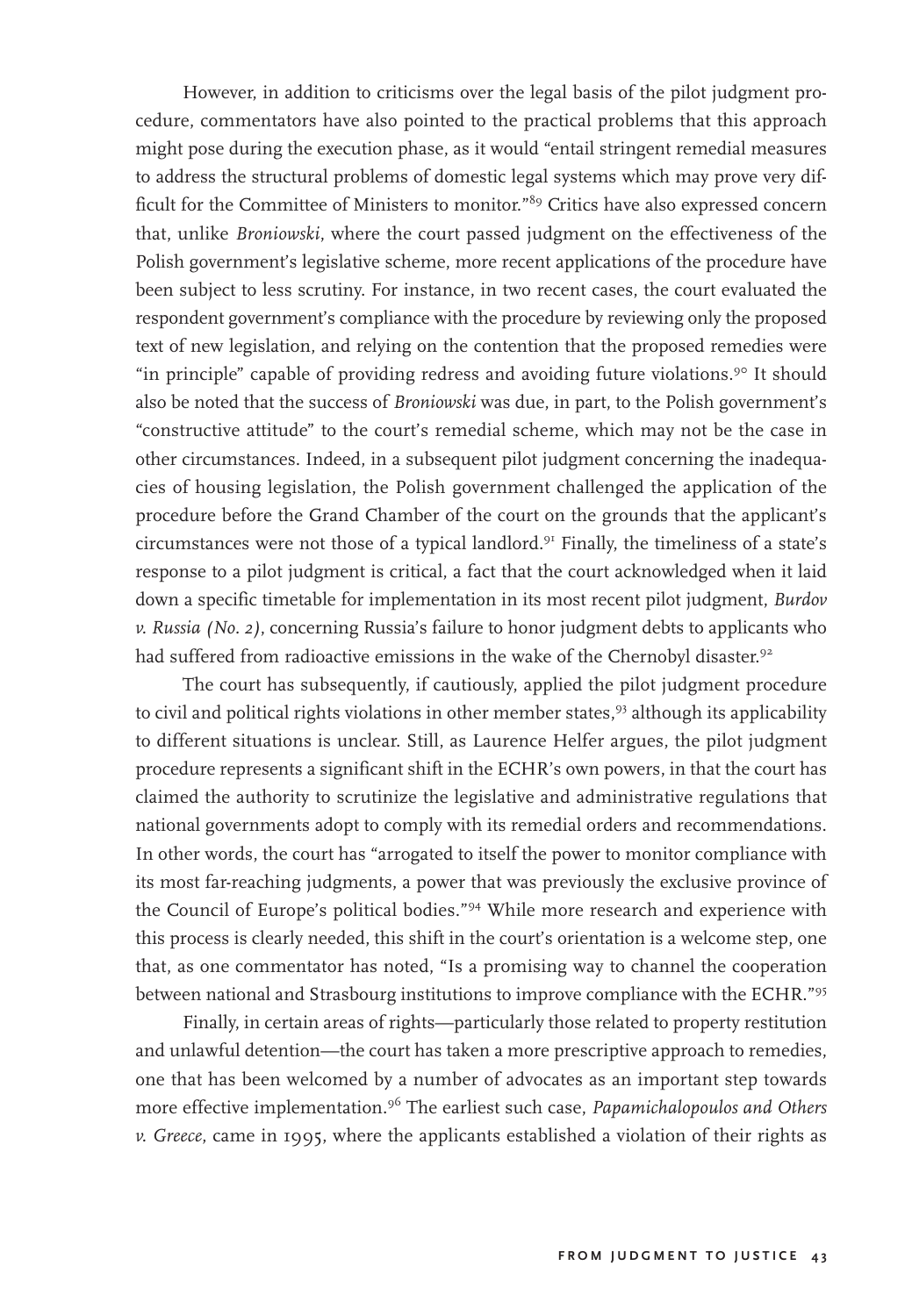a result of the Greek Navy's occupation of their land.<sup>97</sup> In its judgment, the court held that the Greek state must return the land in question or pay compensation equal to its current value, in order to "put the applicants as far as possible in a situation equivalent to the one in which they would have been if there had not been a breach [of the Convention]."98 The court has shown a similarly proactive approach in ordering remedies for violations of the right to a fair trial. For example, whereas the court historically refused to find that an Article 6 violation should lead to an automatic annulment of the penalties imposed by the domestic proceedings, more recent judgments confirm that the court now considers the reopening of those proceedings to be the most appropriate form of redress.99

Furthermore, in two cases in 2004, the court's Grand Chamber ordered the respondent states to release applicants who had remained in custody in circumstances that the court deemed unlawful under Articles 5 and 6. In the first case, *Assanidze v. Georgia*, the petitioner was arrested on suspicion of illegal financial dealings and remained in detention for three years after the Georgian Supreme Court had acquitted him and ordered his release. The Grand Chamber found that Assanidze's continuing detention was arbitrary and, in view of the need to end the continuing convention violations, ordered Georgia to "secure the applicant's release at the earliest possible date."<sup>100</sup> In doing so, the court reasoned, "by its very nature, [that] the violation found in the instant case does not leave any real choice as to the measures required to remedy it."<sup>101</sup> The court came to a similar conclusion in *Ilascu, Ivantoc, Lesco and Petrov-Popa v. Moldova*, when it found that the four applicants had been, and continued to be, unlawfully detained in the Moldovan Republic of Transdniestria. Here, the court went further than it did in *Assanidze*, stating that the sentence could not "be regarded as 'lawful detention'" and ordered the respondent states to "take every measure to put an end to the arbitrary detention of the applicants still detained and to ensure their immediate release."102

As Professor Philip Leach, director of the European Human Rights Advocacy Centre, and several other commentators have argued, the court's judgments in both *Assanidze* and *Ilascu* were important not only because of the nature of the redress stipulated by the court, "but also because the respondent states were not given a choice as to the means of complying with the judgments; the requirement to release the applicants was in addition to an obligation to pay compensation."103 In *Assanidze*, the approach worked; Georgia fulfilled its obligation and released Assanidze four days after the court delivered its judgments.104 In *Ilascu*, however, only one applicant was released in the wake of the court's judgment. Lesco was not released until 2001, at the expiry of his sentence, while Ivantoc and Petrov-Popa remained in custody until 2007.<sup>105</sup>

Despite this disregard for the court's order, the court's willingness to move towards a more prescriptive approach is notable, particularly as the cases in which it has done so the most often—expropriation, unlawful detention—often pertain to viola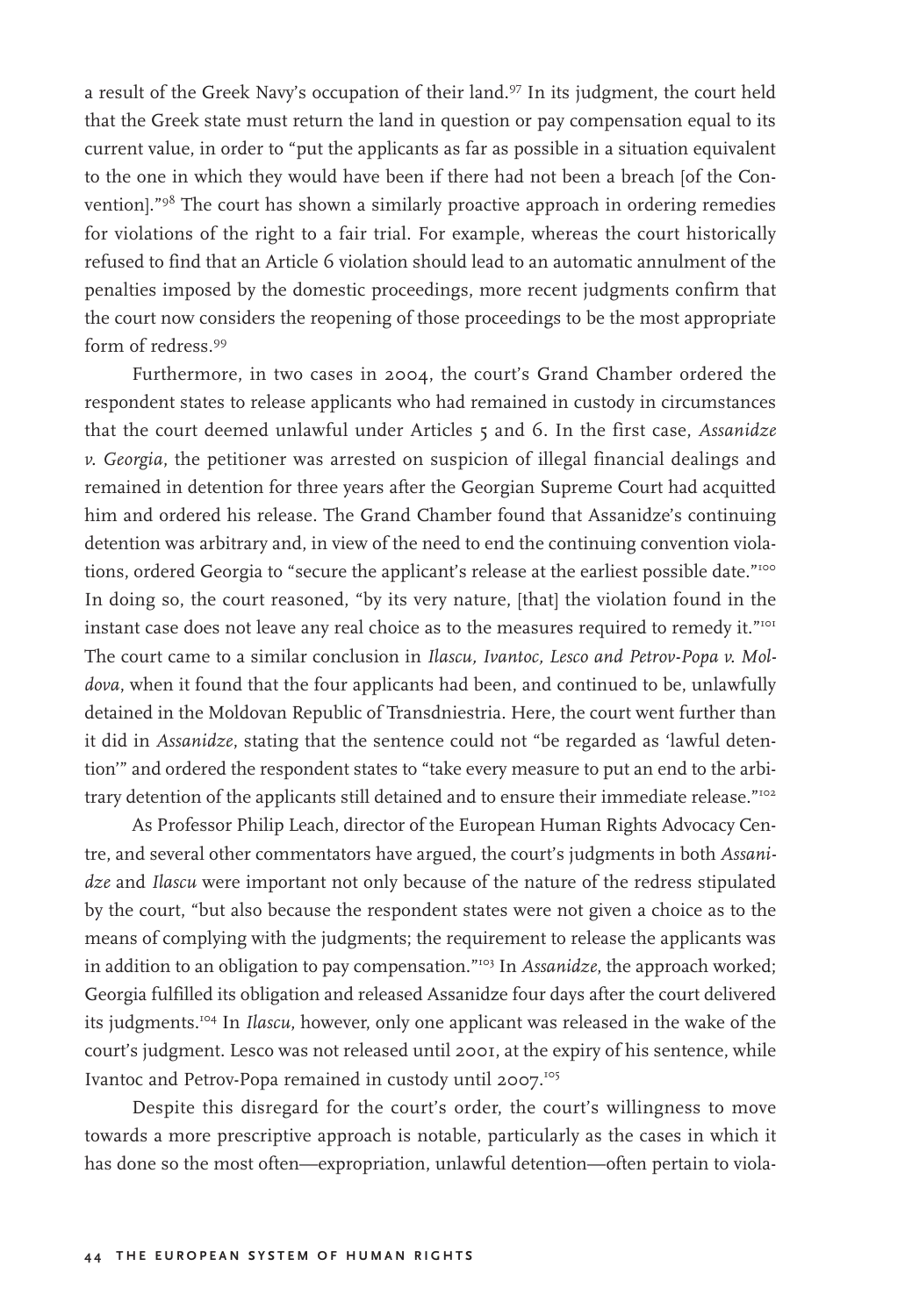tions of a continuing character, such that the remedial duty is unambiguous and aimed at securing immediate cessation of the wrongful act; in the court's words, "the nature of the violation found may be such as to leave no real choice as to the measures required to remedy it."106 The court's inclusion of the release of the applicants in the operative parts of its *Ilascu* judgment (and elsewhere) is also significant insofar as it means that the remedy itself is legally binding; indeed, Petrov-Popa and Ivantoc, while still in detention, filed a new application before the court, alleging that Russia and Moldova's failures to comply constituted a violation of their duty under Article 46 of the European Convention.107 This is the first such application to reach the European Court and may well pave the way for future enforcement litigation, in addition to the anticipated infringement proceedings under Protocol 14, which are discussed further below.

# Implementation Monitoring in the Council of Europe

Because the European Convention system is founded on the principle of subsidiarity, decisions of the court are declaratory in nature, meaning that it is for the contracting states, in the first instance, "to decide how best to secure the substance of the Convention rights in their domestic legal system, and also to choose the means by which they comply with judgments of the Court." $108$  At the same time, Article  $46(1)$  of the convention requires that states "undertake to abide by the final judgment of the court in any case to which they are parties" and to amend, if necessary, domestic law or practice should a judgment of the court so require.<sup>109</sup> The court itself is not empowered to overrule national decisions or annul national laws; rather, "states must work backwards from the violation to understand what must be changed to remedy the violation in the specific case and to avoid what future cases might also arise."<sup>110</sup>

## **The Committee of Ministers and the Department for the Execution of Judgments**

As set forth by Article 46(2) of the convention, the Committee of Ministers is the statutory body tasked with monitoring state compliance with judgments of the court.111 The committee currently meets four times a year, usually once at the ministerial level but otherwise at the level of deputies—the permanent representatives of member states of the Council of Europe.<sup>112</sup> As Steven Greer notes, "[v]irtually all the Committee of Ministers' responsibilities with respect to the supervision of the execution of judgments are discharged by Deputies and the ministers themselves are likely to intervene only in particularly sensitive inter-state cases."<sup>113</sup> (Notably, this applies to the general composition of the Committee of Ministers; deputies themselves meet three times monthly in working sessions, in addition to the quarterly meetings.) While the Committee of Min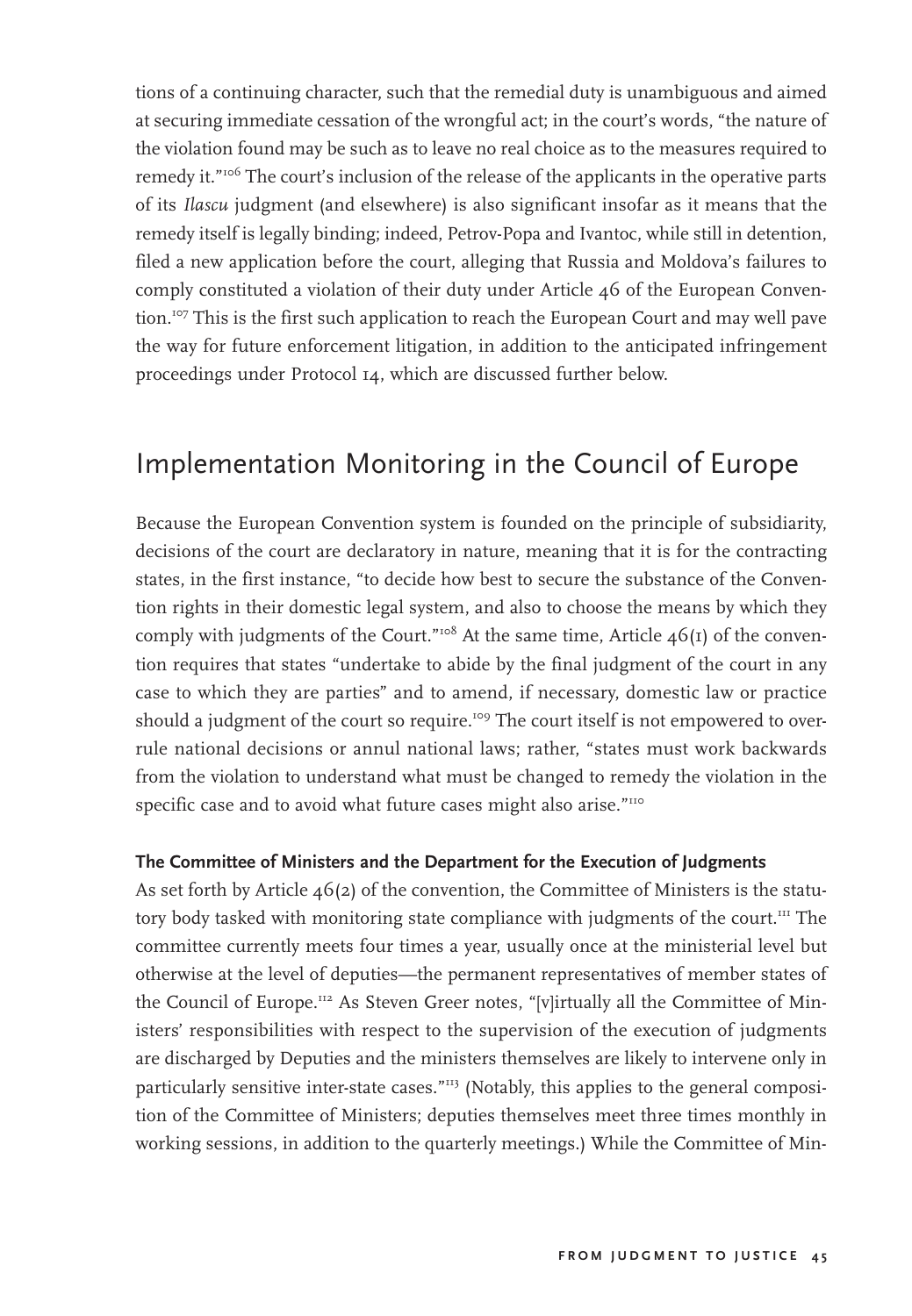isters is a political body that sees the supervision of the implementation of the court's judgments as "essentially—and successfully—based on constructive and co-operative dialogue between states," the supervision process is itself a legal mechanism relating to, in Philip Leach's words, "the enforcement of a legally binding judgment."114 To that end, the committee, in addition to having its own Secretariat, is assisted in its duties by the Council of Europe Directorate General of Human Rights and Legal Affairs (one of five Directorates General), and, since the late 1990s, by the specialized Department for the Execution of Judgments, which is housed within the Human Rights and Legal Affairs Directorate.

According to Andrew Drzemczewski, the responsibility of the Human Rights and Legal Affairs Directorate is "to provide the Committee of Ministers [with] logistic and secretarial assistance […], liaising with State authorities via their delegations in Strasbourg, analyzing national legislative texts in order to verify their conformity with the Court's findings, and helping, where necessary, to draft proposals for adoption by the Committee."<sup>115</sup> Significantly, the Department for the Execution of Judgments is typically the first point of contact for information concerning the execution of judgments. Furthermore, unlike the committee, the Department for the Execution of Judgments is staffed with legally trained professionals, thus assuring that the cases are legally evaluated before the committee makes a decision as to whether or not to close them.

 While the European Convention is silent as to how implementation of the court's judgments should be supervised, rules adopted by the Committee of Ministers in 2001 (and amended in 2006) set forth its procedures for monitoring compliance.<sup>116</sup> Within six months of the court's judgment becoming final, the respondent state is required to provide information about the implementation measures taken, or that it intends to take, and to provide an "action plan" with a specified time frame for its envisaged compliance.117 The case is then, in principle, placed on the agenda of the committee's next meeting, or of a meeting to take place no more than six months later, until such time as a final resolution is adopted. A judgment is deemed "executed," or fully implemented, when a final resolution issues.

While regarded as one of the most effective enforcement mechanisms within the Council of Europe, much of the Committee of Ministers' work remains confidential. Fortunately, the committee's operating rules have become significantly more transparent in recent years.<sup>118</sup> To that end, the agenda and information provided to the committee "by the state concerned, together with the accompanying documents, are made public, as are the agenda and annotated proceedings of each meeting containing information about progress recorded in executing judgments."119 However, under Article 21 of the Statute of the Council of Europe, the deliberations of the committee itself are private, unless it decides otherwise.<sup>120</sup> Furthermore, in 2007 the committee began publishing an annual report on supervision of the implementation of judgments, which details the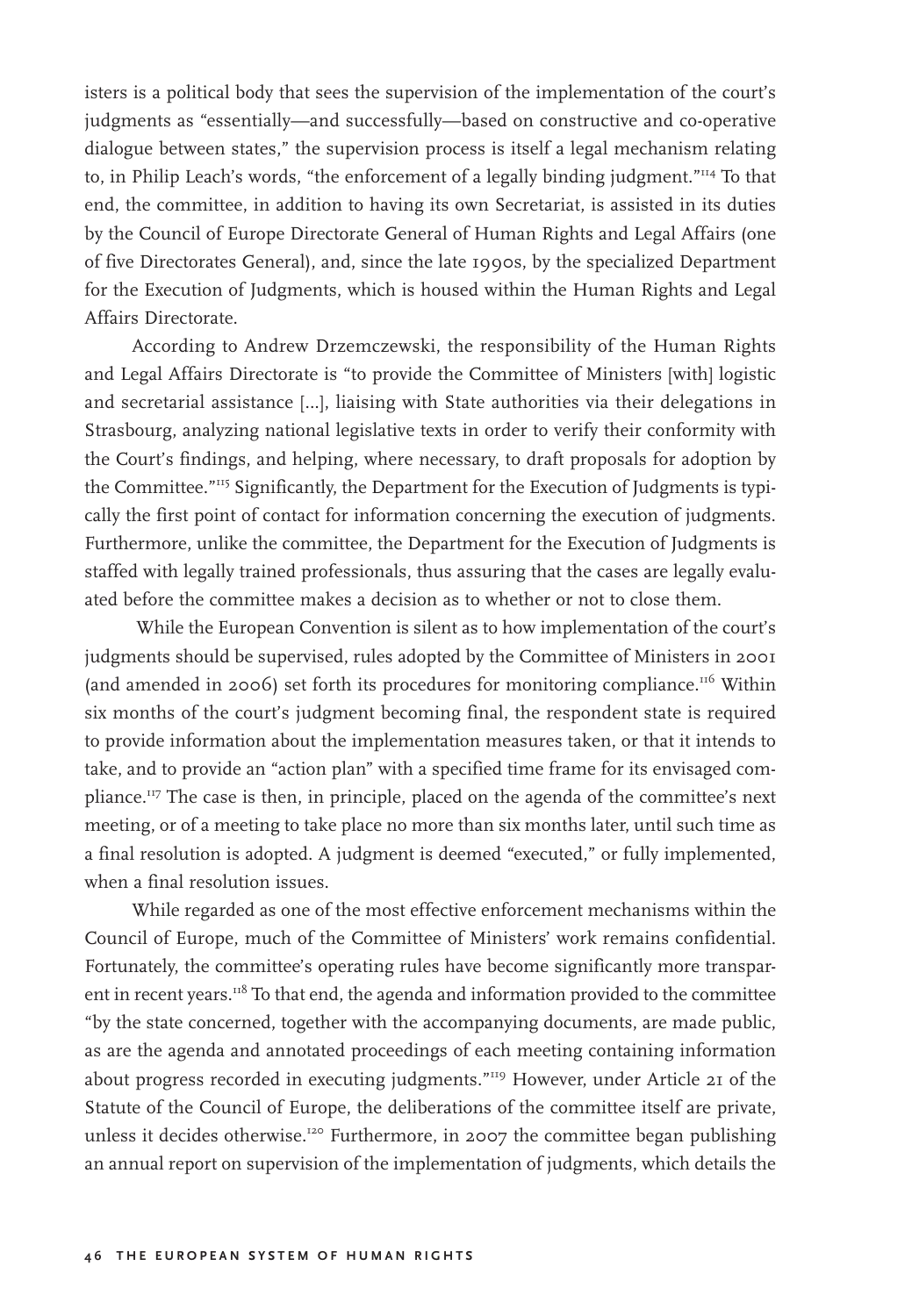number of cases that have been closed and those still pending review. A user-friendly website now presents information on the status of implementation in most cases.<sup>121</sup>

Significantly, victims and their advocates play only a limited role in the implementation monitoring process and, until 2006, they played no role at all. Now, however, under Rule 9 of the Committee of Ministers' amended rules of procedure, victims and/or their representatives are entitled to communicate with the committee about the implementation of individual measures, including the payment of just satisfaction.<sup>122</sup> Furthermore, non-governmental organizations and national institutions for human rights (NHRIs) may make written submissions regarding individual and general measures, which the Secretariat "shall bring, in an appropriate way… to the attention of the Committee of Ministers."123 Unfortunately, as several commentators have noted, these expanded participatory rights have yet to be used to their full effect, as "NGOs and [NHRIs] across Europe are not fully aware of the possibilities, nor of the mechanics, of engaging in this process."124

Where a case is pending before the Committee of Ministers, the committee may adopt interim resolutions, "in order to provide information on the state of progress of the execution" or "to express concern and/or to make suggestions with respect to the execution."<sup>125</sup> (The committee adopted nine such resolutions in 2009.<sup>126</sup>) Interim resolutions may be adopted with various objectives, including, *inter alia*, urging authorities within a particular state to conclude ongoing reforms; to express concerns about any perceived negligence or delay in implementing the court's judgment; or to provide an indication of what execution measures the committee expects to be implemented.<sup>127</sup> The latter is known as an "informative" resolution, and, as Murray Hunt notes, the committee is "increasingly adopting" such resolutions in order to "insist on specific individual measures … to remove as far as possible the effects of violations."128 Similarly, the committee has also undertaken the relatively new process of issuing memoranda, which are meant to explain the steps the committee considers a state should undertake in cases related to structural violations.129 These documents may either precede or follow the committee's adoption of an interim resolution or, as Lambert-Abdelgawad has noted, as "a way of avoiding interim resolutions which might not be followed by concrete measures."130

Beyond these measures, new working methods aimed at improving compliance were prepared under the responsibility of the Norwegian delegation, adopted by the Committee of Ministers' deputies in 2004, and subsequently built upon.<sup>131</sup> One such reform was to establish implementation timetables early in the supervision process, accompanied by the use of publicly accessible "status sheets" that would include information about the status of implementation and whether the committee had proposed any particular action. $132$  Furthermore, where the measures required for the execution of a judgment are not self-evident, the committee's secretariat has begun to send let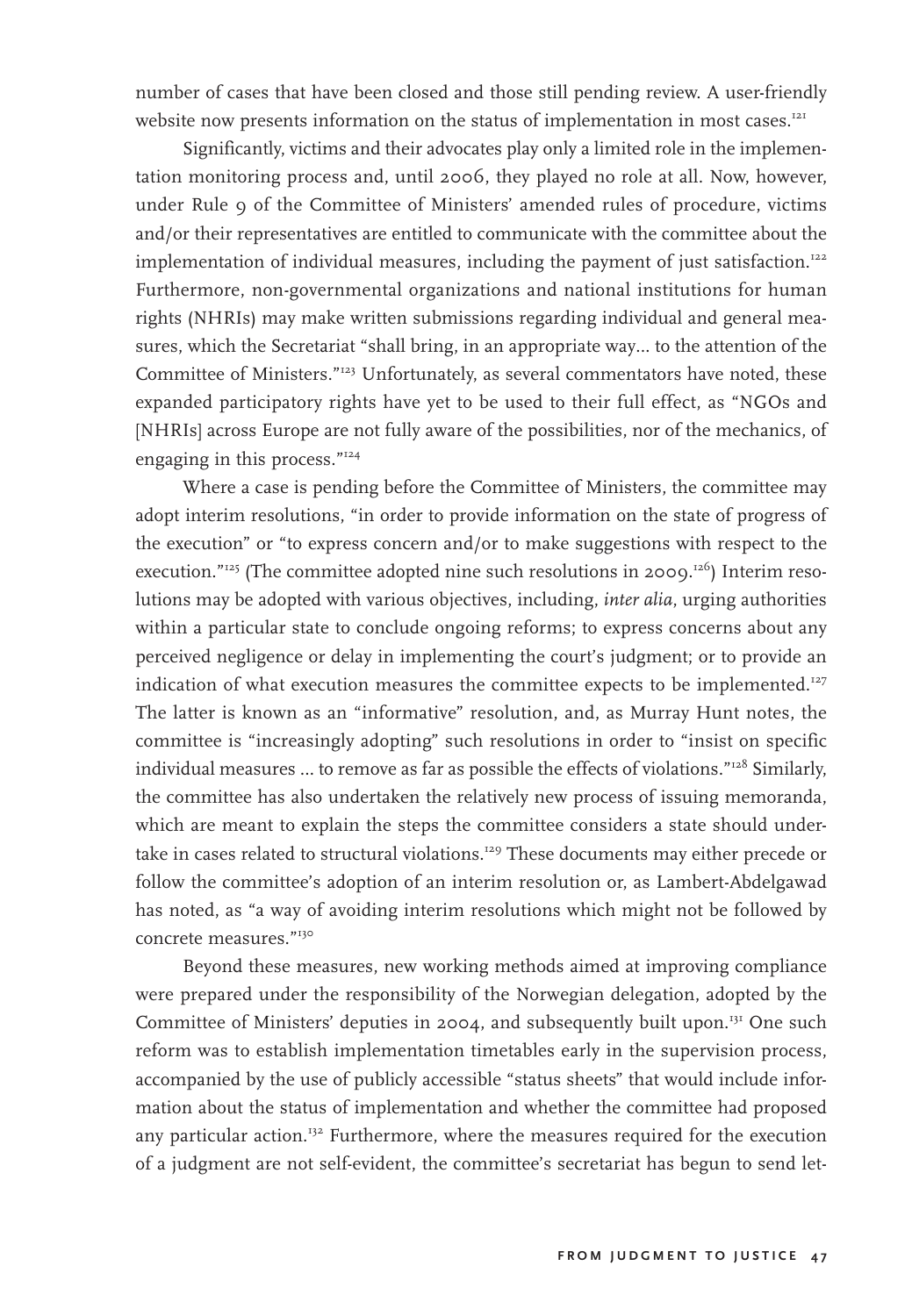ters to respondent states proposing measures to be undertaken. Meetings between the Execution Department and the states' representatives based in Strasbourg and, occasionally, with representatives of the applicants, have also become more frequent. They aim to establish, as early as possible in the execution process, the plan to be followed in individual cases, as well as planning the execution of the country's docket of cases.<sup>133</sup>

Taken together, these reforms reflect a recognition of "competing needs," including a need for flexibility in establishing a compliance timeline, "as against 'the interests at stake for the individuals' and the imperative of preventing new applications to the Court following judgments concerning systematic violations."134 For instance, while the initial phase of supervision usually lasts six months, the committee determined that such timeframes may be reduced in urgent cases, systemic cases, or cases of "very serious violations."<sup>135</sup> Furthermore, if all the requisite general measures will not be carried out in six months to one year, the committee has resolved to consider adopting "a more robust framework for execution."136 To that end, the committee has developed a non-exhaustive list of criteria for the purposes of highlighting cases in which debate is warranted, including, *inter alia*: whether or not an applicant's situation warranted special supervision, whether a judgment reflected a new departure in case law, if a potential systemic problem was at stake, where the committee and state "are not agreed about the measures required," or if debate had been requested by another state delegation.<sup>137</sup>

Where implementation is delayed, the committee may seek to put additional pressure on a respondent state by undertaking more frequent examinations of the case, increasing communications between the committee chair and the minister of foreign affairs of the state in question, and by adopting a public interim resolution. Where there is persistent failure to implement, the committee may adopt successively more strongly worded interim resolutions—as it has most notably done in the cases of Italy and Turkey—and issue appeals to other member states, urging them to take appropriate action to ensure compliance. Ultimately, the Statute of the Council of Europe empowers the Committee of Ministers to sanction non-compliant states by suspending or expelling them under Articles 3 and 8; however, the committee has rarely resorted to these measures and many have argued that such extreme measures "would prove counter-productive in most cases."138 Thus, as Lambert-Abdelgawad notes, there are "no immediate measures between light weapons (such as interim resolutions) and the heavy artillery of [suspension and expulsion]."139

Importantly, the ratification of Protocol 14 provides some additional measures that seek to fill this gap.<sup>140</sup> One innovation permits the committee, by a vote of twothirds of its representatives, to seek an interpretive ruling from the court where there is disagreement as to the meaning of an original judgment. Another new measure gives the committee, also subject to a two-thirds vote, the authority to bring infringement proceedings against a recalcitrant state (having first served it with a notice to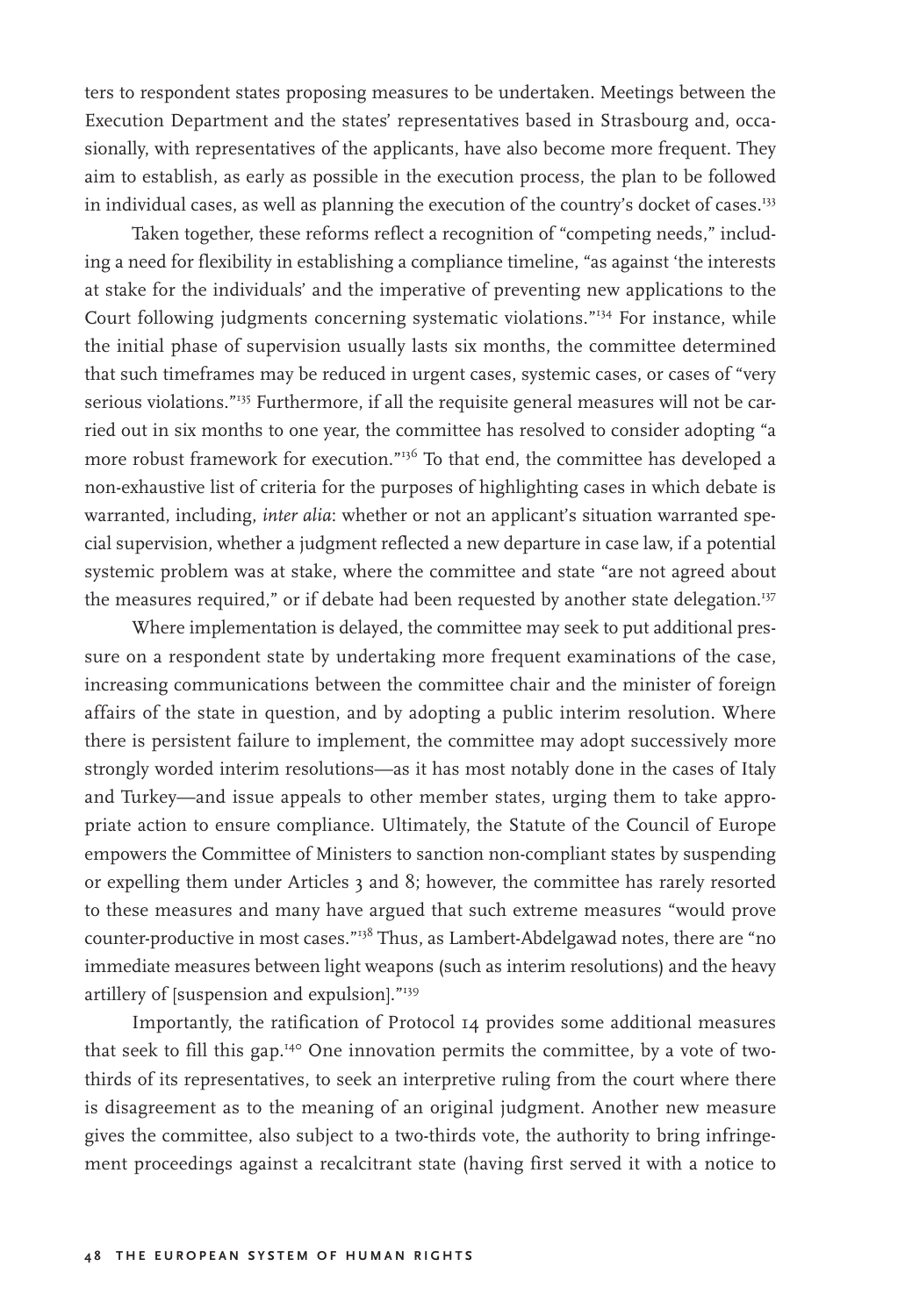comply).141 This infringement procedure, as the Explanatory Report to Protocol No. 14 notes, "does not aim to reopen the question of a violation," nor does it provide for the payment of financial penalties by a party found to be in violation of Article 46. Rather, it was thought that the "political pressure exerted by proceedings for non-compliance in the Grand Chamber and by the latter's judgment should suffice to secure execution of the Court's initial judgment by the state concerned."142 However, as commentators have noted, infringement proceedings will not be without risk because the method, as presently conceived, would remove the committee's jurisdiction over supervision pending the court's findings and would require the committee to close the case if the court found no Article 46 breach.<sup>143</sup> Moreover, even assuming the court did find a failure to comply, it is not yet clear what the consequence of doing so would be, because the case would ultimately return to the Committee of Ministers. At the same time, both interpretation and infringement proceedings could be of crucial importance. As Alastair Mowbray notes, they may prove particularly useful "for pilot judgments where no friendly settlement has taken place," insofar as they would "be a useful tool for the Committee to employ as a way of assisting or encouraging [a] state to introduce key reforms."144

## **The Council of Europe's Parliamentary Assembly**

In addition to the Committee of Ministers, the Council of Europe's other main statutory body is the Parliamentary Assembly (PACE). PACE is composed of delegations from the member states' parliaments and also engages on matters of compliance with court judgments.145 The agenda of one of PACE's four annual sessions now includes the implementation of judgments, regarding which various resolutions and recommendations are adopted. The Committee on Legal Affairs and Human Rights, a subcommittee of the Parliamentary Assembly, is responsible for reporting to the assembly on implementation-related issues. In addition to the sanctions that the Committee of Ministers may impose, the assembly may also sanction Council members for their "persistent failure to honor obligations and commitments accepted … by adopting a resolution and/or a recommendation," or by the non-ratification of the credentials of a state's parliamentary delegation.<sup>146</sup>

PACE's increased involvement in the execution of judgments dates back to 1993, when it instructed the Legal Affairs Committee to report to it "when problems arise on the situation of human rights in member states, including their compliance with judgments by the European Court," and adopted a monitoring procedure to that effect.<sup>147</sup> Furthermore, in 1997 the assembly established a monitoring mechanism—the Assembly Committee on the Honouring of Obligations and Commitments by Member States of the Council of Europe (Monitoring Committee)—responsible for "verifying the fulfillment of [member state] obligations" under the terms of the Statute of the Council of Europe, as well as the European Convention.<sup>148</sup> While less frequently engaged with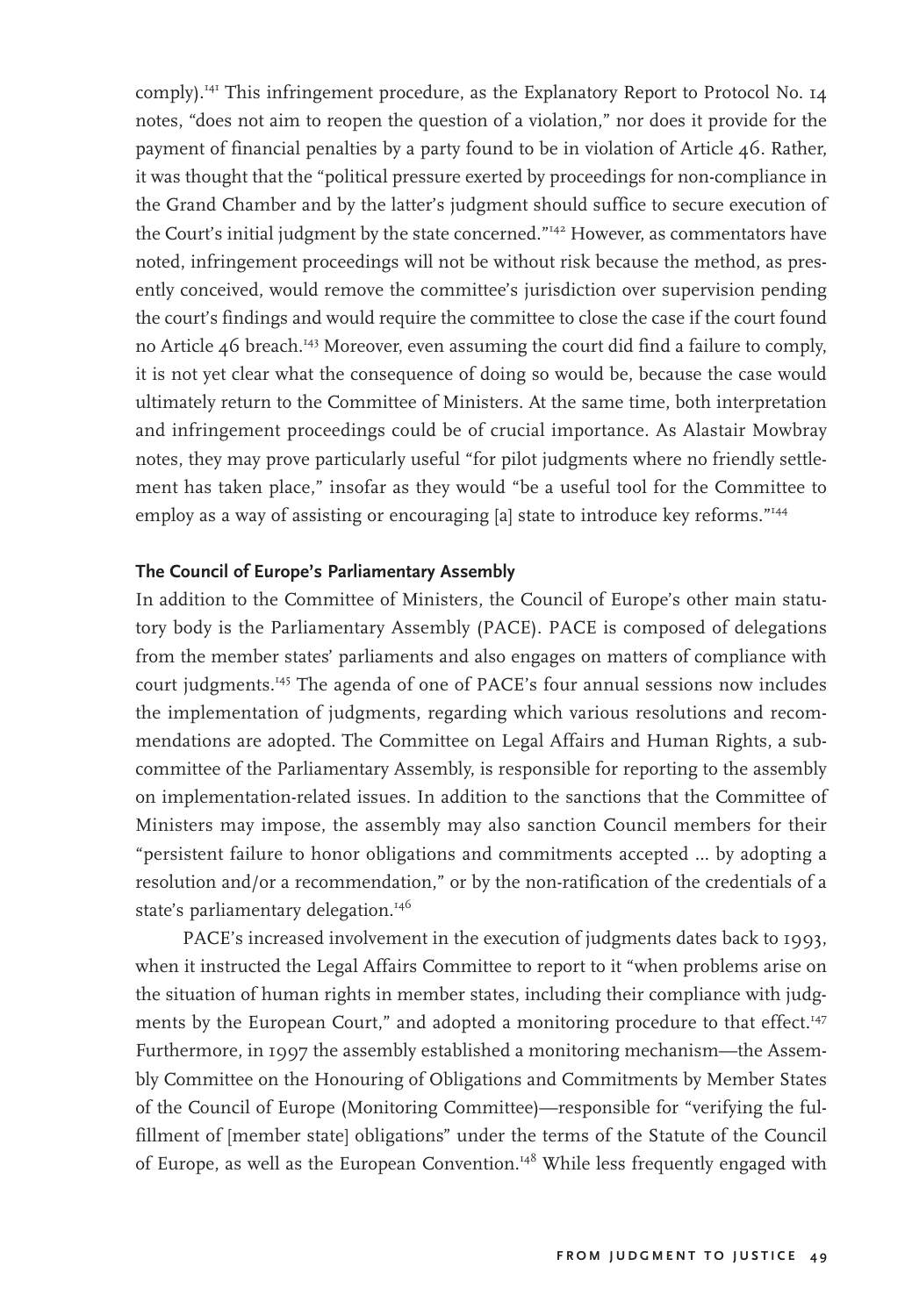compliance-related efforts than the Legal Affairs Committee, the Monitoring Committee has included the implementation of judgments in several of its reports on the honoring of obligations and commitments by member states.<sup>149</sup>

Currently, the Parliamentary Assembly's role in supervising the execution of judgments takes several forms. First, as Lambert-Abdelgawad notes, members of the assembly "have no hesitation in using written questions to obtain explanations from the Committee of Ministers concerning the failure to execute certain judgments," which, in turn, requires the committee to provide a written answer.<sup>150</sup> Second, under PACE Resolution 1226, the assembly decided to "adopt recommendations to the Committee of Ministers, and through it to the relevant states, if it [noticed] abnormal delays," and to hold an "urgent debate," if necessary, "if the state in question [had] neglected to execute or deliberately refrained from executing the judgment."<sup>151</sup>

To this end, in 2002, the Legal Affairs Committee was assigned open-ended terms of reference to pursue its monitoring activities, a mandate that allows its current rapporteur, Christos Pourgourides, "to work on the implementation of the [Convention] on an open-ended basis." Since assuming office in June 2007, Pourgourides has largely extended the working methods of his predecessor, Erik Jurgens, in developing a monitoring procedure for non-compliant states that is guided by two criteria: (1) the time elapsed since the ECHR's decision, defined as judgments that have not been "fully implemented more than five years after their delivery;" and (2) decisions that raise "important implementation issues, whether individual or general," as highlighted, notably, by the Committee of Ministers' interim resolutions.152 Based on these criteria, Pourgourides sought information from the national parliamentary delegations of eleven member states and, based on this information, made *in situ* visits to the following: Bulgaria, Greece, Italy, Moldova, Romania, Russia, Turkey, and Ukraine. Although the visits are not yet complete, a progress report released in September 2009 highlights the increase in cases of "particularly problematic instances of late and of non-execution."<sup>153</sup> As a result, the Legal Affairs Committee has decided that the thrust of its work will address judgments that "raise prevalent implementation problems," including cases of the non-implementation of domestic judicial decisions, excessive length of judicial proceedings, and deaths or ill-treatment under the authority of state forces and lack of an adequate investigation into them.<sup>154</sup>

While the Parliamentary Assembly's engagement in implementation has been generally welcomed, it is worth noting, as Andrew Drzemczewski does, that "the Assembly was never actually intended to be a body for monitoring the execution of judgments." Rather, it has "taken an interest in the matter, given its general powers."<sup>155</sup> Currently, however, the assembly's role in monitoring the execution of judgments is accepted and well-regarded, to the point that the Committee of Ministers has invited assembly participation in drawing up various implementation-related recommenda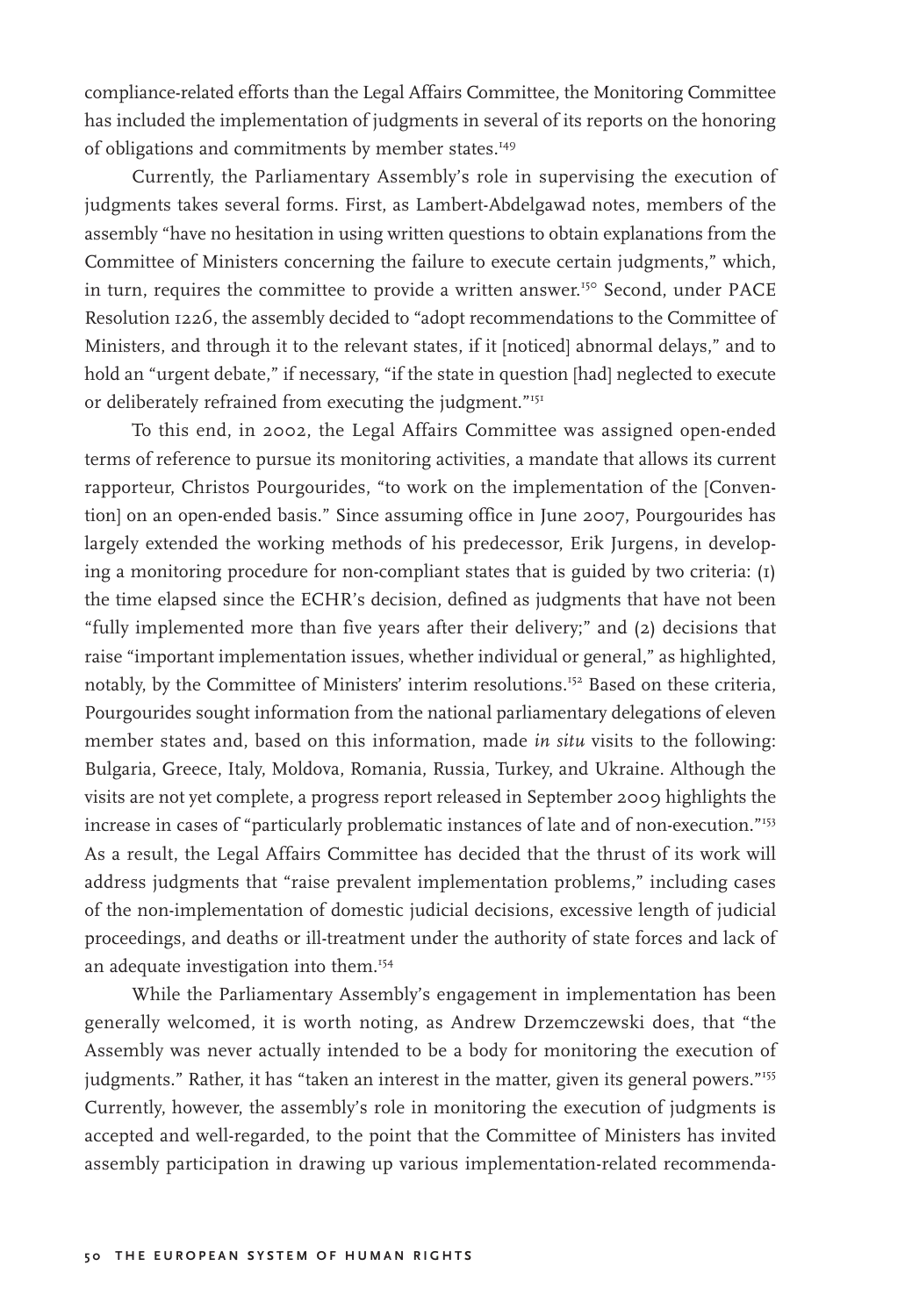tions.156 Furthermore, in Lambert-Abdelgawad's view, the significance of the assembly's involvement "lies in particular in the public nature of the denunciation of recalcitrant states," which, she contends, "can only be salutary, … as it entails close coordination with the Committee of Minister's and complements the latter's role."<sup>157</sup> Indeed, since 2000, the assembly has adopted six reports and resolutions and five recommendations on the subject of implementation, in order to help states comply with ECHR judgments. PACE also has a crucial part to play insofar as its members fill a dual role as members of their respective national parliaments and of the assembly; thus, they are well placed to draw national parliamentary actors into closer contact with the court's jurisprudence and bring legislative pressure to bear on governments where compliance is still outstanding.<sup>158</sup>

## **The European Commissioner for Human Rights**

In addition to the Parliamentary Assembly, the European Commissioner for Human Rights (currently Thomas Hammarberg) is another important office worth highlighting in the context of implementation monitoring. Established by the Council of Europe in 2000, the commissioner, in addition to promoting education and awareness of human rights generally in member states, is empowered to identify possible shortcomings in the law and practice of member states with regard to human rights compliance, and to provide assistance and information on the prevention of human rights violations, including encouraging the establishment of national human rights structures.159 The commissioner is also charged with cooperating with other international institutions in the protection of human rights and, in so doing, has the authority to visit member states and contact governments directly. However, the commissioner does not have any investigative power or binding dispute-resolution power.

Recently, efforts to bring the commissioner, PACE, and the Committee of Ministers closer together have borne some fruit, as the committee decided in 2006 to set up annual tripartite meetings among the three, in order "to promote stronger interaction with regard to the execution of judgments," although it is unclear the extent to which these meetings are taking place.<sup>160</sup> Encouraging this development, Steven Greer notes that the commissioner could assist in the enforcement of the court's judgments by, "for example, monitoring implementation and by seeking to identify to the Committee of Ministers the domestic legal and administrative changes necessary to increase the prospects of compliance."161 Indeed, Protocol 14 provides an increased role for the commissioner in relation to the European Court, insofar as he or she will be allowed to participate in all cases before the court. As Protocol 14's Explanatory Report states: "The Commissioner's experience may help enlighten the Court on certain questions, particularly in cases which highlight structural or systemic weaknesses in the respondent or other High Contracting Parties."<sup>162</sup>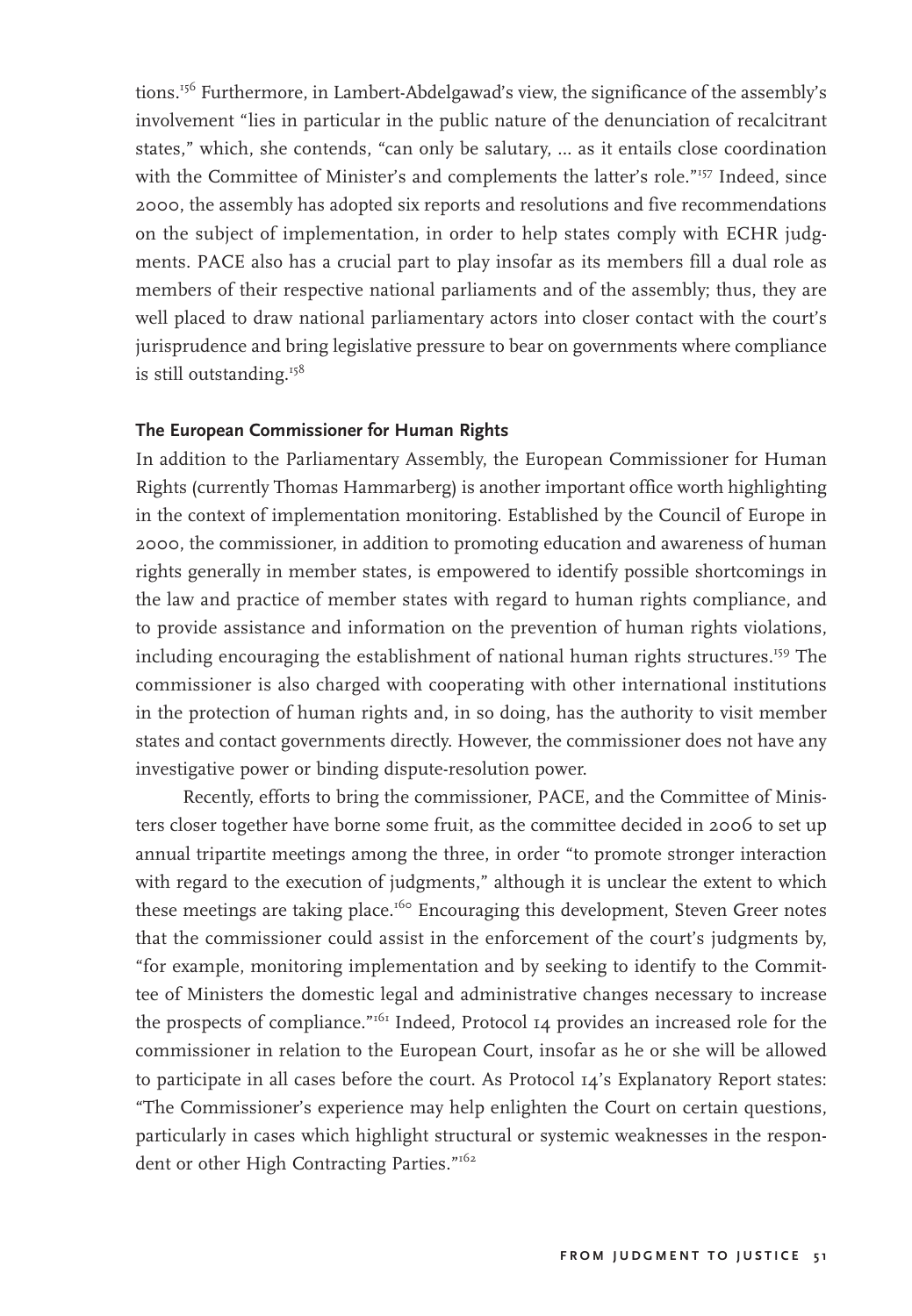# Compliance Challenges and Lessons Learned

In comparison to other regional human right systems, the overall rate of compliance with the European Court's judgments is impressive, as is the larger transformative effects of the court's jurisprudence in shaping other international and national court systems. Furthermore, it is encouraging that the Committee of Ministers has grown increasingly robust and probing in its supervision of the implementation of judgments. Whereas the committee's initial practice was once described as "relatively timorous,"163 it has now become quite rigorous, despite the increasing amount of time spent monitoring implementation. To that end, it is not so much the non-implementation of judgments that is of concern, but in the words of one interlocutor, "partial and delayed enforcement," that threatens to compromise the integrity and functioning of the system.<sup>164</sup> The fact that the monitoring process now allows the public better access to information about the implementation of judgments is also a positive development, as is the committee's prioritization of cases involving general measures and systemic problems.

In light of the welcome evolution of the court and committee, several general successes with respect to state compliance can be identified. First, as noted, compliance with the court's just satisfaction orders continues to be quite high and, with few exceptions, states continue to pay the ordered sums on time and without controversy. (Although not discussed herein, "friendly settlements" have also enjoyed a high rate of compliance that should not be overlooked.) Moreover, it is encouraging to note that compliance with the payment of sums is due, in part, to the court's own ruling that default interest could be assessed on untimely payments, which has served as an effective coercive measure.<sup>165</sup>

Second, while the court has historically adopted a restrictive attitude in assessing individual remedies, the Committee of Ministers, aided in certain instances by the specificity of the court's judgments, has adopted a more robust and vigorous supervisory process to ensure that, in addition to the payment of damages, *restitutio in integrum* is also achieved. This appears to have worked well in certain applications of the pilot judgment procedure, which offers the court an "effective way to … [deal] with the large number of repetitive applications that clog its docket."<sup>166</sup> Finally, despite the fact that general measures are undoubtedly the most difficult to implement and monitor, hundreds of such measures have successfully resulted in the creation of new, or significantly modified, laws and public institutions designed to prevent the recurrence of future convention violations.<sup>167</sup>

Nevertheless, the implementation of judgments remains a challenge and there are numerous instances in which full compliance has been slow to obtain. The Parliamentary Assembly has identified seven factors it attributes to complicating the implementa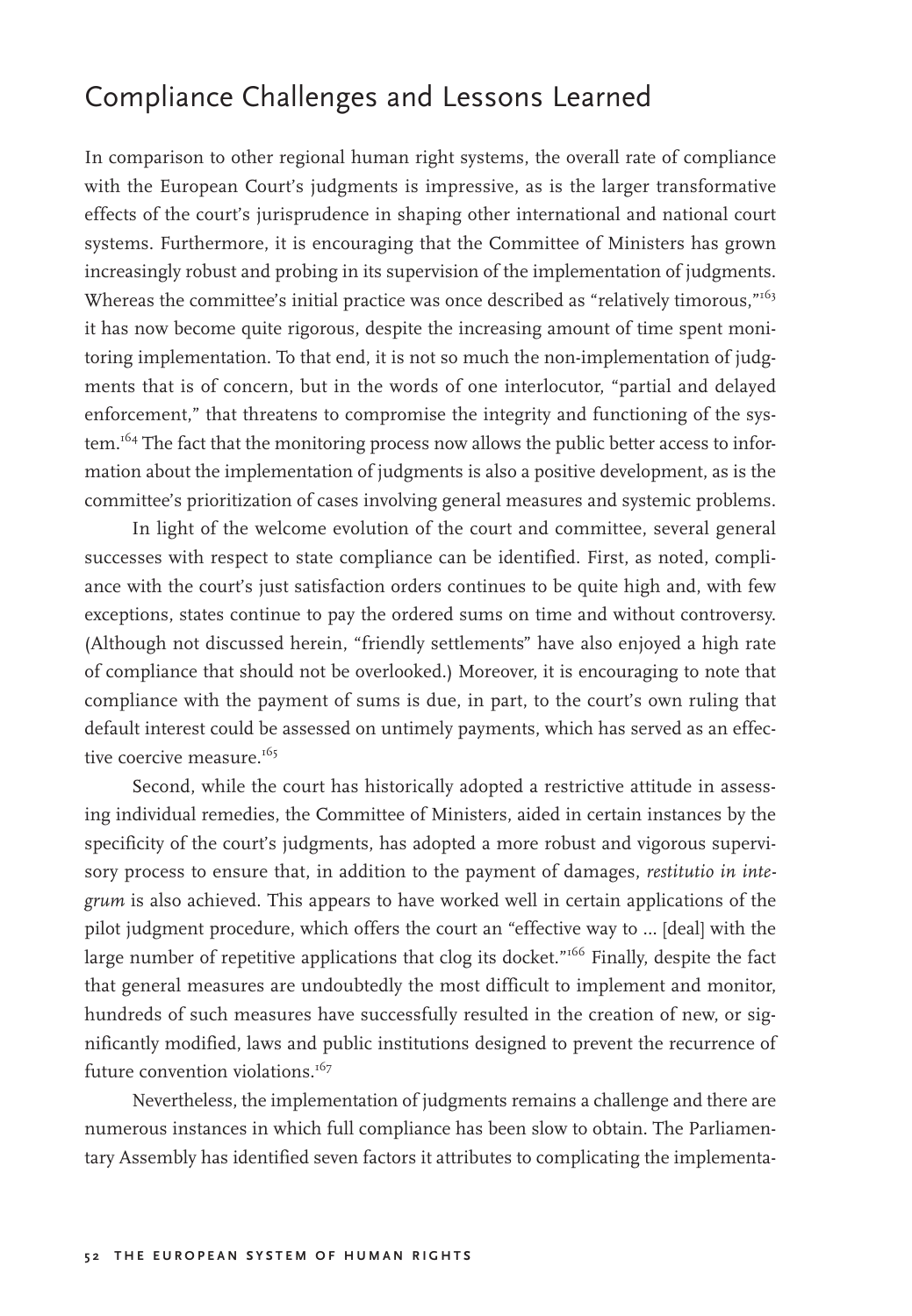tion of judgments: "political reasons; reasons to do with the reforms required; practical reasons relating to national legislative procedures; judgments drafted in a casuistical or unclear manner; reasons relating to interference with obligations deriving from other institutions."168 Similarly, interviewees tended to cite political reasons and the scale of reforms required as the principal impediments to prompt implementation. Speaking in the context of Bulgaria and other Eastern European states, Yonko Grozev, an attorney who has litigated a number of cases before the European Court, notes that because the adoption of general measures is a time consuming and frequently complicated process, it is treated as a relatively low priority by the governments of Council states.<sup>169</sup> Furthermore, where implementation has been protracted it is often because the proposed general measures were politically unacceptable, likely because they challenged institutional powers, were contrary to established political interests, or were ideologically contrary to public opinion. In the United Kingdom, for example, certain cases—the court's finding that the physical punishment of children amounts to ill-treatment, judgments concerning the actions of security forces in Northern Ireland in the 1980s and 1990s,<sup>170</sup> and its holding that the denial of prisoner's voting rights violated the convention<sup>171</sup>—have struck a political chord and proved particularly nettlesome, despite the country's relatively strong record on implementation.

Thus, while states undertake a range of legislative and administrative measures in response to judgments, many do not take all of the actions that could follow from these judgments. As a result, the overall picture is often one of "limited corrective measures that avoid broad comprehensive reform."172 These failures of implementation are particularly pronounced in several areas of the court's jurisprudence. One area is ethnic minority rights, where many of the general measures that flow from the ECHR's judgments have not been fulfilled due to a lack of political will and public support. Moreover, ethnic minorities' litigation raises violations of a diverse number of basic rights, which has "made the analysis of the implementation and the broader political effect of that litigation more difficult."<sup>173</sup> For instance, several recent decisions by the court—have drawn attention to Roma rights in the area of education equality, but have yet to be implemented.

Investigating and prosecuting gross human rights violations is another area in which implementation has largely failed. In Dinah Shelton's view, this "indicates the limitations of the judicial process in resolving systemic failures of the rule of law."<sup>174</sup> To its credit, the court itself has undertaken important fact-finding missions in several cases alleging large-scale human rights violations, effectively taking on the role of a first instance domestic court. Yet despite the court's repeated findings of violations, the duty upon states to investigate these crimes and undertake prosecution has been met with resistance, if not hostility. Opposition to these investigations is often linked to contentious domestic politics—as with the Kurds in Turkey, the Chechens in Russia, or the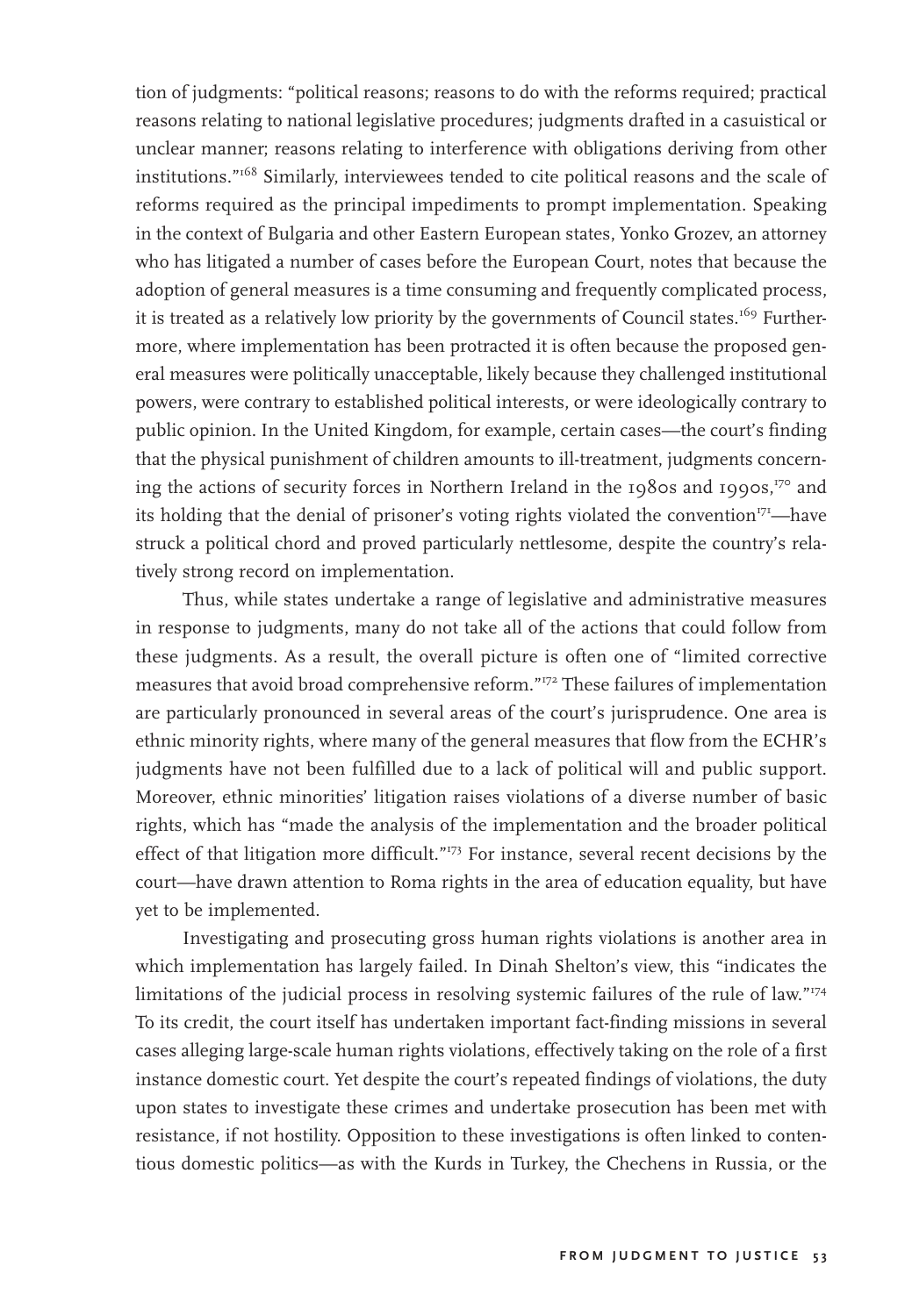court's judgments finding violations by British security forces in Northern Ireland—as well as a strong reluctance by states to undertake reform of their security apparatus at the direction of Strasbourg.<sup>175</sup> In a recent report on this topic, Human Rights Watch found that of the 115 judgments issued to date on cases concerning serious human rights violations in Chechnya, Russia has failed to ensure effective investigations and hold perpetrators accountable in even a single case. $176$ 

A perennial problem for the European system is the resolution of cases involving unreasonable length of proceedings and the failure to ensure the domestic execution of judgments. As noted, the Committee of Ministers has not dealt satisfactorily with the extreme delay experienced by many litigants in Italy, and other countries as well, despite the passage of numerous resolutions requiring that states address the matter.<sup>177</sup> Walter Schwimmer, secretary general of the Council of Europe, notes that such continuing complaints are a "worrying signal of [a state's] incapacity or unwillingness to rapidly and effectively remedy the underlying structural problems," while other commentators have argued that "the problem[s] within the Italian legal system are so deep-rooted and pernicious that there is a limit to what the Government can do to … bring about effective reform."<sup>178</sup> The Italian example demonstrates as well that much of the court's overwhelming docket is, in fact, comprised of repetitive applications arising from either a failure to implement earlier ECHR decisions or an approach best described as "minimal compliance" with court judgments. As the United Kingdom's Joint Parliamentary Committee on Human Rights has noted, this "exacerbates the problem … because it leads to future litigation which can culminate in predictable findings of violation."<sup>179</sup>

The persistence of these cases, and the burden they continue to pose on the European system, underscores the urgency that the Interlaken Declaration attached to the development of member states' domestic capacity to execute ECHR judgments.<sup>180</sup> Indeed, the declaration's focus on the principle of subsidiarity stands as further endorsement of a number of recent recommendations passed by the Committee of Ministers and Parliamentary Assembly, both of which have prioritized improving domestic capacity as a way to speed the implementation process. In one recommendation, member states were told to ensure that there are appropriate mechanisms for verifying the compatibility of draft national laws with the convention, while another called upon states to ensure that there are proper domestic remedies in place for anyone who brings a claim of having his convention rights violated.<sup>181</sup> States are also encouraged to review the effectiveness of their existing domestic remedies where the court has, in its judgment, pointed to structural or general deficiencies in national law or practice.

In response to these recommendations, some Council member states have created national institutions dedicated to monitoring compliance with both adverse judgments and the European Convention more broadly. Perhaps most notable of these is the United Kingdom's Parliamentary Joint Select Committee on Human Rights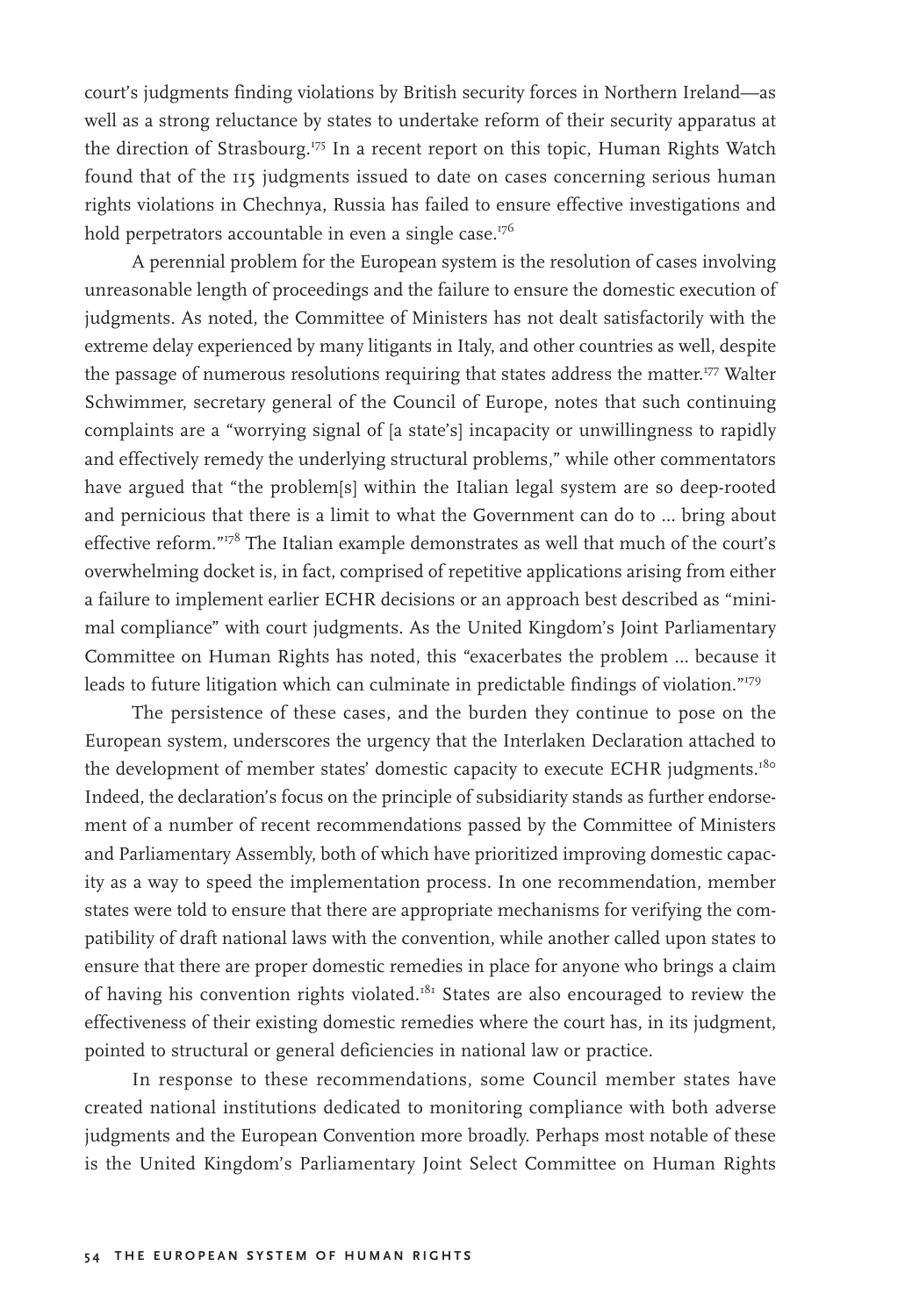(Joint Committee), which is generally regarded as a model for other countries to follow. Established in 2001 after the passage of the Human Rights Act, the Joint Committee is empowered to monitor the implementation of judgments in the U.K. by corresponding with the relevant ministers about steps taken to execute the court's judgments. It then publishes that inter-agency correspondence and analyzes the progress made.<sup>182</sup> The Joint Committee also implemented a new process in 2006 wherein it publishes yearly progress reports examining the status of implementation.<sup>183</sup> The committee's mandate further permits it to scrutinize proposed legislation and, where it considers that a provision can be improved to better ensure compatibility with the European Convention, it makes recommendations that the legislation be remedied to "make the relevant human rights standard explicit."184 As Anthony Lester notes, "This reduces the need for judicial interpretation of the scope of the new provision, providing greater legal and administrative remedy."185 One example of the Joint Committee's involvement at an early stage of a bill was the Draft Gender Recognition Bill, which dealt, in part, with the issue of legal recognition in the acquired gender for transsexual people.<sup>186</sup> The pace at which the bill was reviewed owed largely to increased pressure that was placed on the issue by the Joint Committee following the European Court's 2002 decision in *Goodwin v. United Kingdom*, which led to it being brought before Parliament by July 2003, only one year after *Goodwin* had been decided.<sup>187</sup>

Such an approach, however, remains the exception rather than the rule. As Drzemczewski notes, only six parliaments—those of Croatia, Finland, Hungary, Romania, Ukraine,<sup>188</sup> and the United Kingdom—have indicated that they possess a special body for supervising the implementation of judgments.<sup>189</sup> While the existence of such special bodies is a welcome development, many of these procedures are relatively recent and thus, little is yet known of their actual impact at the national level. In addition, only 12 of 47 states have indicated that they possess procedures to inform national parliamentarians of adverse judgments by the European Court: Austria, Bosnia and Herzegovina, Croatia, Cyprus, Germany, Hungary, Italy, the Netherlands, Norway, Sweden, Switzerland, and the United Kingdom.<sup>190</sup> (Notably, with the exception of Italy, most of these states are not the chief source of non-implementation at the Strasbourg level.) Of these twelve, the Netherlands law has been regarded as a model because it requires Dutch parliamentarians to be briefed on implementation of judgments against not only The Netherlands, but other countries as well.<sup>191</sup> Less well known, but still important given its role in the implementation debate, is Italy's 2006 passage of the "Azzolini Law," which provides that the Presidency of Italy's Council of Ministers shall coordinate the execution of ECHR judgments.<sup>192</sup> The Azzolini Law also requires that the judgments be transmitted to the Italian Parliament, so that the competent commission can scrutinize them. The Presidency of the Council of Ministers shall further submit an annual report on implementation, as in the U.K. model, to Parliament on a yearly basis.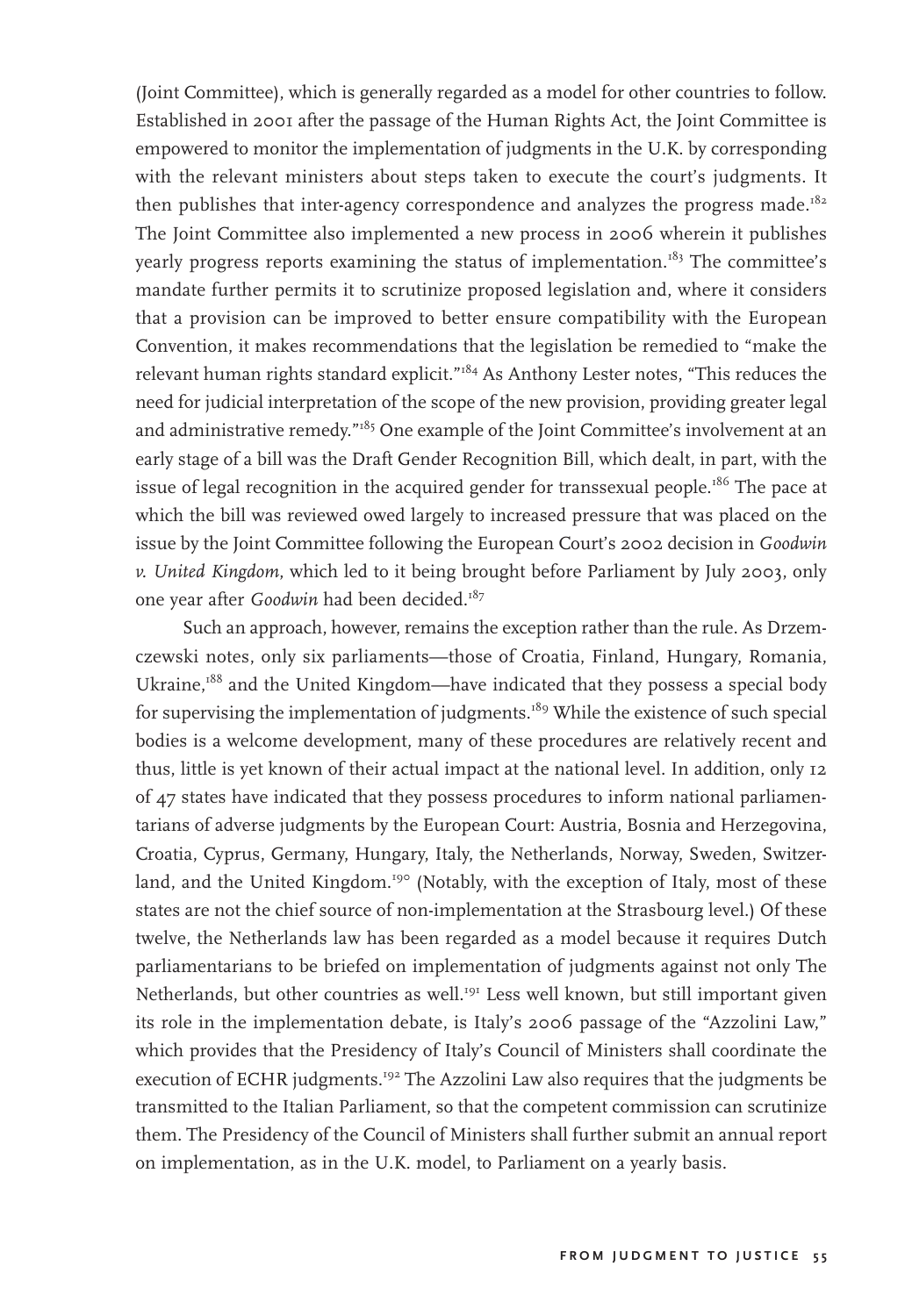Finally, a focus on the domestic arena as a site for improved implementation would not be complete without noting the crucial role that national human rights institutions have to play in improving compliance. Interestingly, the Draft Declaration for Interlaken failed to discuss the role of NHRIs in any significant depth, a fact that was noted by the European Group of NHRIs, which submitted a response expressing "great concern with the lack of mention of the role [that they] can play in the reform of the European Court."193 This oversight is unfortunate, particularly as commentators have noted that the European system of national institutions remains "underdeveloped," and that most European countries lack a "broadly based national institution to monitor and review human rights issues in a strategic and structured way."194 Greer, a particularly eloquent advocate of urging the Council of Europe to develop its policy of encouraging member states to establish NHRIs, notes two principal roles for these institutions. First, they could serve to "domesticate" the debate over how to give effect to the convention's standards by "providing a form of nationally institutionalized pressure, particularly on executive institutions, to take more effective action" in honoring convention obligations. Second, they would "Europeanize" national human rights debates by "providing the European Commission for Human Rights, the European Court of Human Rights, and the Committee of Ministers with reliable, comprehensive, and regular accounts of key domestic Convention-related issues and controversies."195 Such a regular exchange of information would not only better ensure the rapid and complete implementation of ECHR judgments, but would put pressure on the relevant authorities to amend other practices that the court has deemed incompatible with the convention.

# Conclusions and Recommendations

As the new measures of Protocol  $I_4$  are put into place and the European Court of Human Rights embarks on further reforms in the wake of the Interlaken, the growing challenges of compliance with court judgments must be of primary concern. To that end, the following recommendations are offered:

## **Encourage the Progressive Development of More Efficient Working Procedures**

While the Committee of Ministers is the primary Council body charged with the implementation of court judgments, a plurality of actors are concerned with compliance at large. To this end, the committee, the Parliamentary Assembly, and the commissioner of human rights should continue to improve their own working methods, in addition to developing increasingly formalized synergies in their respective monitoring rules, particularly regarding judgments revealing the existence of systemic problems.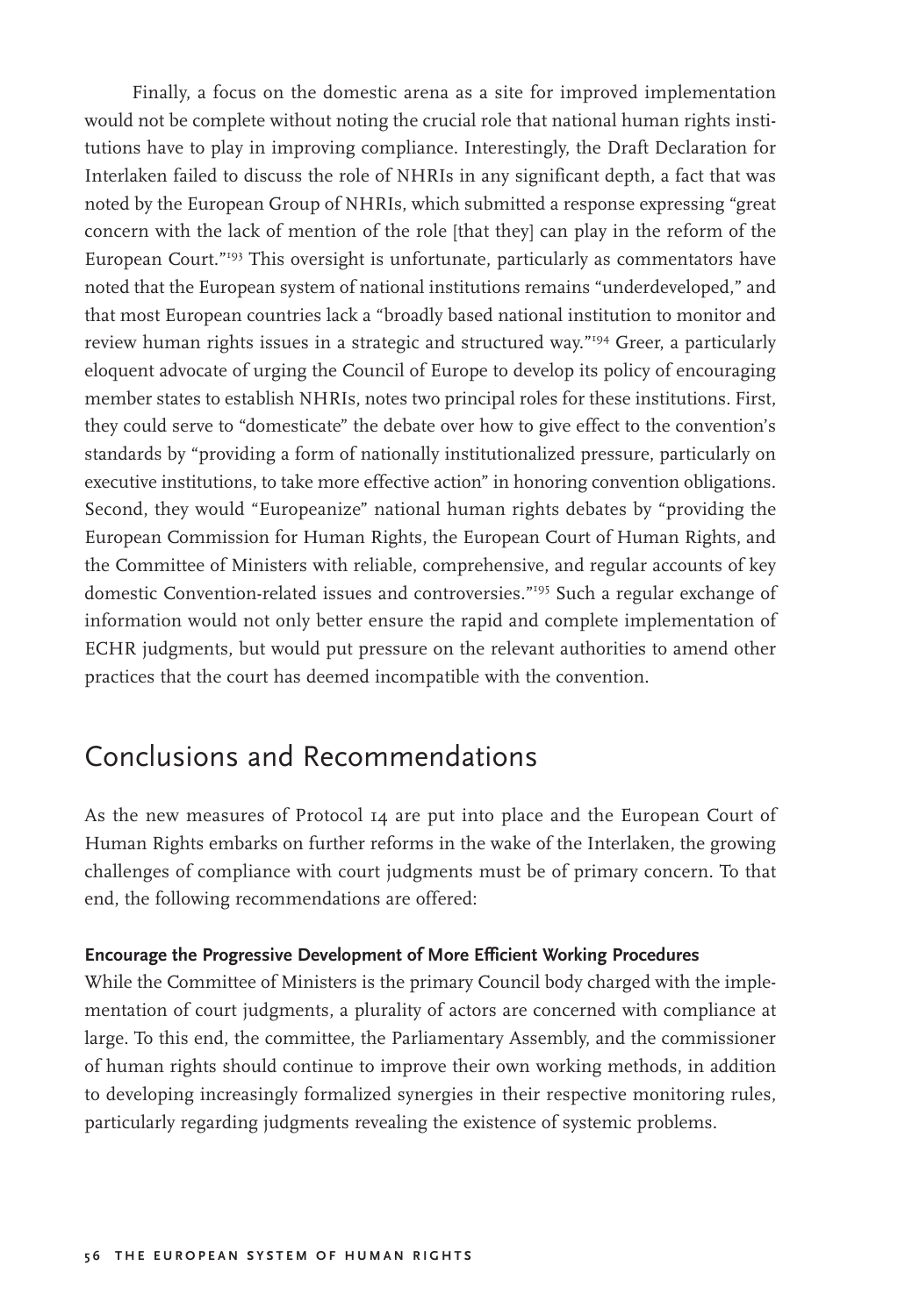With respect to the Committee of Ministers, a lack of resources is hindering the effective execution of its duties: as several interlocutors indicated that the Department for the Execution of Judgments remains under-resourced in light of its vast workload. Furthermore, the committee should strive to improve its working procedures, including prioritizing and, as much as possible, agglomerating those cases that contribute most to the pending backlog before the committee.<sup>196</sup> The emphasis should therefore be on those states (Russia, Turkey, Ukraine, Italy, and Romania) that are the sources of the most applications, and those cases (failure to investigate human rights violations, excessive length of proceedings, systematic discrimination, failure to enforce domestic remedies) where the compliance deficit is greatest. As Philip Leach suggests, these criteria might include applications that are likely to establish important legal precedents; lead case(s) posing a particularly serious problem in a country or region; cases that represent "a large group of cases relating to endemic violations;" or cases where nonimplementation is systemic.<sup>197</sup> Finally, as the court continues its application of the pilot judgment procedure, the committee must take all possible measures to ensure that the manner of implementation "genuinely affords an effective remedy for similarly situated persons," not only in principle, but in practice as well.<sup>198</sup> To that end, both the Committee of Ministers and the court must take adequate steps to ensure the proper level of scrutiny of any proposed remedial scheme and, given that the procedure effectively freezes numerous other cases pending successful implementation, they must enforce the timeliness of any deadlines imposed on states through the process.

As to the other Council of Europe actors, PACE's Committee on Legal Affairs should continue to develop its invaluable work on implementation and to capitalize on its unique status as a parliamentary body, one that permits greater possibilities for dialogue with national legislators. It would be particularly useful for PACE to undertake a closer examination of the impact and effectiveness of a number of the national implementation and monitoring laws that have recently passed in Council member states, including Ukraine and Italy; currently, not enough is known about whether these models are, in fact, improving implementation rates. The committee should also continue to highlight the lamentable lack of parliamentary involvement at the domestic level in far too many aspects of implementation and call upon national parliaments to increase their level of engagement with the court's jurisprudence, so as to ensure that national legislation is consistent with the European Convention.

Finally, as noted, the European Commission for Human Rights has an increasingly important role to play in the work of the court, as reflected by the new competencies bestowed on the office through Protocol 14. The commissioner's ability to now participate as *amicus curiae* in judicial proceedings, in particular, provides an opportunity for greater synergy with the court. For instance, the commissioner could, where needed, conduct on-site visits to countries against which cases have been brought.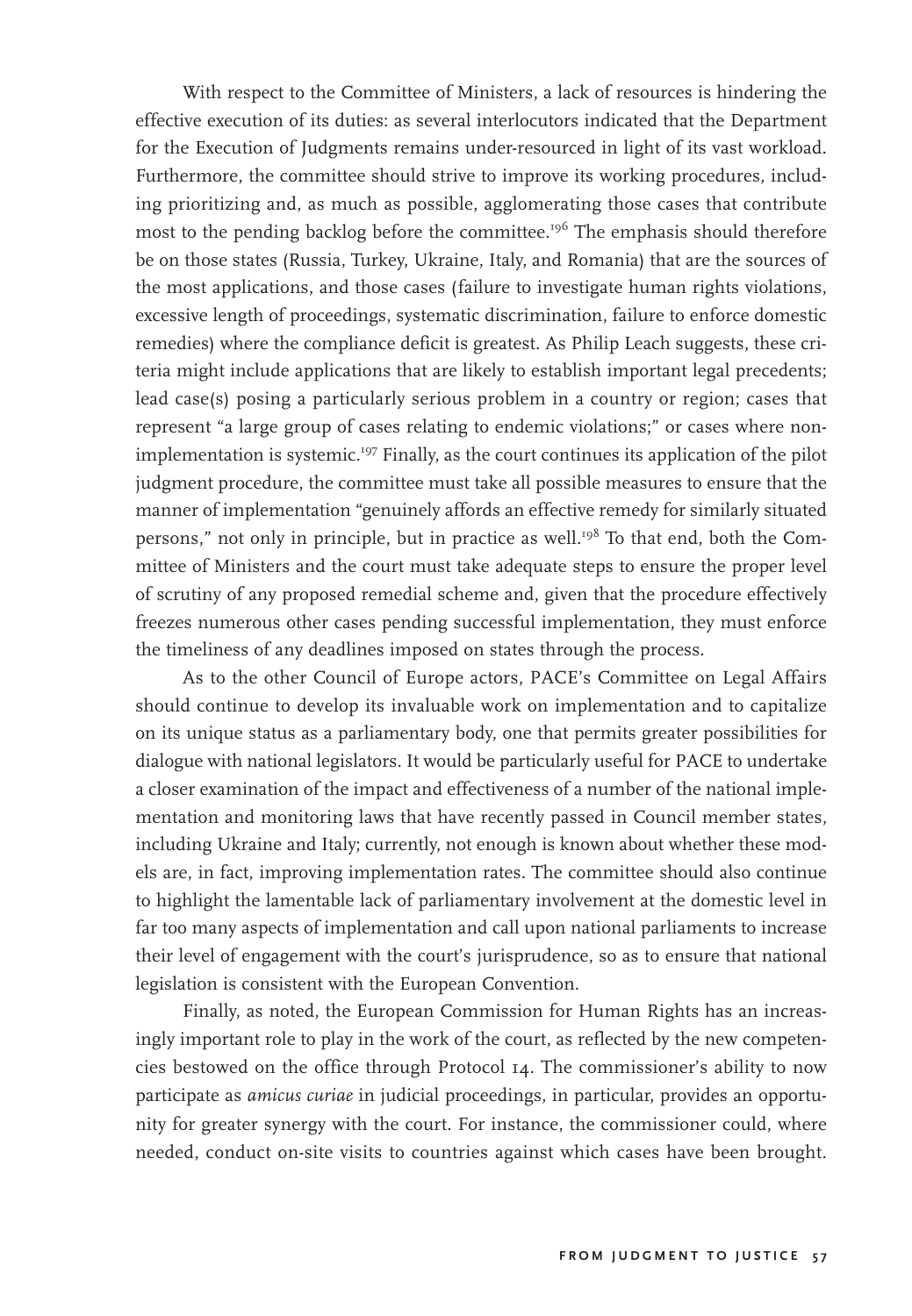The commissioner could also and provide the court, whose ability to conduct its own fact-finding is already constrained, with information about alleged violations and proposed remedies. The commissioner can also serve as a clearinghouse for national best practices with respect to implementation, making information and know-how available to other Council states seeking to develop national reforms for better enforcement of decisions. Lastly, as one interlocutor noted, the commissioner's independence and the neutrality of the office opens up a useful political space in which the commissioner may press recalcitrant states to comply with court judgments.

# **Enhance the Use and Awareness of the Committee of Ministers' Communication Procedures**

Unlike other regional human rights systems, the participatory rights of victims and their advocates in the enforcement of European Court judgments is relatively modest. This is unlikely to change. Indeed, the stiff resistance with which the proposal to allow even written submissions was first met suggests that expanding the scope of victims' participatory rights is unlikely. Still, the advances of Rule 9 are a significant development, as they represent an important expansion of the range of information to which the committee is now privy. As Fredrik Sundberg, deputy head of the Department for the Execution of Judgments, has noted, the Committee of Ministers is not "well equipped to supervise the real effects of norms enacted and depends to a great extent on information submitted by the respondent state."<sup>199</sup> Such dependence risks presenting a skewed picture of implementation, as the information that governments provide is, as Leach notes, "too frequently … incomplete or unclear."200 Moreover, the delays in providing such information can be considerable and, at present, states are not obliged to disclose their action plans, further disadvantaging victims' advocates in the implementation process.<sup>201</sup>

Thus, given the importance of communicating with the committee, advocates should take full advantage of all opportunities to keep the ministers informed about the status and sufficiency of a state's implementation efforts. While several interlocutors indicated that the Rule 9 procedures are being increasingly utilized, the degree to which advocates are aware of the Committee of Ministers' supervisory role over implementation and of their access to the committee during this process is not clear. Leach notes, for instance, that NGOs and NHRIs "are not fully aware of the possibilities, nor the mechanics, of engaging in this process," while Professor Basak Cali, who is currently undertaking a review of the domestic impact of the European Court's decisions, has remarked that a number of human rights lawyers and NGOs do "not know how to use the Committee of Ministers effectively."<sup>202</sup> Further research is therefore needed into this question in order to determine how well understood and utilized the Rule 9 procedures are. Similarly, workshops and seminars that can facilitate civil society engagement in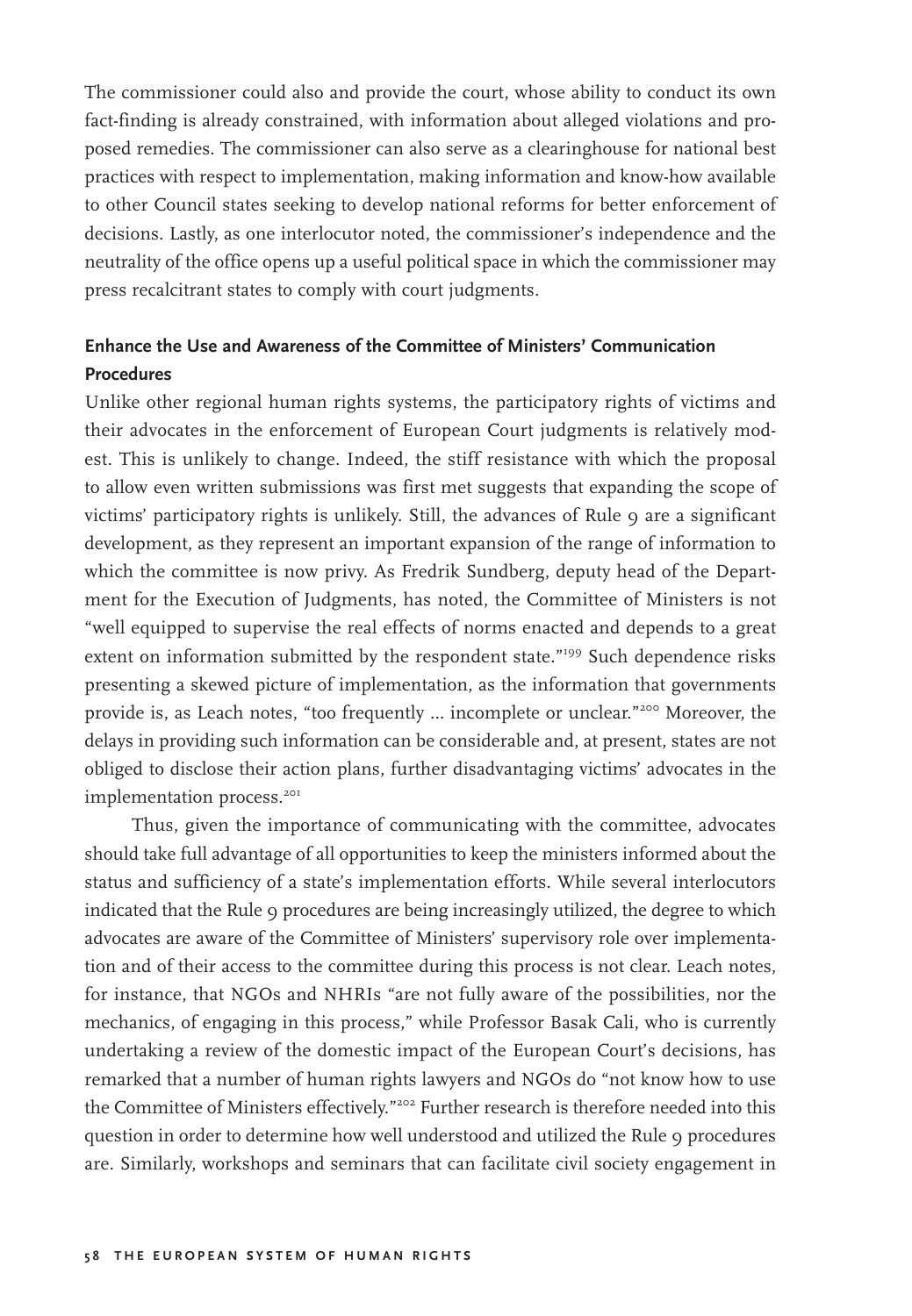the implementation process are also needed. Such training is particularly necessary in states where civil society is less active and in states that have the greatest rate of nonimplementation. Advocates should also insist that a state's action plan be submitted to them for scrutiny at the same time it is to the committee.

Litigants and interveners alike can also play a role in urging the court to identify cases that pose an "underlying systemic problem.203 Such a designation would not only better position a case for greater scrutiny before the committee during the monitoring and execution phase, but engage the other Council of Europe enforcement organs (notably the Parliamentary Assembly) as well. Advocates should also press for more information about the pilot judgment procedure, especially regarding the respective roles of the court and the committee in evaluating the implementation of pilot judgments at the national level.

## **Continue to Develop an Enhanced Role for the European Court**

While the European Court's functions have been cordoned off from the Committee of Ministers for many years, the court should continue to seek, where appropriate, to supplement the committee's monitoring and enforcement role. Although limitations on the court's role in the implementation of judgments are textually evident in the convention itself and should be respected, if the court is to preserve its role as Europe's human rights guarantor, then, as one commentator has noted, "it will have to demonstrate a more acute awareness of its connections to the wider institutional system [of] which it is [a] part."204

To that end, the movement towards greater specificity by the court in its approach to remedies should be encouraged, while recognizing that greater specificity in itself does not guarantee implementation. Thus, as other working groups have suggested, the court's use of the pilot judgment procedure, and its efforts to be more prescriptive regarding the remedies states should undertake, are important initiatives for improving compliance and should be continued.205 As Anthony Lester notes, *Broniowski* was important in enabling the court to deal with repetitive complaints that highlight such practices.206 Similarly, Fredrik Sundberg argues that the precision of states' obligation to enact general measures is crucial for the effectiveness of the convention system and "intimately linked with the coherence of the Court in its decision-making."207 Related to the development of the pilot judgment procedures, serious consideration should also be given to adding a collective redress mechanism—such as a class action procedure—to the European system. While this proposal has been raised before and rejected, it should be debated anew in the wake of Interlaken.

Another area in which implementation might be furthered is litigation under Article 46 of the convention, which the European Court is currently considering in the *Ilascu* case. Historically, as Lambert-Abdelgawad notes, the court has refused to find a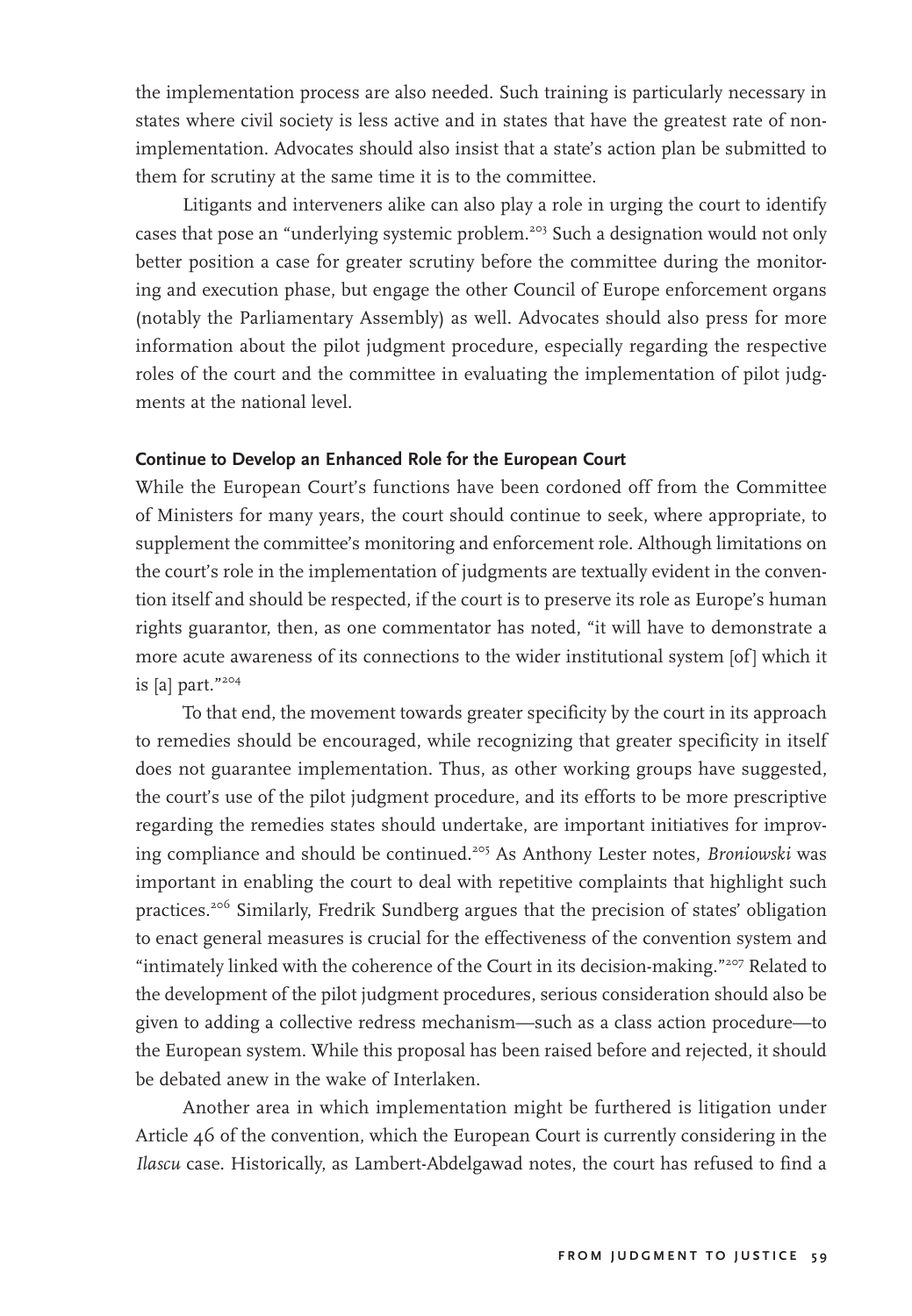state in breach of Article  $46$ , in the absence of express provisions giving it jurisdiction to this effect.<sup>208</sup> If the court were to do so here, it would conceivably open an avenue for other litigants to file similar complaints. This approach is not without risks, however, as such litigation would add to the court's already significant caseload. Moreover, after Ilascu filed his new application, the Committee of Ministers suspended its examination of the case pending the court's decision. The passage of Protocol 14, particularly the infringement proceedings process, offers similar opportunities to more vigorously press for implementation, although similar risks apply.

## **Strengthen Implementation and Monitoring at the National Level**

Enhancing the capacity of state institutions and national governments to effectively implement ECHR judgments, and its case law more generally, is essential. Although the passage of Protocol 14 represents an important step forward in the Council's attempts to more effectively manage the court's caseload and address a growing implementation deficit, states still have the ultimate role to play in the execution of the court's judgments.

Each Council member state should have, at the least, a system or process in place for responding to court judgments. Enhanced parliamentary scrutiny of a state's "action plan" for implementation is also crucial to increasing the pressure for compliance at the domestic political level. Finally, the establishment of robust NHRIs in every state should be required by the Council of Europe, rather than merely encouraged, as a way to further develop "effective mechanisms of reception" at the national level. In particular, the role of the European Commissioner for Human Rights should be examined in this context, as a way to maximize the mandate of that office. Other initiatives worthy of continued support include the Human Rights Trust Fund Project, established by Norway, whose aim it is to "support national efforts of member states through specific projects to consolidate the rule of law, by strengthening the action of the European Court of Human Rights." Currently, the Trust Fund focuses on six member states in particular: Albania, Azerbaijan, Bosnia and Herzegovina, Moldova, Serbia, and Ukraine.<sup>209</sup> Thus far, €785,000 has been allocated to finance execution-related activities, but additional resources would allow the fund to extend its reach further.

Better knowledge of the court, and of state obligations to conform legislation to Strasbourg case law, is also essential. For instance, more frequent translation of all judgments into the local language of Council-member countries, not only those rendered against a particular state party, would do much to deepen the knowledge and awareness of court decisions and the convention, at the national level. If a judgment is available in a state's formal language, it is more like to be considered by the national courts and incorporated into domestic adjudication. Moreover, if the court is to become a constitutional court for Europe—one whose judgments carry *res interpretata*, if not *res*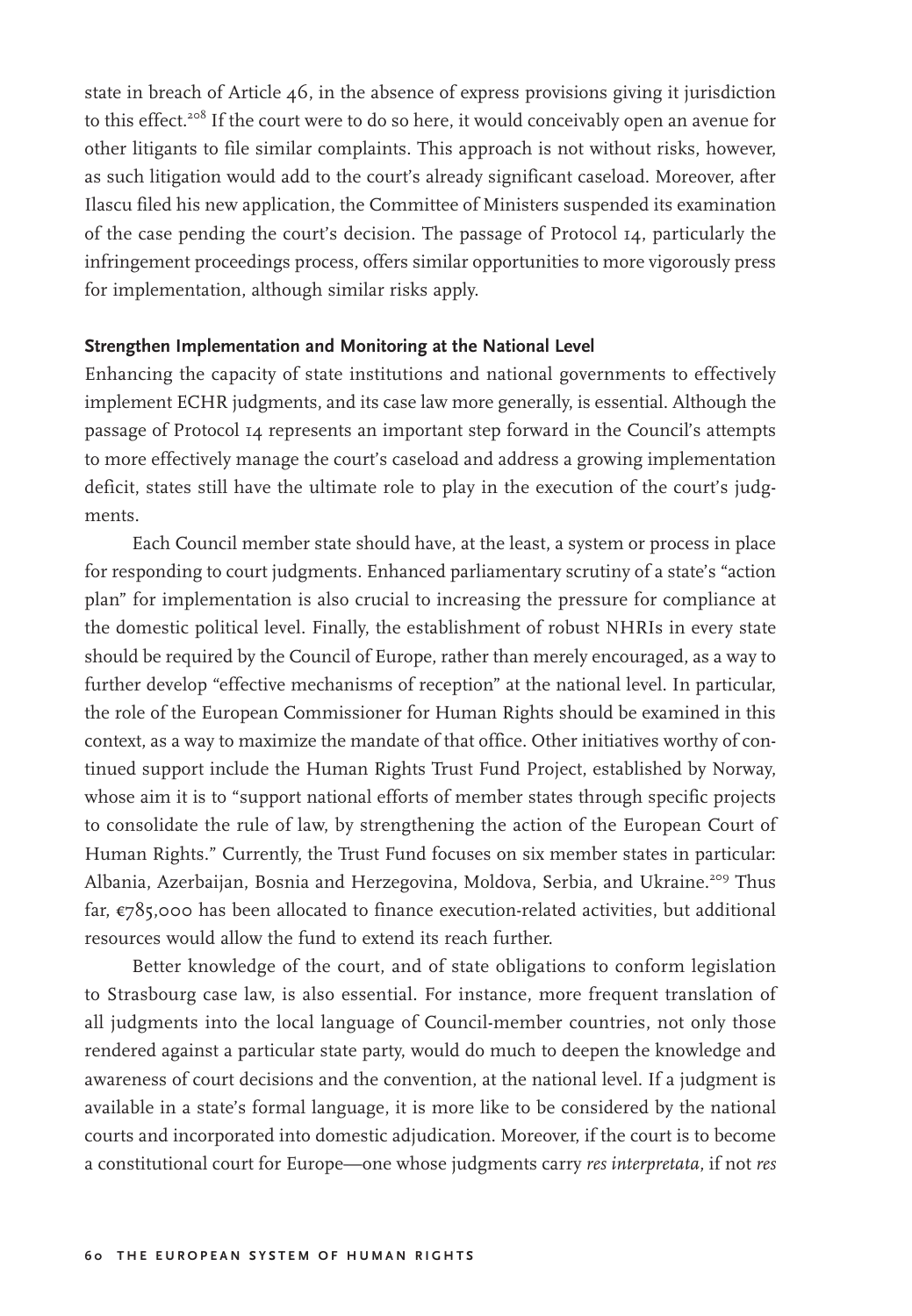*judicata*, effect—then translation is a key measure for member states to undertake. This recommendation was highlighted by an earlier working group, which recommended that translated material "should be distributed as widely as possible, particularly within public institutions such as courts, investigative bodies, prison administrations, and non-state entities such as bar associations and professional organizations."210 Attention should also be focused on improving trainings for lawyers and judges in states with poor compliance records. For instance, the European Court's former registrar, Paul Mahoney, has suggested that the Council should establish a European Judicial Training Institute on Human Rights, one whose expertise could be "plugged directly into each national judicial circuit, for dispending, coordinating, and facilitating [judicial] training and for ensuring a 'like-minded' approach in each country."<sup>211</sup> Such a useful proposal is worthy of support.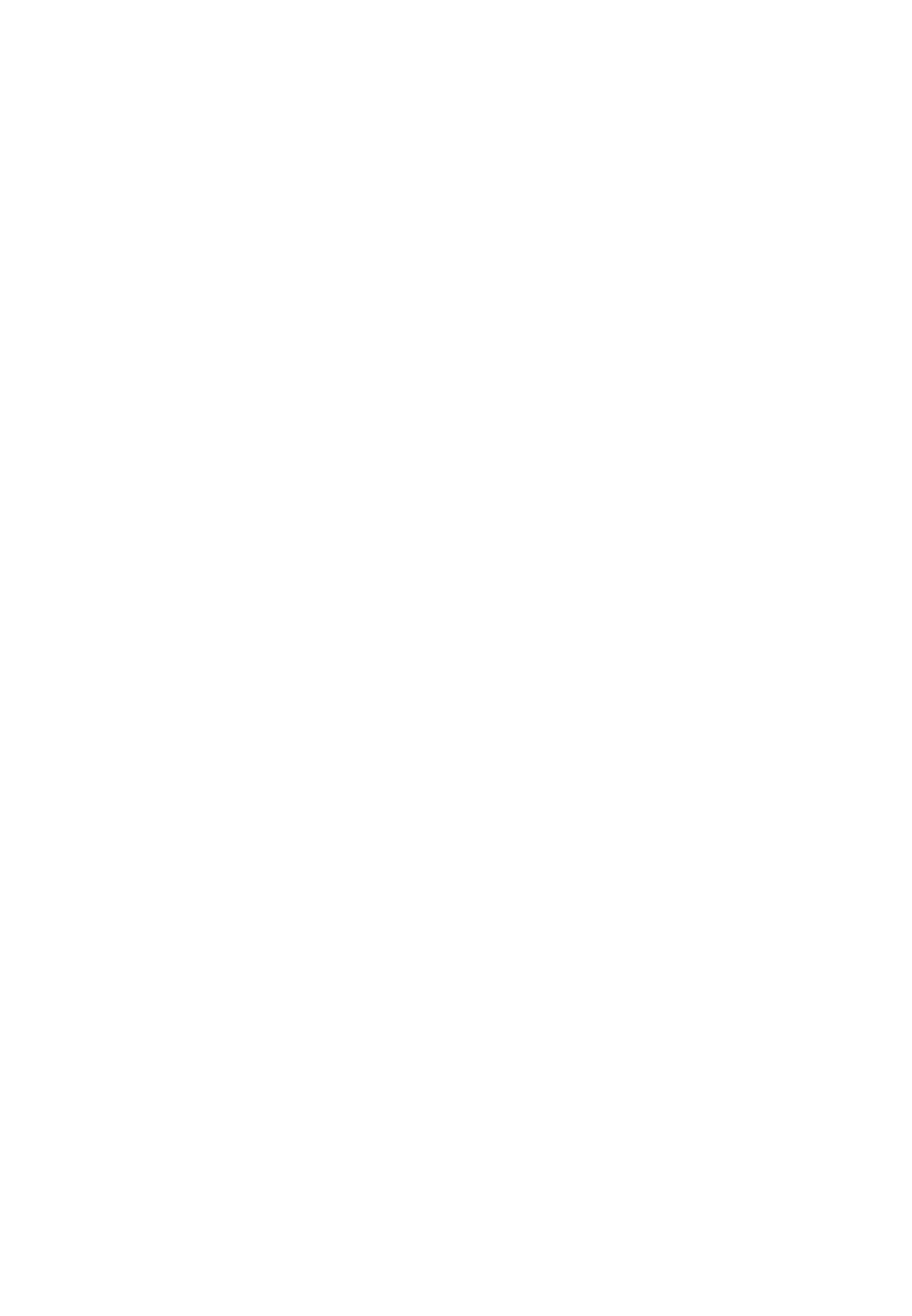# II. The Inter-American Human Rights System

# Introduction

The Inter-American Human Rights System, the regional human rights system of the Americas, is composed of the Inter-American Commission on Human Rights and the Inter-American Court of Human Rights. The system thereby provides two instances for the consideration of individual complaints against member states of the Organization of American States (OAS), and two opportunities for regional human rights authorities to provide guidance to states on how to comply with their obligations that arise under such instruments as the American Convention on Human Rights.<sup>212</sup>

While the Inter-American system has had a tremendous and positive impact on the legal and socio-political development of the region over the past quarter century, $2^{13}$ the commission and court have struggled with low levels of implementation of their final recommendations and orders in contentious cases.<sup>214</sup> As the conversation about the challenges to promoting broader and more consistent implementation with these decisions has evolved, so have procedures and mechanisms to monitor and compel implementation on the regional and national levels. $215$  Such procedures and mechanisms provide a means to identify the most problematic areas of implementation and to design strategies to address these problems. While the procedures and mechanisms are imperfect, their utility is unquestionable, and efforts to perfect them—driven by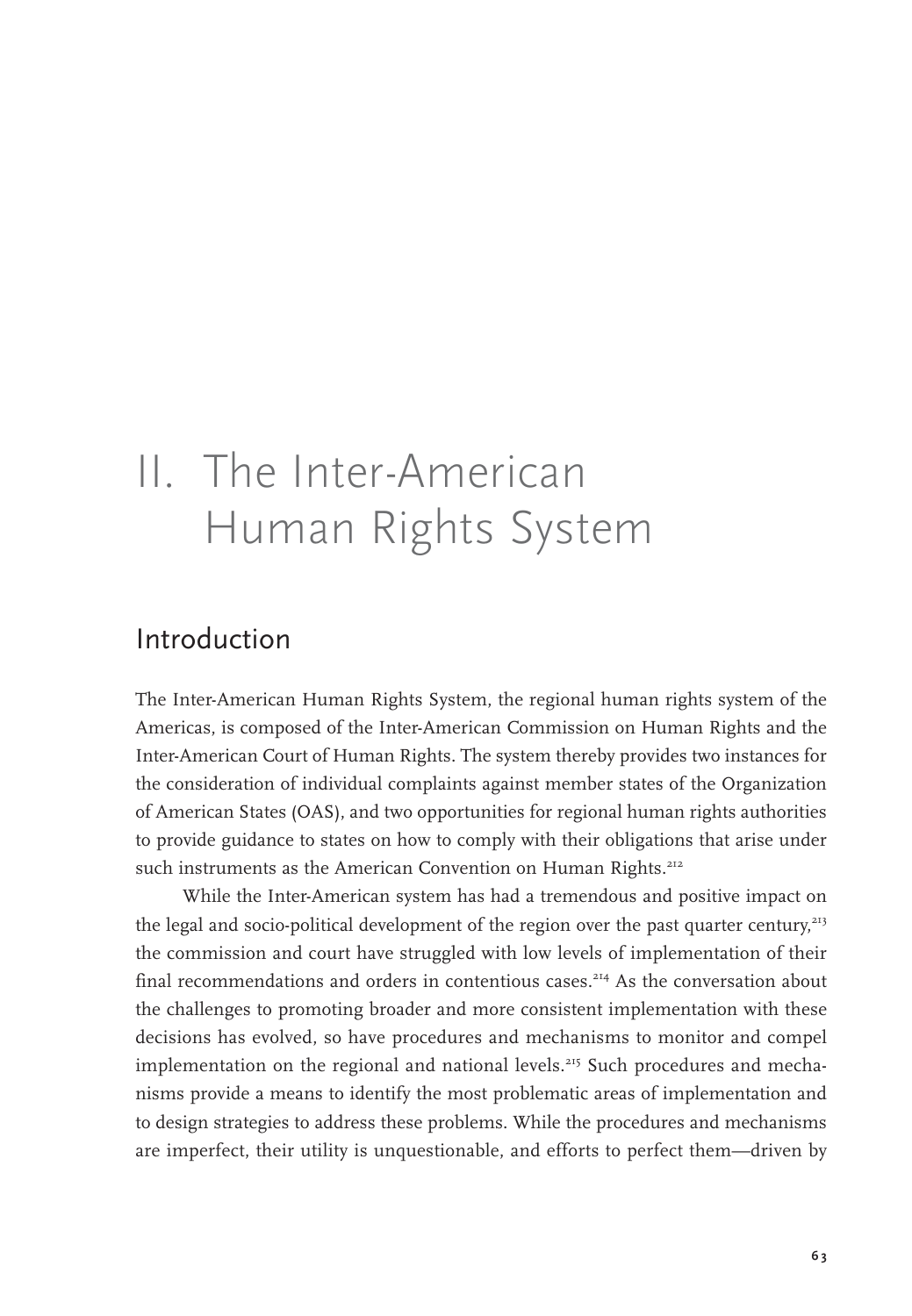an honest understanding of the implementation problem—should be central to the regional human rights agenda.

This chapter discusses the implementation of decisions in the Inter-American system with an eye towards assessing current implementation procedures and mechanisms and supporting their continued development. In order to provide a framework for this discussion, this chapter offers a detailed analysis of the varying rates of implementation across the wide-ranging remedial framework of the Inter-American human rights bodies together with anecdotal insight, so as to highlight the specific challenges to achieving complete implementation. The chapter goes on to review some of the more notable implementation successes of the Inter-American system in the hopes of extracting some important lessons that can be used to direct future implementation efforts. The chapter then provides an overview of important initiatives to create mechanisms and procedures to address the implementation problem in the Inter-American system and traces their development at the level of the OAS, the commission, the court, and nationally. Finally, it concludes that certain efforts, either because they have provided notable results or because they have the clear potential to do so, should be progressively developed, and it provides some recommendations for how to carry this out.

# Overview of the Implementation Problem

While scholars have rightly cautioned against a purely quantitative approach to measuring implementation,<sup>216</sup> the data published by the Inter-American human rights bodies themselves are instructive and provide a useful backdrop to a discussion about impediments to full implementation and initiatives to effectively address the current problem. The Inter-American Commission, a quasi-judicial body with both promotion and protection functions, has processed individual petitions against all 35 member states of the OAS.<sup>217</sup> To date, the commission has received over 14,000 such petitions,<sup>218</sup> and it was processing  $1,450$  cases at the end of 2009.<sup>219</sup> Based on information about implementation published in the commission's 2009 annual report, of the 128 cases that have been resolved through friendly settlement agreement or final merits decision since 2000 (when the commission first began collecting such data), states have fully complied with recommendations in 12.5 percent of cases, taken some steps towards compliance in 69.5 percent of cases, and refused to comply with any recommendations in 18 percent of cases.220 Part of the problem with implementing Inter-American Commission decisions is that the Inter-American Court itself has stated that while states should comply with such recommendations in good faith, only the court issues binding decisions.<sup>221</sup>

The Inter-American Court receives contentious cases through referral from the commission where the offending state has ratified the court's jurisdiction.<sup>222</sup> By the end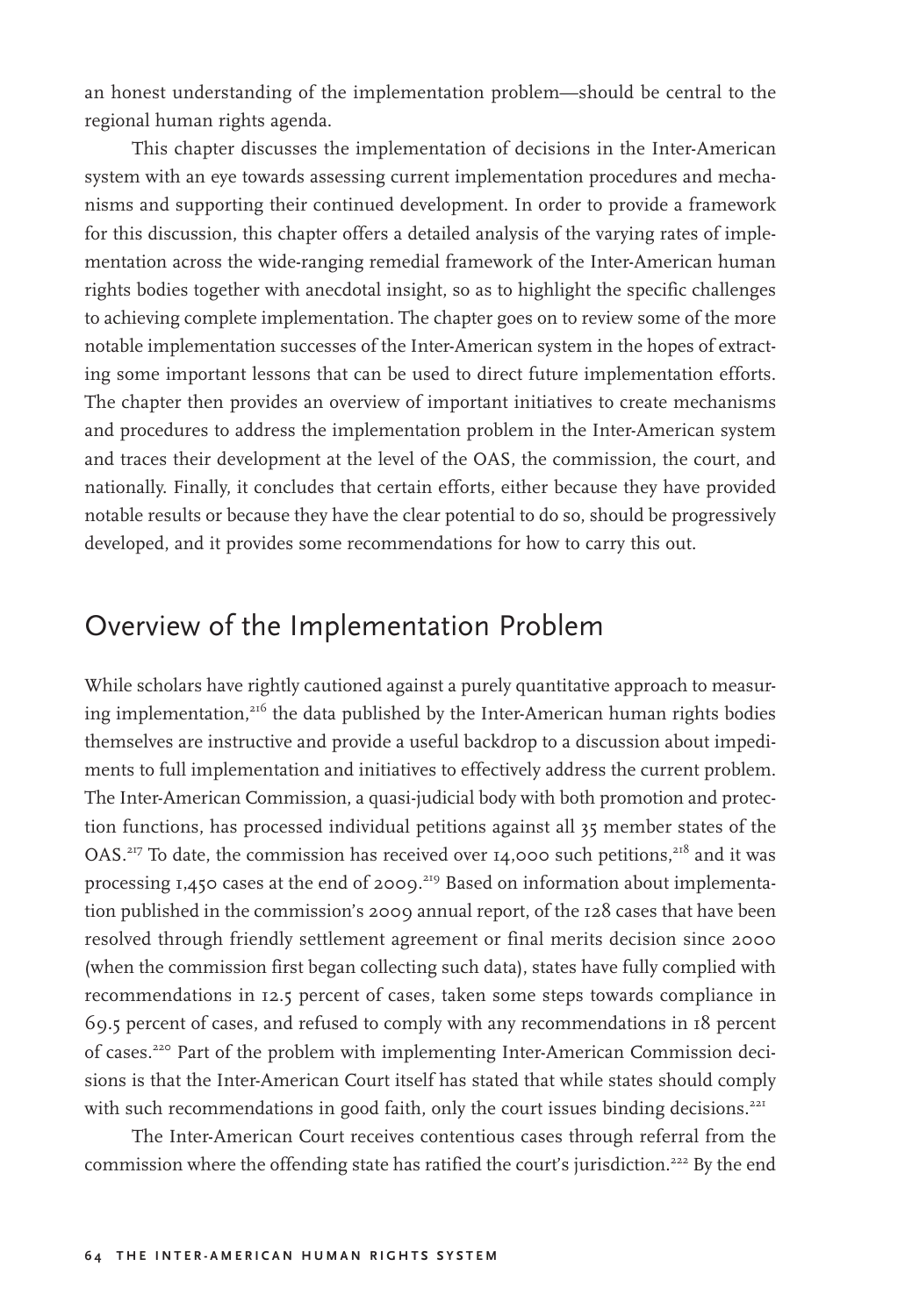of 2009, the court had issued a total of 118 merits decisions, and found the respondent state in violation of its obligations under the American Convention in all but two of those cases.223 In its 2009 annual report to the OAS, the court reported that it was monitoring compliance with 104 of the 116 reparations decisions it had issued, which translates into a "total compliance" rate of approximately  $\varphi$  percent.<sup>224</sup> While the court does little to provide more complete raw data about this apparently low rate of implementation, it has indicated that the low rate could be attributed to states' failure to comply with their obligations to investigate the circumstances of human rights violations and punish those responsible—commonly referred to as "justice" measures.<sup>225</sup>

There is a growing body of scholarship analyzing implementation of the decisions of the Inter-American bodies and attempting to identify the factors that contribute to implementation.<sup>226</sup> A particularly important quantitative study by the Association for Civil Rights (*Asociación por los Derechos Civiles*, or ADC) provides an implementation analysis of 462 remedies recommended in final merits decisions and friendly settlement agreements of the Inter-American Commission and ordered in reparations decisions of the Inter-American Court between 2001 and 2006.<sup>227</sup> Looking specifically at the court, the study found a 29 percent rate of total implementation with the different types of remedies ordered, a 12 percent rate of partial implementation, and a 59 percent rate of non-implementation. The study found that the commission, in turn, suffered from an 11 percent rate of full implementation, an 18 percent rate of partial implementation, and an unfortunate 71 percent rate of non-implementation of recommendations in final merits decisions. At the same time, however, the commission has a 54 percent rate of implementation of remedies articulated in friendly settlement agreements, and corresponding 16 percent and 30 percent rates of partial implementation and non-implementation.<sup>228</sup> A closer look at the implementation rates of different types of remedial orders, considered together with anecdotal information on the topic, reveals many of the problem areas regarding implementation in the Inter-American system.

# The Relationship between Implementation and Remedies

The remedial scheme utilized by the Inter-American Commission and Inter-American Court is considered by many to be among the most comprehensive and progressive, and as it has evolved over time, trends in implementation have evolved with it.<sup>229</sup> The first case decided by the Inter-American Court, Velásquez Rodriguez v. Honduras,<sup>230</sup> set a baseline for reparations in the Inter-American system and it provides a useful way to frame a discussion of the implementation problem. In *Velásquez Rodriguez*, the Inter-American Court found a systematic practice of forced disappearance in Honduras, and its decision reverberated throughout a region that was grappling with gross, systematic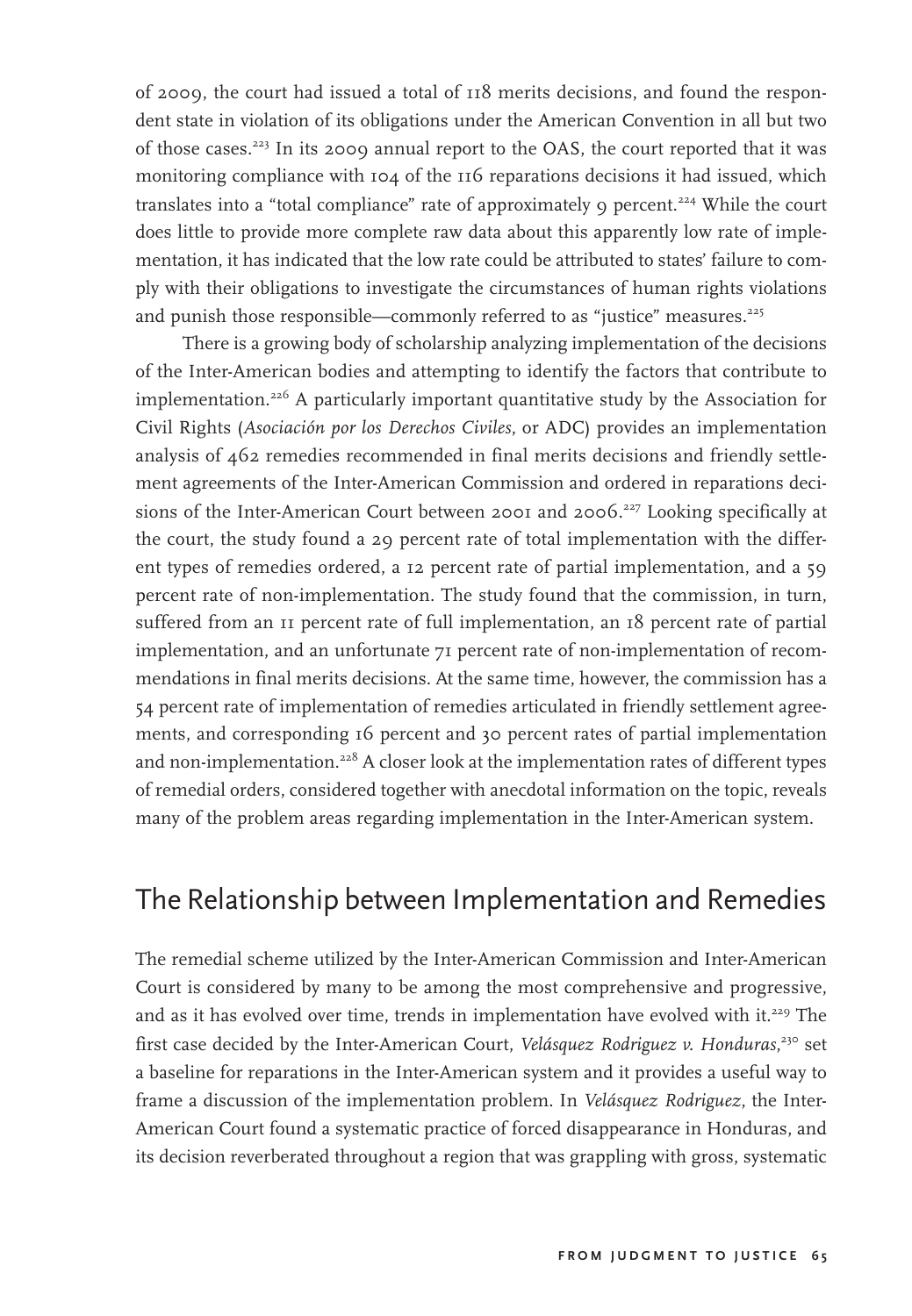human rights violations associated with military dictatorships and their violent repression of opposition forces.<sup> $231$ </sup> The court ordered "just compensation" to be paid to the families of the victims, and in its reparations decision detailed the exact amounts to be paid and specified the "form and means of payment of the indemnity."<sup>232</sup> Significantly, pecuniary damages were the only remedy the court mentioned in the operational portion of its reparations decision, at the conclusion of which it provided that it would "supervise the indemnification ordered and shall close the file only when the compensation has been paid."<sup>233</sup>

In its reparations decision, the court considered the Inter-American Commission's request that it specifically order Honduras to investigate and punish those responsible for the violations of human rights identified by the court in its merits decision.234 The court, however, found it unnecessary to make such an order explicit in its reparations decision, and merely declared in dicta that the duty to investigate the forcible disappearances of the victims would continue until their whereabouts were known.<sup>235</sup> In a similar vein, the court declared that implicit in a finding that forcible disappearance was a systemic violation was an order that the state "prevent involuntary disappearances" generally.236 While the Inter-American Court closed *Velásquez Rodriguez* in 1996 after Honduras paid the pecuniary damages outlined in its reparations decision,<sup>237</sup> significant questions remain about whether the state complied with its obligations to investigate and punish those responsible for the forced disappearances or to prevent similar violations from occurring in the future. $238$ 

This brief analysis of the Inter-American Court's first reparations decision highlights a number of important themes in the discussion about implementation in the Inter-American system, namely: (1) the success in achieving implementation of orders to pay pecuniary damages and other individual measures of reparation; (2) the general failure of states to investigate and punish those responsible for human rights violations; and (3) the challenges to implementing general measures to guarantee non-repetition.

#### **Pecuniary Damages and Other Individual Measures**

Just as Honduras implemented the court's reparations decision in *Velásquez Rodriguez*, states have usually implemented orders to pay monetary reparations issued by the human rights bodies. Indeed, according to the ADC study, states fully implemented monetary reparations ordered by the commission and court at a rate of 58 percent, partially implemented 15 percent of such orders, and failed to implement 27 percent of such orders. There is a fairly substantial difference between the implementation rates of the court and the commission: states were found to fully implement monetary reparations ordered by the court at a rate of  $48$  percent, compared to 17 percent for commission recommendations. However, the implementation rate for monetary reparations in friendly settlement agreements is as high as 88 percent, highlighting the importance of the commission's procedure to achieve negotiated outcomes.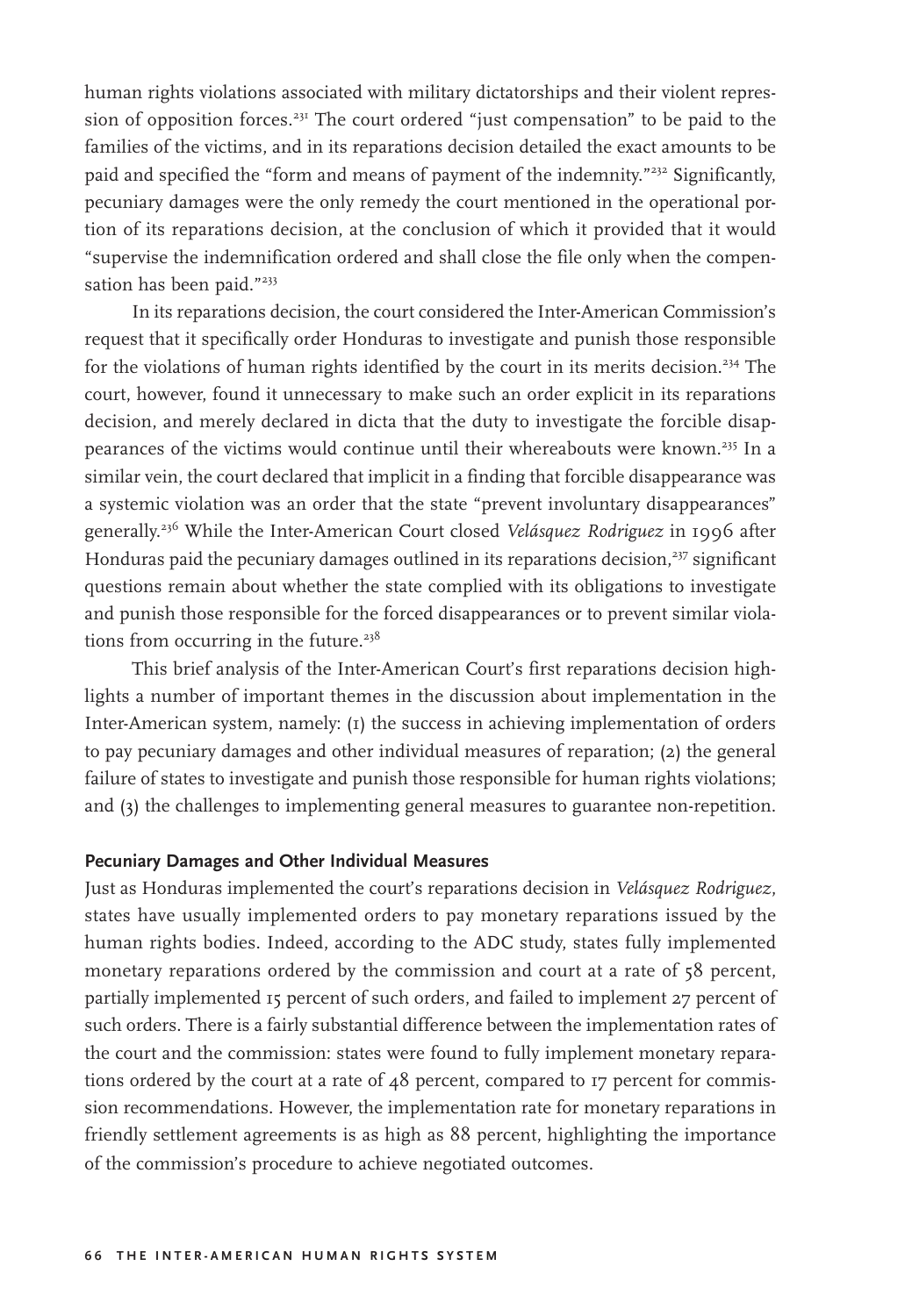Anecdotally speaking, there are examples from Guatemala and Colombia in which those states have implemented orders to pay hundreds of thousands of dollars for grave violations of human rights,<sup>239</sup> payments by Panama and Peru for labor and property rights violations based on the real value of salaries or pensions denied,<sup>240</sup> and payments by Honduras and the Dominican Republic to discriminated minorities.<sup>241</sup> While it is true that monetary payments to individual victims may not be the ultimate goal of international human rights litigation in many cases, implementation of orders to pay large sums of money, provide compensation for violations of economic and social rights, or give redress to members of marginalized groups, is not insignificant.

When the composition of the Inter-American Court changed in the late-1990s, it began to develop a wide range of individual remedies, including symbolic and equitable remedies.242 The court has since elaborated a variety of symbolic measures aimed at making whole the victims of human rights abuse, as well as their next-of-kin and communities. For example, the court will now order the erection of memorials and other measures to commemorate victims of human rights abuse. In *Villagran Morales v. Guatemala*, Guatemala complied with an order to name a school after a group of massacred street children.<sup>243</sup> Similarly, it named a street and established commemorative university scholarships in compliance with the court's order in *Mack Chang v. Guatemala*, in order to honor the prominent sociologist who was extrajudicially executed by state agents.<sup>244</sup> States will often comply with orders to hold ceremonies to ask for forgiveness for human rights violations, as Guatemala did in *Villagran Morales* and *Mack Chang*, and Peru did in *Huilca Tesce v. Peru*, a case involving the extrajudicial execution of a union leader.<sup>245</sup> More often than not, states also comply with separate orders to publish the facts section of a case in a newspaper of national circulation, as part of its formal recognition of the violation. The ADC study indicates that such symbolic reparations represent 21 percent of all remedies ordered by the Inter-American Commission and Inter-American Court, and that they are implemented 52 percent of the time.<sup>246</sup>

Countries such as the Dominican Republic and Venezuela that are generally hostile to the oversight of the Inter-American bodies resist compliance with measures that require them to acknowledge wrongdoing in a public ceremony, even if they are willing to pay pecuniary damages.<sup>247</sup> This is likely because such remedies lie at the intersection of individual measures and general measures, which arise from countries' obligations associated with non-repetition.<sup>248</sup> Furthermore, the perceived political cost for such governments to humble themselves under pressure from regional human rights bodies is high.

Implementation of other equitable remedies of restitution and rehabilitation has been relatively good. Orders to release detainees, reverse arbitrary firings, leave local judicial decisions without effect, or grant certain security measures represent nine percent of those remedies ordered (in the cases studied by ADC)and are implemented at a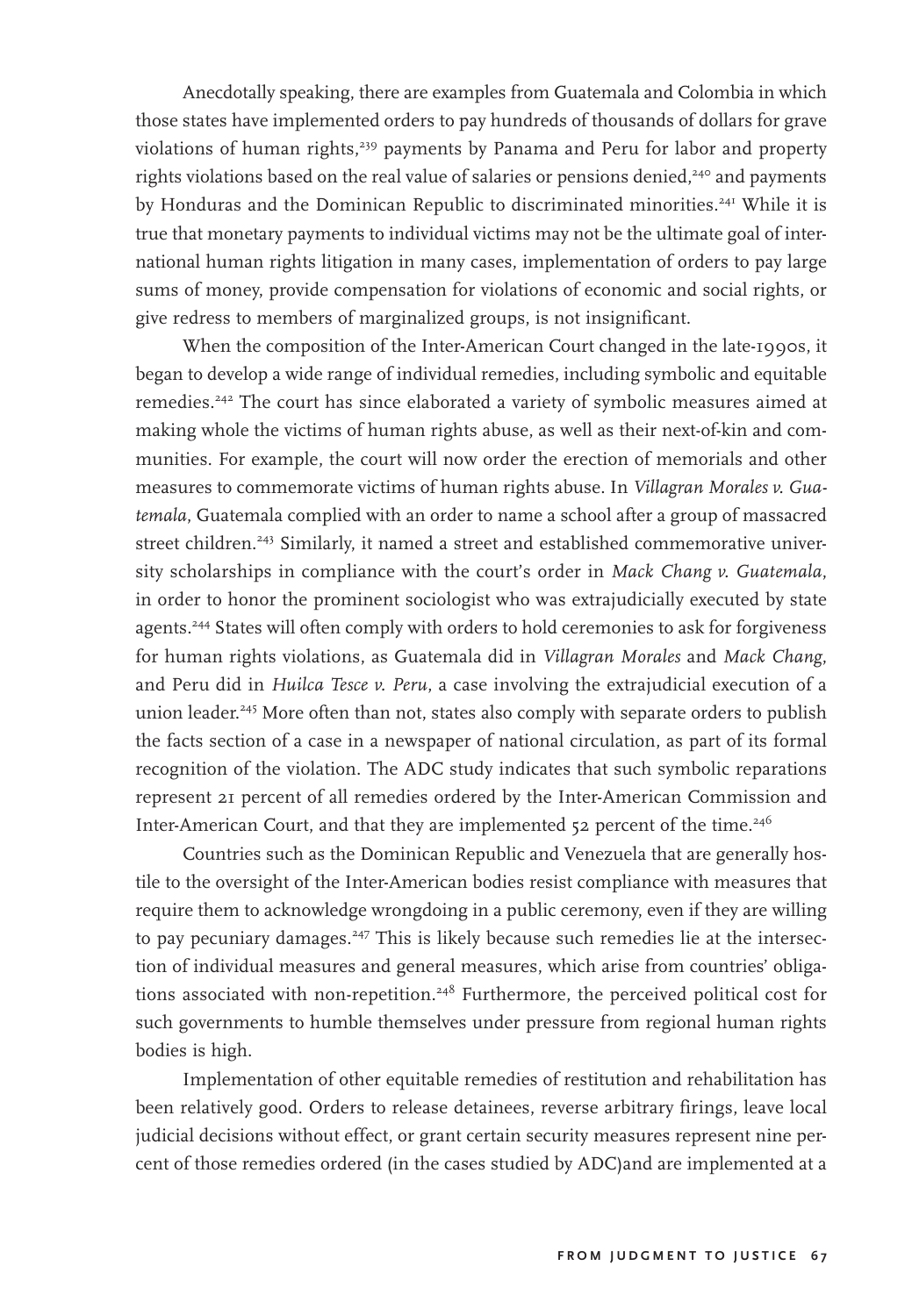rate of 36 percent.<sup>249</sup> Indeed, states have pardoned people through executive decree in response to decisions of the commission and court, and national courts have reopened proceedings with new evidence produced during Inter-American proceedings.<sup>250</sup> Nevertheless, with a rate of non-implementation exceeding 50 percent, negative anecdotes abound. For example, while the court acknowledged the importance of restoring "options for personal fulfillment" of victims of human rights abuse in *Loyaza Tamayo v. Peru*, 251 as of February 2008 Peru had not implemented the court's orders to reinstate the victim to her prior teaching position or to provide her with retirement benefits she would have otherwise enjoyed had she not been arrested and detained.<sup>252</sup>

Similarly, the court ordered in *Ivcher Bronstein v. Peru* that Peru reestablish a businessman whose property had been seized as a majority shareholder in his company, after concluding that the state had arbitrarily stripped him of his nationality.<sup>253</sup> As of November 2009, however, Peru had not complied with this aspect of the order despite its payment of all of the money damages ordered by the court.254 Significantly, the other aspect of the court's reparations decision in *Ivcher Bronstein* that remains unimplemented more than eight years after judgment is the court's order that Peru investigate the violation of the victim's rights and punish those responsible.<sup>255</sup>

#### **Investigation and Punishment**

Any conversation about implementation in the Inter-American system must include the low rates of investigating and punishing those identified by the Inter-American bodies as responsible for human rights abuses. In 1996, the court explicitly ordered for the first time in the operative portion of its reparations decision in *El Amparo v. Venezuela* that "the State of Venezuela shall be obliged to continue investigations into the events referred to in the instant case, and to punish those responsible."<sup>256</sup> The court is still monitoring compliance in that case, $257$  and it has since only found one state (Peru) to have fully implemented an order to investigate and punish those responsible for violations of human rights.<sup>258</sup> This problem pervades the Inter-American system; indeed, the ADC study discussed above indicates that remedies requiring investigation and punishment have been implemented at a rate of only 10-14 percent.<sup>259</sup>

Viviana Krsticevic, in her comprehensive volume on the implementation of Inter-American Commission and Court decisions, highlights three challenges that have arisen in compelling implementation of orders to investigate and punish: (1) amnesty laws promulgated to absolve abusive regimes of atrocities; (2) statutes of limitation for crimes that ultimately give rise to international responsibility; and (3) complications related to the principle of *non bis in idem* ("double jeopardy").<sup>260</sup> The court first cemented its position on the obligation to investigate and punish perpetrators of human rights violations despite the existence of amnesty laws in *Castillo Paez v. Peru*, 261 and subsequently applied this rationale in cases against Guatemala, Argentina, Colombia,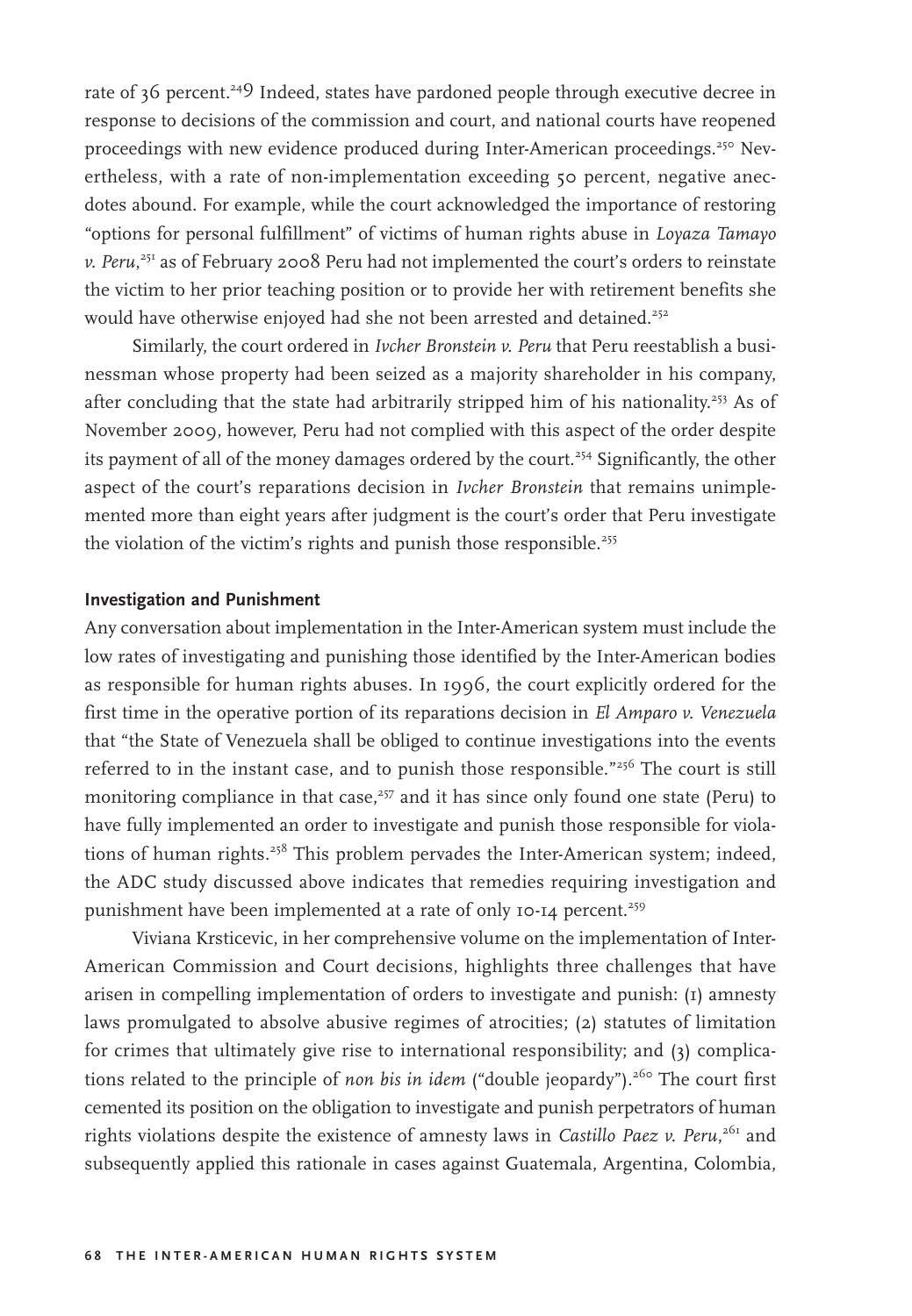Chile, and Paraguay.<sup>262</sup> Nevertheless, because amnesty laws exist in the national legal framework they have presented additional implementation challenges, as they have required other legislative reform or a decision from the nation's constitutional court. It is interesting to note that the Inter-American Commission recommended the repeal of the amnesty laws in Argentina in a 1992 case, $263$  but it was not until 2005 that the Argentine Supreme Court nullified the 1987 amnesty law protecting those who committed crimes during the rule of that country's military junta.<sup>264</sup> Significantly, when it did so, Argentina's high court relied on the Inter-American Court's decision in *Barrios Altos v. Peru* in deciding to nullify its own amnesty law, not the 1992 Inter-American Commission decision, though there is little question that the commission decision influenced the outcome.<sup>265</sup>

Statutes of limitation have presented another stumbling block in the push to ensure that individuals who have participated in human rights violations are held accountable. While international law is clear on the inapplicability of statutes of limitations to certain grave violations of human rights,<sup>266</sup> statutes of limitations have provided a basis for some of the resistance to national investigations into past human rights abuse.<sup>267</sup> Similarly, the principle that no legal action can be instituted twice for the same crime (*non bis in idem*) has presented a challenge where the court issues a decision to investigate certain human rights violations for which the state has already held persons accountable.<sup>268</sup> Problems have also arisen in cases before the Inter-American Court, where certain individuals who are widely known to have been involved in the commission of human rights violations have already been absolved of crimes by domestic courts. Nevertheless, while the cases and rationales have differed, the Inter-American Court has consistently found that the obligation to investigate human rights violations and prosecute those responsible may persist even after domestic courts have purportedly resolved the issue.<sup>269</sup>

While it is true that the Inter-American system has dealt with these challenges as they have arisen, and that the Inter-American Court has had tremendous success in cases involving amnesty laws, blanket non-compliance with orders to investigate and punish continues to be an impediment to justice for human rights abuses in the Americas. Similarly, general measures of non-repetition, despite some successes, have been implemented in a very limited fashion.

#### **General Measures of Non-Repetition**

The Inter-American bodies, particularly the Inter-American Court, have taken a creative approach to engineering general measures to address the root causes of human rights violations when the facts of certain cases indicate that the problem may be systemic in nature. The commission and court have ordered varying degrees of legislative and policy reform, training and education programs for state officials, and communitywide remedies.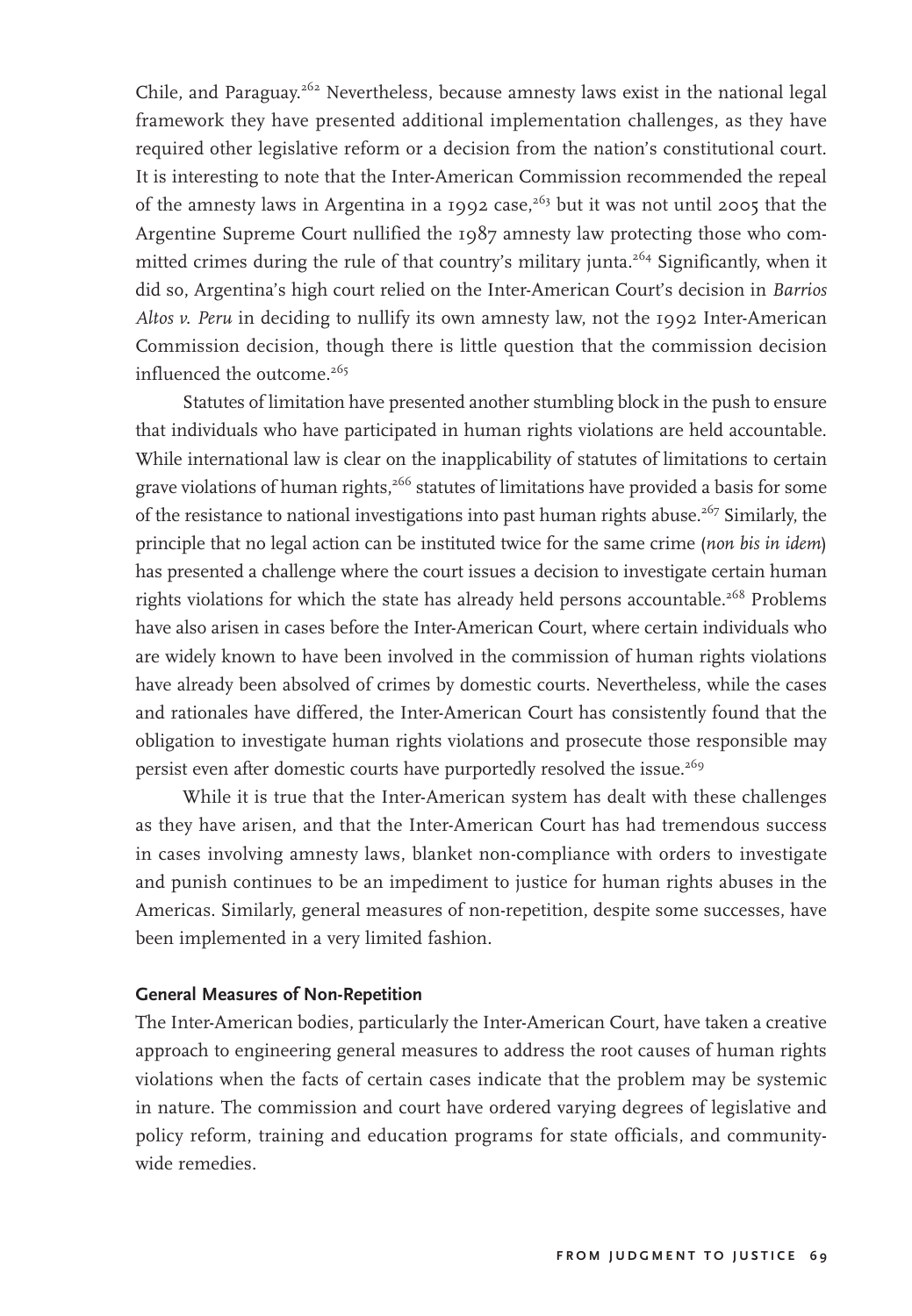The court has discussed states' obligations to promulgate, amend, or repeal certain legislation in many different contexts. For example, in *Loyaza Tamayo*, discussed above, the court ordered "Peru [to] adopt the internal legal measures necessary to adapt Decree-Laws 25,475 (Crime of Terrorism) and 25,659 (Crime of Treason) to conform to the American Convention."270 In *Hilaire, Constantine and Benjamin et al. v. Trinidad and Tobago*, the court ordered that "the State [] abstain from applying the Offences Against the Person Act of 1925 and within a reasonable period of time should modify said Act to comply with international norms of human rights protection [relating to capital punishment]."<sup>271</sup> In *Yean and Bosico v. Dominican Republic*, the court ordered the Dominican state "[t]o adopt within its domestic legislation, in accordance with Article 2 of the American Convention, the legislative, administrative and any other measures needed to regulate the procedure and requirements for acquiring Dominican nationality based on late declaration of birth."272 However, none of these measures have been implemented by the respective states, and in the second two examples, the situation has arguably worsened—in Trinidad and Tobago because it has withdrawn from international scrutiny on the matter, and in the case of Dominican Republic because it has recently passed a constitutional reform that will further entrench the problem of systematic discrimination identified by the court.<sup>273</sup> While these developments are troubling, the more common response by states to general measures is inaction. Indeed, while the ADC study indicates that nine percent of the reparations ordered by the commission and court include some type of legal reform, states make no effort to implement approximately  $75$  percent of such orders.<sup>274</sup> States do, however, implement 14 percent of orders to reform national laws, and decisions of the commission and court have helped to consolidate efforts to promulgate laws on domestic violence in Brazil, $275$  and on the protection of minors in Guatemala.<sup>276</sup>

The Inter-American bodies will also order training of state officials in those cases where it is determined that systematic human rights violations result from widespread *ultra vires* activity, or routine abuse of discretionary powers by state actors. The ADC study found that reparations orders to train state personnel, which represent only three percent of the remedies ordered, were fully implemented 42 percent of the time.<sup>277</sup> All cases of implementation of this type of remedy arise in the context of judgments issued by the Inter-American Court. For example, in *Mapiripán Massacre v. Colombia*, the court ordered the state to "implement, within a reasonable term, permanent education programs on human rights and international humanitarian law within the Colombian Armed Forces, at all levels of its hierarchy," along the lines specified by the court in its reparations decision.<sup>278</sup> As a result, Colombia entered into a cooperation agreement with the United Nations High Commissioner on Human Rights and hired consultants to study the training of the Colombian Armed Forces. The result was a "Comprehensive Human Rights and International Humanitarian Law Policy" implemented by the Ministry of Defense in January 2008.<sup>279</sup>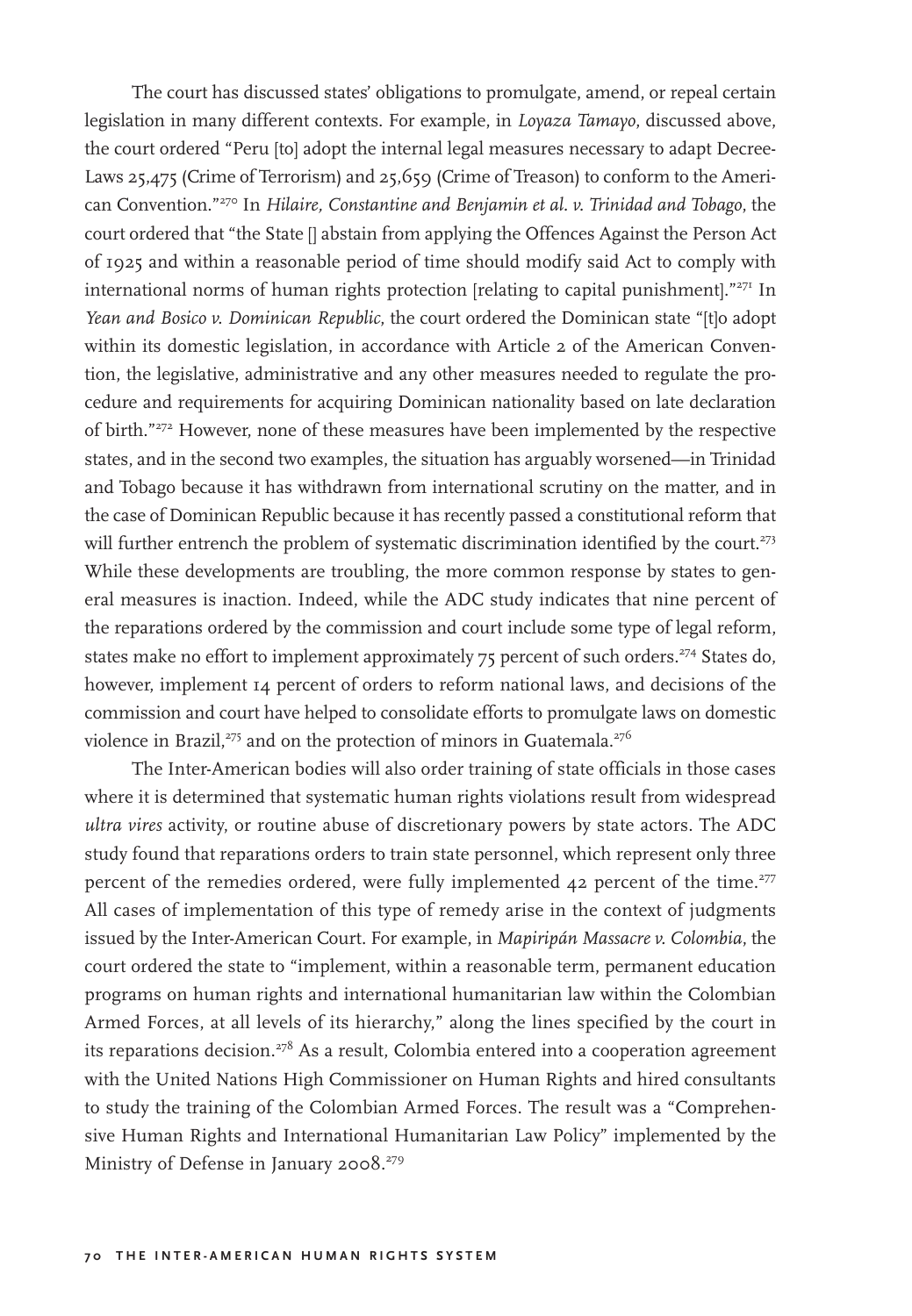While the Colombian example can be considered a success, the statistics indicate that there are many more examples of disappointment. One example can be found in the implementation phase of *Tibi v. Ecuador*, where the court ordered the state to "establish a training and education program for the staff of the judiciary, the public prosecutor's office, the police and penitentiary staff, including the medical, psychiatric and psychological staff, on the principles and provisions regarding protection of human rights in the treatment of inmates."<sup>280</sup> Seeking to guarantee that the training program was effective, the court also ordered that the "[d]esign and implementation of the training program must include allocation of specific resources to attain its goals, and it will be conducted with participation by civil society."<sup>281</sup> When Ecuador failed to implement this order, the court, in an attempt to guide the process, provided further direction in a compliance order, requiring that Ecuador "establish an inter-institutional committee to define and execute the training programs on human rights and treatment of inmates." Ecuador still has not implemented the court's order.<sup>282</sup> Nevertheless, efforts by the court to structure states' implementation activities are significant, as will be highlighted below.

Other creative general measures ordered by the court include those designed to address human rights violations suffered by certain communities. In *Plan de Sanchez v. Guatemala*, the court ordered the state to implement a comprehensive set of programs in 13 different indigenous communities, including: (1) the commission of a study of the Maya-Achí culture by the Guatemalan Academy of Mayan Languages or a similar organization; (2) the initiation of public works such as road construction and the development of a sewage system and potable water supply; (3) the supply of teachers with intercultural and bilingual training to the communities; and (4) the establishment of a health center with adequate personnel and conditions to provide medical and psychological care to certain victims of human rights abuse.<sup>283</sup> While Guatemala paid a portion of the monetary damages, implemented some of the symbolic reparations, and even took the step of establishing a health care center in the village of Plan de Sanchez, it nevertheless failed to implement most of the programs ordered by the court.<sup>284</sup>

The court developed a similar community-centered remedial framework in *Moiwana v. Surinam*, ordering that the state "adopt such legislative, administrative, and other measures as are necessary to ensure the property rights of the members of the Moiwana community in relation to the traditional territories from which they were expelled, and provide for the members' use and enjoyment of those territories."<sup>285</sup> The court ordered that "these measures shall include the creation of an effective mechanism for the delimitation, demarcation and titling of said traditional territories."<sup>286</sup> The court also directed that Surinam take action to "guarantee the safety of those community members who decide to return to Moiwana Village," and to "establish a community development fund," in order to address the impact of past violations on the community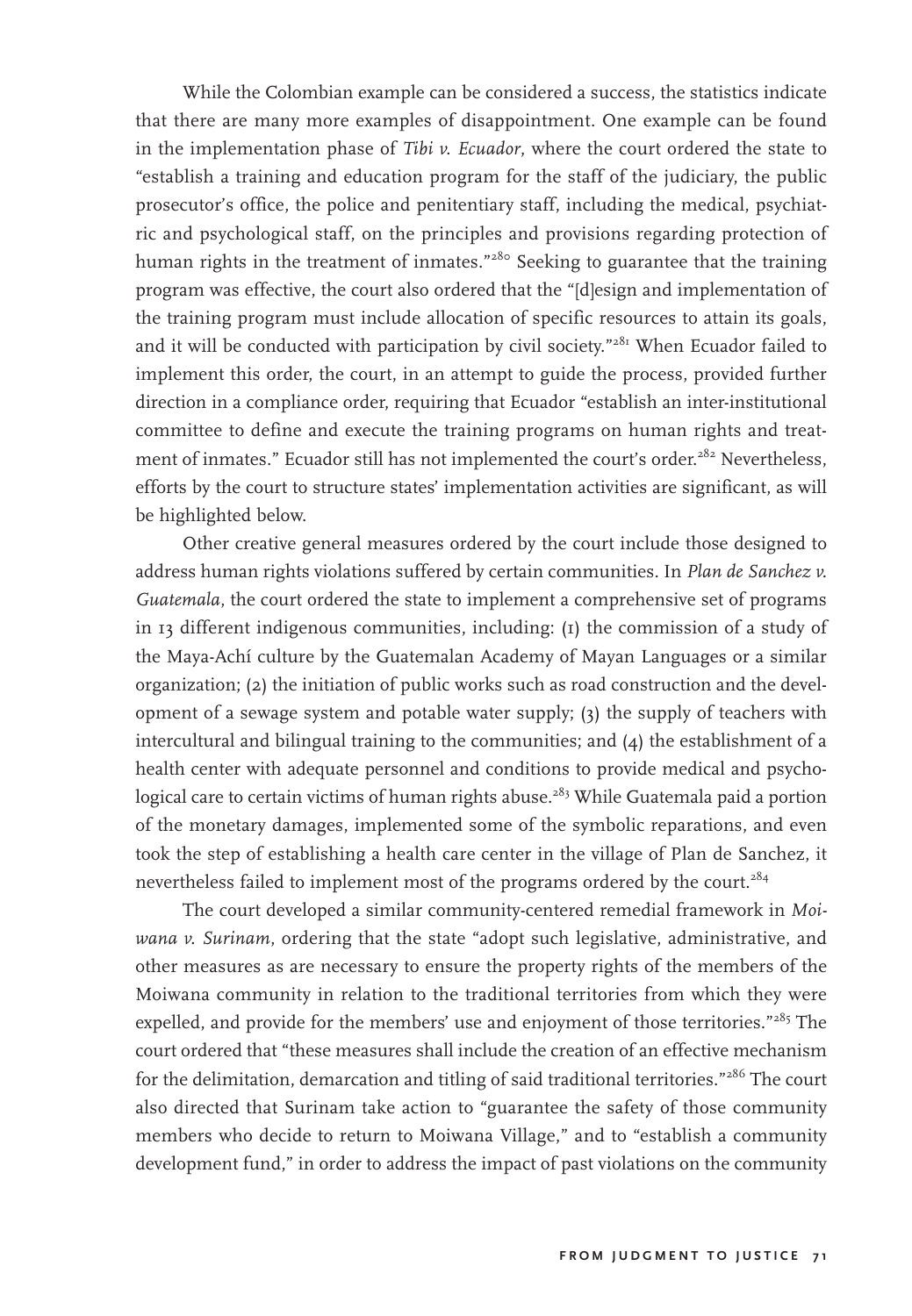as a whole.<sup>287</sup> Although Surinam has complied with the court's order to pay money damages, it has failed to date to implement any of the general measures.<sup>288</sup>

These last two cases both touch on the rights of indigenous communities, and while indigenous rights have been a centerpiece of the Inter-American human rights bodies' work over the past decade, such communities continue to be among the most marginalized groups on the continent. This makes the remarkable story of full implementation of the court's landmark indigenous rights case *Awas Tingni v. Nicaragua* an important case study, and highlights the importance of identifying those cases in which implementation was truly exceptional and attempting to identify any lessons to be learned from such successes.

## Implementation Successes and Lessons Learned

In *Velásquez Rodriguez*, the court was able to close the case upon payment of pecuniary damages because it had not required the investigation and punishment of those responsible or the institution of measures of non-repetition. Notably, the court took the same approach in the *Godinez Cruz v. Honduras* reparations order,<sup>289</sup> which it issued on the same day as *Velásquez Rodriguez*, and closed at the same time.<sup>290</sup> The Inter-American Court followed this same pattern in its next two reparations decisions: *Aloeboetoe et al. v. Suriname*—a case involving seven members of a Maroon ethnic community that had been killed by members of the military<sup>291</sup>—and *Gangaram-Panday v. Suriname*, a case of a man who died in military detention.<sup>292</sup> While the orders in all of these cases were fully implemented, it is difficult to say that they are exceptional because, as noted, the payment of pecuniary damages is relatively common. After the court began in 1996 to require implementation of a wider variety of remedial orders before it would close a case, only four other Inter-American Court cases have been fully implemented.<sup>293</sup> These four are: *Mayagna (Sumo) Awas Tingni Community v. Nicaragua*, "*The Last Temptation of Christ" (Olmedo-Bustos et al.) v. Chile*, *Claude Reyes v. Chile*, and *Ricardo Canese v. Paraguay*. That so few of the court's 116 reparations orders have been fully implemented requires a review of these four to discern any lessons of general application.

#### **Indigenous Rights in Nicaragua**

*Mayagna (Sumo) Awas Tingni Community v. Nicaragua* is remarkable not only because it was the first time a regional tribunal recognized indigenous peoples' communal right to their ancestral land, but because the reparations order was implemented despite the technical and political challenges of doing so. In April 2002, when the Nicaraguan government and the representatives of the Awas Tingni community met for the first time to discuss implementation of the Inter-American Court order, they formed two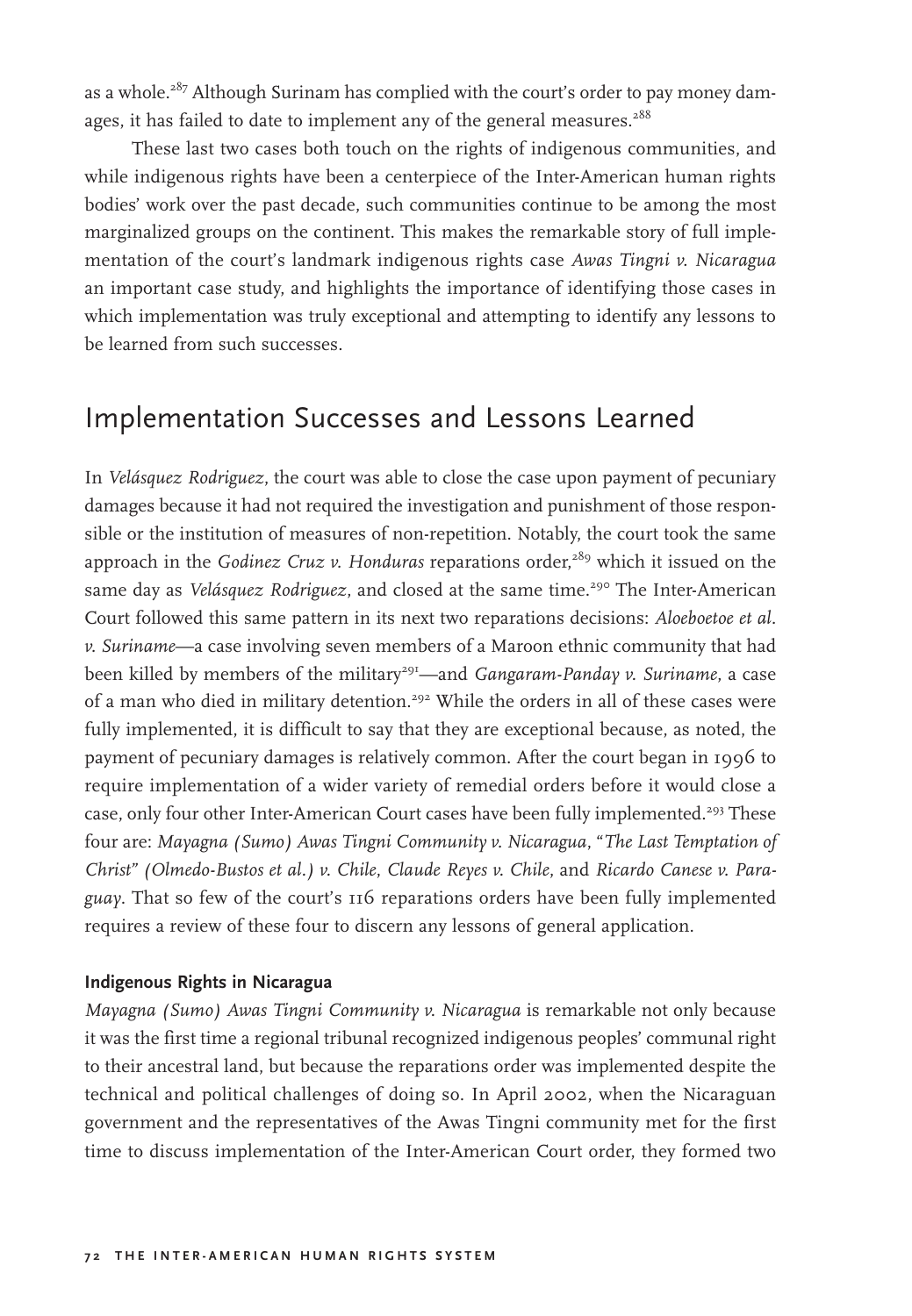joint commissions with representatives from the community and the government, each assigned to give effect to a different part of the court's reparations order.<sup>294</sup> One joint commission was responsible for the investment of \$50,000 for the benefit of the community, while the second joint commission was responsible for the more difficult task of beginning to delimit, demarcate, and title the territory, while also protecting it from intrusion by third parties. The first joint commission succeeded in carrying out its mandate when, in February 2003, the government funded the construction of an Awas Tingni student boarding house. In contrast, the second joint commission failed in carrying out its mandate: the government attempted to induce community members to agree to inferior reparations agreements, even as third party invasions into the Awas Tingni territory increased. A second attempt at implementation was initiated in January 2003 when the Nicaraguan legislature enacted a land demarcation law known as Law 445.<sup>295</sup> While the Awas Tingni insisted that their right to demarcation existed beyond the confines of the law, the community agreed to submit to the process established by the law in November 2003. The effectiveness of the process was undermined by then-President Enrique Bolaños, and distracted by land conflicts between the Awas Tingni and other indigenous communities. A decisive change came about, however, with the election of President Daniel Ortega, and the state officially conveyed more than 70,000 hectares to the Awas Tingni community in December 2008 pursuant to Law  $445.^{296}$ 

Two lessons from this case study should be highlighted. First, while the Awas Tingni community correctly asserted that their communal right to their indigenous lands was not dependant on the process established under Law 445, the importance of a national law to aid the process of implementation should not be overlooked. The joint commissions that were initially established were positive developments, and for the portion of the reparations order that required a monetary investment in the community, such a model was sufficient. However, the joint commission assigned to oversee the demarcation and titling of the territory and protect against encroachment on the Awas Tingni territory was incapable of fulfilling its mandate. Had the Nicaraguan legislature never passed Law 445, it is very possible that the reparations order would not have been fully implemented. Second, the election of President Ortega, historically a friend of the indigenous rights movement, was essential, underscoring the positive impact on implementation of political officials who are engaged with the process. While a supportive president is a somewhat extreme example (though not without precedent; the election of Roberto Reina, a former Inter-American Court judge, as president of Honduras, was integral to implementing the *Velásquez Rodriguez* and *Godinez Cruz* cases<sup>297</sup>), it is clear that the support of state officials in implementation efforts is crucial.

These lessons are particularly significant when they are considered in the general context of indigenous rights in the Americas and the more specific context of compli-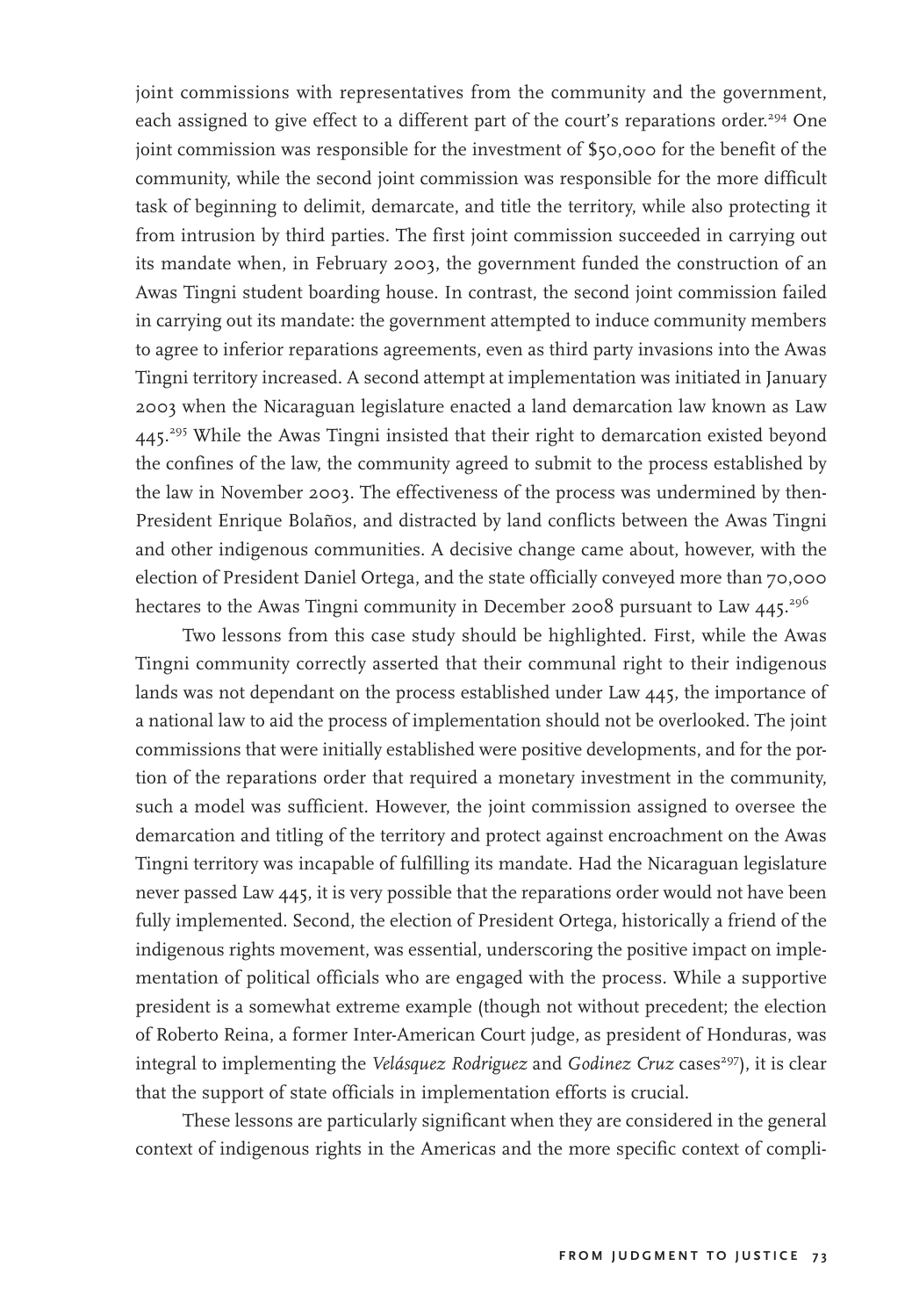ance with decisions of the Inter-American Court. The *Moiwana v. Surinam* and *Saramaka People v. Surinam* decisions, in which the court ordered Surinam to demarcate and title the lands of those respective communities, have yet to be implemented.<sup>298</sup> Similarly, the court's orders in the cases *Sawhoyamaxa Indigenous Community v. Paraguay* and *Yakye Axa Indigenous Community v. Paraguay*, requiring Paraguay to recognize the ancestral land rights of those communities, have also gone unimplemented.<sup>299</sup> Without the conditions that abetted the *Awas Tingni* implementation, it appears virtually impossible for those historically marginalized groups to vindicate their rights, even with an order from the Inter-American Court. In a discussion about the failure by Surinam and Paraguay to implement the Court's decisions, the historical marginalization of groups should not be understated. The *Awas Tingni* implementation appears even more unusual when one considers that the three other cases of full compliance all concern the arguably less controversial right of freedom of expression.

#### **Freedom of Expression in Chile**

In another unprecedented case of full compliance, Chile amended its constitution to eliminate the censorship of movies and promulgated Act No. 19,846 regarding the classification of films—leading to the exhibition of the film "The Last Temptation of Christ"—in response to the Inter-American Court's 2001 reparations order in *"The Last*  Temptation of Christ" (Olmedo-Bustos et al.) v. Chile.<sup>300</sup> The court closed that case, the only one to result in constitutional amendment, in 2003.301 Indeed, many refer to this case as the ultimate example of compliance because of Chile's willingness to alter its constitution in order to implement the decision of a regional human rights body—a clear and decisive manifestation of political will to implement a human rights obligation. This case should also be understood as the beginning of a very important process in Chile to develop one of the region's most progressive legal guarantees of freedom of expression.

Another significant moment in this process was the issuance of the court's 2006 reparations order in *Claude Reyes et al. v. Chile*, which led Chile to promulgate the Law on Transparency in Public Office and Access to Information on State Administration (*Ley de Transparencia y Acceso a la Información de la Administración del Estado*), regulating Article 8 of the Political Constitution of Chile and establishing a procedure to secure access to state-held information.<sup>302</sup> The passage of this law was the culmination of years of work by Chile's transparency movement, which benefitted from tremendous resources and political support. Indeed, when Michelle Bachelet was running for president, she committed to supporting the law as one of her campaign promises, and followed through once elected.<sup>303</sup> Significantly, the law established the Council for Transparency, a state institution dedicated to the promotion and protection of the right of access to information. Juan Pablo Almero, the lawyer principally responsible for bringing *Claude Reyes et al.* before the Inter-American Court, currently directs that institution.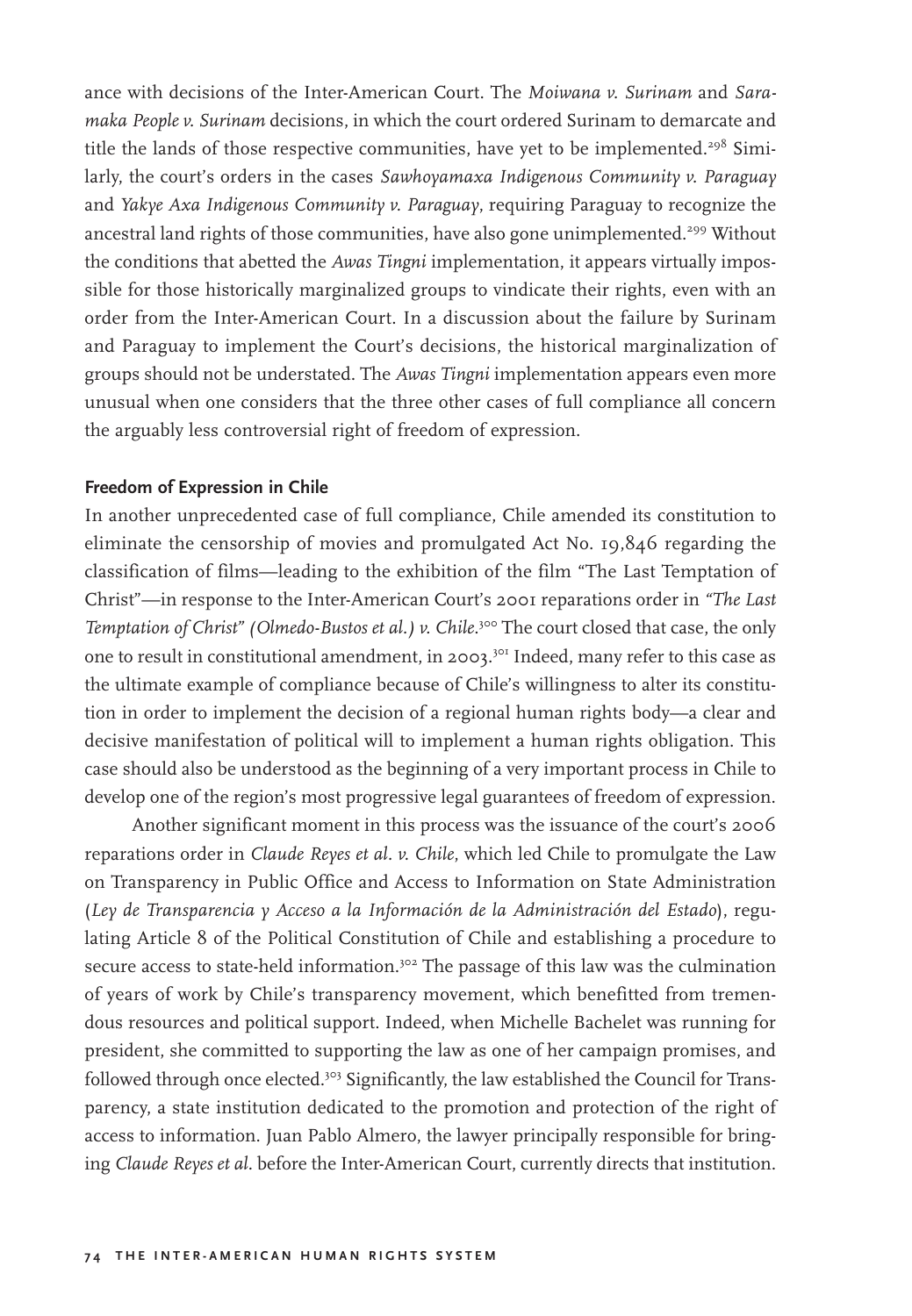It is important to compare these two Chilean cases with the fourth case of full implementation, *Ricardo Canese v. Paraguay*, which also involved freedom of expression.<sup>304</sup> While full implementation is a significant achievement in the Inter-American system, the court in *Ricardo Canese* limited its reparations order to requiring the state to pay money damages, $305$  a form of reparations that is regularly implemented. Accordingly, rather than support for the proposition that freedom of expression cases enjoy higher rates of implementation regionally, *Ricardo Canese* stands for the uncontroversial proposition that states regularly implement the monetary aspect of the court's reparations orders. Moreover, the fact that the two other freedom of expression cases that were fully implemented originated in Chile raises questions about whether this is a country-specific phenomenon.

In this regard, it should be noted that Chile is one of the only states to fully implement the recommendations issued by the Inter-American Commission in a final merits decision; that case, *Alejandra Marcela Matus Acuña et al. v. Chile*, also involved freedom of expression.<sup>306</sup> Specifically, the commission found that Chile had violated the American Convention when it censored a journalist's book entitled *Black Book of Chilean Justice* and initiated judicial proceedings against her. The commission reported that Chile paid the victim 30 million pesos and "promulgated Law No. 19,733, repealing the crime at Article 6(b) and the measures at Article 16 of Law on Internal State Security, No. 12,927, and Article 41 of Law No. 16,643 on Abusive Advertising, making it possible to dismiss with prejudice the criminal case against her, and to lift the confiscatory measures and prohibition that affected her book."<sup>307</sup>

Interestingly, another recent Inter-American Court case concerning freedom of expression issued against Chile, *Palamara-Iribarne v. Chile*, has yet to be fully implemented.308 That case involved a naval mechanical engineer who published a book entitled "Ethics and Intelligence Services," despite the naval authorities' denial of his request to do so, and who was subsequently subject to criminal proceedings before a naval court. The Inter-American Court found a series of violations and ordered a range of individual remedies, including the return of the seized books and the cessation of the criminal proceedings against the victim, and general remedies, including an order to limit the scope of military jurisdiction. The topic of military jurisdiction is substantially more controversial in Chile, so it is not surprising that the state has been slower to implement general measures of non-repetition on this topic.<sup>309</sup> A process is currently under way, however, to make the necessary legislative changes to implement the Inter-American Court order, which would be a legal breakthrough in the region.<sup>310</sup>

It is possible to extrapolate a number of lessons from these freedom of expression cases. One way to achieve something as significant as a constitutional amendment is to bring a case on film censorship, which taps into a strong public sentiment against repression connected to Chile's experience with dictatorial rule.. The transpar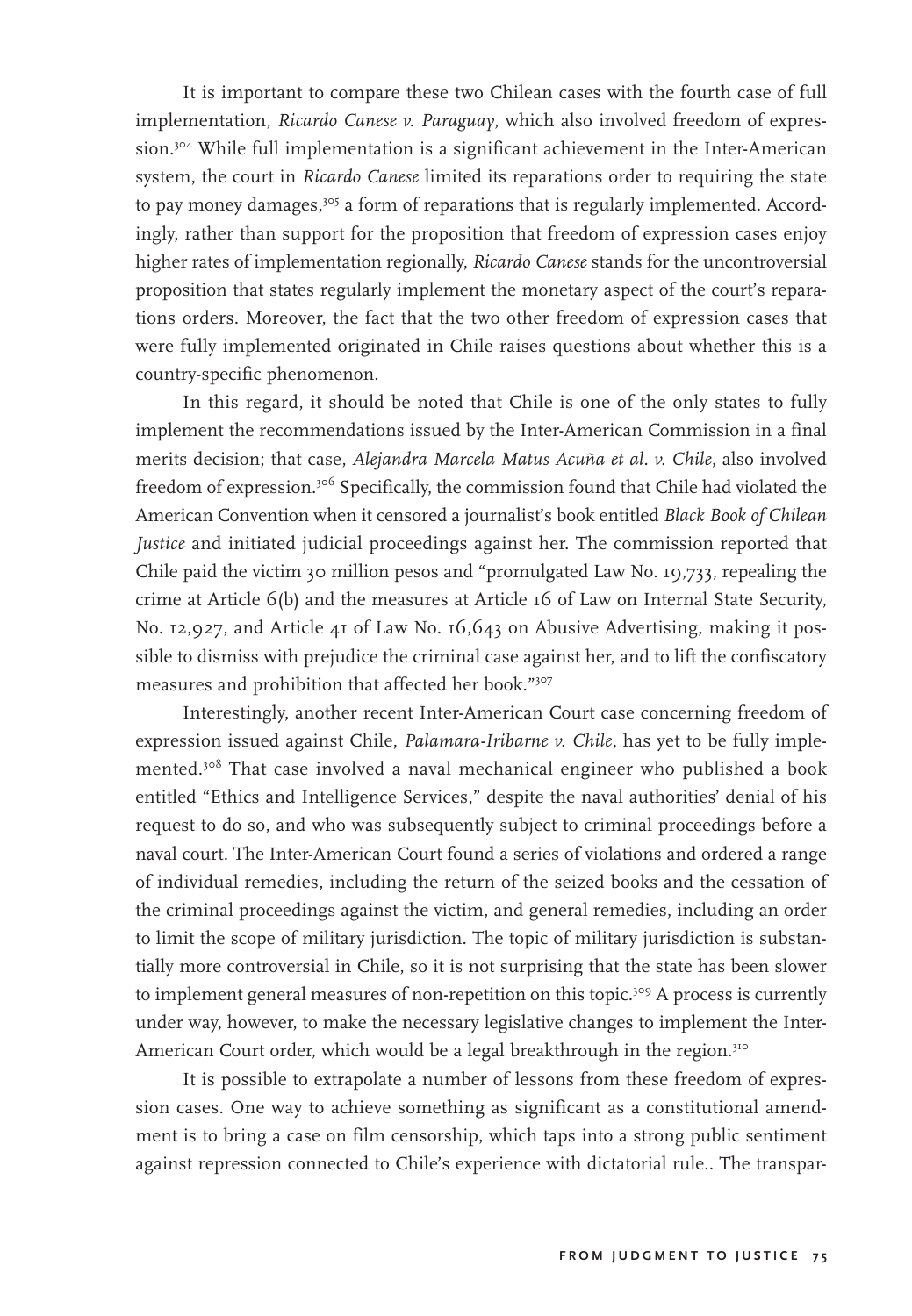ency movement, empowered by its experience with the Inter-American system in "*The Last Temptation of Christ*" case, was able to compel then presidential candidate Bachelet to support legislation in the novel area of freedom of information in *Claude Reyes et al.* Advocates then, in a fairly intentional way, capitalized on the openness by the Chilean state to implement measures of non-repetition in cases involving freedom of expression and brought *Palamara-Iribarne*, a freedom of expression case that also addressed the more contentious issue of military jurisdiction. It appears Chile is currently on the verge of limiting the application of military jurisdiction, which would be an unprecedented and important step forward. The Chilean transparency movement has therefore developed an institutional dialogue with the state through its litigation before the Inter-American bodies, capitalizing on strong public support for freedom of expression, and used that right as a touchstone to advance the cause of human rights more generally.

## **Lessons Learned from** *Awas Tingni* **and** *Claude Reyes et al***.**

Comparing the implementation experiences of *Awas Tingni* and *Claude Reyes et al.*, both landmark cases that represented substantial developments in international human rights law, it is possible to discern some important lessons on advancing the implementation of cases generally. First, the decisions of the highest regional human rights authority represented the culmination of intense advocacy by the Awas Tingni indigenous people and the Chilean transparency movement, and such decisions were useful in legitimizing their positions. Moreover, in both cases, the remedial framework articulated by the Inter-American Court aided the groups in channeling their advocacy efforts, and supporting the further articulation of their advocacy agendas.

Second, in both cases, the affected communities were able to translate the remedial framework provided by the court into national initiatives. In the case of the Awas Tingni, they created the joint commissions in collaboration with the government, one of which was successful in fulfilling its mandate to identify an opportunity for investment in a communal resource. In order to implement the order to demarcate and title the territory of the Awas Tingni, the community had to submit to a process established under the national land demarcation law. In the case of the Chilean transparency community, simultaneous to their litigation of *Claude Reyes et al.*, advocates had worked to develop a legislative proposal for freedom of information, which included in it the establishment of an oversight office to carry out the trainings required by the Inter-American Court.

Third, both cases enjoyed key political support that made implementation possible, but in both cases, the political support may not have been sufficient to reach implementation if the international obligations had not been translated into a national legal framework. The election of President Daniel Ortega was unquestionably a significant factor in finally demarcating the Awas Tingni lands, but without the national demarcation law it would have been considerably more difficult for President Ortega to translate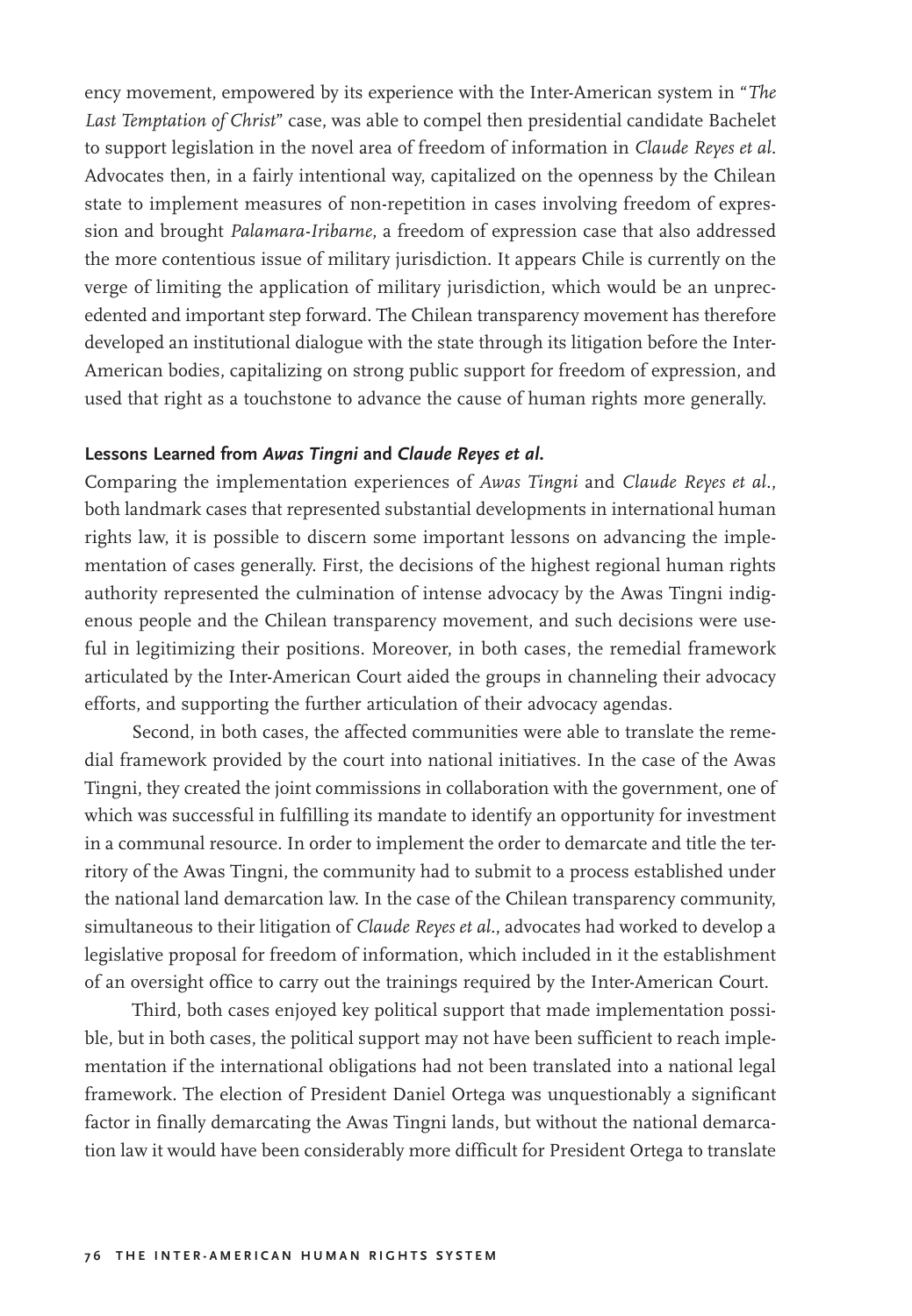his support into implementation of the Inter-American Court's order. Similarly, President Michelle Bachelet did not create new legislation to comply with *Claude Reyes et al.*; rather, she supported a legislative proposal that advocates had already developed. The proposal was presented to her at a moment when it was politically convenient to support it, and then she was encouraged to follow through when she won the presidency with the support of the transparency community. In this regard, a framework for implementation of decisions appears to be as important as the political will to implement. While implementation is virtually impossible where there is no political will to do so, degrees of political will translate into degrees of implementation, and implementation mechanisms can facilitate that process. For this reason, the next section focuses on the types of mechanisms that have been used to promote implementation.

# Procedures and Mechanisms to Promote Implementation

The implementation crisis in the Inter-American system has received increasing attention over the past decade. Efforts by the commission and court to collect data about implementation, coupled with efforts by civil society organizations and academics to systematize and analyze that information, provide us with a relatively accurate picture of the implementation problem in the Inter-American system, and elucidate key strategies for capitalizing on the willingness of states to comply with their international human rights obligations.

## **Organization of American States**

For the last decade, the General Assembly of the OAS has issued resolutions highlighting the importance of implementation. It its Thirtieth Regular Session in 2000, the General Assembly issued a resolution reiterating that states parties to the American Convention must comply with the Inter American Court's rulings in all cases to which they are party. $311$  The General Assembly went a step further in its next regular session in 2001, issuing a resolution instructing the OAS Permanent Council to focus on implementation of the decisions of the Inter-American Court and the recommendations of the Inter-American Commission.<sup>312</sup> The resolution urged member states to take the necessary steps to "comply with the decisions or judgments of the Inter-American Court of Human Rights and make every effort to implement the recommendations of the Inter-American Commission on Human Rights." Additionally, it resolved to "take appropriate action in connection with the annual reports of the Court and the Commission, in the framework of the Permanent Council and the General Assembly of the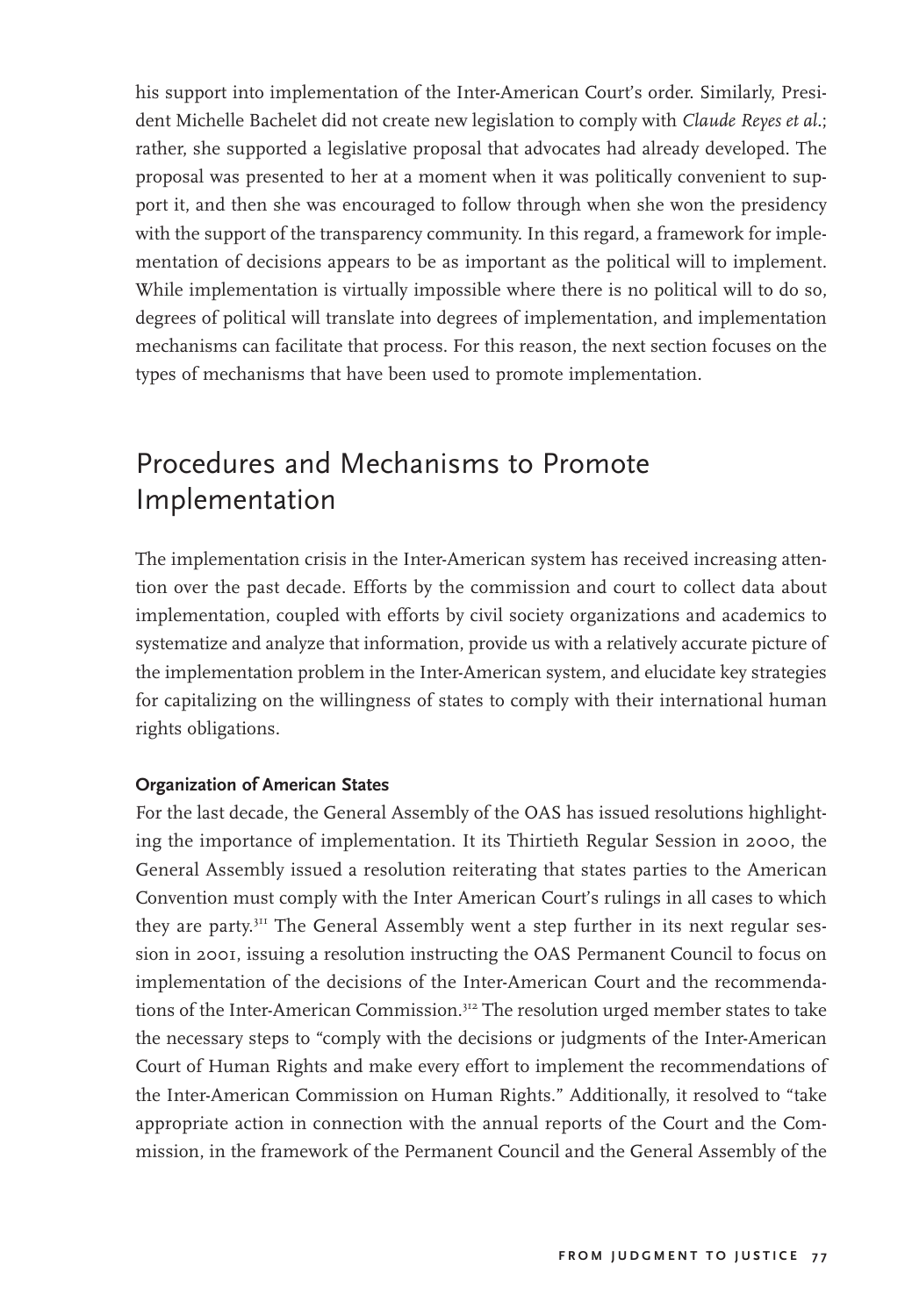[OAS]," and linked this to the duty to guarantee observance of the obligations set forth in the relevant instruments of the Inter-American system.

In 2003, the General Assembly again instructed the Permanent Council to consider ways to encourage compliance by states parties with the judgments of the court.<sup>313</sup> In 2004, the General Assembly reiterated the need for member states to provide information requested by the court to enable it to fully meet its obligation to report to the OAS on compliance.314 And in 2005, the General Assembly emphasized the importance of states' dissemination of the court's decisions.315

In June 2009, the General Assembly issued a resolution entitled "Observations and Recommendations on the Annual Report of the Inter-American Court of Human Rights,"316 in which it recognized the "important and constructive practice begun by the Inter-American Court of Human Rights to hold private hearings on the monitoring of compliance with its judgments, and the outcomes thereof." This positive development is discussed in greater detail below. The General Assembly reiterated that the "state parties to the American Convention on Human Rights undertake to comply with the Court's decisions in all cases to which they are a party," and also emphasized the need for parties to provide the information requested by the court so that it may fulfill its duty to report to the OAS on compliance with its judgments. The General Assembly also instructed the Permanent Council to continue to consider ways to encourage compliance with the court's judgments.

While these resolutions have not had a clear effect on implementation practices, there is one notable intiative to urge the General Assembly to more actively pursuie the stated goals of such resolutions. As president of the Inter-American Court from 1999 to 2004, Judge Antonio Cançado Trinidade regularly presented reports to the political organs of the OAS (including the General Assembly and the Committee on Juridical and Political Affairs (CJPA) of the Permanent Council) in which he urged them to establish a permanent mechanism to monitor and promote compliance.<sup>317</sup> Judge Cançado Trinidade argued that a Working Group of the CJPA could be modeled on the Committee of Ministers of the Council of Europe, and that it would offer a political space for state representatives to discuss and debate efforts to implement decisions of the Inter-American human rights bodies. While Judge Cançado Trinidade believed such a mechanism was essential to realize the "collective guarantee" represented by the American Convention, his calls went unheeded. Ultimately, it has been the Inter-American Commission and Inter-American Court that have made the most sustained efforts to realize the "collective guarantee." Thus, it is essential to review the work that each body has done to develop mechanisms and procedures to monitor and promote implementation.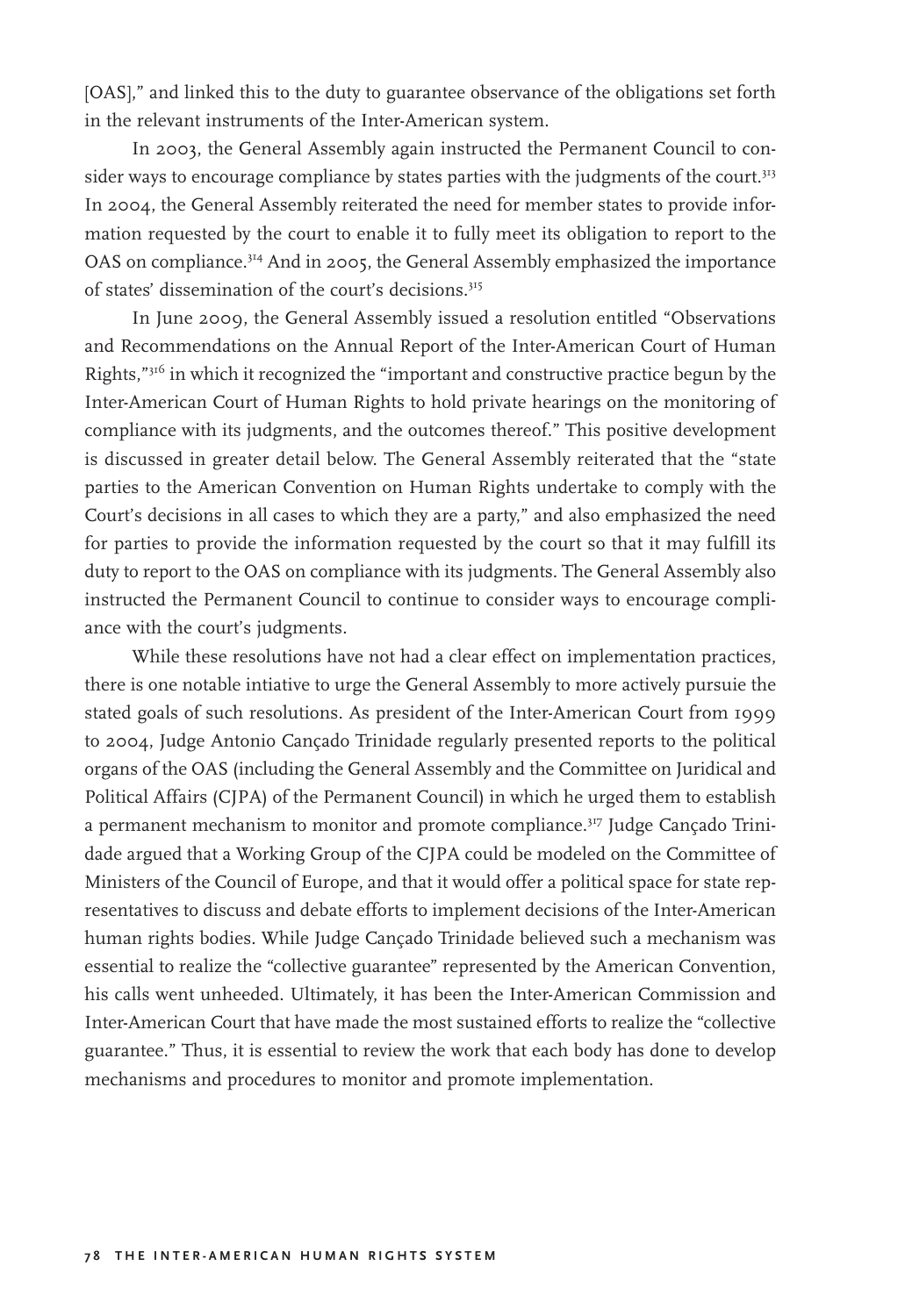## **Inter-American Commission**

Perhaps the most significant moment in the contemporary history of the Inter-American system was the passage of the 2001 reform to the Rules of Procedure of the Inter-American Commission and Court. Indeed, that reform acted as a trigger for many changes in the Inter-American system. While the overall effect of the 2009–2010 reform to the Rules of Procedure is still unclear, these two moments of significant institutional reform provide a useful framework to examine each body's development with regard to implementation.

The 2001 reform of the Rules of Procedure of the Inter-American Commission represented, among many other things, the culmination of a process of institutional reflection about the implementation of the commission's recommendations. This was reflected in Article 46, which provided that:

 Once the Commission has published a report on a friendly settlement or on the merits in which it has made recommendations, it may adopt the follow-up measures it deems appropriate, such as requesting information from the parties and holding hearings in order to verify compliance with friendly settlement agreements and its recommendations.

While the commission took the important step of formally establishing the basis for its follow-up work, because Article 46 merely provided that the commission "*may* adopt the follow-up measures *it deems appropriate*," the commission's follow-up activities under this provision have been carried out on an ad hoc basis, more in response to pressure by advocates than on the commission's own initiative. Nevertheless, this marked the beginning of the Inter-American Commission's compliance reporting mechanism.

For its 2001 annual report, the Inter-American Commission collected data about implementation of its recommendations issued in 2000 and published that information for the first time.<sup>318</sup> The commission created four categories for reporting compliance: full compliance, partial compliance, noncompliance (where the state presented information), and noncompliance (where the state did not present information). Because of the objection of some states to these classifications, the 2002 annual report, which reported compliance data from 2000 and 2001, featured the three categories that continue to be used today: total compliance, partial compliance, and pending compliance.<sup>319</sup> In its 2003–2006 annual reports, the commission published compliance data for those friendly settlement agreements and merits decisions issued over the three preceding years;320 in its 2007 and 2008 annual reports, it published compliance data for those cases resolved within the preceding seven years;<sup>321</sup> and, in its 2009 annual report, it published compliance data for cases issued in the previous nine years.<sup>322</sup> Generally speaking, the commission collects this data by sending a letter in mid-November to the parties in all cases resolved in the relevant time period, giving them one month to update the official record of implementation.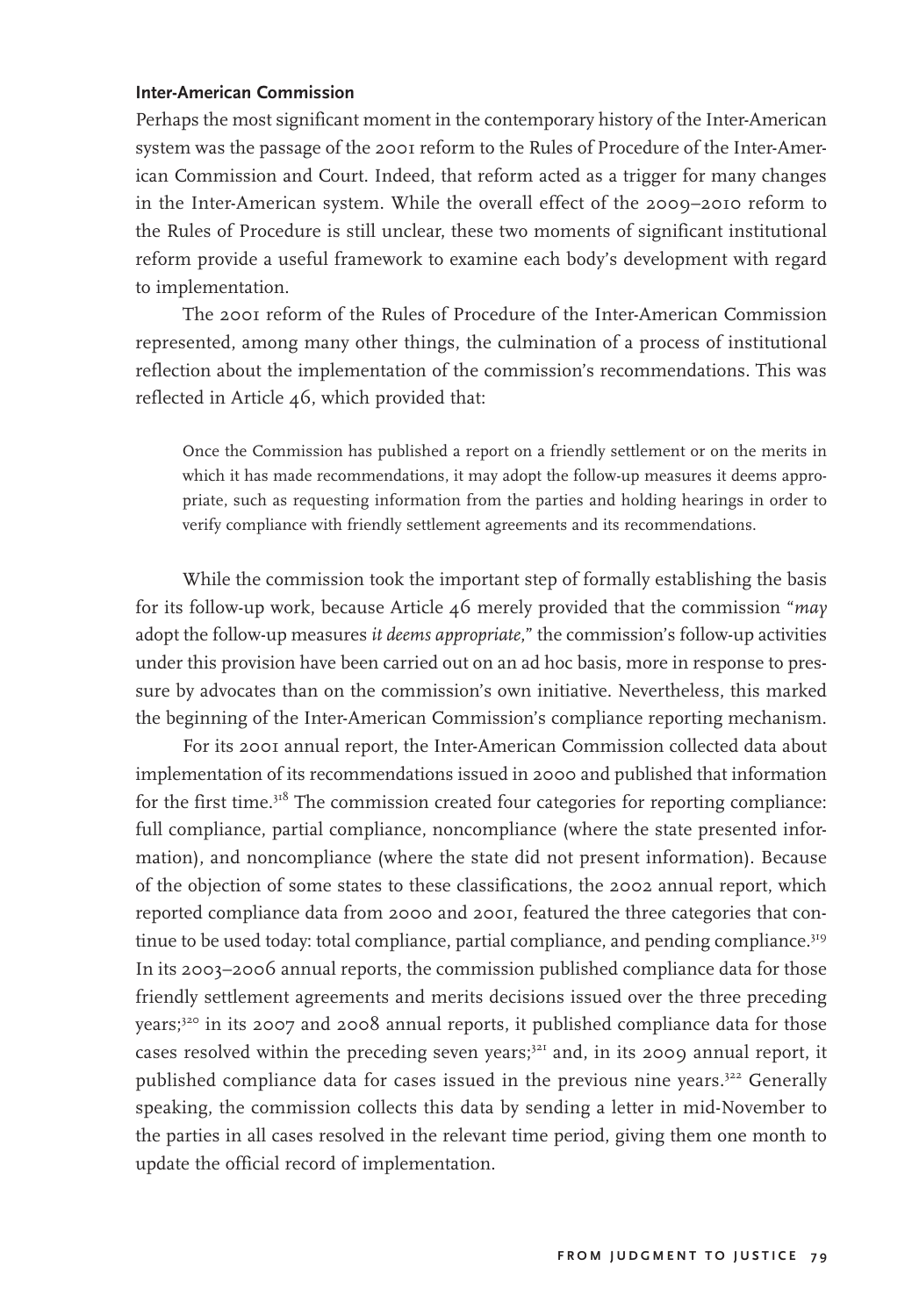Article 46 specifically mentions compliance hearings as a means for the commission to follow-up on the implementation of its recommendations. However, such hearings have been relatively uncommon. Requests for these hearings are considered with all other requests for case-specific and thematic hearings during the commission's two sessions in Washington DC in February/March and October/November each year, and often there are more than 200 requests for as few as 50 hearing slots. Moreover, compliance hearings are sometimes granted in the "working meeting" model, $3^{23}$  as opposed to the "public hearing" model, making it more difficult for advocates to draw attention to them and take full advantage of the opportunity to shame non-compliant states.

Significantly, it appears that when the Inter American Commission adopted new rules of procedure in 2009, it did not alter the existing framework so as to make certain follow-up activities mandatory. As a result, Article 46 of the 2001 Rules of Procedure simply became Article 48.1 of the new Rules of Procedure of the Inter-American Commission that took effect on December 31, 2009.<sup>324</sup> Accordingly, there is no indication that the commission's follow-up activities will develop in any significant way in the near future, and its reporting and hearing activities will likely continue to be limited in this regard.

Another aspect of the 2001 procedural reforms germane to implementation is the decision of the Inter-American Commission to refer more cases to the jurisdiction of the Inter-American Court. Until 2001, the commission's decision to submit a case to the jurisdiction of the court was largely a discretionary one, made with very little transparency. The 2001 reforms instituted a process of consultation with the parties regarding submitting the case to the jurisdiction of the court. The practical effect of this change was to transform the submission of cases to the court from the exception to the rule.<sup>325</sup> This resulted in a rapid increase in the caseload of the Inter-American Court. Indeed, fewer than 20 merits decisions were issued by the Inter-American Court between 1989 and 1999, compared to more than 80 such decisions between 1999 and 2009, an increase of more than 300 percent over one decade. Because states have historically responded with more seriousness to orders of the court, this increase in the court's output has translated into more implementation generally, if not better *rates* of implementation.<sup>326</sup>

#### **Inter-American Court**

The Inter-American Court's authority to issue binding decisions that are "final and not subject to appeal" arises from Article 67 of the American Convention. Article 68, in turn, requires that states "undertake to comply with the judgment of the Court," and specifically provides that "part of a judgment that stipulates compensatory damages may be executed in the country concerned in accordance with domestic procedure governing the execution of judgments against the state." With regard to reporting, Article 65 pro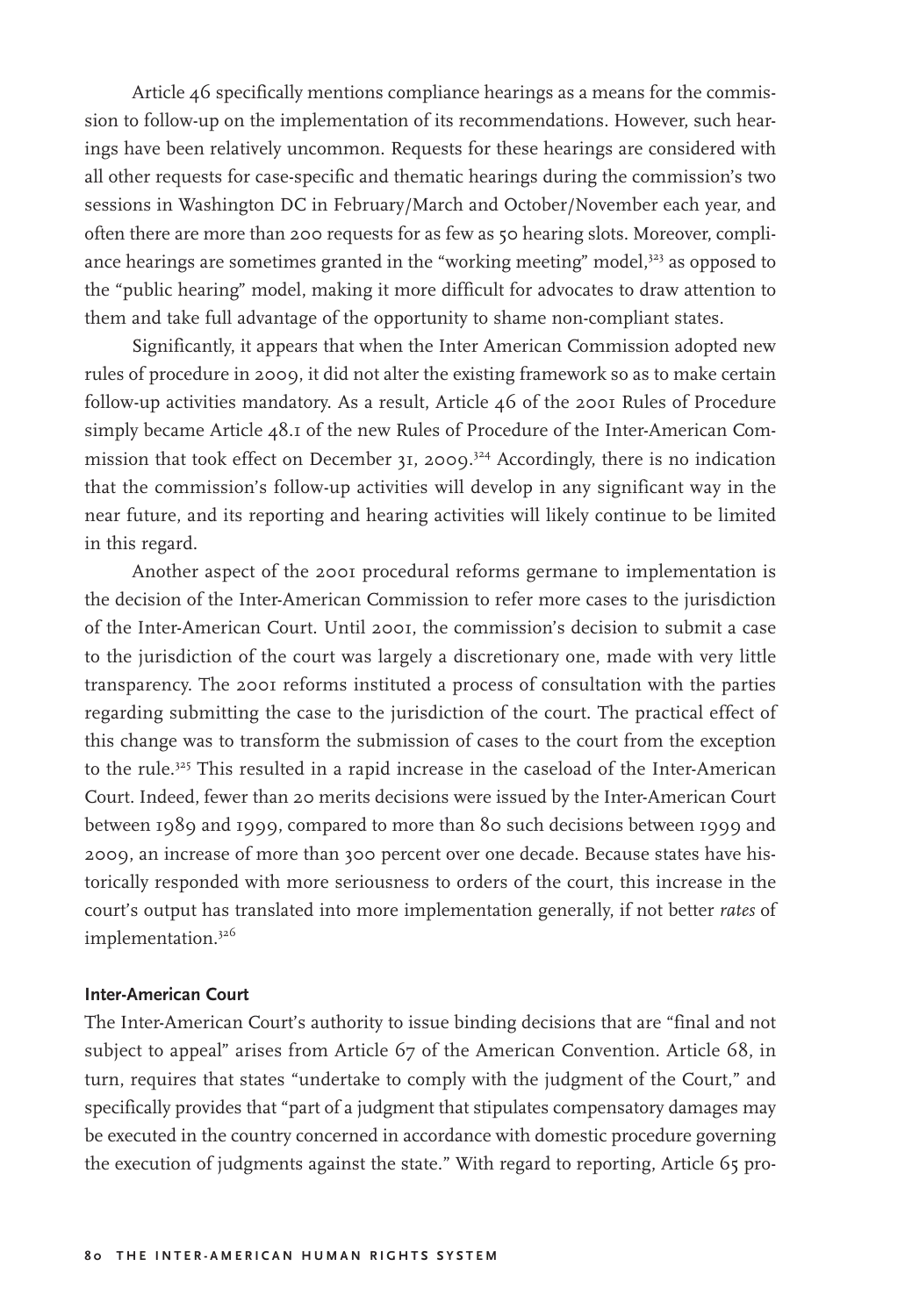vides that the court "shall" include in its annual report to the OAS "the cases in which a state has not complied with its judgments, making any pertinent recommendations," and the court has concluded that this is the basis for its implementation monitoring activities, as it would not be possible to report to the OAS on compliance with its judgments if it did not follow up with the state in question.<sup>327</sup>

In 1999, the court began the practice of issuing "compliance orders" against states that it determines have not adequately fulfilled their obligations to implement its reparations orders. $328$  These compliance orders, which are issued after the submission of written allegations by the parties to the cases, provide insight into implementation in different cases, as well as the justifications states give for their failure to implement decisions. The court has issued compliance orders in roughly 75 percent of the cases in which it has issued reparations decisions, and has issued multiple orders in a number of cases, providing substantial insight into the implementation process of those cases with which the court is more engaged.<sup>329</sup> Interestingly, while the court had the opportunity to institutionalize its procedures for monitoring compliance when it reformed its Rules of Procedure along with the Inter-American Commission in 2001, it declined to do so. $330$ 

Despite the court's decision not to include explicit follow-up procedures in its Rules of Procedure in 2001, it has continued to develop such procedures. For example, in the reparations decisions issued in *Barrios-Altos* and *Durand and Uguarte* against Peru in 2001, the court required Peru to present a report on compliance within six months of the date that the decision was issued,331 and in *Cantoral-Benavides* it required such a report "every six months" following the decision.332 In almost every decision since issued, the Inter-American Court has incorporated a reporting requirement, though it has fluctuated between six months and one year in 2002 and 2003, one year in 2004 and 2005, one year and 18 months in 2006 and 2007, and six months and one year in 2008 and 2009.333 By 2002, the court had begun to attach timetables to the specific aspects of its reparations decisions, clearly establishing its expectations for when the state should pay pecuniary damages, issue public apologies, or engage in activities to guarantee non-repetition.

In addition to its regular compliance reporting to the OAS General Assembly, the court can issue a more substantial report on non-compliance to the General Assembly under Article 65. Judge Cançado Trinidade has encouraged the "full application" of the Article 65 sanction in cases of severe non-compliance, citing the two examples of such application during his tenure on the court: when the court denounced the Fujimori regime's non-compliance with the court decisions during the 2000 General Assembly, and when it denounced Trinidad and Tobago's failure to comply with a court decision ordering the revision of its capital punishment regime during the General Assembly in 2003.334 According to Judge Cançado Trinidade, this sanction consists of the court's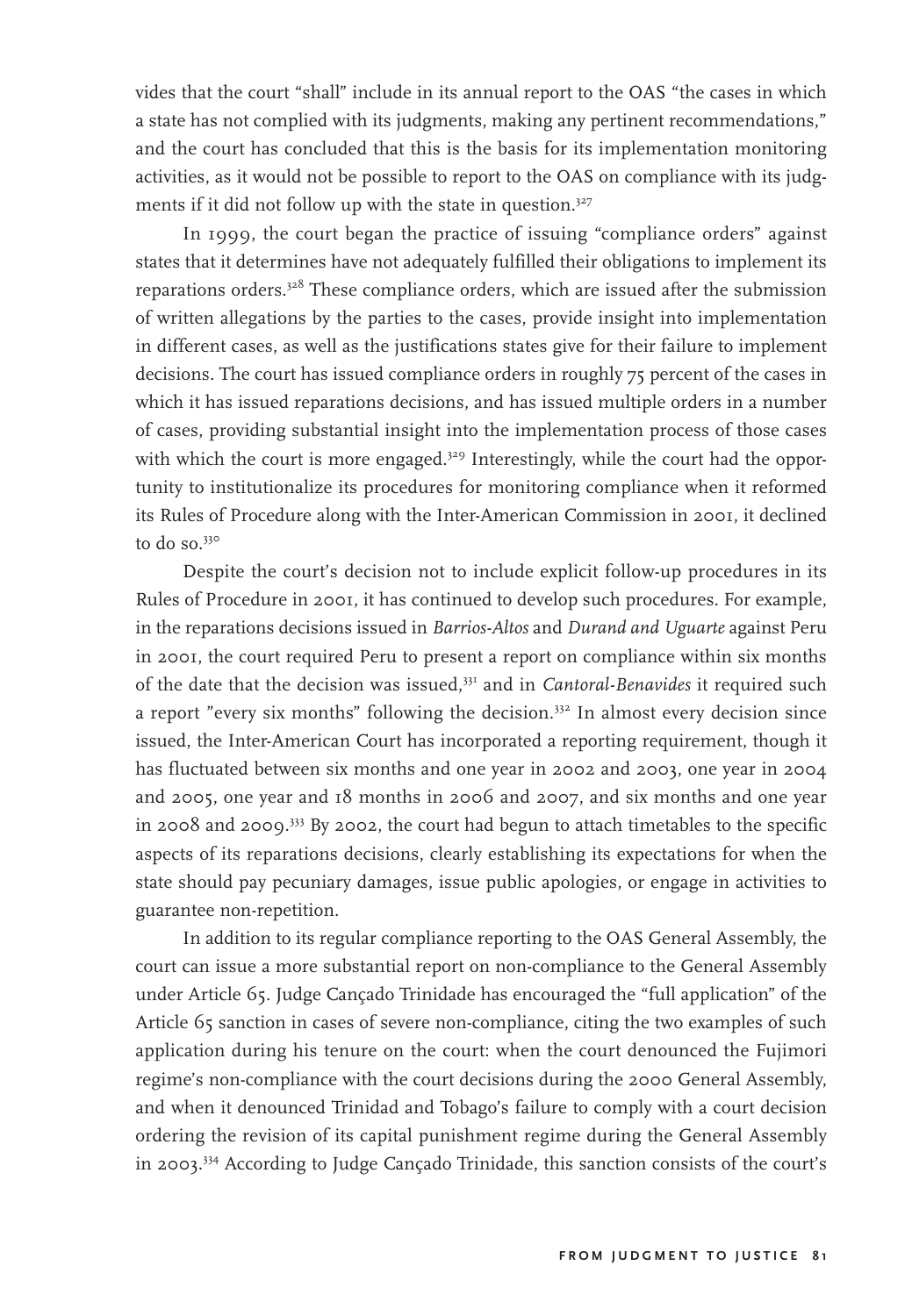consistently and vocally expressing its concern about a particular country during the time it is given to address OAS member states during the General Assembly.

Interestingly, many advocates are disinclined to ask the court to apply the full force of the Article 65 sanction in their own cases, indicating that this is a final measure reserved for when there is no hope of implementation. For obvious reasons, few advocates want to admit that their case has arrived at this point. Moreover, because the OAS General Assembly provides the court with a limited period of time to present its annual report every year, there are serious questions about the utility of having the court dedicate that time to denouncing a state for its failure to implement one or more decisions, if such a denunciation could represent an end point of the court's implementation work. There are active conversations at all levels about the possible form and impact of the "full application" of Article 65, but because the practice is so uncommon, there is very little frame of reference for such a discussion. Accordingly, advocates focus their efforts on utilizing the court's compliance monitoring mechanisms.

The court continued the process of developing its compliance monitoring procedures with a 2005 resolution entitled "Supervision of Compliance with Sentences (Applicability of Article 65 of the American Convention on Human Rights)."335 That resolution outlined both the supervisory practices that the court had developed up to that point, as well as the normative bases for those practices.<sup>336</sup> The resolution provided, presumably in the interest of judicial economy, that the court would make a final determination of non-compliance after the prescribed time-periods for implementation had lapsed, and then report that case to the OAS annually until the state in question had demonstrated to the court that it had fully implemented all ordered reparations.337 Pursuant to this procedure, the court will include in its annual report to the OAS a list of states that have failed to implement a decision of the court, and the state must inform the court of any progress towards implementation if it wants to be removed from that list. Significantly, the court retains the ability to require compliance reporting when it deems necessary so that it may issue compliance orders.<sup>338</sup> In fact, since the issuance of the resolution, the court has progressively developed its practices in reporting on the compliance phase of litigation.

For example, the court will use compliance orders to increase a state's reporting requirements. In *Sawhoyamaxa Indigenous Community v. Paraguay*, the court initially ordered that, "[a]s long as the members of the Sawhoyamaxa Indigenous Community remain landless, the State shall deliver to them the basic supplies and services necessary for their survival."<sup>339</sup> However, when the state failed to implement this order, and members of the Sawhoyamaxa Indigenous Community died, the court required more regular and explicit reporting, ordering that the state "submit information that will allow the Court to differentiate the goods and services supplied to the members of the Sawhoyamaxa Community from those supplied to other communities."<sup>340</sup>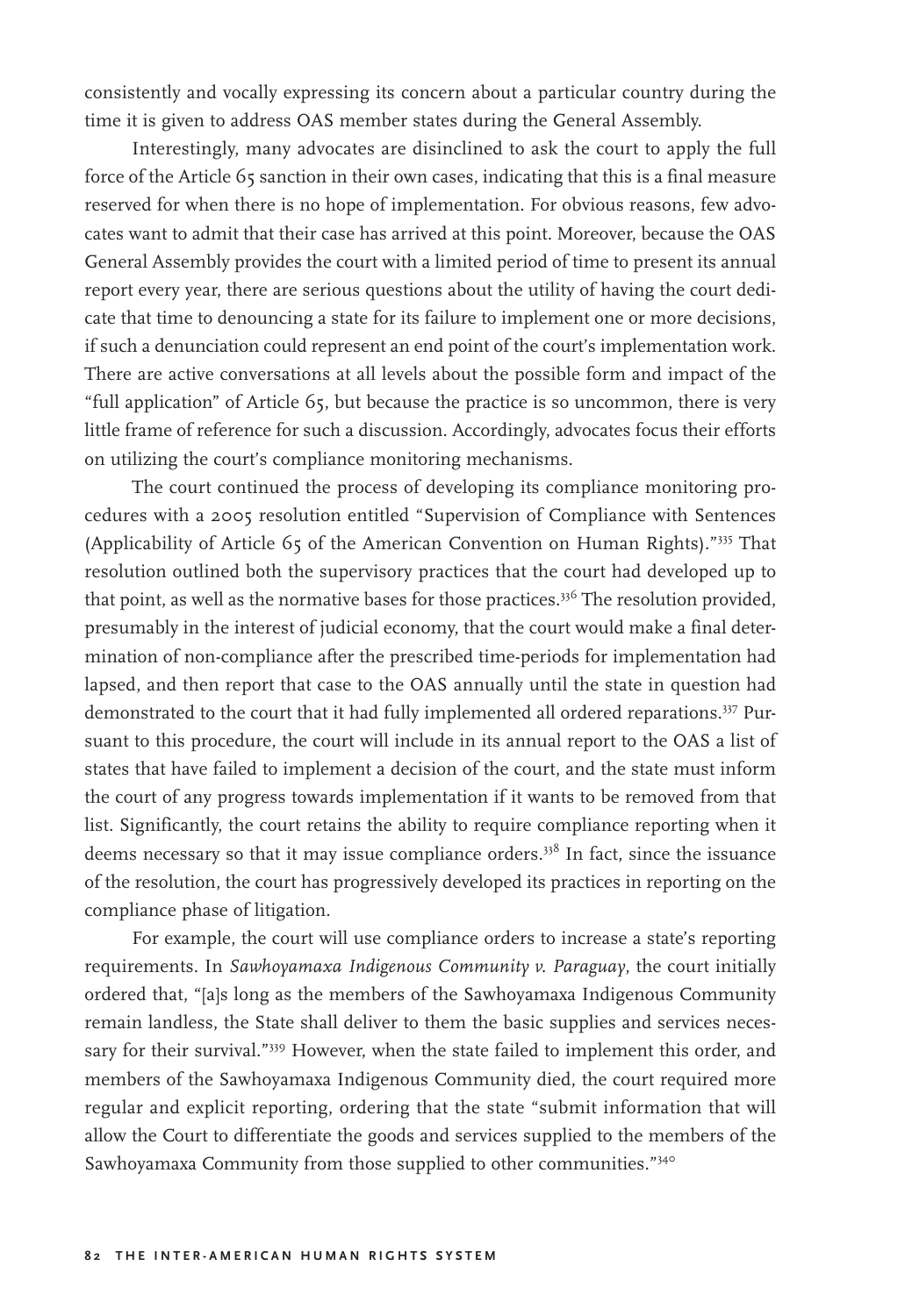The Inter-American Court has also taken the important step of ordering states to identify agents responsible for carrying out the implementation of decisions at the national level. Recently, the Presidential Commission for Coordinating Executive Policy on Human Rights (*Comisión Presidencial Coordinadora de la Política del Ejecutivo en Materia de Derechos Humanos*, COPREDEH)—the state agency that represents Guatemala before the Inter-American human rights bodies—confronted the court with its inability to implement certain aspects of the court's decisions because the relevant state institutions were not responding to their requests for support. The court took the unprecedented step of ordering Guatemala to name state agents as interlocutors for implementation of orders to investigate and punish those responsible for the violations identified in the cases, and to develop legislative measures of non-repetition.<sup>341</sup> Specifically, the court ordered the state to identify an agent from the National Commission for Follow-Up and Support on the Strengthening of Justice (*Comisión Nacional para el Seguimiento y Apoyo al Fortalecimiento de la Justicia*) to work with COPREDEH to develop a comprehensive plan for the investigation of the case within a four-month time-frame, at which point the state should submit the plan for the court's review.<sup>342</sup> Similarly, the court required that the state identify a member of the legislative branch to work with COPREDEH in developing a comprehensive plan to implement the administrative and legislative procedures called for in the court's decision.343 While results of these efforts are not yet clear, expanded and more specific reporting has the potential to encourage state accountability and provide a potential means for overcoming bureaucratic bottlenecks relating to implementation.

In 2008, the court began the practice of convening "compliance hearings."344 Since the first compliance orders were issued in 1999, the court had developed the official record of implementation exclusively though written submissions from the parties. The compliance hearings now provide the parties with an opportunity to present their evidence and arguments orally. The court has held dozens of these hearings in the past two years. They have been very well received by advocates, and were acknowledged in the resolution issued by the General Assembly in 2009.<sup>345</sup> In addition, the setting for these hearings has grown increasingly dynamic. Whereas initially all such hearings were closed and presided over by one to three judges, the court recently began the practice of convening public hearings.346 In July 2009, the court held its first such public hearing in *Sawhoyamaxa Indigenous Community v. Paraguay*, clearly intending to promote implementation by holding the state publicly accountable for its human rights failures in that case.347

The format of these hearings is also becoming increasingly dynamic. The court recently held a compliance hearing in eight Colombian cases, to hear submissions from the parties regarding the state's implementation of the court's orders to provide medical and psychological treatment.<sup>348</sup> The request for this hearing arose from Colombian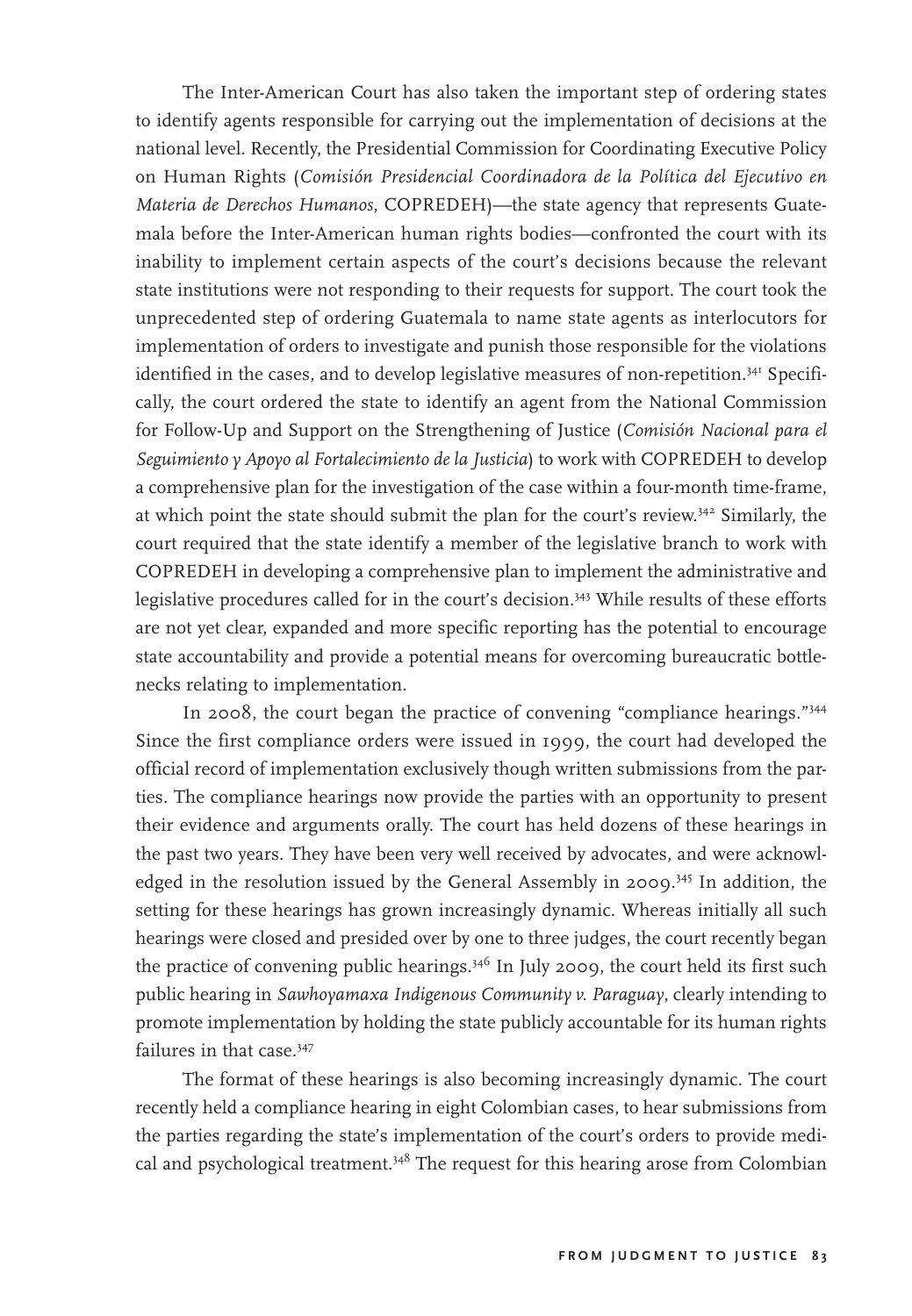human rights organizations frustrated by their limited success in pursuing implementation of the non-monetary aspects of the court's reparations orders. In an attempt to better organize their advocacy on matters pertaining to implementation, Colombian organizations have entered into a collaborative agreement and authorized an individual to coordinate certain aspects of their implementation strategy. The recent request by this collective for a compliance hearing on a common element in multiple cases is a novel approach to compliance litigation, and the Inter-American Court's decision to grant the hearing is an indication that it is open to more dynamic uses of such hearings. It is also a sign that the court will continue to develop its monitoring compliance procedures generally.

The Inter-American Court's new Rules of Procedure, which entered into force on January 1, 2010, provide the basis for the implementation procedures the court has developed over the past decade.349 Article 69.1 provides that "[t]he procedure for monitoring compliance with the judgments and other decisions of the Court shall be carried out through the submission of reports by the State and observations to those reports by the victims or their legal representatives," and that "[t]he Commission shall present observations to the state's reports and to the observations of the victims or their representatives." Article 69.2 empowers the court to request expert opinions about issues relating to compliance where appropriate. Article 69.3 provides that "the Tribunal may convene the State and the victims' representatives to a hearing in order to monitor compliance with its decisions," when it deems appropriate, and that "the Court shall hear the opinion of the Commission at that hearing." Finally, Article 69.4 provides that "[o]nce the Tribunal has obtained all relevant information, it shall determine the state of compliance with its decisions and issue the relevant orders."

One important procedure established by the rules, which had not previously been implemented by the court, is the Article 30.5 procedure permitting the joinder of monitoring compliance proceedings in related cases. While the court likely established this procedure in the interest of judicial economy,<sup>350</sup> joined monitoring compliance proceedings may provide a mechanism to discuss important systemic changes that arise consistently in cases against a certain state. Such consolidated proceedings provide the opportunity for advocates to combine their efforts, and force states to consolidate their responses. In the event of such joined proceedings, the court's 2010 rules provide in Article 25 for the designation of a "common intervener," or up to three interveners in the event that consensus cannot be reached. While it is not clear how this new model for monitoring compliance will aid in efforts to improve implementation, it presents an important strategic opportunity for advocates that should be explored.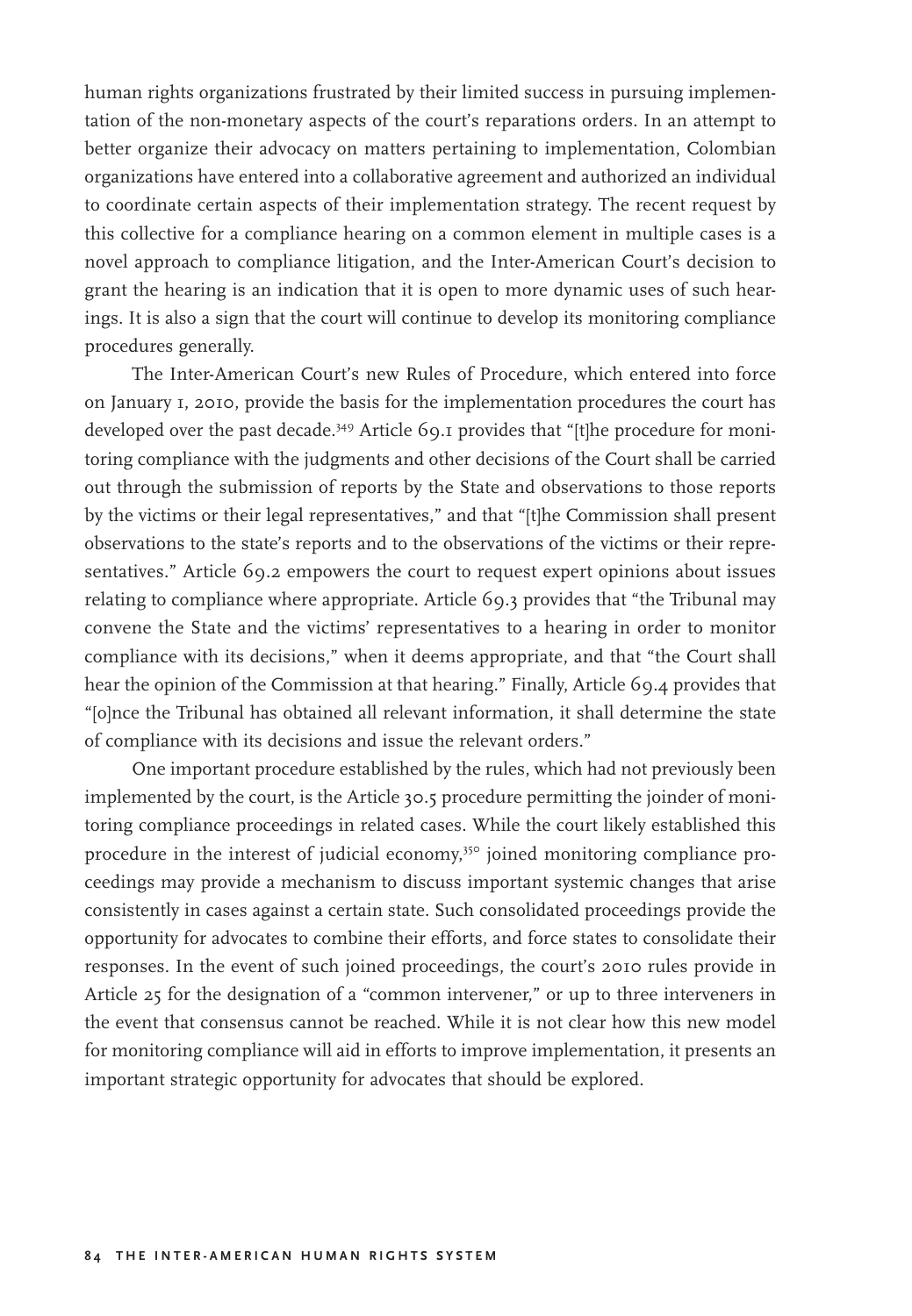## **National Implementation Laws and Mechanisms**

Perhaps even more important than the efforts to develop implementation mechanisms at the regional level are the efforts by states themselves to develop implementation machinery within their national legal framework. One of the best examples of this development is in Peru.

Under President Alberto Fujimori, the government of Peru regularly contested the decisions of the Inter-American Court, refusing to implement any aspect of the court's reparations orders in *Neira-Alegria v. Peru*, *Castillo-Paez v. Peru* and *Castillo-Petruzzi*, *et al. v. Peru*. Peru attempted to withdraw from the contentious jurisdiction of the court in 1999, arguing that the court was interfering with its sovereign right to control a terrorist threat. Questions were raised, however, about Peru's true motivation in attempting to withdraw when it contested court decisions in the *Ivcher Bronstein* and *Constitutional Court* cases, where the court found violations of human rights related to the state's efforts to silence criticism rather than confront terrorism. When a corruption scandal led to the Fujimori regime's demise, the Peruvian Congress named Valentin Paniagua as interim president.

Paniagua entered power on a platform of respect for human rights, and after a month in power he issued a decree regulating procedures for following up on recommendations of international human rights bodies.351 Under that presidential decree, the government committed to processing the recommendations of bodies with non-binding jurisdiction, such as the Inter-American Commission, in good faith and in accordance with its international obligations.<sup>352</sup> The decree further charged the National Human Rights Advisory (*Consejo Nacional de Derechos Humanos*, CNDH) of the Ministry of Justice with the responsibility of following up on all recommendations, and directed the Foreign Affairs Ministry to communicate all such recommendations to the CNDH's Secretariat along with its observations.353 It further provided that the secretariat should communicate the recommendations to the full CNDH along with all relevant observations (including its own), so that the president of the CNDH could determine which actions corresponded to different executive offices. However, the decree limited the authority of the president of the CNDH to implement general remedies, permitting the president to merely make recommendations to the legislative and judicial branches and request that they inform the CNDH of any actions taken.354

While the framework established in this decree may not be ideal, it resolves the question of what process the state should follow when the Inter-American Commission issues a decision against it. Further, just over a year later, in April 2001, interim President Paniagua approved the CNDH's regulations through presidential decree, which *inter alia*, created the Special Commission to Follow-Up on International Procedures (*Comision Especial de Seguimiento y Atencion de Procedimientos Internacionales*, CESAPI).355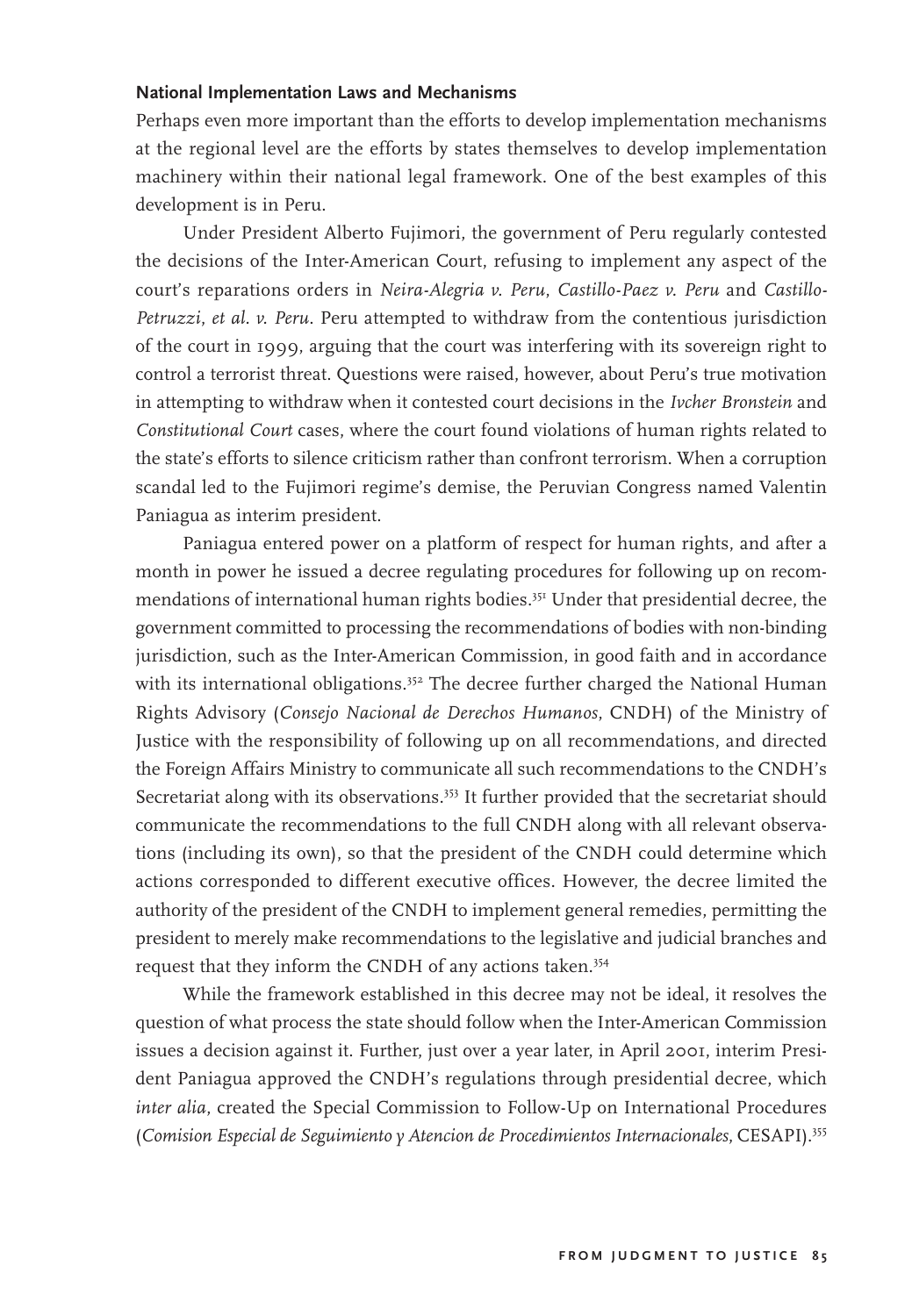CESAPI, in charge of participating in all international human rights proceedings, is composed of the president of the CNDH, a representative from the Foreign Affairs Ministry, and an international law expert named by the Ministry of Justice.<sup>356</sup> CESAPI has a technical committee, and is responsible for receiving and responding to all communications from international human rights bodies established under the auspices of the UN, the OAS, or another multilateral organization in which Peru participates.357 CESAPI is responsible for forming policies with regard to these proceedings together with the Foreign Affairs Ministry, and may name a state official to respond in specific proceedings.358 The decree also charges CESAPI with supervising the implementation of the decisions and recommendations of international human rights bodies.<sup>359</sup> This last element is significant, as it expands the scope of the earlier presidential decree to cover the binding decisions of regional human rights bodies. In terms of implementation, the decree specifically directs CESAPI to spearhead compliance activities, coordinate relations with NGOs, and recommend compliance measures, such as legislative proposals, to the president of the CNDH.<sup>360</sup>

While these presidential decrees were extremely important in shifting the policy of the Peruvian state after the fall of the Fujimori regime, it is important to note that they are only decrees of the executive and, unlike legislation, can be overturned by another executive act. For this reason, it is particularly significant that President Alejandro Toledo, who won the July 2001 elections in Peru, oversaw the passage of a law regulating the procedure for the execution of sentences issued by supranational courts. $3^{61}$ That law establishes the specific steps that should be taken in order to give effect to those decisions of supranational courts that require either the payment of pecuniary damages or declaratory relief. $3^{62}$  First, the Foreign Affairs Ministry should transmit such a decision to the Supreme Court, which will then be responsible for transmitting it to the appropriate national court with jurisdiction to comply with the sentence.<sup>363</sup> If the decision requires the payment of a specific monetary amount, the national court judge referred to the case should order the Ministry of Justice to pay the amount within ten days.<sup>364</sup> If the decision requires the payment of an undetermined amount of money, the national court judge will initiate a process to determine an appropriate amount that should take no longer than thirty days.<sup>365</sup> The law further provides a process for the resolution of conflicts that arise between national law and the decision of the relevant supranational court, as well as procedures to find individual responsibility for human rights violations and sanction those state officials responsible.<sup>366</sup>

While at least one lawyer who has worked within this framework on the implementation of Inter-American Court decisions found it to be overly general in many circumstances, $3^{67}$  the Peruvian law provides what is possibly the most comprehensive model of national implementation legislation in the Americas. Such legislation is significant because it provides a framework for specific actions that can be taken by advocates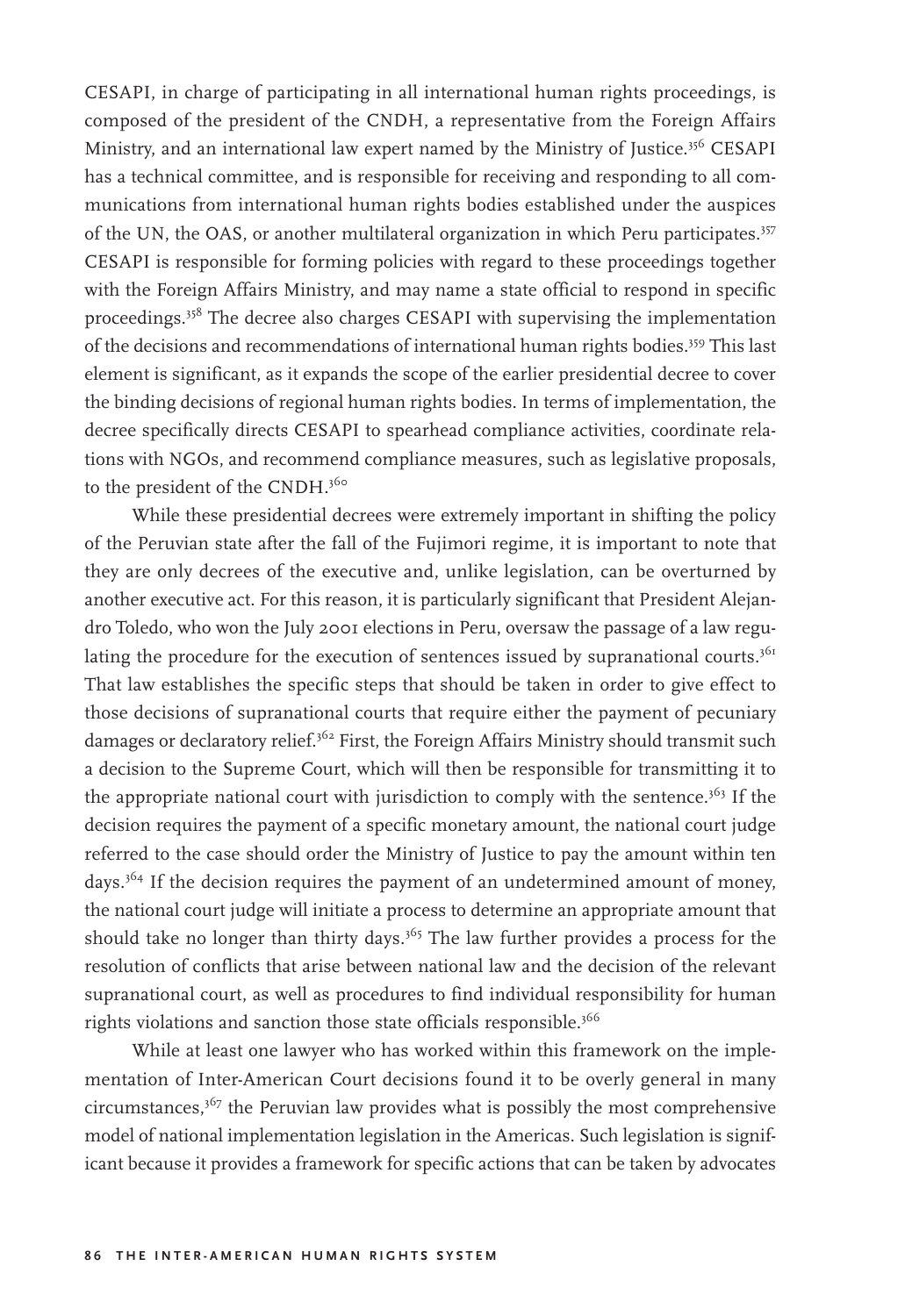after the Inter-American Court issues a decision. Indeed, while no Peruvian case has been fully implemented, the Inter-American Court has decided more cases against Peru than any other country, and there are numerous important examples of the implementation of both individual and general measures, including the only order by the court to investigate the circumstances of a human rights violation and punish the perpetrators ever to be fully implemented. While there are legitimate complaints about Peru's failure to adequately institute measures of non-repetition, a condition that leads to continued violations and increasing reliance on the Inter-American Commission and Court,<sup>368</sup> the Inter-American system has provided a concrete and reliable option for the people of Peru to pursue justice when they are denied it at the national level. For this reason, the Peruvian implementation mechanisms could provide a blueprint for how the regional community can work to improve implementation in a systematic manner.

Similar to the implementation framework in Peru, Colombian legislation provides a process for the payment of pecuniary damages ordered in decisions by international human rights bodies.<sup>369</sup> In 1996, Colombia passed Law 288 on the indemnity of victims of human rights abuse.<sup>370</sup> The law covers all of those cases in which the UN Human Rights Committee or the Inter-American Commission have determined Colombia to be responsible for a violation of human rights and ordered money damages, and where a committee composed of representatives of the Interior Ministry, the Foreign Affairs Ministry, the Justice Ministry, and the Defense Ministry has approved implementation.371 The law sets forth the process by which the committee will consider whether to implement the recommendations of the international body, and provides the process by which the decision to indemnify should be effectuated in the event that the committee approves payment.372 This law provides a framework for Colombia to engage in a good faith effort to implement the recommendations of those quasi-judicial bodies that it does not otherwise consider to have the authority to issue binding decisions.

In contrast, Colombia gives the decisions of the Inter-American Court ordering pecuniary damages full effect, because the state recognizes such decisions as legally binding.<sup>373</sup> However, there is no legal mechanism under which Colombia implements such decisions, and some problems inherent in that process are illustrative of problems throughout the region.

With regard to monetary compensation, which is less controversial in the Colombian context, the state will identify the responsibility of each ministry in a particular human rights case and require it to pay its share of the damages. As an example of how uncontroversial this process has become, the Colombian Ministry of Defense has incorporated a line item in its annual budget for the payment of international human rights decisions.374 The procedures for the implementation of other measures ordered in an Inter-American Court decision are less systematized. Generally, the Foreign Affairs Ministry will convene a compliance meeting following the court's decision, inviting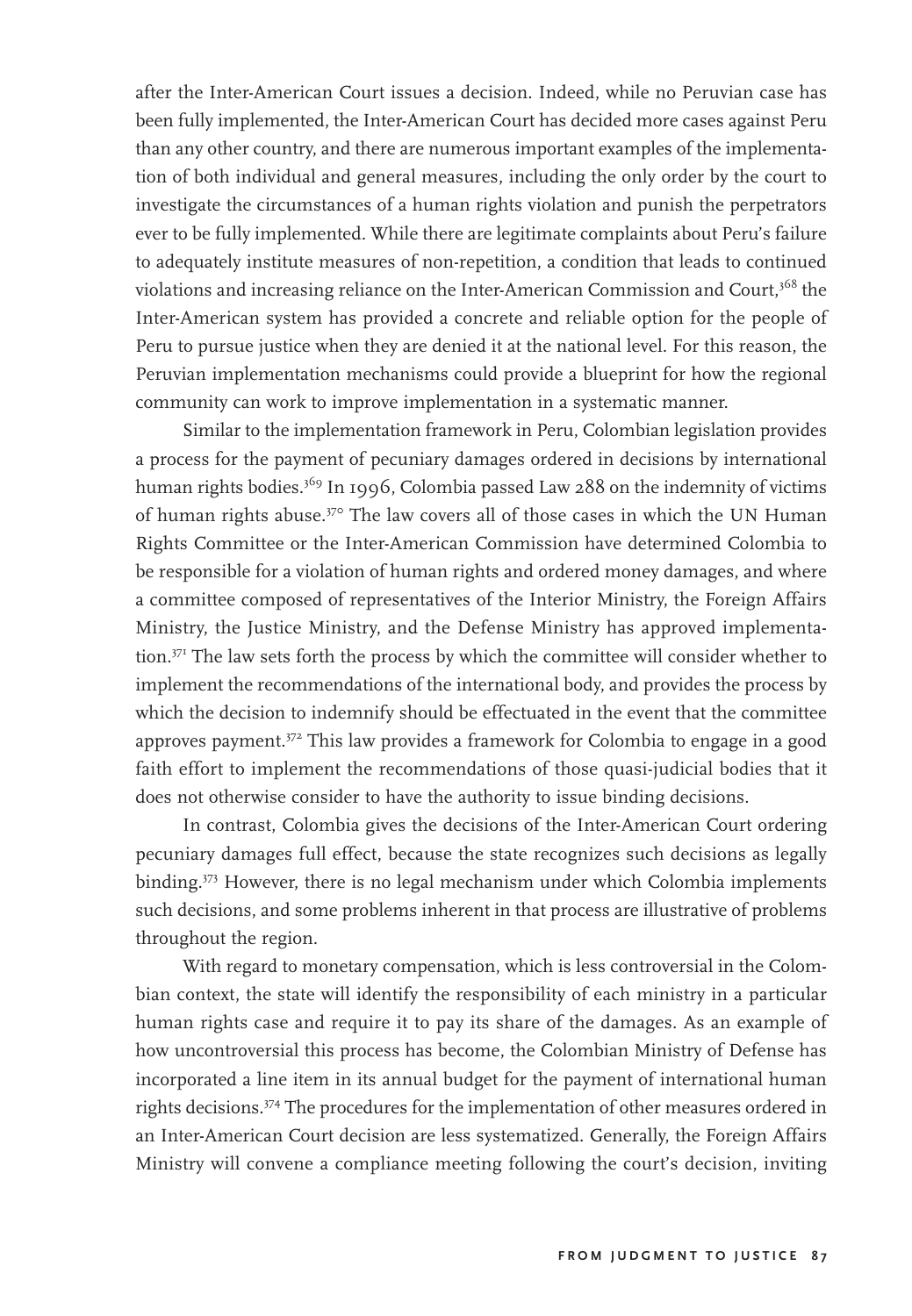representatives from the other ministries with a stake in implementation, which usually include the Defense Ministry and the Public Ministry among others. However, because the process is not formalized under the law, the Foreign Affairs Ministry must rely on its political influence to bring representatives from the different ministries together. Accordingly, shifts in the political will or attitudes of public officials influence the implementation process. For example, the head prosecutors in charge of the investigations used to attend the compliance meetings, which the representatives of the victims thought to be very positive, but they stopped attending because they are often investigating officials from the Defense Ministry, which often sends representatives to the meetings.<sup>375</sup> However, the dynamic of including the relevant ministries in the implementation process, as a matter of law when pecuniary damages are involved, and as a matter of fact with regard to other reparations, is generally considered a positive development.

In addition to the implementation laws in Peru and Colombia, Costa Rica has signed an agreement with the Inter-American Court establishing that resolutions issued by the latter will have the same effect as sentences handed down by the national courts upon transmission to domestic administrative or judicial authorities.<sup>376</sup> Moreover, a number of countries have ongoing processes that are worth noting. Argentina in particular has been debating a law on compliance for the past decade, and at least five legislative proposals have been presented suggesting frameworks for implementation of Inter-American Court and Commission decisions.377 Legislative proposals were similarly presented in Brazil in 2000 and 2004.<sup>378</sup> Such legislative processes are promising expressions of an interest in institutionalizing a willingness among certain state sectors to implement human rights obligations, particularly those arising from contentious Inter-American proceedings.

## Conclusions and Recommendations

There is little question that there is an implementation crisis in the Inter-American system that threatens its legitimacy and its viability as a method to obtain redress for violations of human rights. The initiatives outlined above should all be considered as different aspects of an integral approach to promote broader implementation of the decisions of the Inter-American system. Below are some conclusions about the importance of these initiatives, and recommendations for their progressive development and to coordinate related activities.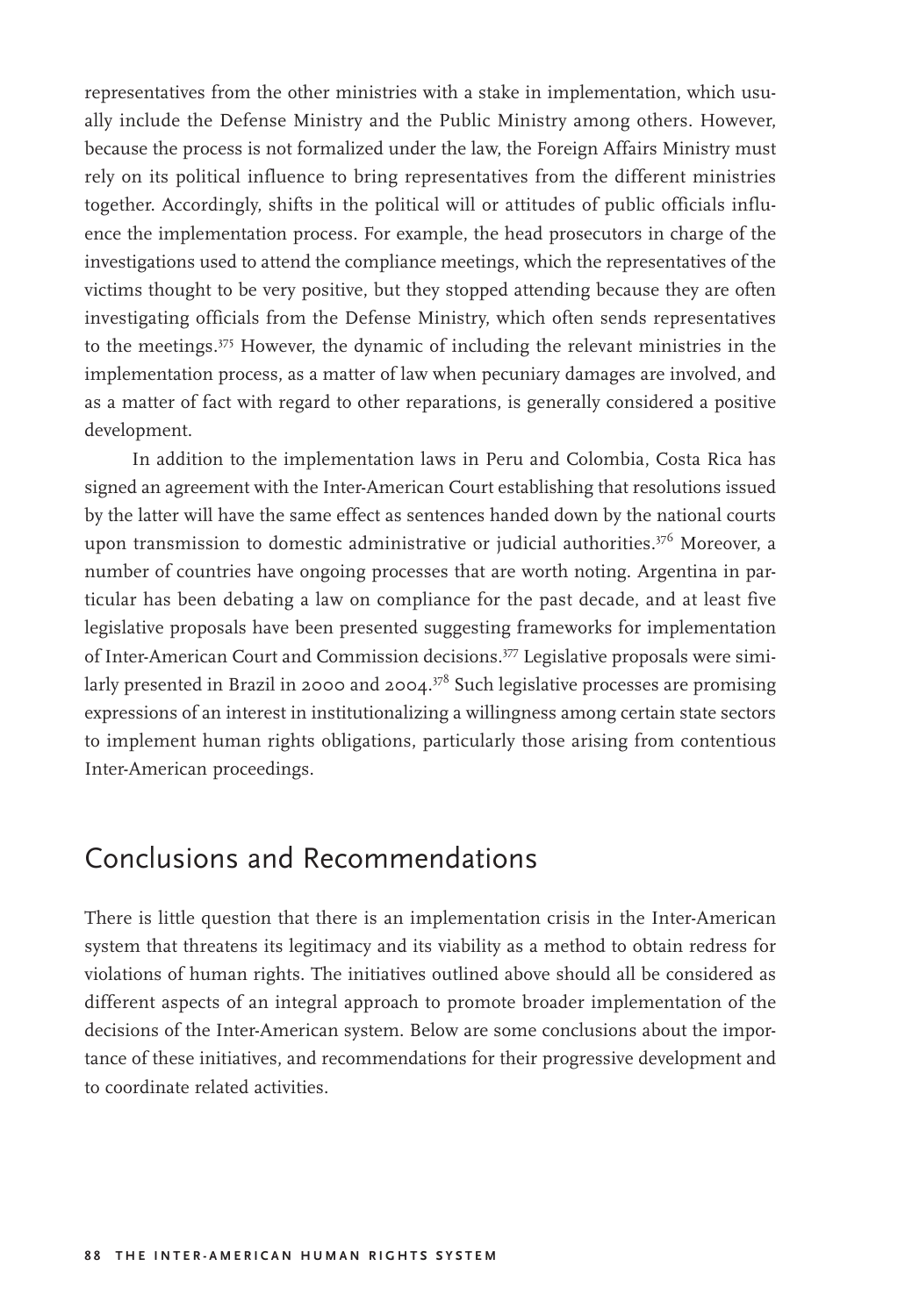## **Urge the OAS to Develop Its Mandate to Promote Implementation**

As was discussed above, the General Assembly of the OAS has consistently issued resolutions on the importance of implementing the decisions of the Inter-American human rights bodies and called on states to act in accordance with their treaty obligations. However, none of these resolutions have established a mandate to take concrete actions to improve implementation. Interested parties should see these resolutions as a possible framework within which they can focus their regional activities to promote implementation. There are numerous activities that the General Assembly could order in relation to implementation; below are a few ideas drawn from the types of human right-related activities ordered in other General Assembly resolutions.

In the interest of accelerating the discussion on implementation, the General Assembly could require the Permanent Council to hold an annual, day-long conference at the OAS headquarters, with the participation of states, representatives from the commission and court, and civil society, to discuss matters pertinent to the implementation of decisions. In this context, state representatives from Peru and Colombia could make presentations about their implementation laws, Argentina and Brazil could speak about their legislative processes, the commission and court could speak about their implementation activities, and civil society organizations could talk about their implementation successes and frustrations. This would create a record of the implementation challenge at the regional level, as well as provide the basis for more active conversations among interested parties.

Either prior to the event on implementation described above, or after the first such meeting and in anticipation of the second, the General Assembly could order the Department of Legal Services of the OAS to produce a report on implementation. Such a report could have numerous purposes and goals. One could be to collect a broad range of implementation experiences, surveying the different ways in which states incorporate the obligations that arise from commission and court decisions into their national legal order.

Finally, the General Assembly could order the Permanent Council to establish a working group on implementation within the Committee on Juridical and Political Affairs (CJPA), in line with the proposal made by Judge Cançado Trinidade in his addresses to the OAS. The goal of such a working group would be to create a space for a sustained discussion about the implementation of commission recommendations and court orders in the political sphere of the OAS. The CJPA is the body within the OAS responsible for matters relating to the human rights practices of member states, and there is precedent for the General Assembly to require the establishment of working groups in the CJPA through its resolutions. Accordingly, the General Assembly could establish a working group in the CJPA to discuss implementation challenges and exchange best practices, with one possible objective being the production of model directives on how to implement the decisions of the Inter-American Commission and Inter-American Court at the national level.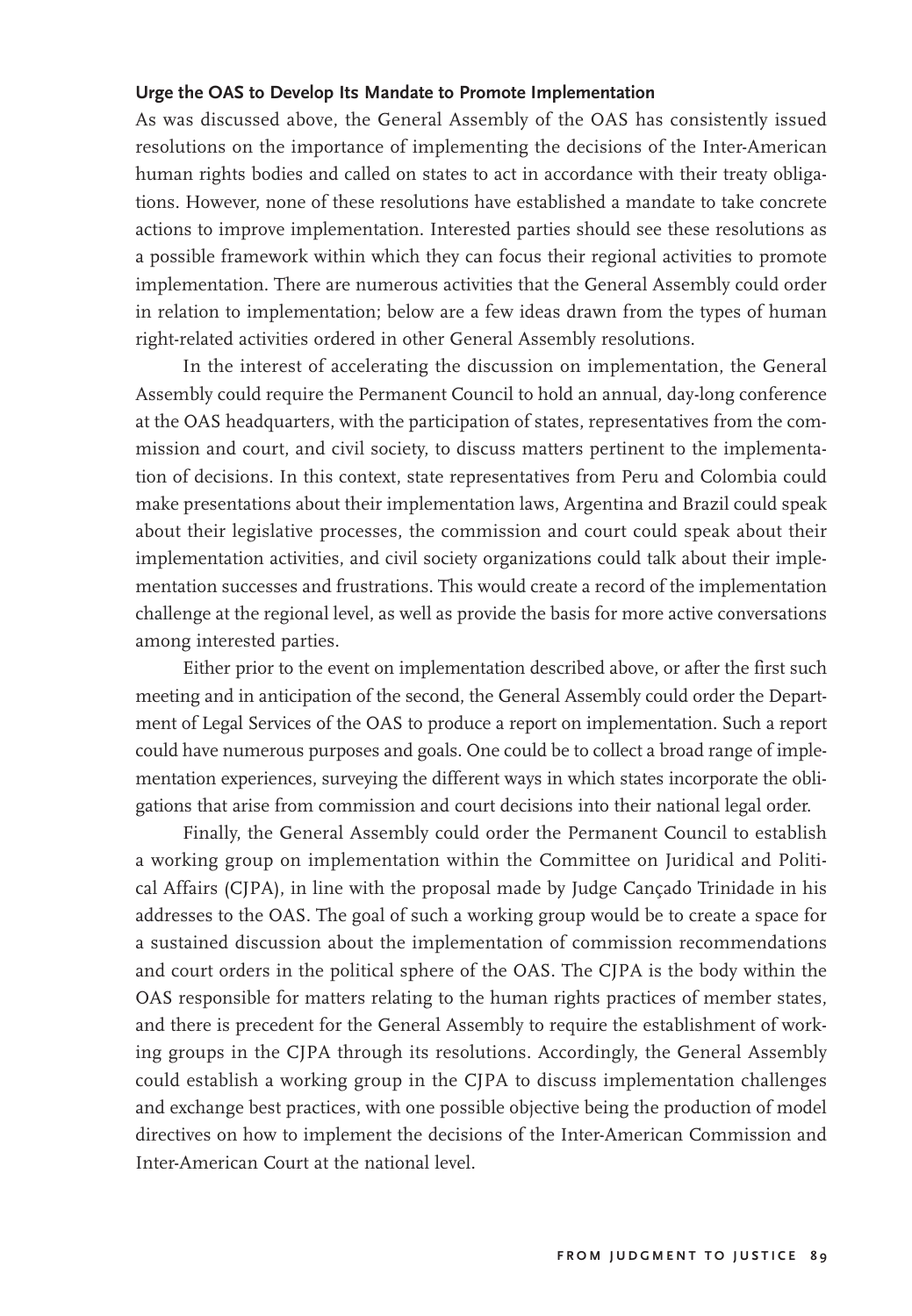## **Boost the Implementation Activities of the Commission**

It is clear from a review of the commission's activities that there has not been a sustained effort to develop its implementation procedures and mechanisms since the 2001 reform to its Rules of Procedure. The progress made at the time of that reform, however, was not insignificant. It established a reporting mechanism that, while imperfect, has provided the basic data for numerous quantitative implementation analyses. The rules further provided the basis for other implementation activities, such as hearings during the sessions of the commission and promotional visits by commissioners, although these activities have not been carried out in a sustained manner. The commission does emphasize the virtue of friendly settlement negotiations, and regularly refers cases to the Inter-American Court, partially in recognition of the advantage of each of these procedures in achieving implementation. Nevertheless, it is crucial that the commission continue to develop its implementation mechanisms and procedures.

While the commission began reporting in 2001 on implementation of decisions issued since 2000, it wavered between 2004 and 2006 when it only reported on implementation of those decisions issued during the three years prior. However, in 2007 the commission resumed collection of implementation data for all of the cases it had decided since 2000, and it will provide a full decade of implementation data in its 2010 annual report. Nevertheless, the commission has not substantially developed its methods of data collection since it began this initiative; it passively collects information and includes the version of each party in a report, without taking the opportunity to decide which party's assessment of implementation is more accurate. The commission does not issue resolutions condemning states that are not fulfilling their obligations. Were the commission to follow the example of the court and create a contentious phase of implementation litigation, it would certainly create a more accurate record of actual implementation, and it might pressure states to improve their practices.

Similarly, the commission should consider increasing the number of implementation hearings it holds, and making implementation a more integral and predictable part of its country visits. Were the commission to take steps to convert its implementation reporting mechanism into a contentious phase in litigation, it may find that by exercising its power to hold states accountable in private hearings, or to embarrass states in public hearings, it would achieve higher rates of implementation. However, even if the commission does not create a more rigorous system of implementation reporting across the board, interested parties can urge it to grant more implementation hearings in their specific cases. In most cases, states will feel compelled to present reports on implementation measures when called to such hearings, and in that way a more complete implementation record can be created on a case-by-case basis. The only way that the commission will begin to prioritize compliance hearings is if interested parties request them consistently.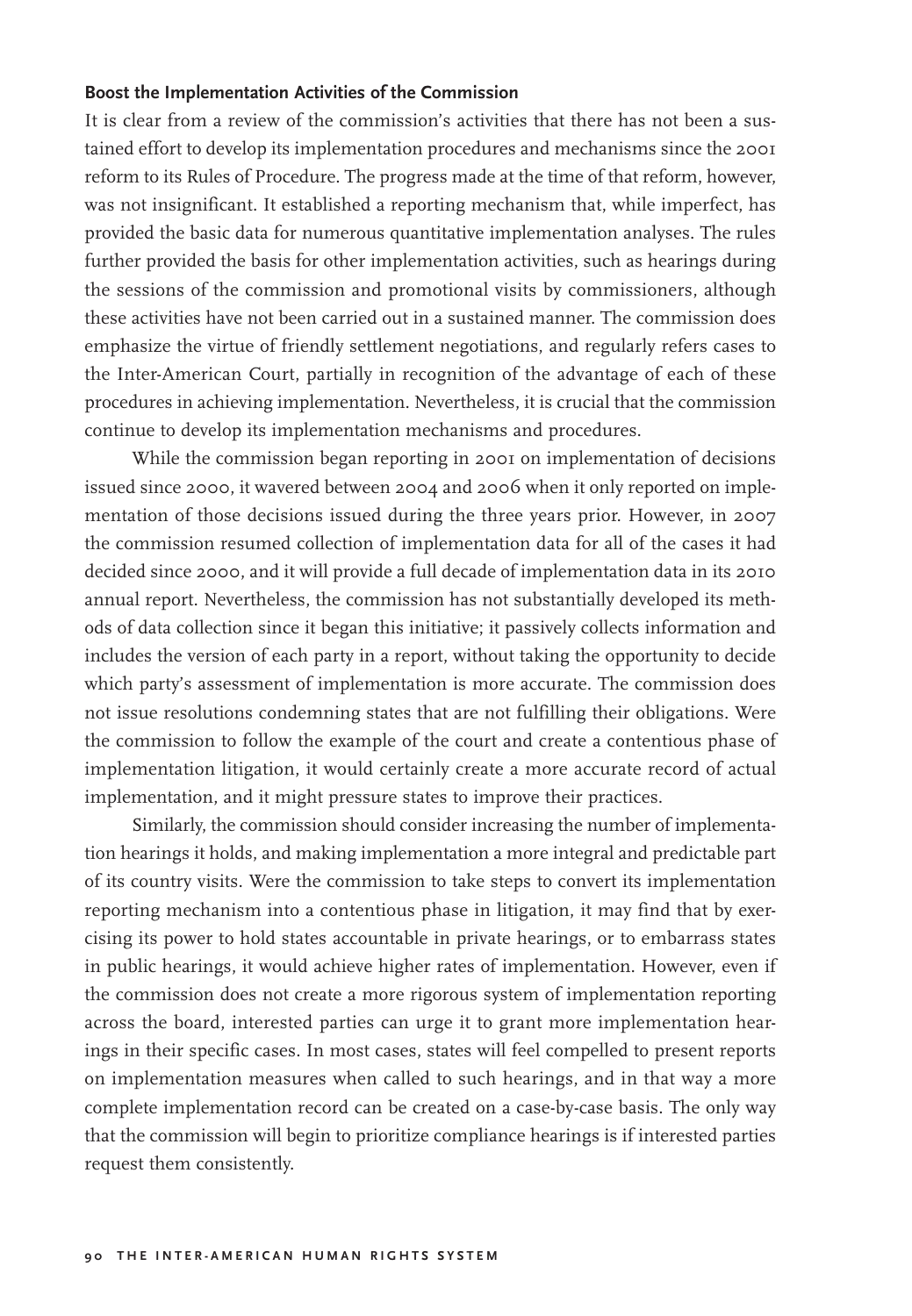Finally, the possibility of establishing a rapporteurship on implementation within the Inter-American Commission should be considered. Such a rapporteurship would likely need to be funded independently, like the Rapporteurship on Freedom of Expression, but it is an idea that merits study as it could provide the exact means for the commission to step up its implementation activities without further stretching its already overextended budget. It would also be able to give the appropriate attention to the issue of implementation, and coordinate with other regional and national compliance mechanisms to realize the "collective guarantee" of the American Convention. While this is not a proposal that has been taken up in the past, it should certainly be considered in the context of the growing dialogue on regional implementation mechanisms.

#### **Develop Dynamic Implementation Litigation before the Court**

Of the OAS bodies, the court is without question the most committed to the mission of improving the rates of implementation of its decisions. Over the past decade, the court has actively developed an implementation phase of litigation, such that it now takes written submissions and holds hearings, both private and public, on matters pertaining to implementation of its orders. Worth special mention are the efforts of the court to identify where impediments to compliance exist on the national level, and require states to specifically address them. Litigants should recognize this as one of the initiatives with the most potential to boost implementation in the Inter-American system, and assist in the dynamic evolution of these procedures.

Some specific examples that show promise are requests that the court require more detailed reporting from different state agencies and order states to identify agents responsible for particular aspects of implementation. The court has demonstrated its willingness to issue such orders recently in a series of Guatemalan cases in response to frustration voiced by COPREDEH, which is itself a state agency. Litigants should test the court's resolve in this regard, requesting specific orders in a range of cases and on a variety of issues. Similarly, litigants should push the court to order that states construct national mechanisms to implement court orders in specific cases, such as the "interinstitutional committee to define and execute the training programs on human rights and treatment of inmates" it ordered in *Tibi v. Ecuador*. Court orders of this nature are significant because they recognize that implementation often requires buy-in by multiple state agencies, and demonstrate the court's willingness to exercise its binding jurisdiction to instruct the state on the best way to implement its decision.

The problem of unresponsive or uncooperative state agencies is currently being addressed by Colombian civil society organizations within the context of implementation litigation. Colombian organizations that have litigated favorable outcomes before the Inter-American Court have recently spearheaded a new initiative by designating an individual who will coordinate certain activities to promote the implementation of Inter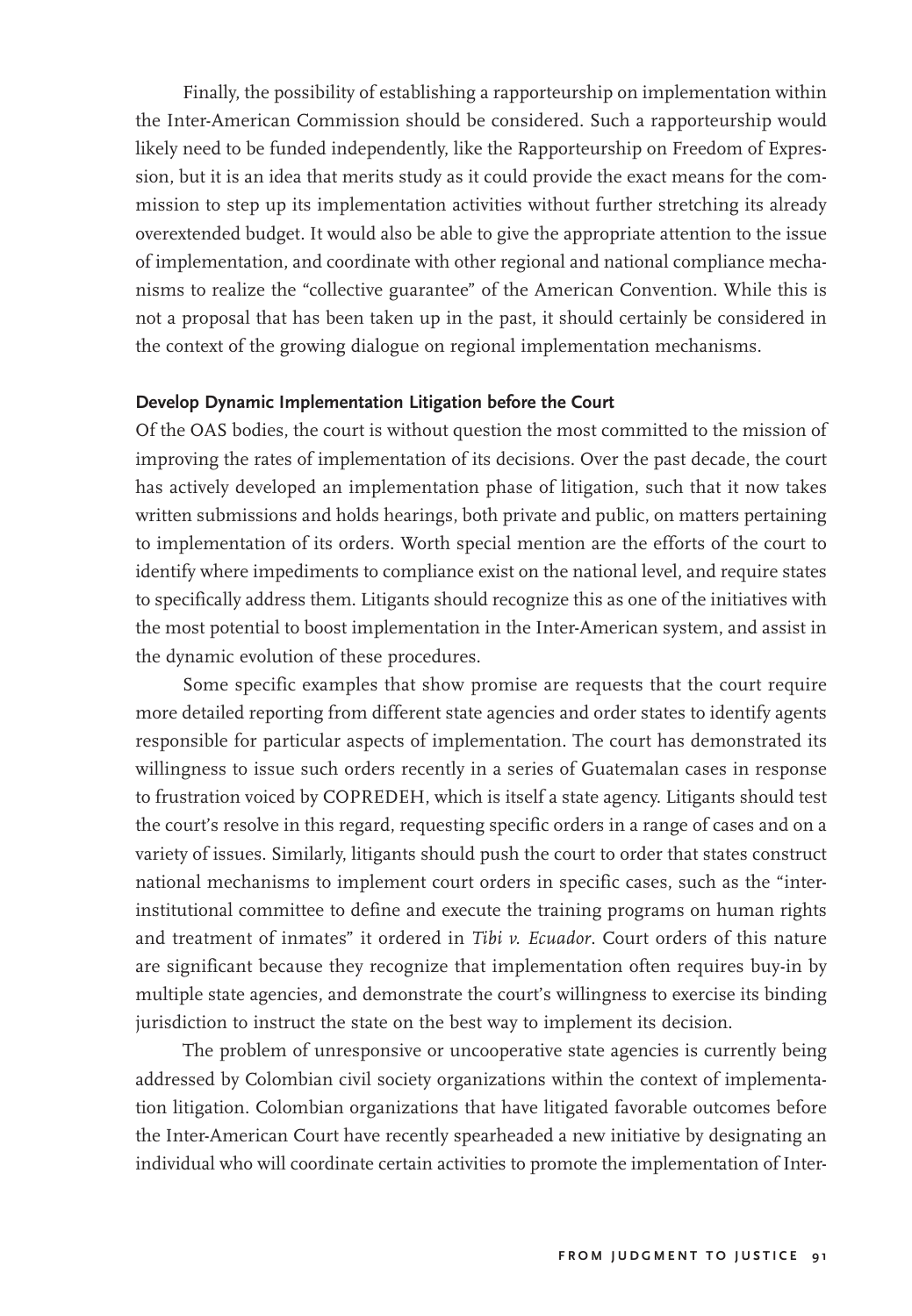American Court decisions. In their first collective act, they have requested a hearing in eight cases simultaneously to address the court's order that the state provide medical and psychological care to the victims. Other civil society actors in states against which multiple cases have been issued on similar matters could use this technique. This technique can be combined with the other litigation strategies mentioned above, such that collaborating civil society organizations can make collective requests to the court to order the state to identify individuals responsible for implementation, require them to form an inter-agency task force, and then provide specific reports on concrete matters to be debated during both private and public hearings.

## **Promote the Articulation of National Implementation Legislation**

Ultimately, implementation litigation before the court is a substitute for the initiative at the state level to identify those agents responsible for giving the court's order effect at the national level. While the court can help to structure state initiative and pressure the state to make progress when it is not inclined to do so, the ideal scenario is for the state to structure its own initiatives for implementing the decisions of the commission and court.

National legislation is the clearest way for states to structure their efforts to implement Inter-American decisions. Some examples of national laws that provide a framework for compliance or implementation activities are provided above, and laws from Peru and Colombia have been discussed in considerable detail. The consensus of almost all of those individuals interviewed for this report is that the proliferation of national legislation establishing permanent mechanisms for the implementation of Inter-American Commission and Court decisions is the best hope for improvement in the rates of implementation. A complete implementation advocacy agenda, therefore, should include an effort to promote individual legislative processes to elaborate compliance laws and policies. Moreover, efforts to develop model legislation, or guiding principles for the establishment of national implementation mechanisms (akin to the Paris Principles for NHRIs), could be an important step to assist countries considering such a legislative proposal. Such model legislation could also aid civil society organizations pushing for legislative change.

Civil society groups that regularly work before the Inter-American system should advocate in their respective countries for a serious legislative process. These organizations should collaborate regionally in order to share experiences and prospects for such laws, so that best practices and mutual support networks can develop. This regional collaboration should also target the OAS and the Inter-American bodies in an attempt to foster the natural link between their work on the national level and the efforts to develop regional compliance mechanisms.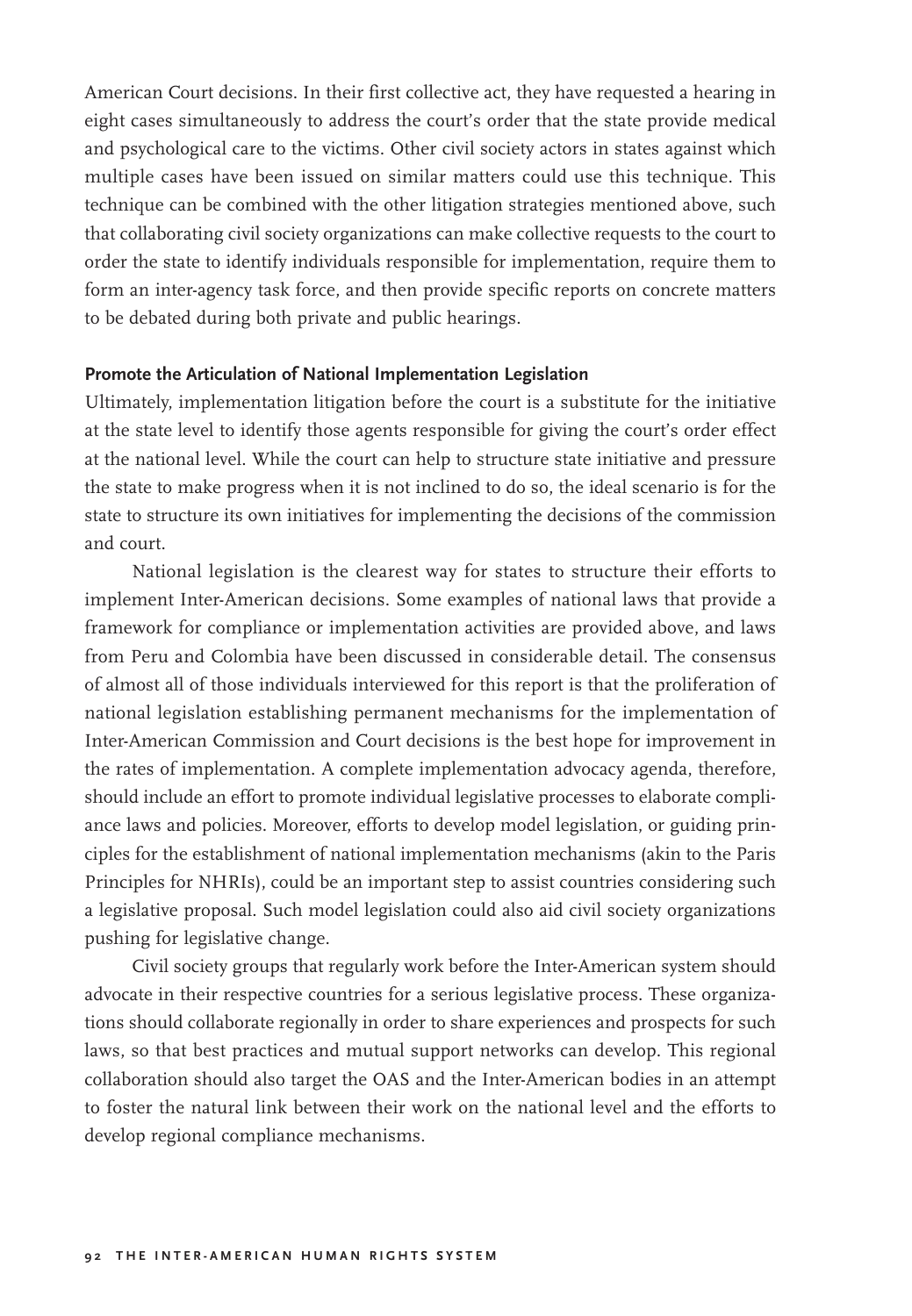# III. The African System on Human and Peoples' Rights

# Introduction

The African Commission on Human and Peoples' Rights was established as a regional human rights body with the mandate to promote and protect human rights in the African continent upon the entry into force of the African [Banjul] Charter on Human and Peoples' Rights in 1986.<sup>379</sup> The central feature of the commission's protective mandate is its review of "individual communications" submitted by persons or entities alleging violations by states of their human rights obligations under the charter.<sup>380</sup> In 1998, in hopes of expanding the regional system of human rights protection, the Organization of African Unity (OAU) promulgated the Protocol to the African Charter of Human and Peoples' Rights on the Establishment of the African Court on Human and Peoples' Rights.381 The African Court of Human and Peoples' Rights entered into force in January 2004 upon the ratification of the protocol by fifteen member states of the OAU's successor, the African Union  $(AU)$ .<sup>382</sup> In January 2006, eleven judges were elected to the African Court,<sup>383</sup> and a Host Agreement was signed between the AU and Tanzania that established the seat of the court in that country.<sup>384</sup>

The African Commission and African Court constitute the youngest of the regional human rights systems reviewed in this report, and both bodies have been of limited use to individuals seeking redress for human rights violations in the African continent.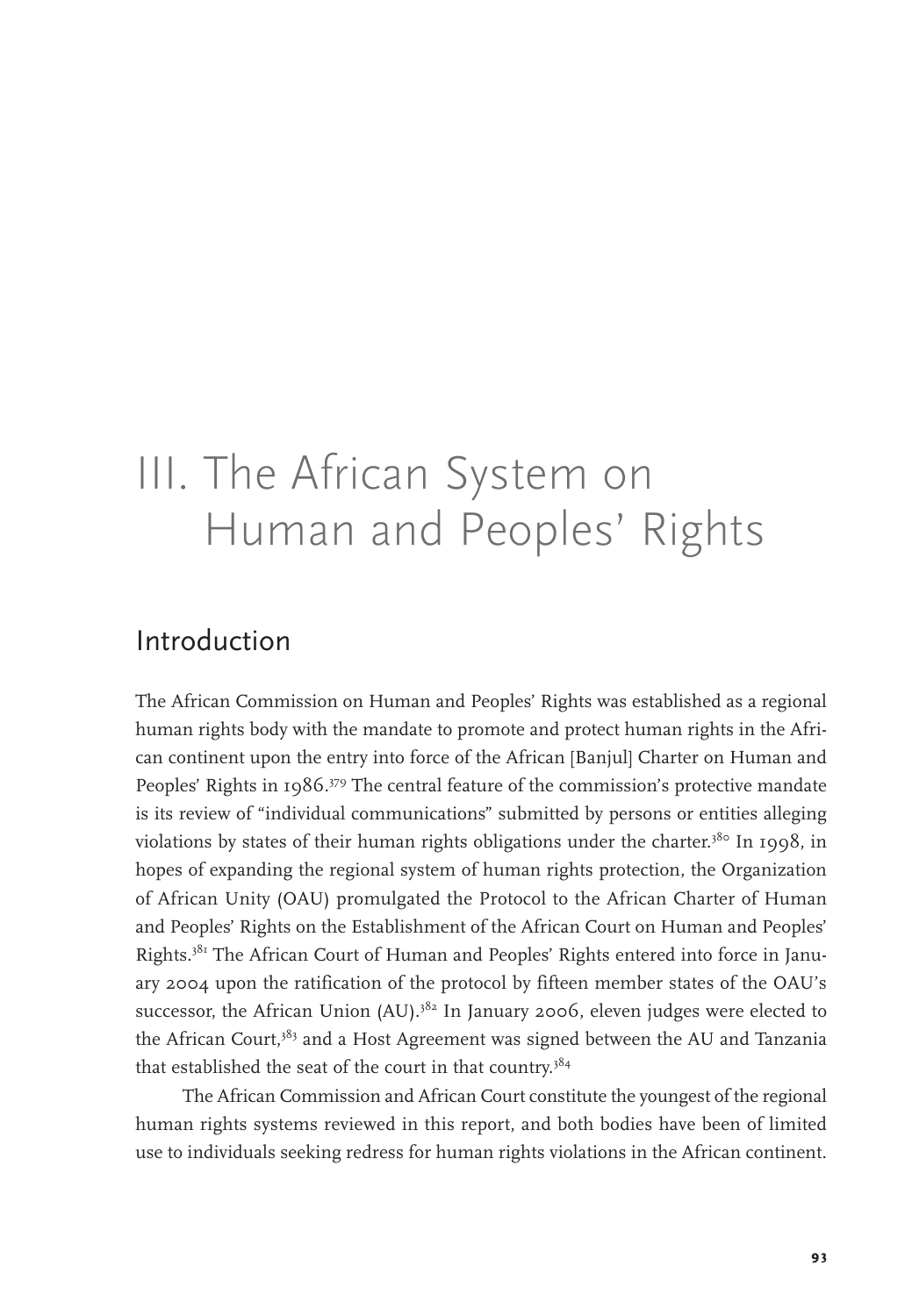Indeed, according to a review of those communications published in the commission's seventh through 26th activity reports, $3^{85}$  it has found violations of the charter in only 60 cases against less than half of the  $53$  AU member states.<sup>386</sup> The African Court, which represented an exciting hope for enforcement of regional human rights obligations at the time of its establishment, has only decided one case to date, which it disposed of on admissibility grounds. $387$  Many factors contribute to the system's underutilization; two often cited reasons are the exceedingly low rates of implementation of commission decisions and the commission's reluctance to refer unimplemented decisions to the jurisdiction of the African Court, making the process appear futile to many. Partly in response to the frustration of practitioners with the system's apparent ineffectiveness, the commission and court in 2010 reformed their rules of procedure to establish processes for the commission to follow-up on the implementation of its recommendations and to refer cases to the jurisdiction of the court when it has exhausted its follow-up activities.

This chapter explores both the nature of the African Commission's implementation crisis and the potential of the new rules of procedure to improve implementation and breathe new life into this regional system of human rights protection. In so doing, it looks at the past implementation successes of the commission and explores the relationship between implementation and the rights at issue in a case, the remedies ordered, and the follow-up activities carried out during the implementation phase. It goes on to explore the reform to the rules of procedure of the African Commission and Court, identifying strengths, weaknesses, and potential ambiguities. Finally, the chapter concludes with concrete recommendations for how interested parties can encourage the commission and court's work under the new rules with the goal of improving implementation in the African System on Human and Peoples' Rights.

# The Implementation Problem and the Institutional Response

Distinguished observers Frans Viljoen, Lirette Louw, and Obiora Chinedu Okafor have discussed seven implementation successes in their writings on the African system.<sup>388</sup> Considering that the African Commission has issued 60 decisions on the merits finding countries to have violated their human rights obligations under the African Charter in the roughly 25 years of its existence, these seven cases—which will be discussed below in more detail—represent a 12 percent rate of implementation.<sup>389</sup> However, this does not account for some cases of "partial compliance," which former Communications Reform Expert Abiola Ayinla calculated at 34 percent in her report, "Suggested Reforms of the Communications Procedure of the African Commission on Human and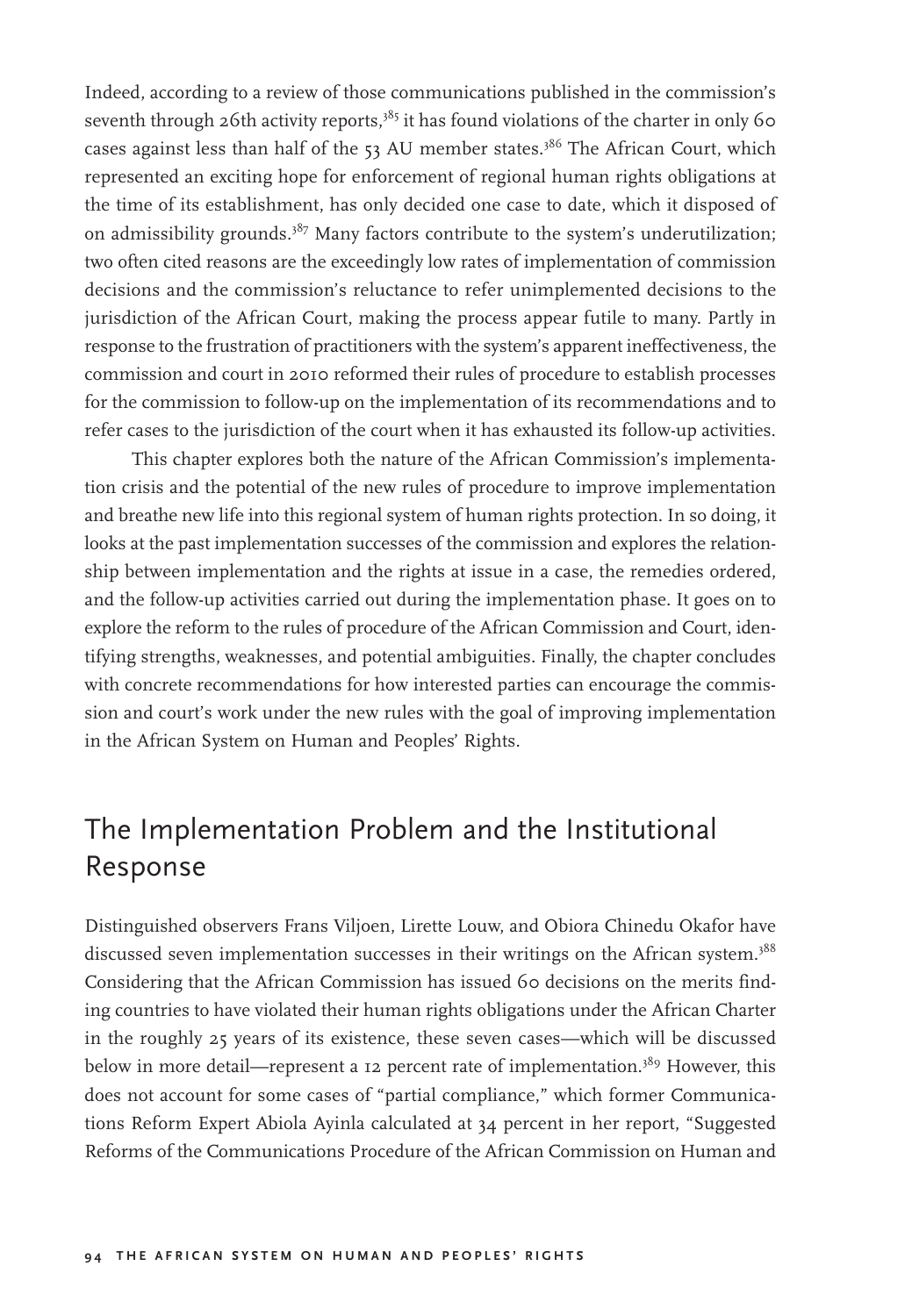Peoples' Rights",<sup>390</sup> produced under the auspices of the Expertise Program.<sup>391</sup> The basis for Ayinla's calculation is not clear, however, and because the commission does not keep implementation data, it is difficult to substantiate.

While there may be some debate over how to measure implementation of the commission's recommendations, there is little argument that the overall rate of implementation is poor.392 Ayinla and George Mukundi Wachira provide various explanations for this poor rate of implementation, which "include the lack of political will on the part of state parties, a lack of good governance, outdated concepts of sovereignty, a lack of an institutionalized follow-up mechanism for ensuring the implementation of its recommendations, weak powers of investigation and enforcement and the non-binding character of the Commission's recommendations, the last of which is the most cited reason why states have not been inclined to enforce its recommendations."393 While questions of political will, good governance, and concepts of sovereignty are serious impediments to implementation, they manifest differently in each case, are fairly unpredictable, and will likely continue to be a challenge for the African system. The African Commission and African Court are currently working to address the other issues highlighted by Ayinla and Wachira, namely the non-binding nature of the commission's decisions and its lack of an institutionalized follow-up mechanism, but it is important to acknowledge at the outset that the African system's evolving powers are not uncontroversial; they have been, and will continue to be, met with resistance.

As an initial matter, it is important to note that there has been some debate about the authority of the commission to process individual communications.<sup>394</sup> This debate arises, in part, because the charter provides in Articles 47–54 an explicit mandate for the commission to consider state communications alleging violations of the charter and to issue recommendations, and provides under Article 55 that it may consider "other communications," but that it should only issue recommendations in limited circumstances. Specifically, Article 58 provides that "the Commission shall draw the attention of the Assembly of Heads of State and Government to … special cases which reveal the existence of a series of serious or massive violations of human and peoples' rights," and that "[t]he Assembly of Heads of State and Government *may* then request the Commission to undertake an in-depth study of these cases and make a factual report, accompanied by its findings and recommendations" (emphasis added). Regardless of what could be interpreted as a very limited mandate for the consideration of individual communications, the commission processes "other communications" under Article 55 of the charter in the same way it processes communications submitted by states. Moreover, all but one of the communications presented to the jurisdiction of the African Commission have been "other communications" filed under Article 55.395 Nevertheless, the commission's insistence on exercising its contentious jurisdiction in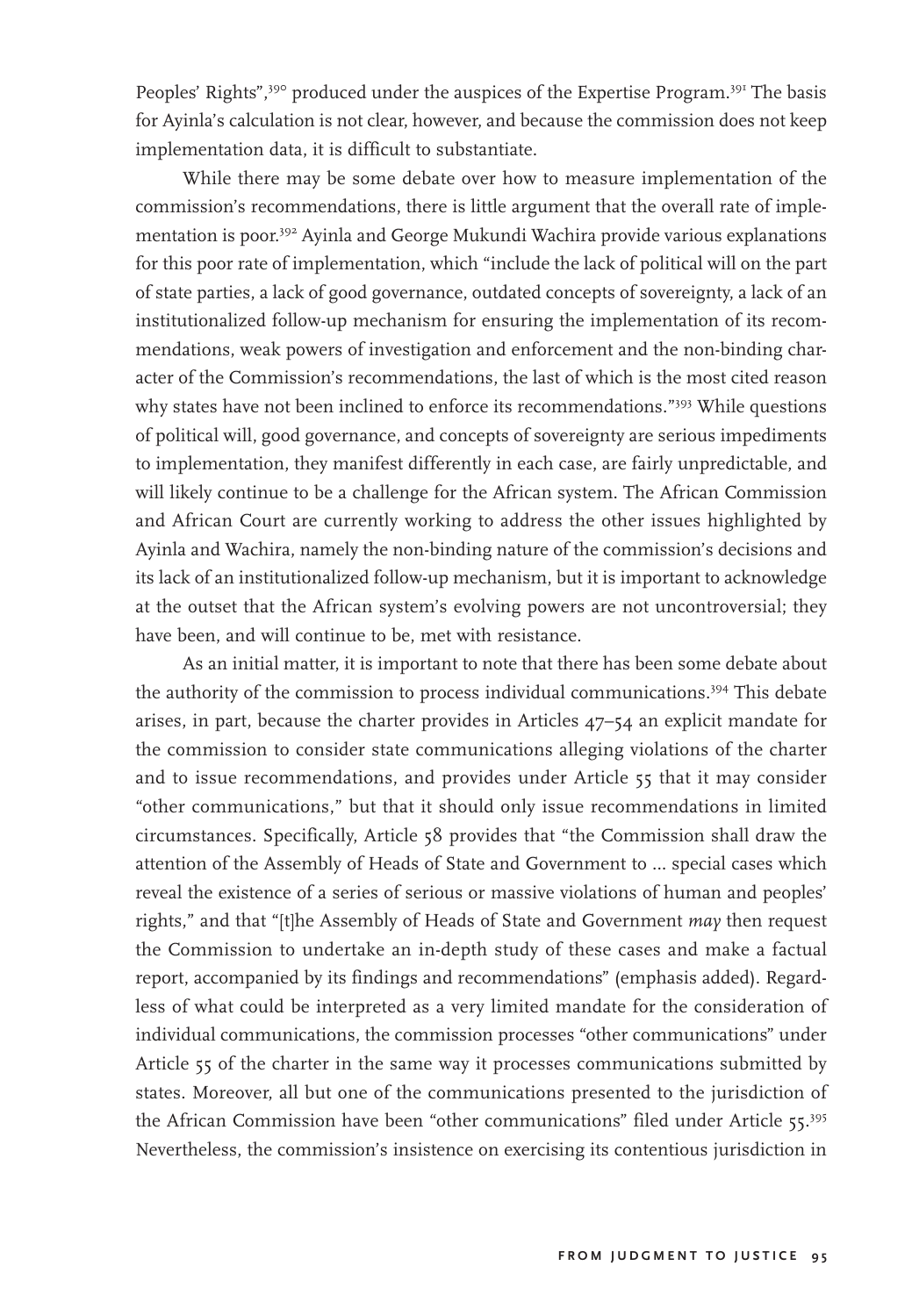the face of objections by states puts the discussion about its evolving follow-up powers in an important historical context.

Adding to the implementation challenge is the fact that the commission decisions are commonly considered to be non-binding.<sup>396</sup> The commission itself acknowledges that its recommendations are not legally binding when they are issued in activity reports. However, the commission argues that once the AU Assembly of Heads of State adopts the activity report, the recommendations therein become legally binding on the states parties.397 This position is fairly controversial, however, as there is nothing in the charter itself establishing that the recommendations of the commission are legally binding. Further, it does not appear that the AU Assembly makes any independent assessment of the commission's findings in adopting its decisions; rather, it merely acknowledges the work of the commission and makes it public.<sup>398</sup> There is little question that the binding nature of the commission recommendations will continue to be a source of contention and act as an impediment to implementation.

In contrast, the African Court Protocol provides that the court will exercise binding jurisdiction over states in cases that involve violations of human rights guaranteed by the charter.399 Accordingly, with a reliable procedure for the African Commission to refer cases to the court, the African system could provide an institutional response to those states that cite the non-binding nature of commission decisions as a reason for declining to implement its recommendations. Ironically, many observers opine that the principal problem in getting the African Court to hear a meritorious case has been the commission's lack of initiative in presenting such a case to the jurisdiction of the court.

As noted above, however, the commission and the court in 2010 adopted new rules of procedure that will govern, *inter alia*, the commission's referral of cases to the court.400 This new procedural framework represents the potential for improved implementation of African Commission decisions because states will likely want to avoid being among the first to be condemned by the African Court for their human rights practices, a sentiment that may induce good faith efforts by states to implement the commission's recommendations. Additionally, if the commission does refer an unimplemented case to the court, and the court finds a state in violation of its charter obligations, there will certainly be added pressure to implement the court's decision due to the binding nature of its jurisdiction.

Similarly, the new rules address Ayinla and Wachira's concern regarding the lack of any institutionalized follow-up mechanism to support implementation of African Commission decisions. As will be discussed in greater detail, the commission's new follow-up mechanism provides specific direction to the commission and interested parties as to how it will work to promote implementation of its decisions. Before specifically reviewing this new follow-up mechanism, it is important to review the commission's experience with actual cases over the past 25 years to identify those elements of cases,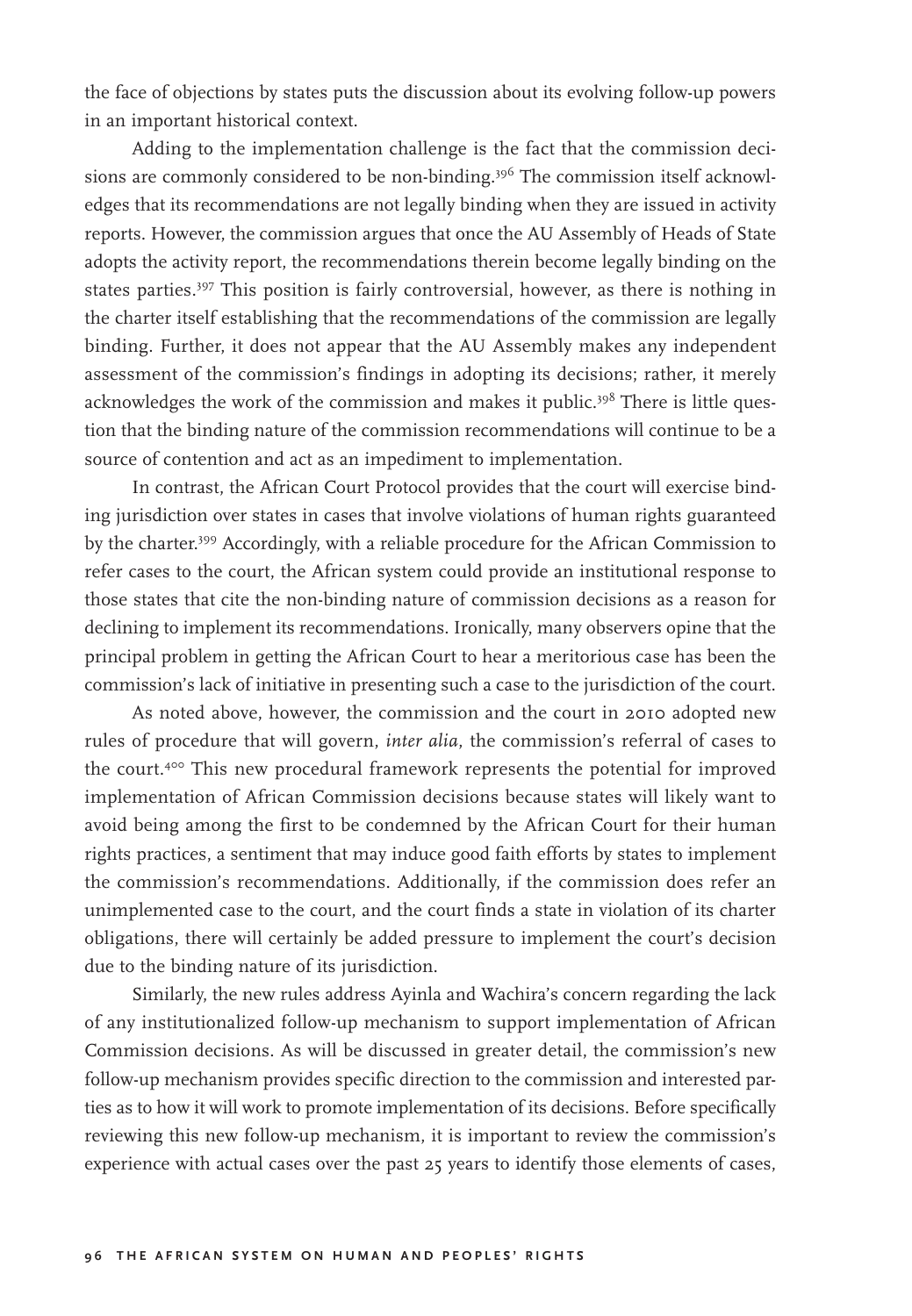such as rights and remedies, which may influence implementation and inform followup activities.

# Implementation Successes, Rights, Remedies, and Follow-Up Activities

It is important to acknowledge at the outset those cases in which states have implemented the recommendations of the African Commission. While they constitute the exception rather than the rule, identifying positive trends will aid efforts to improve implementation moving forward. The seven commonly cited examples of implementation success are: *Pagnoulle v. Cameroon*, <sup>401</sup> *Constitutional Rights Project v. Nigeria*, <sup>402</sup> *Centre for Free Speech v. Nigeria*, <sup>403</sup> *Forum of Conscience v. Sierra Leone*, <sup>404</sup> *Modise v. Botswana*, 405 *Amnesty International v. Zambia*, 406 and *Constitutional Rights Project (in respect of Zamani*  Lakwot and 6 Others) v. Nigeria.<sup>407</sup> An overview of the issues involved in these cases is a useful place to begin an analysis of implementation in the African system.

In *Constitutional Rights Project v. Nigeria*, the government arrested five men, accused them of serious offenses ranging from armed robbery to kidnapping, and detained them without charge.<sup>408</sup> The commission found that Nigeria had violated the men's rights to personal liberty (Article 6) and fair trial (Article 7) protected under the charter, and recommended that it charge the men or release them. Nigeria ultimately charged them.409

In another case against Nigeria, *Centre for Free Speech v. Nigeria*, four journalists were imprisoned and denied the right to select their own counsel for a trial before a military tribunal on charges related to unfavorable reporting.410 The commission found that Nigeria had violated the journalists' rights to personal liberty, a fair trial, and the guarantee of the independence of the courts (Article 26), and recommended that the government release them. The government subsequently released them.411 In the third Nigerian implementation success, *Constitutional Rights Project (in respect of Zamani Lakwot and 6 Others) v. Nigeria*, the commission found that Nigeria had violated the charter's fair trial protection when it tried seven prominent leaders of the Kataf ethic minority in a military tribunal and sentenced them to death.412 After the commission announced grave violations of due process and recommended that Nigeria release the men in 1996, they were released later that year.

In *Forum of Conscience v. Sierra Leone*, the commission reviewed a communication submitted by a human rights organization on behalf of 24 soldiers who were sentenced to death for their alleged role in a coup attempt, and executed without a right to appeal.<sup>413</sup> The commission found that Sierra Leone had violated the charter's guarantees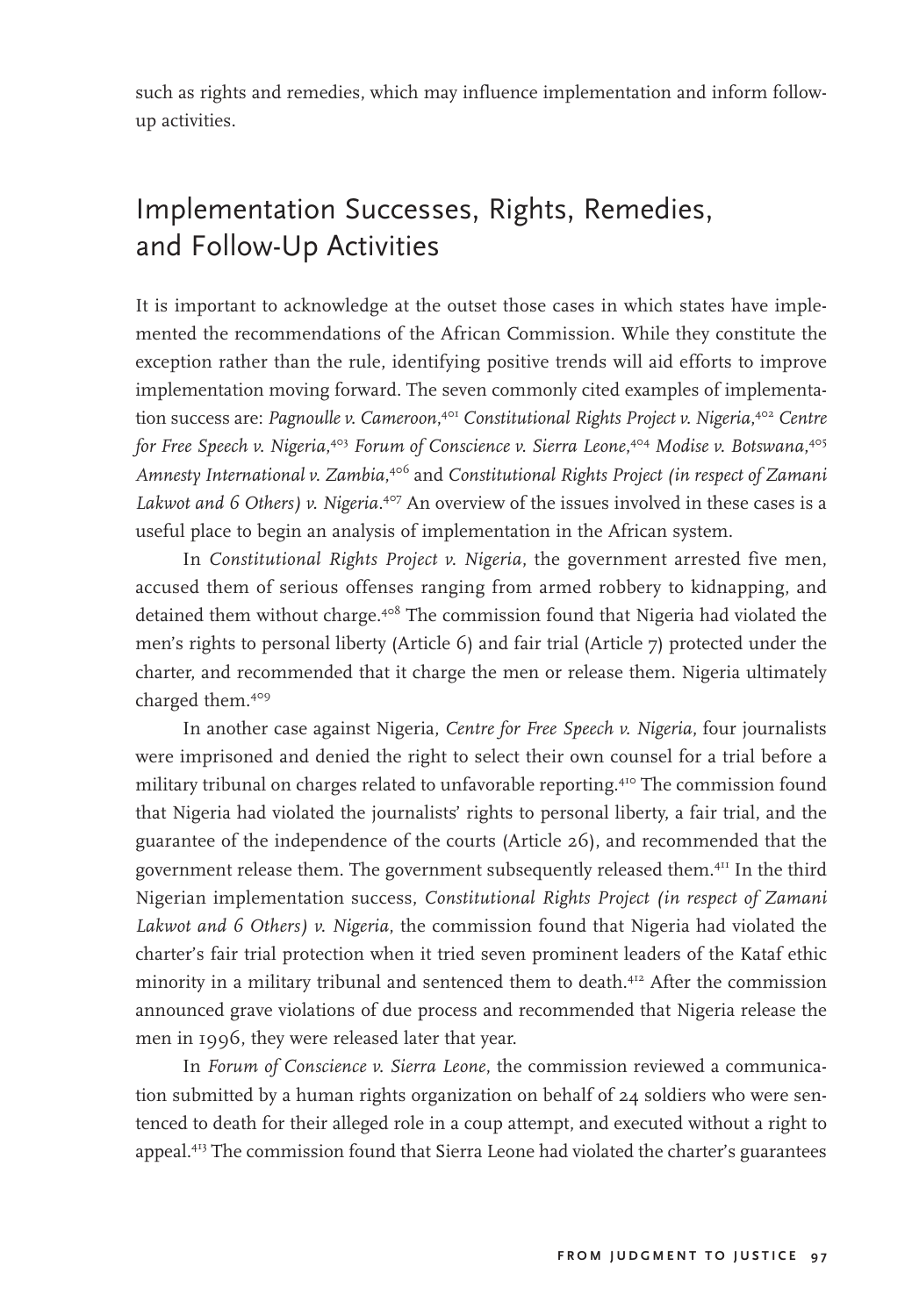to life (Article 4) and judicial protection. Sierra Leone subsequently altered its laws to provide for a right to appeal in such cases.

*Pagnoulle v. Cameroon* concerned a magistrate who was imprisoned by order of a military tribunal without proper judicial protections.<sup>414</sup> Pagnoulle was ultimately released after a five-year term, but was not reinstated as required under an applicable amnesty law. The commission found that Cameroon had violated Pagnoulle's rights to personal liberty, fair trial, and to work (Article 15) under the charter and recommended that it "reinstate the victim in his rights." In 2002, Cameroon reported in its Article 62 report that it had reinstated Pagnoulle to the judiciary, and that it had offered him compensation, which he refused to accept because he considered it to be inadequate.<sup>415</sup>

In *Modise v. Botswana*, the commission found that Botswana had arbitrarily deprived Modise of his nationality because of his political activity, and on several occasions deported him to South Africa without trial in violation of the rights to equal protection under the law (Articles 3), physical integrity (Article 5), freedom of movement (Article 12), political participation (Article 13), property (Article 14), and family unity (Article 18).416 The commission urged Botswana to recognize Modise's right to nationality, and it agreed to do so after protracted negotiations. However, no agreement has ever been made with regard to compensation because Modise insists that he deserves much more than the state is willing to pay.417 Nevertheless, *Modise* is commonly cited as a case of implementation success.

Finally, in *Amnesty International v. Zambia*, the commission reviewed Zambia's politically motivated arbitrary detention and deportation to Malawi of William Steven Banda and John Luson Chinula.418 The commission found that Zambia had violated the complainants' rights to be free from discrimination (Article 2), fair trial, freedom of conscience (Article 8), freedom of speech (Article 9), freedom of association (Article 10), and family unity, enshrined in the charter. Three years after the commission's decision, the Zambian government overturned Banda and Chinula's deportation orders, invited Banda to return unconditionally, and allowed for the return of Chinula's remains after he had died in exile.

#### **Observable Trends in the Rights at Stake**

The rights at stake in the cases that have been resolved by the African Commission can be divided into some general categories: (1) civil and political rights such as due process, personal liberty, and physical integrity (Article 1–7); (2) civil and political rights, such as the rights to free expression and association (Articles  $8-13$ ); (3) economic, social, and cultural rights (Articles  $I_4$ – $I_8$ ); and (4) group rights (Articles  $I_9$ –24).

A review of the rights at issue in these cases is telling. Almost every case decided by the commission has concerned category (1) rights, many of which involved the arbitrary detention of a specified number of individuals and accompanying mistreatment, but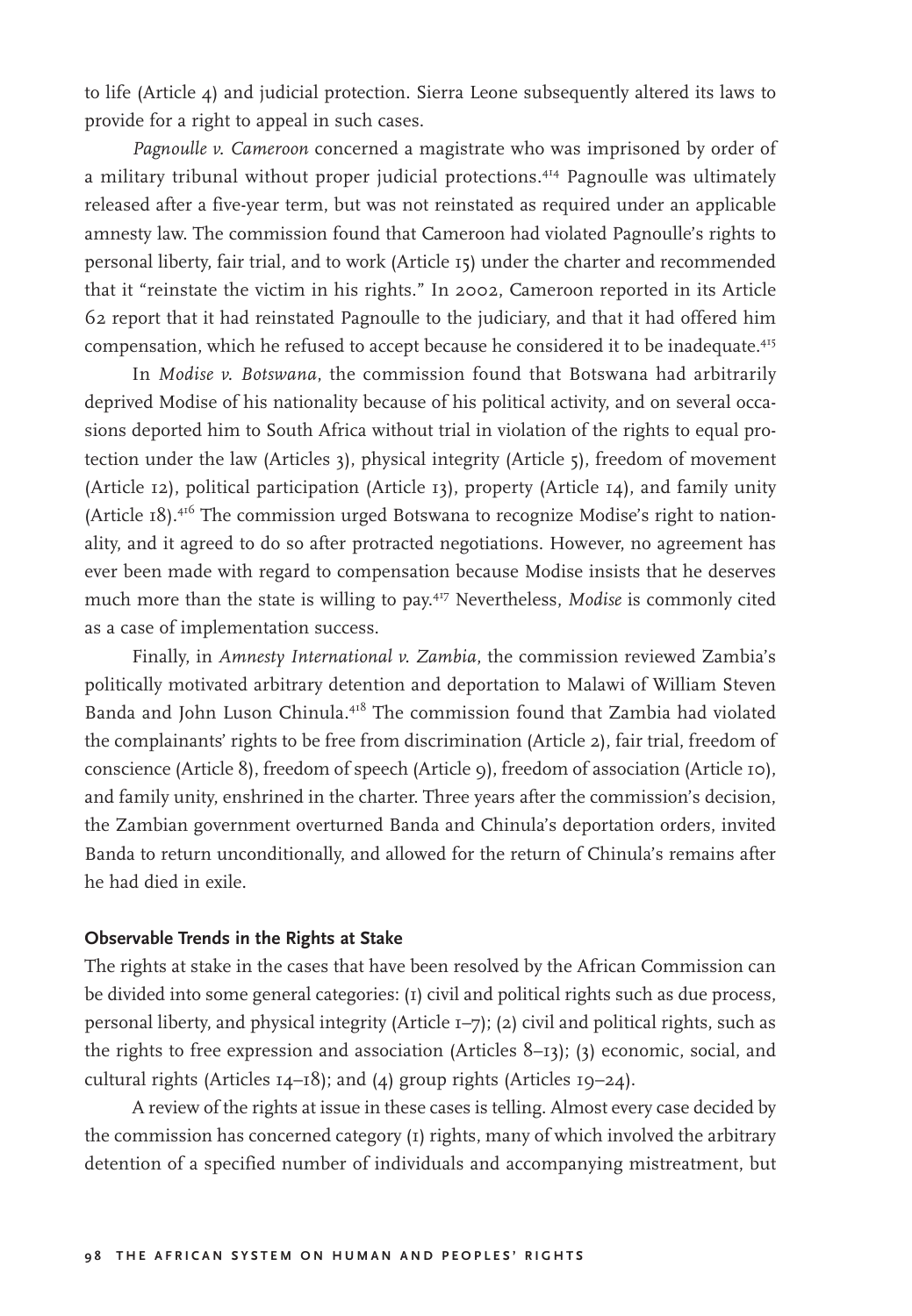in some circumstances involved more systemic due process violations as well. Approximately 50 percent of the cases issued by the commission also implicate category (2) rights, involving political participation and association and also free expression related to journalism and other speech.<sup>419</sup> Approximately 25 percent of the commission's cases involve economic, social, and cultural rights from category (3), while just five percent can be considered group rights cases under category (4). For the most part, the cases of full implementation principally involved violations of the rights to due process, personal liberty, physical integrity, and political rights. A closer review, however, reveals that the only rights not implicated in any of the seven cases are category (4) group rights.

Notwithstanding the multiple violations found by the commission in these cases, it is not accurate to call any of these cases economic, social, and cultural rights cases, as the findings of violations of those rights were largely incidental to the violations of the civil and political rights at issue. This phenomenon is fairly common in African Commission cases, where a substantial number of deportation and nationality cases also implicate economic, social, and cultural rights.420 For example, in *Amnesty International v. Zambia* and *Modise v. Botswana*, the commission found that by deporting Banda and Chinula, Zambia had deprived them of the right to family unity. Interestingly, the commission also addressed the fact that Modise was left homeless for a substantial period of time as a violation of his Article 5 right to be free from inhumane treatment.421 Similarly, in cases of mass expulsion, such as *Union Interafricaine des Droits de l'Homme, et al. v. Angola* and *Malawi African Association, et al. v. Mauritania*, the commission found violations of the rights to property, the right to work (Article 15), the right to education (Article 17), and the right to health (Article 16).<sup>422</sup> While many of the same rights are at issue in these cases, the commission's recommendations in the two cases that involve isolated incidents have been successfully implemented; however, its recommendations in the second two, which involved substantial numbers of people, have not.

This trend is also apparent in the few cases that do involve group rights, such as *The Social and Economic Rights Action Center and the Center for Economic and Social Rights v. Nigeria*, where in addition to finding violations of the rights to life and equal protection, the commission found violations of the rights to property, health, family unity, natural resources (Article 21), and a generally satisfactory environment (Article 24) based on ample evidence of the degradation of the environment of the Ogoni people.423 Like the mass expulsion cases, this case has yet to be successfully implemented. This is likely attributable in part to the group nature of the right that the case addresses, but also the marginalization of Nigeria's Ogoni people and the complexity of the remedy set forth by the commission.

From this brief review, it is apparent that it is difficult to draw useful conclusions from rights-based comparisons, because almost every case involves a violation of core civil and political rights, and that a subset involves social, economic, cultural, and group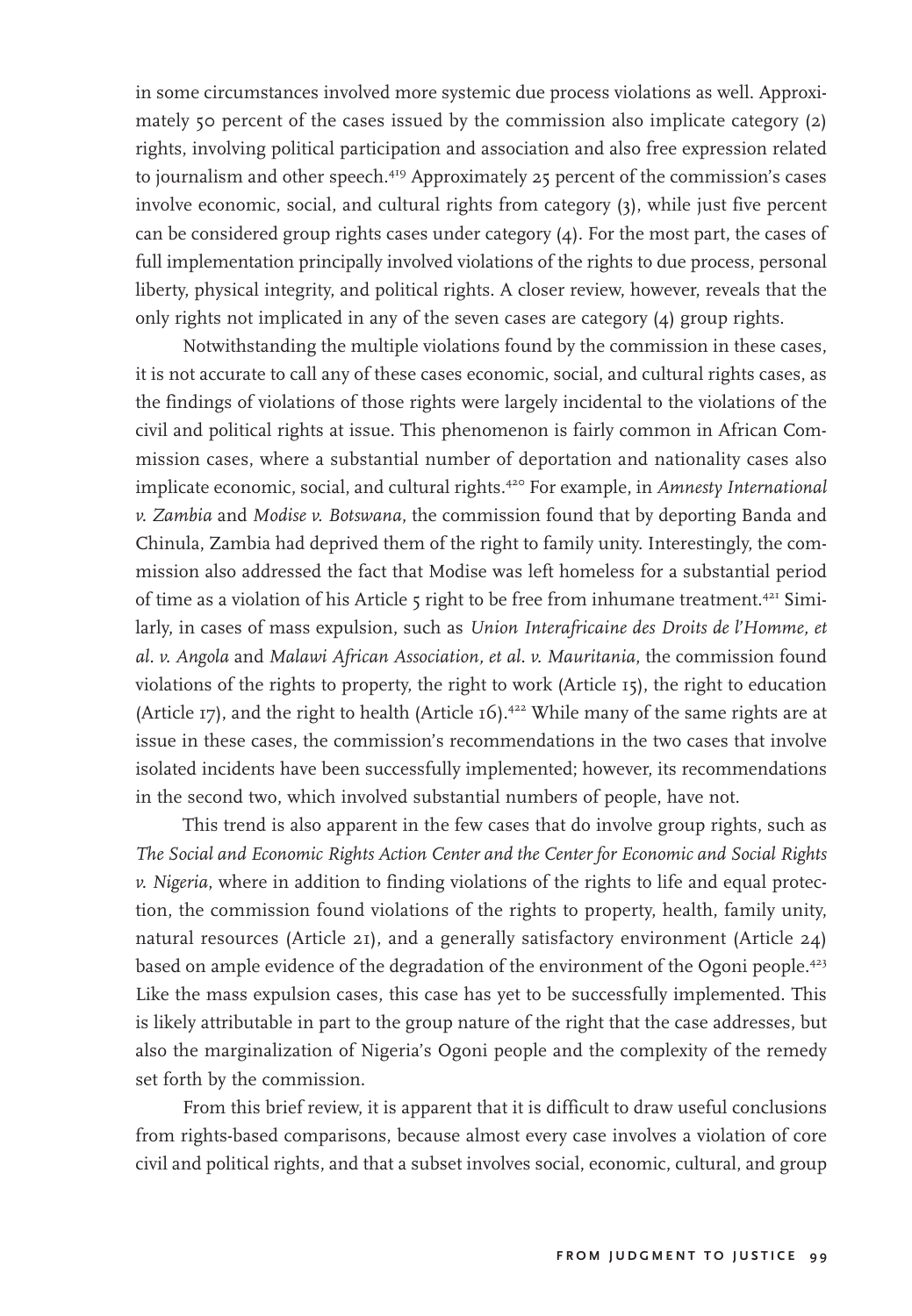rights, often only incidentally. Thus, rights do not appear to be determinative of whether the commission's recommendations will be implemented.<sup>424</sup> Cases that require states to respect the traditional civil and political rights of small numbers of individuals have a better chance of being implemented than cases involving larger groups. Similarly, the complexity of the case itself and attendant complexity of the remedies ordered by the commission, also affect implementation. To develop a more complete picture of the factors that influence implementation, a review of the remedial framework of the commission follows.

#### **Types of Recommendations and their Relationship to Implementation**

As the above discussion on rights suggests, the nature and complexity of the commission's proposed remedy is equally if not more determinative of implementation. Interestingly, the form and substance of the commission's recommendations has changed over time. Among the 60 final merits decisions, the commission has, in some cases, offered no recommendations, while in others it has detailed a wide range of individual and general measures.

As an initial matter, it is interesting to review those cases in which the commission failed to provide recommendations. Of the nine cases decided before the publication of the Tenth Activity Report, five did not include any specific recommendations, while the other four provided specific recommendations to remedy the violation identified, including *Pagnoulle v. Cameroon*. In the 51 cases published since the Tenth Activity Report, the commission has failed to provide explicit recommendations in only five cases; interestingly, *Forum of Conscience v. Sierra Leone* and *Amnesty International v. Zambia*, two of the examples of successful implementation described above, were among them. Accordingly, while there may be a temptation to associate the specificity of a recommendation with implementation, it does not in fact appear that this relationship is particularly important. This is a somewhat troubling proposition, which calls for a more in depth inquiry.

One example of a case in which the commission did not provide a recommendation is *Rights International v. Nigeria*, where the commission found that the state of Nigeria had violated Charles Baridorn Wiwa's rights under the charter when it arrested him and tortured him at a Nigerian military detention camp in Gokana.<sup>425</sup> At the end of its report on the case, the commission merely concluded that Nigeria had violated certain provisions of the charter without suggesting a remedy. Similarly, in *Huri-Laws v. Nigeria*, the commission found that Nigeria had violated the charter's guarantee to humane treatment, the freedom from arbitrary detention, the right to judicial protection, as well as the freedoms of expression, association and movement, as a result of its security services persecuting the Civil Liberties Organization, and specifically the arrest and mistreatment of the organization's leadership.<sup>426</sup> After noting that the government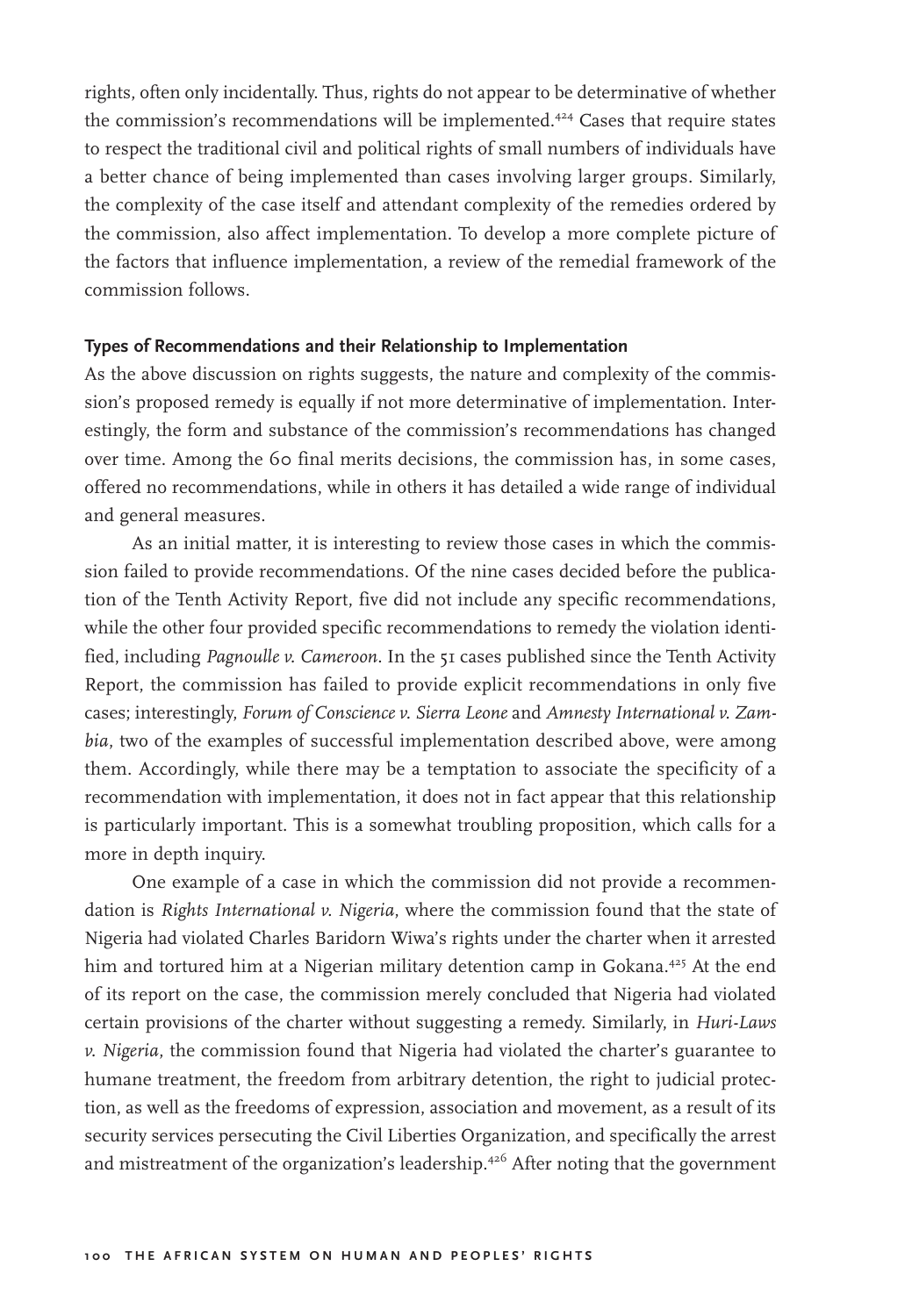of Nigeria had neither responded to the commission's requests for additional information or arguments on the merits of the case, the commission announced that Nigeria had violated its obligations under the charter, but failed to recommend steps it should take in order to come into compliance with those obligations. Finally, in *Interights, et al. v. Islamic Republic of Mauritania*, the commission found that Mauritania had violated rights protected under the charter when it issued Decree No. 2000/116.PM/MIPT in October 2000 in order to dissolve the "Union of Democratic Forces—New Era" political party.427 The commission found that the dissolution decree was not "proportional to the nature of offences and breaches by the political party," and concluded that Mauritania had violated the freedom of association enshrined in the charter; however, it did not provide recommendations for how it should remedy the troubling situation.

Arguably, the remedy in each of these cases is implicit under generally accepted norms of international human rights law. Indeed, if a country is found to have violated the human rights of an individual or a community, such a finding requires that the state, at a minimum, cease or undo all activity contributing to the violation. For this reason, a decision by the African Commission finding a state in violation of its obligations under the charter would put the state on notice that some reparative measures must be taken. In fact, while the commission did not provide explicit recommendations in its final decisions in *Forum of Conscience v. Sierra Leone*428 and *Amnesty International*  v. Zambia,<sup>429</sup> the states ultimately implemented the implicit reparative measures that arose from the commission's adverse findings. Also significant is that the first of these two cases resulted in a change to the law in Sierra Leone, making it the only general measure to be implemented as the result of a commission decision. This somewhat unpredictable relationship between the nature of the remedies that the commission recommends and their implementation urges an inquiry into the range of recommendations that the commission has made over time.

A review of the commission's decisions carried out for this study reveals that the occasions when the commission has not issued recommendations are in the minority, constituting approximately 15 percent of the cases decided. In most cases, particularly those issued since the commission began publishing its decisions in activity reports, do include explicit recommendations. However, such recommendations are usually to institute a very specific measure in order to address the immediate problem faced by the victim(s) of human rights abuse featured in the communication(s). In a sense, these recommendations merely declare what was implicit in the decisions discussed above that were issued without recommendations. About 25 percent of the commission's decisions merely conclude that states have violated their charter obligations and recommend that they adopt measures consistent with the commission's findings. In about 10 percent of its cases, the commission provided slightly more specific recommendations, ordering a retrial, recognition of citizenship, or readmission to a country after deportation. In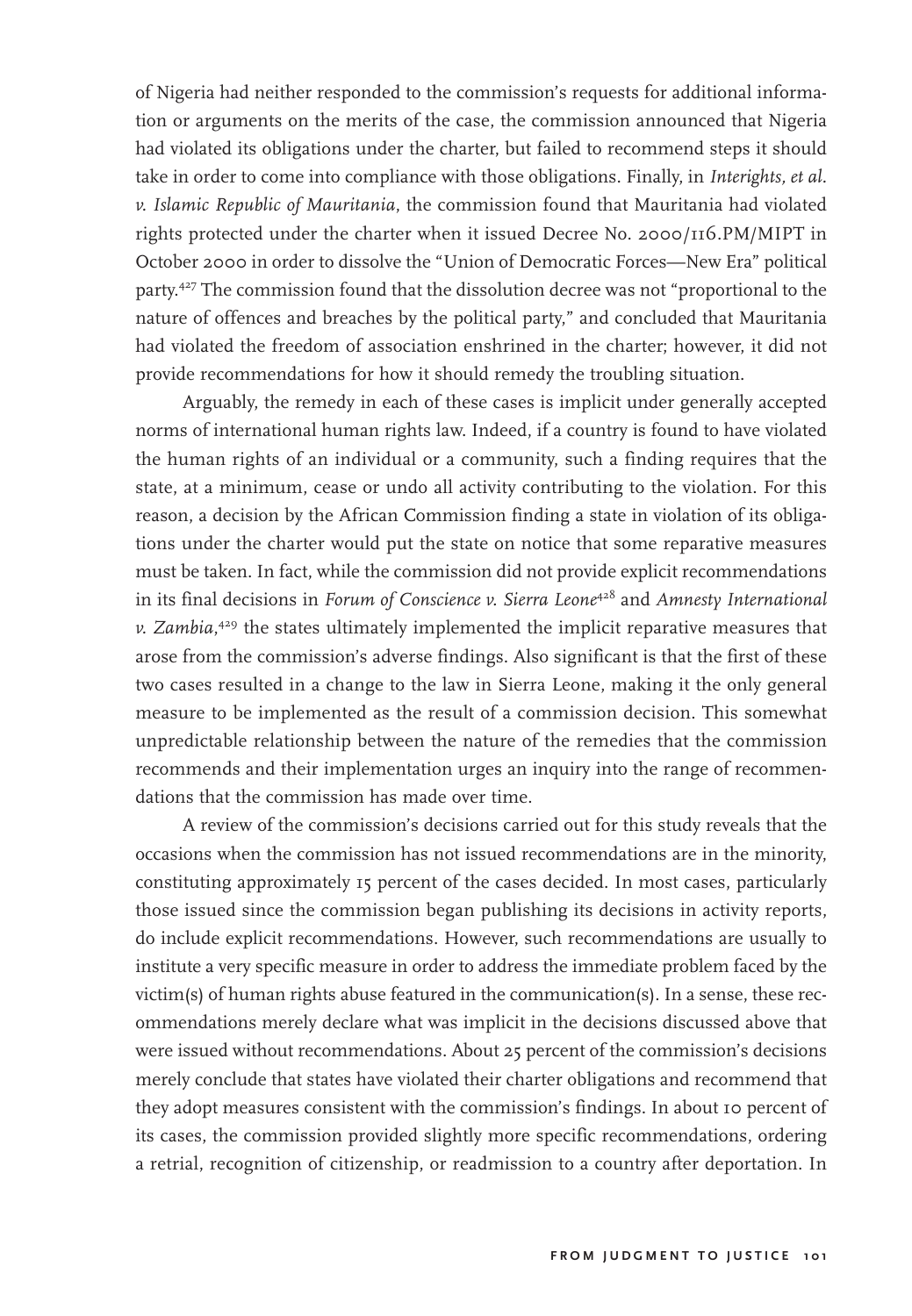another 10 percent of its cases the commission found that persons illegally detained should be released. In approximately 15 percent of its cases the commission ordered compensation of some sort, only once specifying the amount, and in approximately 20 percent of its cases the commission recommended some type of legal reform, in one case recommending a constitutional amendment.

In less than 10 percent of its cases, the commission has issued broader recommendations. For example, in *Purohit and Moore v. the Gambia*, the commission reviewed a challenge to the "Lunatic Detention Act" and found violations of the rights to equality before the law, human dignity, judicial protection, political rights, health, and family unity, arising both from how people were deemed mentally ill under the act as well as the conditions of their internment.<sup>430</sup> The commission "strongly urged" the Gambian government to:  $(i)$  repeal the Lunatic Detention Act and develop new legislation;  $(2)$ pending this repeal, establish an expert body to review all cases in which people have been detained under the act; and (3) provide adequate care for persons suffering from mental health problems in the country. Further, the commission urged the government of the Gambia to report back on implementation of such measures when submitting its next periodic report, required under Article 62 of the charter.

The commission has also articulated community remedies in *The Social and Economic Rights Action Center and the Center for Social and Economic Rights v. Nigeria*, a case that denounced the activities of the Nigerian military dictatorship, which violently oppressed the Ogoni people in order to guarantee Shell the opportunity to engage in oil exploration in Ogoni territories.431 The commission found a range of violations of the charter, including the rights to life, property, health, family unity, and the collective enjoyment of natural resources. The commission recommended that the Nigerian state: (1) cease attacks against the Ogoni people and permit third parties to enter their territory; (2) conduct investigations into the human rights abuses that had taken place; (3) provide compensation and resettlement assistance to the victims of human rights abuse and undertake a comprehensive cleanup of their lands;  $(4)$  prepare the necessary environmental and social impact assessments before future oil exploration; and (5) provide information on the health and environmental risks of oil operations to the communities and guarantee them access to relevant regulatory agencies.

In contrast to the decisions that simply draw conclusions about the states' violations of their charter obligations, the commission in the Ogoni case articulated a wide variety of individual measures, ranging from pecuniary damages to investigations as well as general measures such as a guarantee of access to regulatory agencies. Further, the commission took the additional step of urging the government to inform the African Commission about the work of the Federal Ministry of Environment, the Niger Delta Development Commission, and the Judicial Commission of Inquiry, all national institutions that had been mandated, in part, to investigate environmental disasters in the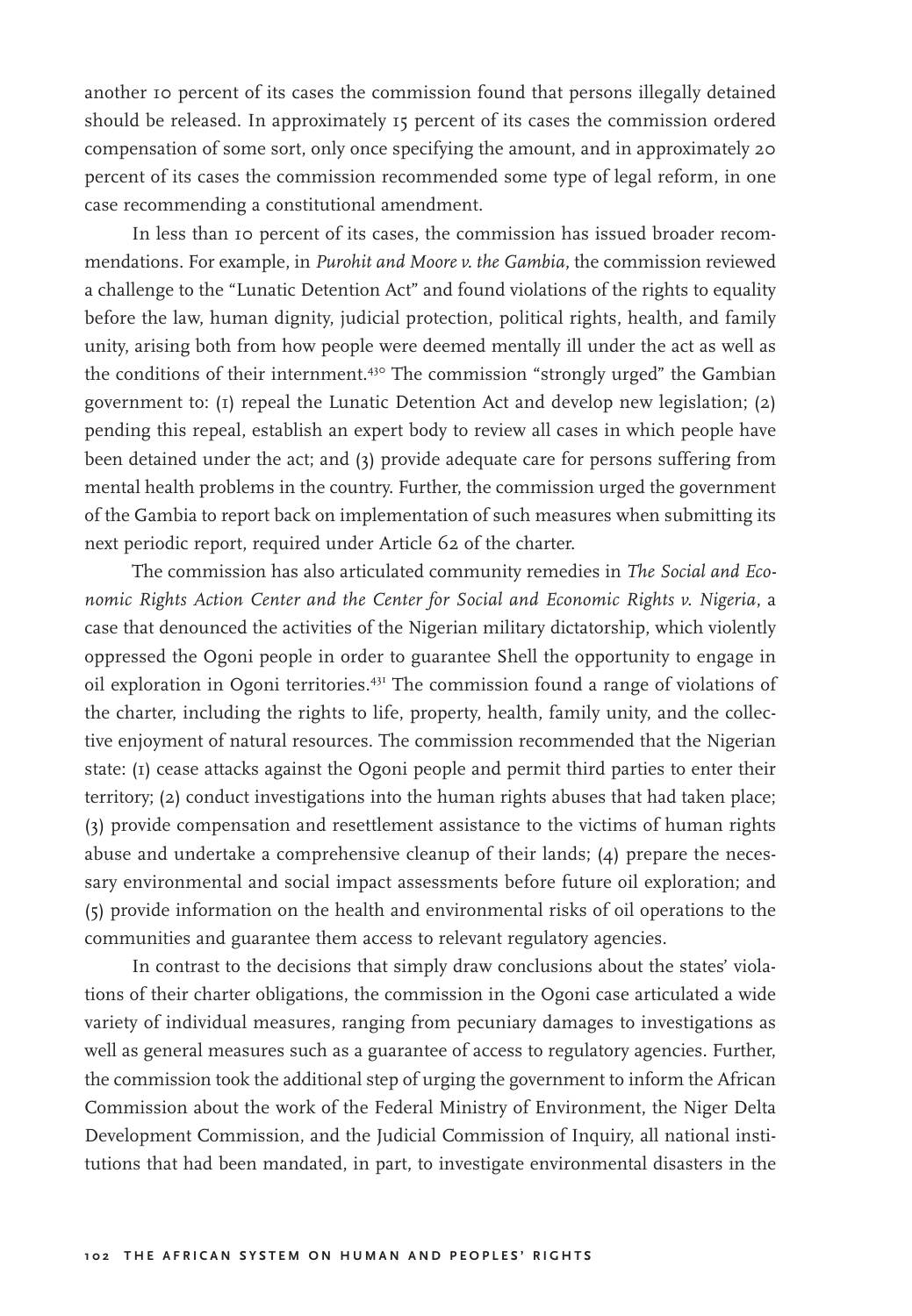Niger Delta and/or the human rights violations against the Ogoni people. This second aspect of the reparations decision is important, because in addition to extensive specific and general measures ordered in the case, the commission made an effort to direct certain national level follow-up activities. The value of this model of creating a reporting requirement for a specific case through the reparations decision will be explored in more detail below.

A number of observations are possible based on the above review. The first, and most obvious, is that the commission has no standard remedial scheme. The commission's baseline approach appears to be recommending that a state resolve the specific problem, without necessarily making recommendations about the general situation. For example, if a case concerns an unfair trial, or arbitrary denaturalization or deportation, the commission may request that the state reverse the earlier decision or reopen the proceedings. In rare cases, money damages are also associated with the harm suffered; equally rare are general remedies, which are designed to address what are often systemic problems. However, money damages and general remedies appear to be growing increasingly common in the commission's more recent decisions. Notably, the commission almost never orders the investigation and punishment of those responsible for charter violations. A number of practitioners in the African system attribute the inclusion of remedies in commission orders to pressure applied by advocates who specifically articulate the remedy that they are seeking.432 Thus, the recent increase in the range and complexity of ordered remedies might be due to the work of experienced advocates who have prioritized the remedial phase of litigation before the commission.

The trends explored above, and common sense, indicate that implementation is more feasible when there is less that a state must do in order to comply with a decision of the commission. Accordingly, those commission decisions that isolate actions by the state in question and merely recommend that the state undoes or repairs the effects of those actions are logically easier to implement, for example by granting citizenship documents previously denied, or permitting an appeal from a conviction that was previously deemed final. However, there is little question that such actions are generally insufficient to make the victim whole. In the limited number of cases that order compensation, implementation becomes exponentially more complicated because the commission will not specify an amount, leaving room for significant differences of opinion.433 More complicated still are the handful of cases that require amendments to existing laws or the passage of new legislation. Ultimately, those few cases that incorporate all of these components to address systematic or generalized human rights violations are the most difficult to implement.

The seven cases of full implementation either did not include a recommendation or the recommendation was for a very specific remedy. Furthermore, all of these cases remedied the situations of a finite number of complainants, except for *Forum of*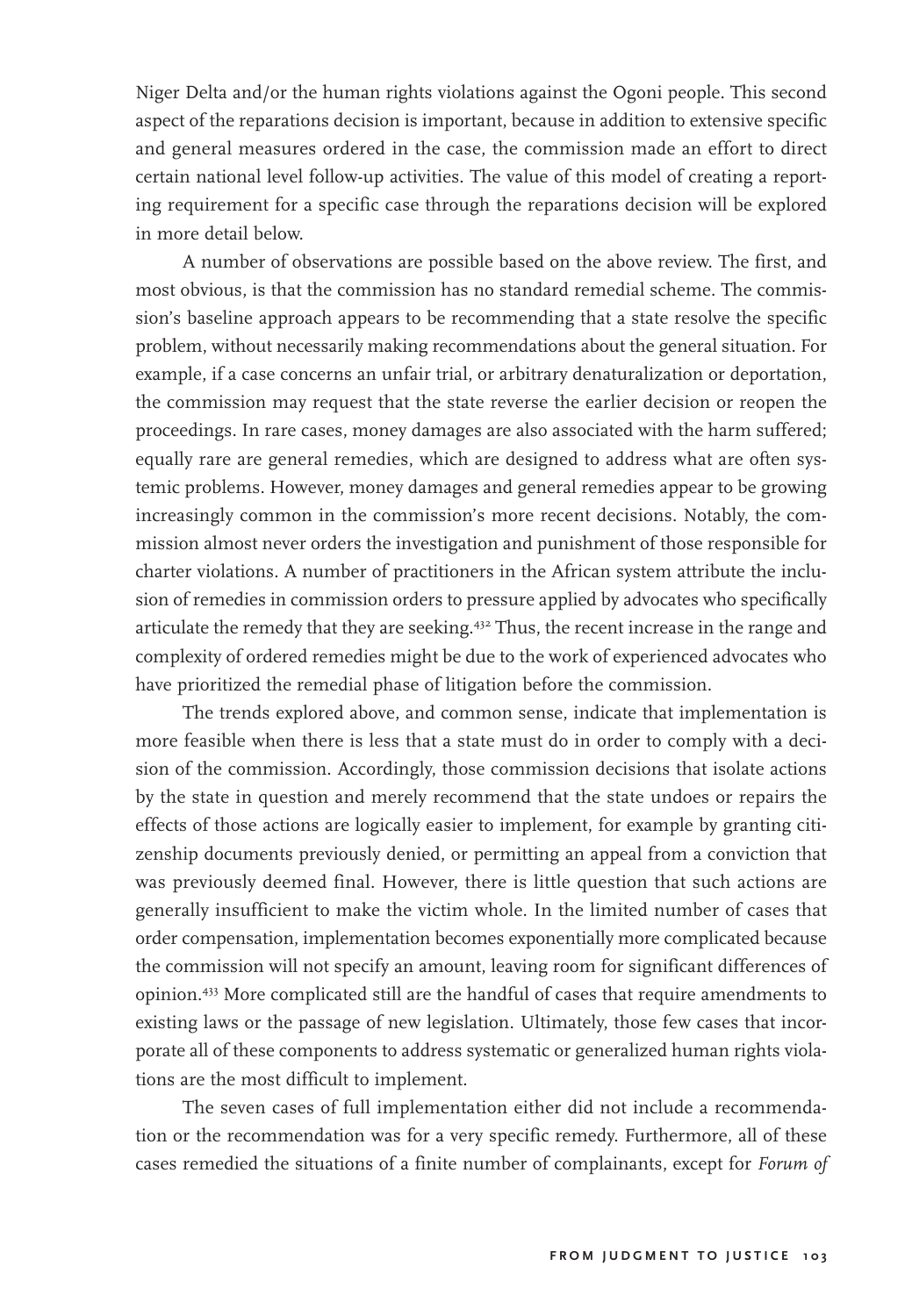*Conscience v. Sierra Leone*, which could not feasibly remedy the situation of the executed men, but did result in a change in law. However, the cases that address generalized situations of human rights abuse are arguably more significant in the scope of the problems that they address. Practitioners should use this insight to shape their requests for certain recommendations, and ask for specific measures so as to strengthen the commission's mechanisms for follow-up. The importance of having an accurate remedial blueprint is particularly important as the commission begins to incorporate reporting requirements into its decisions.

#### **The Importance of Follow-Up Activities**

Of the seven successes described above, three involve Nigeria, which is commonly considered one of the richest case studies of the work of the African Commission. During the repressive dictatorship of General Sani Abacha (1993-1998), multiple cases were brought before the African Commission by NGOs challenging a variety of systematic human rights abuses aimed at Abacha's opposition. Chidi Odinkalu, one of the lawyers who worked on the Abacha-era commission cases, describes the process of trying to convince the Nigerian government to release political prisoners as like "horse trading,"434 a description that is inconsistent with the way that one might ideally imagine follow-up procedures to work. Nevertheless, it paints an important picture, which Obiora Chinedu Okafor describes in some detail in his book on the importance of "activist forces" in bringing about compliance with charter obligations, and how the commission, "with the facilitative contribution of local activists," was able to raise the profile of public outcry against Abacha's regime on the national and international levels.<sup>435</sup>

The importance of intense advocacy is also apparent in *Modise v. Botswana*, which had been closed by the commission and which lawyers petitioned to reopen in 1993. What followed was years of litigation that led to the guarantee of Modise's nationality. In order to achieve this ministerial act, however, Chidi Odinkalu, Ibrahima Kane, and other advocates had to travel multiple times to Botswana to meet with high-level officials in the Justice and Foreign Affairs Ministries, among others. In an attempt to resolve the last point of implementation, payment of compensation, protracted negotiations took place over the course of many years and ended in an offer of 30,000 pounds by the government of Botswana to Modise, who rejected the offer because he felt he was due much more. Aside from being a testament to the need for a clear remedial framework for African Commission cases, the *Modise* case is a lesson in the importance of zealous follow-up, and the level of access advocates need in order to do so effectively. The African Commission can play a key role in creating both the ways and the means for such follow-up work to promote implementation.

Indeed, in *Forum of Conscience v. Sierra Leone*436 and *Amnesty International v. Zambia*, no specific remedy was articulated by the commission, but the topic of the cases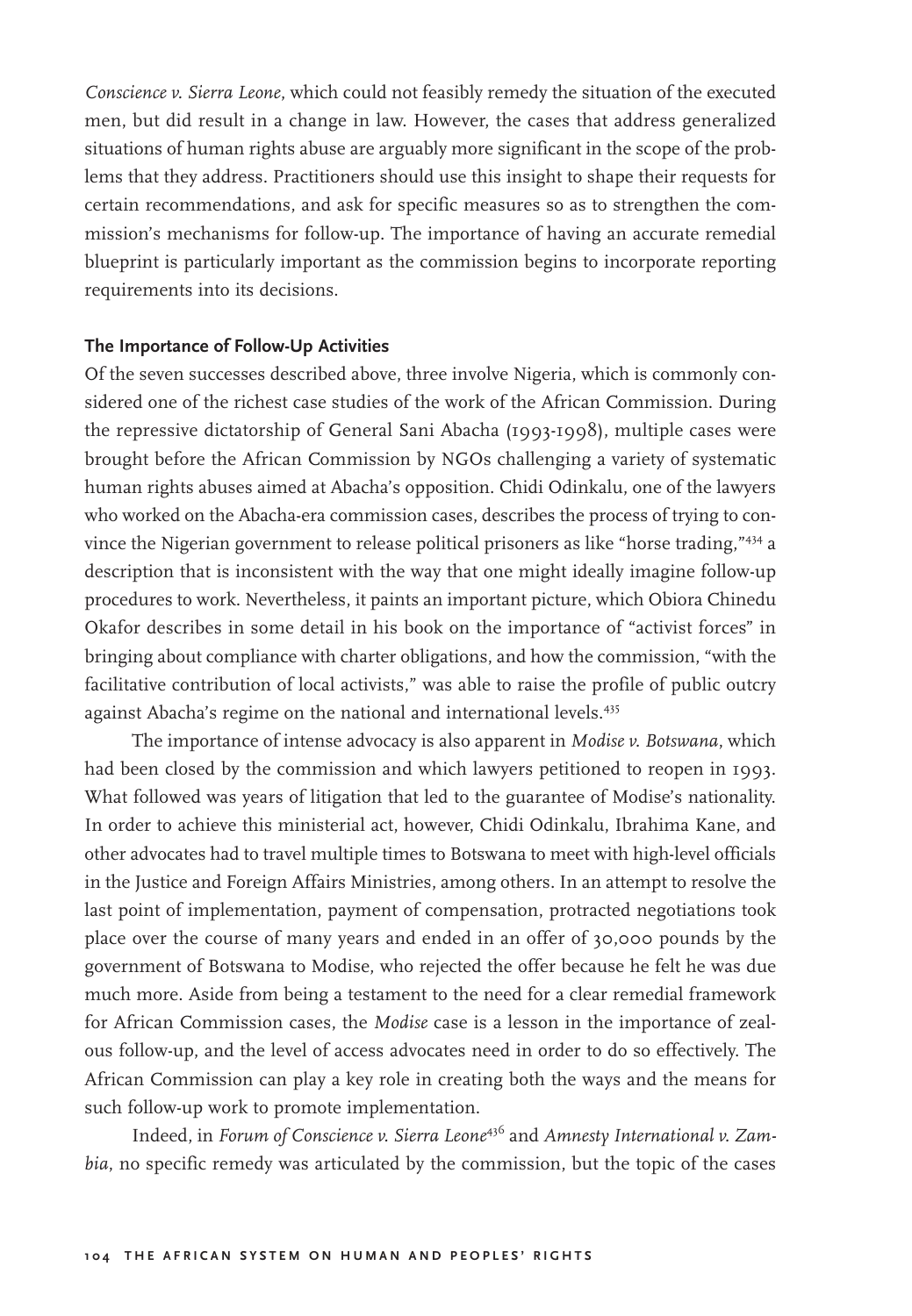was raised during promotional visits by the commission to each respective country.437 In *Forum of Conscience*, the commission recommended that Sierra Leone fulfill its obligations under the charter even if the soldier applicants themselves were already deceased. The commission specifically raised the subject of the case with the government of Sierra Leone during a promotional visit in February 2000, and subsequently the state passed legislation that guaranteed soldiers the right to appeal the decisions of court-martial proceedings.438 Similarly, the commission noted in its decision in *Amnesty International v. Zambia* that Zambia should allow Banda to apply for citizenship and grant Chinula's family's request that his remains be repatriated, acknowledging that he had passed away while in Malawi. While these reparations were not explicitly ordered in the operative section of the decision, as is the commission's general practice, they turned out to be significant. Indeed, in September 2002, during a promotional visit of the African Commission to Zambia, Commissioner Andrew R. Chigovera raised the issue of implementation in a conversation with the Ministry of Justice. In that conversation, the ministry indicated that the deportation order had been revoked, Banda had been permitted to return to Zambia unconditionally, and Chinula's remains had been repatriated.439

For the commission to make such promotional visits, or engage in real and rigorous discussions with relevant state agencies about the implementation of recommendations requires that commissioners have the capacity and the independence to do so. Fortunately, over time, the commission has begun to value these qualities more, and it has become more proactive in terms of its mandate. A particularly significant example of this can be found in the coordinated work of the African Commission and advocates to follow up on the commission's recommendations in *Malawi African Association, et al. v. Mauritania*, presented below as a case study of implementation activities.<sup>440</sup>

*Malawi African Association, et al.* involved 26 consolidated communications which arose from events that took place in the late 1980s, when the Mauritanian government initiated a policy of "Arabisation" that resulted in widespread repression of black Mauritanians. In 1986 and 1987, those who protested against the wave of repression were arrested, tried summarily, and even executed. Activists were detained incommunicado, often in solitary confinement. In 1989, following an outbreak of cross-border violence with Senegal, the Mauritanian government expelled 70,000 black Mauritanians to Senegal and Mali. Many of those expelled were government employees, or villagers occupying fertile farmland in the south. Thousands were arbitrarily detained, particularly those who resisted the confiscation of their property. Entire villages were emptied, and the land given to Moors, some of whom formed militias to defend their newly acquired property. Expellees who attempted to reoccupy the villages were often arrested or even executed. In the villages that were not emptied, curfews were imposed, and sometimes enforced through violence—including torture and rape—by the army and militias.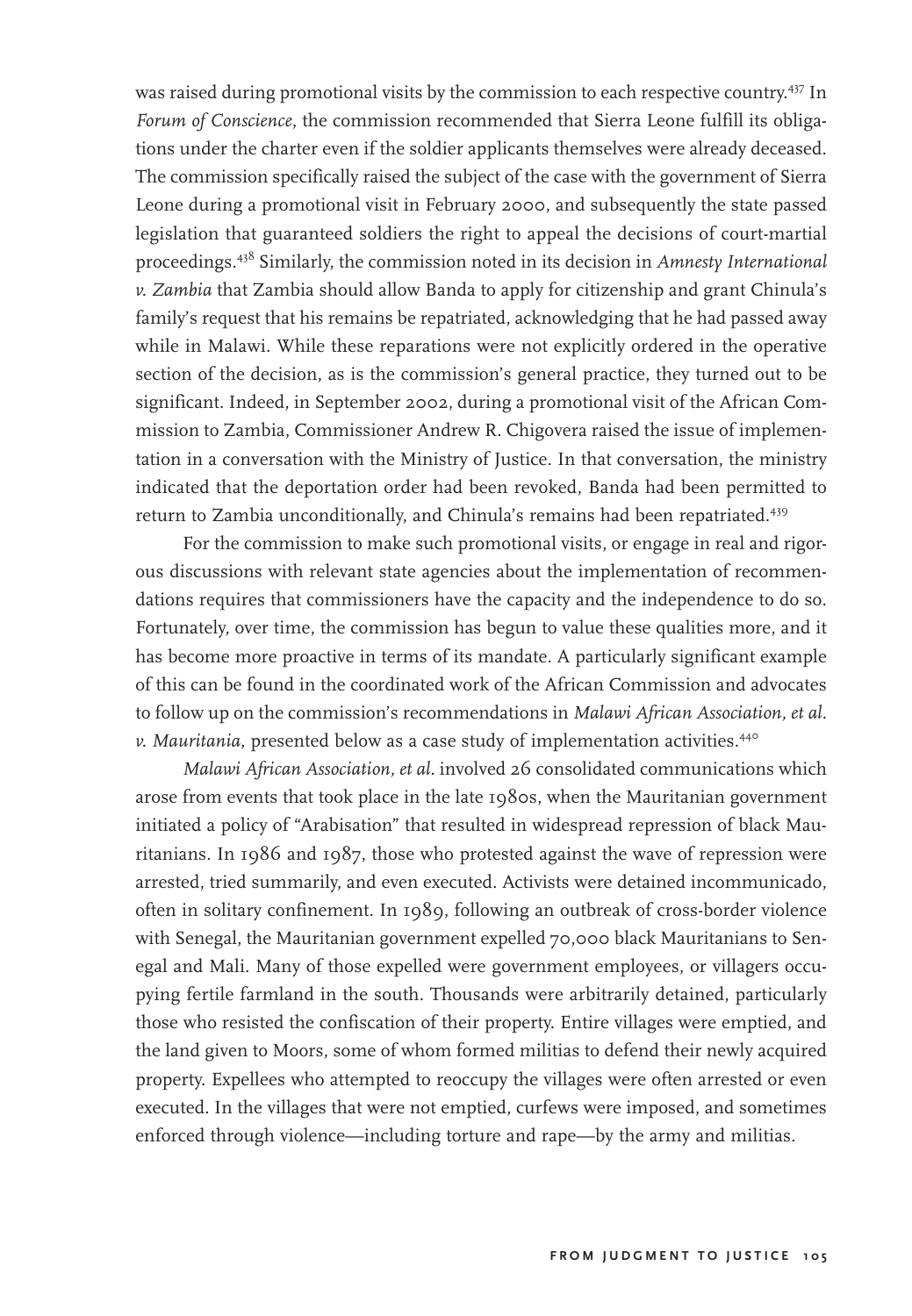In 1991, the Mauritanian government made superficial attempts at reconciliation with the remaining black Mauritanians. It announced the release of some of the arrestees, but others were unaccounted for, and some had died in custody. The government then set up a commission of inquiry to investigate the arrests and expulsions, but the commission was not independent, did not disclose its methodology, and never made a public report of its findings. Mauritania did not contest the allegations of widespread human rights violations. In 1992, the government declared that displaced Mauritanians could return to their homes and promised to assist returnees, but failed to acknowledge the citizenship or rights of expellees who attempted to repatriate.

The commission issued a decision against Mauritania in May 2000, finding violations of numerous charter guarantees and recommended that the state:

- 1) arrange for the commencement of an independent enquiry in order to clarify the fate of persons considered as disappeared, identify and bring to book the authors of the violations perpetrated at the time of the facts arraigned;
- 2) take diligent measures to replace the national identity documents of those Mauritanian citizens, which were taken from them at the time of their expulsion and ensure their return without delay to Mauritania;
- 3) ensure the restitution of the belongings looted from the [persons expelled] at the time of the said expulsion;
- 4) take the necessary steps for the reparation of the deprivations of the victims of the above-cited events;
- 5) take appropriate measures to ensure payment of a compensatory benefit to the widows and beneficiaries of the victims of the above-cited violations;
- 6) reinstate the rights due to the unduly dismissed and/or forcibly retired workers, with all the legal consequences appertaining thereto;
- 7) [a]s regards the victims of degrading practices, carry out an assessment of the status of such practices in the country with a view to identify with precision the deep-rooted causes for their persistence and to put in place a strategy aimed at their total and definitive eradication; and
- 8) take appropriate administrative measures for the effective enforcement of Ordinance nº 81–234 of 9 November 1981, on the abolition of slavery in Mauritania.

Three years after the African Commission's decision, the Mauritanian government had not complied with the recommendations, despite pressure from civil society and human rights organizations. In 2003, the commission's Special Rapporteur on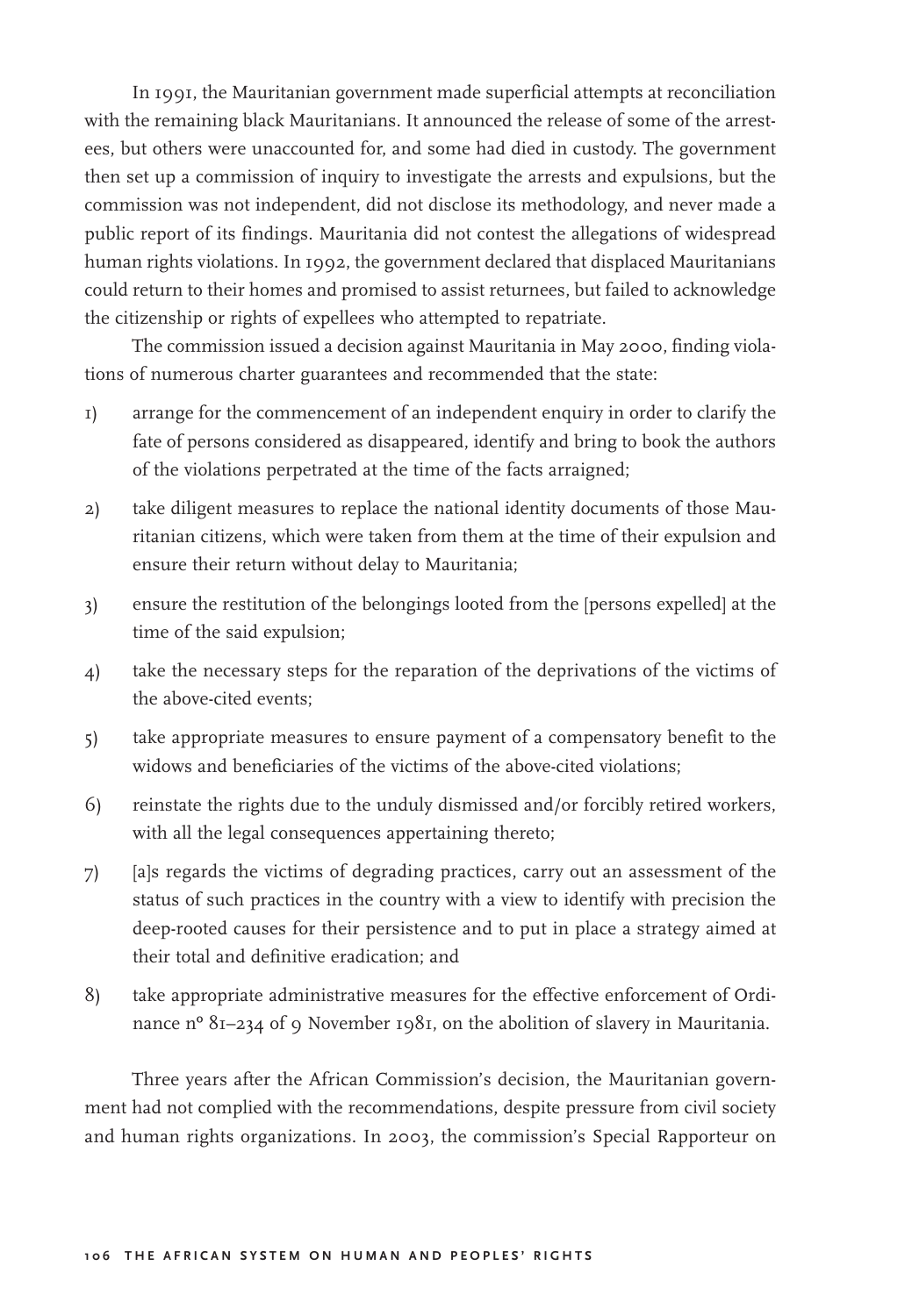Refugees was mandated to undertake a fact-finding mission to document the situation of the expellees in Senegal.

In 2004, the Open Society Justice Initiative and partners visited the camps along the Senegal-Mauritania border where 25,000 Mauritanians were living and obtained sworn statements from expellees regarding the confiscation of their identity documents and loss of citizenship. This was followed by another visit by the Justice Initiative in 2005, this time with the Special Rapporteur to document the situation of expellees in Senegal. The Special Rapporteur met with the Senegalese High Commissioner for Human Rights and members of the Senegalese Foreign Ministry. The team also met with the United Nations High Commissioner for Refugees (UNHCR) representative, NGO partners, and expellees in the settlements.

In August of 2007, the Special Rapporteur, the Justice Initiative, and the Institute for Human Rights and Development in Africa (IHRDA) visited Mauritania and Mali, where expellees reiterated their demands to return and to be given their citizenship. In November of that year, a tripartite agreement was signed by Mauritania, Senegal, and the UNHCR for the return and reintegration of expellees. The government subsequently committed to compensating former civil servants with reinstatement of retirement benefits and designated a loan of \$2.18 million to support reintegration through micro-credit loans for farming and other development projects. In order to facilitate this process, UNHCR officers visited the refugee sites and opened two coordination offices, and a local NGO was designated to support expellees crossing the Senegal River, and four refugee associations were established as mediators. The Justice Initiative and IHRDA participated in a follow-up consultation in Senegal to explain the conclusions of the national consultation and agreement.

All of this work began to yield results in January 2008, when the first convoy of 103 refugees from Senegal arrived in Mauritania. Returnees benefited from an assistance package and food rations, and civil society partners worked to build infrastructure to benefit the returnees and local communities. By November 2008, over 5,000 displaced Mauritanians had returned. However, there were concerns about the lack of transparency in repatriations, and delays in the issuance of identification papers. The Justice Initiative and IHRDA organized a workshop in Dakar in December, bringing leaders of expellees to express their views and concerns to UNHCR and government officials.

A coup caused delays, as a result of which only 10,000 Mauritanian expellees had been repatriated by April 2009, although 25,000 should have been repatriated by that time. By October 2009, UNHCR committed to the repatriation of approximately 700 people per day to Mauritania. At the same time, the government proposed a comprehensive census and the immediate reinstatement of 144 teachers and support staff already identified.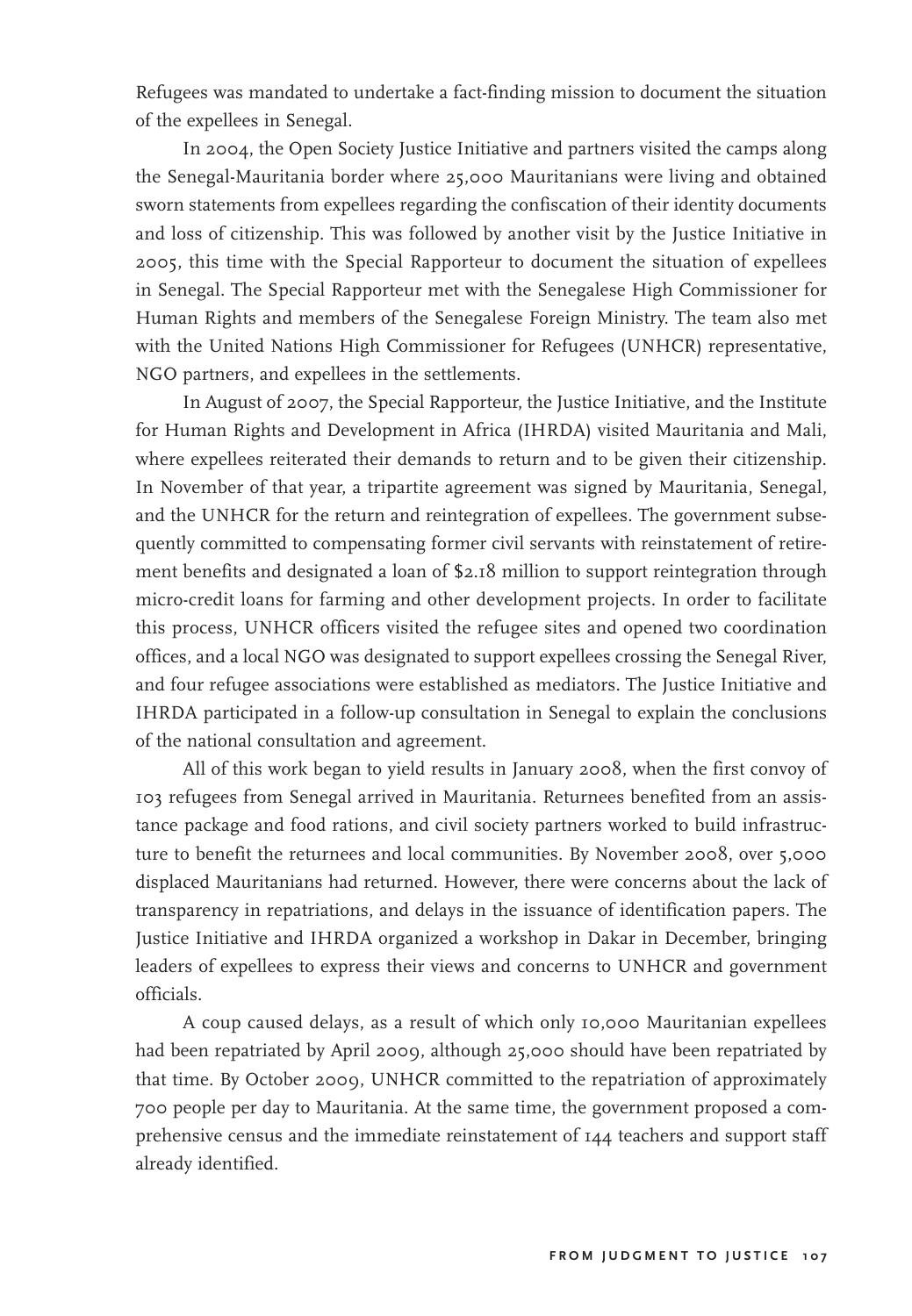Many of the commission's recommendations in this case are still pending implementation, not only within the states, but also at the regional and institutional level. Nevertheless, while the Mauritania case remains one of only partial implementation, it highlights the importance of the guidance of expansive remedial orders, and provides an excellent example of what can be achieved through persistent follow-up activities. Moreover, it provides specific examples of what types of activities have been useful, such as promotional visits by commissioners, coordinated activities with civil society and UN agencies, workshops and trainings for local actors, and government consultations. All of these activities are institutionalized in the follow-up framework recently promulgated by the commission.

## The New Rules of Procedure and the Follow-Up Framework

It is important to acknowledge the history of the African Commission's struggle with implementation. Past initiatives to address the problem of implementing the commission's recommendations include the formation of a working group on implementation and proposals for follow-up mechanisms such as a rapporteurship. Specifically, the commission issued a resolution in its 37th session on "The Creation of a Working Group on Specific Issues Relevant to the Work of the African Commission" (Resolution 77) which specified that the newly established working group "deal with" a number of "specific issues," including the "mechanism and procedure of the follow-up on decisions and recommendations of the African Commission."441 Resolution 77 provided that the working group should be composed of three members of the African Commission and three external experts from Interights, the Justice Initiative, and the IHRDA, and provided that the working group would report its findings in the 38th session, during which its mandate was renewed.<sup>442</sup> While the issue appears to have been dropped in subsequent sessions, a resolution reported in the 23rd Activity Report again renewed the working group's mandate.<sup>443</sup>

The Communications Reform Report, presented to the commission during its 40th session in Banjul, contained a proposal for a follow-up mechanism.444 The proposal included the establishment of a follow-up database, which would centralize information about compliance with commission recommendations, as well as the appointment of a follow-up rapporteur among the commissioners who would be empowered to, *inter alia*, call follow-up meetings with states, perform site visits focused on implementation, and publish its findings in the commission's activity reports.<sup>445</sup> During that session, the commission approved a "Resolution on the Importance of the Implementation of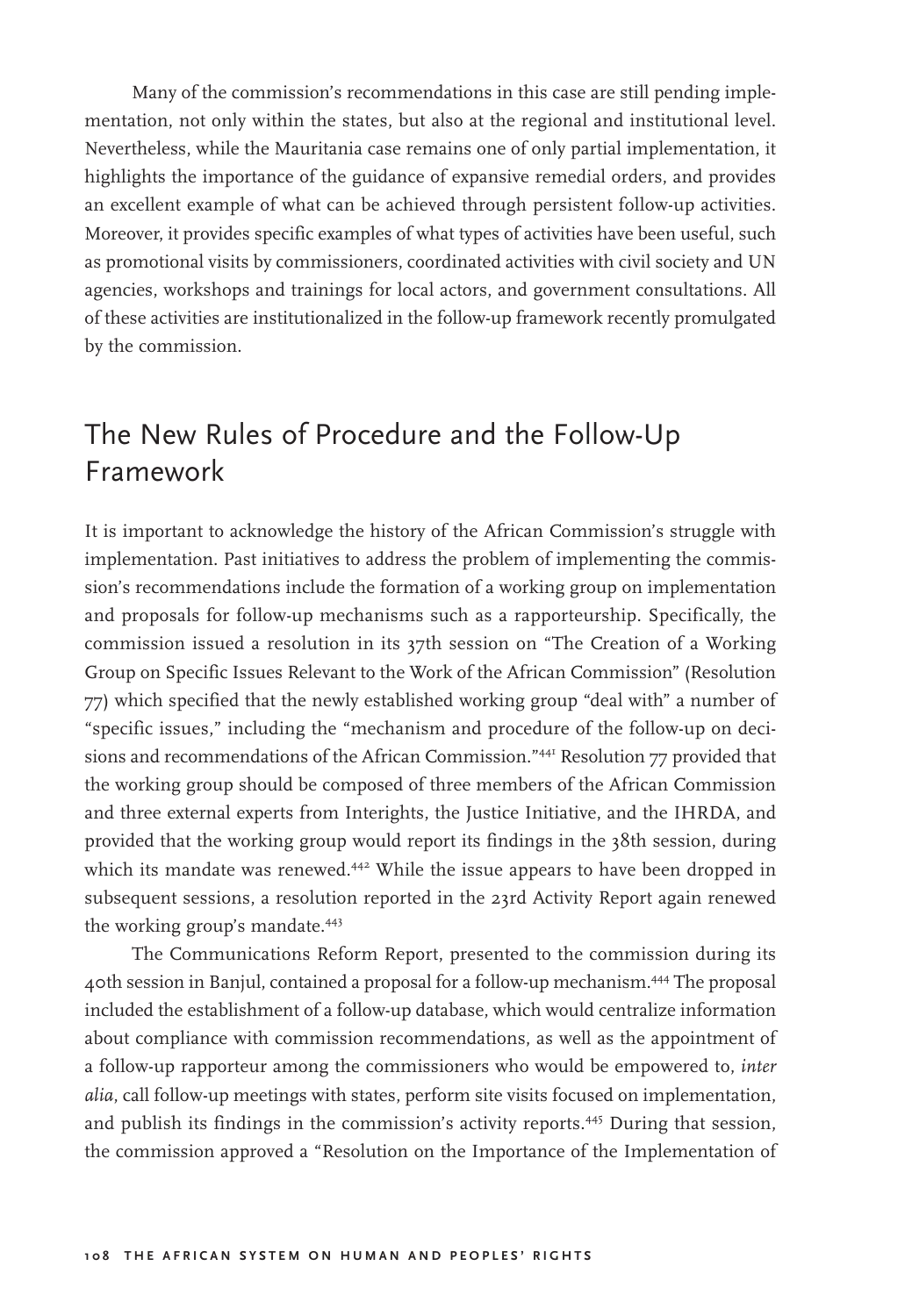the Recommendations of the African Commission on Human and Peoples' Rights,"446 which incorporated the principal suggestions of the Communications Reform Report.<sup>447</sup> However, none of the functional aspects of this resolution, such as the database or rapporteurship on implementation, were ever implemented by the commission, and the recommendations in the Communications Reform Report have not been implemented in any other way.448

Important aspects of many of these initiatives have been consolidated in the African Commission's new Rules of Procedure, which were adopted in 2010.449 Under Rule 115 of the commission's new rules: (1) the Secretariat shall notify the parties after one month of the dissemination of a decision; (2) if the decision finds a state in violation of its charter obligations, the state shall inform the commission in writing in six months of all of the measures it has taken to implement the decision; (3) the commission may request more information about follow-up measures taken by the state three months after the initial report;  $(4)$  the commission may send reminders every three months if there is no state response; (5) the commissioner assigned to the case, or "Rapporteur for the communication … shall ascertain the measures taken by the state party to give effect to the Commission's recommendations on each communication;" (6) the rapporteur may take such actions and make such recommendations for further action by the commission as may be necessary; (7) the rapporteur will report on the implementation of the commission's recommendations in a public session during the ordinary session of the commission; (8) the commission shall call the attention of the Sub-Committee of the Permanent Representatives Committee and the Executive Council on the Implementation of the Decisions of the AU to incidents of non-compliance; and (9) the commission shall include information on any follow-up activities in its activity report. It remains to be seen how this new follow-up framework will be operationalized, as there is no apparent increase in the commission's budget to support these activities in every case, but it represents a significant opportunity for progressive development.

In essence, Rule 115 provides that commissioners will be assigned as rapporteurs on the implementation of recommendations in final decisions of the commission and will carry out what could be considered three categories of implementation activities. First, the rapporteur "shall" ascertain the state's activities with regard to implementation, report on those activities during the regular session of the commission, and include such a report in the annual activity report of the commission. This is essentially a mandatory reporting mechanism that provides for the publicity of states' recalcitrance with regard to implementation. Second, the rapporteur "may" take action on behalf of the commission to further implementation; this non-mandatory provision could act as the basis for a wide range of implementation-related activities. Finally, the draft rules provide that the commission "shall" report on non-compliance to the Sub-Committee of the Permanent Representatives Committee and the Executive Council on the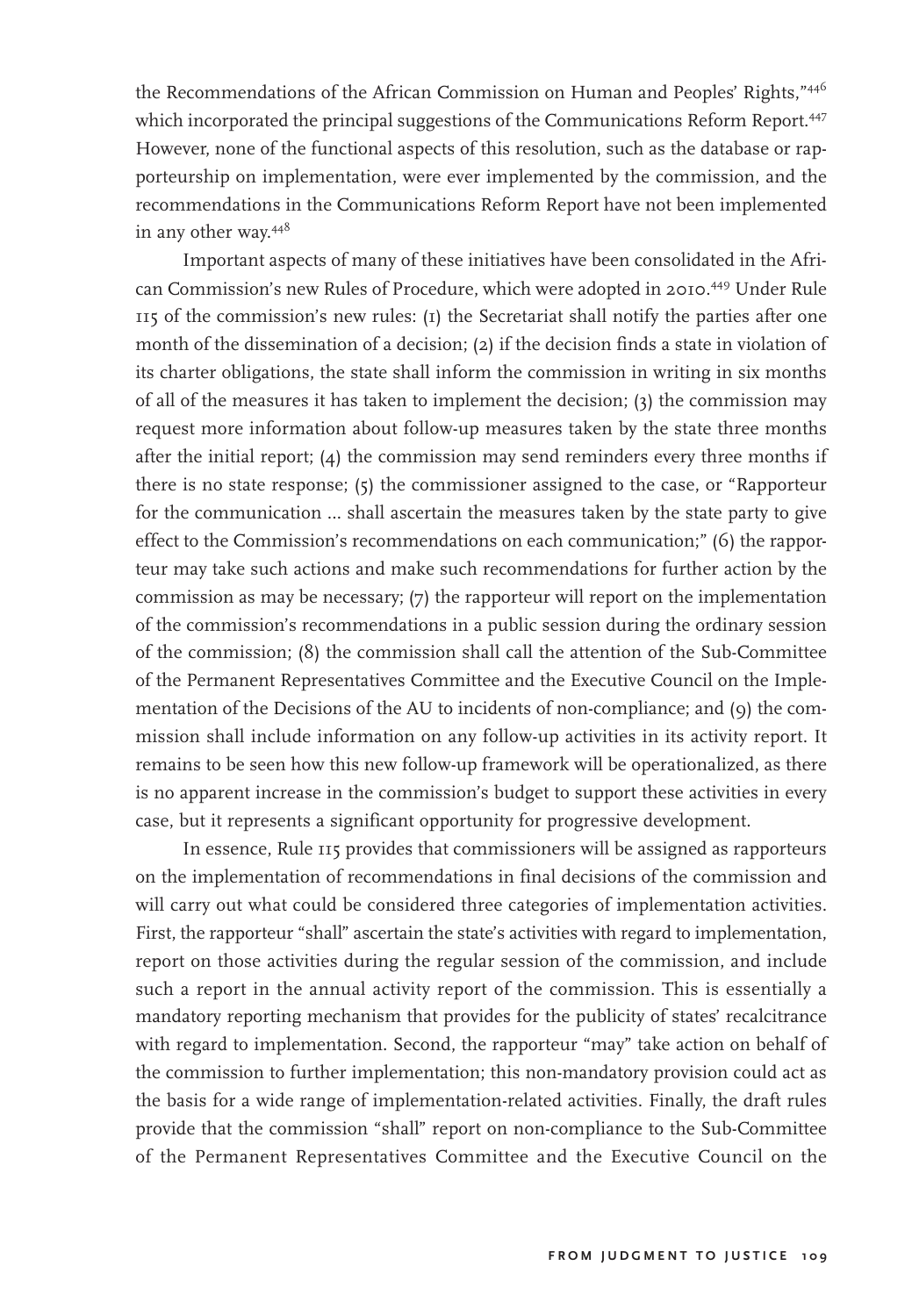Implementation of the Decisions of the AU. This requirement creates a mandatory reporting mechanism that provides for communication between the commission and the political organs of the AU with regard to implementation.

While a framework for the commission to follow-up on its recommendations is exceedingly important, perhaps even more significant is the prospect for the commission to refer cases to the jurisdiction of the African Court.<sup>450</sup> Rule 117 of the new rules of the commission provides that "the Court shall complement the protective mandate of the Commission" in accordance with Article 2 of the court protocol and Articles 30 and  $45(2)$  of the African Charter. In this regard, Rule  $118$  establishes that the commission and the court shall meet at least once a year so as to maintain a "good working relationship," that the bureaus of each body shall meet regularly, and that any conclusions from those meetings adopted by the commission shall be published in its activity report. Specifically, Rule  $12I(I)$  of the new rules suggests that the commission will begin referring cases of non-implementation to the African Court:

 If the Commission has taken a decision with respect to a communication submitted under article 48, 49, or 55 of the Charter and the Commission considers that the State has not complied or is unwilling to comply with its recommendations in respect of the communication within the period stated in Rule 115 [approximately 9 months], the Commission may submit the Case to the Court pursuant to Article  $\zeta(I)$  of the protocol and inform the parties accordingly.

The new rules also provide for referral to the court in cases of non-compliance with provisional measures issued by the commission, or in those instances in which a situation of serious and massive violations of human rights as provided under Article 58 of the charter.451 Further, the new rules include the extremely broad provision that "[t]he Commission may seize the Court with any other case and at any stage of the proceedings."452 This last rule could easily be read to mean that the commission is not restricted in any way in its decision to refer cases to the court; for example, it could refer cases that it decided before the entry into force of the new rules, or cases that it has yet to decide. However, this broad reading is not supported by discussions with the commission's Secretariat, which indicate that there is an internal policy to refer cases resolved by the commission after the entry into force of the new rules.

As for the African Court itself, some commentators have opined that the African Court Protocol addresses many of the failures of the commission by creating a judicial body that will issue legally binding decisions after publicly conducted hearings.453 The new Rules of Procedure of the African Court provide that, once it has issued a decision in a case "the Court shall duly notify the parties to the case, the Commission, the Assembly, the African Union Commission and any person or institution concerned of the judgment by certified true copies thereof."454 Beyond this mechanism to shame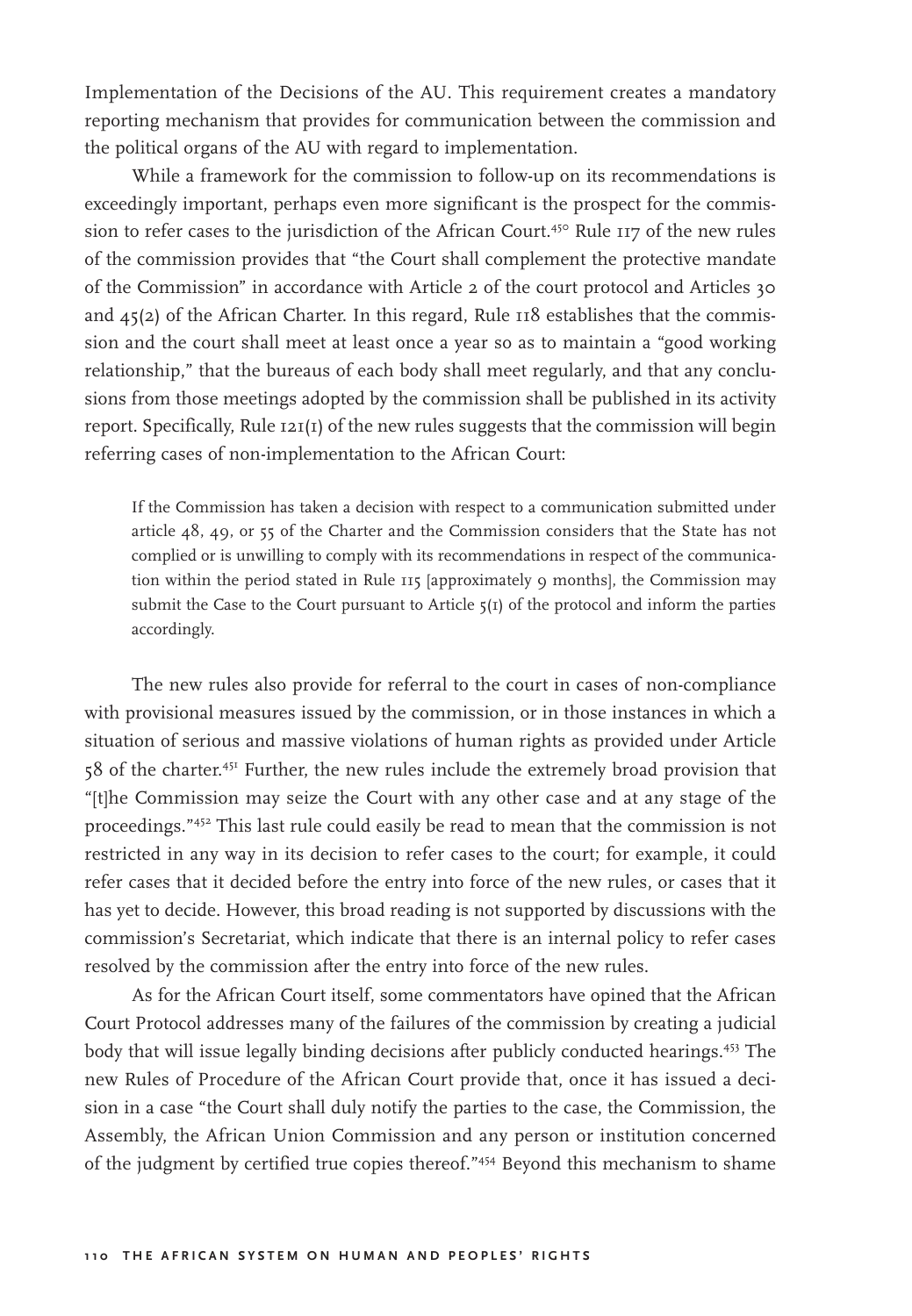governments, the new rules provide that: "The Executive Council shall also be notified of the judgment and shall monitor its execution on behalf of the Assembly."455 This would indicate that the AU aspires towards an enforcement mechanism like that used in the European system, and that a political body akin to the Council of Europe's Committee of Ministers will oversee the enforcement of judgments. This is a possibility that should be further explored.

### Conclusions and Recommendations

The new rules of procedure for the African Commission and African Court represent an opportunity to substantially increase the commission's follow-up activities and the chances of referral to the court, which in turn could improve the rate of implementation in the African system. However, this is by no means a foregone conclusion. Coordination and strategy will be necessary if interested parties are to take full advantage of this opportunity, and discussions should begin immediately about what the commission's priorities should be in implementing its new follow-up mandate so as to have the greatest impact.

The Working Group on Specific Issues Relevant to the Work of the African Commission, already in existence, represents an established institutional forum for civil society actors to convene with the commission and discuss those issues of particular relevance to the functioning of the regional human rights system. Organizations that participate in this working group should encourage it to establish a forum to discuss the operationalization of the new rules of procedure and emphasize increased implementation as a goal of these discussions.

What follows are four agenda items that should be central to the discussions about the new rules of procedure, whether such discussions occur within civil society organizations, across coalitions of interested organizations and institutions, or in the context of the meetings of the working group with the participation of the commission:

#### **Establish a Rigorous and Comprehensive Implementation Reporting Mechanism**

As noted above, Rule 115 of the new rules requires that a state must inform the commission of the measures it has taken to implement recommendations after six months. The rule further provides that the commission shall call the attention of the Sub-Committee of the Permanent Representatives Committee and the Executive Council on the Implementation of the Decisions of the AU to incidents of non-compliance. The procedure, while fairly straightforward, could be instrumental in creating a record of implementation of decisions; however, the utility of that record in advancing implementation is still unclear.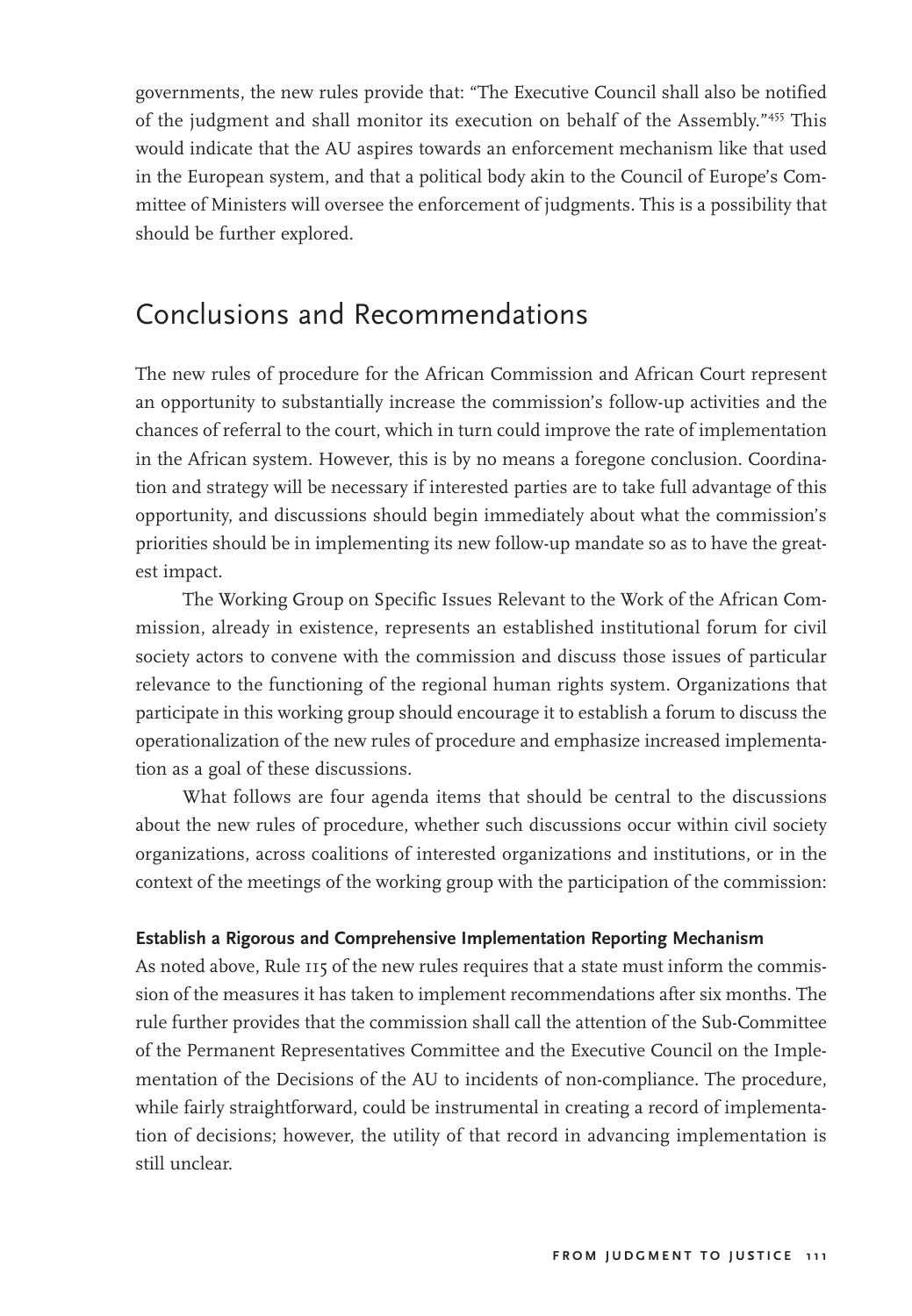Ideally, this reporting procedure would provide the individual or organization that brought the case an opportunity to comment on the state's report of its efforts to implement the commission's recommendations and then provide the commission itself an opportunity to evaluate the positions of the parties. This is important so as to avoid situations, all too common, in which states make empty claims of taking seriously their obligations to comply with their human rights commitments. Giving interested parties the opportunity to comment on a state's assertions with regard to implementation will, it is hoped, compel a state to provide a more complete and accurate version of its efforts to implement the commission's recommendations. Finally, it is important for the commission to evaluate the assertions of the parties in writing and determine whether recommendations have been implemented. Without this official version, states can continue to claim that they are fulfilling their human rights obligations when that might not be the case.

There is reason to believe, however, that these reporting activities will not be well organized or consistently documented, which could severely limit their utility. Accordingly, as a general matter, interested parties should encourage the establishment of some type of registry within the commission's Secretariat to track compliance with Rule 115. One possibility could be that, just as the commission reports in its activity reports on state compliance with the Article 62 human rights reporting requirements, the commission could commit to reporting on implementation in the same way. In order to facilitate such monitoring, it would be important to establish some type of central repository for these reports at the commission's Secretariat, akin to the database that was recommended in the Communications Reform Report. Arguably, the working group could act as the central repository for the information on implementation collected in the reports, as well as supplemental information collected by the new casespecific implementation rapporteurs.

#### **Support Meaningful and Consistent Work by Implementation Rapporteurs**

In addition to requiring implementation reporting by states, Rule 115 also provides that a commissioner will be assigned to each case decided by the commission and that he or she will act as the rapporteur for implementation in that case. The rapporteur "may" engage in activities to support implementation and may make recommendations for further action to the commission. Finally, the rapporteur will report during the sessions of the commission on the state of implementation in those cases he or she is assigned to follow, and the commission should report all such activities in its activity reports.

It is important to note that this rule actually falls short of the proposal by advocates that the commission establish a permanent rapporteurship on follow-up. A permanent rapporteurship is arguably superior to having multiple rapporteurs because one individual cultivates an expertise in the process of promoting implementation, and central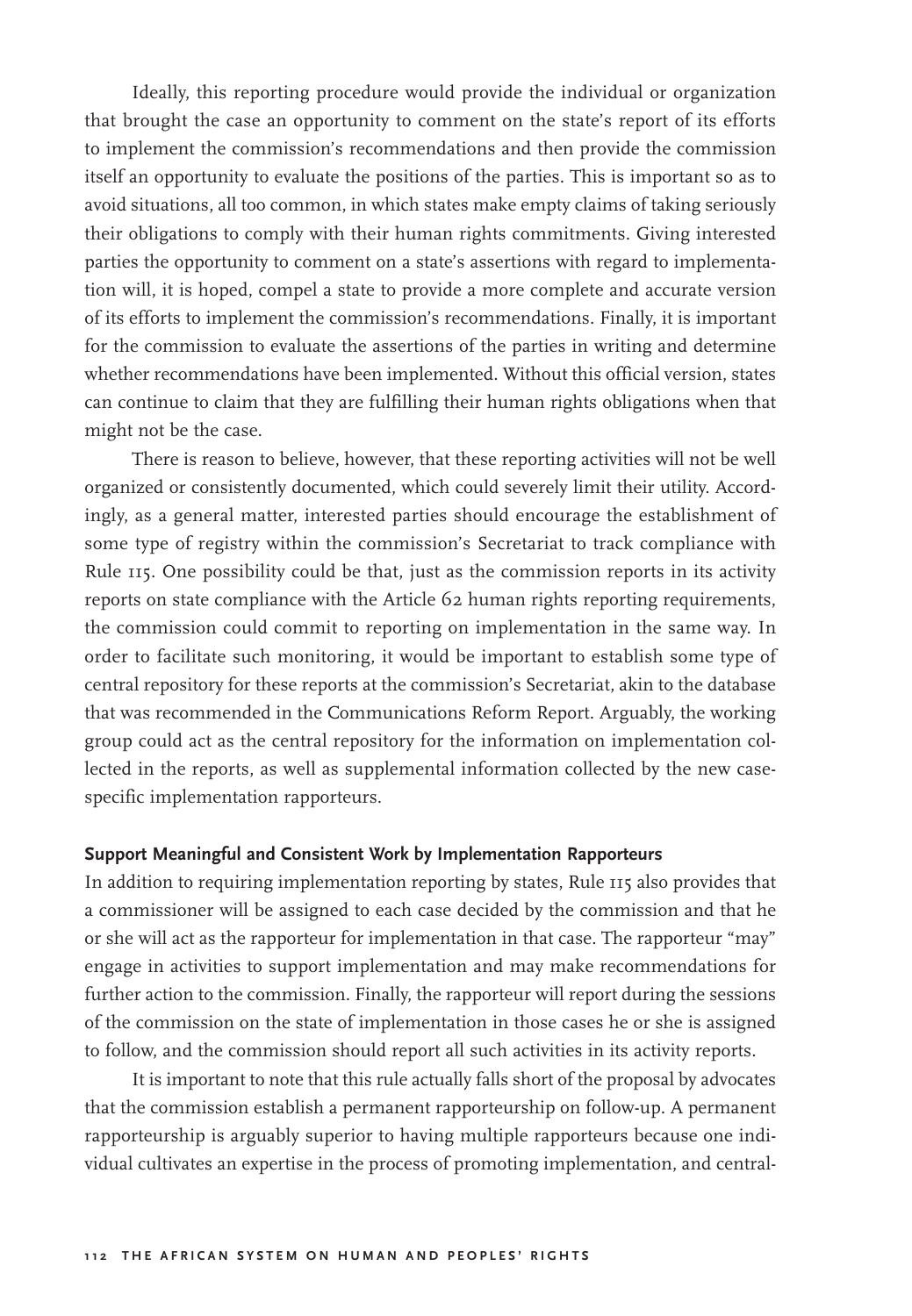izes all of the information relevant to his or her follow-up activities in one office, which facilitates comparative analysis. That said, there are benefits to the system proposed in the commission's new rules, inasmuch as it does not overburden one individual with all implementation activities, and it prevents the possibility that all follow-up activities cease when an inactive rapporteur is appointed. The goal of those committed to improving implementation should be to foster a tradition of implementation expertise and centralization of information in the case-specific rapporteur system. Because the new rules require the rapporteurs to report on follow-up activities during the sessions and to publish this information in activity reports, it would take relatively little effort to centralize that information. Further, it would be important to compile this information with the implementation reports, and create a space in which all rapporteurs can exchange experiences and best practices. Once again, the working group could serve the function of both acting as a central repository and convening discussions about trends in implementation during the sessions.

With regard to the work of the rapporteurs themselves, the provision that they "may" develop those activities they deem appropriate offers both the potential for creative advocacy as well as the risk of inaction. For example, while Rule 115 only provides a procedure for the submission of reports on implementation by states, it is certainly within the rapporteur's discretionary powers under the new rules to request comments on the state report from the victims' representative or another interested party, and then to issue his or her written findings. The rapporteur could then present these written findings to the commission during the sessions as outlined in Rule 115, and include them in his activity reports. There also exists the possibility that a rapporteur might entertain a request to hold a hearing on implementation during the commission's session, where it would hear from the state and interested parties about efforts to implement the commission's recommendations, and the findings from such hearings could similarly be included in the activity reports. Additionally, a precedent already exists for commissioners to make implementation a priority during their promotional visits to countries. This practice should become more common and consistent, and commissioners should schedule trips in their capacity as implementation rapporteurs, and produce specific reports on the matter that could be presented with other written findings during the sessions.

#### **Elaborate a Strategy for Litigation and Implementation of Court Decisions**

Because the possibility of a decision by the African Court represents a potential leap forward for implementation in the African system, there will surely be a rush on the court now that the new rules of procedure have been ratified. However, experiences from the other regional human rights systems suggest that there is no guarantee that a decision from the African Court will be implemented. Because a positive experience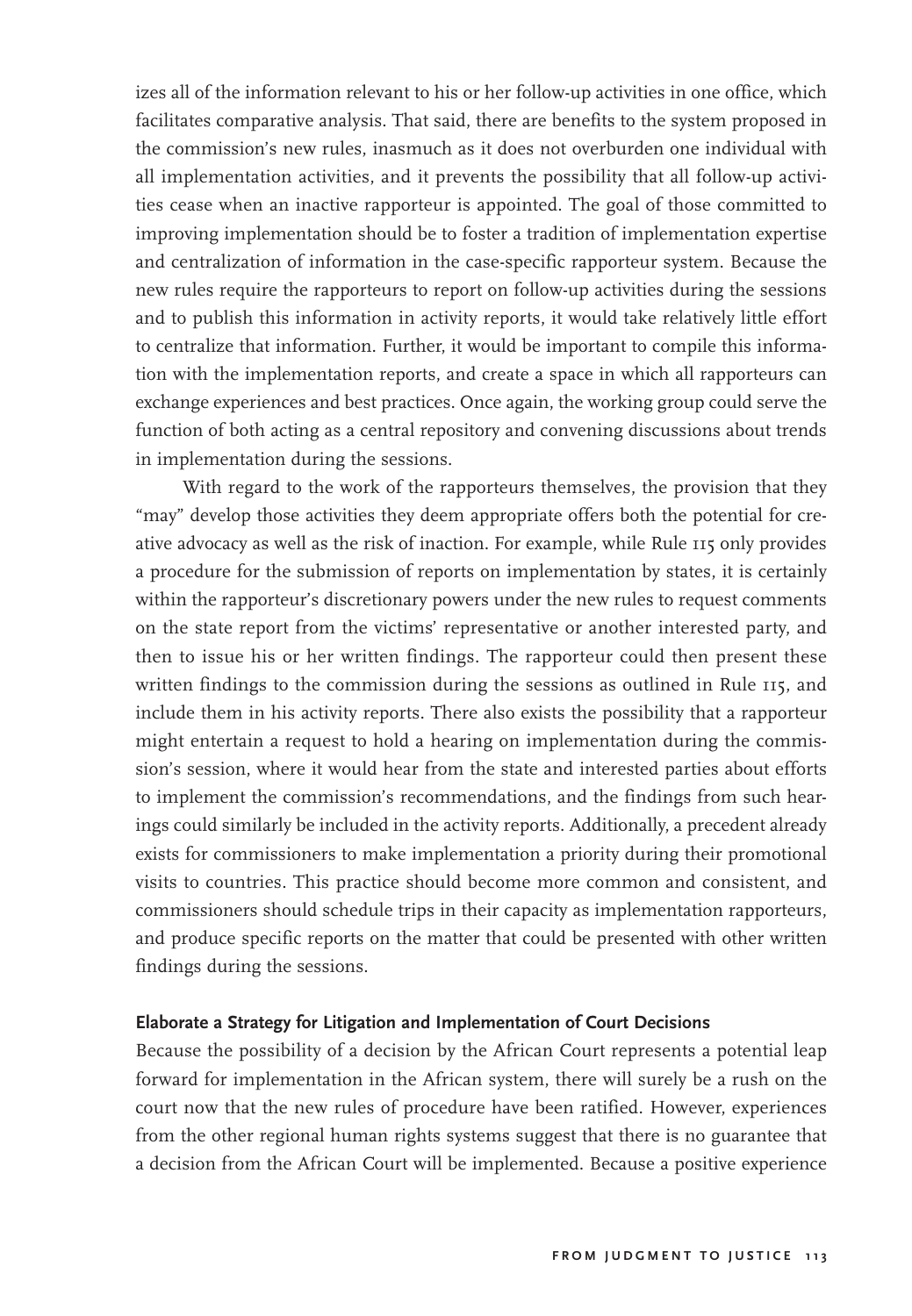will help to foster future litigation, litigants should therefore think very carefully about the first matters they intend to take to the court.

There are a number of considerations to keep in mind. First, it is important to remember that the court will likely operate very slowly at first, as it negotiates its way around its procedures and the vast body of human rights jurisprudence that will inform its decisions. Because it will receive a lot of attention regionally during this extended period of deliberation, it would be best that the first cases represent problems endemic to the region, leading many different communities to look to the court for a possible resolution of their situation. Second, the first cases will determine in many ways how the court will treat subsequent cases, which could have an impact on implementation. Accordingly, litigants should consult lawyers that practice before international tribunals to identify important issues to highlight for the court's resolution. For example, the scope of the court's temporal jurisdiction will be extremely important in its first years, and the lawyers who litigate the first cases should be prepared to argue for the most progressive interpretation of the court's authority to hear cases arising from temporally remote events. For all issues of this nature, there will be ideal test cases, and practitioners should work together with the commission to find them. Finally, even if a case has public appeal and involves important legal issues, it would be a mistake to believe that the decision of the African Court will be easy to implement; therefore, those that bring the first cases would be well advised to develop implementation strategies alongside their litigation strategies.

An implementation strategy for a court case should involve, at a minimum, sensitizing the population about the issues that the court will address, reaching out to government officials who may be open to working on those issues, and creating a domestic advocacy platform, which could include such specific measures as a retrial or an investigation, or general measures such as a legislative or policy proposal. Also very significant is the fact that Rule 64.2 of the court's Rules of Procedure provides that the Executive Council of the AU Assembly will monitor the implementation of court decisions. There is little question from the wording of this rule that the intention is to create a political monitoring mechanism; however, it is unclear exactly what the executive council is willing to do with regard to the implementation of decisions, and there will likely have to be extensive dialogue among regional actors to devise operating procedures in this regard. That said, this possibility presents a tremendous opportunity for the advancement of human rights protection in Africa, and interested parties should begin to support this process from the moment the first case is submitted to the court's jurisdiction.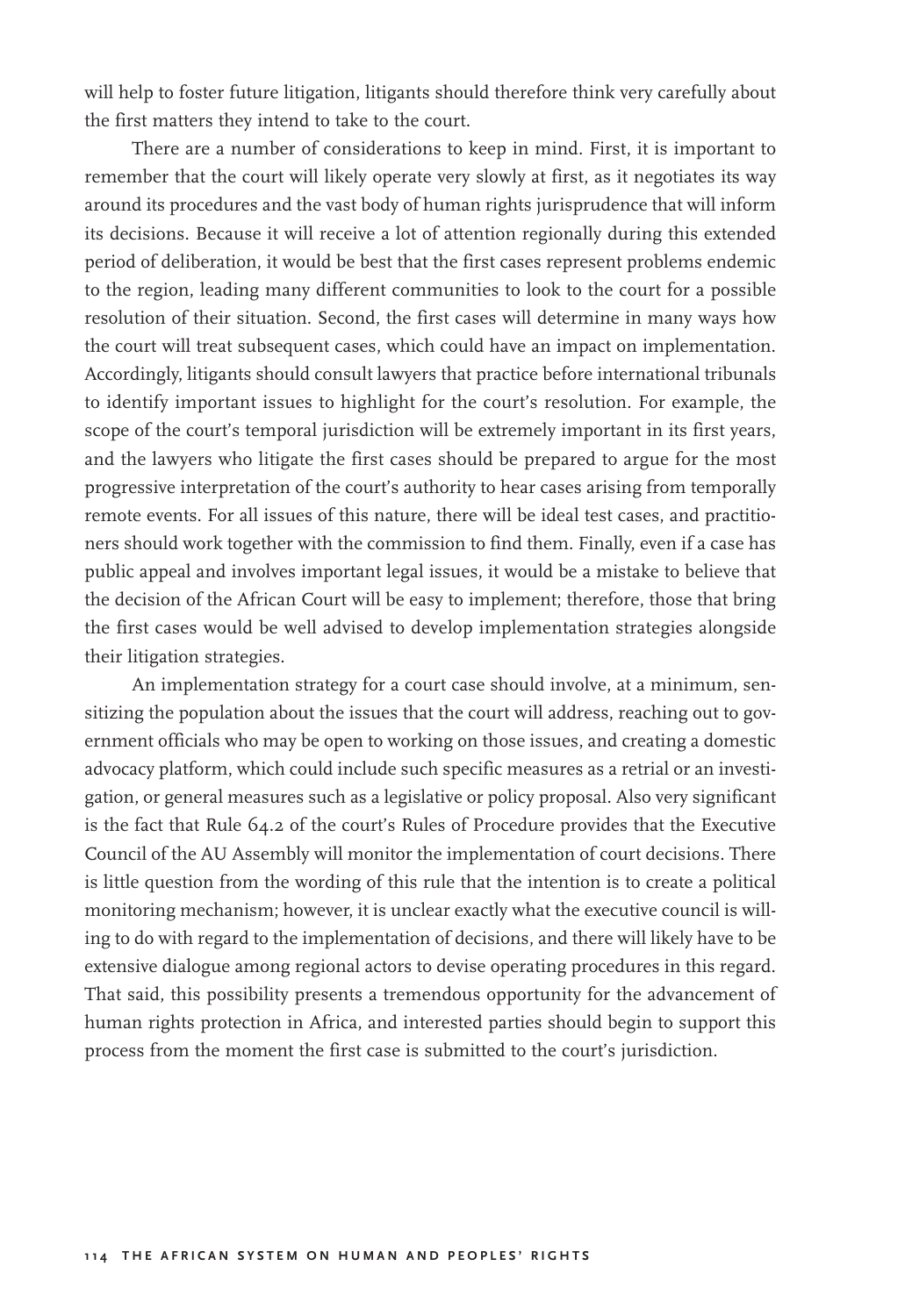#### **Encourage the Retroactive Application of Rules on Follow-Up and Referrals**

It appears at this stage that the African Commission has not made a decision whether it should apply the follow-up procedure retroactively to those 60 cases it has decided to date; however, persons interviewed for this study indicate that the commission has made a decision that it will only refer cases to the court that it decides after the entry into force of the new rules. As to the retroactive application of the commission's new implementation framework, including implementation reporting requirements and the assignment of a follow-up rapporteur, interested parties should encourage the commission to begin this process in those cases it has already decided. There is apparently room for such advocacy, either on a case-by-case basis, or as a matter of policy, and it would only benefit the integrity of the follow-up procedures to begin implementing them now. This could involve, as a first step, a letter from the commission asking a state to report on the implementation of a decision under Rule 115. Such a letter would bring the case into the new procedural framework and decisions about how to proceed could then be made.

Another advantage in getting the commission to retroactively apply its Rule 115 procedures is that it increases the chance that the commission might rethink—or make an exception to—its rumored position that it will only refer cases to the court that have been decided after the entry into force of the new rules. If there is potential for the commission to become invested in the process of implementing a specific decision, it may be receptive to the idea of broaching referral with the court during one of their planned meetings to discuss matters of common concern. Because there is no apparent drawback to trying to convince the commission to submit a case that was decided before the new rules take effect, interested parties may wish to extend their advocacy to include the retroactive application of the commission's rules on referral.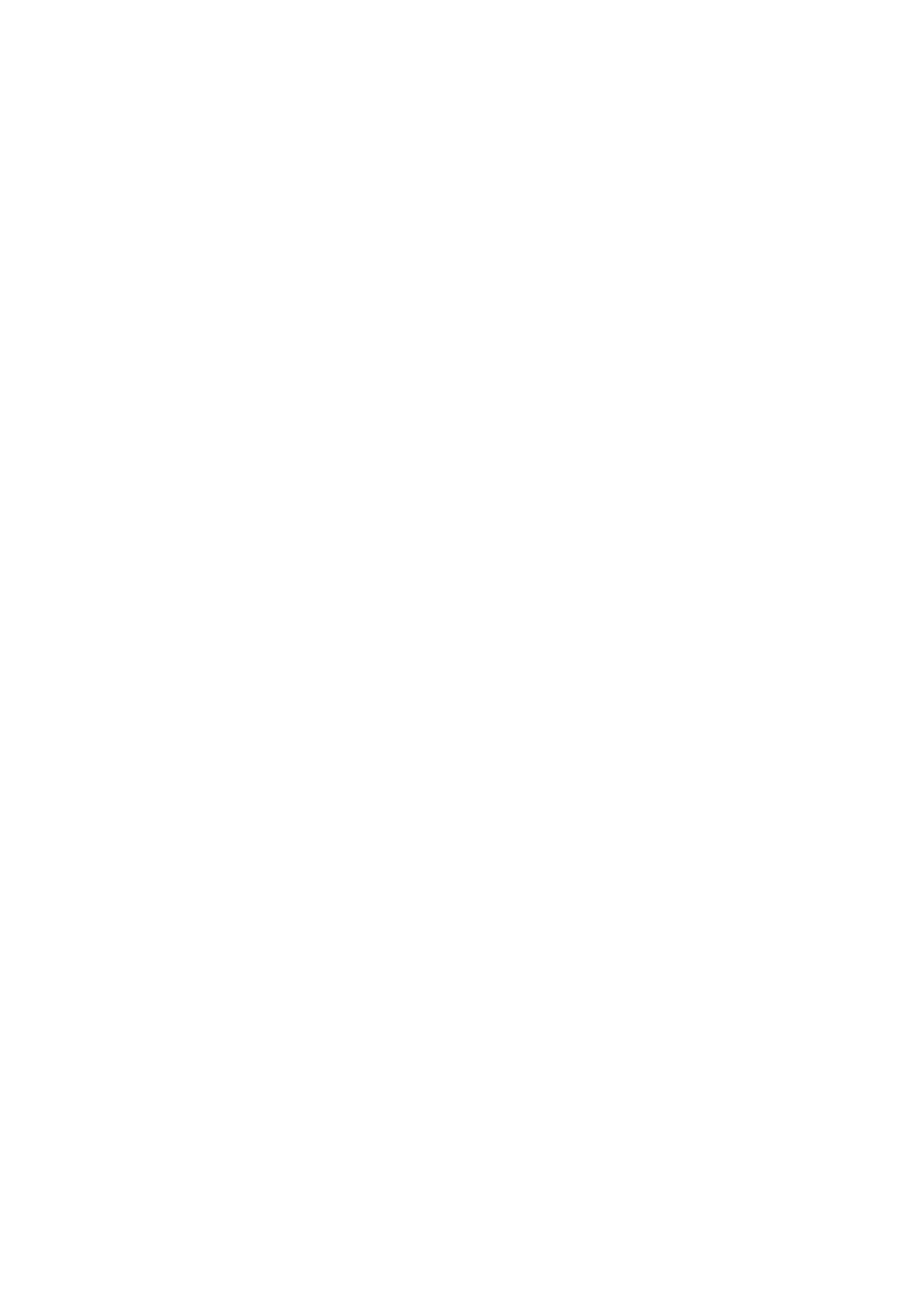# IV. United Nations Treaty Bodies: The Human Rights Committee

### Introduction

The United Nations' treaty bodies are treaty-based institutions that run on a parallel track to those human rights bodies established under the United Nations Charter. Composed of independent experts, the treaty bodies undertake two principal activities: a reporting procedure, wherein states must periodically report on the conformity of their domestic standards and practices with the respective human rights treaties to which they are party, and an individual communications procedure.456 Although both activities are broadly designed to monitor state compliance with treaty obligations, the communications procedure is distinct from the reporting requirement in that it is an optional mechanism that permits the treaty bodies to receive and consider, in a quasi-judicial manner, the complaint of any individual within the jurisdiction of a ratifying state who claims to be the victim of a human rights violation over which the committee has competence. In addition, all of the treaty bodies periodically publish general comments, sometimes referred to as "general recommendations," which serve to clarify the content of treaty provisions, give procedural advice, and define the scope of state obligations.

Currently, there are five treaty bodies, or committees, competent to receive individual communications: the Human Rights Committee (HRC), the Committee Against Torture (CAT), the Committee on the Elimination of Racial Discrimination (CERD),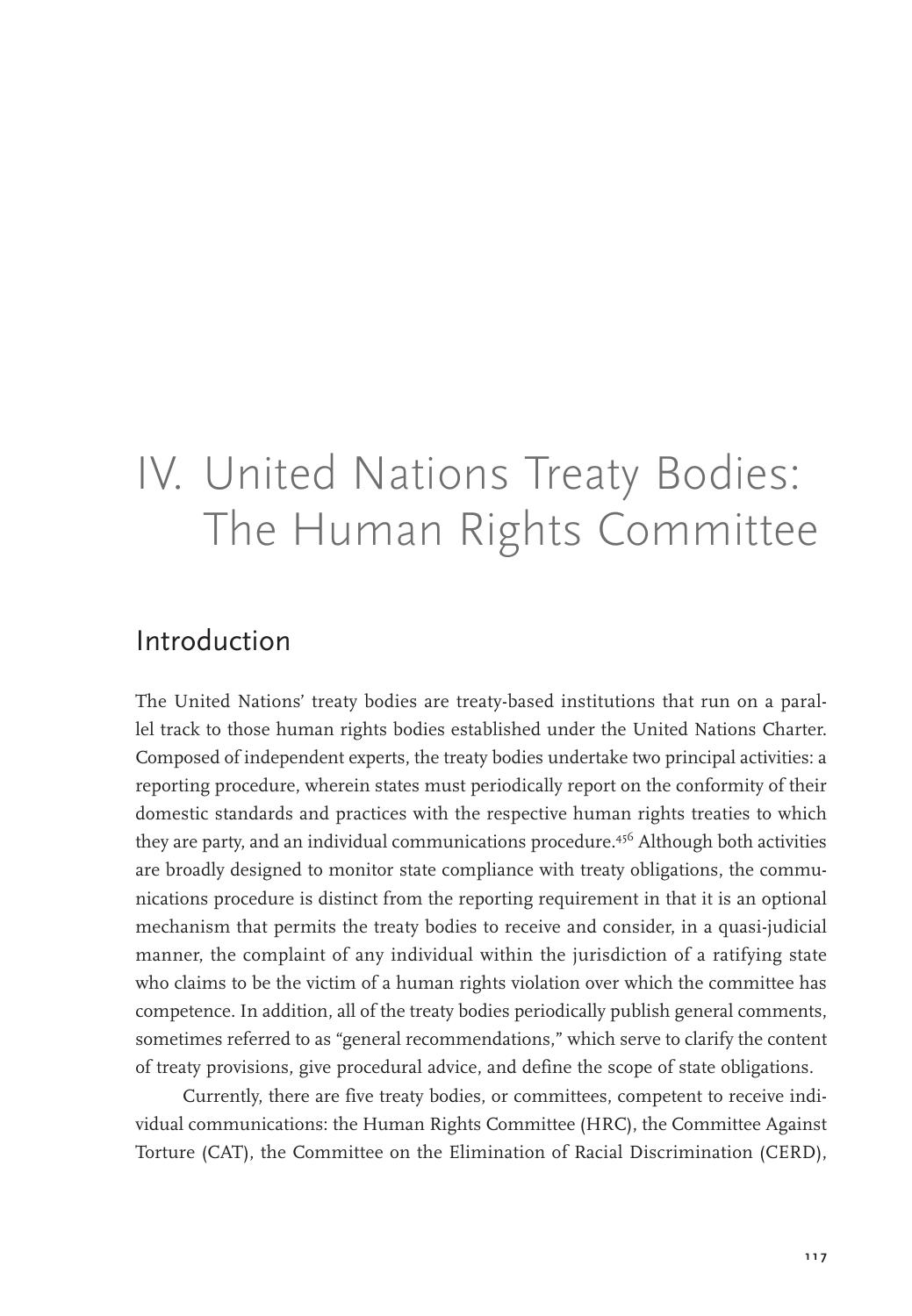the Committee on the Elimination of Discrimination Against Women (CEDAW), and the Committee on the Rights of Persons with Disabilities (CRPD). In the case of the HRC, CEDAW, and CRPD, only those states that have ratified the Optional Protocols of the International Covenant on Civil and Political Rights (ICCPR), the Convention on the Elimination of All Forms of Discrimination Against Women, and the Convention on the Rights of Persons with Disabilities, respectively, participate in the individual communications procedure.457 The CAT and CERD may only consider individual communications relating to those states parties that have made the necessary declarations under Article 22 of the Convention Against Torture and Article 14 of the Convention on the Elimination of Racial Discrimination.458

Of the five treaty bodies, the Human Rights Committee, which first started its work in 1977, has adjudicated the vast majority of individual communications to date. The HRC was the first treaty body to begin monitoring the implementation of its decisions (or, in the committee's parlance, its "Views") in the form of a Special Rapporteur for the Follow-Up of Views, a mechanism on which the other UN treaty bodies have all largely modeled their follow-up activities as well. For these reasons, this chapter primarily examines the compliance record and follow-up activities of the HRC, although reference is made, where relevant, to the jurisprudence and follow-up procedures of the other committees as well.459

To that end, this chapter assesses the compliance rates of the Human Rights Committee as they stood at the time of its 2009 annual report, while highlighting several areas in which this data remains unclear. It then examines the procedures for monitoring compliance with the treaty bodies—particularly the Special Rapporteur for Follow-Up—as well as relevant factors that influence implementation rates, with a particular emphasis on the remedial framework of the HRC as compared to other treaty bodies such as CEDAW. Several broad trends in compliance over time are then identified, followed by recommendations for the treaty bodies and other UN Charter-based bodies in the future.

### Compliance Rates of the Treaty Bodies

#### **Human Rights Committee**

Any attempt to categorize follow-up replies is "inherently imprecise," as the Human Rights Committee itself has noted. $4^{60}$  Nevertheless, a review of the data compiled by the Petitions Section of the United Nations High Commissioner for Human Rights (OHCHR), the UN office that services the treaty bodies, reveals that the state of implementation is grim. This assessment is based on data contained in the committee's 2009 Annual Report to the UN General Assembly, which is the most recent data currently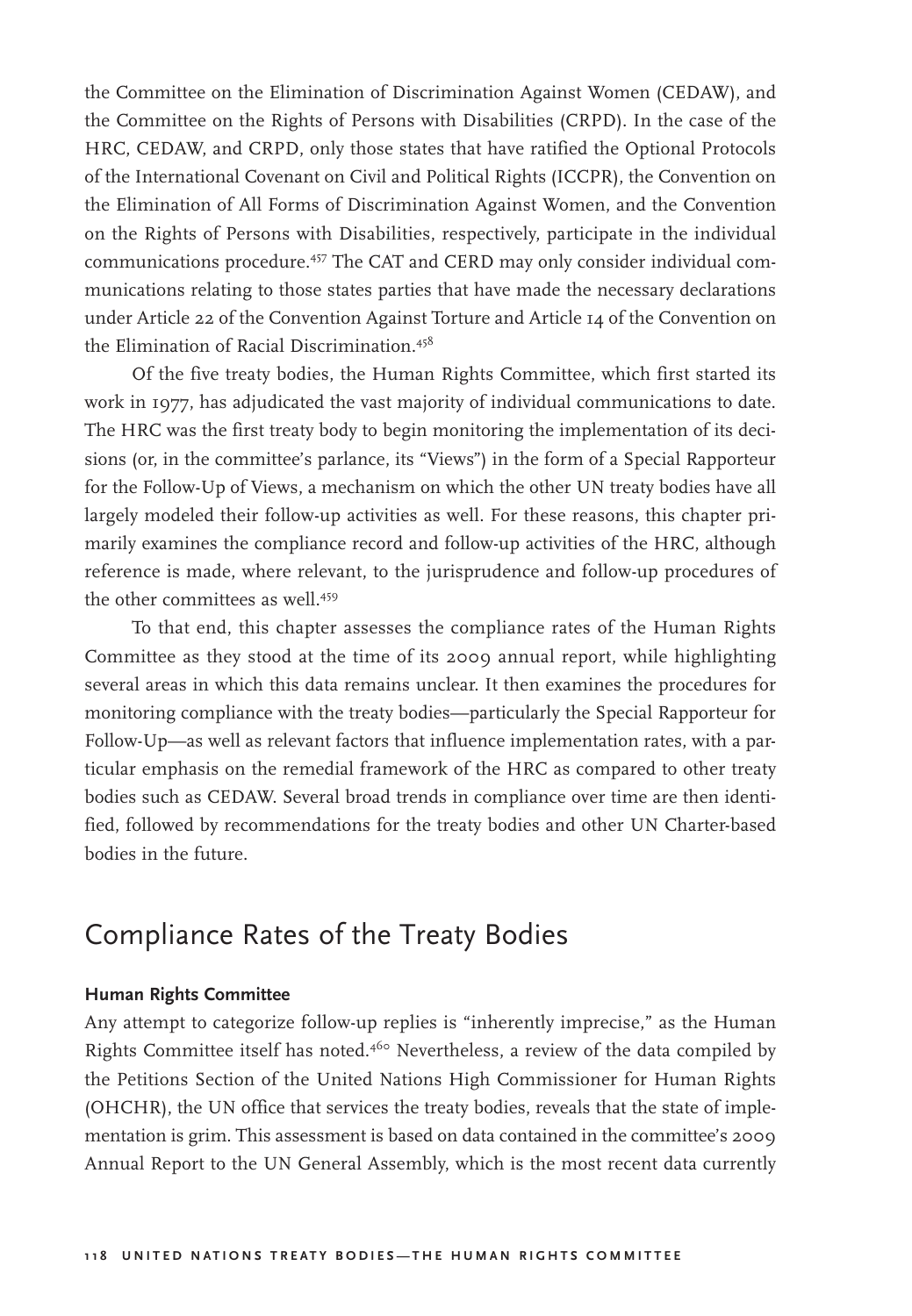available. A review of the chart compiled therein shows that there are currently 546 cases against 71 states being monitored by OHCHR's Petitions Section; however, of these 546 cases, "satisfactory" responses—those defined as "the *willingness* of the State party to implement the Committee's recommendations or to offer the complainant an appropriate remedy"—have been received in only 67.461

Those cases not deemed "satisfactory," that is, where compliance has been insufficient or not obtained at all, are either the result of a state failing to respond to the committee's finding of a violation or those that, according to the annual report, were received but "do not address the Committee's Views at all or relate only to certain aspects of them."462 Such replies might "challenge the Committee's Views and findings on factual or legal grounds, constitute much belated submissions on the merits of the complaint … or indicate that the [s]tate party will not, for one reason or another, give effect to the Committee's recommendation."463

In almost all cases where a state party's response is recorded as "unsatisfactory," and in certain cases where no response from the state party was received, the committee considers follow-up dialogue with the state to be "ongoing." Importantly, however, many "no response" cases are categorized without further elaboration, making it unclear whether any follow-up is still being pursued or ever was pursued. Similarly, a small number of cases are registered as having received a response to the committee's decision, but without elaboration as to the nature of that reply or the status of follow-up. The following table breaks down these categories and statistics further:

| <b>DESIGNATION</b>                       | <b>NUMBER OF CASES</b> | <b>PERCENTAGE</b> |
|------------------------------------------|------------------------|-------------------|
| "Satisfactory" Response                  | 67                     | 12.27             |
| Follow-Up "Dialogue Ongoing"             | 283                    | 51.84             |
| • Response Received but "Unsatisfactory" | 85                     | 15.57             |
| • Response Received without Designation  | 119                    | 21.80             |
| • No Response Received                   | 79                     | 14.47             |
| <b>Follow-Up Status Unclear</b>          | 196                    | 35.89             |
| • Response Received without Designation  | 8                      | 1.46              |
| • No Response Received                   | 95                     | 17.40             |
| $\cdot$ Miscellaneous <sup>464</sup>     | 93                     | 17.03             |
| TOTAL                                    | 546                    | 100.00            |

Based on this data, the HRC's compliance rate hovers slightly above 12 percent, a low figure by any measure. Several qualifications should, however, be noted in evaluating this data. First, there are a number of oversights in the annual report's record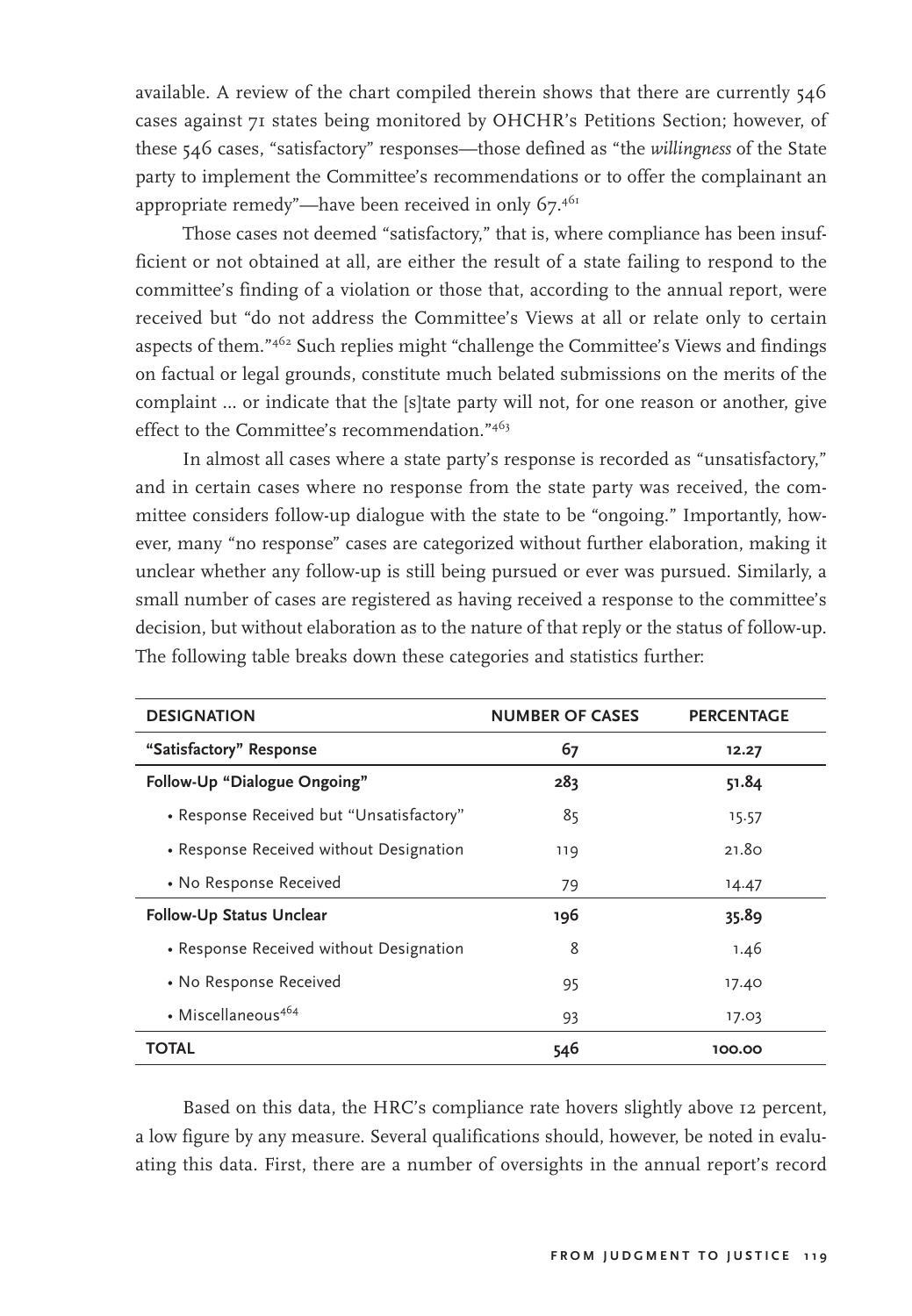keeping. For instance, in the significant number of cases where dialogue is considered to be ongoing, over 20 percent of the state parties' replies are not described at all (unsatisfactory, incomplete, unresponsive, etc.). Moreover, there is no indication as to the status of implementation monitoring in more than a third of those cases where a violation was found.

Second, neither the category of "satisfactory" or "unsatisfactory" is clearly defined in the committee's annual report. For instance, a satisfactory response might encompass a state's expressed willingness to implement the committee's decision, such as a promise to investigate a particular human rights violation, while others might indicate that, although the state does not consider itself legally obligated to provide a remedy, one will nevertheless "be afforded … on an *ex gratia* basis." Still other cases have been deemed "satisfactory" when the committee has determined that the finding of a covenant violation was in itself an adequate remedy.465 These distinctions underscore the fact that, although the committee might deem a state's response to the finding of a violation "satisfactory," in actuality the state may only have partially implemented the committee's decision. Some of these cases are discussed in further detail below.

Third, the category of "unsatisfactory," which all of the treaty bodies use, is itself ambiguous because compliance, even in the best of circumstances, is rarely immediate. Accordingly, there are a number of cases in which compliance remains outstanding but where follow-up dialogue is genuinely ongoing between the committee and the state party, as examples highlighted later in this chapter attest. At the same time, however, the designation of "ongoing dialogue," which is also employed by all of the treaty bodies, raises questions as to the criteria for legitimately continuing dialogue. Such criteria are not evident in the annual report, particularly as OHCHR's data indicates that a number of cases that are twenty to thirty years old are still considered on-going. Nevertheless, given that some "unsatisfactory" cases are certainly the subject of continuing followup and sincere attempts by the state party to implement the committee's Views, the "satisfactory" rate may be somewhat higher than the 12 percent statistic alone suggests.

Finally, it should be noted that implementation of HRC decisions appears to have actually deteriorated over time. Indeed, although compliance presently hovers between 12 to 15 percent, the committee's 1999 report to the General Assembly doubled that figure, noting that, "roughly 30 percent of the replies received could be considered satisfactory."466 Similarly, in her 2001 report on the UN human rights treaty system, Anne Bayefsky characterized the HRC record of compliance as "extremely poor," noting that remedies were forthcoming by states parties in only 21 percent of the cases.<sup>467</sup> Although troubling, this downward trend is, to some extent, explained by the fact that the HRC's individual communications workload (in addition to its state reporting workload), has increased in absolute terms in the past ten years, often outpacing the number of cases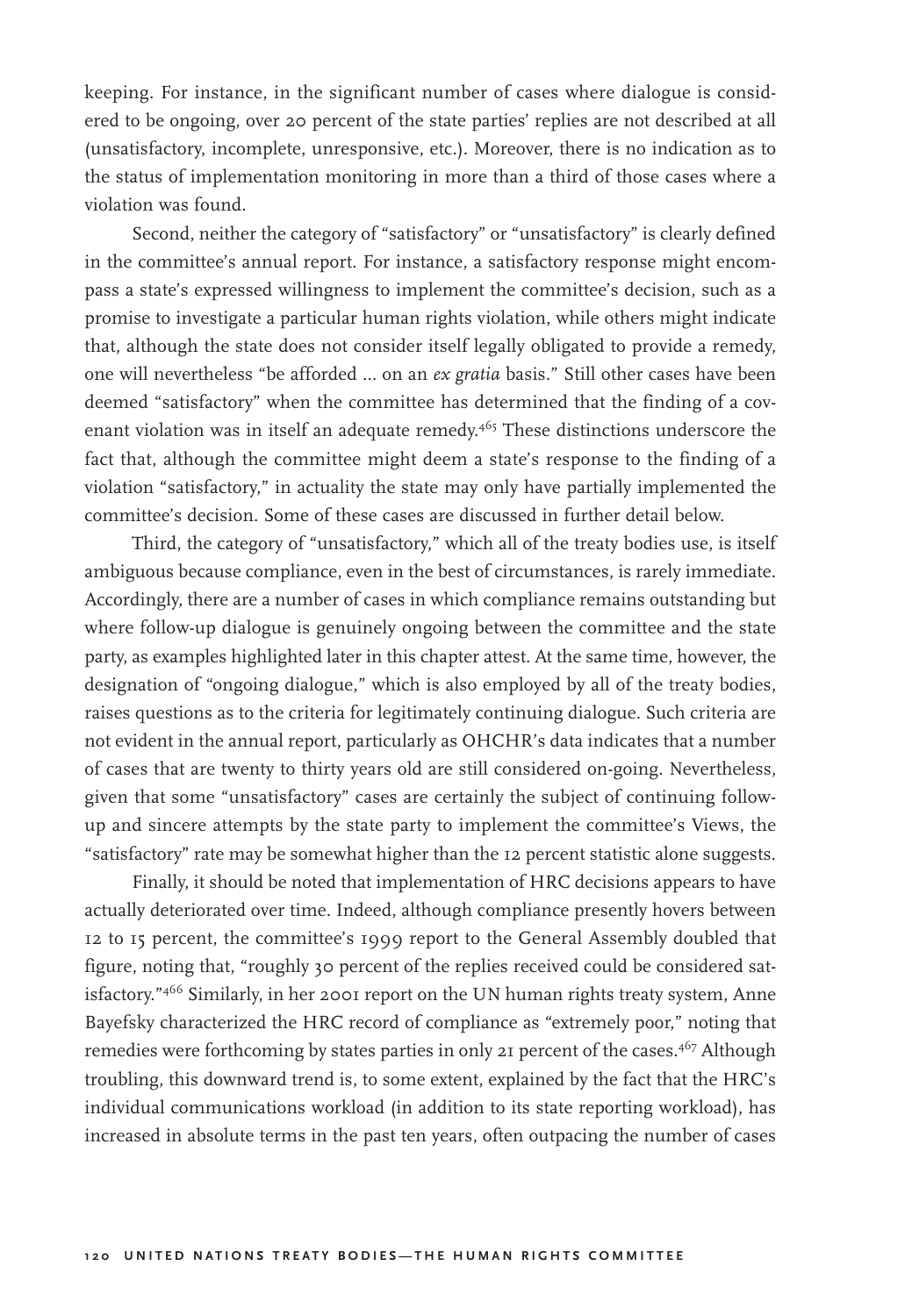the committee can conclude in a year. In 1999, for instance, 59 new cases were registered with the committee, whereas recent years have seen the number of registered cases range from 100 in 2004 to as high as 206 in 2007. As a result, not only does the committee face a significant backlog in adjudicating its petitions (399 cases are currently listed as pending), but the number of cases per year in which ICCPR violations have been found has increased sharply.<sup>468</sup> To that end, it has been estimated that the committee will not reach a decision on the merits of a communications until after almost three years from when the case was first filed.<sup>469</sup>

#### **CAT, CEDAW, CERD, and CRPD**

The only other treaty body to have adjudicated a comparably large number of cases under the communications procedure as the Human Rights Committee is the Committee Against Torture. As of May 2009, the CAT's annual report to the General Assembly states that it has received 384 petitions against 29 states parties, and has adopted final decisions on the merits in 158 complaints, while 67 remain pending.<sup>470</sup> Of the 158 cases that have been adjudicated, violations of the convention were found in 48 cases, 22 of which were closed following a determination by the committee that the respondent state had fully complied. In 17 other cases, however, dialogue remains "ongoing" and in six cases the committee has not received any response to its follow-up requests.471 (Like the HRC, the CAT is also suffering from a case backlog of "some 100 cases."472) Thus, at present, there is nearly a 50 percent rate of compliance with the CAT's Views, which is significantly higher than the HRC's. Although this higher rate does not appear to have been previously remarked upon, a number of interlocutors attributed it, in part, to the nature of the cases the CAT hears, the majority of which concern the Article 3 duty of non-refoulement.473

With respect to the remaining treaty bodies, CEDAW has only registered 24 communications to date, eight of which are pending and 11 of which have been either declared inadmissible or discontinued. Of the remaining five cases, four—two against Hungary and two against Austria—have resulted in a violation finding; follow-up in three of those cases remains ongoing, while one, *A.T. v. Hungary*, was deemed closed as of July 2009.474 As for CERD, it has adjudicated 24 admissible cases to date, 10 of which resulted in findings of a violation.<sup>475</sup> Of those 10, satisfactory responses have only been received in three cases thus far, all of which concerned Denmark.476 Finally, given the fact that it has only recently come into effect, no communications have been registered with the CRPD to date.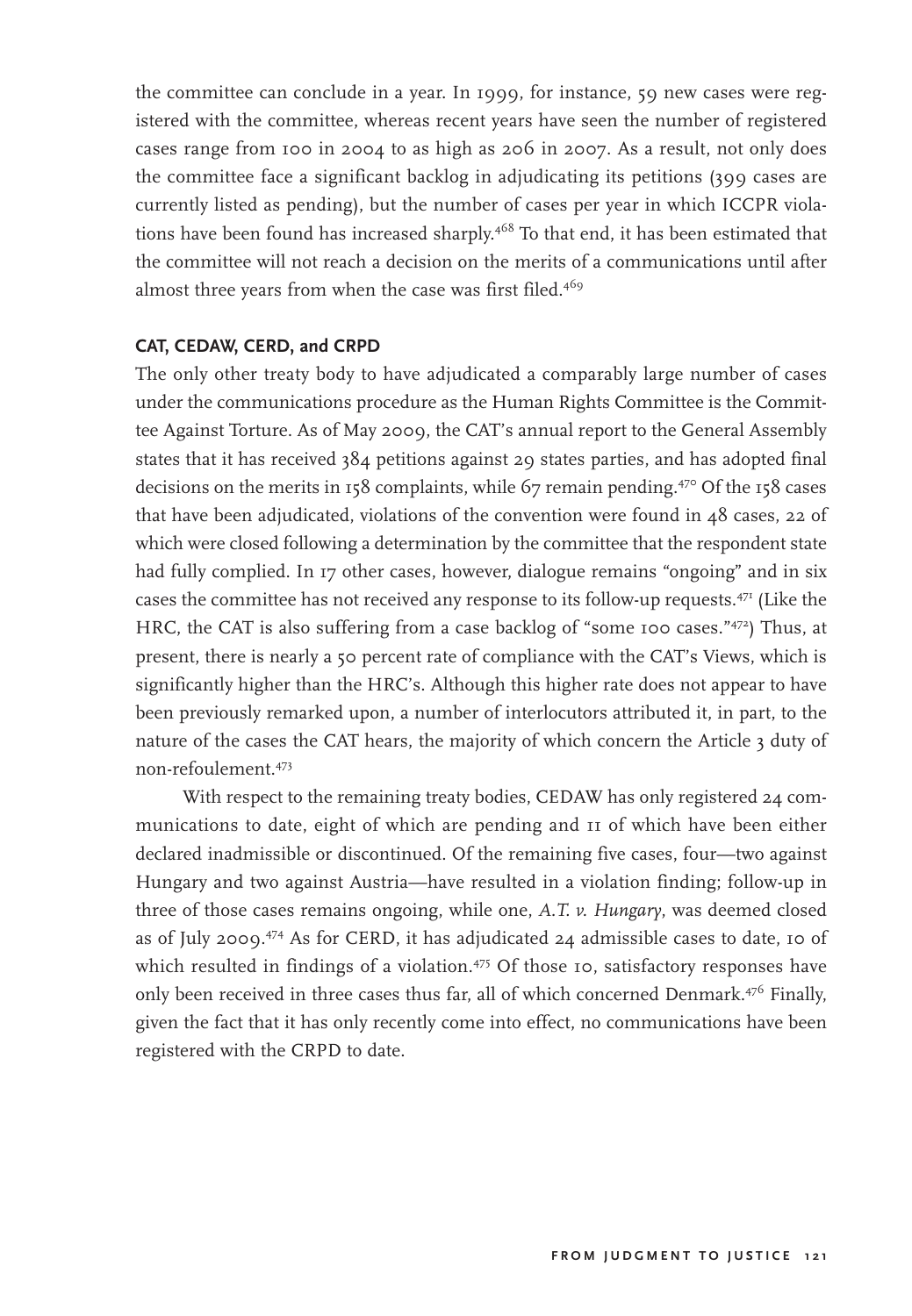# Procedures for Monitoring Compliance

Prior to 1990, the HRC was seldom informed of actions taken by states parties with respect to its Views. Markus Schmidt notes that the issue of follow-up to Views was discussed for the first time in 1982 but, "[a]gainst the backdrop of Cold War polarization," discussions made little progress until 1989, at which point the committee commissioned a working paper from the UN Secretariat "on possible approaches to monitor compliance with its views under the Optional Protocol."477 Finally, in July 1990, the HRC established a monitoring procedure by creating the position of Special Rapporteur for Follow-up on Views, whose two-year, renewable mandate it is to monitor implementation of the committee's decisions. $478$  The committee spelled out the Special Rapporteur's competencies in its annual report for 1990 as follows:

- a) To recommend to the Committee action upon all letters of complaint henceforth received from individuals held, in the Views of the Committee under the Optional Protocol, to have been the victims of a violation, and who claim that no appropriate remedy has been provided;
- b) To communicate with States parties, and, if he deems appropriate, with victims, in respect of such letters already received by the Committee;
- c) To seek to provide information on any action taken by States parties in relation to Views adopted by the Committee to date, when such information has not otherwise been made available. To this end the Special Rapporteur will communicate with all States parties and, if he deems appropriate, victims in respect of whom findings of violations have been made, in order to ascertain what action, if any, has been taken. This information, when collected, will also be made available in a future annual report;
- d) To assist the Rapporteur of the Committee in the preparation of the relevant sections of the annual report that will henceforth contain detailed information on the follow-up of cases;
- e) To advise the Committee on the appropriate deadline for the receipt of information on remedial measures adopted by a State party found to have violated provisions of the Covenant;
- f) To submit to the Committee, at suitable intervals, recommendations on possible ways of rendering the follow-up procedure more effective.479

In 1997, the modalities of the special rapporteur's duties were formalized (and later amended) under the HRC's Rules of Procedure. They provide that the rapporteur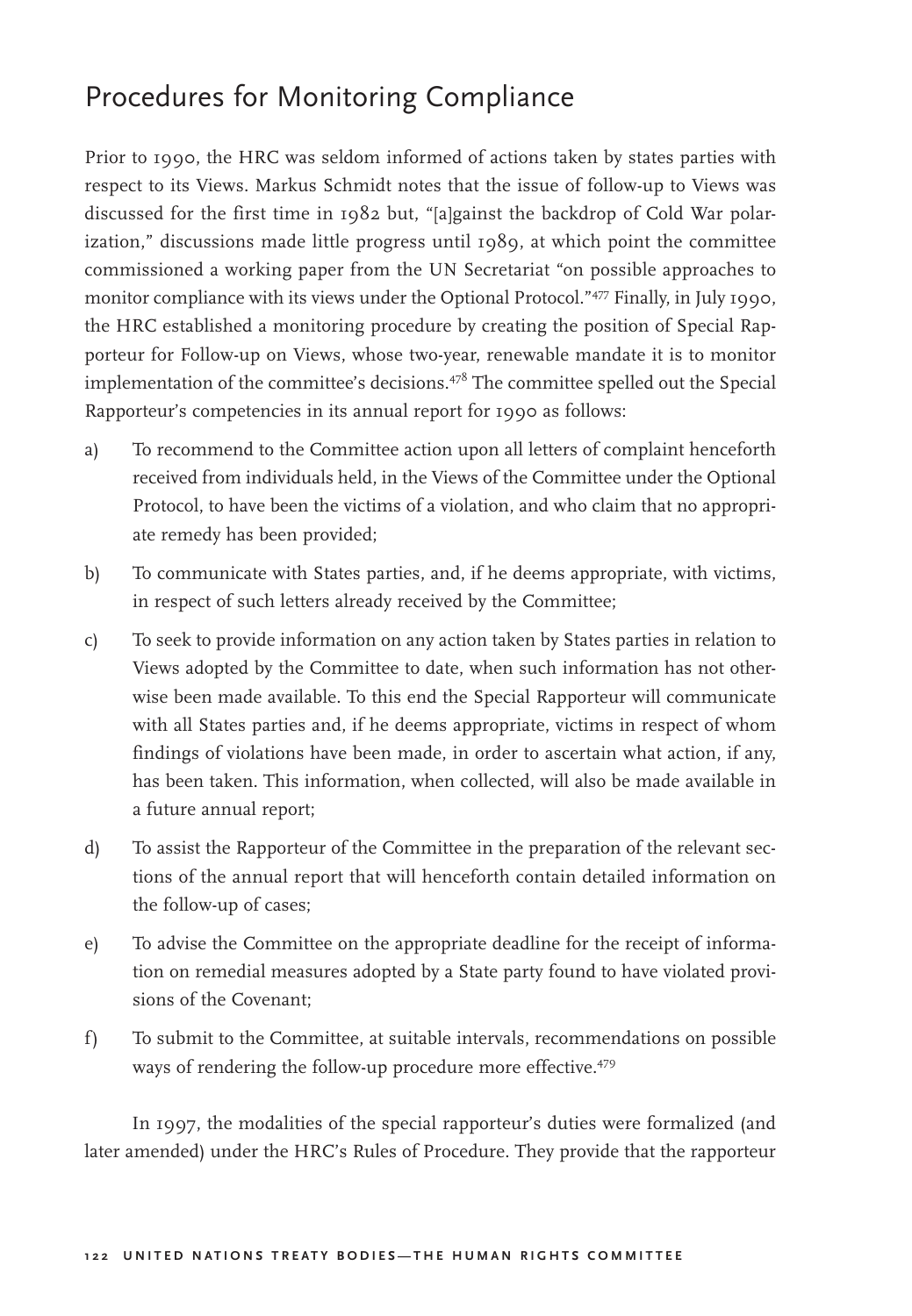"may make such contacts and take such action as appropriate for the due performance of the follow-up mandate," including making recommendations as necessary for further action by the committee, regularly reporting to the committee on follow-up activities, and including information on those activities in the committee's annual report to the UN General Assembly.480 The rules note that neither the decisions of the committee relating to follow-up activities, nor information furnished by the parties within the follow-up framework are subject to confidentiality, unless the committee decides otherwise.481

In recent years, the CAT, CERD, and CEDAW have instituted a similar procedure to monitor implementation, although, unlike the HRC, CEDAW does not have a permanent special rapporteur; rather, it assigns committee members to serve as follow-up rapporteurs for specific cases on an ad hoc basis. $482$  The procedural rules of the other committees also formalize the special rapporteur's duties, which largely mirror those of the HRC. For instance, under Rule  $II_4$  of the CAT, the rapporteur is expected to monitor the responses of states parties to the committee's request for information on the remedy provided, and to meet with representatives of selected states parties that have not responded to the committee's request; CERD provides the same in its Rule 95.<sup>483</sup> Unlike the other treaties, the Convention on the Elimination of All Forms of Discrimination Against Women's Optional Protocol codified states parties' obligations to consider the committee's Views and provide information in the treaty itself, although Rule 73 of the committee's rules formalizes this procedure.<sup>484</sup>

When the HRC finds a violation, it states in the closing portion of its decision that it "wishes to receive from the State party … information about the measures taken to give effect to [its] Views," whereupon the state has six months to submit a reply explaining how it intends to undertake implementation.<sup>485</sup> This rarely occurs, however, and often states, after having failed to engage in the consideration of the merits of a case, will submit replies that simply contest the factual basis for the committee's decision, or challenge its interpretation of the covenant.486 In *Marques v. Republic of Angola*, for instance, a case brought by the Open Society Justice Initiative concerning the unlawful detention and conviction of a journalist for publishing a news article critical of the Angolan president, Angola failed to submit information on either the admissibility or merits of the communication when it was under consideration. However, when it finally submitted a follow-up reply in January 2006 (a year and a half past due), it merely challenged the merits of the committee's decision by requesting that the case be deemed inadmissible <sup>487</sup>

When a state's reply is received, it is transmitted by OHCHR's Petitions Section to the member(s) of the committee who authored the decision and to the victim or his/ her representative(s), who may then provide observations on the state's submission. (Housed within the OHCHR's Human Rights Treaties Division, one of the office's four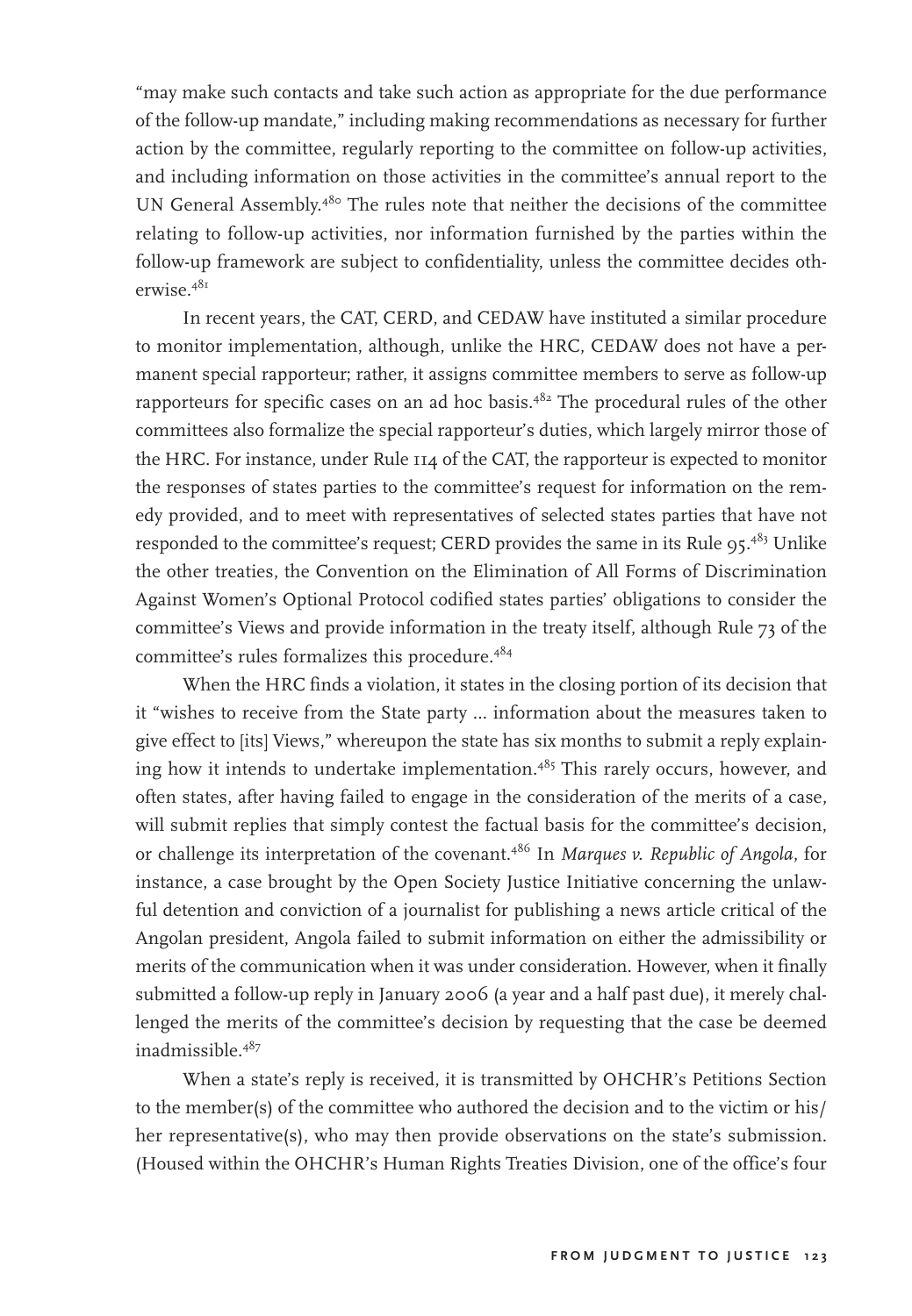divisions, the Petitions Section is presently comprised of eleven lawyers and three secretaries who provide technical assistance to the committees.488) Ordinarily, the special rapporteur presents a summary of these responses, and the committee makes a recommendation for further action, which, as noted, is published in its annual report to the UN General Assembly. (As of this year, the committee also publishes periodic followup progress reports of individual communications on the HRC's website. $489$  These recommendations, however, are often limited to stating that the state party's response is inadequate and that the committee regards the dialogue as ongoing. For example, in *Marques*, following the Justice Initiative's reply to Angola's submission, the HRC published its follow-up decision in the annual report for 2006, noting that Angola had "failed to address the violations found or even to acknowledge the Committee's findings."490 Unfortunately, as a Justice Initiative officer who helped litigate *Marques* noted, the HRC did not even notify the parties of its formal decision; it was merely published in the report without further recommendation.<sup>491</sup>

Where a state's reply is either unsatisfactory or not forthcoming, the Petitions Section will typically address a reminder to the state party in an effort to engage them in the follow-up process. If that proves unsuccessful, the special rapporteur, having been informed of the state's failure to comply, may then organize direct follow-up consultations with diplomatic representatives of the state party (typically its permanent representative in Geneva or New York) to discuss the facilitation of implementation. In *Marques*, after Angola missed its first deadline to respond, the special rapporteur met with a state representative in 2005, during the committee's 84th session. The notes of that meeting indicate that he was informed that the reason for Angola not having replied was because it "had limited capacity to deal with all human rights issues before it."<sup>492</sup>

While one, or even several, unsatisfactory replies may be sufficient to trigger the Follow-Up Rapporteur's attention, those states most targeted for monitoring are repeat offenders, in that they have had a number of decisions against them in which compliance has been lacking.493 If the alleged violation concerns a particularly serious matter, however, the gravity of the issue alone may flag a decision for follow-up. Furthermore, although the special rapporteur is the one who conducts the follow-up discussion, the Petitions Section coordinates the rapporteur's agenda. These discussions take place almost exclusively during the committee's three annual meetings, two of which are held in Geneva in July and October, and the other in New York in March. Notably, these discussions need not be limited to when the HRC is in session—the Special Rapporteur may seek to pursue his/her follow-up activities at other points during the year, for instance—but because the rapporteur has no independent budget to undertake such visits, this almost never occurs.494

These limitations on the rapporteur's functions are seldom discussed in earlier literature on the subject. Schmidt, for instance, notes that it is possible for the rappor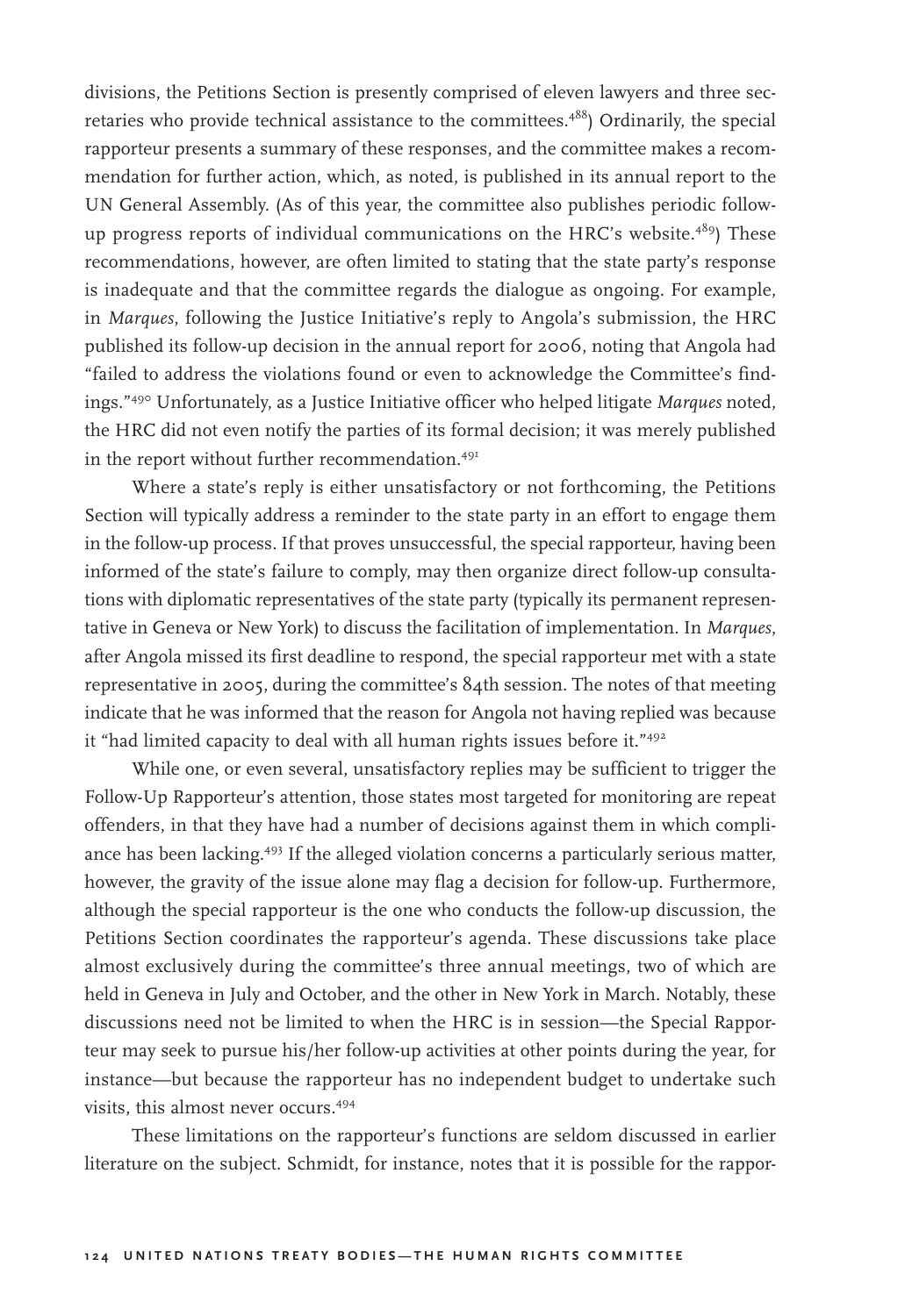teur to organize a follow-up mission to a state party that has experienced difficulties with the implementation of the committee's recommendations; however in the HRC's annual report from 2005, the committee "again expresse[d] its regret that its recommendation, formulated in its four previous reports, that at least one follow-up mission per year be budgeted by the Office of the High Commission for Human Rights, has still not been implemented."495 Indeed, only one such mission—to Jamaica, in 1995—has been conducted to date. In that instance, the committee determined that a follow-up visit was required in the wake of a number of decisions that found the application of Jamaica's death penalty to violate Article 6 of the covenant.496 (Other missions were apparently planned, including to Peru, the Democratic Republic of Congo, and, more recently, Tajikistan, but were never carried out.<sup>497</sup>) At the same time, the Jamaican experience serves to underscore the limitations of the communications procedure: the large number of follow-up requests that Jamaica received in the wake of the HRC's decisions led to its ultimate withdrawal from the Optional Protocol in 1997.<sup>498</sup>

# Factors Affecting the Implementation of Decisions

#### **Legal Status of Treaty Body 'Views'**

One enduring challenge to the implementation of UN treaty body decisions is the fact that they are not legally binding. Schmidt, for instance, contends that the "major lacuna of UN individual complaints procedures … remains the absence of binding and thus legally enforceable decisions," and that, as a result, the committees have "little leverage to ensure that states comply with recommendations."499 Similarly, of the ICCPR's Optional Protocol, Henry Steiner notes: "[It] speaks in a guarded language ... that suggest[s] the political compromises in its formulation. Its principal terms—'communications' rather than complaints, 'Views' rather than decisions or opinions—express a cautious strategy in defining the Committee's functions and powers by distancing the Protocol from the more direct and forceful language ... used to describe adjudication."<sup>500</sup>

Yet although many states have premised their refusal to implement the Human Right Committee's Views on the basis that they are not legally binding, the treaty bodies have continued to advance the principle that states parties nevertheless have a good faith duty to comply with their decisions. At the Vienna World Conference on Human Rights in 1993, for instance, the bodies unsuccessfully proposed the insertion into the ICCPR's Optional Protocol of a provision that "states parties undertake to comply with the Committee's Views under the Optional protocol."<sup>501</sup> More recently, the Human Rights Committee took the opportunity to address this subject in General Comment 33, stating that, although it is not a judicial body, "the views issued by the Committee … exhibit some important characteristics of a judicial decision" and that a "duty to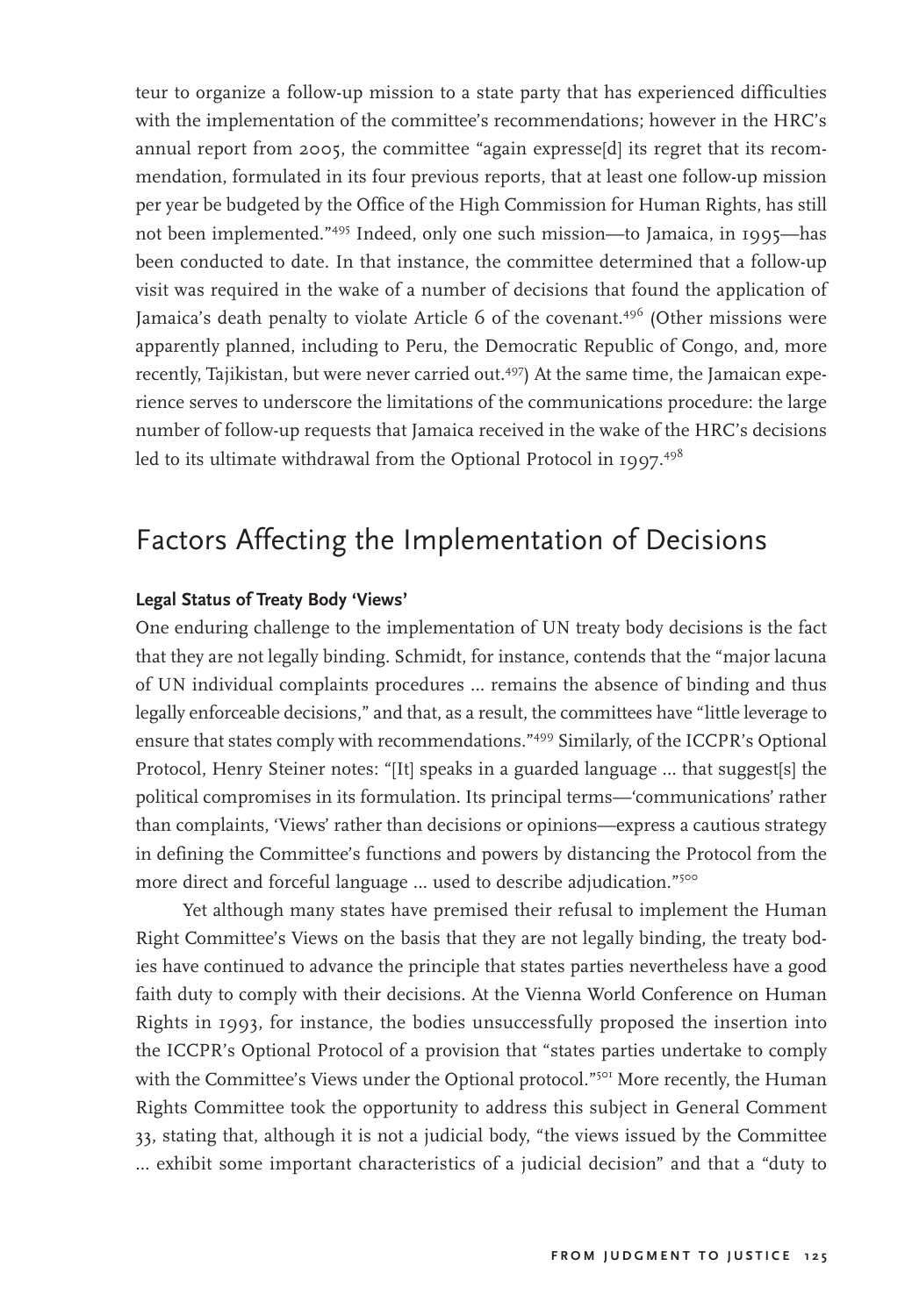cooperate with the Committee arises from an application of the principle of good faith in the observance of all treaty obligations."<sup>502</sup> Further, the HRC has said that there is an "obligation to respect" the Views of the committee and a "duty to cooperate," which "arises from an application of the principle of good faith to the discharge of treaty obligations."503 Unsurprisingly, this general comment was reportedly met with resistance by a number of state parties.<sup>504</sup>

While debate over the legal status of treaty body opinions is unlikely to abate, little optimism has been expressed for the possibility that treaty body Views will ever possess the force of law, although they do possess considerable hortatory force. Furthermore, rather than attempt to render the treaty bodies' opinions legally binding, the consensus of most experts appears to favor working within the system's legal constraints.<sup>505</sup> To that end, David Kretzmer, a former member of the HRC, has argued that the treaty system "reflects the weakness of the international system. The fact that the Optional Protocol does not state that the Human Rights Committee's Views under the Protocol are legally binding, and that there are no enforcement mechanisms, was a clear policy decision by the international community."<sup>506</sup> Kretzmer also contends, as other commentators have, that even if the legal basis of the treaty bodies' opinions were to be strengthened, "it is unlikely that the decision-makers within the United Nations [would] commit significantly greater resources to the communications system."507

#### **Rights Adjudicated and their Relationship to Compliance**

The HRC's annual report, like those of the other treaty bodies, does not index follow-up cases by the right(s) that the committee found to be violated (although this would be a useful undertaking for future research). Nevertheless, a general review of the committee's jurisprudence suggests that cases implicating personal liberty and discrimination have been the most successfully implemented, particularly where a strong domestic constituency exists to draw public attention to the case. For instance, in *Toonen v. Australia*, laws criminalizing consensual sex between adult men, which the committee found to violate the applicant's privacy rights, were repealed, while in *Lovelace v. Canada*, the state amended a law that unfairly discriminated against Aboriginal women who married non-Aboriginal men.508

Immigration and citizenship is another area in which there has been a moderate level of compliance—particularly in cases where states have satisfied the committee's findings by permitting non-citizen applicants to remain in the country rather than be deported. In *Madafferi v. Australia*, for instance, the committee found Australia's impending deportation of the applicant to Italy (for crimes committed in Australia) to constitute an "interference" with his Article 17 right to family life.<sup>509</sup> In its reply, the Australian government made clear that it did not accept the committee's decision, but stated that it had since issued Madafferi a "spouse (migrant) permanent visa," permit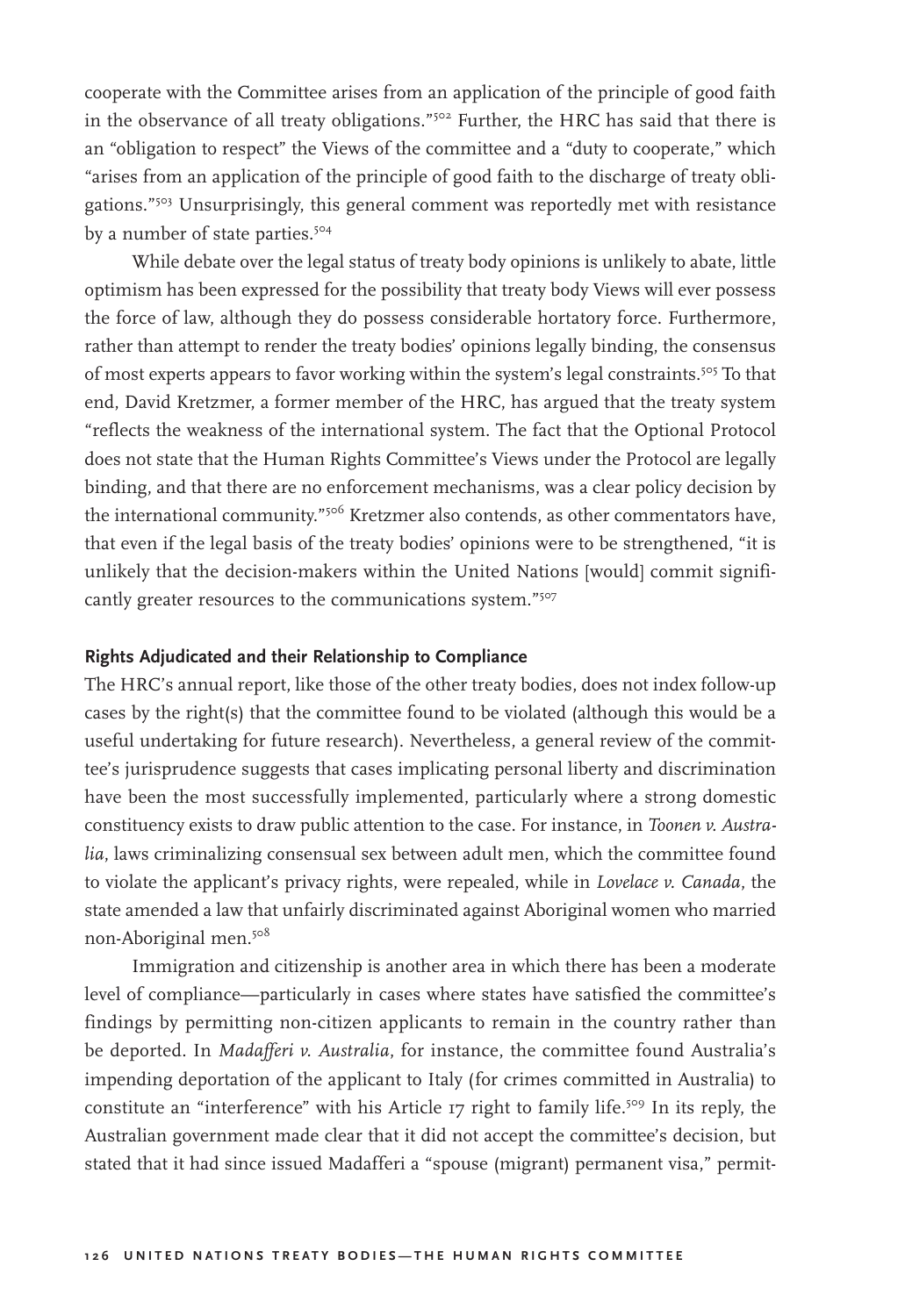ting him to remain on a permanent basis.<sup>510</sup> While "regretting the state party's refusal to accept its Views," the HRC stated that the visa was a satisfactory remedy to the violations found.511 Similarly, in *Byahuranga v. Denmark*, the committee found that the applicant's impending deportation to Uganda would constitute a violation of the prohibition against refoulement.512

Notably, implementation has frequently been successful in cases where the implicated right is negative, meaning compliance resulted from repealing or amending certain legislation. *Marques* is a good example of this: in 2006, Angola amended certain provisions of its Press Law, which previously did not allow journalists to defend against charges of defamation by arguing the truth of facts they had reported. Similarly, in *Leirvag v. Norway*, the committee found that Norway's introduction of a mandatory Christian education subject called "Christian Knowledge and Religious and Ethical Education" violated the applicant's expressive rights under Article 18 (a determination that had also been reached by the European Court of Human Rights), which led Norway to amend its Education Act.<sup>513</sup>

Ultimately, however, the relationship between the rights protected by the ICCPR and other human rights treaties, and the degree to which the Views of the treaty bodies are enforced, is far from clear. For many of the cases that the HRC has adjudicated, the violation of a particular right might be remedied in one instance but not another. Furthermore, it is not clear how much the committee's follow-up procedures are driven by the nature of the rights violated, given that monitoring occurs in cases raising very different issues.

#### **Competing Approaches to Remedies: HRC and CEDAW**

As a general matter, the Human Rights Committee takes a non-prescriptive approach to remedies, typically limiting its remedial language to the effect that states parties are "under an obligation to provide the author with an effective remedy for the violation suffered."<sup>514</sup> While the committee's reluctance to offer greater specificity in this regard is likely due, in part, to the fact that the decisions of the treaty bodies are not legally binding, several HRC members criticized the remedies-related portions of the HRC's decisions as insufficiently pragmatic and lacking in specificity. One committee member noted, for instance, that the remedies suggested can be "excruciatingly vague"—attributable, in part, to the committee's frequent struggles to even reach a consensus on whether or not there has been a violation, much less on what a state should do to rectify it.515 In addition, while the HRC has gradually created its own jurisprudence on remedies, no digest of this jurisprudence exists. As one committee member noted, the HRC too often "reinvents the wheel" with each new case, and fails to give sufficient guidance to states. This point has been raised by states, too, in their follow-up meetings with the special rapporteur.<sup>516</sup> Indeed, several cases decided against Colombia were apparently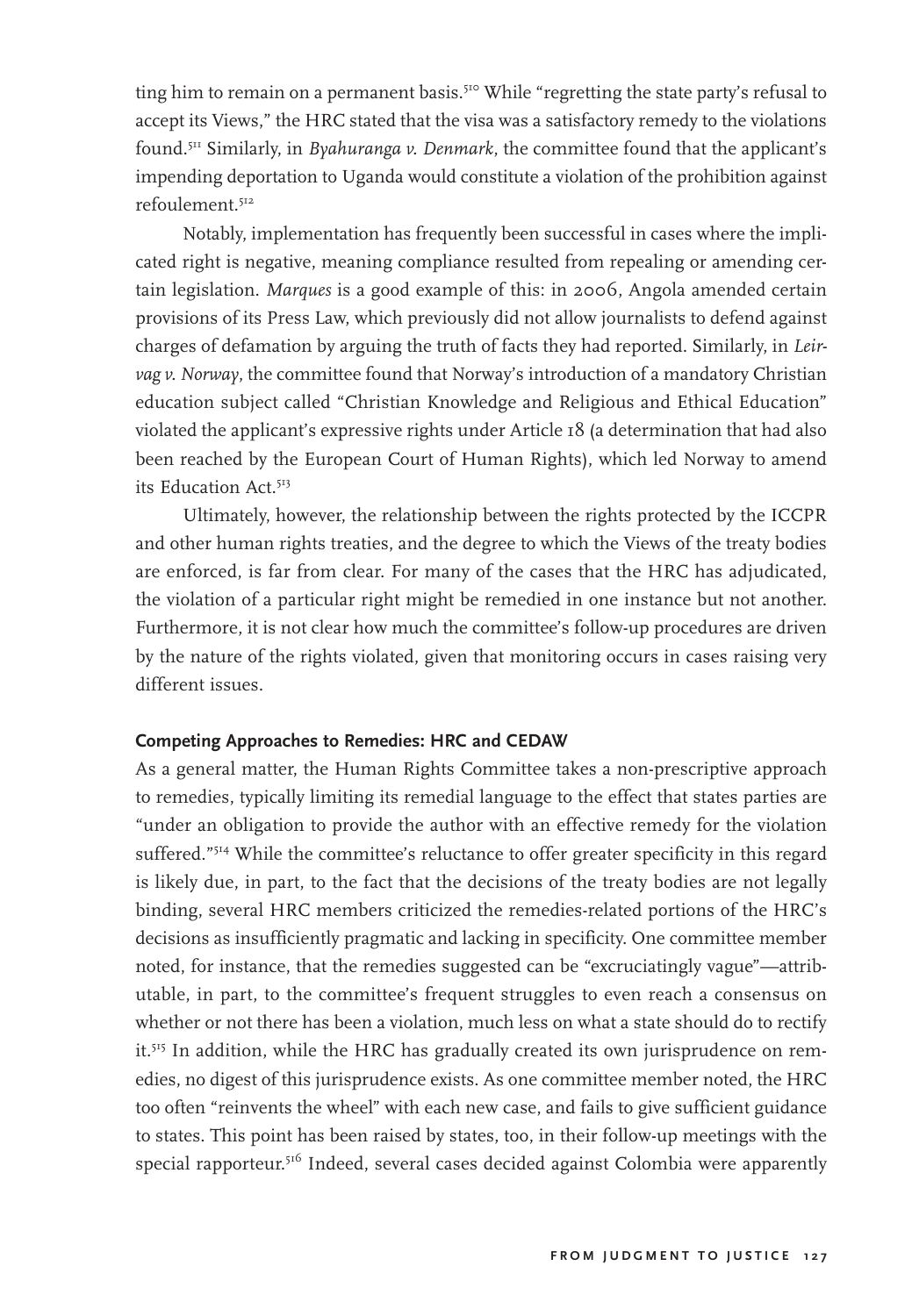never implemented because, according to Colombia's Ministerial Committee (which was set up to ensure implementation of HRC and Inter-American Court decisions), the "absence of a specific remedy recommended by the [HRC]" led it to not recommend that compensation be paid to the victims.<sup>517</sup>

Emblematic of these tensions is the committee's recent decision in *Sankara v. Burkina Faso*, in which the family of Thomas Sankara, the former president of Burkina Faso who was assassinated in 1987, complained that the state had failed to organize a public inquiry into his death and to institute legal proceedings against his assassins. In 2006, the committee found, in part, that the state was "required to provide Ms. Sankara and her son with an effective and enforceable remedy in the form, *inter alia*, of official recognition of the place where Thomas Sankara is buried, and compensation for the anguish suffered by the family."518 It declined, however, to specify or suggest the amount of such compensation. In a similarly vague decision in *Williams v. Spain*—a case concerning racial discrimination—the committee noted only that, in addition to a public apology, Spain was "under an obligation to take all necessary steps to ensure that its officials do not repeat the kind of acts observed in this case."519

It is the preventative dimension of many of the committee's decisions that is least often enforced, as states are more willing to either pay damages or offer restitution to an individual complainant, rather than reform larger structural issues. In a number of cases against Colombia, for instance, the committee has recommended such preventive actions as public investigations, amending laws, and "ensuring nonrepetition of the violation;" in fact, however, compensation (in certain cases) is all that the state has offered.<sup>520</sup> Furthermore, often the committee will accept as satisfactory a state response that repairs the violation done to an individual petitioner, regardless of whether or not the state undertakes any general remedies. In *Sankara*, for instance, Burkina Faso promptly responded to the committee's Views, noting that it was prepared to officially acknowledge President Sankara's grave and make compensation. But the state declined to address the issue of investigating the cause of his death, which the applicants maintained was the only appropriate remedy.<sup>521</sup> In response, the committee noted that, although it had recommended such an inquiry, "it did not include a specific reference to it;" accordingly, it did "not intend to consider [the] matter any further under the follow-up procedure."522 Similarly, in a case against Cameroon, where the applicant successfully argued that he had been unlawfully removed from his position as a magistrate judge, the committee declared that the state has "an obligation to reinstate the author of the communication in his career, … and must ensure that similar violations do not recur in the future."523 Seven years later, the committee's special rapporteur received confirmation from Cameroonian authorities that the applicant had been reinstated to his position, but failed to offer any information (publicly, at least) as to any preventive measures taken.<sup>524</sup> Nevertheless, the response was deemed satisfactory.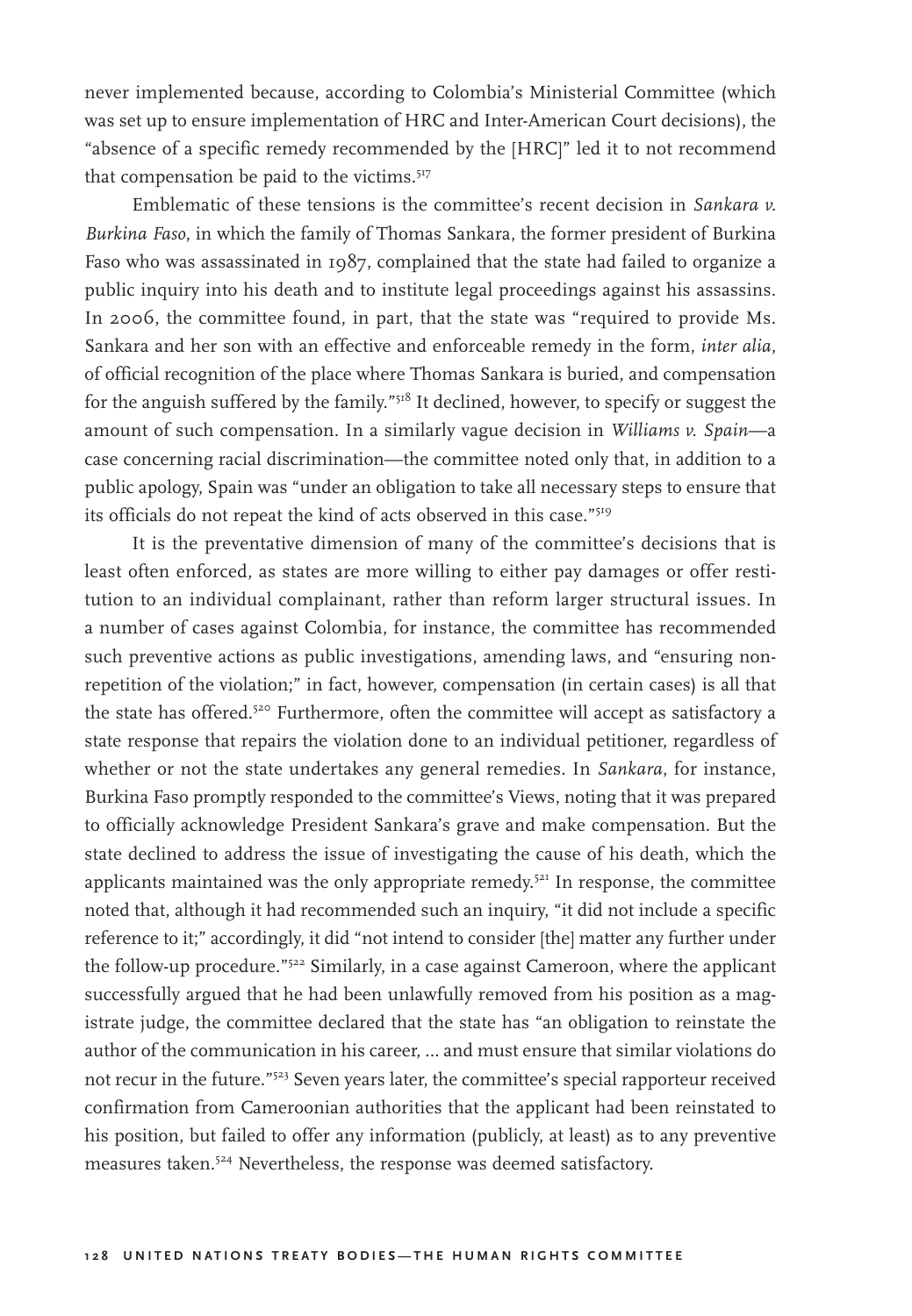While CAT and CERD largely follow the HRC's approach to remedies, CEDAW has taken a more prescriptive approach. In this regard, two cases brought before CEDAW deserve mention. One is *A.T. v. Hungary*, decided in 2005, in which the committee held that Hungary had violated its convention obligations by failing to protect the applicant against domestic violence, despite her attempts to seek shelter and public services.<sup>525</sup> In so doing, the committee affirmed that gender-based violence against women is a form of discrimination that states are obligated to eliminate and, in contrast to the HRC's approach to remedies, recommended an array of proposed remedies that Hungary should undertake to achieve this goal, in addition to compensating the applicant.<sup>526</sup> Since that time, Hungary, which responded in a timely manner to the committee's Views, has taken a number of steps to address domestic violence, including the development of a national strategy on violence and the establishment of domestic violence shelters.527 Indeed, after the ad hoc special rapporteurs held a follow-up meeting with Hungarian representatives in May 2006, the case was closed in August, with the instruction that any further information on follow-up be conducted under the convention's state reporting procedure.<sup>528</sup>

Another important CEDAW case is *A.S. v. Hungary*, which, while not yet closed, involved the sterilization of a Roma woman while she was undergoing surgery in connection with a miscarriage.529 *A.S.* marked the first time an international human rights tribunal held a government accountable for failing to provide necessary information to a woman to enable her to give informed consent to a reproductive health procedure. Here, too, CEDAW provided a detailed list of proposed recommendations, including compensation and reform of domestic legislation on the principle of informed consent, as well as monitoring of public and private health centers.530 As in *A.T*., Hungary submitted its responses in a timely fashion and, to date, there have been three follow-up sessions with the special rapporteurs. At the most recent such session, Hungary indicated that legislative amendments are pending, as is the development of a legal framework enabling the state to provide compensation to complainants following a finding of a convention violation.531

# Broad Trends in Compliance and Lessons Learned

The countries of Western Europe commonly regarded as strong rule of law states— France, Norway, Finland, Denmark, Sweden—have been the most prompt and responsive in implementing the HRC's Views. Unsurprisingly, these states also have the fewest number of communications against them. However, certain states, such as Spain, that are generally regarded as having a sophisticated approach to the rule of law have only selectively complied with the committee's decisions.<sup>532</sup> Others have often expressed out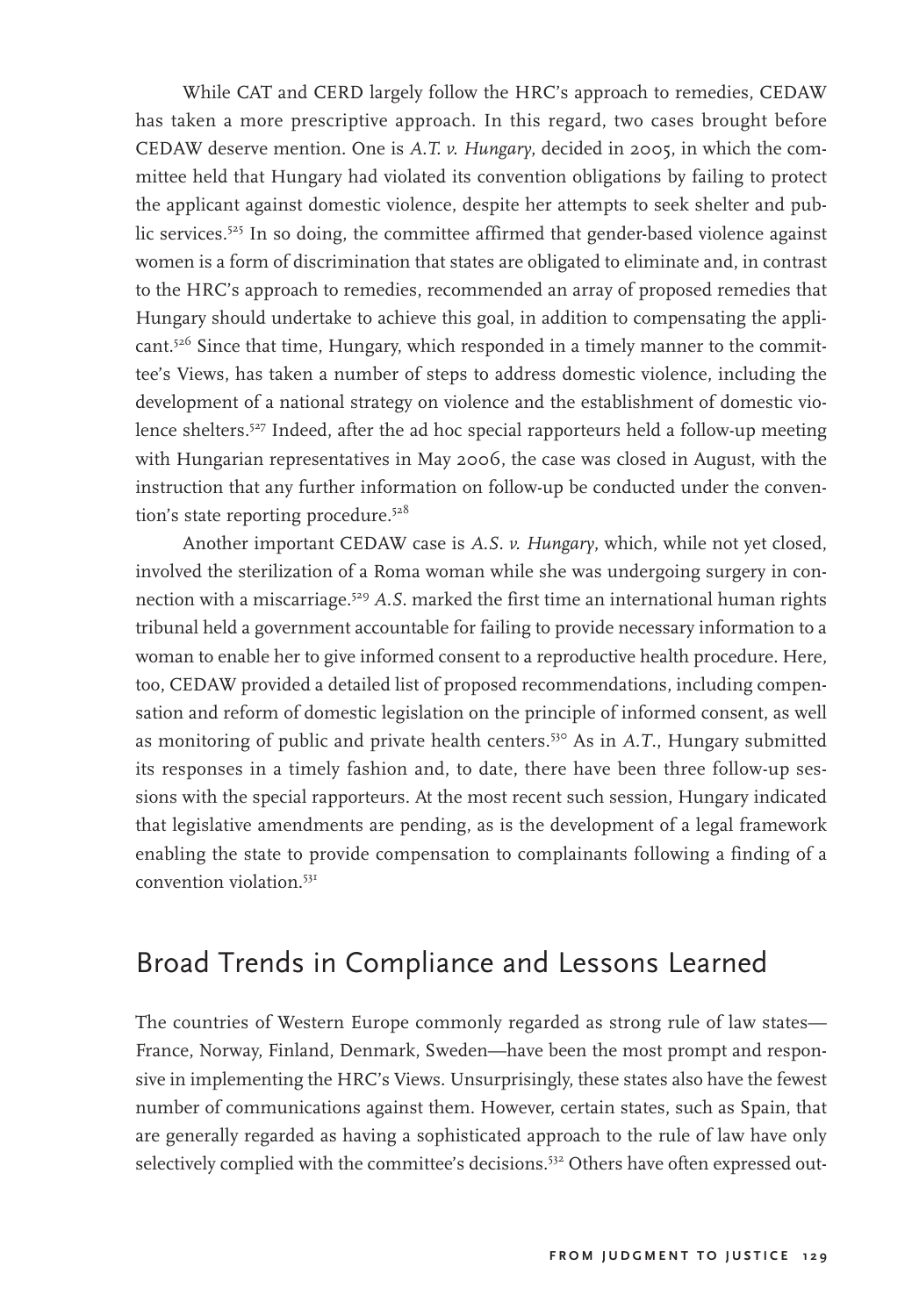right disagreement with its conclusions. Australia<sup>533</sup> and Canada,<sup>534</sup> for instance, both of which have an overall record of satisfactory implementation, have made clear their disagreements with the committee in several recent cases and stated that they either "cannot accept" the HRC's Views or do not intend to implement them. By this same token, there are also cases of compliance with the committee View's in which the state has implemented a remedy while making clear that it did not consider itself legally bound to do so. As noted, Australia did this in the *Madafferi* case, and did so again in 2007, in a case brought by eight Iranian asylum seekers who had been detained in mandatory immigration detention, some for three or four years.535 Although Australia did not accept the committee's finding that its detention system violated Article 9, nor that it was obligated to compensate the applicants, all of the complainants were later granted permanent protection visas (and in one case, citizenship).<sup>536</sup>

Even where implementation has been forthcoming, the path to implementation is not always clear. *Marques* is an example of partial compliance, insofar as the amendments to Angola's Press Law partially remedied portions of the criminal law under which Marques had been convicted, but those changes were never attributed to the committee's Views; indeed, Angola failed to even highlight the amendment in its follow-up reply to the special rapporteur. In a similar case, Zeljko Bodrozic, a well-known Serbian journalist who had been convicted of "criminal insult," applied to the committee on the basis that his expressive rights under Article 19 had been violated.537 The committee recommended that Bodrozic's conviction be quashed and that he be compensated, but the Serbian government failed entirely to respond to the HRC's decision for three years. In June 2008, however, the Petitions Section was informed through the United Nations Development Programme that the author had signed an agreement with the Serbian Ministry of Justice for reparations and restitution in the amount of 10,000 Euros.<sup>538</sup> Thus, even though the committee was effectively ignored by Serbia in the formal followup process, the decision itself was apparently not.

In light of these developments, some commentators have cautioned that it may not be productive to think of non-implementation as a categorical failure because, even though states might not concede the merits of a particular decision or formally engage with the follow-up process, that does not mean they are not influenced by them. A current member of the committee notes, for instance, that the HRC's engagement with Iceland in a case involving fisheries quotas is important because, although Iceland has yet to implement the HRC's recommendation that compensation be paid to the complainants, it provided a detailed, thoughtful response that demonstrated an appreciation of the committee's conclusions and committed itself to, at a minimum, undertaking a review of the state's fisheries management system.<sup>539</sup> Furthermore, Iceland's response pressed the committee to offer more specific, practical guidance with respect to its proposed remedies.540 As noted earlier, this sort of productive state-committee "dialogue"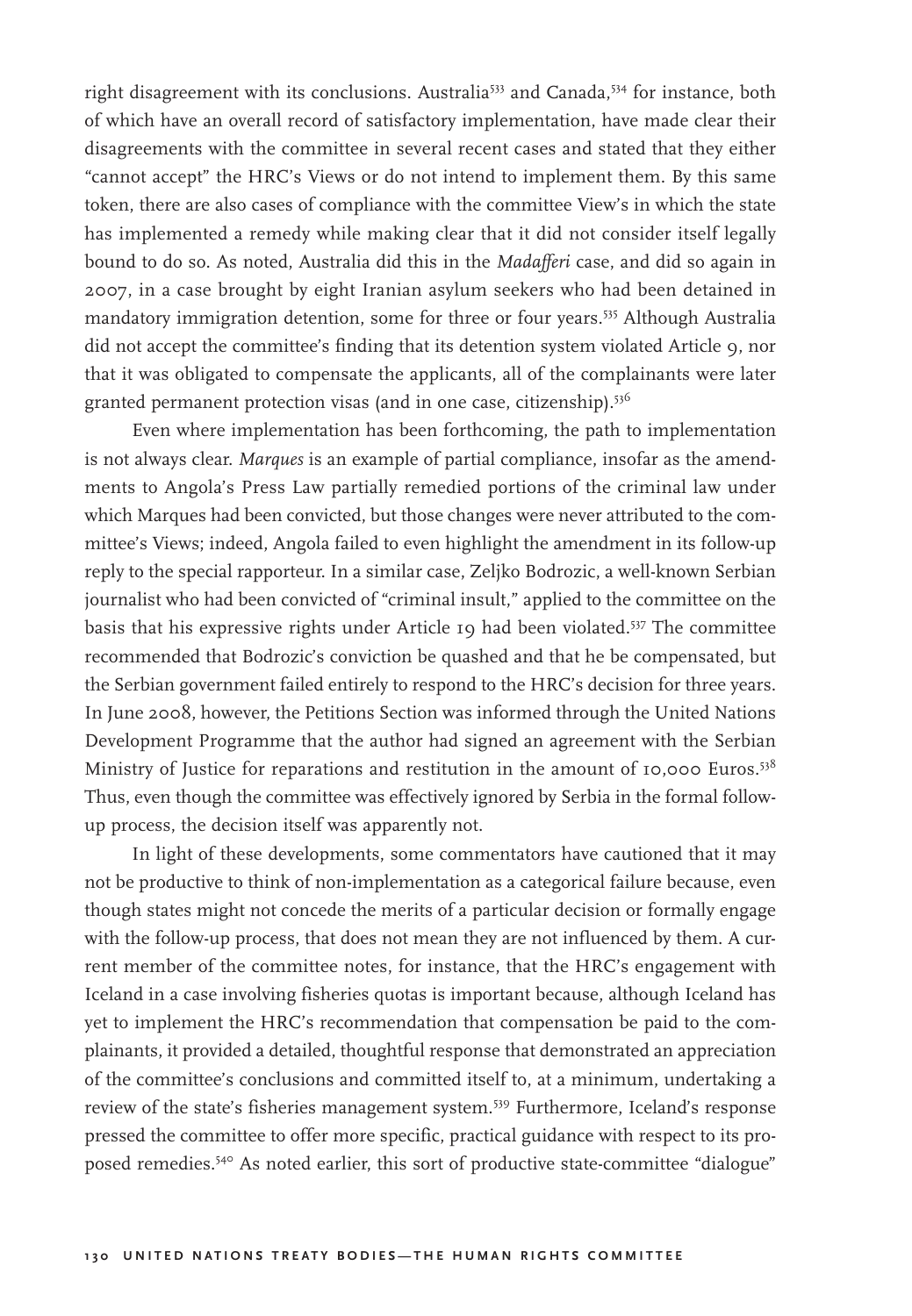suggests that, even in cases where states are technically regarded as non-compliant (as Iceland presently is), the committee's decision and its follow-up procedure have the potential to positively influence state behavior.

Despite these qualified successes, the failure to achieve a fuller measure of compliance with the Views of the UN treaty bodies is substantial. The cases in which implementation has been the least effective are those where the state party has failed to respond at all to the committee's Views or, indeed, failed to participate in the proceedings themselves. A review of the committee's 2009 report reveals that a number of states—Algeria, Cameroon, Guyana, Philippines, the Democratic Republic of Congo, Jamaica, Madagascar, Russia, Uzbekistan, Sierra Leone, and Trinidad and Tobago—have serially disregarded their obligations under the Optional Protocol by either failing to respond at all to the committee's decisions, or by doing so only after years of delay. Still other countries have responded to the committee (though often belatedly), yet have merely taken the opportunity to contest anew the basis for the application in question, or raise objections that they failed to raise when the case was first under the committee's consideration.<sup>541</sup> These failures are the most troubling for the treaty body system to confront, because they represent a fundamental refusal on the part of the state to engage in the communications procedure. Indeed, it would appear that certain states do not even understand the purpose of the communications procedures. For instance, the notes of a 2006 meeting with representatives from Equatorial Guinea, concerning that state's failure to reply to the three HRC decisions issued against it (two of which are twenty years old), indicate that the representatives were not aware of the committee's functions, or even that the communications existed.<sup>542</sup>

It is important to distinguish between cases of blatant disregard and other cases in which the state party at least makes an effort to give effect to the committee's decision. In such cases, advocates have played a key role in keeping the states, in Markus Schmidt's words, "engaged in the follow-up process as long as humanly possible."<sup>543</sup> Here, the position of the special rapporteur has had some success in moving states forward, even if full implementation has not been achieved. For instance, the Czech Republic and Colombia have both had a number of outstanding cases decided against them, many of which date back to the mid-1990s or earlier. Previous annual reports indicate that the special rapporteur(s) have met repeatedly with Czech and Colombian representatives over the years to follow-up on these cases, some of which have resulted in partial implementation, typically in the form of *ex gratia* payments.<sup>544</sup>

In light of these shortcomings, the CEDAW cases highlighted earlier stand out not only for their comparatively impressive record of responsiveness and implementation, but also because the special rapporteurs' follow-up appears to have been more rigorous and systematic than the follow-up achieved by the HRC Follow-Up Rapporteur. Undoubtedly, this is due, in part, to CEDAW's smaller caseload, which allows commit-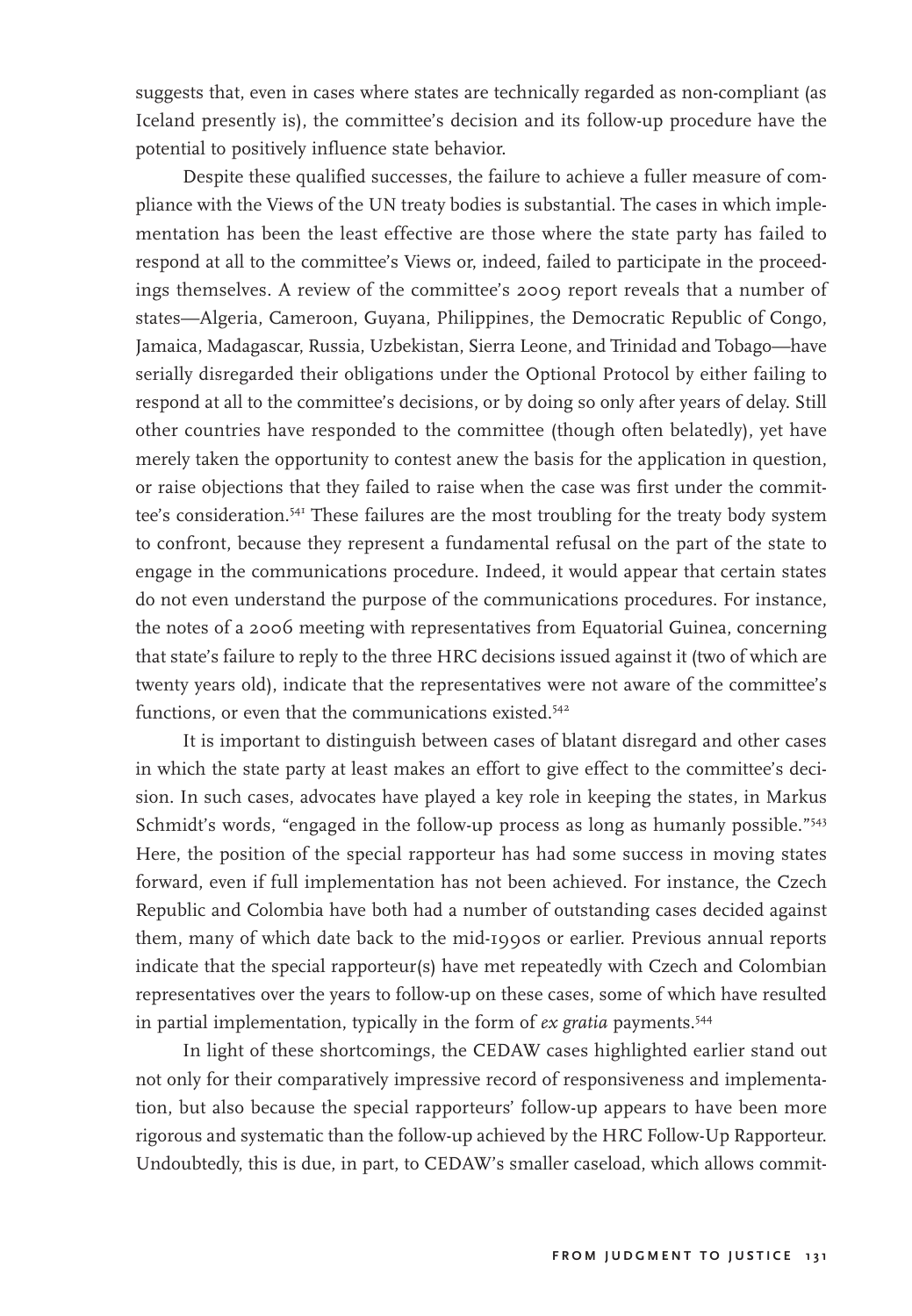tee members to assume rapporteurship over individual cases on an ad hoc basis, rather than assigning one follow-up rapporteur for all outstanding cases. Moreover, *A.S.* was successful, in part, because the committee's decision and follow-up activities dovetailed with larger litigation efforts focusing on discrimination against Roma women.<sup>545</sup> For instance, the European Court of Human Rights also decided a case involving forced sterilization in 2009, which coupled with CEDAW's work, elevated the political visibility of the intersection between women's health rights and Roma rights.<sup>546</sup>

Perhaps one of the most crucial lessons to be learned regards resources. The lack of an independent budget to support follow-up severely limits the special rapporteur's role. Markus Schmidt notes that, since 1993, the Human Rights Committee "has asked for regular budget support to its follow-up activities in its Annual Report, but the request has fallen on deaf ears with the UN's budgetary authorities."547 As a result, he contends, follow-up activities under the Optional Protocol "suffer from very scant Secretariat assistance" and, until 2003, "no staff member was assigned full-time to assist with follow-up … under individual complaint procedures."548 (Currently, the staff responsible for follow-up consists of "one half of one person.") Likewise, the committee has repeatedly emphasized the "reduction in the ability of staff to find resources and personnel to support [its] attempts to follow up on cases where violations have been found."549 In addition to more administrative support, greater resources would also allow for *in situ* visits by the special rapporteur, more intersessional follow-up meetings, or more meeting time during committee sessions, a possibility favored by several of the treaty bodies.<sup>550</sup>

Unfortunately, it appears that the lack of funding is symptomatic not only of larger financial constraints on OHCHR, but a larger devaluation of the treaty bodies as well.<sup>551</sup> One HRC member noted, for instance, that the shifting of resources away from the treaty body system is part of a larger shift that has devalued the UN's supervisory bodies. Similarly, Dame Rosalyn Higgins, a former member of the committee, noted as early as 1996 that "Effective treaty bodies seem of less interest today to those who plan the UN's human rights [programs] and allocate its resources. The flavor of the moment is mega-conferences on human rights—whether in Vienna, or Stockholm or Beijing. They do indeed raise the public profile of human rights—but they also allow [s]tates to avoid all legal entanglement."552

# Conclusions and Recommendations

Like the regional human rights systems profiled in this report, the individual communications procedure used by UN treaty bodies suffers from an implementation deficit. Due in part to this concern, reform of the treaty monitoring bodies has been a topic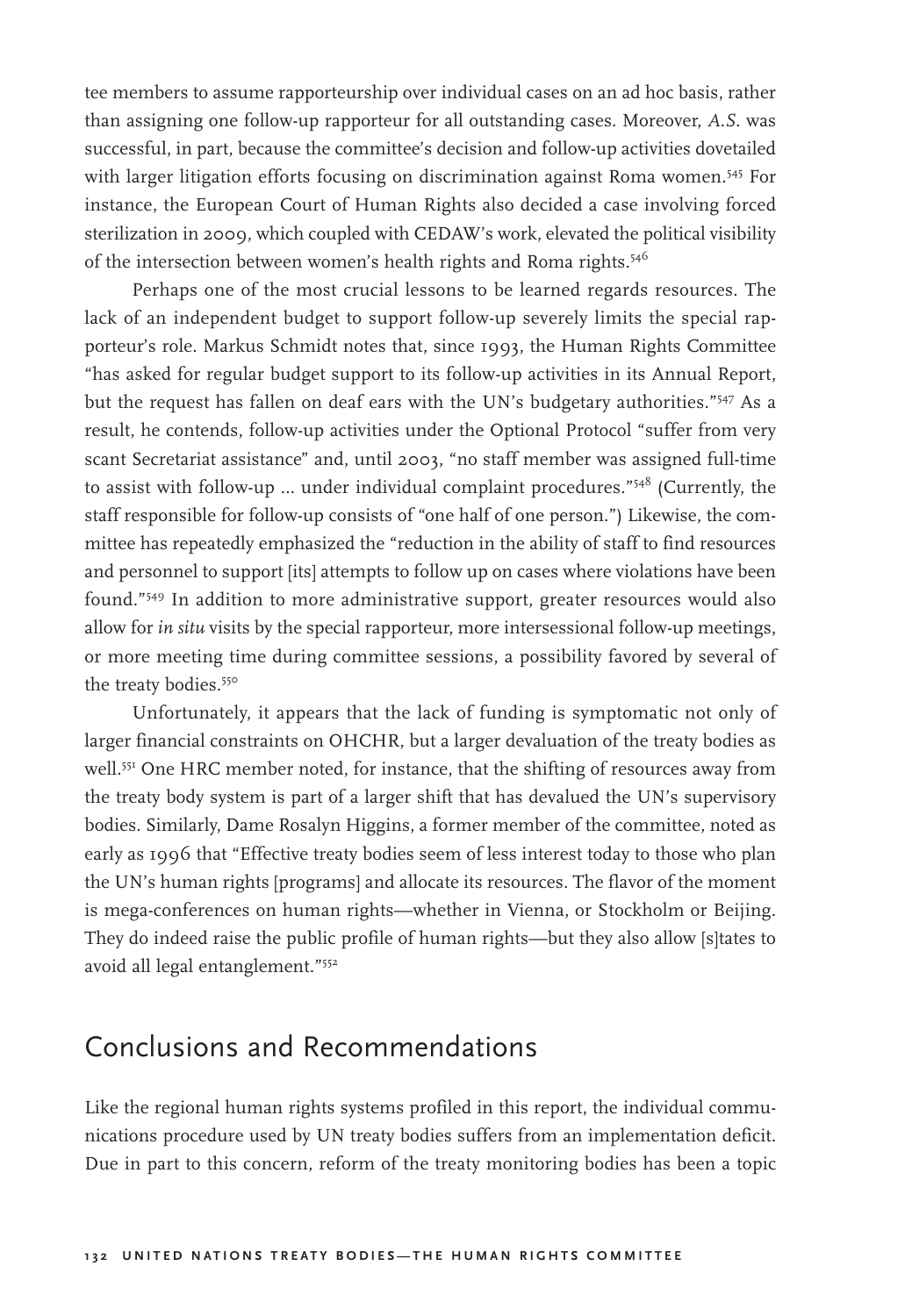of debate for many years, and there is a general consensus amongst UN officials and civil society actors that, as currently constituted, the bodies are operating unsustainably. Consolidation of the treaty bodies, or at least of certain elements of their activities, continues to be discussed.553 Indeed, in response to the UN Secretary General's renewed call for a "more effective and responsive" treaty system,554 OHCHR published in 2006 a "Concept Paper on the High Commissioner's Proposal for a Unified Standing Treaty Body," which endorsed the view that integration of the treaty bodies was the only route to secure the system's objectives.<sup>555</sup>

Notably, support for this proposal has been varied, with much debate focusing on whether these changes would be implemented by legal or non-legal means—the latter being recognized as a difficult, time-consuming route, the former likely offering too limited a scope for reform.556 Furthermore, specific unification models that have been proposed range from a "Super Human Rights Committee" combining the ICCPR and Covenant on Economic, Social and Cultural Rights, to the possibility of a World Court of Human Rights, whose jurisdiction "would encompass all communications received by existing [treaty bodies], and which might either substitute their adjudication functions, or operate as an appellate tribunal."557 These models, it is argued, would pose both risks and rewards to the individual communications procedure (and to enforcement monitoring), insofar as unification might undermine the specialized, treaty-specific consideration of the bodies, while, on the other hand, a "unified [treaty body] might be able to act more powerfully on individual complaints."558

While it is clear that any framework for treaty body unification would have important consequences for the individual communications procedure, both operationally and in terms of the enforcement of treaty body findings, this debate has complexities that cannot be fully addressed here. These proposals continue to be debated, as they recently were in November 2009, and the strengthening of the treaty body system remains an OHCHR strategic priority for 2010-11, one which should be monitored closely.<sup>559</sup> Ultimately, whatever reform measures are pursued, it is essential that the treaty bodies themselves be actively engaged in broad-based consultation, in order to "complement and strengthen existing achievements in the harmonization of working methods."<sup>560</sup>

In the meantime, there are a number of other steps that can be undertaken under the treaty bodies' present institutional arrangement to improve implementation and follow-up of their decisions:

#### **Enhance the Financing, Visibility, and Efficacy of the Follow-Up Mandate**

The ability of the special rapporteur to carry out his or her mandate is inhibited by a lack of funding and, in the context of the Human Rights Committee, a caseload of over 450 unimplemented cases—more than one individual can adequately address. As a result, despite some modest achievements owed to the follow-up efforts of the special rappor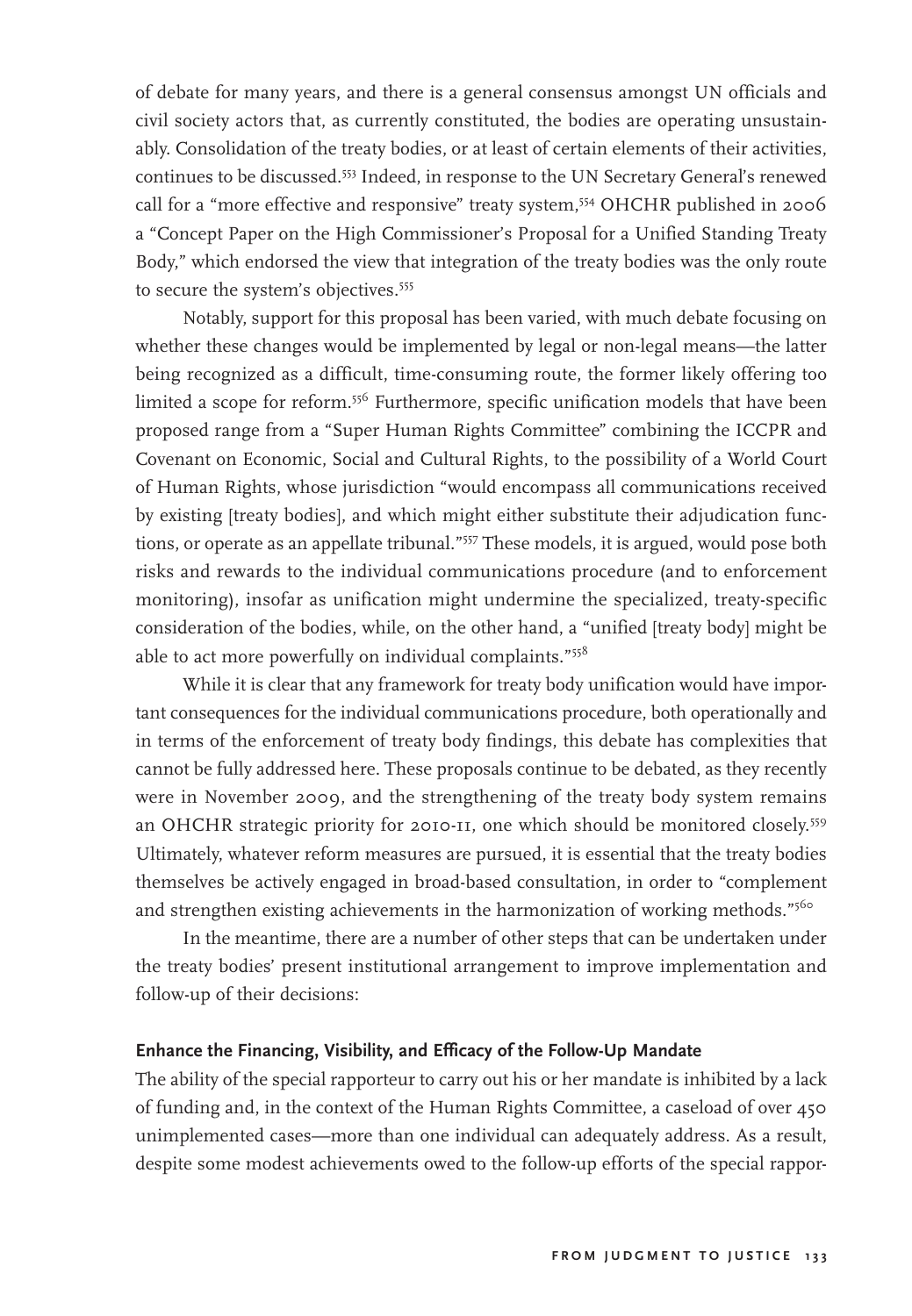teur, the position remains poorly matched to the challenge that effective monitoring poses. Greater resources must therefore be allocated to support follow-up activities, and UN member states—particularly those that are party to the ICCPR Optional Protocol should increase their voluntary contributions to OHCHR, as should other funding bodies. Ultimately, without increasing the capacity of OHCHR's Treaties Division, follow-up continue to suffer and the entire communications procedure itself may wither.

With respect to the Human Rights Committee, it may be advisable to consider the appointment of several follow-up rapporteurs who could handle a smaller portfolio, perhaps on a country-by-country or thematic basis. An early article raised this possibility in the broader context of the treaty body complaints procedures, noting that the HRC has, in the past, appointed special rapporteurs for "particularly contentious cases or certain categories of cases," although this practice had been "experimental and *ad hoc*."561 Certainly, there are limitations in the rapporteur approach—one can only remind a state of its obligations so many times—but, in the particular case of the committee, it is clear that one person alone cannot undertake the amount of follow-up that is required.

Improving the visibility and accessibility of information pertinent to implementation is also essential. While all of the treaty bodies should endeavor (in conjunction with their respective secretariats), to improve the methods by which they collect and make available follow-up data, the Human Rights Committee is particularly in need of reform given the sheer volume of cases it has adjudicated. Until recently, follow-up information on the implementation of individual communications was not prioritized in the annual reports, which are themselves dense, long, and difficult to digest. Fortunately, the HRC's Secretariat has begun posting interim "Follow-Up Progress Reports on Individual Communications," which are greatly improved in both format and content; it is recommended that these reports continue. At the same time, however, much of the statistical data as it is presented in the HRC's annual report needs updating and revising, starting with more accurately classifying the character of state replies received, as well as clearer criteria for what constitutes satisfactory implementation. OHCHR should thus consider a new method for presenting follow-up data, one capable of centralizing all compliance-related information, but with greater detail on the status of implementation and the quality of state parties' replies to the Follow-Up Rapporteur's inquiries.<sup>562</sup> The inclusion of data as to whether states have complied with interim measures ordered by the committee (such as moratoriums imposed on the carrying out of capital sentences) would also be a useful addition.<sup>563</sup>

Finally, several interviewees noted that the Human Rights Committee lacks any digest of its remedies jurisprudence, which would be a useful tool for improving what is too often a cursory treatment of remedies in the committee's decisions. This is a project that the OHCHR (or perhaps an NGO, in cooperation with it) should carry out. Similarly, a compendium of best practices or "good news stories" on follow-up to individual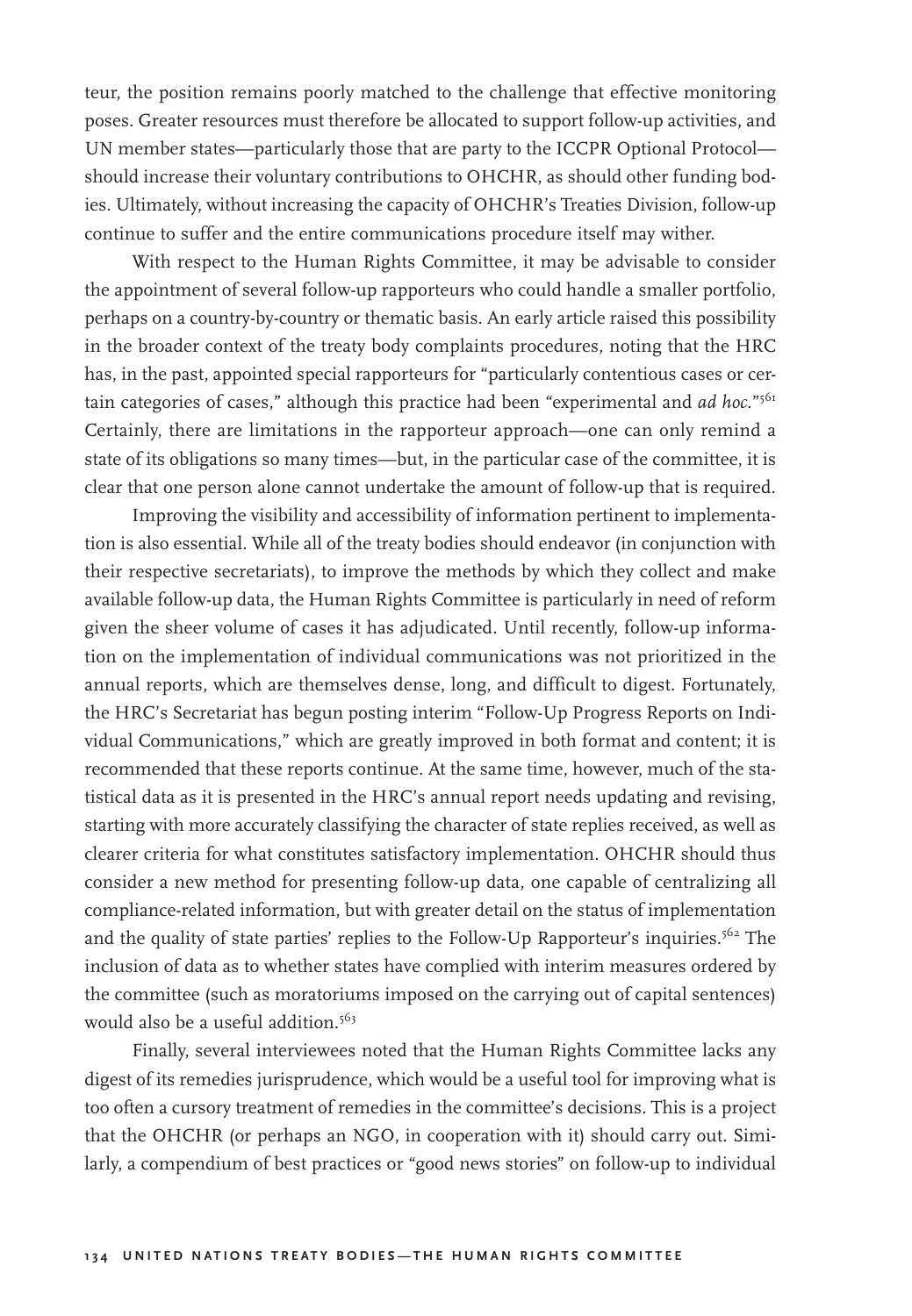communications, such as the UN Special Procedures currently compiles, could serve as a useful resource for follow-up mandate holders moving forward.<sup>564</sup>

#### **Promote a Sustained Approach to Follow-Up throughout the UN Protection System**

Both the OHCHR and human rights advocates should seek to create a more sustained approach to follow-up overall. For example, the High Commissioner for Human Rights should continue to raise the non-implementation of treaty-body Views in her meetings with state representatives as regularly as her functions permit. Where appropriate, advocates should also encourage members of the other treaty monitoring bodies to raise the issue of unimplemented decisions during the state reporting process as well, and devote greater attention to the failure to implement in their concluding observations. Liaison should likewise be established with OHCHR field offices in countries where there are a significant number of non-implemented judgments, so that communication may be made with officials on the ground as well as in Geneva.

More broadly, greater collaboration must also be built between the treaty-based bodies and the UN's charter-based bodies, particularly the UN Human Rights Council. As Manfred Nowak has argued, "One of the major shortcomings of UN human rights treaties is the missing link between independent expert bodies and political decisionmaking bodies."565 To that end, OHCHR should provide the Human Rights Council with information on state compliance with individual communications and/or interim measures, as it currently does with respect to the state reporting procedures of the treaty bodies and the findings of the Special Procedures mandate-holders.<sup>566</sup> This information might inform the council's work in a number of ways, including during the Universal Periodic Review process, where it could serve as the basis for questions posed to the state under review and for future recommendations by the council. Similarly, there should be systematic coordination between the treaty bodies and the UN Special Procedures mandate-holders so that they can address the issue of implementation in the course of their duties.<sup>567</sup>

#### **Examine Forum Desirability as a Tool to Increase Implementation**

Because there are numerous means by which individual complaints may be registered with the UN system, human rights advocates must approach the system with caution, having fully considered which forum could best secure the implementation of their desired ends. In light of the backlog of cases facing the HRC and the large number of decisions currently under follow-up review, advocates should carefully consider whether the committee, as well as the treaty body system generally, is the best forum for litigation. Although the HRC might have the advantage of being the oldest and best known of the treaty bodies, it simply cannot continue to function effectively under the weight of its caseload.<sup>568</sup> As noted, there are over 300 cases pending before the committee; by a conservative estimate, it takes at least three years for a merits decision to be issued.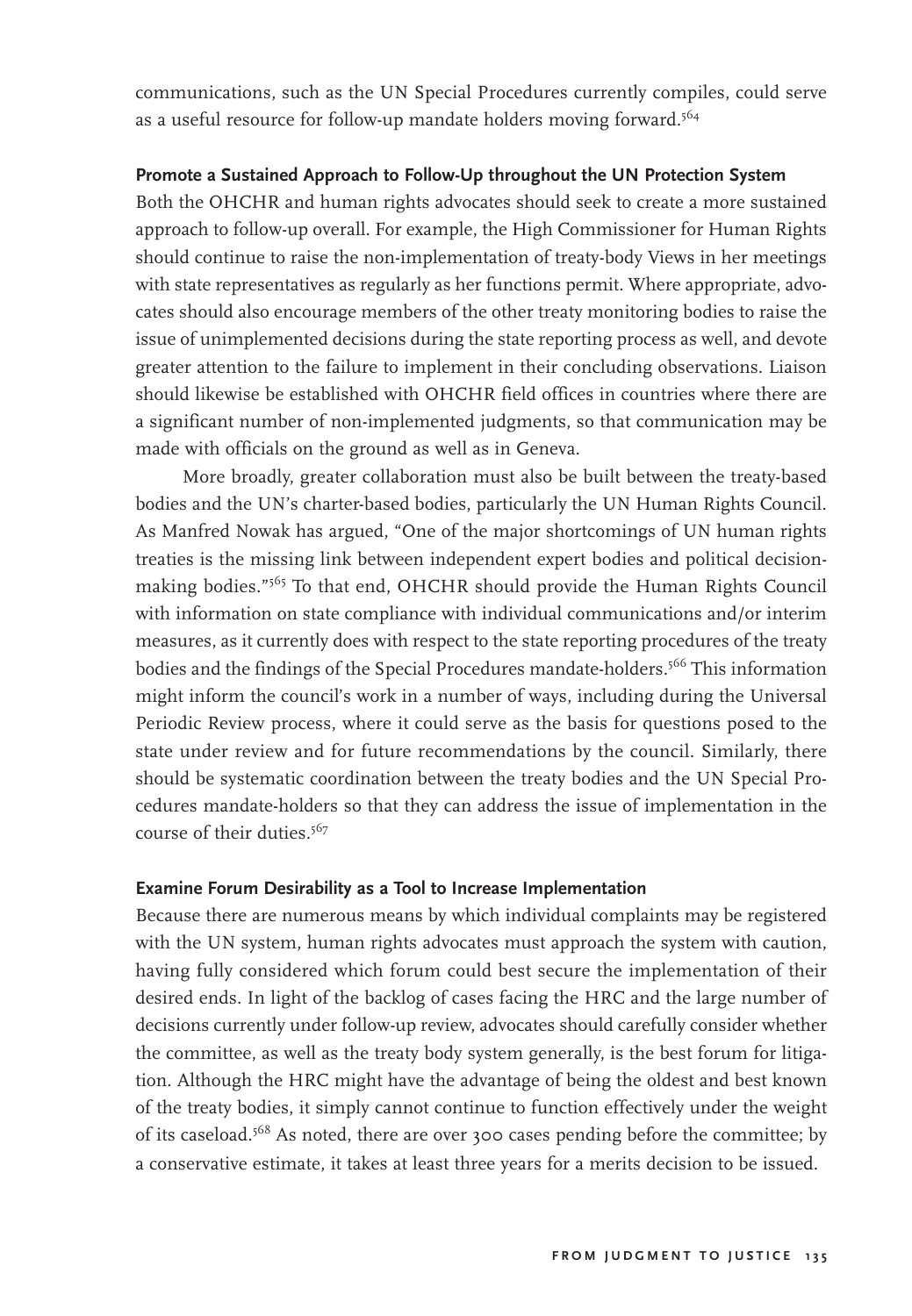By contrast, other treaty bodies have the comparative advantage of smaller caseloads (although the CAT's remains substantial) and, consequently, there is an increased chance that cases can be decided faster and monitored more rigorously. CEDAW and CERD, in particular, are forums worthy of consideration, provided the state in question has accepted the committees' jurisdiction over individual complaints. Consideration should also be given to the UN's Special Procedures, including the Working Group on Arbitrary Detention and Working Group on Enforced Involuntary Disappearances.<sup>569</sup> Although both of these working groups suffer from many of the same compliancerelated challenges as the treaty bodies (and also lack a formal follow-up procedure), they have achieved successful results in a number of cases. In addition to having more flexible admissibility requirements, the working groups are generally able to adjudicate cases more quickly than treaty bodies can.570

#### **Develop the Relationship between Domestic Enforcement Bodies and Treaty Bodies**

Just as the treaty bodies play a crucial role in nurturing and facilitating domestic support for human rights, so too is the strength of a state's domestic institutions crucial to determining the degree of compliance with treaty body decisions. To this end, "ways must be found to get the treaty norms and the treaty system on national agendas and to mobilize their logical domestic constituencies."<sup>571</sup> While this recommendation is taken up in greater detail in this book's concluding chapter, the fact that the treaty bodies possess little ability to enforce their own decisions underscores the importance of using national judicial systems, particularly those in monist states, as a way to enforce judgments and promote awareness of a state's international legal obligations. This is especially significant for victims because as domestic courts are more likely to obtain an effective remedy than the treaty bodies themselves.<sup>572</sup>

Advocates should therefore consider assisting or urging litigants to plead the decisions of the Human Rights Committee and other treaty bodies before their own domestic judiciaries, in order to press more aggressively for implementation at the national level. Even where this approach is not successful, it may serve to highlight deficiencies in a state's judicial apparatus, which can serve as a basis for additional advocacy and clarification.573 At the same time, the HRC and other treaty bodies should endeavor to ensure thorough and comprehensive reasoning in their decisions and, where appropriate, rely on pertinent national jurisprudence. Such an approach would not only increase the credibility of the treaty bodies in the eyes of domestic judges, but would also encourage a "mutually-reinforcing dialogue" between national judiciaries and international bodies.574 To this end, it remains incumbent on states to concentrate resources at the national level—in the training of judges, government officials, legislatures, lawyers, and through the development of effective national level institutions $575$ —in order to give greater effect to international human rights norms at the domestic level.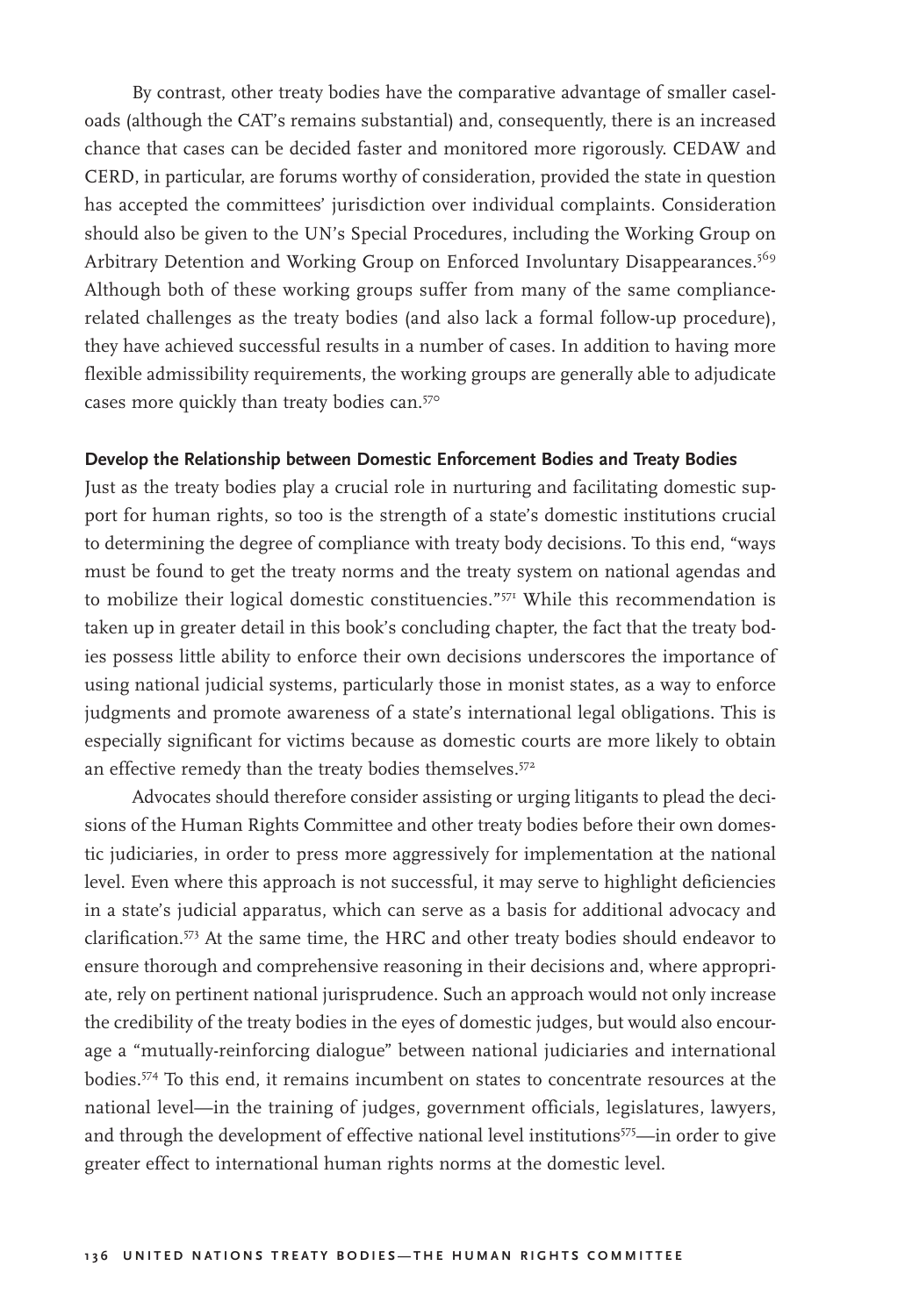# V. Next Steps

### Improving Implementation through Cross-System Dialogue

The European, American, and African human rights systems exist within distinct sociopolitical contexts, and the experience of each continent in crafting a legal framework for protecting international human rights has varied significantly. But despite their differences, the systems share a common element: the struggle to ensure full implementation of their decisions. If the systems are to successfully fulfill their mandates, they must address their respective implementation crises. One promising way to address these crises is cross-system dialogue: the sharing of information, experience, and best practice to ensure more thorough and effective implementation in all four systems.

Cross-system dialogue among international and regional human rights bodies is already underway. Several interlocutors, for instance, spoke approvingly of their experiences engaging in cross-system communication and collaboration, and described a number of productive exchanges between the professional staff, judges, and legal advocates of the systems surveyed in this report. In terms of collaboration between the OAS and the African Union, an important precedent was the jointly organized conference known as the "OAS-AU Democracy Bridge."576 Similarly, the United Nations has recently hosted international workshops on enhancing cooperation among the regional human rights systems and the UN treaty bodies.577 Academic institutions, too, have a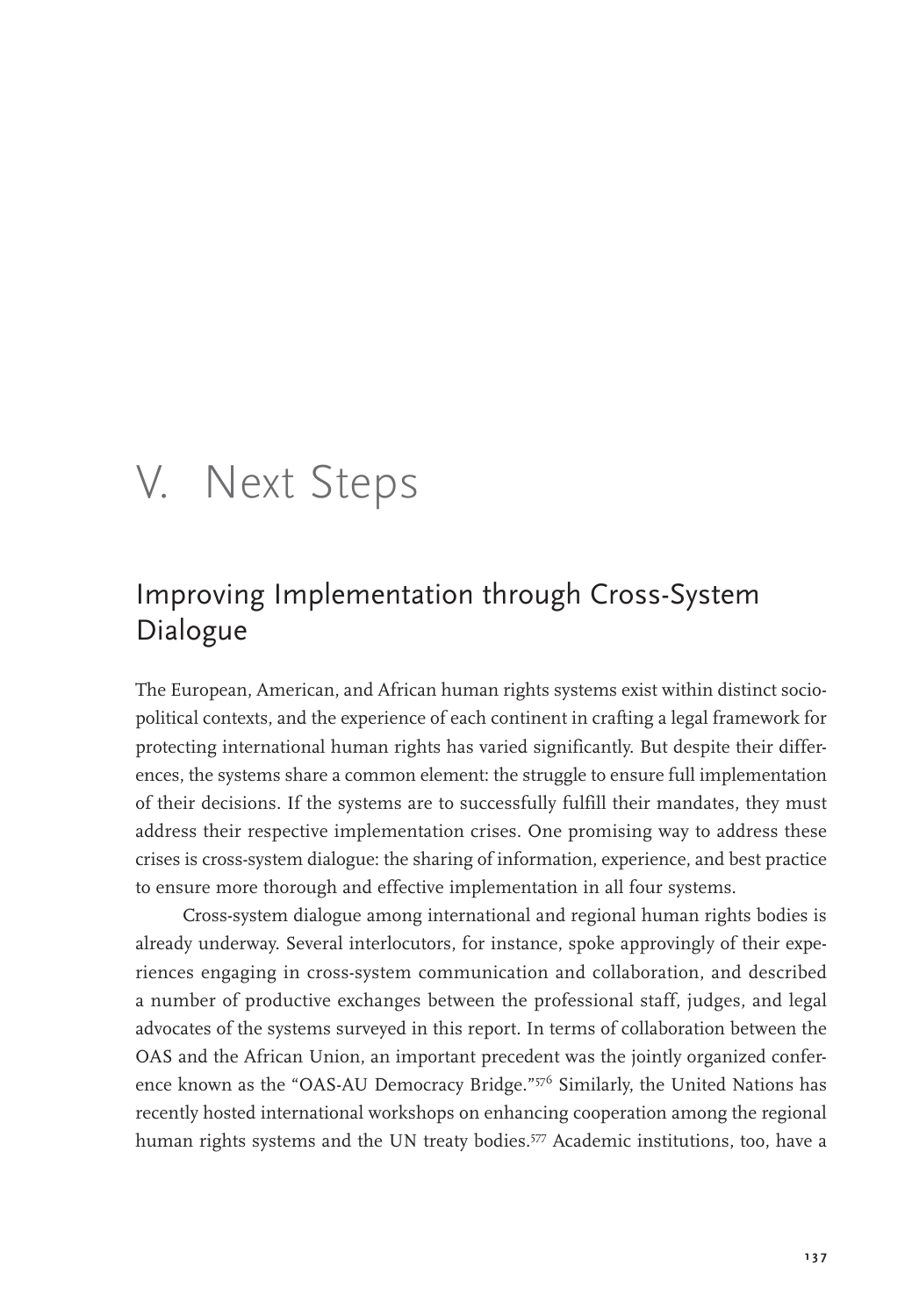crucial role to play in helping bring together human rights scholars and practitioners to address common issues of concern within and among the various systems.<sup>578</sup>

In this spirit, the Justice Initiative hopes that this report can serve as a basis for situating implementation-related discussions within a larger cross-system dialogue, particularly as many of these systems are themselves undergoing periods of significant reform. This chapter identifies three areas around which such implementation discussions should take place, and highlights particular points of difference and commonality as a basis for further dialogue.

# The Structure and Resourcing of Human Rights Systems

Implementation is one part of an effective system for adjudicating human rights and it exists in relation to a variety of factors, such as the institutional design of these systems and their capacity to efficiently and fairly judge cases. To that end, it is interesting to note that each regional organization, first the Council of Europe, then the Organization of American States, and most recently the African Union, have at some point in their histories promoted a two-tier, commission-court model for adjudicating human rights complaints. In 1998, with the passage of Protocol 11 to the European Convention, Europe's commission and court model was dissolved and replaced with a permanent European Court, in order "to maintain and improve the efficiency of [the convention's] protection of human rights and fundamental freedoms."579 Since that time, however, the court's docket has continued to swell, threatening the system's continued success. Moreover, many critics have noted that the sheer number of repetitive applications challenging the same state behavior is indicative of the extent to which the issue of successful implementation and caseload are now linked.<sup>580</sup> As a result of this dilemma, a number of European Court watchers have proposed a return to some version of the two-tiered filtering system, or for increased judicial discretion in dismissing inadmissible complaints.<sup>581</sup>

By comparison, the Inter-American system has retained the commission-court model and, while the court is purportedly up-to-date in its review of all cases under consideration, the commission has a backlog of hundreds of cases. The commission and court recently completed a coordinated reform of their respective rules of procedure, in part to minimize the role of the commission in court litigation.<sup>582</sup> This reform did not articulate any additional implementation activities for the commission. The court, however, used the same reform as an opportunity to codify numerous innovations in its implementation monitoring procedures. The different approaches demonstrate again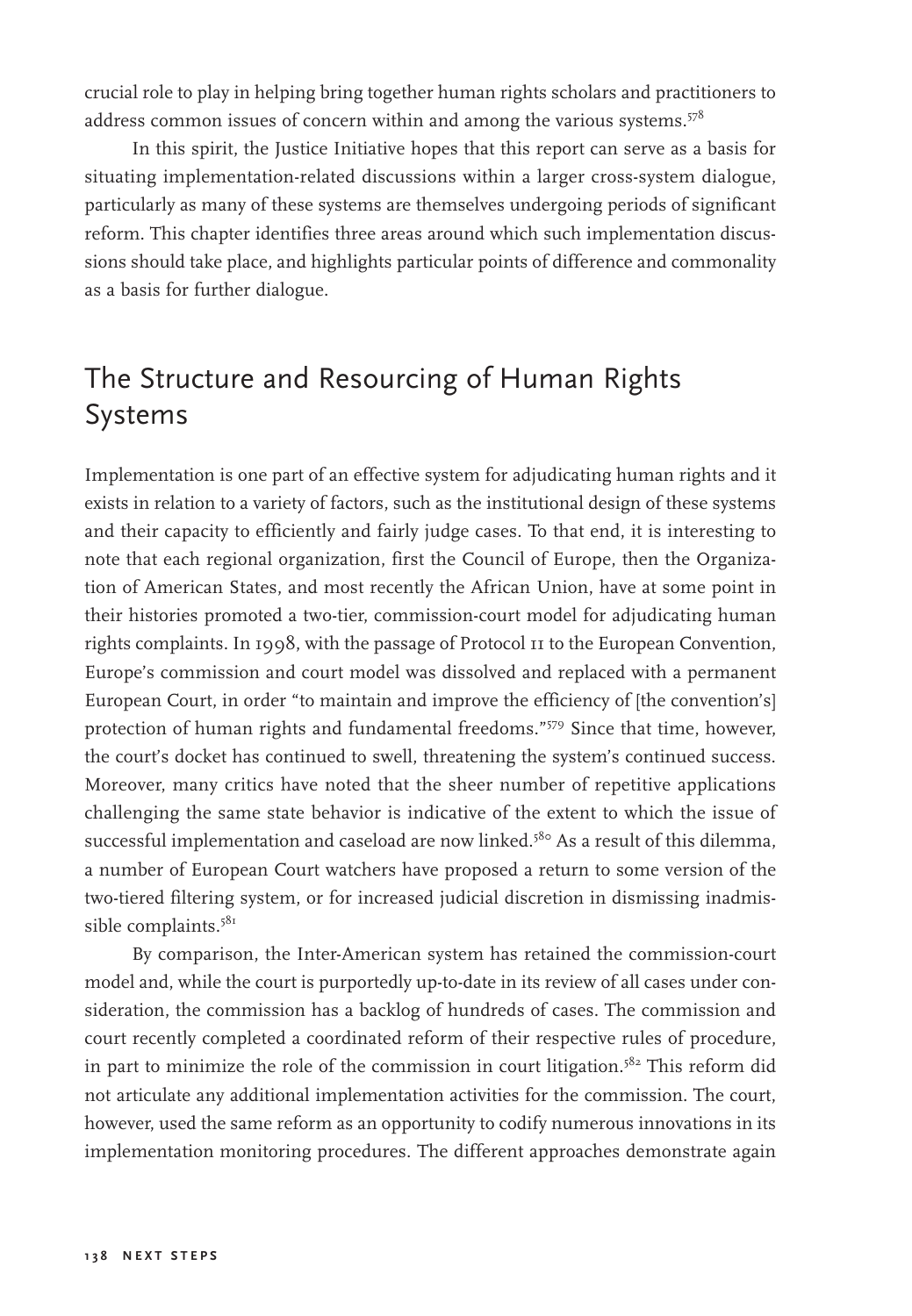the link between caseload and implementation: the commission, burdened by its backlog, was simply not in a position to address implementation.

The African system is something of a hybrid of the European and Inter-American systems, in that it will maintain a two-tiered commission-court model, but the court's protocol also provides the possibility for victims of human rights violations to file cases directly with the court if the respondent state has acceded to direct action. This is one indicator that the African system is being proactive and taking prophylactic measures to address a possible future caseload crisis. For its part, the UN treaty body system differs substantially from the regional systems in structure but, like the other systems, the Human Rights Committee (and, to a lesser extent, the Committee Against Torture) shares the problem of an overwhelming caseload, one that will also have to be considered as debates over the institutional design of the treaty bodies continue.

Thus, even as the Council of Europe and OAS continue to grapple with balancing the number of cases coming in against those being successfully disposed of, their comparatively greater experience in managing expectations in this regard, and dealing with rapidly expanding caseloads, will likely prove valuable to the African Union and United Nations. For instance, in the context of the African system, new rules of procedure bring the hope of broader and more consistent follow-up powers for the commission, and are intended to herald a new era of consistent referrals to the African Court, allowing the tribunal to begin the fundamental work of issuing merits decisions. And yet, if this system develops along the lines of its European and American counterparts, it is likely that, as its caseload grows in both volume and complexity, it too will start to experience a backlog. As noted, certain UN treaty bodies have already reached that point. Similarly, as the European system contemplates a return to some process of filtering as a means of bringing its input and output into greater balance, it could benefit significantly from the experience of the Inter-American system as it works to make the communications and interactions between the commission and court more efficient.

# Assessing the Design of Implementation Mechanisms and Procedures

One of the most critical topics for cross-system dialogue is the design and structure of implementation procedures and mechanisms. In this regard, it is important to recognize that Europe's enforcement mechanism, which is widely considered to be one of the most effective to date, is quite different from those of the other systems. Most significantly, the monitoring and enforcement of European Court judgments is carried out almost exclusively by the Committee of Ministers, which reflects the fact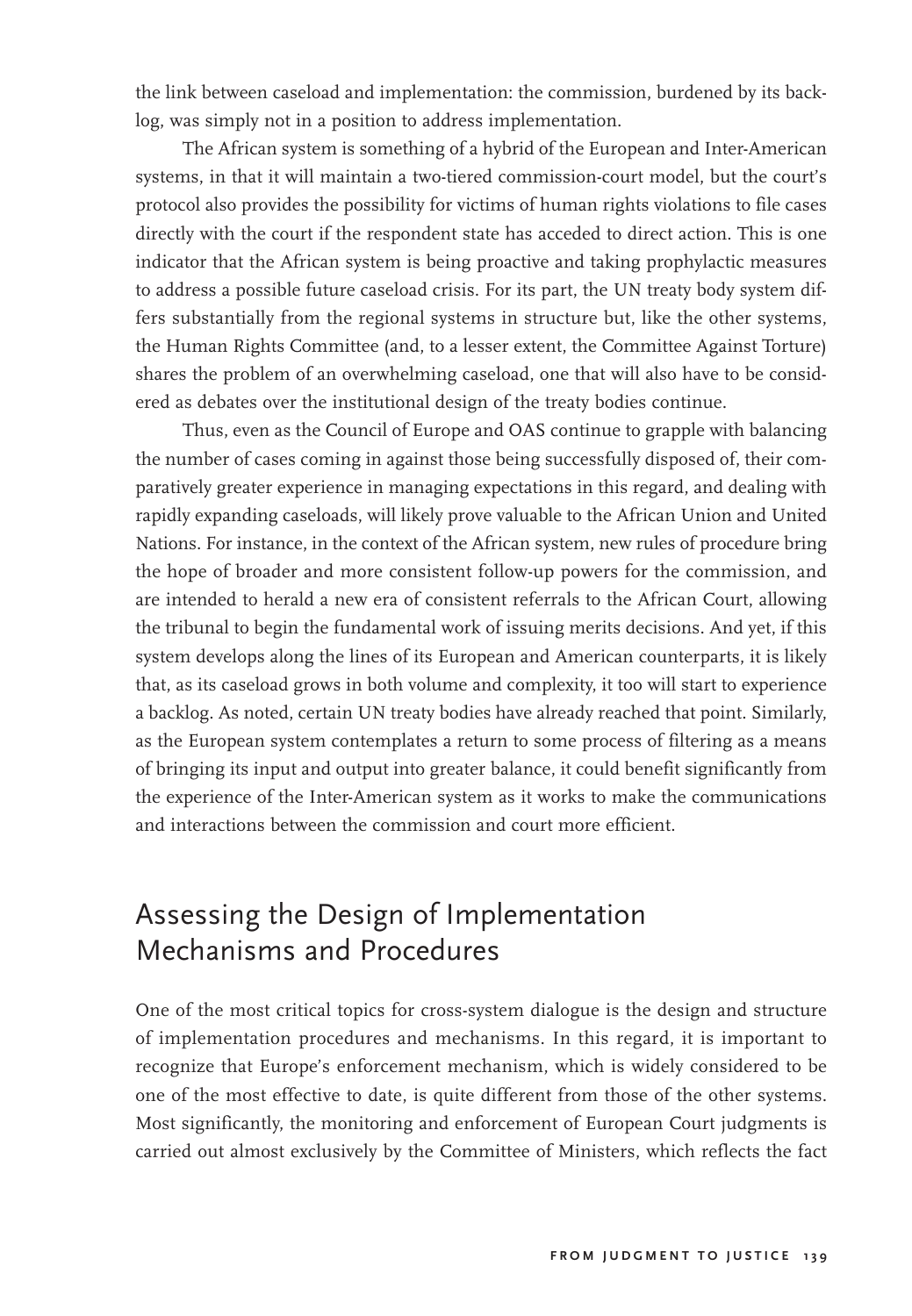that implementation is often a political matter. While the general procedures that the Committee of Ministers follows with respect to implementation are understood, the committee meetings themselves are closed to the public. Moreover, other than recent amendments to the rules of procedure, which permit written submissions from victims and their advocates on certain measures, there has never been serious consideration of a proposal to open ministerial proceedings to the victims' representatives, much less to concerned civil society organizations or the public at large.

By contrast, in the Inter-American system, the vast majority of implementation activities is administered by the court and the commission, and relies on the active participation—if not initiative—of the victims' representatives. To collect data, both the court and the commission rely completely on the responsiveness of the parties. The interactions of the bodies with the political organs of the OAS on matters of implementation are almost exclusively limited to the transmission of this data in their annual reports to the General Assembly. Compliance hearings before each of the bodies are the principal way for interested parties in a case to confront the state about implementation shortcomings, and while these hearings are increasing in both frequency and complexity before the court, they are extremely rare at the commission level. Historically, there has been some success in appealing states' substantial compliance failures to the General Assembly of the OAS, but calls for a more systematized political response to implementation have generally gone unheeded.<sup>583</sup>

While it is unlikely that the Committee of Ministers will enlarge the scope of victims' participation, or that the political bodies of the OAS will take up the call to actively intervene in implementation proceedings in the near future, there is certainly value in addressing these topics. There is a need to identify the common elements in the European and Inter-American implementation mechanisms and generate dialogue about their specific successes and failures, so as to expand the pool of common experiences and identify best practices that may transcend systems. For example, the interim resolutions and recommendations of the Committee of Ministers could be compared with the reports and compliance orders of the Inter-American Court in order to provide guidance for other systems. Additionally, the Inter-American Court's practice of holding private compliance hearings, and the more recent practice of holding such hearings publicly, could be a useful model for the European Court as it begins work to implement Protocol 14's new provisions for "infringement proceedings."

While this discussion has thus far centered on the European and American experience, the African system and UN treaty bodies could also benefit from participating in a similar dialogue. First, there is some indication that unimplemented decisions of the African Court on Human and Peoples' Rights may be referred to the political bodies of the African Union. Communicating with the European Court system could help identify a proper procedure for such referrals. The Inter-American system has not yet taken up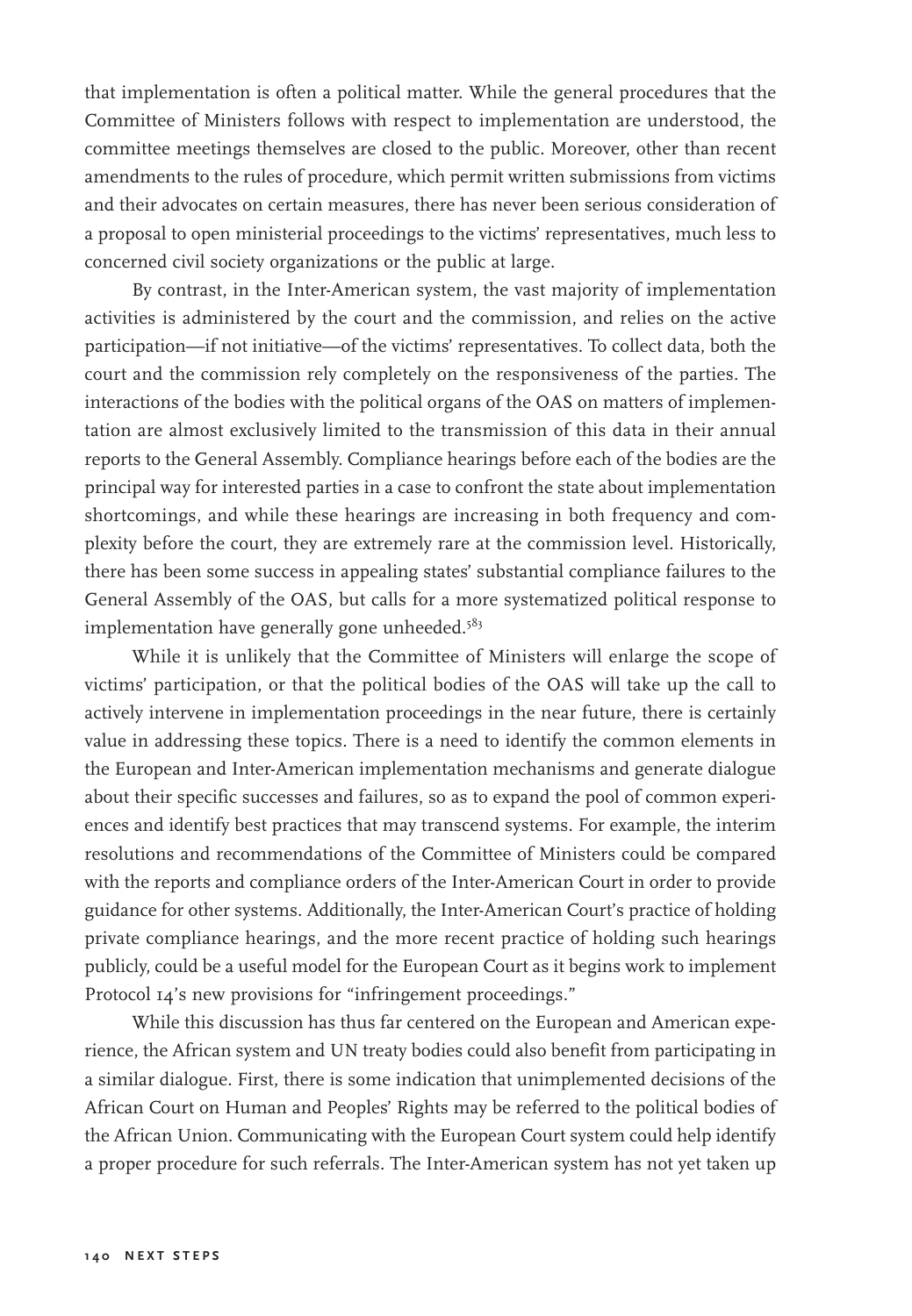the call for a method of referrals to the political domain of the OAS, but might find greater support for doing so if this becomes the trend among other systems. Similarly, there have been proposals, which this report supports, that the UN treaty bodies refer information on unimplemented decisions to the Human Rights Council, which many observers recognize as carrying more political influence than the treaty bodies themselves. The African Court should pay attention to the other regional systems' experience in developing designs for compliance proceedings, as there is little question that it too will face resistance to implementation from member states. Inter-American "compliance hearings," and perhaps European "infringement proceedings," will thus be very important experiences for the African Court to monitor; ideally, there should be a formal channel between the systems to carry out dialogue on such a topic.

The UN treaty bodies boast the important example of the Special Rapporteur for Follow-Up on Views, who is charged with monitoring implementation of treaty body decisions. While this rapporteurship, in the context of the Human Rights Committee, has not accomplished many marked gains, it seems likely that greater attention to its design and resourcing would yield better results. There have been similar calls for such a rapporteurship in the African Commission for some time, and while the new rules of procedure do not contemplate a permanent position in this regard, there is a mechanism by which individual commissioners could be assigned as implementation rapporteurs in specific cases. As this mechanism has yet to become operative, it is difficult to say whether this is a better model than having only one rapporteur, but both systems would do well to think comparatively about these models. Indeed, as this report noted, there may be an advantage for the Human Rights Committee in designating more than one individual to undertake implementation-related duties, given the magnitude of work that effective follow-up on recommendations requires.

As a separate but not unrelated matter, these discussions should also involve remedial frameworks, given that there is a general correlation between remedies and levels of implementation. Yet, as this report makes clear, each system approaches remedies in a different manner. The past decade has seen a rise in remedies of a general nature from the European Court, which has only recently begun to be more prescriptive in its approach to remedies; moreover, victims' representatives have little to no role in this process. This approach lies in stark contrast to the Inter-American Court, which offers a robust remedies phase to the litigation, through which victims' representatives can request a wide variety of individual monetary and symbolic remedies, as well as a range of general remedies that touch on social policy and legislation. Despite these differences, the relationship between the scale of remedies required and implementation is very similar between these two systems, and it would behoove them to explore their respective approaches more fully. For example, considering the high rates of states that pay pecuniary damage orders, the potential for ordering other types of monetary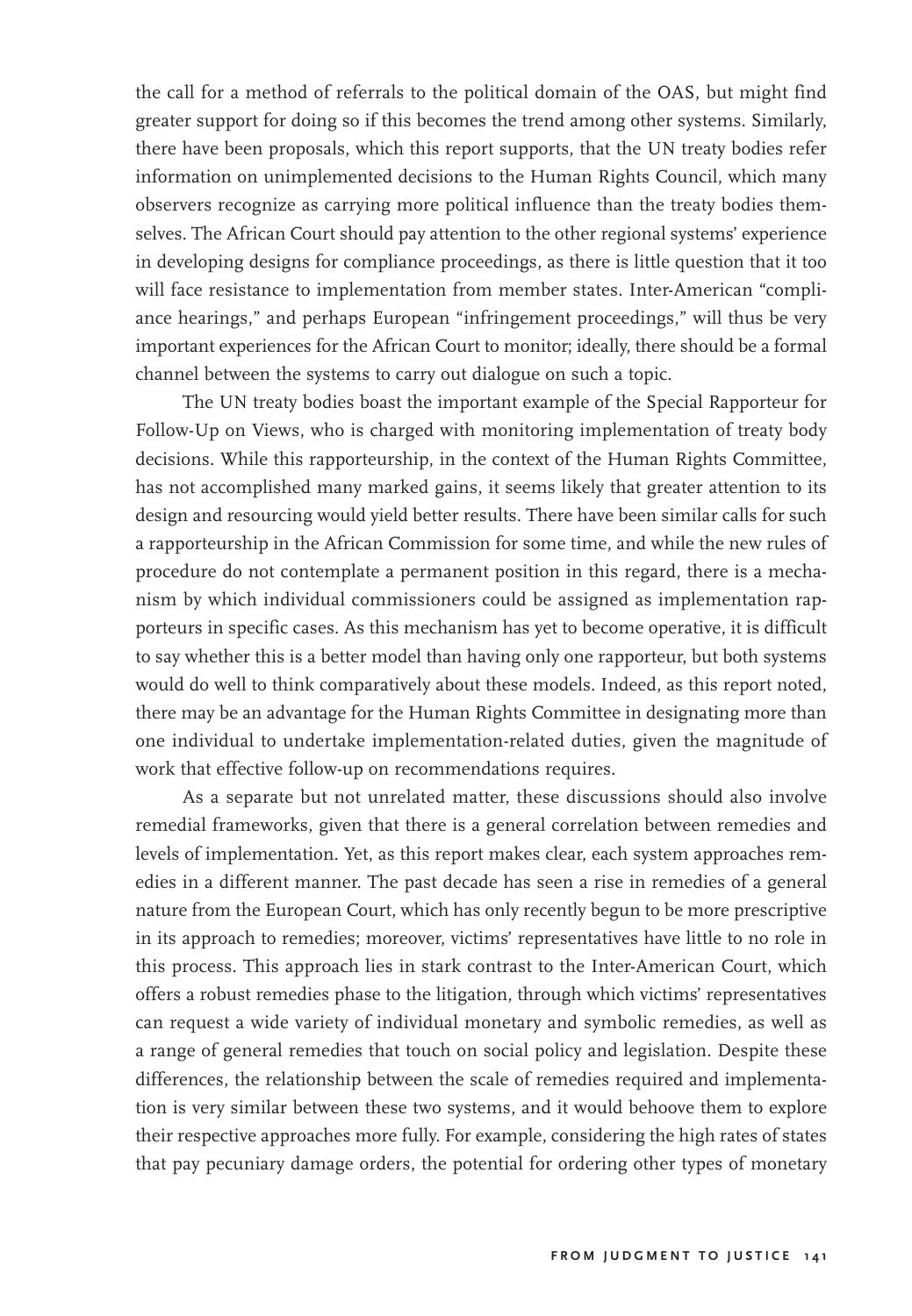sanctions for delayed implementation is a topic that is ripe for review. While the Inter-American system has rejected the punitive damages regime, and the European system ultimately discarded the possibility of fining states for non-compliance during negotiations over Protocol 14, many continue to argue that additional damages or other monetary sanctions should be imposed on states that fail to implement binding decisions.<sup>584</sup> Such a discussion could benefit the African Commission, which has not devised a set remedial framework, and the African Court, which has yet to issue a reparations decision; similarly, the approach of some UN treaty bodies to remedies is quite rudimentary.

# Elaborating Criteria for National Implementation Initiatives

A third topic for cross-system dialogue is how different countries, as member states of the relevant regional or international organizations, structure their implementation efforts domestically once a decision is issued by a human rights body. The interlocutor for the state in such interactions is often the foreign ministry; the issue, then, is how the ministry communicates the obligations arising from an international decision to the state apparatus. Inasmuch as the decisions of human rights bodies often include recommendations or orders directed to the executive, judicial, or legislative branches of a state's government, a lack of formalized channels of communication among these different branches in matters relating to implementation—combined with a lack of domestic political pressure—often results in inaction. Discussion about these communication challenges also represents, perhaps, a more productive way to talk about "political will," the amorphous concept that provides an easy (sometimes too easy) response to the question of why states fail to fulfill their international legal obligations. To that end, the experiences of individual states in establishing a coordinator for the execution of judgments at the national level should be discussed, as should the development of better communication mechanisms, so states that have yet to devise such systems can better understand their importance to implementation.

Perhaps the most effective model for creating a national implementation mechanism is the Human Rights Act of the United Kingdom. Passed in 1998, it was enacted with the goal of giving effect to the European Convention by "engaging the responsibility of all three branches of government to act in a way compatible with fundamental civil and political rights."585 Moreover, an added provision of the Human Rights Act established the United Kingdom's Joint Committee on Human Rights, a "rare example of a special parliamentary body with a specific mandate to verify and monitor the compatibility of a country's law and practice with the ECHR."<sup>586</sup> Other than the United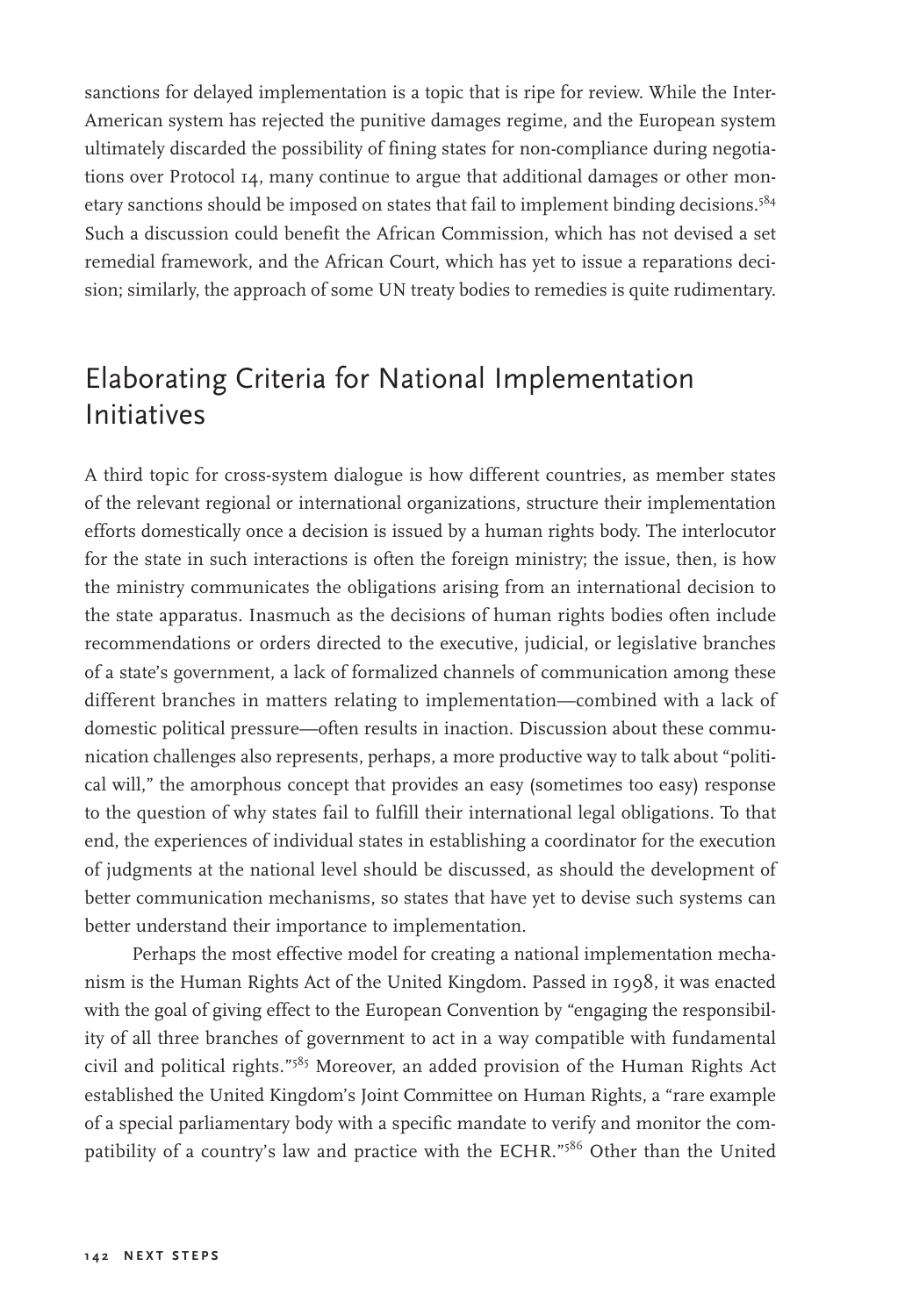Kingdom, only five parliaments within the Council of Europe's member states possess a similar body for supervising the implementation of judgments, and fewer than half of Council member states have procedures that would at least ensure parliamentarians are informed of adverse ECHR judgments.<sup>587</sup>

In the Inter-American system, a number of countries have taken up the call to create some type of implementation mechanism, though their forms vary significantly. Peru's implementation law establishes a process by which the Foreign Ministry communicates the decisions of regional and international bodies to the Supreme Court, which is then responsible for transmitting the decision to the courts that have jurisdiction over the matter.588 A different model exists in Colombia, where an implementation law provides a process for the consideration and payment of orders of compensation issued by the Inter-American Commission and the UN Human Rights Committee.589 The Colombian law further provides an important example of why collaboration between the regional human rights systems and the United Nations is so important, since any law that provides a procedure for a state to implement the decisions of regional human rights courts can conceivably be modified to recognize the decisions of UN treaty bodies.

Thus, the regional and international human rights systems should analyze the extent to which national implementation laws have been useful in coordinating the implementation of decisions, and to what degree they have increased the rates of implementation. Because each system has a vested interest in identifying the most successful models for implementation, discussing how certain implementation laws can be modified and adapted to different legal systems and country contexts could be useful. While comparing laws from common law systems to those in civil law systems is not easy, the insights gained would aid implementation, even in those states whose human rights regimes remain embryonic.<sup>590</sup>

It is also important to note that there are many modes of ad hoc communication that can advance the implementation process. While such communications are more diffuse and harder to put into practice, there should nevertheless be an effort to incorporate these examples into discussions of more formalized mechanisms. Indeed, because ad hoc implementation activities are often easier to execute, they can serve as examples for certain state officials who may be committed to implementation in countries where the state apparatus itself is otherwise resistant.

Finally, an important topic of cross-system dialogue about implementation mechanisms is the potential role of national human rights institutions (NHRIs) and human rights ombudspersons. NHRIs vary enormously in structure and function but it is clear that the idea of NHRIs has moved forward at the international level, such that they have become key actors in bridging the gap between international standards and domestic implementation. Indeed, where an NHRI established in accordance with the Paris Principles exists within the national legal framework of a country, that institution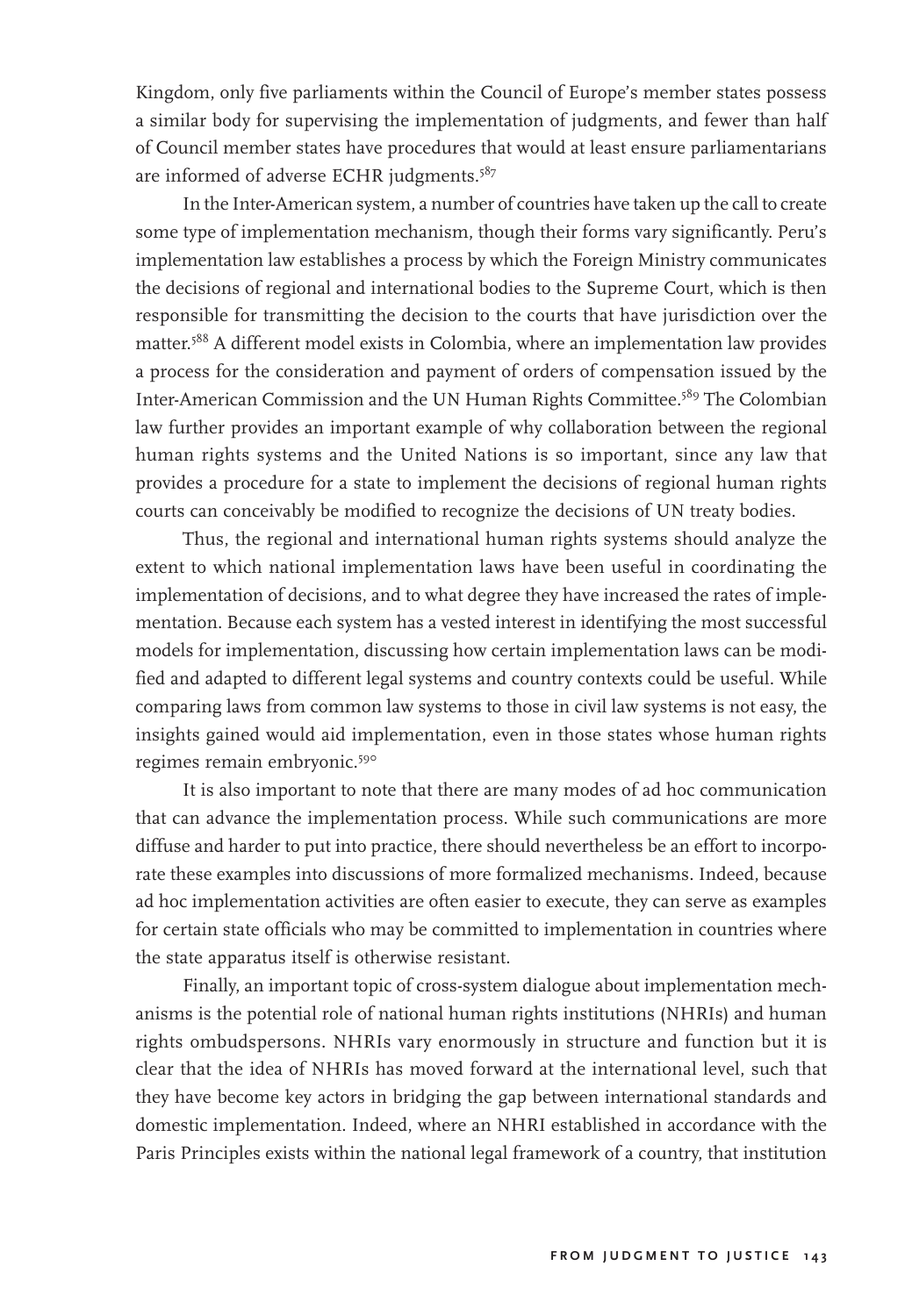can be assigned a specific and perhaps central role in implementation.<sup>591</sup> Furthermore, the personnel who generally administer NHRIs often (or should) have a professional background in international human rights, and many of them come from other state agencies; therefore, they are knowledgeable about the challenges of implementing international court decisions. In this way, NHRIs are uniquely qualified to carry out implementation efforts and they should be consistent partners in any cross-system communication.

At the same time, however, precisely because of the diversity in form and function of NHRIs, their "status is often unclear at the national level."<sup>592</sup> Therefore, states, both independently and in the context of their regional human rights systems, should exchange information about how NHRIs, given their hybrid nature, can best monitor the implementation of judgments. For instance, would it be desirable that the regional human rights treaties formally require national institutions to play a monitoring role in the implementation of judgments, as the Optional Protocol to the Convention Against Torture and the Convention on the Rights of Persons with Disabilities now do? Or is it best to endow NHRIs with the power of legislative initiative, so that they themselves might provide the catalyst for establishing domestic implementation laws? The answers to these questions may well be different depending on the state in question, but a process of inter-state and inter-system dialogue would do much to build an understanding of what implementation strategies have worked in different contexts.

Clearly, cross-regional collaboration is needed to address the implementation crisis currently afflicting human rights systems. The question is what shape such collaboration should take. As Philip Leach has written, "It is pertinent to question whether the set-piece conference model, with a small number of speakers delivering papers on pre-determined topics, with only minimal time for discussion amongst the other participations, is the most productive way of debating reform."593 Leach notes, for instance, that a significant flaw in the reform debates in Europe thus far has been their failure to meaningfully engage with the "users" of the court system, in addition to the failure of governments to welcome real civil society involvement. This approach cannot continue. Indeed, for the process of collaboration proposed herein to be meaningful, it will not be enough to only make speeches; rather, the focus must be on developing sustained exchanges between government officials and experienced representatives from across the civil society spectrum, premised on a genuine commitment to reform law, institutions, and practice. Making good on the promise of our evolving international human rights system demands no less.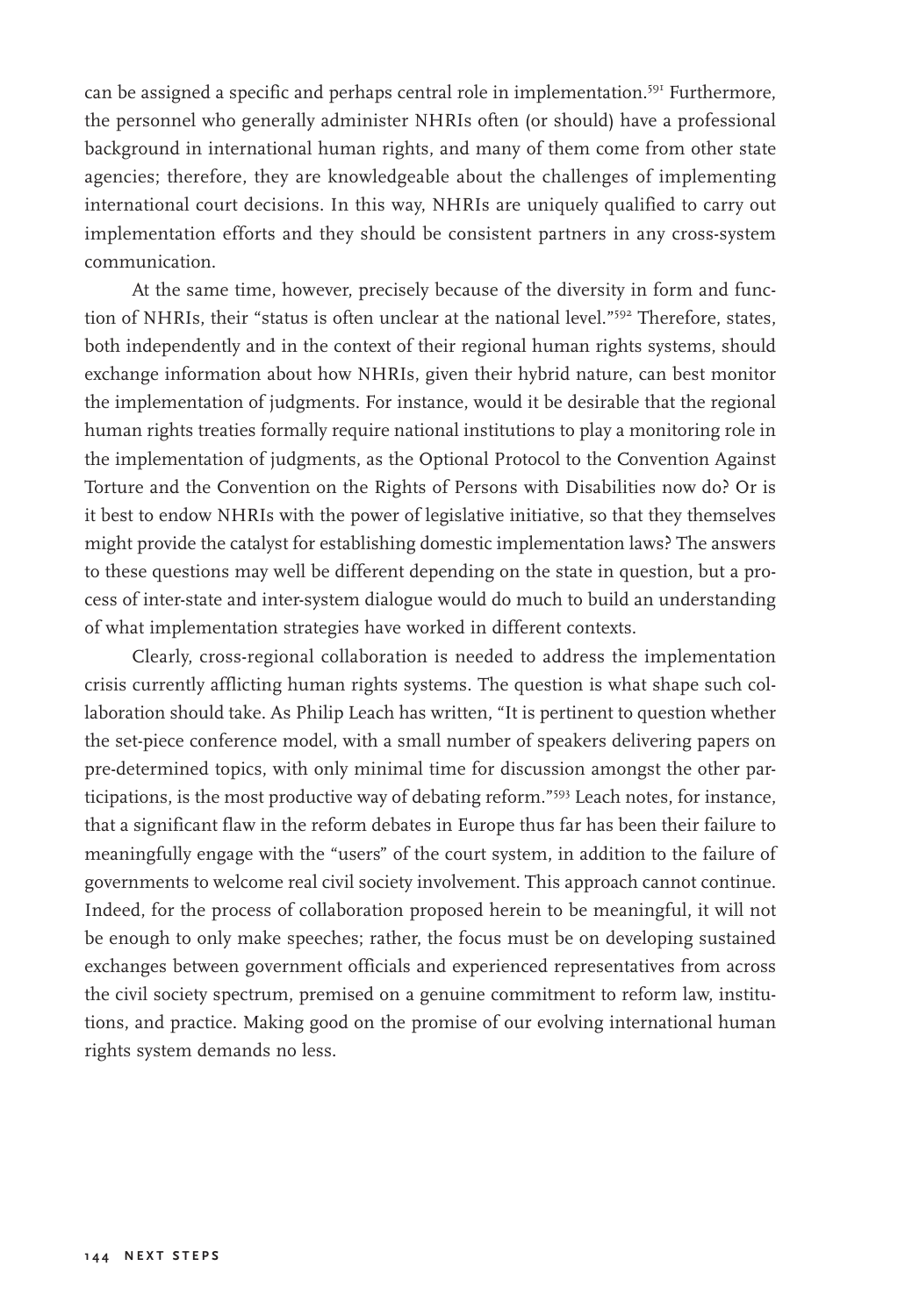# Select Bibliography

### The European Human Rights System

### **Books/Reports**

Christou, Theodora and Juan Pablo Raymond, eds. *European Court of Human Rights: Remedies and Execution of Judgments* (British Institute of International and Comparative Law, 2005).

Greer, Steven. *The European Convention on Human Rights: Achievements, Problems and Prospects* (Cambridge University Press, 2006).

Human Rights Watch. *"Who Will Tell Me What Happened to My Son?" Russia's Implementation of European Court of Human Rights Judgments on Chechnya* (September 2009).

Joint Committee on Human Rights, *Enhancing Parliament's Role in Relation to Human Rights Judgments*, Fifteenth Report of Session 2009–10 (26 March 2010).

Lambert-Abdelgawad, Elizabeth. *The Execution of Judgments of the European Court of Human Rights, 2nd ed.* (Council of Europe Publishing, 2008).

Lemmens, Paul and Wouter Vandenhole, eds. *Protocol No. 14 and the Reform of the European Court of Human Rights* (Intersentia, 2005).

Mowbray, Alastair. *The Development of Positive Obligations Under the European Convention on Human Rights by the European Court of Human Rights* (Hart Publishing, 2004).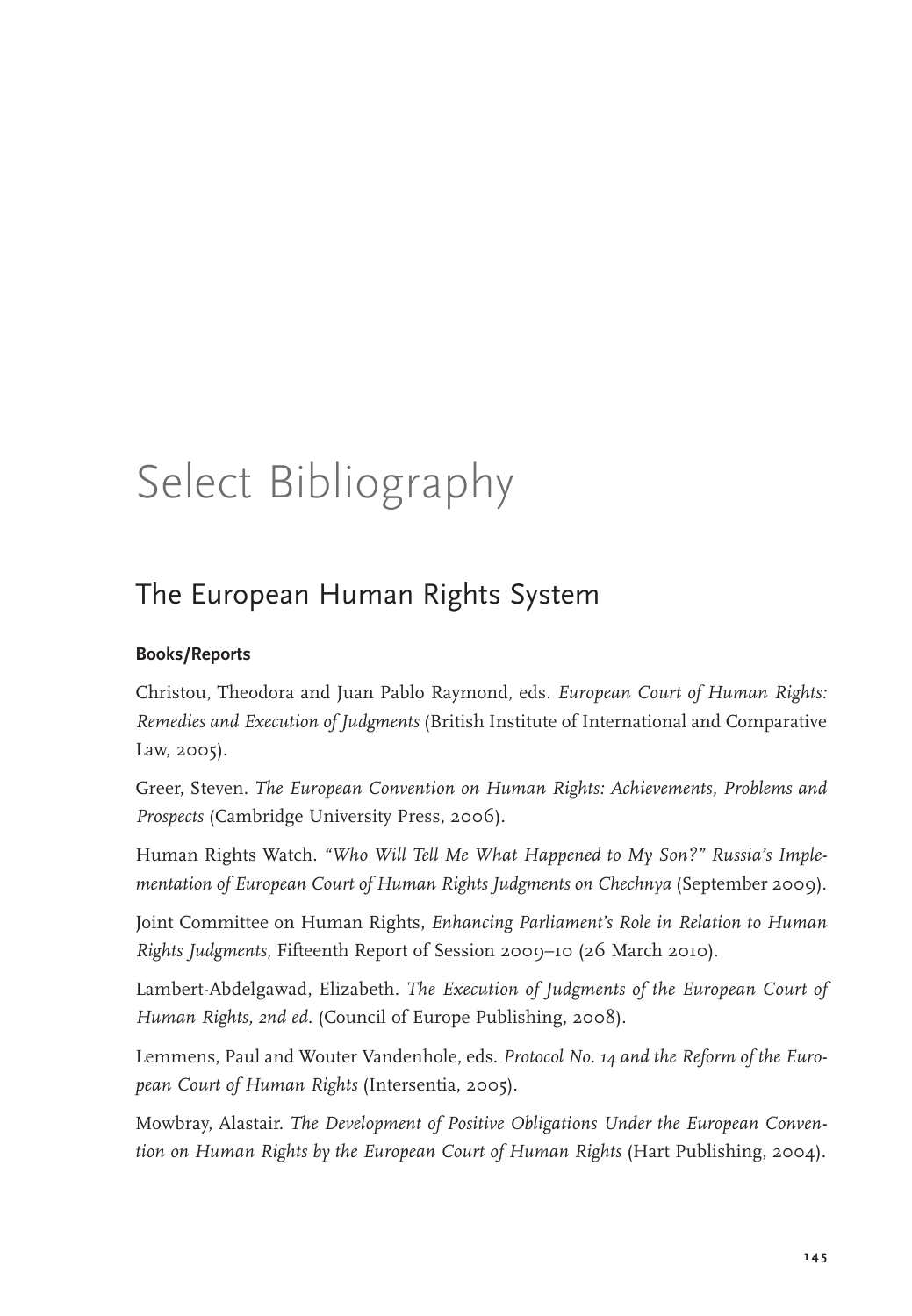Mowbray, Alastair. *Cases and Materials on the European Convention on Human Rights* (Oxford Publishing, 2007).

Ovey, Clare and Robin White. *The European Convention on Human Rights, 4th ed.* (Oxford University Press, 2006).

Von Staden, Andreas. *Shaping Human Rights Policy in Liberal Democracies: Assessing and Explaining Compliance with the Judgments of the European Court of Human Rights (PhD)* Dissertation, Woodrow Wilson School of Public and International Affairs) (November 2009).

Wolfrum, Rudiger and Ulrike Deutsch, eds. *The European Court of Human Rights Overwhelmed by Applications: Problems and Possible Solutions* (Springer, 2007).

### **Articles/Edited Works**

Buyse, Antoine. "The Pilot Judgment Procedure at the European Court of Human Rights: Possibilities and Challenges," *Nomiko Vima* (November 2009).

Colandrea, Valerio. "On the Power of the European Court of Human Rights to Order Specific Non-Monetary Measures: Some Remarks in Light of the *Assandize*, *Broniowski*, and *Sejdovic* Cases," 7(2) *Human Rights Law Review* (2007).

Drzemczewski, Andrew. "The Work of the Council of Europe's Directorate of Human Rights," 11(1-2) *Human Rights Law Journal* (1990).

Drzemczewski, Andrew. "The Parliamentary Assembly's Involvement in the Supervision of Judgments of the Strasbourg Court," 8(2) *Netherlands Quarterly of Human Rights* (June 2010).

Goldston, James. "Achievements and Challenges—Insights from the Strasbourg Experience for Other International Courts," *European Human Rights Law Review* (No. 5, 2009).

Grozev, Yonko. "Case Study Report: Bulgaria," *JURISTRAS: Supranational Rights Litigation and the Domestic Impact of Strasbourg Court Jurisprudence on Rights of Ethnic Minorities*.

Helfer, Laurence. "Redesigning the European Court of Human Rights: Embeddedness as a Deep Structural Principle of the European Human Rights Regime," 19(1) *European Journal of International Law* (2008).

Lambert-Abdelgawad, Elizabeth. "The Execution of Judgments of the European Court of Human Rights: Towards a Non-Coercive and Participatory Model of Accountability," 69(3) *Heidelberg Journal of International Law* (2009).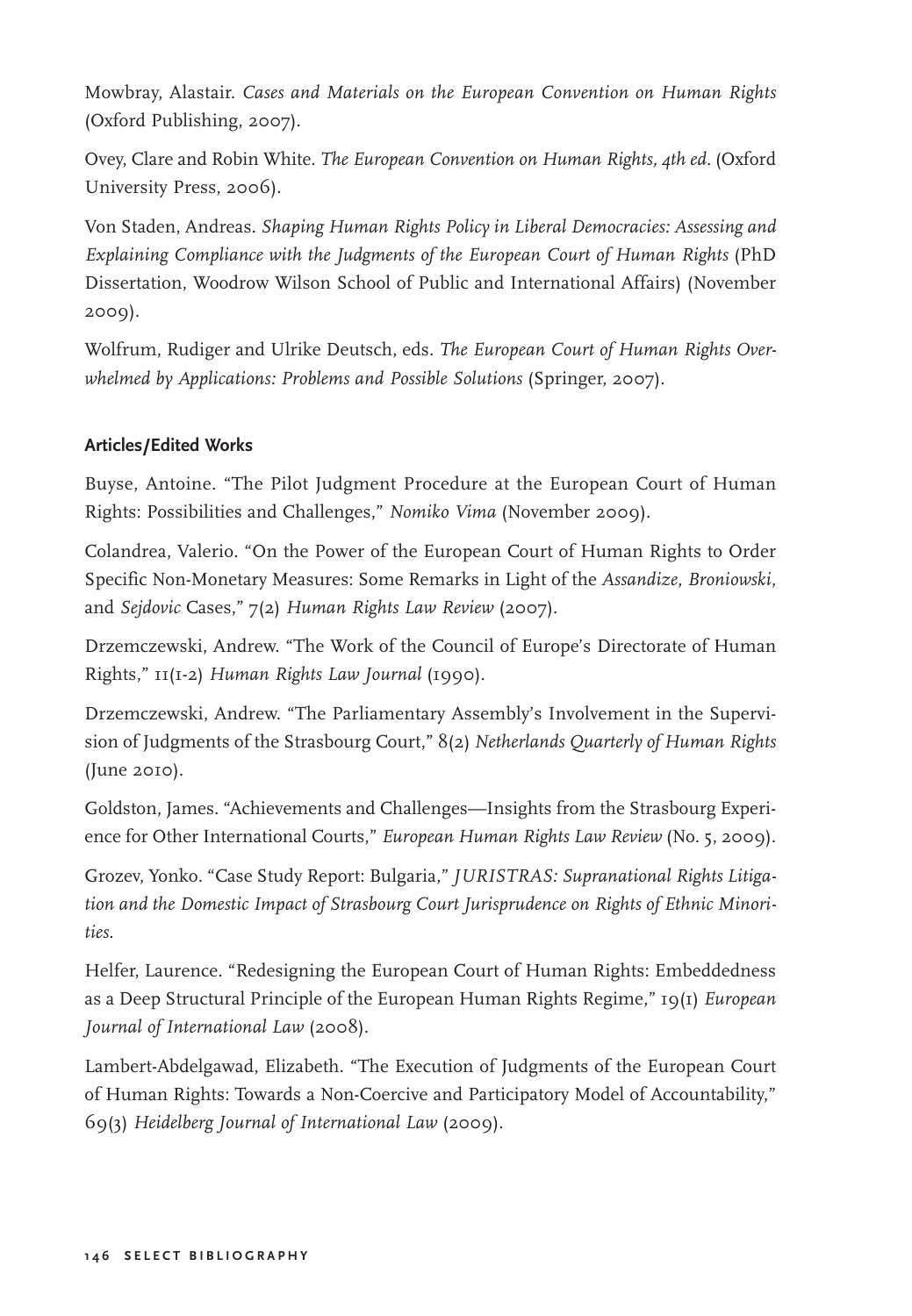Leach, Philip. "Beyond the Bug River: A New Dawn for Redress Before the European Court of Human Rights?" *European Human Rights Law Review* (2005).

Leach, Philip. "Strasbourg's Oversight of Russia—An Increasingly Strained Relationship," *Public Law* (Winter 2007).

Leach, Philip. "On Reform of the European Court of Human Rights," *European Human Rights Law Review* (No. 6, 2009).

Lester, Anthony and Kay Taylor. "Parliamentary Scrutiny of Human Rights," in *Human Rights Law and Practice*, Lord Lester of Herne Hill and David Pannick, eds. (LexisNexis, 2004).

Lester, Anthony. "The Human Rights Act 1998—Five Years On," *European Human Rights Law Review* (No. 3, 2004).

Lester, Anthony. "The European Court of Human Rights After 50 Years," *European Human Rights Law Review* (No. 4, 2009).

Loucaides, Loukis G. "Reparation for Violations of Human Rights under the European Convention and *Restitutio in Integrum*," *European Human Rights Law Review* (No. 2, 2008).

Mahoney, Paul. "New Challenges for the European Court of Human Rights Resulting from the Expanding Case Load and Membership," 21(1) *Penn State International Law Review* (2002).

Mahoney, Paul. "A European Judicial Training Institute on Human Rights," *European Human Rights Law Review* (No. 2, 2009).

Mowbray, Alastair. "Protocol No. 14 to the European Convention on Human Rights," 4(2) *Human Rights Law Review* (2004).

Nicola, Fernanda and Ingrid Nifosi-Sutton. "Assessing Regional Cooperation: New Trends before the European Court of Human Rights and the European Court of Justice," 15(1) *Human Rights Brief* (Fall 2007).

O'Boyle, Michael. "On Reforming the Operation of the European Court of Human Rights," *European Human Rights Law Review* (No. 1, 2008).

Paraskeva, Costas. "Returning the Protection of Human Rights to Where They Belong, At Home," 12(3) *The International Journal of Human Rights* (2008).

Ryssdal, R. "The Enforcement System set up under the European Convention on Human Rights," in *Compliance With Judgments of International Courts*, M.K. Bulterman and M. Kuijre, eds. (Martinus Nijhoff Publishers, 1996).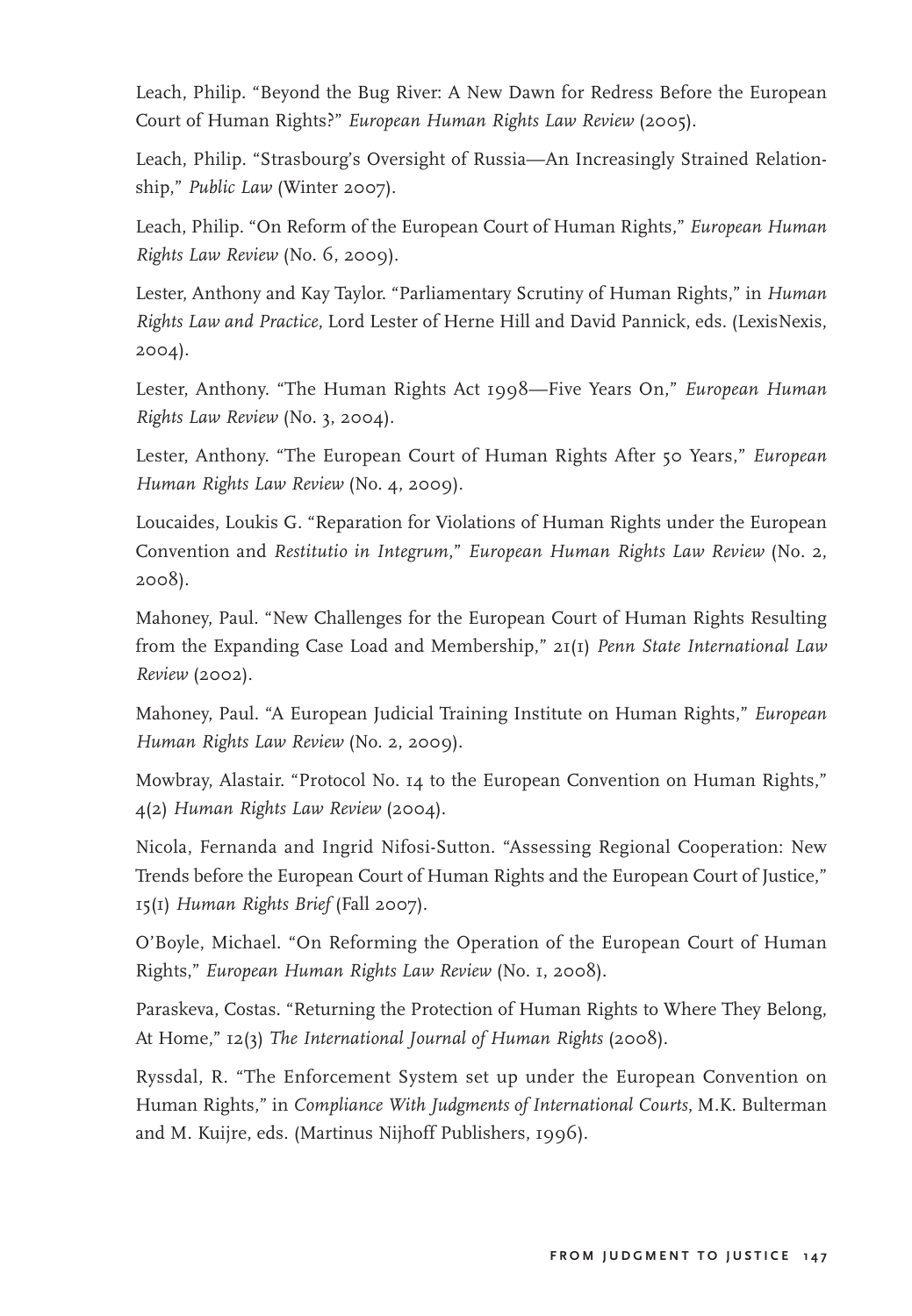Shelton, Dinah. "Boundaries of Human Rights Jurisdiction in Europe," 13 *Duke Journal of Comparative and International Law* (2003).

Sims, John. "Compliance Without Remands: The Experience Under the European Convention on Human Rights," 36 *Arizona State Law Journal* (2004).

### **Council of Europe Documents**

*High Level Conference on the Future of the European Court of Human Rights: Interlaken Declaration* (19 February 2010).

*Applying and Supervising the ECHR*, 2004-2008 Reports (Directorate General of Human Rights, Council of Europe).

*Report of the Group of Wise Persons to the Committee of Ministers*, CM(2006)203 (15 November 2006).

*Protocol No. 14 to the Convention for the Protection of Human Rights and Fundamental Freedoms—Explanatory Report*, CETS No. 194 Agreement of Madrid (12.V.2009).

*Supervision of the Execution of Judgments: 1st Annual Report 2007* (Council of Europe, Committee of Ministers).

*Supervision of the Execution of Judgments: 2nd Annual Report 2008* (Council of Europe, Committee of Ministers).

*Supervision of the Execution of Judgments: 3rd Annual Report 2009* (Council of Europe, Committee of Ministers).

Rules of the Committee of Ministers for the Supervision of the Execution of Judgments and of the Terms of Friendly Settlements, 964th Meeting (10 May 2006).

Committee of Ministers, *Human Rights Working Methods—Improved Effectiveness of the Committee of Minister's Supervision of Execution of Judgments*, CM/Inf(2004)8Final (7 April 2004).

Committee of Ministers Declaration, *Sustained Action to Ensure the Effectiveness of the Implementation of the European Convention on Human Rights at National and European Levels*, Dec-19.05.2006E, (19 May 2006).

Committee of Ministers Recommendation (2000)2 *On the Re-examination or Reopening of Certain Cases at Domestic Level Following Judgments of the European Court of Human Rights* (19 January 2000).

Committee of Ministers Recommendation (2008)2 *On Efficient Domestic Capacity for Rapid Execution of Judgments* (6 February 2008).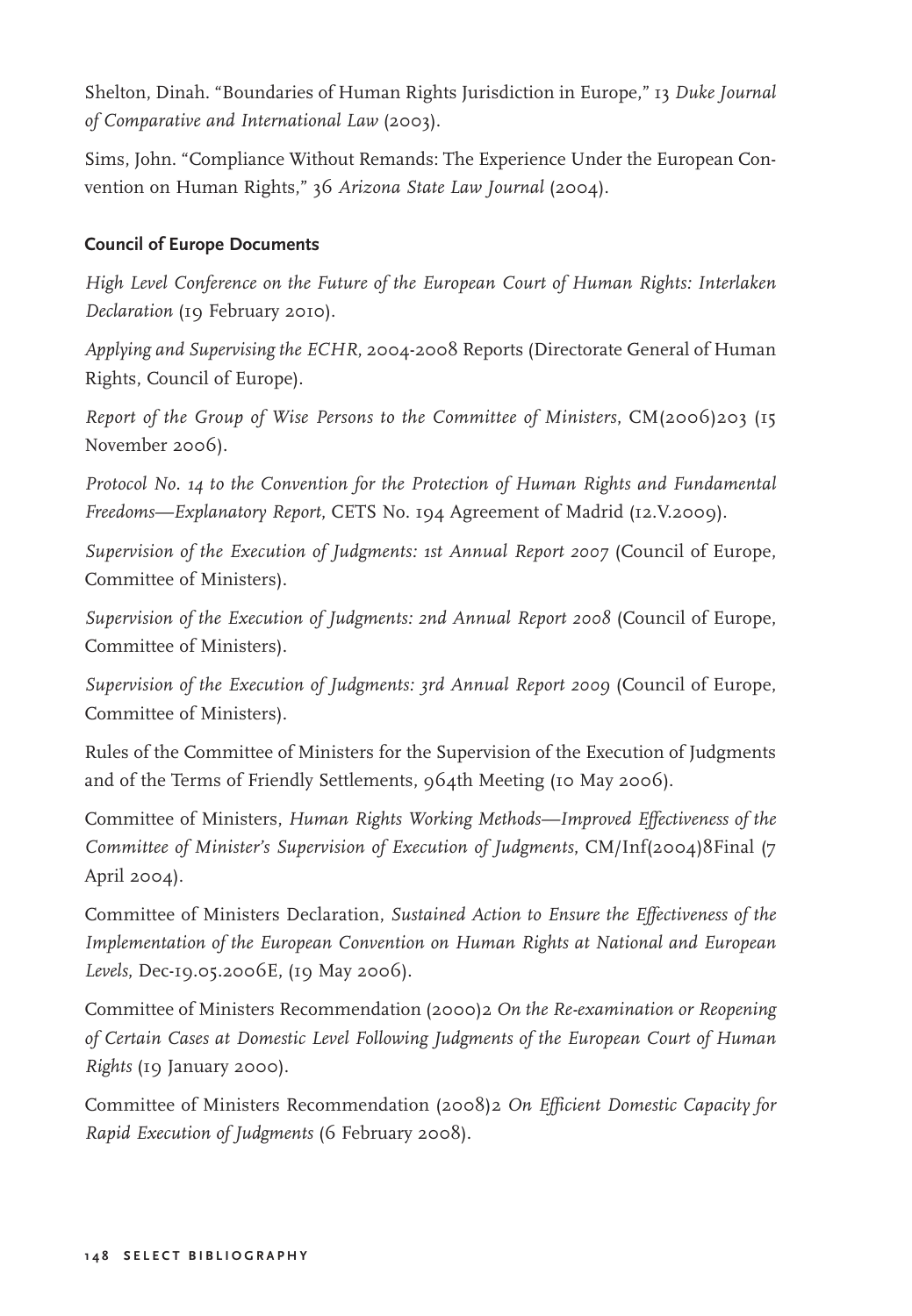Committee of Ministers Recommendation (2010)3 *On Effective Remedies for Excessive Length of Proceedings* (24 February 2010).

Committee of Ministers Resolution (2004)3 *Resolution on Judgments Revealing an Underlying Systemic Problem* (12 May 2004).

Parliamentary Assembly of the Council of Europe Recommendation 1764, *Implementation of the Judgments of the European Court of Human Rights* (2 October 2006).

Parliamentary Assembly of the Council of Europe Resolution 1226, *Execution of Judgments of the European Court of Human Rights* (28 September 2000).

Parliamentary Assembly of the Council of Europe Resolution 1268, *Implementation of Decisions of the European Court of Human Rights* (22 January 2002).

Parliamentary Assembly of the Council of Europe Resolution 1516, *Implementation of Judgments of the European Court of Human Rights (2 October 2006).* 

Parliamentary Assembly of the Council of Europe Resolution 1726, *Effective Implementation of the European Convention on Human Rights: The Interlaken Process* (29 April 2010).

Parliamentary Assembly, Committee on Legal Affairs and Human Rights, *Implementation of Judgments of the European Court of Human Right*s*—Progress Report* (31 August 2009).

Parliamentary Assembly, Committee on Legal Affairs and Human Rights, *Parliamentary Scrutiny of the Standards of the European Convention on Human Rights—Background Document* (16 October 2009).

Steering Committee for Human Rights, CM(2003)55, *"Guaranteeing the Long-Term Effectiveness of the European Court of Human Rights": Final Report Containing Proposals of the CDDH* (8 April 2003).

Steering Committee for Human Rights, CDDH(2008)014, *Practical Proposals for the Supervision of the Execution of Judgments of the Court in Situations of Slow Execution* (15 December 2008).

### **Websites**

The European Court of Human Rights: www.echr.coe.int

Council of Europe, Parliamentary Assembly: http://assembly.coe.int/default.asp

Council of Europe, Committee of Ministers: www.coe.int/t/cm/home\_en.asp

Directorate General of Human Rights: www.humanrights.coe.int/intro/eng/GENERAL/ welc2dir.htm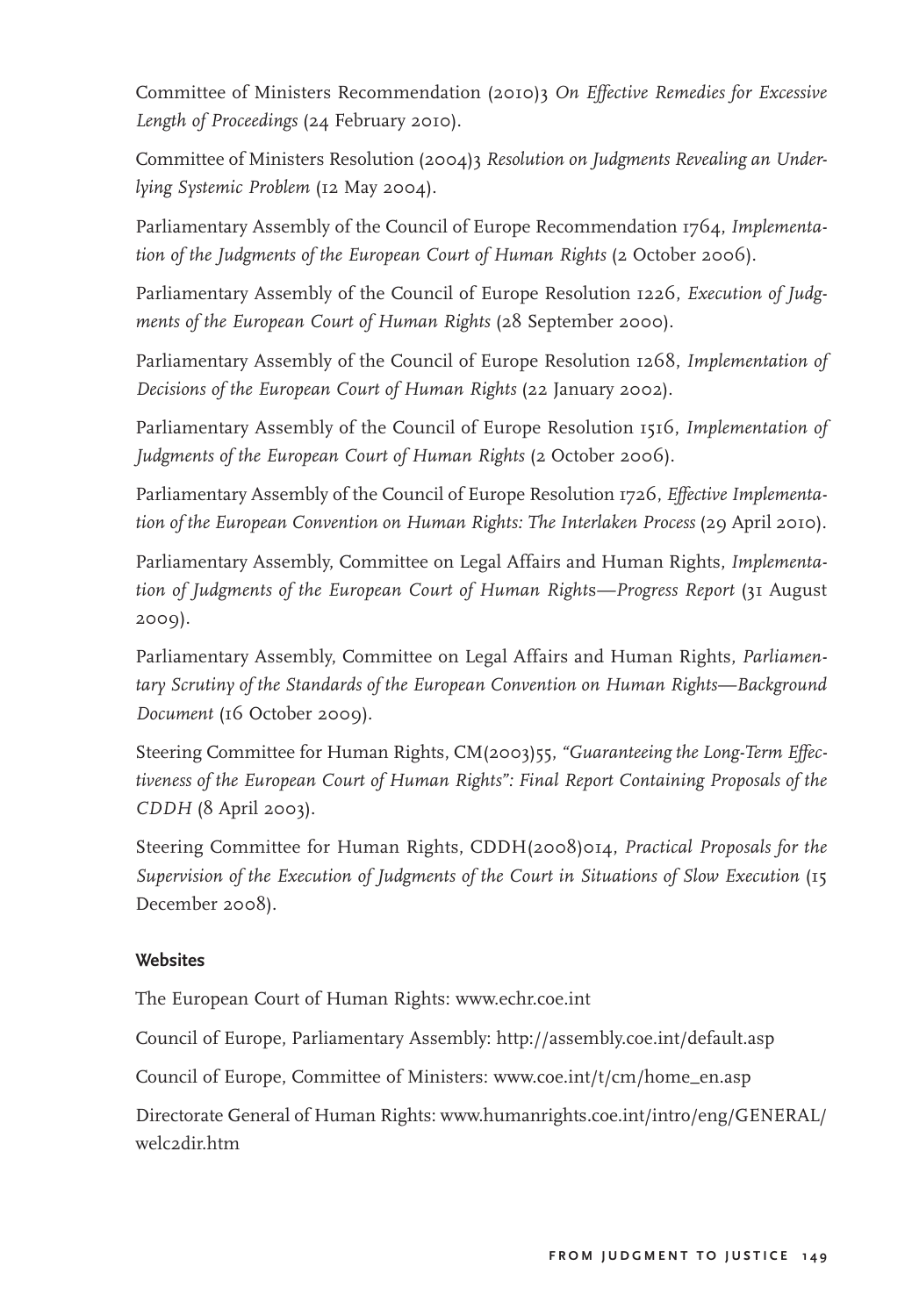Department for the Execution of Judgments: www.coe.int/t/dghl/monitoring/execution/default\_en.asp

#### **Interviews**

Clive Baldwin, Senior Legal Adviser, Human Rights Watch

Jane Buchanan, Research Consultant, Human Rights Watch

Basak Cali, Lecturer in Human Rights, University College London

Andrew Drzemczewski, Head of the Secretariat, Committee on Legal Affairs and Human Rights, Parliamentary Assembly, Council of Europe

Helen Duffy, Litigation Director, Interights

David Geer, European Commission Team Coordinator for Ukraine and Moldova, Directorate-General for External Relations, European Commission

Gisella Gori, Legal Officer, Department for the Execution of Judgments, Council of Europe

Yonko Grozev, Program Director, Legal Studies, Center for Liberal Strategies

Murray Hunt, Legal Adviser, United Kingdom Joint Committee on Human Rights

Philip Leach, Director, European Human Rights Advocacy Centre

Lord Anthony Lester of Herne Hill

Diederik Lohman, Senior Researcher, Human Rights Watch

Fernanda Nicola, Professor, American University, Washington College of Law

Michael O'Boyle, Deputy Registrar, European Court of Human Rights

Simon Palmer, Principal Administrator, Secretariat of the Committee of Ministers

Dinah Shelton, Manatt/Ahn Professor of International Law, The George Washington University Law School

Fredrik Sundberg, Deputy Head, Department for the Execution of Judgments, Council of Europe

Agnieszka Szklanna, Co-Secretary, Secretariat of the Committee on Legal Affairs and Human Rights, Parliamentary Assembly, Council of Europe

Vesselina Vandova, Senior Lawyer, Interights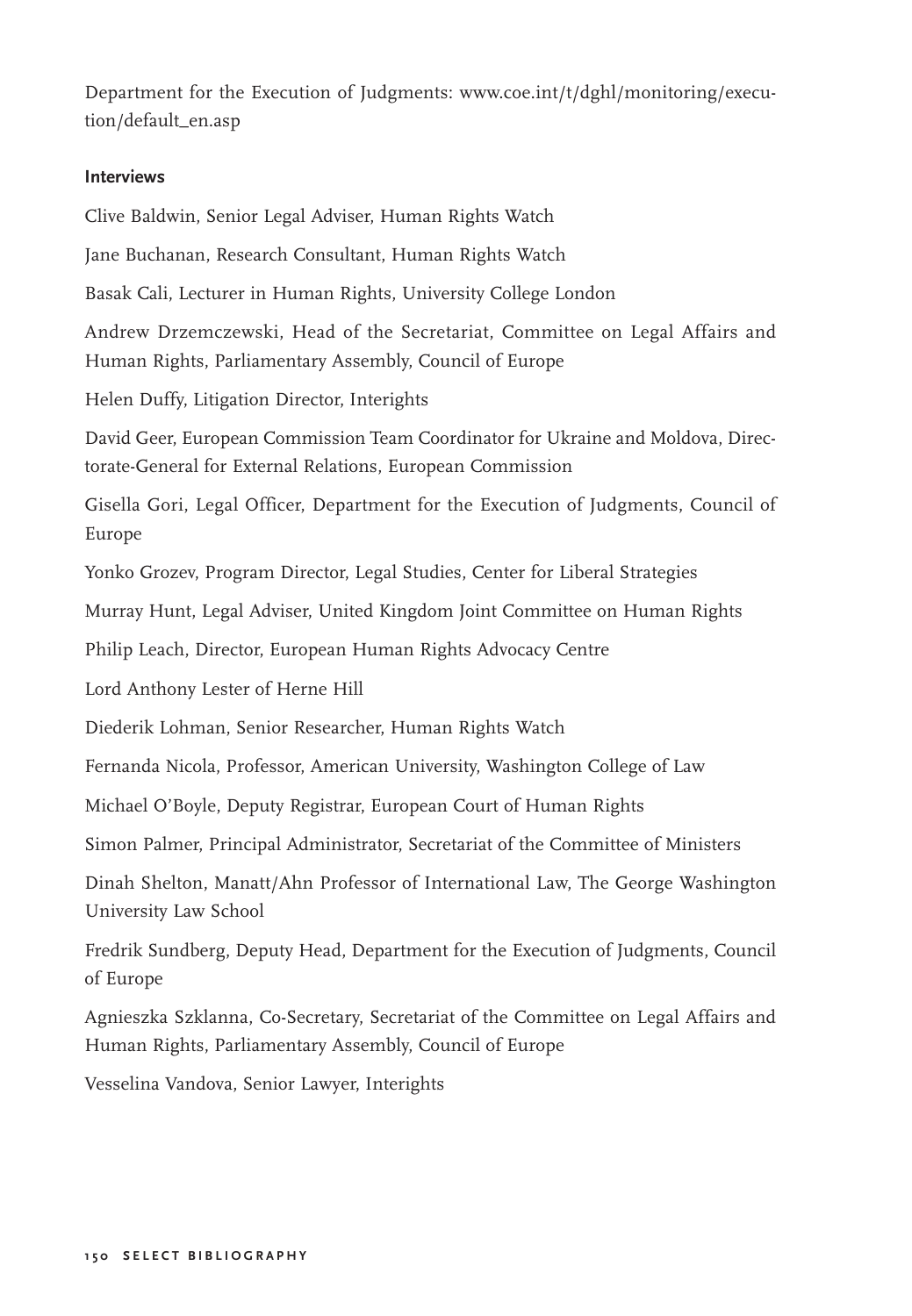### The Inter-American Human Rights System

### **Articles/Reports/Edited Works**

Alvarado, Leonardo J. "Prospects and Challenges in the Implementation of Indigenous Peoples' Human Rights in International Law: Lessons from the Case *Awas Tingi v. Nicaragua*," 24 *Arizona Journal of International and Comparative Law* (2007).

Antkowiak, Thomas M. "Remedial Approaches to Human Rights Violations: The Inter-American Court of Human Rights and Beyond," 46 *Columbia Journal of Transnational Law* (2008).

Asociación por los Derechos Civiles. "The Effectiveness of the Inter-American System for the Protection of Human Rights: Quantitative Approach on the System's Operation and the Compliance with its Decisions" (2009).

Camilleri, Michael J. and Viviana Krsticevic. "Making International Law Stick: Reflections on Compliance with Judgments in the Inter-American Human Rights System," in *Proteccion Internacional de Derechos Humanos y Estado de Derecho* (2009).

Cançado Trinidade, Antônio Augusto. "Fragmentos de Primeras Memorias de la Corte Interamericana de Derechos Humanos," *Jornadas de Derecho Internacional* (2007).

Cavallaro, James L. and Emily J. Schaffer. "Less as More: Rethinking Supranational Litigation of Economic and Social Rights in the Americas," 56 *Hastings Law Journal*. (2005).

Cavallaro, James L. and Emily Schaffer. "Rejoinder: Justice Before Justiciability: Inter-American Litigation and Social Change," 39 *N.Y.U. Journal of International Law and Politics* (2006).

Cavallaro, James L. and Stephanie Erin Brewer. "Reevaluating Regional Human Rights Litigation in the Twenty-First Century: The Case of the Inter-American Court," 102(4) *American Journal of International Law* (October 2008).

Di Corleto, Julieta. "El Reconocimiento de las Decisiones de la Comisión y la Corte Interamericana en las Sentencias de la Corte Suprema de Justicia de Argentina," in *Implementación de las Decisiones del Sistema Interamericano de Derechos Humanos; Jurisprudencia, Normativa y Experiencias Nacionales* (CEJIL, December 2007).

Gomez, Veronica. "The Inter-American Commission on Human Rights and the Inter-American Court of Human Rights: New Rules and Recent Cases," 1(1) *Human Rights Law Review* (2001).

Hawkins, Darren, and Wade Jacoby. "Partial Compliance: A Comparison of the European and Inter-American Courts for Human Rights," 2008 Annual Meeting of Political Science Association (18 August 2008).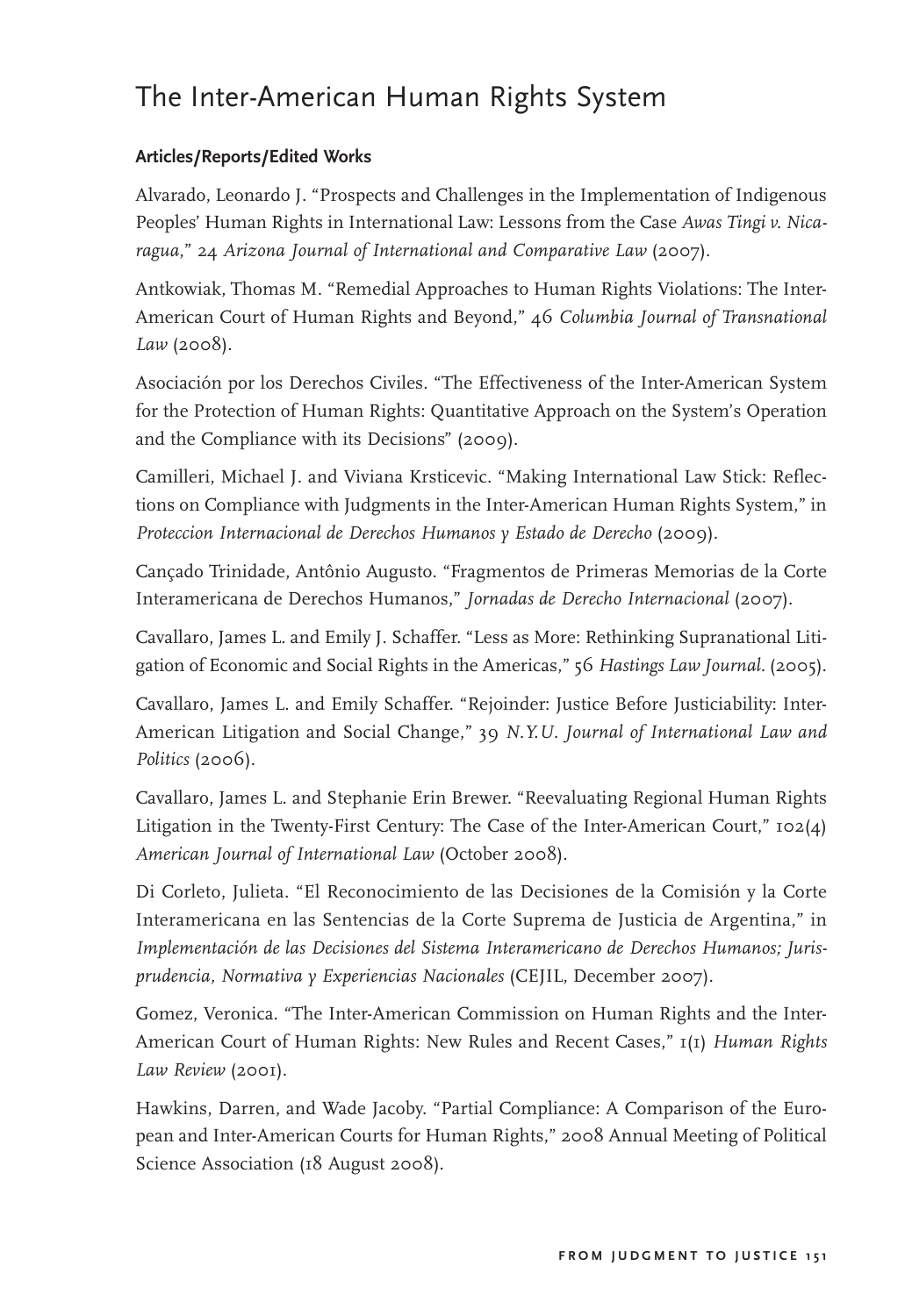Hillebrecht, Courtney. "Domestic Politics, International Human Rights Adjudication, and the Problem of Political Will: Cases from the Inter-American Human Rights System," 65th Annual National Conference of the Midwest Political Science Association (April 2009).

Hillebrecht, Courtney. "Making Courts Count: International Human Rights Tribunals and the Problem of Measuring Compliance," 2(1) *Measurement and Human Rights* (August 2009).

Krsticevic, Viviana. "Reflexiones sobre la ejecución de sentencias de las decisiones del sistema interamericano de protección de derechos humanos," in *Implementación de las Decisiones del Sistema Interamericano de Derechos Humanos; Jurisprudencia, Normativa y Experiencias Nacionales* (CEJIL, December 2007).

Laplante, Lisa J. "Bringing Effective Remedies Home: The Inter-American Human Rights System, Reparations, and the Duty of Prevention," 22(3) *Netherlands Quarterly Human Rights* (2004).

Melish, Tara J. "Counter-Rejoinder: Justice Before Justiciability?: Normative Neutrality and Technical Precision, The Role of the Lawyer in Supranational Social Rights Litigation," 39 *N.Y.U. Journal of International Law and Politics* (2006).

Melish, Tara J. "Rethinking the 'Less as More' Thesis: Supranational Litigation of Economic, Social, and Cultural Rights in the Americas," 19 *N.Y.U. Journal of International Law and Politics* (2007).

McClendon, Gweneth. "Commitment without Compliance: Settlements and Referrals of Human Rights Cases in the Inter-American System," International Studies Association Conference (2009).

Newman, Gerald L. "Import, Export and Regional Consent in the Inter-American Court of Human Rights," 19(1) *European Journal of International Law* (February 2008).

Tan, Morse. "Member State Compliance with the Judgments of the Inter-American Court of Human Rights," 33 *International Journal of Legal Information* (Winter 2005).

Uprimny, Rodrigo. "La fuerza vinculante de las decisiones de los organismos internacionales de derechos humanos en Colombia: un examen de la evolución de la jurisprudencia constitucional," in *Implementación de las Decisiones del Sistema Interamericano de Derechos Humanos; Jurisprudencia, Normativa y Experiencias Nacionales* (CEJIL, December 2007).

Wright-Smith, Kali. "The Decision to Comply: Examining Patterns of Compliance with the Inter-American Human Rights Bodies," International Studies Association Annual Convention (2009).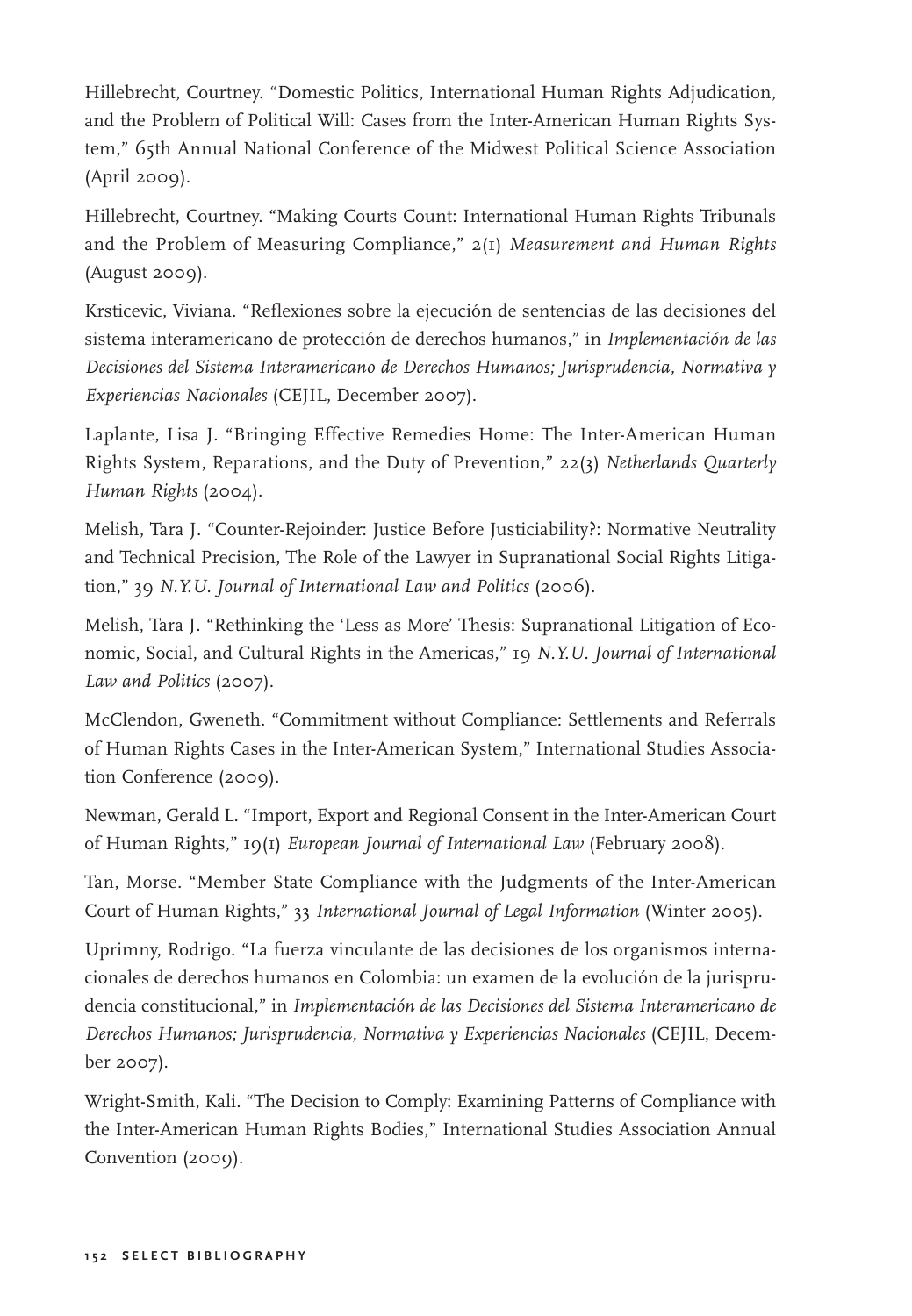### **OAS Documents**

American Declaration of the Rights and Duties of Man, O.A.S. Res. XXX (1948).

American Convention on Human Rights, O.A.S. Treaty Series No. 36, 1144 U.N.T.S. 123 (18 July 1978).

Inter-American Commission on Human Rights, Annual Reports 2001-2008.

Inter-American Court of Human Rights, Annual Report 2008.

Rules of Procedure of the Inter-American Commission on Human Rights, approved by the Commission at its 137th regular period of sessions (28 October-13 November 2009).

Rules of Procedure of the Inter-American Court for Human Rights, approved by the Court during its LXXXV Regular Period of Sessions (16-28 November 2009).

Rules of Procedure of the Inter-American Court of Human Rights, reprinted in Basic Documents Pertaining to Human Rights in the Inter-American System, OEA/Ser.L/ V/I.4 rev.9 (2003) (1 June 2001).

Summary of the IACtHR 2004 Annual Report, Submitted to the OAS Commission on Juridical and Political Affairs.

Summary of the IACtHR 2005 Annual Report, Submitted to the OAS Commission on Juridical and Political Affairs.

Summary of the IACtHR 2007 Annual Report, Submitted to the OAS Commission on Juridical and Political Affairs.

IA Court HR Resolution, "Supervisión de cumplimiento de sentencias (Aplicabilidad del artículo 65 de la Convención Americana sobre Derechos Humanos)" (29 June 2005).

Observations and Recommendations of the Member States on the Annual Report of the Inter-American Court of Human Rights, OAS, AG/RES. 1716 (XXX-O/00); AG/RES. 1827 (XXXI-O/01); AG/RES. 1918 (XXXIII-O/03); AG/RES. 2043 (XXXIV-O/04); AG/ RES. 2129 (XXXV-O/05); AG/RES. 2500 (XXXIX-O/09).

### **National Laws**

Peru, Supreme Decree 014-2000-JUS, Regulate the Procedure to Follow-Up on the Recommendations of International Human Rights Bodies (22 December 2000).

Peru, Supreme Decree No 015-2001-JUS, Approve the Regulations of the National Human Rights Advisory and Create the Special Commission to Follow-Up on International Procedures (27 April 2001).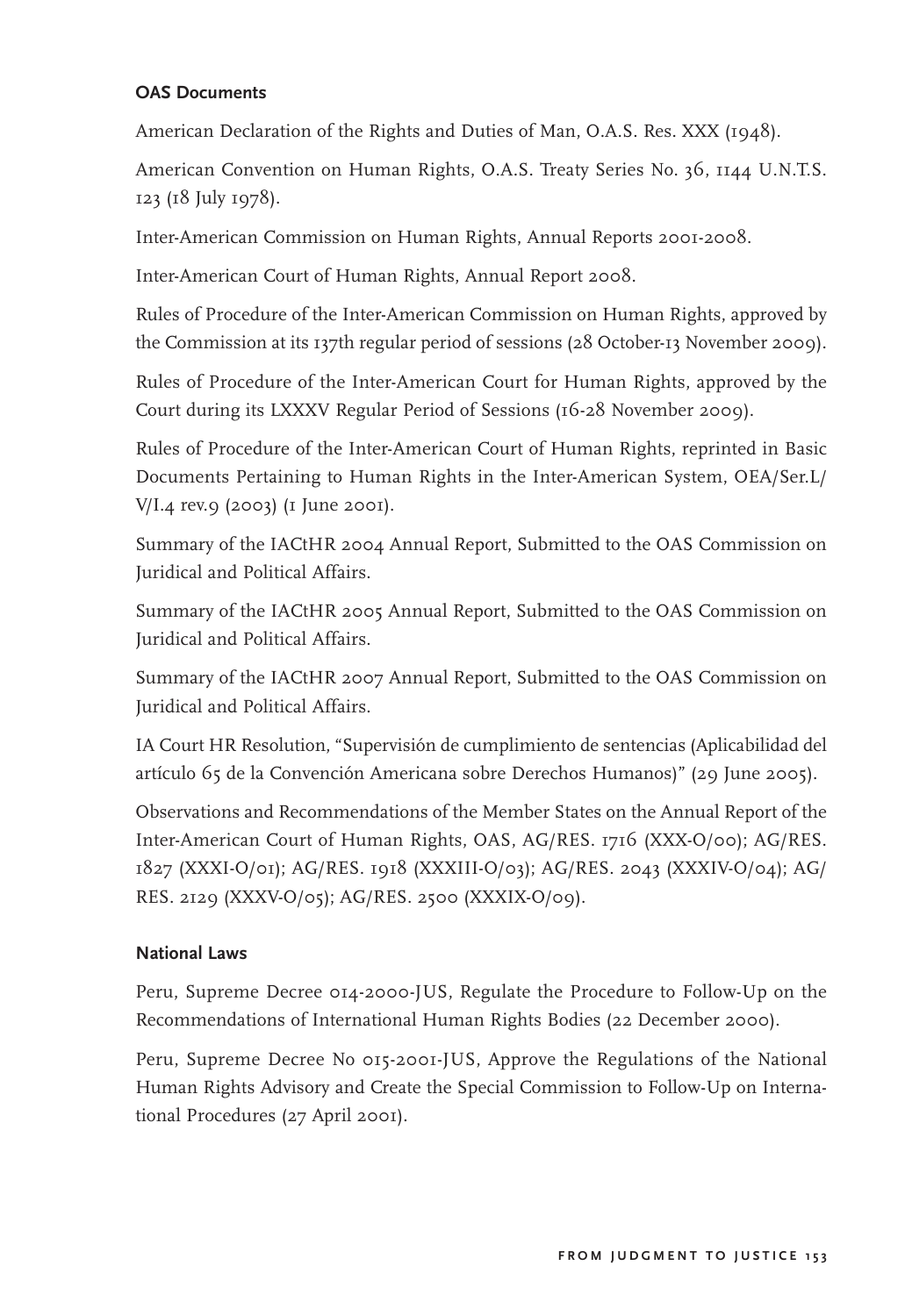Peru, Law No 27.775, Regulate the Procedure for the Execution of Judgments Emitted by Supranational Tribunals (27 June 2002).

Costa Rica, Law 6889, Agreement between the Government and Inter-American Court of Human Rights (1983).

Colombia, Law 288/96, Regulate the Orocedure for the Indemnity of Victims of Human Rights Violations (5 July 1996).

#### **Websites**

Organization of American States: www.oas.org.

Inter-American Commission on Human Rights: http://cidh.org.

Inter-American Court for Human Rights: www.corteidh.or.cr.

#### **Interviews**

Michael Camilleri, Senior Staff Attorney, CEJIL, Washington, DC

Santiago Canton, Executive Secretary, IACHR

Gisella DeLeon, Senior Staff Attorney, CEJIL MesoAmerica

Ariel Dulitsky, Former Assistant Executive Secretary

Maria Clara Galvis, Due Process of Law Foundation Consultant

Robert Goldman, Professor of Law, Washington College of Law (former IACHR Commissioner)

Helen Mack, Executive Director, Mack Foundation

Juan Mendez, Professor, Washington College of Law (former IACHR Commissioner)

Alejandra Nuño, Director, CEJIL Meso America

Oscar Parra, Staff Attorney, Inter-American Court of Human Rights

Darian Pavli, Legal Officer, Open Society Justice Initiative

Francisco Quintana, Associate Director, CEJIL DC

Dinah Shelton, Manatt/Ahn Professor of International Law, The George Washington University Law School (current IACHR Commissioner)

Liliana Tojo, Director, CEJIL Argentina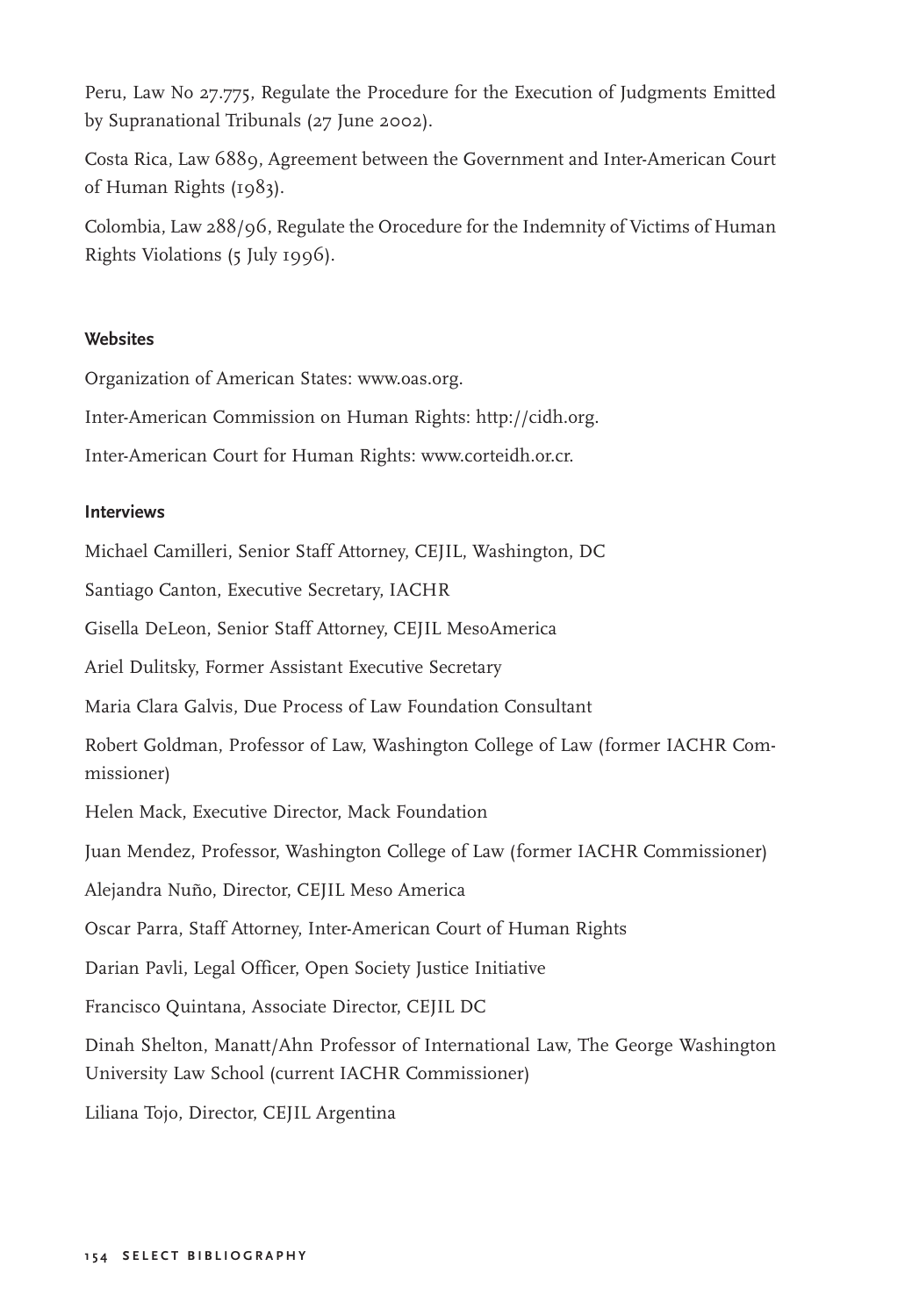### The African System on Human and Peoples' Rights

### **Books/Reports**

African Commission on Human and Peoples' Rights, Activity Reports 10-26.

The Danish Institute for Human Rights, *African Human Rights Handling Mechanisms: A Descriptive Analysis* (DIHR, 2008).

Institute for Human Rights and Development in Africa, *Compilation of Decisions on Communications of the African Commission on Human and Peoples' Rights, Extracted from the Commission's Activity Reports 1994-2001* (2002).

Evans, Malcolm and Rachel Murray, eds., *African Charter on Human and Peoples' Rights: The System in Practice, 1986-2000* (Cambridge University Press, 2002).

Evans, Malcolm and Rachel Murray, eds., *African Charter on Human and Peoples' Rights: The System in Practice, 1986-2006*, *2nd ed.* (Cambridge University Press, 2008).

Okafor, Obiora Chinedu. *The African Human Rights System: Activist Forces and International Institutions* (2007)*.*

### **Articles/Edited Works**

Ayinla, Abiola and George Mukundi Wachira. "Twenty Years of Elusive Enforcement of the Recommendations of the African Commission on Human and Peoples' Rights: A Possible Remedy," 6 *African Human Rights Law Journal* (2006).

Kane, Ibrahima and Ahmed C. Motala. "The Creation of a New African Court of Justice and Human Rights," in *The African Charter on Human and Peoples' Rights: The System in Practice 1986-2006*, *2nd ed.*, Malcolm Evans and Rachel Murray, eds. (Cambridge University Press, 2008).

Odinkalu, Chidi Anselm. "The Individual Complaints Procedures of the African Commission on Human and Peoples' Rights: A Preliminary Assessment," 8 *Transnational Law and Contemporary Problems* (1998).

Odinkalu, Chidi Anselm. "Implementing Economic, Social and Cultural Rights under the African Charter on Human and Peoples' Rights," in *The African Charter on Human and Peoples' Rights: The System in Practice 1986-2000*, Malcolm Evans and Rachel Murray, eds. (2002).

Okafor, Obiora Chinedu. "The African System on Human and Peoples' Rights, Quasi-Constructivism, and the Possibility of Peacebuilding Within African States," 8(4) *International Journal on Human Rights* (2004).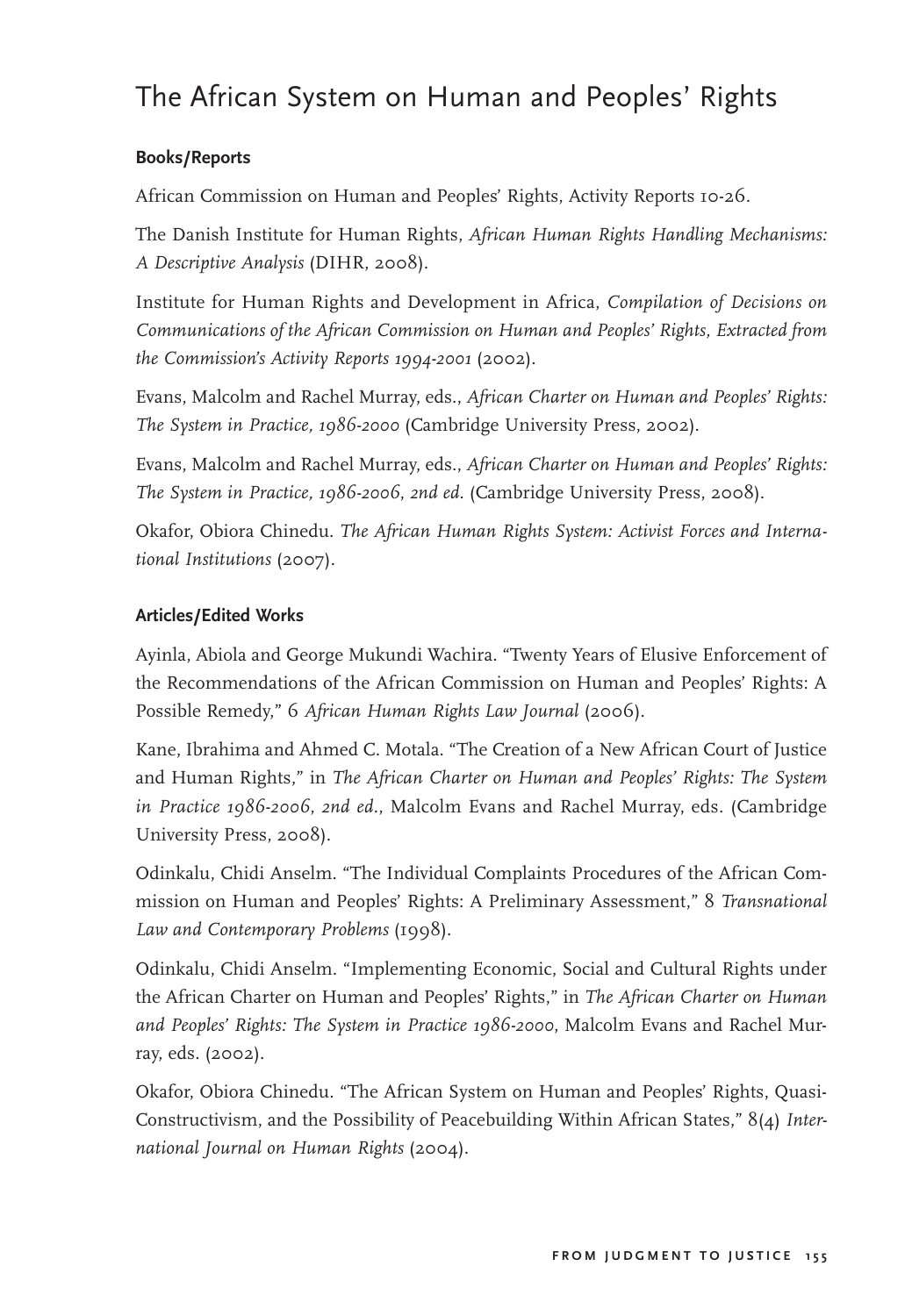Viljoen, Frans and Lirette Louw. "State Compliance with the Recommendations of the African Commission on Human and Peoples' Rights, 1994-2004," 101 *American Journal of International Law* (2007).

Wright, Rebecca. "Finding an Impetus for Institutional Change at the African Court on Human and Peoples' Rights," 24 *Berkeley Journal of International Law* 463 (2006).

### **AU Documents**

African [Banjul] Charter on Human and Peoples' Rights, adopted June 27, 1981, OAU Doc. CAB/LEG/67/3 rev. 5, 21 I.L.M. 58 (1982).

The African Commission on Human and Peoples' Rights Information Sheet No. 3, "Recommendations (or Decisions) of the Commission."

Final Communiqué of the 38th Ordinary Session of the African Commission on Human and People's Rights, held in Banjul, the Gambia (21 November-5 December 2005).

Final Communiqué of the 40th Ordinary Session of the African Commission on Human and People's Rights, held in Banjul, the Gambia (15-29 November 2006).

"Host Agreement between the Government of the United Republic of Tanzania and the African Union on the Seat of the African Court on Human and Peoples' Rights in Arusha, Tanzania," African Union (Addis Ababa, 31 August 2007).

Interim Rules of the African Commission on Human and Peoples' Rights (on file with the authors).

Interim Rules of the African Court (20 June 2008) (on file with the authors).

 Protocol to the African Charter of Human and Peoples' Rights on the Establishment of the African Court on Human and Peoples' Rights.

"Resolution On The Creation Of A Working Group On Specific Issues Relevant To The Work Of The African Commission On Human And Peoples' Rights," ACHPR / Res.77(XXXVII)05.

Rules of Procedure of the African Commission on Human and Peoples' Rights, adopted on 6 October 1995.

### **Websites**

African Commission on Human and Peoples' Rights: www.achpr.org

African Court on Human and Peoples' Rights: www.african-court.org

African International Courts and Tribunals: www.aict-ctia.org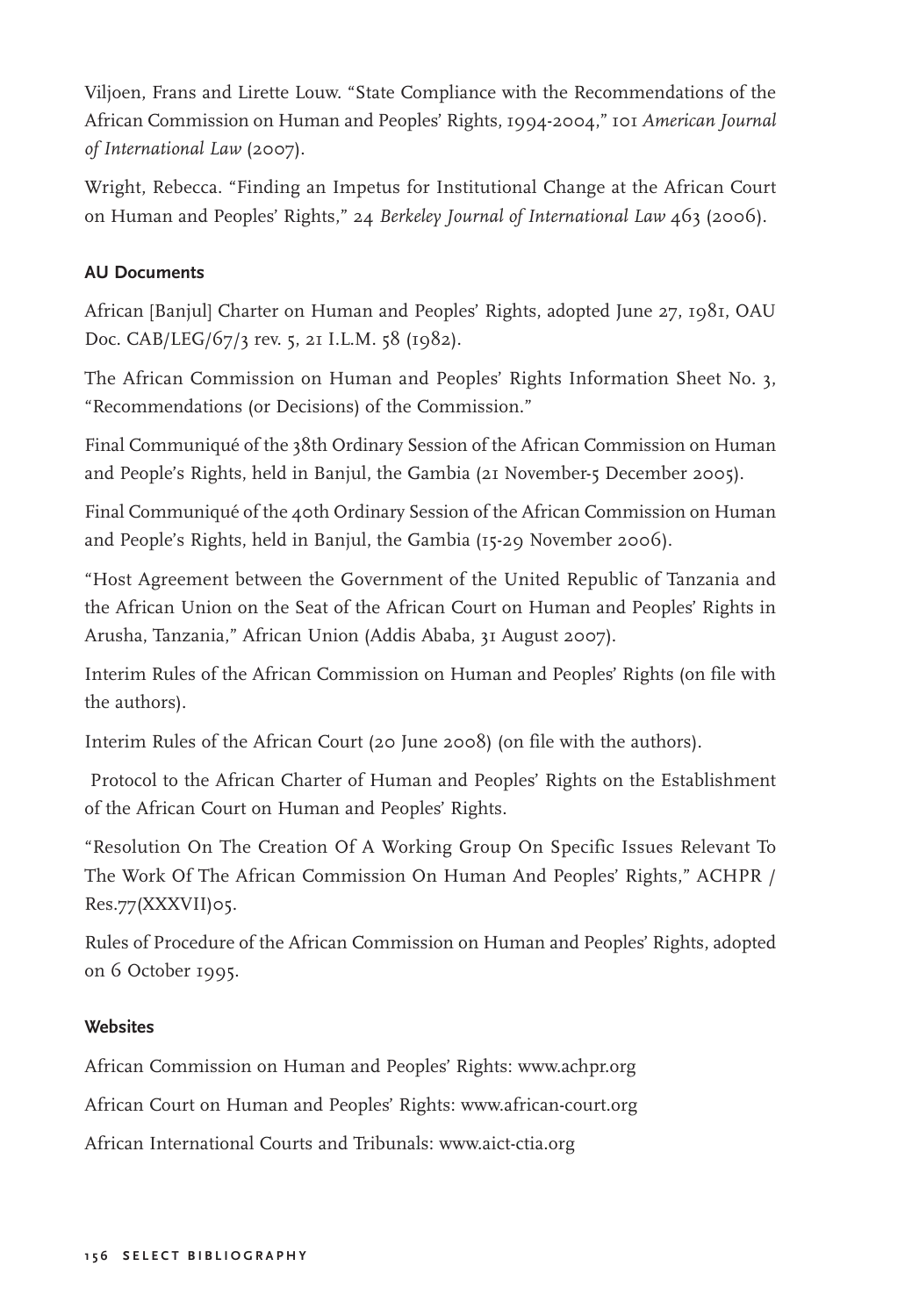#### **Interviews**

Abiola Ayinla, Lawyer (former ACHPR Communications Reform Expert) Robert Eno, Staff Attorney, ACHPR Secretariat Julia Harrington, Senior Legal Officer, Open Society Justice Initiative Ibrahima Kane, African Union Advocacy Director, Open Society Institute Judy A. Oder, Lawyer, Interights Chidi Odinkalu, Senior Legal Officer, Open Society Justice Initiative Ulrick Spliid, Senior Legal Adviser, The Danish Institute for Human Rights Frans Viljoen, Director, Center for Human Rights, University of Pretoria

### United Nations Treaty Bodies: The Human Rights Committee

### **Books/Reports**

Alston, Philip and James Crawford, eds. *The Future of UN Human Rights Treaty Monitoring* (Cambridge University Press, 2000).

Bayefsky, Anne, ed. *The UN Human Rights Treaty System in the 21st Century* (Kluwer Academic Publishers, 2001).

Bayefsky, Anne. *The UN Human Rights Treaty System: Universality at the Crossroads* (April 2001).

McGoldrick, Dominic. *The Human Rights Committee: Its Role in the Development of the International Covenant on Civil and Political Rights* (Oxford University Press, 1994).

Oberleitner, Gerd. *Global Human Rights Institutions: Between Remedy and Ritual* (Polity Press, 2007).

### **Articles/Edited Works**

Byrnes, Andrew. "An Effective Complaints Procedure in the Context of International Human Rights Law," in *The UN Human Rights Treaty System in the 21st Century*, Anne F. Bayefsky, ed. (Kluwer Academic Publishers, 2001).

De Zayas, Alfred. "The Procedures and Case Law of the United Nations Human Rights Committee Under the Optional Protocol to the International Covenant on Civil and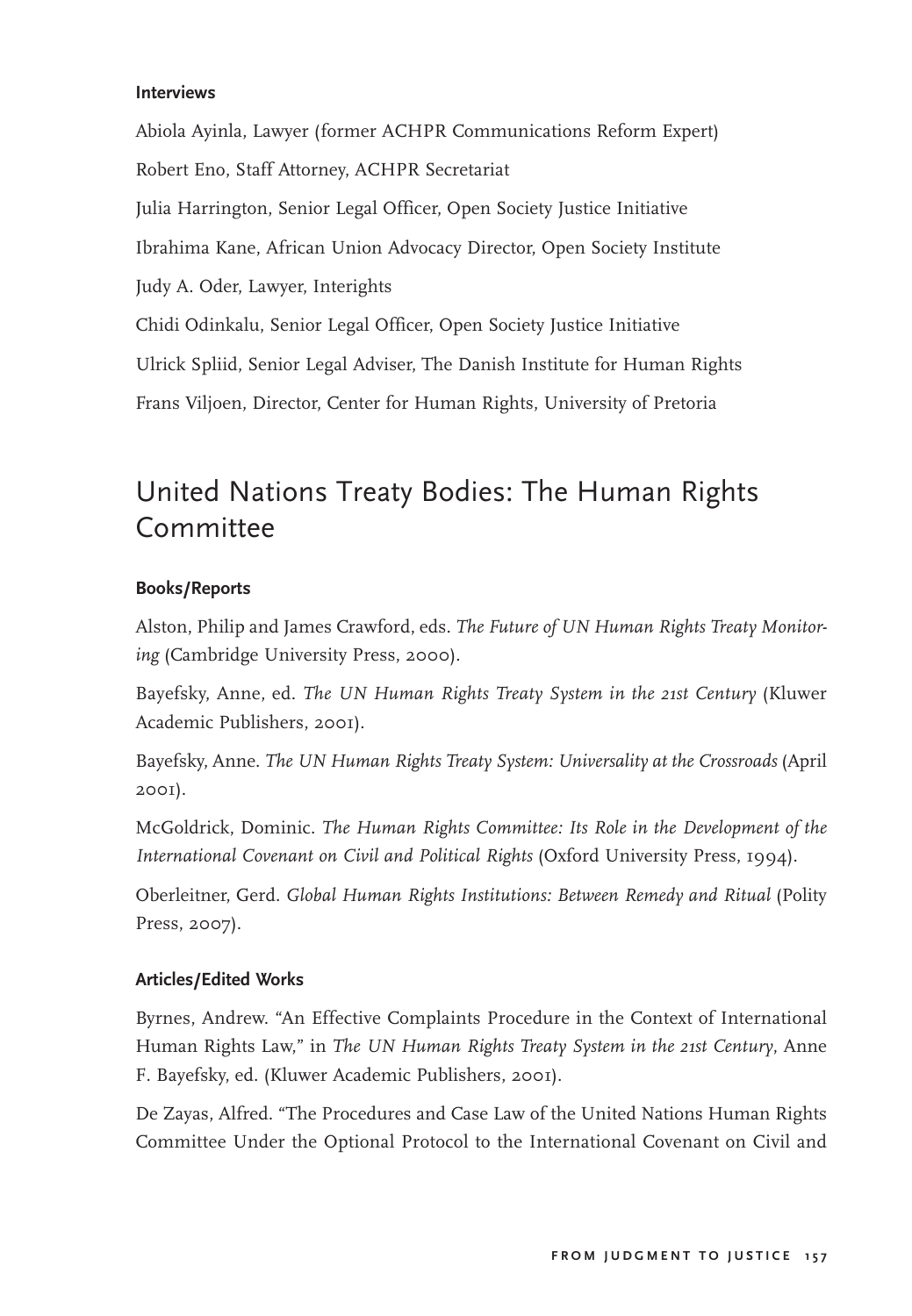Political Rights," in *The Legal Practice in International Law and European Community Law: A Spanish Perspective*, Carlos Jimenez Piernas, ed. (Martinus Nijhoff Publishers, 2007).

Genser, Jared and Margaret K. Winterkorn-Meikle, "The Intersection of Politics and International Law: The United Nations Working Group on Arbitrary Detention in Theory and Practice," 39 *Columbia Human Rights Law Review* (2008).

Kretzmer, David. "The UN Human Rights Committee and International Human Rights Monitoring," New York University Law School: IILJ International Legal Theory Colloquium (10 March 2010).

Helfer, Laurence and Anne-Marie Slaughter. "Toward a Theory of Effective Supranational Adjudication," 107(2) *Yale Law Journal* (1997).

Heyns, Cristof and Frans Viljoen. "The Impact of the United Nations Human Rights Treaties on the Domestic Level," 23 *Human Rights Quarterly* (2001).

Higgins, Rosalyn. "Opinion: Ten Years on the UN Human Rights Committee: Some Thoughts Upon Parting," 6 *European Human Rights Law Review* (1996).

O'Flaherty Michael and Claire O'Brien. "Reform of UN Human Rights Treaty Monitoring Bodies: A Critique of the Concept Paper on the High Commissioner's Proposal for a Unified Standing Treaty Body," 7(1) *Human Rights Law Review* (2007).

Okafor, Obiora Chinedu. "Evaluating UN Human Rights Treaty Bodies: Toward a Paradigmatic Transition," in *The Measure of International Law: Effectiveness, Fairness and Validity* (Wolters Kluwer, 2004).

Rodley, Nigel. "The *Singarasa* Case: *Quis Custodiet* …? A Test for the Bangalore Principles of Judicial Conduct," 41(3) *Israel Law Review* (2008).

Schmidt, Markus. "Individual Human Rights Complaints Procedures Based on United Nations Treaties and the Need for Reform," 41(3) *British Institute of International and Comparative Law* (1992).

Schmidt, Markus. "Follow-Up Mechanisms Before UN Human Rights Treaty Bodies and the UN Mechanisms Beyond," in *The UN Human Rights Treaty System in the 21st Century*, Anne F. Bayefsky, ed. (Kluwer Academic Publishers, 2001).

Schmidt, Markus. "The Follow-Up Activities by the UN Human Rights Treaty Bodies and the OHCHR," Meeting on the Impact of the Work of the United Nations Human Rights Treaty Bodies on National Courts and Tribunals (Turku, Finland, September 26-27, 2003).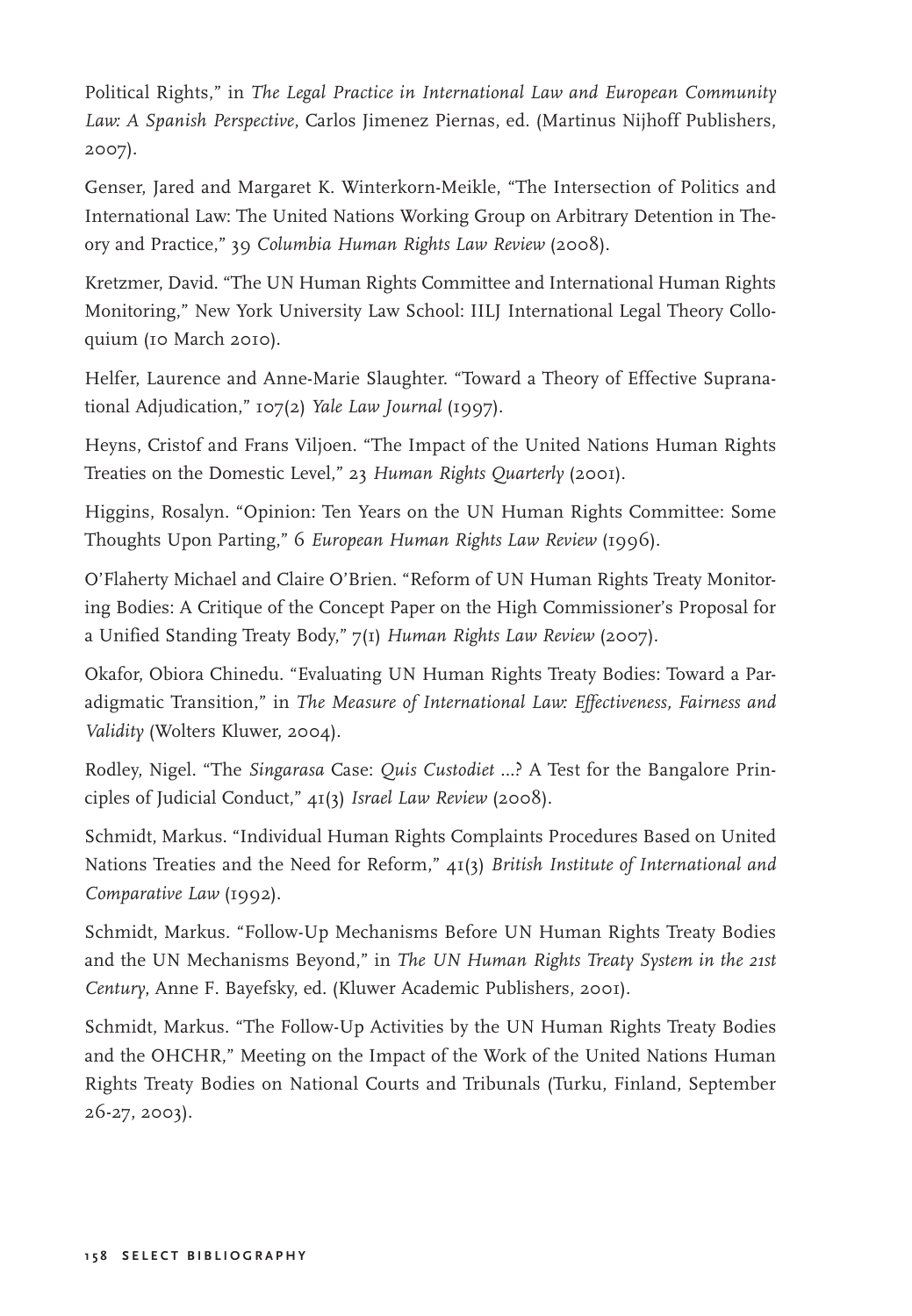### **Select United Nations Document**

Concept Paper on the High Commissioner's Proposal for a Unified Standing Treaty Body, UN Doc. HRI/MC/2006/2 (22 March 2006).

The Dublin Statement on the Process of Strengthening of the United Nations Human Rights Treaty Body System (19 November 2009).

"Statistical Survey of Individual Complaints Dealt with by the Human Rights Committee Under the Optional Protocol to the International Covenant on Civil and Political Rights" (17 August 2009).

Follow-Up Progress Reports of the Human Rights Committee on Individual Communications, UN Doc. CCPR/C/95/4 (17 Feb. 2009) & CCPR/C/98/3 (21 May 2010).

Rules of Procedure of the Human Rights Committee, CCPR/C/3/Rev.8 (22 September 2005).

United Nations Human Rights Committee Annual Reports, UN Docs. A/55/40-A/64/40.

United Nations Committee Against Torture Annual Report, UN Doc. A/64/44.

United Nations Committee on the Elimination of Racial Discrimination Annual Report, UN Doc. A/63/18.

United Nations Committee on the Elimination of All Forms of Discrimination Against Women Annual Report, UN Doc. A/64/38.

United Nations Human Rights Committee, General Comment No. 31, UN Doc. CCPR/C/21/Rev.1/Add/13 (2004).

United Nations Human Rights Committee, General Comment No. 33, UN Doc. CCPR/C/GC/33 (2008).

### **Interviews**

Claudio Grossman, Dean, American University, Washington College of Law (current UNCAT Chair).

Michael O'Flaherty, Professor of Applied Human Rights, The University of Nottingham and member of United Nations Human Rights Committee (current HRC member).

Darian Pavli, Legal Officer, Open Society Justice Initiative.

Markus Schmidt, Senior Legal Adviser, Office of the Director-General, UN Office at Geneva (former Head of Petitions Unit, Human Rights Treaties Branch, Office of the United Nations High Commissioner for Human Rights).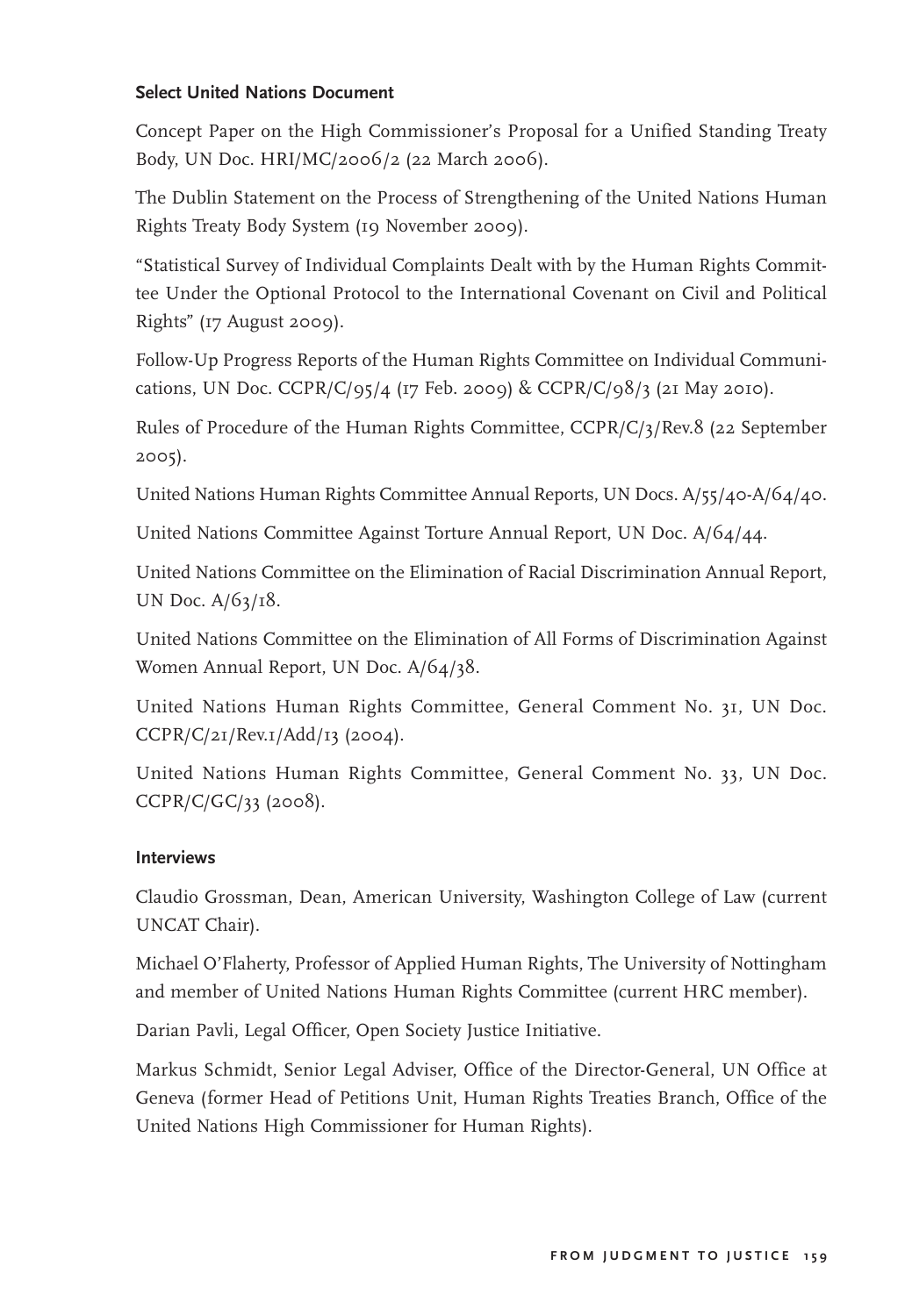Ivan Shearer, Emeritus Professor, University of Sydney Law School (former HRC member).

Ruth Wedgwood, Professor, Johns Hopkins University, Paul H. Nitze School of Advanced International Studies (current HRC member).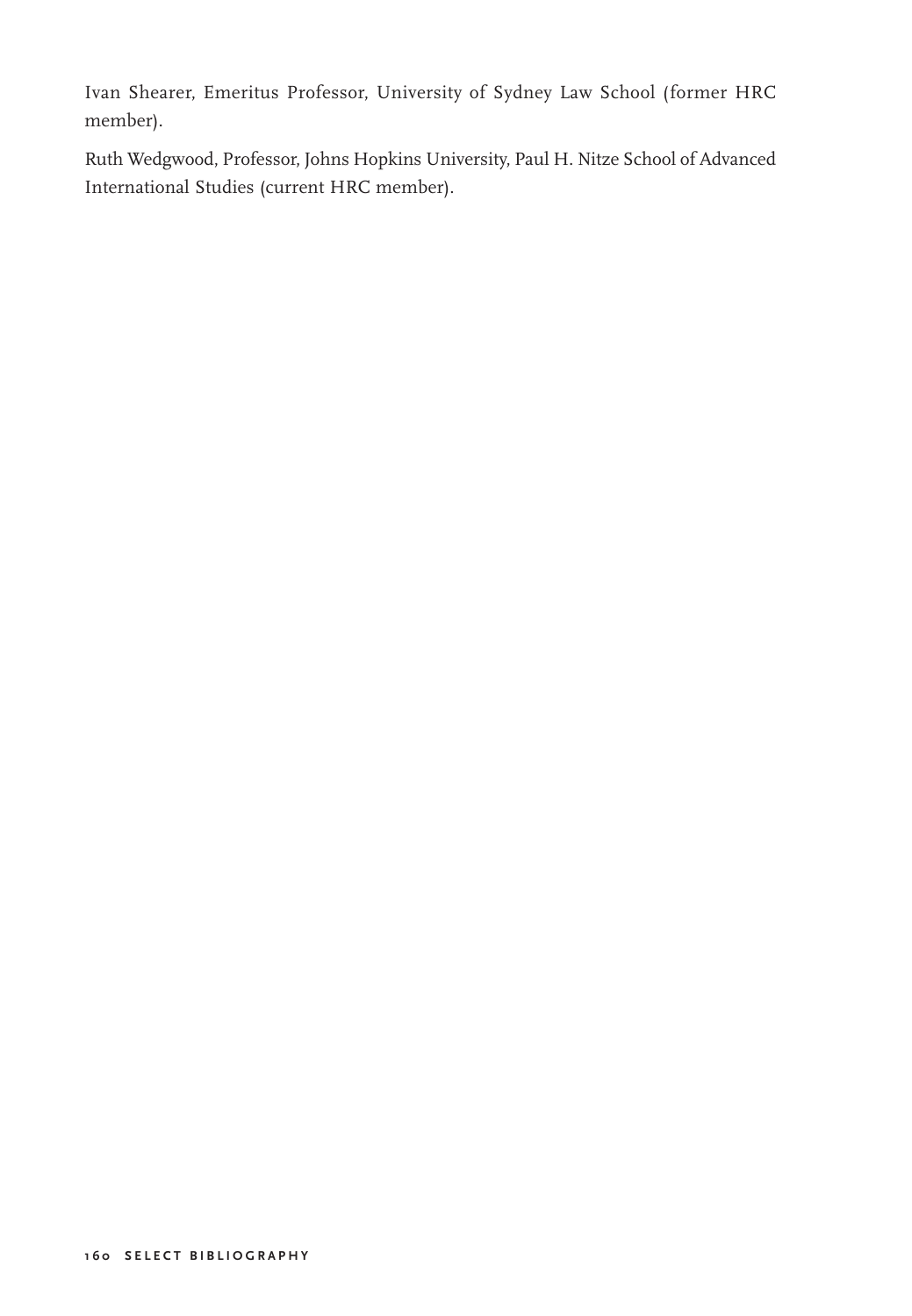## Notes

1. ECHR, App. No. 57325/00, *D.H. and Others v. Czech Republic* (Grand Chamber) (Nov. 13, 2007).

2. IA Court HR, *Yean and Bosico v. Dominican Republic*, Series C, No. 130 (Sep. 8, 2005).

3. UN Hum. Rts. Comm., Case No. 1128/2002, *Marques v. Angola* (Apr. 18, 2005).

4. ACHPR, *Malawi African Association et al. v. Mauritania*, Comm. Nos. 54/91, 61/91, 98/93, 164/97–196/97, 210/98 (2000).

5. In carrying out this study and drafting this report, we have sought to compile the quantitative data, such as it is, of the regional human rights and UN bodies in the service of our own qualitative methods, including interviews with human rights advocates and academics, judges, and members of the regional systems' secretariats. Although a number of scholars have set forth cogent critiques of these measurements, it is not our primary intent to do so here. *See, e.g.,* Courtney Hillebrecht, *Rethinking Compliance: The Challenges and Prospects of Measuring Compliance with International Human Rights Tribunals*,  $I(3)$  J. HUM. RTS. PRAC., I,  $I-I8$  (2009) (highlighting the importance of strong implementation measures and positing an alternative compliance indicator for the Inter-American and European human rights systems).

6. Andrew Byrnes, *An Effective Complaints Procedure in the Context of International Human Rights*  Law, in THE UN HUMAN RIGHTS TREATY SYSTEM IN THE 21ST CENTURY, 139 (Anne F. Bayefsky ed., 2001).

7. Harold Hongju Koh, *Internalization Through Socialization*, 54 DUKE L.J. 975, 979 (2005).

8. Steering Committee for Human Rights ("CDDH"), Reflection group on the Reinforcement of the Human Rights Protection Mechanism (CDDH–GDR), *Draft Addendum to the Final Report Containing CDDH Proposals*, CDDH–GDR(2003)015 (Mar. 12, 2003).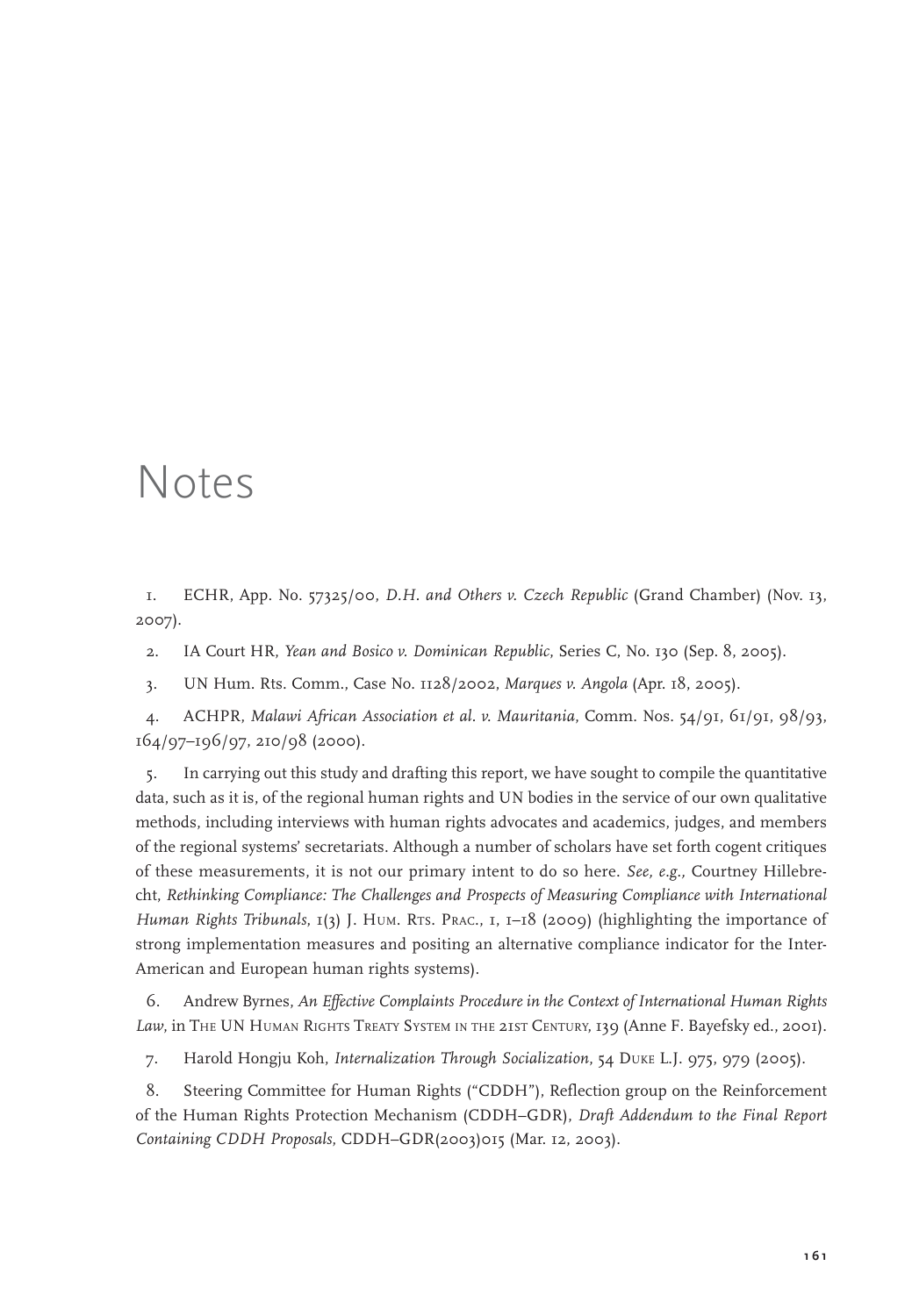9. James A. Goldston, *Achievement and Challenges—Insights from the Strasbourg Experience for Other International Courts*, EUR. HUM. RTS. L.R. 603, 608 (2009, No. 5).

10. Richard B. Bilder, *An Overview of International Human Rights Law*, in GUIDE TO INTERNATIONAL HUMAN RIGHTS PRACTICE 3, 11 (Hurst Hannum ed., 2004).

11. James L. Cavallaro and Stephanie Erin Brewer, *Reevaluating Regional Human Rights Litigation in the Twenty-First Century: The Case of the Inter-American Court*, 102(4) AM. J. INT'L L. 768, 769 (2008) (noting further that scholars and practitioners have "devoted far more energy to the study of jurisprudential aspects of the decisions of the Inter-American human rights system than to assessing the degree to which these decisions are implemented in practice").

12. Kal Raustiala and Anne-Marie Slaughter, *International Law, International Relations and Compliance*, in HANDBOOK OF INTERNATIONAL RELATIONS, 538, 539 (Walter Carlsnaes et al., eds., 2002).

13. In a seminal essay on why nations obey international law, Harold Koh helpfully elucidates four possible explanations for why states implement decisions of human rights bodies. The first is coincidence, wherein no causal relationship actually exists between a ruling and subsequent implementation by a state. *See* Harold Hongju Koh, *Who Do Nations Obey International Law?*, 106(8) YALE L.J. 599, 600–01, n. 3 (1997). The second is conformity, wherein states might abide by a rule but "feel little or no legal or moral obligation to do so." *Id.* (For example, while states have satisfied the payment of damages to individuals based on the findings of the UN Human Rights Committee, many make clear that they do so only on an *ex gratia* basis, not because they consider themselves legally bound to do so.) The third is compliance, wherein entities "accept the influence of [a] rule, but only to gain specific rewards … or to avoid specific punishments," such as fines or reputational damage. *Id.* Finally, and most rarely, there is obedience, which occurs "when an entity adopts ruleinduced behavior because it has *internalized* the norm and has incorporated it into its own internal value system." *Id.*

14. *See, e.g.,* Reports of the HRC, UN Docs. A/61/40 (2006), at 706–07 and A/62/40 (2007), at 671–72.

15. For instance, although the 2005 United States Supreme Court case, *Roper v. Simmons*, 543 U.S. 551 (2005), which ruled that the death penalty for juveniles was unconstitutional, brought the United States into "compliance" with a similar decision of the Inter-American Commission on Human Rights that had been decided three years earlier, the court did not even mention the commission's ruling in its reasoning. *See also* UN Hum. Rts. Comm., Case No. 802/1998, *Rogerson v. Australia*; Case No. 455/1991, *Singer v. Canada*; Case Nos. 666/1995, *Foin v. France*, 698/1996, *Maille v. France*, 690/1996, *Venier v. France*, 691/1996, *Nicolas v. France* (noting that because the state party had already amended a law establishing differences between military and national alternative service, the finding of a violation was itself a sufficient remedy).

16. It is important to note is that the applicant in *Modise v. Botswana*, through his lawyers at INTERIGHTS, does not consider his case to be an implementation success, as they continue to press for full implementation. In *Modise v. Botswana*, the commission found that Botswana had arbitrarily deprived Modise of his nationality because of his political activity, and on several occasions deported him to South Africa without trial in violation of the rights to equal protection under the law. The commission urged Botswana to recognize Modise's right to nationality, and it agreed to do so after protracted negotiations. However, no agreement has ever reached with regard to monetary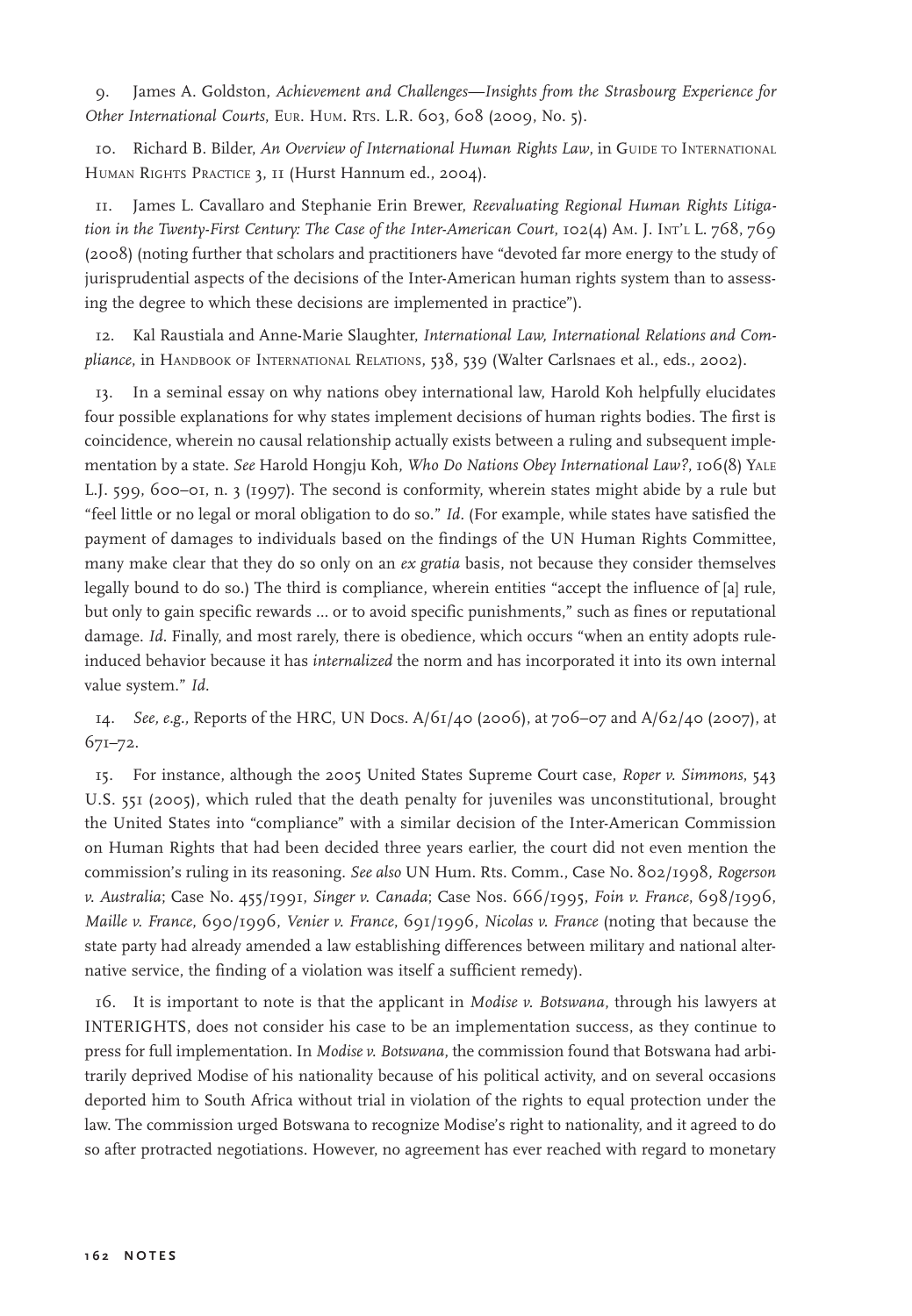compensation; the commission did not specify an amount, and there is a substantial difference between what Modise believes he is entitled to and what the state is willing to pay.

17. Laurence Helfer, *Redesigning the European Court of Human Rights: Embeddedness as a Deep Structural Principle of the European Human Rights Regime*, 19(1) EUR. J. INT'L L. 125, 126 (2008).

18. "The European Court of Human Rights Some Facts and Figures: 1959–2009," *available at* www.echr.coe.int.

19. Committee of Ministers, *Implementation of Decisions of the European Court of Human Rights by Turkey Parliamentary Assembly Recommendation 1576* (2002), CM/AS (2003) Rec1576 (Mar. 31, 2003).

20. Parliamentary Assembly, Committee on Legal Affairs and Human Rights, *Implementation of Judgments of the European Court of Human Right*s—*Progress Report* ("Pourgourides Report"), para. 5 (Aug. 31, 2009).

21. Michael O'Boyle, *The Challenges Facing the European Court of Human Rights*, International Judicial Monitor (Winter 2010). Stated slightly differently, Professor Leo Zwaak has argued that the court is less a victim of its own success, "but a victim of a general reluctance of the member [s]tates to take the European Convention seriously." *See* Leo Zwaak, *Overview of the European Experience in Giving Effect to the Protections in European Human Rights Instruments*, "Working Session on the Implementation of International Human Rights Protections," *at* www.internationaljusticeproject. org/pdfs/Zwaak-speech.pdf.

22. "High Level Conference on the Future of the European Court of Human Rights—Interlaken Declaration" (Feb. 19, 2010), at 2, para. 7, *at* www.eda.admin.ch/etc/medialib/downloads/edazen/ topics/europa/euroc.Par.0133.File.tmp/final\_en.pdf*.*

23. *Id.* at 3, Sec. B(4).

24. Until recently, the judicial work of the Court was performed by three bodies: Committees, comprised of three judges, which are empowered to reject, individual applications as inadmissible; Chambers, comprised of seven judges, which deal with remaining admissibility issues and the merits of most applications; and the Grand Chamber, comprised of seventeen judges, which may act as a tribunal of first instance in cases "raising serious questions of interpretation" or, in "exceptional cases," as an appellate tribunal over cases already decided by a Chamber. *See generally* Steven Greer, THE EUROPEAN CONVENTION ON HUMAN RIGHTS: ACHIEVEMENTS, PROBLEMS AND PROSPECTS (2006). With Protocol 14 having taken effect in June 2010, a single judge can now decide on the admissibility of a case, while a committee of three judges alone may render a judgment on the merits, "if the underlying question in the cases concerning the interpretation of the application of the Convention or the Protocols thereto, is already the subject of well-established case-law of the Court." *See* "Protocol No. 14 to the Convention for the Protection of Human Rights and Fundamental Freedoms," Strasbourg, 12.V.2004 (Arts. 7 & 8), *at* http://conventions.coe.int/Treaty/EN/Treaties/Html/194.htm.

25. Ed Bates, *Supervising the Execution of Judgments Delivered by the European Court of Human Rights: The Challenges Facing the Committee of Ministers*, in EUROPEAN COURT OF HUMAN RIGHTS: REM-EDIES AND EXECUTION OF JUDGMENTS ("ECHR REMEDIES") 49, 51 (Theodora Christou and Juan Pablo Raymond eds., 2005).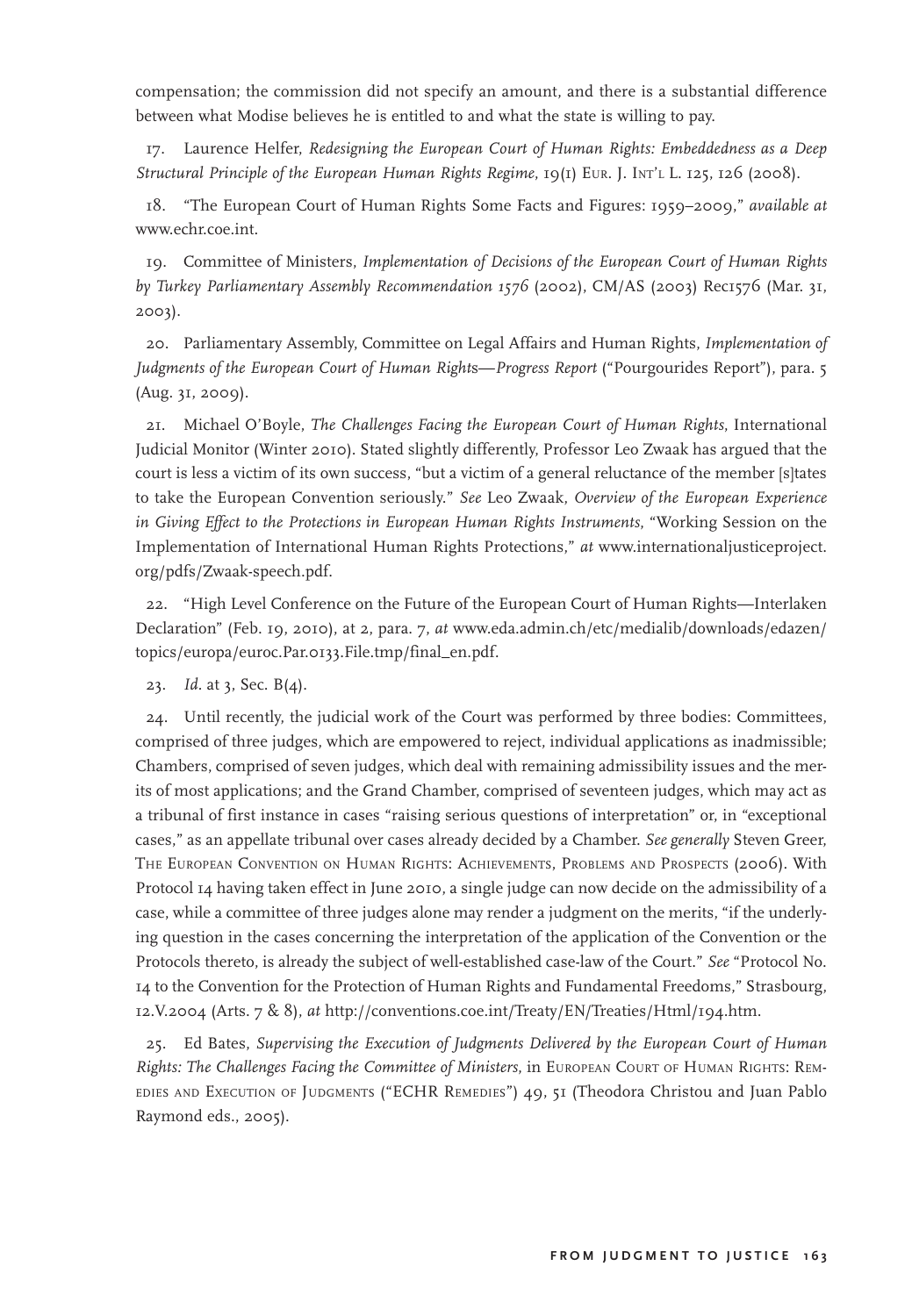26. *See, e.g.,* R. Ryssdal, *The Enforcement System set up under the European Convention on Human Rights*, in COMPLIANCE WITH JUDGMENTS OF INTERNATIONAL COURTS 49–69 (M.K. Bulterman and M. Kuijre eds., 1996).

27. Andreas von Staden, SHAPING HUMAN RIGHTS POLICY IN LIBERAL DEMOCRACIES: ASSESSING AND EXPLAINING COMPLIANCE WITH THE JUDGMENTS OF THE EUROPEAN COURT OF HUMAN RIGHTS (Nov. 2009) (PhD Dissertation, Woodrow Wilson School of Public and International Affairs) (on-file), at 3.

28. Eric Posner and John C. Yoo, *Judicial Independence in International Tribunals*, 93 CALIF. L. R. 1, 65–66 (2005).

29. Significantly, this report does not examine compliance with interim measures ordered pursuant to Rule 39 of the Rules of the European Court on Human Rights. Under this procedure, the court can order a state to take measures to prevent a violation that is about to take place; these measure arise most often in extradition or deportation cases, where a state is ordered not to carry out transfers that would imperil an applicant's convention rights. The significance, however, of compliance with interim measures should not be overlooked. Indeed, although compliance with interim orders is generally considered to be good, there is little empirical data to support this assessment, nor is such data included in the Committee of Ministers' annual report. *See, e.g.,* Alastair Mowbray, CASES AND MATERIALS ON THE EUROPEAN CONVENTION ON HUMAN RIGHTS ("ECHR CASES & MATERIALS") 32 (2007) ("It has been very rare for [s]tates to disregard interim measures indicated to them."). Moreover, several recent cases have highlighted a troubling failure on the part of some states to comply with Rule 39 measures. *See, e.g.,* PACE Doc. 12216, *Repetitive Non-Compliance by Italy with Interim Measures Ordered by the European Court of Human Rights* (Written Question No. 571 by Mrs. Däubler-Gmelin) (Apr. 26, 2010) (noting the fourth instance, since 2005, in which Italian authorities failed to respect an interim measures order). Notably, such non-compliance is itself a violation of a state's obligation to not hinder the effective exercise of the right of individual application, which is protected by the convention. *See* ECHR, App. No. 46827/99 and 46951/99, *Mamatkulov and Askarov v. Turkey* (Feb. 4, 2005) (holding that failure to comply with interim measures "is to be regarded as preventing the Court from effectively examining the applicant's complaint and as hindering the effective exercise of his or her right and, accordingly, as a violation of Article 34"); ECHR App. No. 24668/03, *Olaechea Cahuas v. Spain* (Dec. 11, 2006).

30. *Fifty Years of Activity: The European Court of Human Rights Some Facts and Figures: 1959– 2009* (ECHR Registry), at 4, *at* www.echr.coe.int/NR/rdonlyres/65172EB7-DE1C-4BB8-93B1- B28676C2C844/0/FactsAndFiguresEN.pdf.

31. *Id.* at 5.

 $32.$  *Id.* at  $4.$ 

33. Committee of Ministers, 3RD ANNUAL REPORT—SUPERVISION OF THE EXECUTION OF JUDGMENTS 33–34 (2009). Notably, this figure excludes those cases that remain pending but are closed in principle, meaning that a final resolution has still not issued by the Committee of Ministers. Were these cases to be included, the number of pending cases rises to 8,661. *Id.* 

34. *Id.* Of these 7,887 cases, 822 are "leading" cases, while 7,065 are "repetitive" or "clone" cases. "Leading cases" are those "which have been identified as revealing a new systemic/general problem," such that that will require the adoption of general measures to avoid repetition. *Id.* at 32. Relatedly, "clone" or "repetitive" cases relate to a systemic or general problem "already raised before the Committee of Ministers in one or several leading cases." *Id.*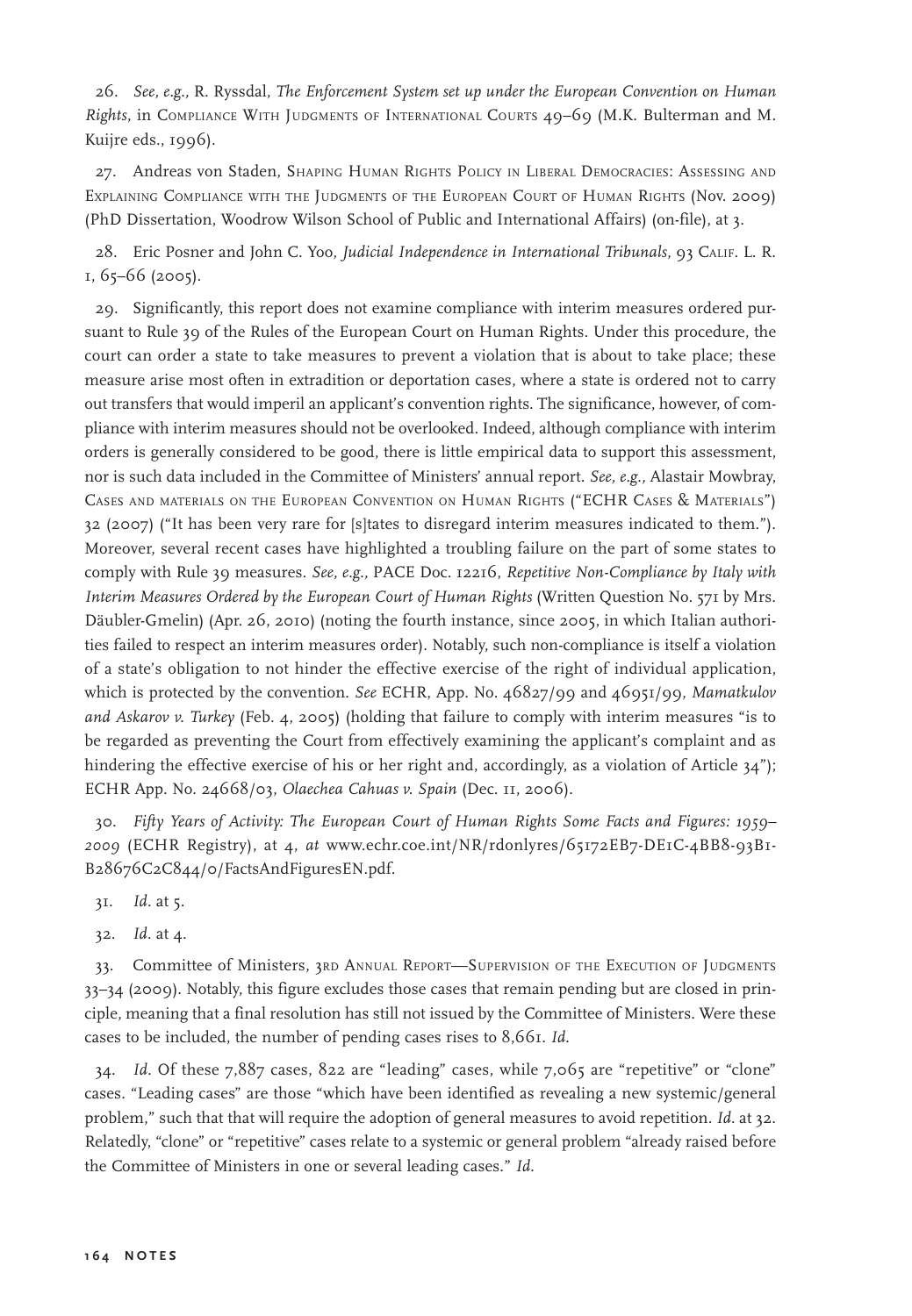- 35. *Id*.
- 36. *Id.* at 41.
- 37. Von Staden, at 83–85.
- 38. *Id.* at 85.
- 39. *Id.* at 92–93.
- 40. COM, 3RD ANNUAL REPORT, at 61.
- 41. *Id.* at 10.

42. *See* Von Staden, at 91 (noting that the "issue areas in which European democracies as a whole fail the most" include fairness of proceedings (Article 6) and the right to security and liberty of the person (Article 5)). *See also* Alastair Mowbray, THE DEVELOPMENT OF POSITIVE OBLIGATIONS UNDER THE EUROPEAN CONVENTION ON HUMAN RIGHTS BY THE EUROPEAN COURT OF HUMAN RIGHTS 9 (2004) ("Article 6 is the source of the largest number of complaints made to the Court.").

43. *See, e.g.,* ECHR, App. No. 56848/00, *Zhovner v. Ukraine* (29 Sept. 2004); ECHR, App. No. 58263/00, *Timofeyev v. the Russian Federation* (Jan. 23, 2004); ECHR, App. No. 36220/97, *Okyay and Others v. Turkey* (Oct. 12, 2005). These three are the leadings cases concerning the failure or substantial delay in abiding by final domestic judgments; 445 judgments alone comprise those against Ukraine and Russia.

44. Christina Cerna, *The Inter-American System for the Protection of Human Rights*, 16 FLA. J. INT'L L. 195, 202 (2004) (comparing the Inter-American and European human rights systems).

45. Greer, at 40.

46. Mowbray, at 225–28. *See also* Jean-Francois Akandji-Kombe, POSITIVE OBLIGATIONS UNDER THE EUROPEAN CONVENTION ON HUMAN RIGHTS (2007).

47. *See* Pourgourides Report, paras. 54–55 (highlighting as one issue that "raises prevalent implementation problems" deaths or ill-treatment taking place under the responsibility of state forces and lack of an effective investigation).

48. Christian Tomuschat, in THE EUROPEAN COURT OF HUMAN RIGHTS OVERWHELMED BY APPLICATIONS: PROBLEMS AND POSSIBLE SOLUTIONS 10 (Rudiger Wolfrum and Ulrike Deutsch eds., 2009).

49. Telephone interview with Diederik Lohman, Human Rights Watch, November 2009.

50. *See, e.g.,* ECHR, App. No. 46221/99, *Ocalan v. Turkey* (Grand Chamber) (May 12, 2005).

51. James Goldston, "Three Strikes and You're Out," *available* at http://blog.soros.org/2010/03/ three-strikes-and-youre-out/ (citing ECHR, App. No. 57325/00, *D.H. and Others v. Czech Republic* (Grand Chamber) (Nov. 13, 2007) (endorsing and prohibiting the concept of indirect discrimination).

52. *See* ECHR, App. No. 32526/05, *Sampanis v. Greece* (Jun. 5, 2008) (finding that local authorities violated Roma children's rights by denying them enrollment in a primary school and placing them in special classes); ECHR, App. No. 15766/03, *Orsus v. Croatia* (Mar. 16, 2010) (finding the use of separate classes, in which only Roma children were enrolled, discriminatory).

53. James Goldston and Mirna Adjami, *The Opportunities and Challenges of Using Public Interest Litigation to Secure Access for Roma in Central and Eastern Europe*, in MARGINALIZED COMMUNITIES AND ACCESS TO JUSTICE (Yash Ghai and Jill Cottrell eds., 2009).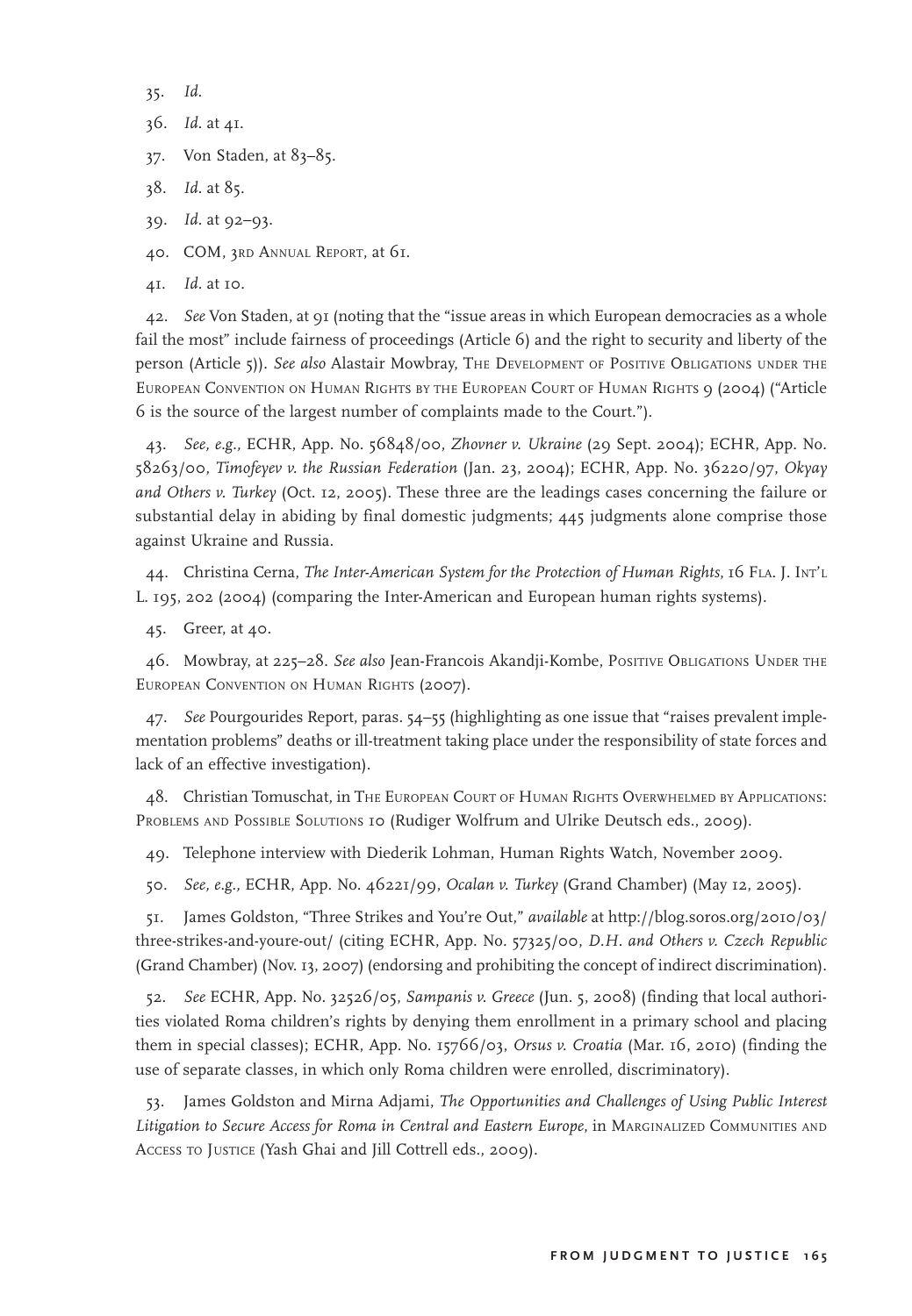54. ECHR, App. Nos. 39221/98 and 41963/98, *Scozzari and Giunta v. Italy* (Jul. 13, 2000) (violation of Article 8 with regard to limitations on and delays in implementation of access to children in care).

55. Rules of the Committee of Ministers for the Supervision of the Execution of Judgments and of the Terms of Friendly Settlements ("COM Rules"), R. 6(2).

56. Convention for the Protection of Human Rights and Fundamental Freedoms ("European Convention"), as amended by Protocols No. 11 and No. 14 (Rome, 4.XI.1950), Art. 41 ("If the Court finds that there has been a violation of the Convention or the protocols thereto, and if the internal law of the High Contracting Party concerned allows only partial reparation to be made, the Court shall, if necessary, afford just satisfaction to the injured party.").

57. Clare Ovey and Robin White, THE EUROPEAN CONVENTION ON HUMAN RIGHTS 496–97 (2006).

58. Elizabeth Lambert-Abdelgawad, THE EXECUTION OF JUDGMENTS OF THE EUROPEAN COURT OF HUMAN RIGHTS, 2ND ED. ("EXECUTION OF JUDGMENTS") 12 (2008).

59. COM, 2ND ANNUAL REPORT—SUPERVISION OF THE EXECUTION OF JUDGMENTS 51–55 (2008); COM, 3RD ANNUAL REPORT, at 50.

60. COM, 3RD ANNUAL REPORT, at 54.

61. ECHR, App. No. 15318/89, *Loizidou v. Turkey* (Jul. 8, 1993).

62. COM Interim Resolution DH(2000)105.

63. COM Interim Resolution DF(2001)80 ("Very deeply deploring the fact that, to date, Turkey has still not complied with its obligations under this judgment[.]").

64. COM Interim Resolution CM/ResDH (2007)73 ("urg[ing]the authorities of the respondent State to take, without further delay, all necessary investigative steps in these cases in order to achieve concrete and visible progress") (concerning, *inter alia*, ECHR, App. No. 28883/95, *McKerr v. United Kingdom* (May 4, 2001) (Article 2 violation).

65. ECHR, App. No. 27798/95, *Amann v. Switzerland* (Grand Chamber) (Feb. 16, 2000).

66. ECHR, App. No. 45701/99, *Metropolitan Church of Bessarabia and Others v. Moldova* (Dec. 13, 2001).

67. ECHR, App. No. 1785/91, *Vogt v. Germany* (Sept. 2, 1996); COM Final Resolution DH(97)12.

68. *See, e.g.,* ECHR, App. No. 8692/79, *Piersack v. Belgium* (Oct. 26, 1984).

69. COM Recommendation (2000)2 *On the Re-Examination or Reopening of Certain Cases at a Domestic Level Following Judgments of the European Court of Human Rights* (Jan. 19, 2000).

70. ECHR, App. No. 31443/96, *Broniowski v. Poland* (Jun. 22, 2004).

71. COM Recommendation (83)1 *Of the Committee of Ministers to Member States on Stateless Nomads and Nomads of Undetermined Nationality*. Around this same time, the committee also began requiring states to show proof that ameliorative measures had, in fact, been enacted before a final resolution would be adopted. Similarly, where a state argued that the status of the European Convention in its case law would assure conformity with the court's jurisprudence, the committee started requiring proof in the form of actual case law to that effect.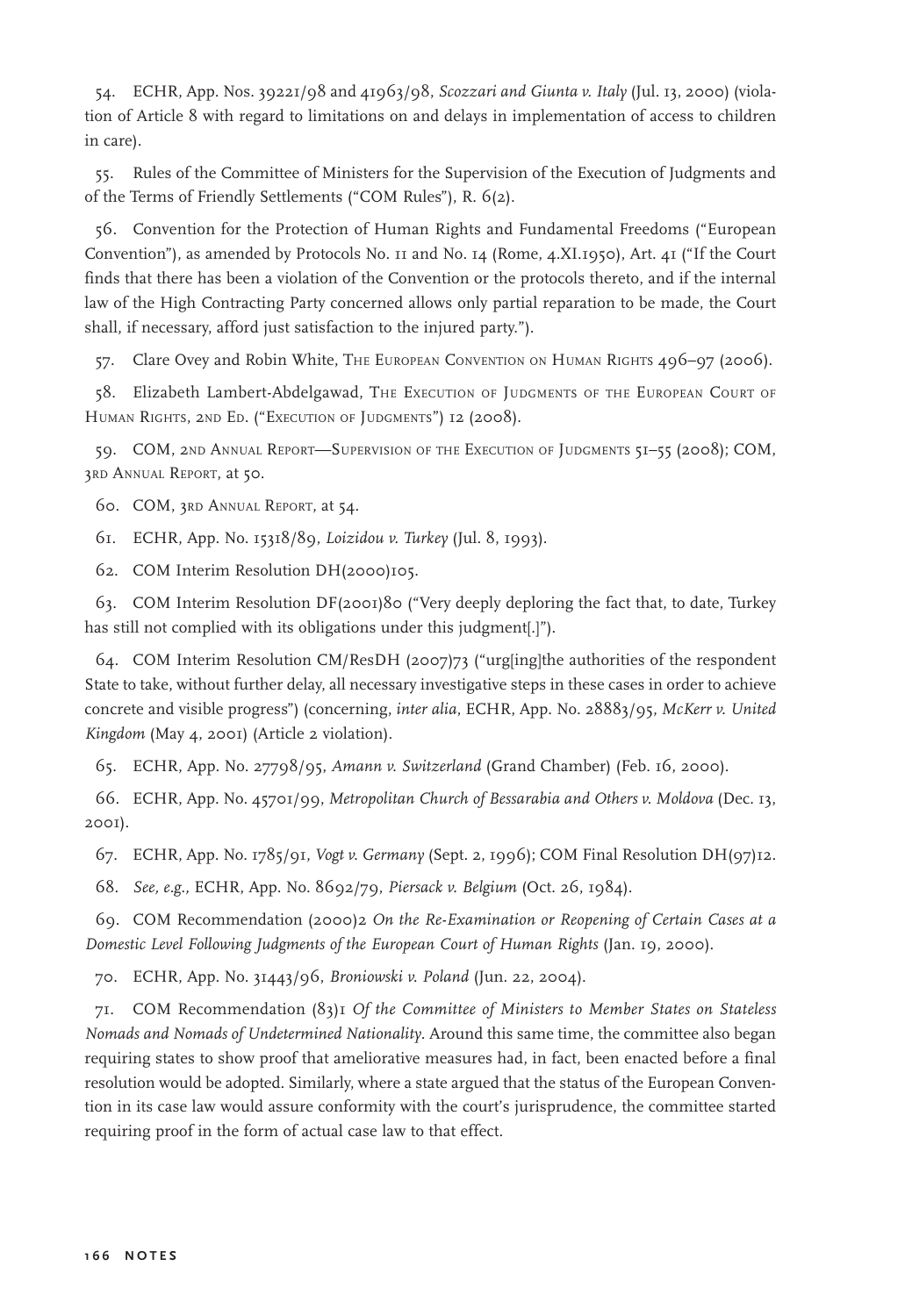72. Ovey and White, at 498–99.

73. Greer, at 158. *See also* PACE Resolution 1226, *Execution of Judgments of the European Court of Human Rights* (Sept. 28, 2000) (noting that the committee "does not exert enough pressure when supervising the execution of judgments").

74. Lambert-Abdelgawad, EXECUTION OF JUDGMENTS, at 30–31.

75. ECHR, App. No. 64812/01, *Alver v. Estonia* (8 Nov. 2005); COM Final Resolution DH(2007)32.

76. ECHR, App. No. 27751/95, *K.A. v. Finland* (14 Jan. 2003); COM Final Resolution DH(2007)34.

77. ECHR, App. No. 25803/94, *Selmouni v. France* (Jul. 28, 1999).

78. ECHR, App. No. 28054/95, *Mavronichis v. Cyprus* (Jul. 15, 1999), COM Final Resolution DH(99)465.

79. *See* Loukis G. Loucaides, *Reparation for Violation of Human Rights under the European Convention and* Restitutio in Integrum, EUR. HUM. RTS. L.R. 182, 189 (2008, No. 2) ("After many years of showing little interest in explaining and interpreting Article 41 and a reluctance to promote effectively the application of *restitutio in integrum* in practice, the European Court of Human Rights has recently begun to change its attitude on this matter.").

80. Tom Barkhuysen and Michel L. van Emmerik, *A Comparative View on the Execution of Judgments of the European Court of Human Rights,* in ECHR REMEDIES, at 3.

81. Loucaides, at 186.

82. During the reflection period for Protocol No. 14, the Steering Committee for Human Rights ("CDDH") had also contemplated the establishment of a pilot judgment procedure; however, the committee concluded that it was for the Court to identify the cases for which such a procedure would be appropriate. *See* CDDH(2003)006, *Final report containing proposals of the CDDH "Guaranteeing the long-term effectiveness of the European Court of Human Rights."*

83. COM Resolution (2004)3 *Resolution on Judgments Revealing an Underlying Systemic Problem* (May 12, 2004).

84. ECHR, App. No. 31443/96, *Broniowski v. Poland* (Jun. 22, 2004).

85. *Id.*

86. ECHR, App. No. 31443/96, *Broniowski v. Poland* (Sep. 28, 2005), para. 36 (friendly settlement).

87. Helfer, at 148.

88. Greer, at 160–61.

89. Fernanda Nicola and Ingrid Nifosi-Sutton, *Assessing Regional Cooperation: New Trends before the European Court of Human Rights and the European Court of Justice*, 15(1) HUM. RTS. BRF. 11, 12 (Fall 2007). *See also* ECHR, App. No. 35014/97, *Hutten-Czapska v. Poland* (2008) (Judges Zagrebelsky and Jaeger, diss.) ("The Court is not competent (and does not have the necessary knowledge) to express a view in the abstract and in advance on the consequences of the reforms already introduce in Poland and to give a vague positive assessment of a legislative development whose practical application might subsequently be challenged by new applicants.").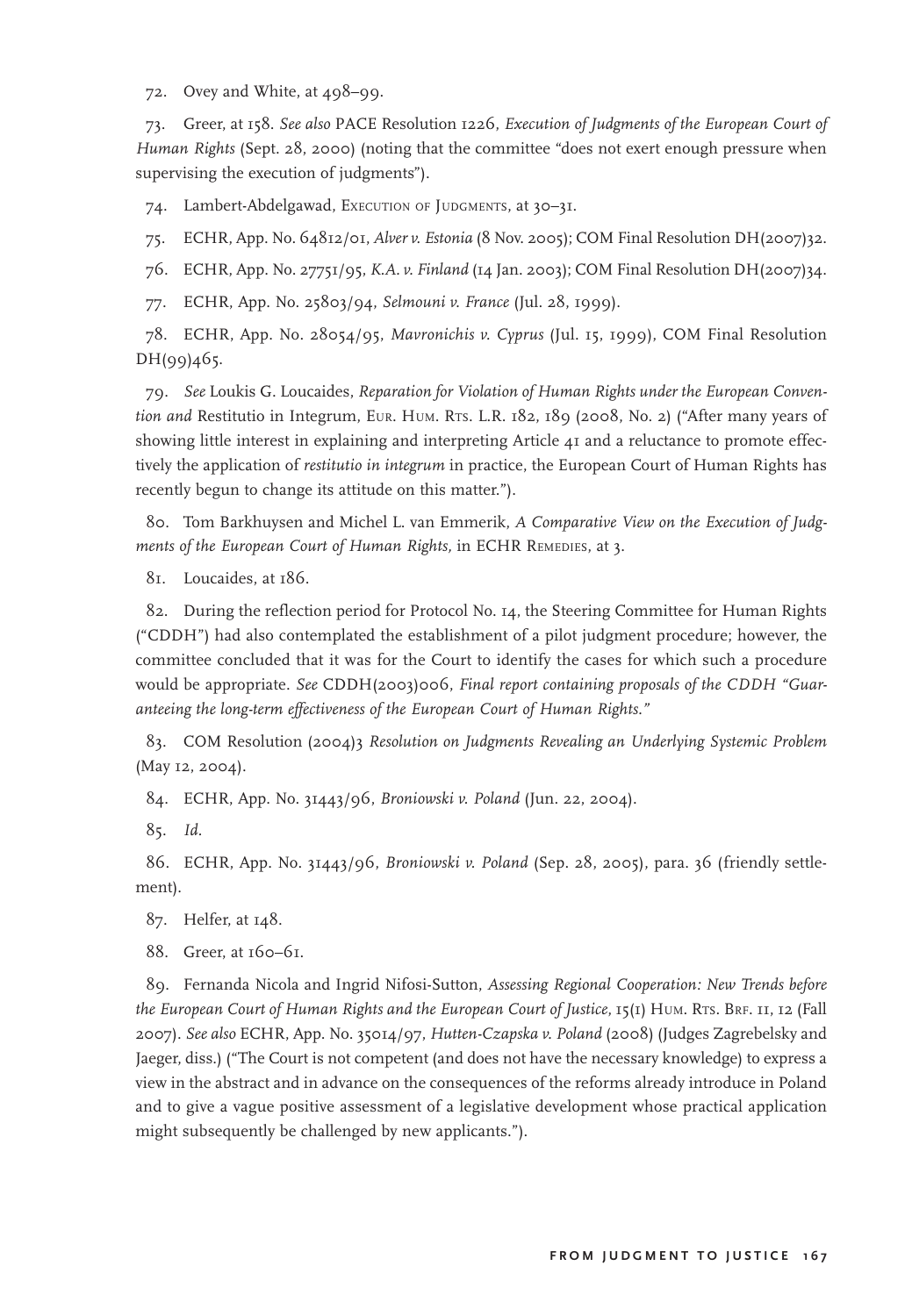90. *See Korenjak v. Slovenia*, ECHR, App. No. 463/03 (May 15, 2007) (finding the new domestic scheme was "effective in the sense that the remedies are *in principle* capable of both preventing the continuation of the alleged violation of the right to a hearing without undue delay and of providing adequate redress for any violation that has already occurred"); ECHR, App. No. 35014/97, *Hutten-Czapska v. Poland* (Apr. 28, 2008), para. 43 (noting that "the Government ha[s] demonstrated an active commitment to take measures aimed at resolving the systemic problem identified in the principal judgment and will rely on their *actual and promised* remedial action") (emphasis added in both) (concerning Polish housing legislation).

91. *See* ECHR, App. No. 35014/97, *Hutten-Czapska v. Poland* (Grand Chamber) (Jun. 19, 2006) (concerning Polish housing legislation).

92. In *Burdov*, the Court applied the pilot judgment procedure in January 2009, setting a sixmonth deadline for compliance. *See* ECHR, App. No. 33509/04, *Burdov v. Russia (No. 2)* (Jan. 15, 2009). However, in December 2009, the Committee of Ministers noted that, at the time, the court's deadline had expired without the draft laws on implementation having even been submitted to the Russian Parliament. *See* COM Interim Resolution CM/ResDH(2009)158 ("strongly urg[ing] the Russian authorities to adopt without further delay the legislative reform required by the pilot judgment")

93. *See* ECHR, App. No. 16492/02, *Lukenda v. Slovenia* (Apr. 13, 2006) (ordering Slovenia to amend existing legal remedies with respect to length of proceedings, where 500 cases were pending before the court; notably, however, the ECHR did not freeze other pending cases); ECHR, App. No. 46347/99, *Xenides-Arestis v. Turkey* (Dec. 22, 2005) (holding, post-*Loizidou*, that Turkey must introduce a remedy, available within three months from the date of judgment, capable of securing redress for applicants complaining denial of access to their property in northern Cyprus).

94. Helfer, at 148–49.

95. Antoine Buyse, *The Pilot Judgment Procedure at the European Court of Human Rights: Possibilities and Challenges*, 57 NOMIKO VIMA (GREEK LAW JOURNAL) (2009).

96. Telephone interview with Vesselina Vandova, Interights, November 2009.

97. ECHR, App. No. 14556/89, *Papamichalopoulos and Others v. Greece* (Jun. 24, 1993) (compensation under Article 50).

98. *Id.*

99. *See, e.g.,* ECHR, App. No. 32984/96, *Alfatli v. Turkey* (Oct. 30, 2003), para. 52 ("Where the Court finds than an applicant was convicted by a tribunal which was not independent and impartial within the meaning of Article  $6(1)$ , it considers that, in principle, the most appropriate form of relief would be to ensure that the applicant is granted in due course a retrial by an independent and impartial tribunal."); ECHR, App. No. 39748/98, *Maestri v. Italy*, para. 47 (Feb. 17, 2004) ("Article 41 empowers the Court to afford the injured party such satisfaction as appears to be appropriate.").

100. ECHR, App. No. 71503/01, *Assanidze v. Georgia* (Grand Chamber) (Apr. 8, 2004).

101. *Id.*

102. ECHR, App. No. 48787/99, *Ilascu & Others v. Moldova and Russia* (Grand Chamber) (Jul. 8, 2004), para. 490.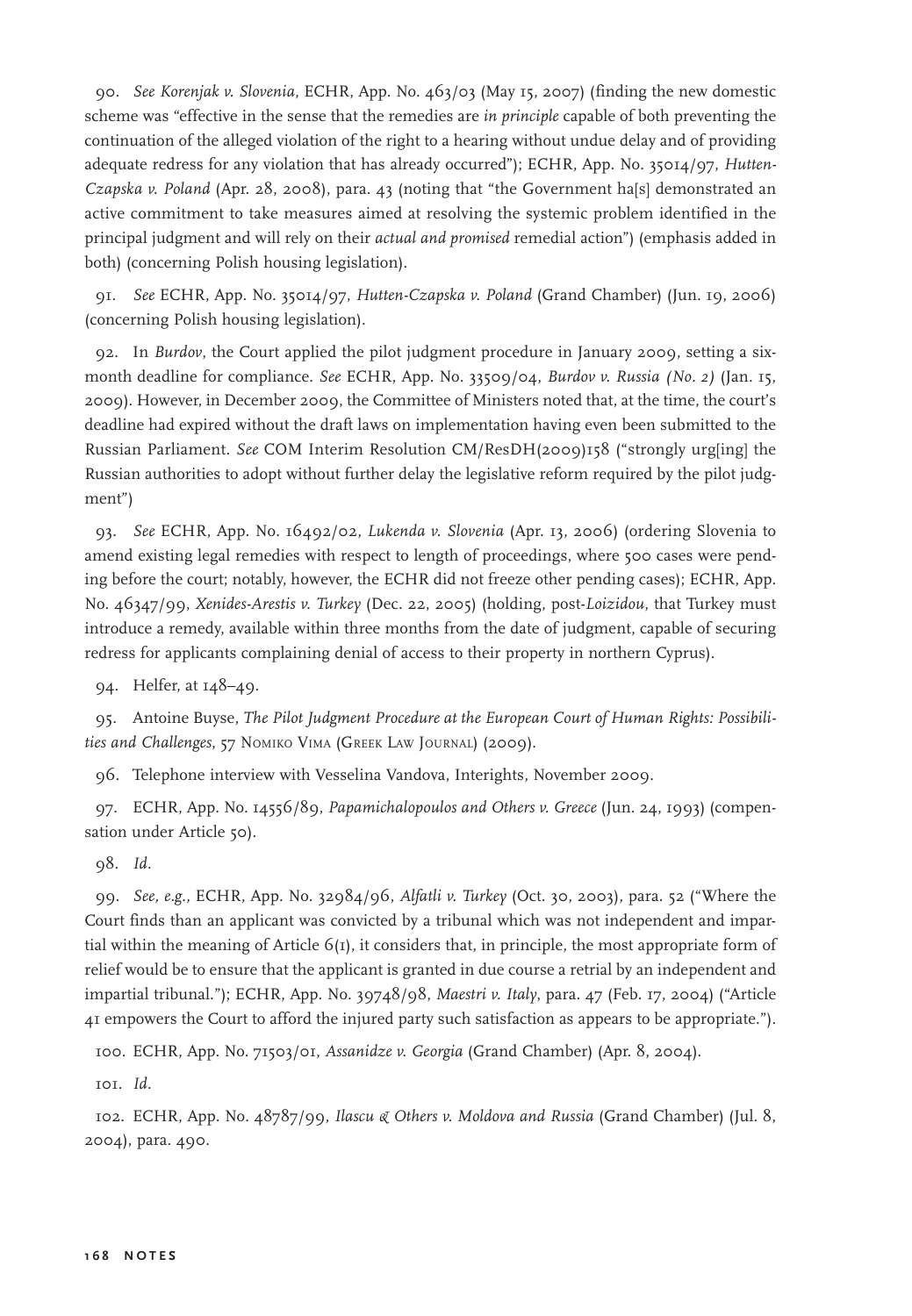103. Philip Leach, *Beyond the Bug River: New Approaches to Redress by the ECHR*, EUR. HUM. RTS. L.R. (2005).

104. Press Release, Council of Europe, "Council of Europe Secretary General Welcomes the Release of Tenguiz Assanidze" (Apr. 13, 2004).

105. Radio Free Europe/Radio Liberty, "Moldovan Separatists Release Last Political Prisoner" (Jun. 4, 2007).

106. *See* ECHR, App. No. 46468/06, *Aleksanyan v. Russia* (Dec. 22, 2008), paras. 238–29 (noting also that, "exceptionally, with a view to helping the respondent [s]tate to fulfill its obligations under Article 46, the Court will seek to indicate the type of measure that might be taken in order to put an end to a systemic situation it has found to exist"). Similar arguments have not, however, prevailed before the court in a number of unresolved disappearance cases arising from the Chechen conflict, where applicants have unsuccessfully asked the court to order that an effective investigation be carried out. In these cases, the court concluded that because the effectiveness of the investigations had been compromised from the outset, it was "very doubtful that the situation existing before the breach could be restored." *See* ECHR, App. No. 12703/02, *Musayeva v. Russia* (Jul. 3, 2008); ECHR, App. No. 7653/02, *Kaplanova v. Russia* (Apr. 29, 2008). *See also* Philip Leach, *The Chechen Conflict: Analysing the Oversight of the European Court of Human Rights*, EUR. HUM. RTS. L. R. 732, 758–60 (2008, No. 6) (discussing oversight of Chechen cases generally).

107. ECHR Complaint, App. No. 23687/05, *Ivantoc, Popa, and Others v. Moldova and Russia* (Mar. 21, 2006). A final decision by the court on the petitioners' complaint is still pending.

108. Murray Hunt, *State Obligations Following from a Judgment of the European Court of Human Rights*, in ECHR REMEDIES, at 25.

109. European Convention, Art. 46(1).

110. Darren Hawkins and Wade Jacoby, "Partial Compliance: A Comparison of the European and Inter-American Court for Human Rights," at 20, *available at* www.allacademic.com/meta/p278931\_ index.html. *See also* Barkhuysen and van Emmerik, at 3. ("[T]he Court is not competent to quash national legislation or decisions which are contrary to the ECHR, nor does it have the power to revise final decisions of national courts.")

111. European Convention, Art. 46(2) ("The final judgment of the Court shall be transmitted to the Committee of Ministers, which shall supervise its execution.").

112. Greer, at 156.

113. *Id.*

114. Philip Leach, *On Reform of the European Court of Human Rights*, EUR. HUM. RTS. L.R. 725, 732 (2009, No. 6).

115. Andrew Drzemczewski, *The Work of the Council of Europe's Directorate of Human Rights*, 11 HUM. RTS. L.J., 89–117 (1990).

116. Rules of the Committee of Ministers for the Supervision of the Execution of Judgments and of the Terms of Friendly Settlements ("COM Rules"), 964th Meeting (May 10, 2006).

117. *Id.*, R. 7.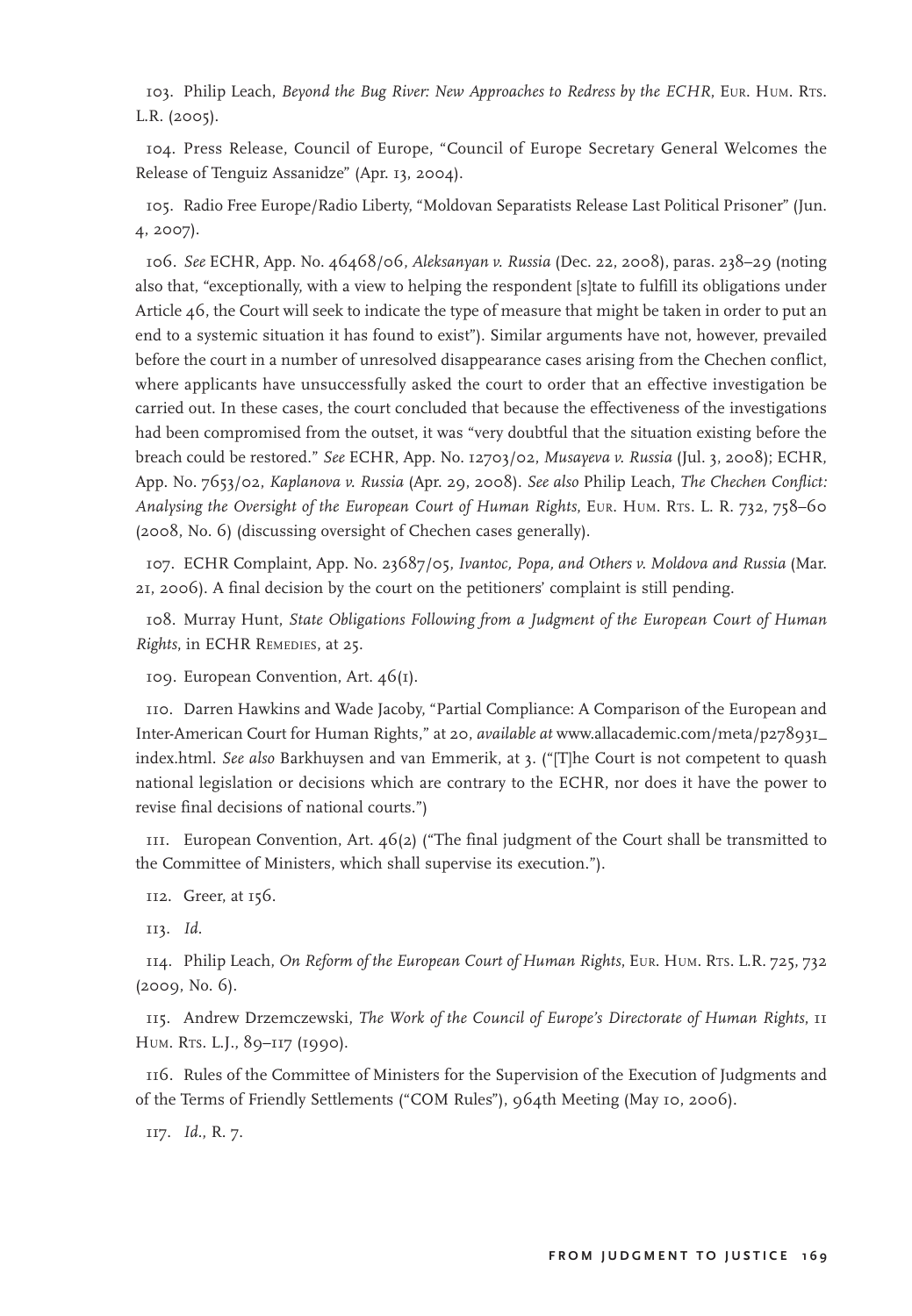118. Lambert-Abdelgawad, EXECUTION OF JUDGMENTS, at 33.

119. *Id.* at 34.

120. Statute of the Council of Europe, Art. 21(a). Likewise, the Committee "shall determine what information shall be published regarding the conclusions and discussions of a meeting held in private." *See* Art. 21(b).

121. *See* "Supervision of Execution—Implementation of judgments of the European Court of Human Rights," *available at* www.coe.int/t/dghl/monitoring/execution/Reports/Current\_en.asp.

122. COM Rules, R.  $Q(I)$ .

123. COM Rules, R.  $9(2)$  and R.  $9(3)$ .

124. Leach, *On Reform of the European Court of Human Rights*, at 732; Telephone interview with Basak Cali, University College London, November 2009 (e-mail communication; on-file).

125. COM Rules, R. 16.

126. COM, 3RD ANNUAL REPORT, at 81–82.

127. CDDH, *Suggestions on Solutions in the Event of Slowness in the Execution of Judgments*, DH-PR (Apr. 2005).

128. Hunt, at 38–39.

129. *See, e.g.,* COM Memorandum, *Detention on Remand in the Russian Federation: Measures Required to Comply with the European Court's Judgments*, CM/Inf/DH(2007)4 (Feb. 14, 2007).

130. Elizabeth Lambert-Abdelgawad, *The Execution of the Judgments of the European Court of Human Rights: Towards a Non-Coercive and Participatory Model of Accountability*, 69(3) HEIDELBERG J. INT'L L. (ZAÖRV) 471, 504 (2009).

131. COM Deputies, *Human Rights Working Methods—Improved Effectiveness of the Committee of Minister's Supervision of Execution of Judgments*, CM/Inf(2004)8Final (Apr. 7, 2004).

132. *Id.*, para. 2.

133. Interview with Gisella Gori, Department for the Execution of Judgments, December 2009.

134. Philip Leach, *The Effectiveness of the Committee of Ministers in Supervising the Enforcement of Judgments of the European Court of Human Rights*, PUBLIC LAW (2006), 445–46 (citing *New Working Methods for Supervision of the Execution of the Court's Judgments,* CM/Inf/DH(2005) (Jun. 30, 2005)).

135. *See* COM Rules, R. 4(1) ("The Committee of Ministers shall give priority to supervision of the execution of judgments in which the Court has identified what it considers a systemic problem in accordance with Resolution Res $(2004)3$  of the Committee of Ministers on judgments revealing an underlying systemic problem.").

136. COM Deputies, *New Working Methods for Supervision of the Execution of the Court's Judgments*, CM/Inf/DH(2005)30 (Jun. 1, 2005), para.10.

137. COM Deputies, *Human Rights Working Methods*, CM/Inf(2004)8Final.

138. *See, e.g. Protocol No. 14 to the Convention for the Protection of Human Rights and Fundamental Freedoms—Explanatory Report*, CETS No. 194 Agreement of Madrid (12.V.2009), para. 100. Among those states that have been suspended from the Council of Europe are Greece, following the instal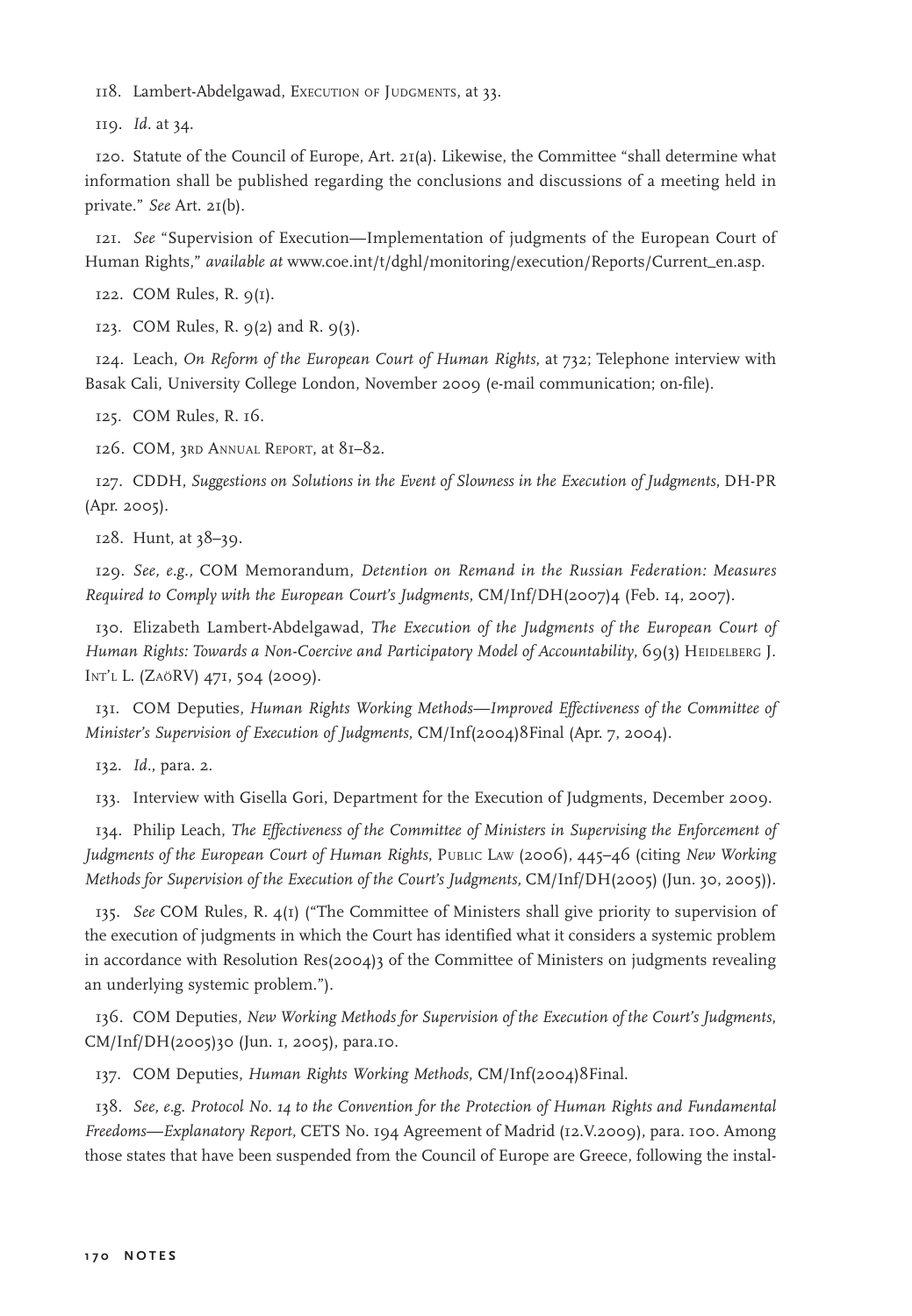lation of a military dictatorship in 1967 (in fact, Greece withdrew from the council before the committee voted for its suspension it was readmitted in 1974); Turkey, following a military coup in 1980 (it regained its membership in 1984, following the return of democratic elections); and Russia from 2000–01, as a result of its policies in Chechnya.

139. Lambert-Abdelgawad, EXECUTION OF JUDGMENTS, at 56.

140. Russia's refusal to ratify Protocol No. 14 had long delayed its coming into effect. Pending the ratification of Protocol 14 itself, a provisional Protocol 14*bis* was opened for signature in 2009, which allows the Court to implement revised procedures (largely relating to admissibility, not infringement or interpretation proceedings) in respect of those states that have ratified it.

141. *Id.* at paras. 97–100; *see also* Alistair Mowbray, *Protocol No. 14 to the European Convention on Human Rights*, (4)2 HUM RTS. L.R. 331–36 (2004).

142. *Protocol No. 14 Explanatory Report*, para. 99.

143. Lambert-Abdelgawad, EXECUTION OF JUDGMENTS, at 58. *See also* PROTOCOL NO. 14 AND THE REFORM OF THE EUROPEAN COURT OF HUMAN RIGHTS (Paul Lemmens and Wouter Vandenhole eds., 2005).

144. Mowbray, ECHR CASES & MATERIALS, at 885.

145. Other functions entrusted to PACE include the election of the Secretary General of the Council of Europe, the judges of the European Court, and the members of the European Committee for the Prevention of Torture.

146. *See* PACE Order No. 508; PACE Resolution 1155, *Progress of the Assembly's Monitory Procedures*, Doc. 8057 (Apr. 21, 1998).

147. PACE Order No. 485 (1993) and Order No. 488 (1993), extended by Order No. 508 (Apr. 26, 1995).

148. PACE Monitoring Committee, *available at* www.assembly.coe.int/ASP/AssemblyList/ Annuaire\_03W\_CommitteePolGroup.asp?ComID=4.

149. *See, e.g.,* PACE Doc. 1124 (Mar. 15, 2007) (Rapporteur: E. Litner); PACE Doc. 11628 (Jun. 9, 2008) (Rapporteur: S. Holovaty).

150. Lambert-Abdelgawad, EXECUTION OF JUDGMENTS, at 59–61.

151. *See* PACE Resolution 1226, para. (11)(C)(iv).

152. Lambert-Abdelgawad, EXECUTION OF JUDGMENTS, at 60. *See also* PACE Resolution 1268 (2002), *Implementation of Decisions of the European Court of Human Rights (Jan. 22, 2002).* 

153. *See* Pourgourides Report, paras. 48–51.

154. *Id.* at para. 52.

155. Andrew Drzemczewski, *The Parliamentary Assembly's Involvement in the Supervision of the Judgments of the Strasbourg Court*, NETH. Q. HUM. RTS. 1, 3 (March 2010) (on-file); *see also* Reply from the Committee of Ministers to PACE Recommendation 1764 (2006) Doc. 11230 (Apr. 2, 2007) (welcoming the Assembly's greater involvement in enforcement, but "recall[ing] that the supervision of the execution of the Court's judgments is the Committee's responsibility under Article 46 of the European Convention").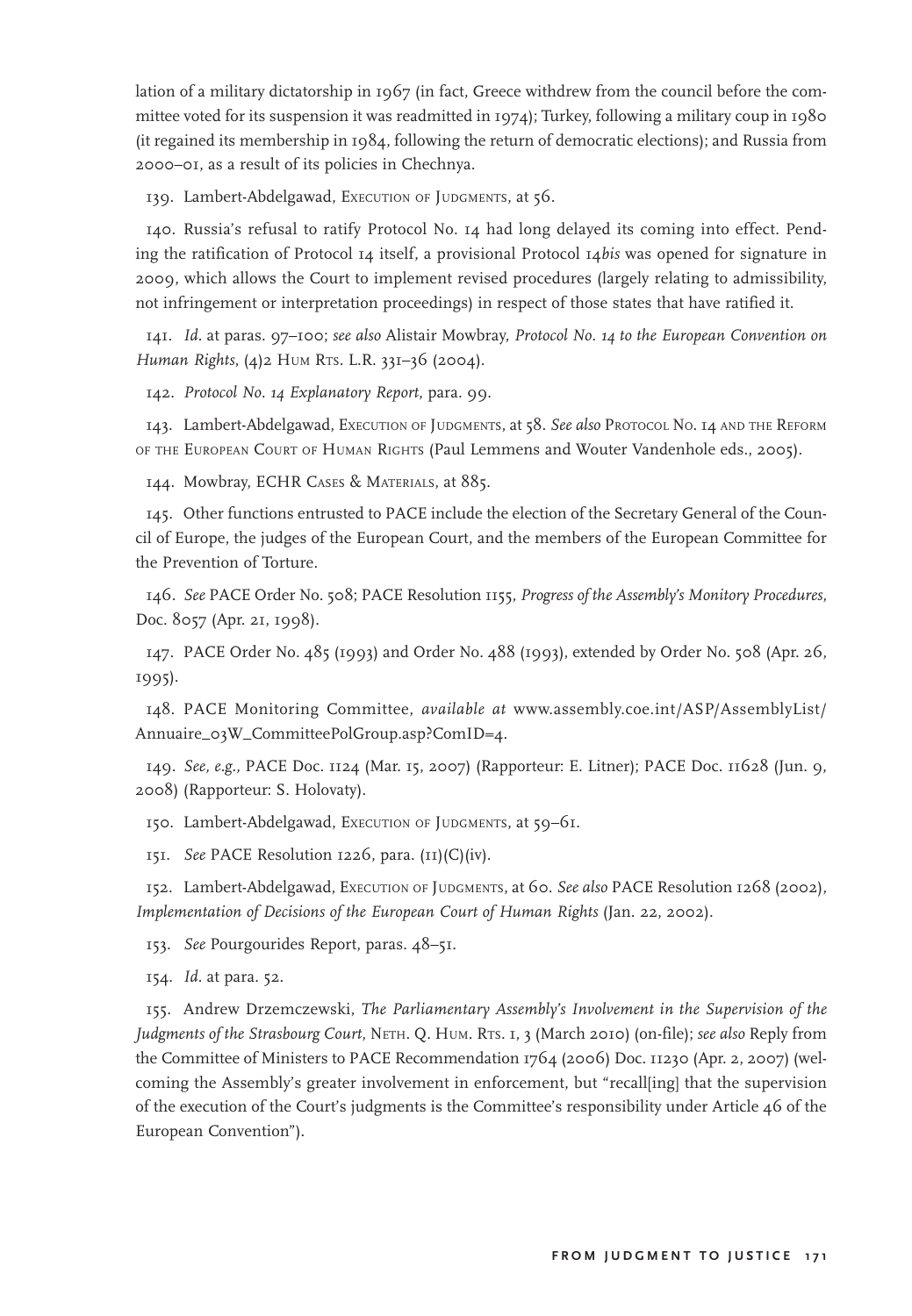156. *See, e.g.,* COM Declaration, *Sustained Action to Ensure the Effectiveness of the Implementation of the European Convention on Human Rights at National and European Levels*, Dec-19.05.2006E, (19 May 2006) (instructing the Ministers' Deputies "to draw up a recommendation to member states on efficient domestic capacity for rapid execution of the Court's judgments" and inviting representatives of the Parliamentary Assembly "to be associated with it").

157. Lambert-Abdelgawad, EXECUTION OF JUDGMENTS, at 63.

158. *See* PACE Legal Affairs Committee—Background Document, *Parliamentary Scrutiny of the Standards of the European Convention on Human Rights*, AS/Jur/Inf(2009)02 (Oct. 18, 2009), at Sec. B, para. 8 ("The 'double mandate' of parliamentarians—as members of PACE and of their respective national parliaments—can be of considerable importance when, in particular, legislative action is required to ensure rapid compliance with Strasbourg Court judgments.").

159. COM Resolution 99(50), *On the Council of Europe Commissioner for Human Rights* (May 7, 1999).

160. COM Declaration, *Sustained Action to Ensure the Effectiveness of the Implementation of the European Convention on Human Rights at National and European Levels*, Dec-19.05.2006E.

- 161. Greer, at 310–11.
- 162. *Protocol No. 14 Explanatory Report*, para. 87.
- 163. Lambert-Abdelgawad, EXECUTION OF JUDGMENTS, at 36.

164. Telephone interview with Simon Palmer, Committee of Ministers Secretariat, October 2009.

165. Telephone interview with Yonko Grozev, Centre for Liberal Strategies, November 2009. Grozev has written elsewhere that, "The first aspect of the enforcement of individual judgments of the ECHR, namely paying the compensation, works well. There are no delays and the [Bulgarian] Government fully respects its responsibilities." *See* Yonko Grozev & Rashko Dorosiev, JURISTRAS, "Enhancing the Role of the European Court of Human Rights in Bulgaria: Policy Recommendations" (April 2009), *at* www.juristras.eliamep.gr/wp-content/uploads/2009/12/enhancing-the-roleof-the-european-court-of-rights-in-bulgaria.pdf.

166. Michael O'Boyle, *On Reforming the Operation of the European Court of Human Rights*, EUR. HUM. RTS. L.R. 1, 7 (2008, No. 1).

167. While space does not permit for a full accounting of these achievements here, the Department for the Execution of Judgments regularly updates a list of all the general measures that states have undertaken as a result of the Court's rulings. *See* www.coe.int/t/dghl/monitoring/execution/ Documents/MGindex\_en.asp. Similarly, JURISTRAS, a project housed at the Hellenic Foundation for European and Foreign Policy, includes country-specific reports that highlight the domestic implementation record of a number of Council of Europe countries. *See* "The Strabsourg Court, Democracy and the Human Rights of Individuals and Communities: Patterns of Litigation, State Implementation and Domestic Reform," *available at* www.juristras.eliamep.gr.

168. *See* PACE Resolution 1226, para. 8.

169. Telephone interview with Yonko Grozev, Centre for Liberal Stategies, November 2009.

170. ECHR, App. No. 18984/91, *McCann and Others v. United Kingdom* (Sep. 27, 1995).

171. ECHR, App. No. 74025/01, *Hirst v. United Kingdom* (Oct. 6, 2005).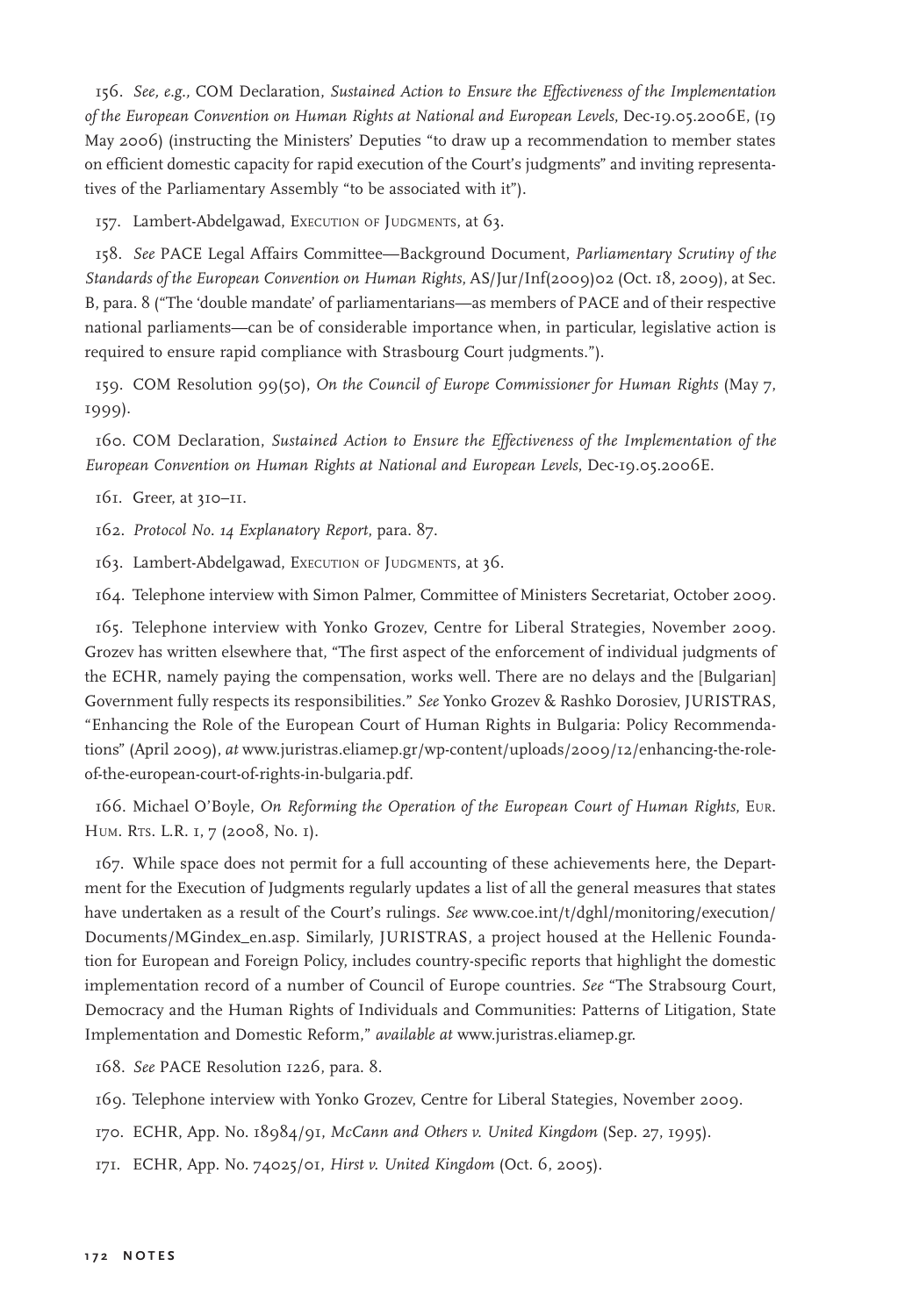172. Grozev, at 10.

173. *Id.*

174. Dinah Shelton, *Boundaries of Human Rights Jurisdiction in Europe*, 13 DUKE J. COMP. & INT'L L. 95, 142 (2003).

175. *See, e.g.,* COM Memorandum, *Violations of the ECHR in the Chechen Republic: Russia's Compliance with the European Court's Judgments*, CM/Inf/DH(2006)32 (12 June 2007); COM Memorandum, *Cases Concerning the Action of Security Forces in Northern Ireland*, CM/Inf/DH(2008)2revised (19 Nov. 2008) (concerning six cases involving actions of security forces in Northern Ireland).

176. Human Rights Watch, *"Who Will Tell Me What Happened to My Son?" Russia's Implementation of European Court of Human Rights Judgments on Chechnya* (September 2009). The report notes, too, that, even in cases in which the ECHR has found that the perpetrators are known, and named in its judgments, no investigations have been undertaken by the Russian government. Other problems include: the state's failure to inform the aggrieved parties about the investigation; failure to provide access to criminal case files; inexplicable delays in investigation; and legal obstacles preventing investigators from accessing evidence held by Russian military or security services.

177. *See, e.g.,* COM Recommendation (2010)3 *On Effective Remedies for Excessive Length of Proceedings* (Feb. 24, 2010).

178. Walter Schwimmer, *Towards a European Constitution? The European Convention on Human Rights and its Implementation* (May 30, 2003), para.59; John Sims, *Compliance Without Remands: The Experience Under the European Convention on Human Rights*, 36 ARIZ. ST. L.J. 639, 658 (2004).

179. Joint Committee on Human Rights, *Enhancing Parliament's Role in Relation to Human Rights Judgments,* Fifteenth Report of Session 2009–10 (Mar. 9, 2010), para. 168.

180. Interlaken Declaration, at 3, Sec. B(4).

181. *See* PACE Recommendation 1764(2006), *Implementation of the Judgments of the European Court of Human Rights* (2 Oct. 2006), para. 1.4 (urging member states to "improve and where necessary to set up domestic mechanisms and procedures—both at the level of governments and of parliaments—to secure timely and effective implementation of the Court's judgments through coordinated action of all national actors concerned and with the necessary support at the highest political level"); COM Recommendation (2008)2 *On Efficient Domestic Capacity for Rapid Execution of Judgments* (6 Feb. 2008) (recommending, *inter alia*, that members states "designate a coordinator—individual or body—of execution of judgments at the national level, with reference contacts in the relevant national authorities involved in the execution process").

182. *See* Anthony Lester and Kay Taylor, *Parliamentary Scrutiny of Human Rights*, in HUMAN RIGHTS LAW AND PRACTICE (2ND ED.) 599–618 (Lord Lester of Herne Hill and David Pannick eds., 2004).

183. Telephone interview with Murray Hunt, Joint Committee on Human Rights, December 2009.

184. Lester and Taylor, at 611. Notably, the committee's authorities are not limited to the European Convention exclusively; it may, for instance, question ministers on compatability questions arising from the UK's other human rights obligations, such as the International Covenant on Civil and Political Rights, and other specialized United Nations conventions.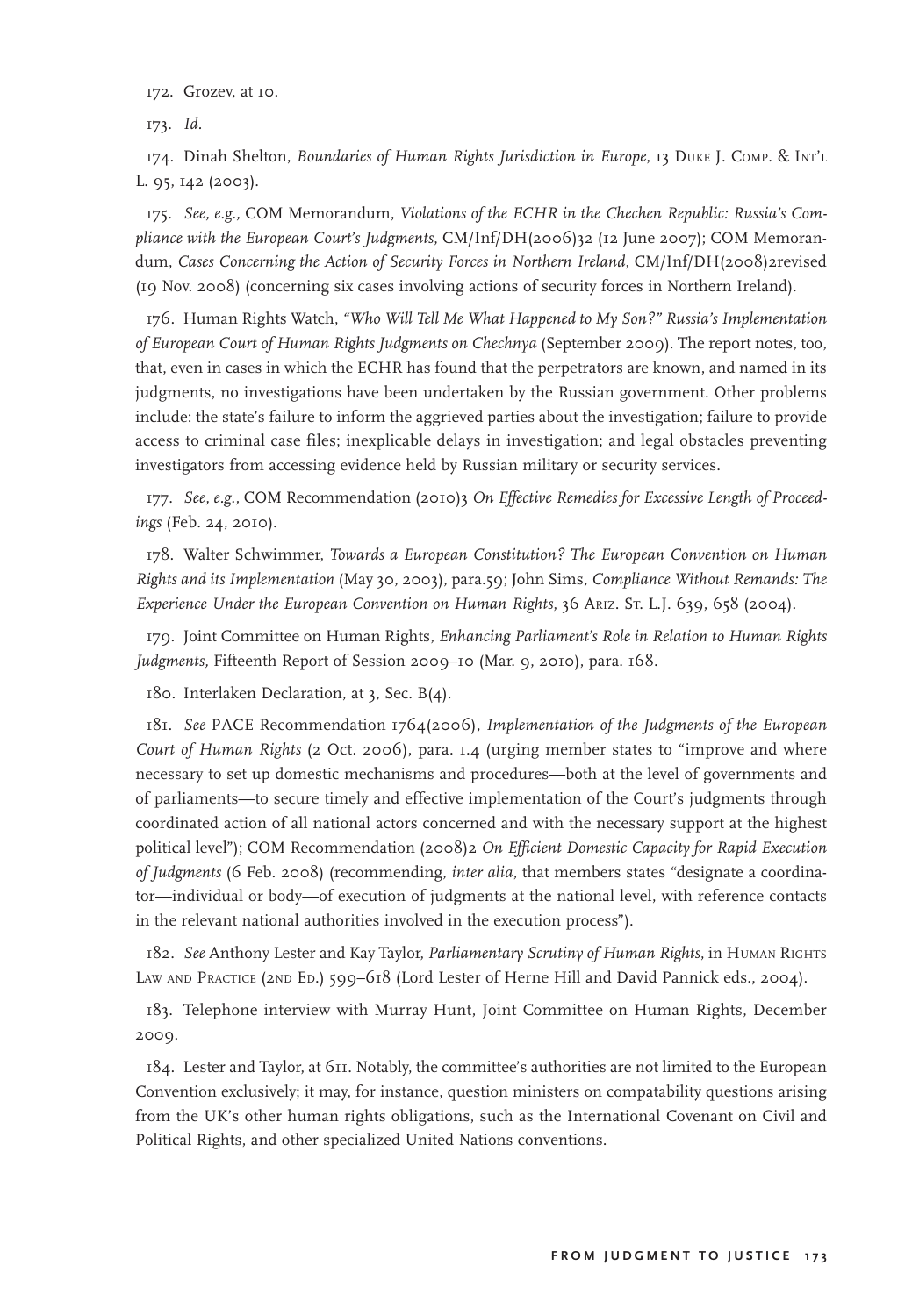185. *Id.* 

186. Interview with Anthony Lester, Q.C., September 2009.

187. *See* ECHR, App. No. 28957/95, *Goodwin v. United Kingdom* (Grand Chamber) (Jul. 11, 2002).

188. Ukraine introduced a new law in 2006 that imposes various obligations on the "Office of the Government Agent" in the preparation and publication of ECHR judgments. It also imposes the responsibility on the office of proposing to the Cabinet of Ministers (within a month of a judgment becoming final) what general measures should be implemented. The government agent is also required to prepare an "analytical review" for the country's Supreme Court, which should include proposals to bring national courts' case law into conformity with the convention, and to draft proposals to be taken into account in the drafting of laws, which are submitted to the Ukrainian Parliament. *See* PACE Report, Doc. 11020, *Implementation of Judgments of the European Court of Human Rights* (Sep. 18, 2006), at 49–56.

189. Drzemczewski, *The Parliamentary Assembly's Involvement in the Supervision of the Judgments of the Strasbourg Court*, at 7.

190. *Id.*

191. *See* Pourgourides Report, para. 29.

192. Interview with Gisella Gori, Department for the Execution of Judgments, December 2009.

193. "Response of the European Group of National Human Rights Institutions on the Draft Declaration of the Interlaken Ministerial Conference" (on-file; e-mail communication); *see also* PACE, *The Future of the Strasbourg Court and Enforcement of ECHR Standards: Reflections on the Interlaken Process* (Mrs. Herta Däubler-Gmelin), AS/Jur(2010)06 (Jan. 21, 2010), para. 3 (noting that, while circulating the draft Interlaken Declaration, "the potentially key role of national legislative organs and of the Assembly [was] not alluded to.").

194. B. Lindsnoes and L. Lindholt, *National Human Rights Institutions: Standard-Setting and Achievements*, in HUMAN RIGHTS IN DEVELOPMENT YEARBOOK 1, 3–10 (1998).

195. Greer, at 314.

196. Leach, *On Reform of the European Court of Human Rights*, at 728 ("Granting cases priority treatment should be much more meaningful than it is at present.").

197. *Id.*

198. Costas Paraskeva, *Returning the Protection of Human Rights to Where They Belong, At Home*, 12(3) INT'L J. HUM. RTS. 415, 440 (June 2008). Notably, the Human Rights and Social Justice Research Institute at London Metropolitan University is currently carrying out a research project on the use and impact of pilot judgments at the national level. A seminar to disseminate the report's findings was held in Strasbourg in June 2010. *See* "Responding to Systemic Human Rights Violations: An Analysis of 'Pilot Judgments' of the European Court of Human Rights and their Impact within National Systems," *available at* www.londonmet.ac.uk/research-units/hrsj/research-projects/pilotjudgments.cfm.

199. Fredrik Sundberg, *Control of Execution of Decisions Under the European Convention on Human Rights—A Perspective on Democratic Security, Inter-Governmental Cooperation, Unification and Indi-*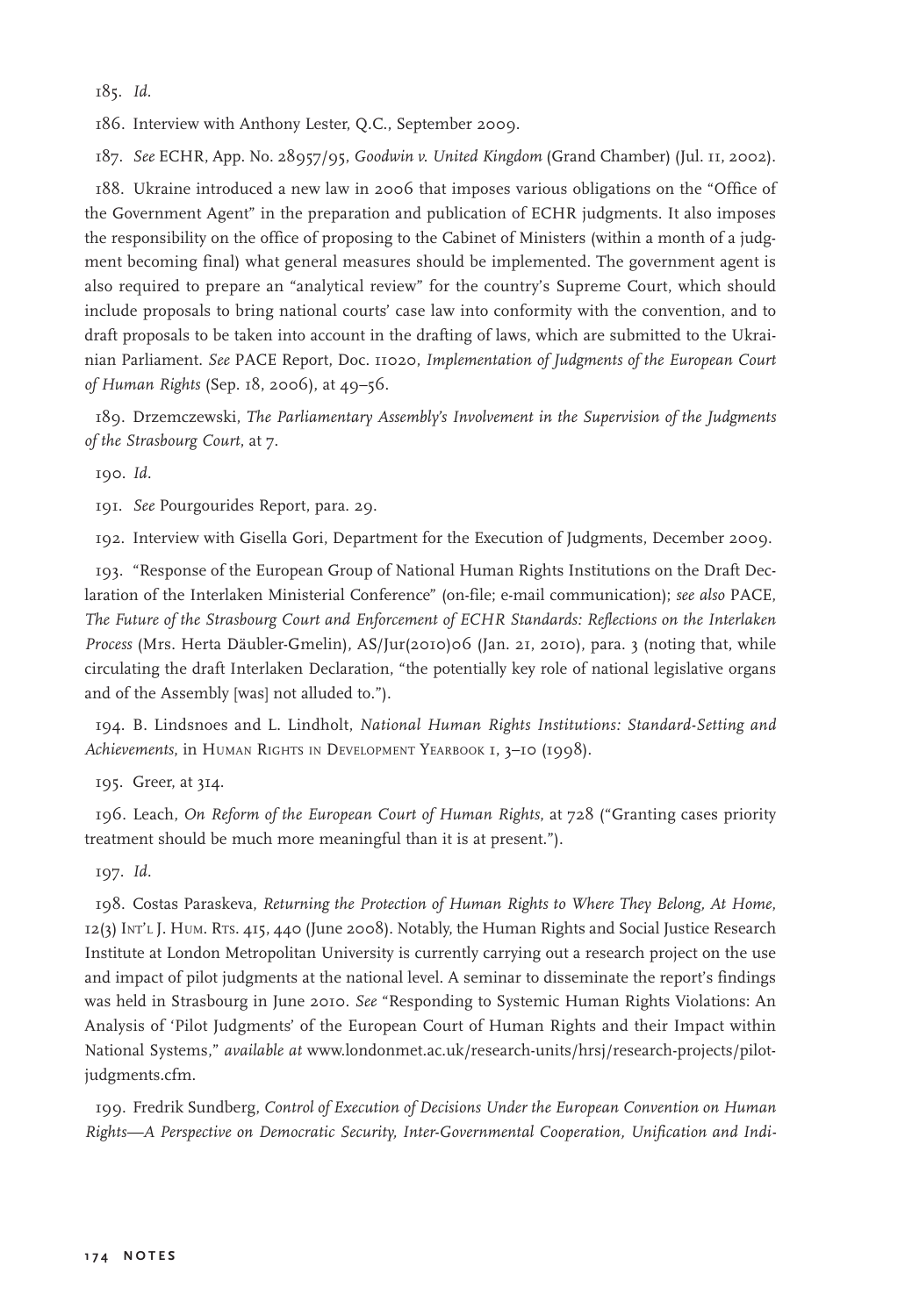*vidual Justice in Europe*, in INTERNATIONAL HUMAN RIGHTS MONITORING MECHANISMS: ESSAYS IN HONOUR OF JAKOB TH. MÖLLER, 2ND ED. 321, 334 (G. Alfredsson, *et al.* eds., 2009).

200. Leach, *On Reform of the European Court of Human Rights*, at 732.

201. Interview with Gisella Gori, Department for the Execution of Judgments, November 2009 (concerning ECHR, App. No, 15472/02, *Folgero and Others v. Norway* (Jun. 29, 2007)).

202. As a result of her interviews, Professor Cali has been undertaking a series of training seminars with NGOs in Croatia and Turkey, and is preparing a handbook entitled "How to Monitor Compliance with ECtHR Judgments? A Handbook for Compliance Constituents." In January 2010, she also co-organized a workshop on the implementation of judgments and the ways in which members of civil society can monitor and influence the compliance process with the University of Ankara. *See*  "The Legitimacy and Authority of Supranational Human Rights Courts" (project website), *available at* http://ecthrproject.wordpress.com/.

203. COM Resolution (2004)3 ("Considering that the execution of judgments *would be facilitated* if the existence of a systemic problem is *already identified in the judgment of the Court*.") (emphasis added).

204. R. Harmsen, *The European Convention on Human Rights After Enlargement*, 5 INT'L J. HUM. RTS. 18, 34 (2001).

205. *See, e.g., Report of the Group of Wise Persons to the Committee of Ministers*, CM(2006)203 (Nov. 15, 2006), para. 105 (encouraging the Court to use the "pilot judgment" procedure as far as possible in future").

206. Interview with Anthony Lester, Q.C., September 2009.

207. Sundberg, at 330–32.

208. Lambert-Abdelgawad, EXECUTION OF JUDGMENTS, at 55. For instance, in the case of ECHR, App. No. 32772/02, V*erein Gegen Tierfabriken Schweiz (VgT) v. Switzerland (No. 2)*, (Jun. 30, 2009), the Court dodged the question, finding instead that the Swiss authorities' failure to authorize the broadcasting of a commercial (previously held to violate Article 10), constituted a fresh Article 10 violation rather than a breach of an existing violation.

209. Press Release, "Launching of the Human Rights Trust Fund Project: Meeting with Local Project Officer," *at* www.coe.int/t/dghl/monitoring/execution/news/archive/news\_hrtf\_1\_EN.asp.

210. *See, e.g., Report of the Group of Wise Persons to the Committee of Ministers*, paras. 72–74 (noting that "responsibility for translation, publication and dissemination of case-law lies with the member states and their competent bodies"; further, the "basic principles of international and European law should be compulsory subjects in both secondary and university-level education").

211. Paul Mahoney, *A European Judicial Training Institute on Human Rights*, EUR. HUM. RTS. L. R. 123, 130–34 (2009, No. 2).

212. The American Convention, the principal instrument of the Inter-American System, standardized the individual petitions procedure of the Inter-American Commission and established the Inter-American Court in 1978. *See* American Convention on Human Rights, O.A.S. Treaty Series No. 36, *entered into force* Jul. 18, 1978.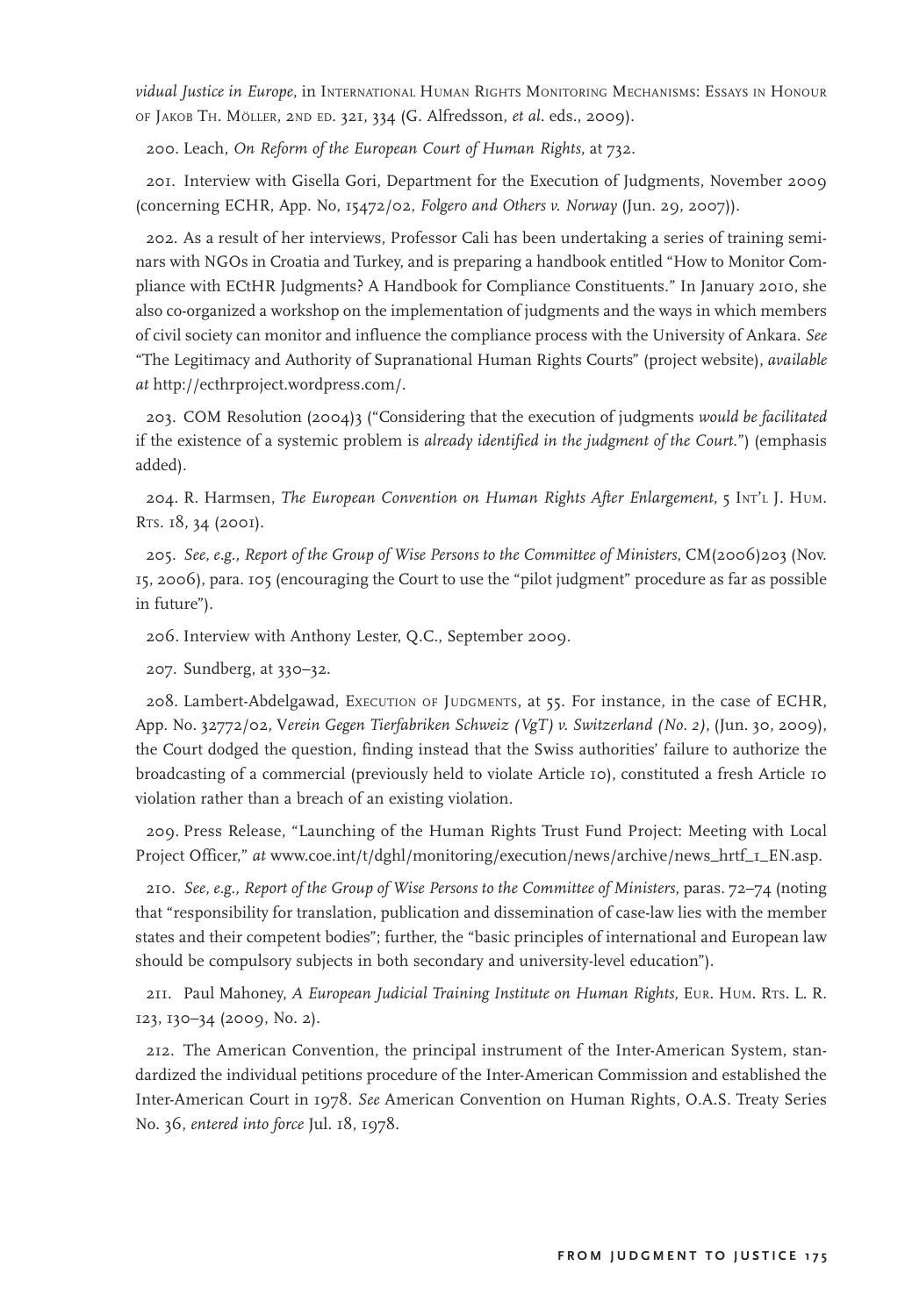213. *See* Robert K. Goldman, *History and Action: The Inter-American Human Rights System and the Role of the Inter-American Commission on Human Rights*, 31(4) HUM. RTS. Q. 856, 856–87 (2009); *see also* Claudio Grossman, *The Inter-American System of Human Rights: Challenges for the Future*, 83 IND. L. J. 1267 (SYMPOSIUM: LATINOS AND LATINAS AT THE EPICENTER OF CONTEMPORARY LEGAL DISCOURSES GENDER AND HUMAN RIGHTS) (Fall 2008).

214. *See* Cavallaro and Brewer, at 768.

215. Viviana Krsticevic, *Reflexiones sobre la ejecución de sentencias de las decisiones del sistema interamericano de protección de derechos humanos*, in IMPLEMENTACIÓN DE LAS DECISIONES DEL SISTEMA INTERA-MERICANO DE DERECHOS HUMANOS; JURISPRUDENCIA, NORMATIVA Y EXPERIENCIAS NACIONALES, CEJIL (Dec. 2007).

216. *See* Mark Toufayan, *Identity, Effectiveness, and Newness in Transjudicialism's Coming of Age* 31 MICH. J. INT'L L. 307 (Winter 2010).

217. IACHR Annual Report 2008, Legal Basis, Functions, and Powers.

218. *Id.*

219. IACHR Annual Report 2009, Statistics.

220. IACHR Annual Report 2009, Chapter III, Petitions and the Case System, Status of Compliance with the Recommendations of the IACHR. Specifically, the Inter-American Commission reported that of the 128 friendly settlement agreements and final merits decisions it had issued since 2000, 16 (or 12.5 percent) had reached "full compliance," 23 (or 18 percent) were "pending compliance," and 89 (or 69.5 percent) were in a state of "partial compliance."

221. IA Court HR, *Loayza-Tamayo v. Peru*, Series C No. 33 (Sep. 17, 1997), paras. 79–80.

222. *See* American Convention, at Art. 62.

223. *See* Inter-American Court website, "Decisions and Judgments," *available at* www.corteidh. or.cr/casos.cfm. The Court's 116 reparations decisions in the following proportions: Argentina (6), Barbados (2), Bolivia (2), Brazil (3), Chile (4), Colombia (10), Costa Rica (1), Dominican Republic (1), Ecuador (8), El Salvador (2), Guatemala (13), Haiti (1), Honduras (6), Mexico (3), Nicaragua (3), Panama (3), Paraguay (6), Peru (26), Surinam (4), Trinidad and Tobago (2), and Venezuela (10). The two cases in which the Court issued a merits decision but did not find a violation of the American Convention were IA Court HR, *Fairén-Garbi and Solís-Corrales v. Honduras*, Series C No. 6 (Mar. 15, 1989) and IA Court HR, *Nogueira de Carvalho et al. v. Brazil*, Series C No. 161 (Nov. 28, 2006).

224. *See* IA Court HR Annual Report 2009, at 79–82.

225. Summary of the IACtHR 2007 Annual Report, Submitted to the OAS Commission on Juridical and Political Affairs, *at* www.corteidh.or.cr/docs/discursos/medina\_03\_04\_08\_ing.pdf.

226. *See, e.g.,* Kali Wright-Smith, "The Decision to Comply: Examining Patterns of Compliance with Inter-American Human Rights Bodies" (2009); Darren Hawkins and Wade Jacoby, "Partial Compliance: A Comparison of the European and Inter-American Courts for Human Rights" (2008); Courtney Hillebrecht, "Domestic Politics, International Human Rights Adjudication, and the Problem of Political Will: Cases from the Inter-American Human Rights System" (2009); Gwyneth McClendon, "Commitment Without Compliance: Settlements and Referrals of Human Rights Cases in the Inter-American System" (2009).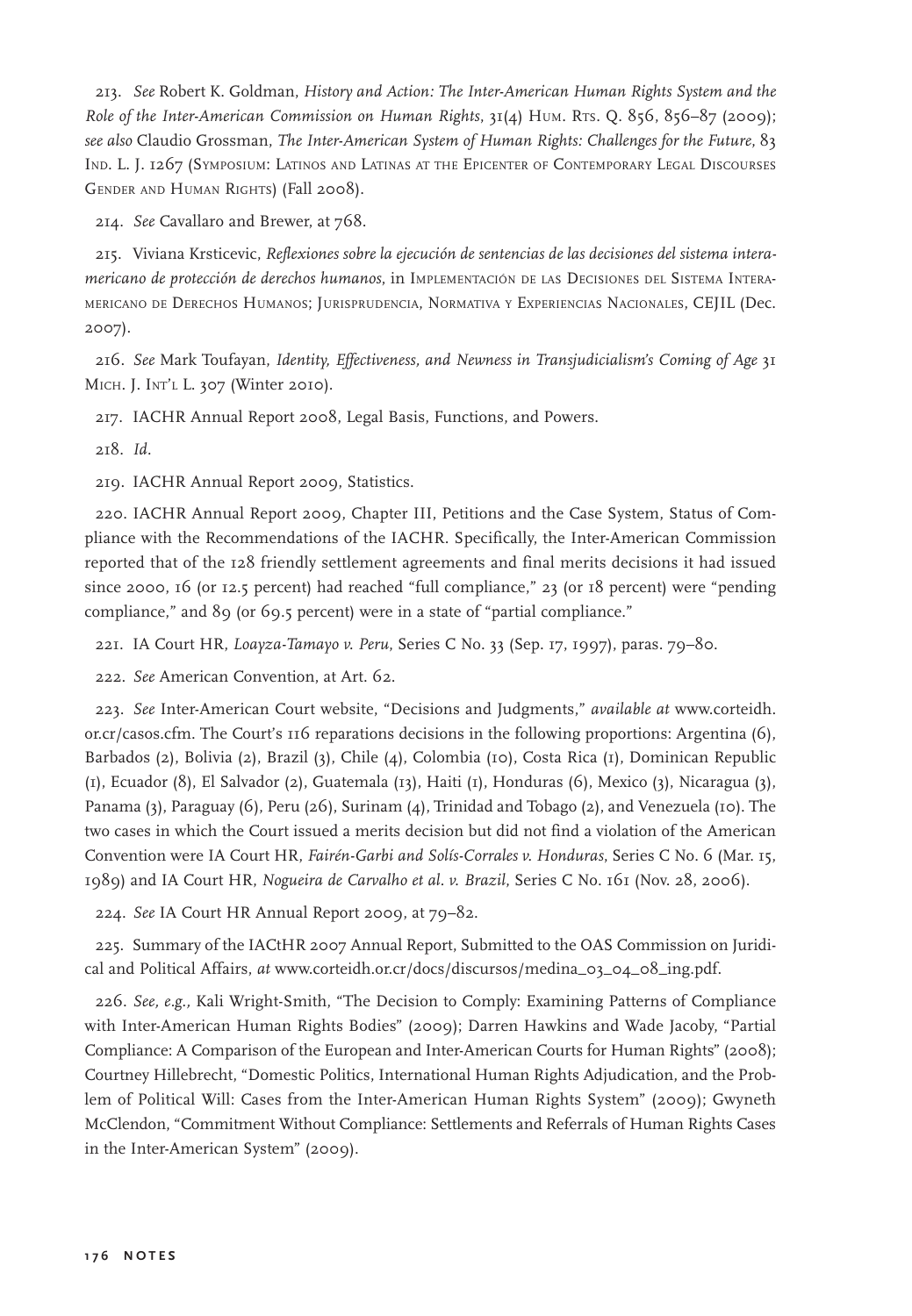227. Asociación por los Derechos Civiles, *The Effectiveness of the Inter-American System for the Protection of Human Rights: Quantitative Approach on the System's Operation and the Compliance with its Decisions* ("ADC Study") (2009), *available at* www.adc-sidh.org/documentos.php?idsec=3&idsub0=460.

228. *Id*. at Sec. III.4.

229. *See generally* Thomas M. Antkowiak, *Remedial Approaches to Human Rights Violations: The Inter-American Court of Human Rights and Beyond*, 46 COLUM. J. TRANSNAT'L L. 351 (2008).

230. *See* IA Court HR, *Velásquez-Rodríguez v. Honduras*, Series C No. 4 (Jul. 29, 1988).

231. *See* Grossman, at 1271–74.

232. IA Court HR, *Velásquez-Rodríguez v. Honduras*, Series C No. 7 (Jul. 21, 1989), Resolutions 1–4.

233. *Id*. at Resolution 5.

234. *Id*. at para. 32.

235. *Id*. at paras 34–35.

236. *Id*.

237. *See* Cavallaro and Brewer, at 791.

238. In an interview with former Inter-American Commissioner Juan Mendez (2000–03), he indicated that for a variety of political reasons, one of which was the pressure generated as a result of the *Velásquez Rodriguez* decision, forced disappearances had likely ceased in Honduras by the time the decision was issued.

239. *See* IA Court HR, *Plan de Sánchez Massacre v. Guatemala*, Monitoring Compliance with Judgment (Jul. 01, 2009); IA Court HR, *Mapiripán Massacre v. Colombia*, Monitoring Compliance with Judgment (Jul. 08, 2009).

240. *See* IA Court HR, *Baena-Ricardo et al. v. Panama*, Monitoring Compliance with Judgment (Jul. 01, 2009); IA Court HR, *"Five Pensioners" v. Peru*, Monitoring Compliance with Judgment, (Nov. 24, 2009).

241. *See* IA Court HR, *López-Álvarez v. Honduras*, Monitoring Compliance with Judgment (Feb. 6, 2008); IA Court HR, *Yean and Bosico v. Dominican Republic*, Monitoring Compliance with Judgment (Nov. 28, 2007).

242. *See* Antkowiak, at 368.

243. *See* IA Court HR, *Villagrán-Morales et al. v. Guatemala*, Monitoring Compliance with Judgment (Nov. 11, 2008).

244. *See* IA Court HR, *Myrna Mack-Chang v. Guatemala*, Monitoring Compliance with Judgments (Aug. 14, 2009).

245. *See* IA Court HR, *Huilca-Tecse v. Peru*. Monitoring Compliance with Judgment (Feb. 7, 2008).

246. *See* ADC Study, at Graphs 2, 6.

247. *See* IA Court HR, *Blanco-Romero et al v. Venezuela*, Monitoring Compliance with Judgment (Jul. 7, 2009); IA Court HR, *Yean and Bosico v. Dominican Republic*, Monitoring Compliance with Judgment (Nov. 28, 2007).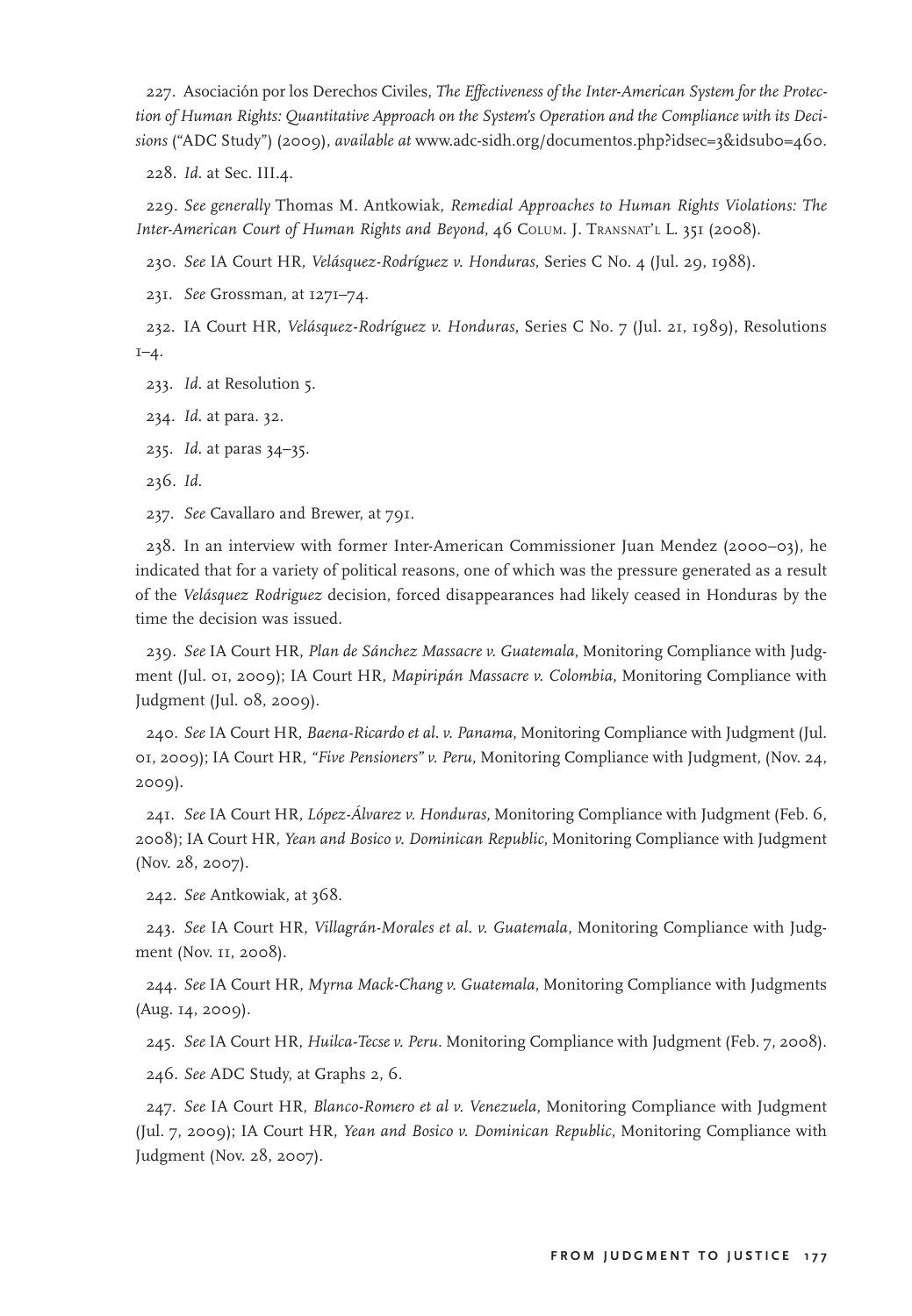248. *See* IA Court HR, *Moiwana Community v. Suriname*, Monitoring Compliance with Judgment (Nov. 21, 2007).

249. *See* ADC Study, at Graph 6.

250. Viviana Krsticevic, Implementación de las Decisiones del Sistema Interamericano de Derechos Humanos; Aportes para los Procesos Legislativos, Anexo I.7, CEJIL (2009) (citing *General Gallardo v. Mexico* (IACHR), *Guillermo Maqueda v. Argentina* (IA Court), *San Agustin v. Mexico* (IACHR), *De La Cruz Flores v. Peru* (IA Court)).

251. *See* Antkowiak, at 369–70

252. IA Court HR, *Loayza-Tamayo v. Peru*, Monitoring Compliance with Judgment (Feb. 06, 2008).

253. IA Court HR, *Ivcher-Bronstein v. Peru*, Series C No. 74 (Feb. 6, 2001).

254. IA Court HR, *Ivcher-Bronstein v. Peru*, Monitoring Compliance with Judgment (Nov. 24, 2009), operative para. 3(b).

255. *Id*. at operative para. 3(a).

256. IA Court HR, *El Amparo v. Venezuela*, Series C No. 28 (Sep. 14, 1996).

257. IA Court HR, *El Amparo v. Venezuela*, Monitoring Compliance with Judgment (Jul. 4, 2006); *see also* IA Court HR Annual Report 2008.

258. *See* IA Court HR, *Castillo-Páez v. Peru*, Monitoring Compliance with Judgment (Apr. 3, 2009).

259. *See* ADC Study, at Graph 6.

260. *See* Krsticevic, at 52–55.

261. IA Court HR, *Castillo-Páez v. Peru*, Series C No. 43 (Nov. 27, 1998).

262. *See* Krsticevic, at 53.

263. *See* IACHR, *Alicia Consuela Herrera et al. v. Argentina (Law Nº 23,492)*, Report Nº 28/92 (Oct. 2, 1992).

264. *See* Julieta Di Corleto, *El Reconocimiento de las Decisiones de la Comisión y la Corte Interamericana en las Sentencias de la Corte Suprema de Justicia de Argentina*, in IMPLEMENTACIÓN DE LAS DECI-SIONES DEL SISTEMA INTERAMERICANO DE DERECHOS HUMANOS; JURISPRUDENCIA, NORMATIVA Y EXPERIENCIAS NACIONALES, CEJIL (Dec. 2007).

265. Interview with Ariel Dulitzky, UT Law Human Rights Clinic, November 2009.

266. *See* Krsticevic, at 56–57.

267. *See* IA Court HR, *Bulacio v. Argentina*, Monitoring Compliance with Judgment Order (Nov. 26, 2008); *see also* IA Court HR, *La Cantuta v. Peru*, Monitoring Compliance with Judgment (Nov. 20, 2009).

268. *See* Krsticevic, at 58–61.

269. *See* IA Court HR, *Barrios Altos v. Peru*, Monitoring Compliance with Judgment (Aug. 04, 2008).

270. *Loayza-Tamayo*, at operative para. 5.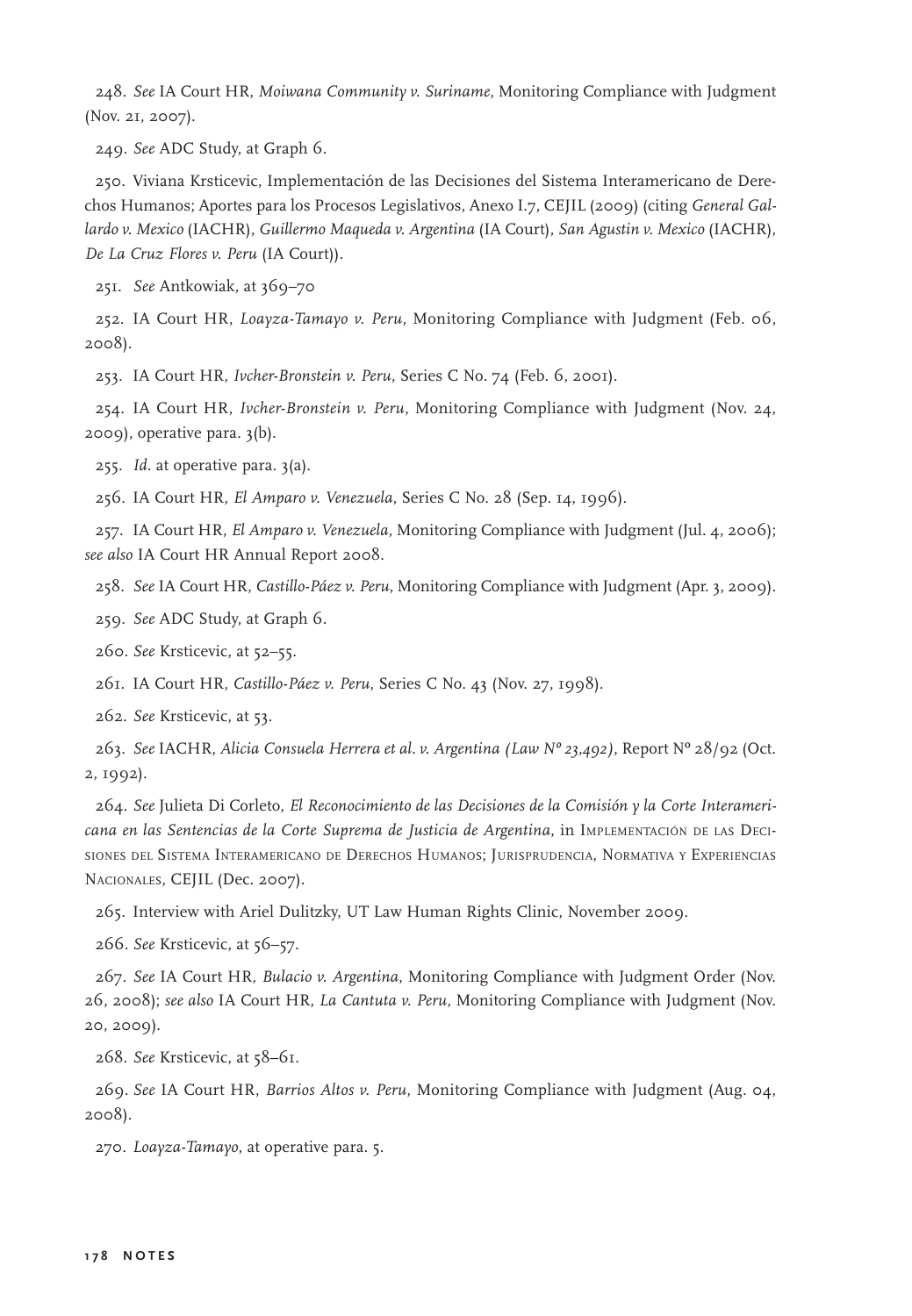271. IA Court HR, *Hilaire, Constantine and Benjamin et al. v. Trinidad and Tobago*, Series C No. 94 (Jun. 21, 2002), operative para. 8.

272. *Yean and Bosico*, at operative para. 8.

273. *See* Press Release, "Dominican Constitution Reform Threatens to Increase Number of Stateless Persons," Robert F. Kennedy Center for Human Rights and Justice (Feb. 5, 2010), *available at* www.rfkcenter.org/node/426.

274. *See* ADC Study, at Graphs 2, 6.

275. In August 2006, President Luiz Inácio Lula da Silva signed the "Lei Maria da Penha" (Lei 11.340/2006) into law. The law was named after Maria da Penha, the victim of domestic violence in a case before the commission, as symbolic reparation for the harm she had suffered and in recognition of her twenty-year battle to bring her case to justice. The state reported to the commission in 2008 that "the Maria da Penha Law incorporates major gains in the protection of women: the criminalization of domestic and family violence against women in their various forms of expression; the creation of Courts on Domestic and Family Violence; and the creation of the Offices of Ombudspersons for Women, among other measures." *See* IACHR Annual Report 2008, Chapter III, Petition and Case System, Status of Compliance with the Recommendations of the IACHR, Case 12.051, Report No. 54/01, *Maria da Penha Maia Fernandes v. Brazil* (noting that the petitioners had not provided information on compliance).

276. On June 4, 2003, Guatemala adopted the Integral Protection of Children and Adolescents Act, which protects the rights of childhood in a way that is more in keeping with the terms of Article 19 of the American Convention than the legislation previously in force. *See* IA Court HR, *"Street Children" (Villagrán-Morales et al.) v. Guatemala*, Monitoring Compliance with Judgment (Nov. 27, 2003).

277. *See* ADC Study, at Graphs 2, 6.

278. IA Court HR, *Mapiripán Massacre v. Colombia*, Series C No. 134 (Sep. 15, 2005), operative para. 13.

279. IA Court HR, *Mapiripán Massacre v. Colombia*, Monitoring Compliance with Judgment (Jul. 08, 2009).

280. IA Court HR, *Tibi v. Ecuador*, Series C No. 114 (Sep. 7, 2004), operative para. 13.

281. *Id*.

282. IA Court HR, *Tibi v. Ecuador*, Monitoring Compliance with Judgment (Jul. 1, 2009).

283. IA Court HR, *Plan de Sánchez Massacre v. Guatemala*, Series C No. 116 (Nov. 19, 2004), operative para. 9.

284. IA Court HR, *Plan de Sánchez Massacre v. Guatemala*, Monitoring Compliance with Judgment (Jul. 1, 2009).

285. IA Court HR, *Moiwana Community v. Suriname*, Series C No. 124, (Jun. 15, 2005), operative para. 3.

286. *Id.*

287. *Id*. at operative paras. 4–5.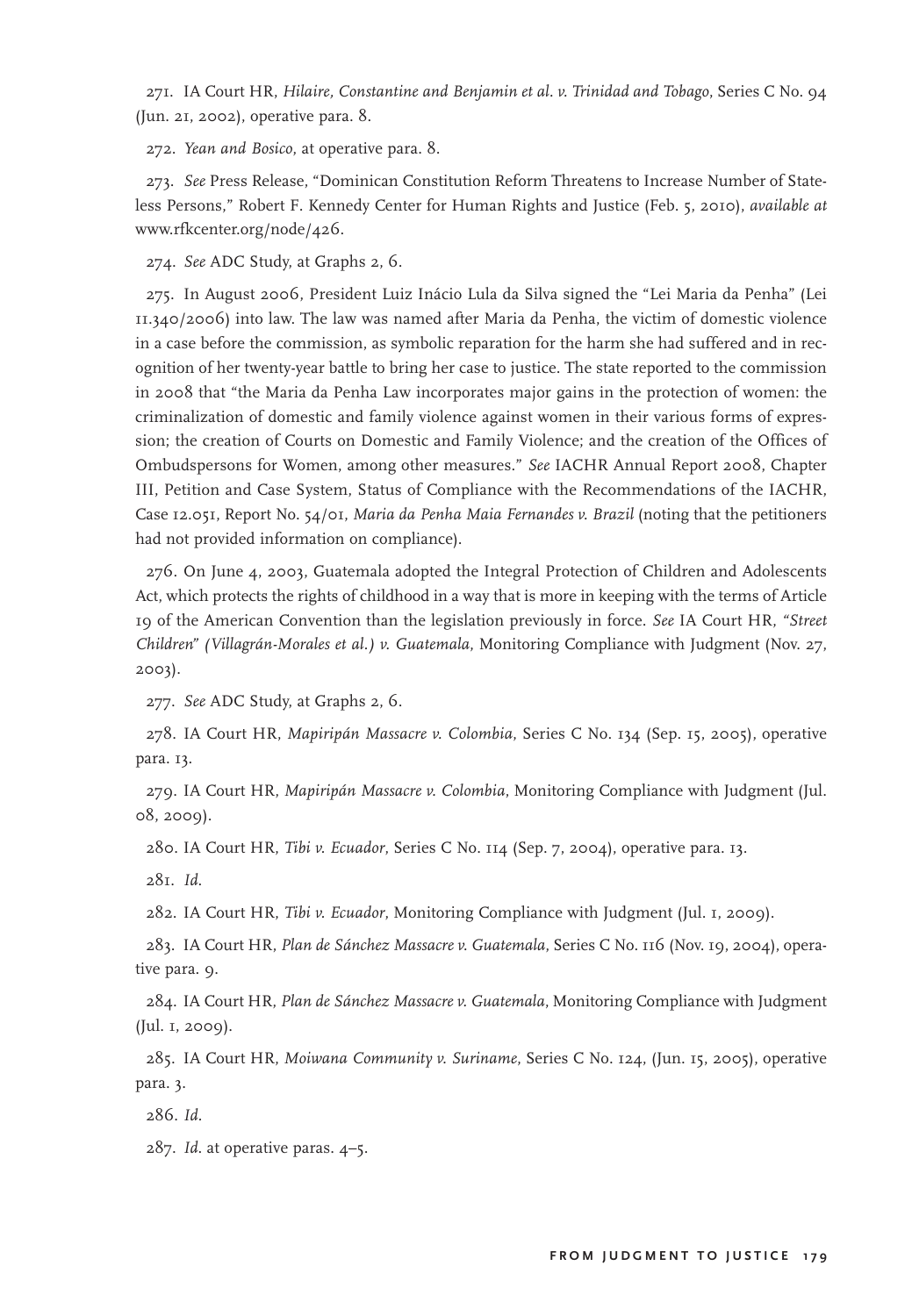288. IA Court HR, *Moiwana Community v. Suriname*, Monitoring Compliance with Judgment (Nov. 21, 2007).

289. IA Court HR, *Godínez-Cruz v. Honduras*, Series C No. 8 (Jul. 21, 1989).

290. *See* Cavallaro and Brewer, at 791.

291. IA Court HR, *Aloeboetoe et al. v. Suriname*, Series C No. 15 (Sep. 10, 1993).

292. IA Court HR, *Gangaram-Panday v. Suriname*, Series C No. 16 (Jan. 21, 1994).

293. On September 1, 2010, the Inter-American Court issued a resolution announcing the full implementation of its decision in *Tristán Donoso v. Panamá*. *See* IA Court HR, *Tristán Donoso v. Panamá*, Monitoring Compliance with Judgment (Sep. 1, 2010). However, because this chapter covers the activities of the court through 2009, this very significant was not incorporated into the following analysis.

294. *See* Alvarado, Leonardo J., *Prospects and Challenges in the implementation of Indigenous Peoples' Human Rights in international law: Lessons from the case Awas Tingi v. Nicaragua*, 24 ARIZ. J. INT'L & COMP. LAW 609 (2007).

295. It is worth noting that this law was promulgated in part because the World Bank had conditioned the disbursement of aid on such a law to provide clarity on the title to certain lands for investment interests.

296. IA Court HR, *Mayagna (Sumo) Awas Tingni Community v. Nicaragua*, Monitoring Compliance with Judgment (Apr. 3, 2009).

297. *See* Cavallaro and Brewer, at 791.

298. IA Court HR, *Moiwana Community v. Suriname*, Monitoring Compliance with Judgment (Nov. 21, 2007); *see* IA Court HR, *Saramaka People. v. Suriname*, Series C No. 172 (Nov. 28, 2007). The court has not issued a decision on monitoring compliance with the *Saramaka* decision, but because it reports that case to the OAS in its annual report as being non-complaint, it is assumed that the state has not complied with its order. *See* IA Court HR Annual Report 2008.

299. IA Court HR, *Sawhoyamaxa Indigenous Community v. Paraguay*, Monitoring Compliance with Judgment (May 20, 2009); IA Court HR, *Yakye Axa Indigenous Community v. Paraguay*, Monitoring Compliance with Judgment (Feb. 08, 2008).

300. IA Court HR, *"The Last Temptation of Christ" (Olmedo-Bustos et al.) v. Chile*, Monitoring Compliance with Judgment (Nov. 28, 2003).

301. *Id*.

302. IA Court HR, *Claude-Reyes et al. v. Chile*, Monitoring Compliance with Judgment (Nov. 24, 2008).

303. Interview with Darian Pavli, OSJI Legal Officer, December 2009.

304. IA Court HR, *Ricardo Canese v. Paraguay*, Series C No. 111 (Aug. 31, 2004).

305. *See* IA Court HR, *Ricardo Canese v. Paraguay*, Monitoring Compliance with Judgment (Feb. 6, 2008).

306. IACHR, *Alejandra Marcela Matus Acuña et al. v. Chile*, Report Nº 90/05 (2005).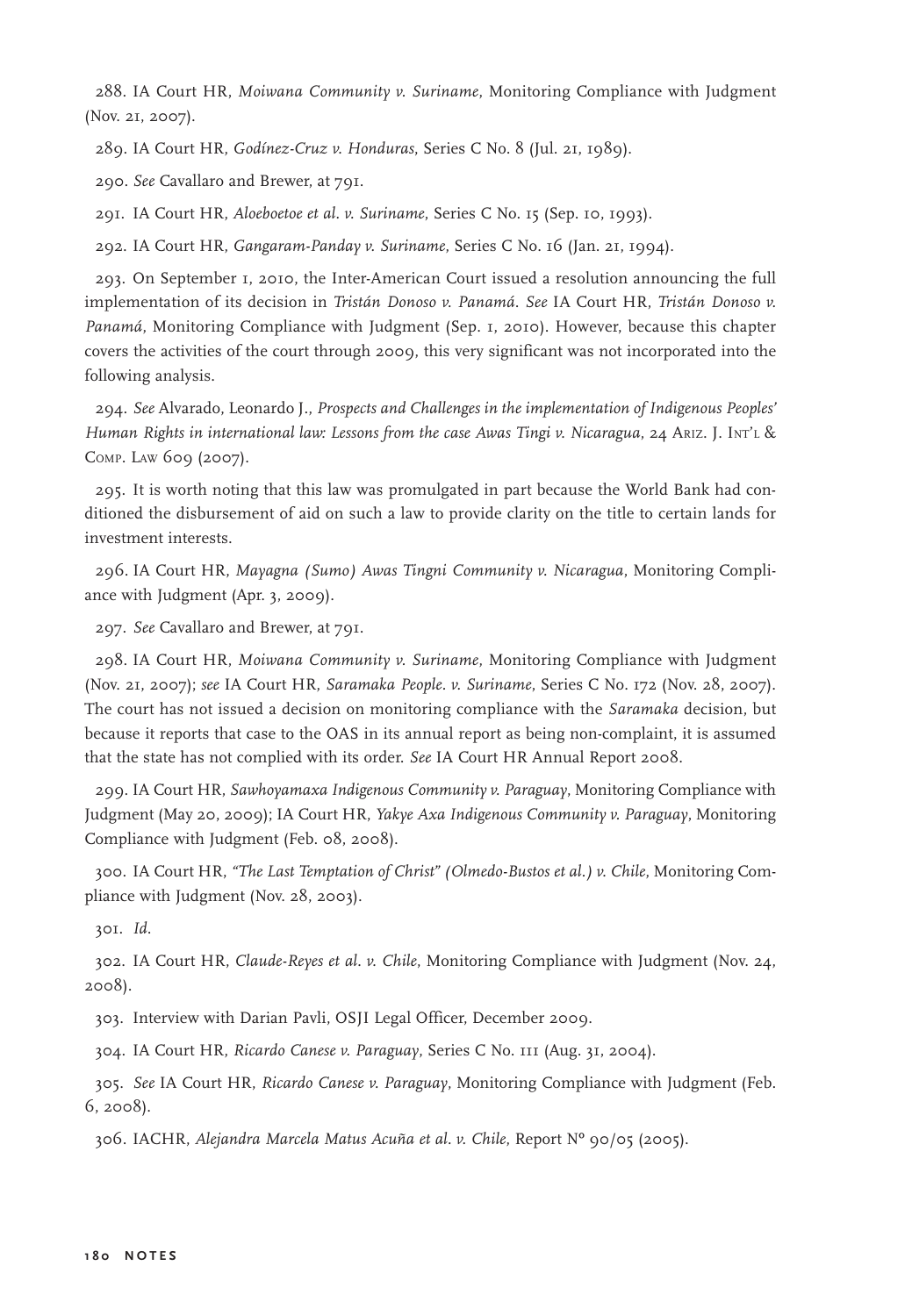307. IACHR Annual Report 2008.

308. IA Court HR, *Palamara-Iribarne v. Chile*, Monitoring Compliance with Judgment (Nov. 30, 2007).

309. *Id*.

310. Interview with Liliana Tojo, CEJIL, November 2009.

311. *See* AG/RES. 1716 (XXX-O/00).

312. *See* AG/RES. 1827 (XXXI-O/01).

313. *See* AG/RES. 1918 (XXXIII-O/03).

314. *See* AG/RES. 2043 (XXXIV-O/04).

315. *See* AG/RES. 2129 (XXXV-O/05).

316. *See* AG/RES. 2500 (XXXIX-O/09).

317. *See* Antônio Augusto Cançado Trinidade, *Fragmentos de Primeras Memorias de la Corte Interamericana de Derechos Humanos*, JORNADAS DE DERECHO INTERNACIONAL 19–26 (2007).

318. *See* IACHR Annual Report 2001, Chapter III, Petitions and the Case System, Status of Compliance with the Recommendations of the IACHR.

319. *See* IACHR Annual Report 2002, Chapter III, Petitions and the Case System, Status of Compliance with the Recommendations of the IACHR.

320. *See* IACHR Annual Reports 2003–2006.

321. *See* IACHR Annual Reports 2007–2008.

322. *See* IACHR Annual Reports 2009.

323. Under the working meeting model, the commission will call the parties into a closed session to discuss case related developments; in contrast to admissibility, merits, and thematic hearings, such sessions are closed to the public.

324. *See* IACHR Press Release, N° 84/09 rev., "CIDH Published its New Rules of Procedure," *available at* http://cidh.org/Comunicados/English/2009/84-09reveng.htm.

325. Veronica Gomez, *The Inter-American Commission on Human Rights and the Inter-American Court of Human Rights: New Rules and Recent Cases*, 1(1) HUM. RTS. L. R. (2001), *at* http://hrlr.oxfordjournals.org/cgi/reprint/1/1/111.pdf.

326. Some have criticized that the focus on output has led to shorter hearings and written decisions, which in turn has allowed less space for advocacy, which is often what creates the pressure for genuine compliance. The same critics argue for a more deliberate balance between the issues taken up by the high Court, and the time allocated to public hearings and open deliberation of the human rights violations at issue. *See* Cavallaro and Brewer at 785.

327. IA Court HR, *Baena-Ricardo et al. v. Panama*, Series C No. 104, (Nov. 28, 2003), para. 90.

328. *See* Krsticevic, at p. 32, note 73 (citing specifically Resolutions on Compliance in *Castillo Partruzzi y otros* and *Loyaza Tamayo*).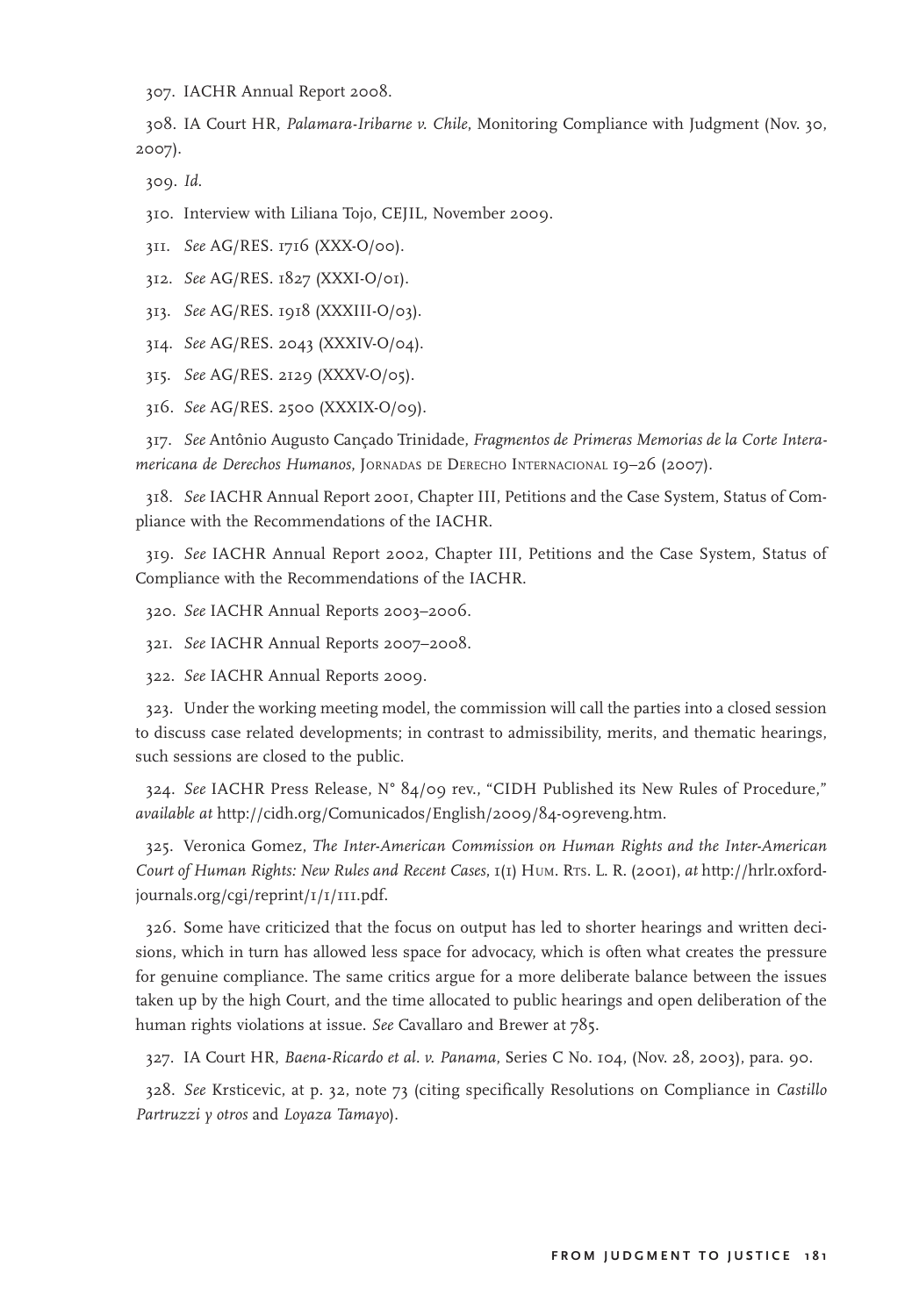329. Compare the list of final decisions and judgments issued by the Inter-American Court and the list of Inter-American Court orders on monitoring compliance with judgments, *available at*  www.corteidh.or.cr/casos.cfm and www.corteidh.or.cr/supervision.cfm.

330. *See generally* "Rules of Procedure of the Inter-American Court of Human Rights," adopted June 1, 2001, reprinted in *Basic Documents Pertaining to Human Rights in the Inter-American System*, OEA/Ser.L/V/I.4 rev.9 (2003), *available at* www1.umn.edu/humanrts/iachr/rule12-03.html.

331. IA Court HR, *Barrios Altos v. Peru*, Series C No. 87, (Nov. 30, 2001), operative para. 7; IA Court HR, *Durand and Ugarte v. Peru*, Series C No. 89 (Dec. 3, 2001), operative para. 5.

332. IA Court HR, *Cantoral-Benavides v. Peru*, Series C No. 88 (Dec. 3, 2001), operative para. 12.

333. Notably, while the timetables associated with specific reparations have become increasingly specific over time, in the past two years, the court has become less consistent in establishing timetables for State compliance reporting, actually declining to do so in a handful of recent decisions.

334. *See* Trinidade, at 19–26.

335. IA Court HR, Resolution of June 29, 2005, "Supervisión de cumplimiento de sentencias (Aplicabilidad del Artículo 65 de la Convención Americana sobre Derechos Humanos)," *at* www. corteidh.or.cr/docs/supervisiones/general\_29\_06\_05.pdf.

336. *Id*. at paras. 1–9.

337. *Id*. at operative paras. 1–2.

338. *See* Krsticevic, at 33.

339. IA Court HR, *Sawhoyamaxa Indigenous Community v. Paraguay*, Series C No. 146 (March 29, 2006).

340. IA Court HR, *Sawhoyamaxa Indigenous Community v. Paraguay*, Monitoring Compliance with Judgment (Feb. 8, 2008).

341. IA Court HR, *Molina Theissen v. Guatemala*, Monitoring Compliance with Judgment (November 16, 2009).

342. *Id*. at operative paras. 3(a)–(d).

343. *Id*. at operative paras. 4–5.

344. Interview with Francisco Quintana, CEJIL, December 2009.

345. *See* AG/RES. 2500 (XXXIX-O/09).

346. *See* IACtHR Annual Report 2009, p. 65.

347. *See* IACtHR Annual Report 2009, p. 65.

348. IACtHR, Resolution April 29, 2010, *at* www.corteidh.or.cr/docs/asuntos/8casos\_29\_04\_10. pdf.

349. *See* Rules of Procedure of the Inter-American Court for Human Rights, Approved by the Court during its LXXXV Regular Period of Sessions, held from November 16 to 28, 2009, *at* www. corteidh.or.cr/regla\_eng.pdf.

350. *See* IA Court HR, "Statement of Motives for the Reform of the Rules of Procedure," *at* www. corteidh.or.cr/regla\_eng.pdf.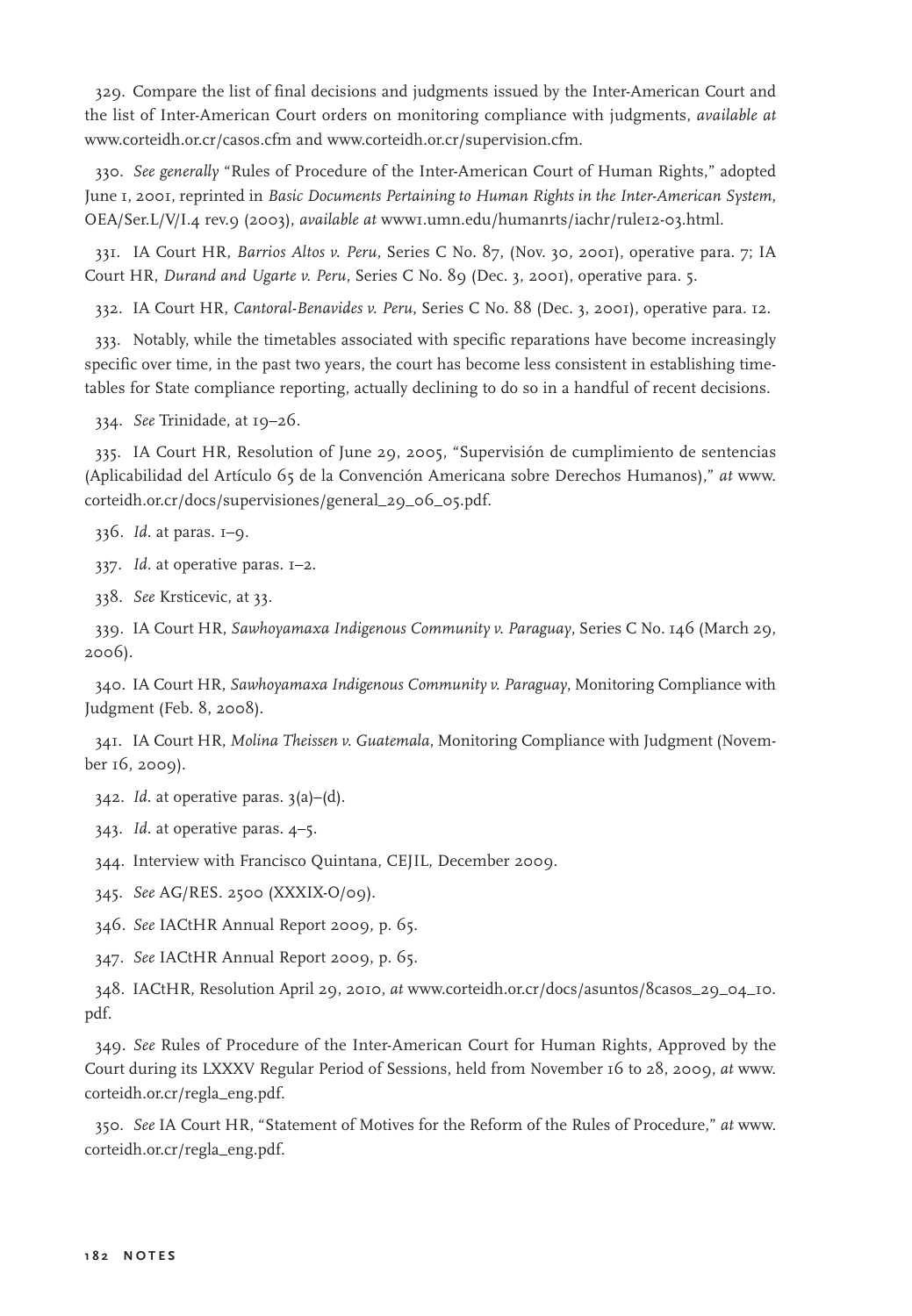351. Supreme Decree 014-2000-JUS, Regulate the Procedure to Follow-Up on the Recommendations of International Human Rights Bodies (Dec. 22, 2000).

352. *Id*. at Art. 1.

353. *Id.* at Art. 2.

354. *Id*. at Art. 3.

355. Supreme Decree No 015-2001-JUS, Approve the Regulations of the National Human Rights Advisory and Create the Special Commission to Follow-Up on International Procedures (Apr. 27, 2001).

- 356. *Id*. at Art. 21.
- 357. *Id*. at Art. 22 and 23(a).
- 358. *Id*. at Art. 23(b).
- 359. *Id*. at Art. 23(c), (d).
- 360. *Id*. at Art. 23(d), (e), (f).

361. Law No 27.775, Regulate the Procedure for the Execution of Judgments Emitted by Supranational Tribunals (Jun. 27, 2002) (unofficial translation; law not available in English).

- 362. *Id*. at Art. 2.
- 363. *Id*. at Art. 2(a).
- 364. *Id*. at Art. 2(b).
- 365. *Id*. at Art. 2(c).
- 366. *Id*. at Art. 2(d), 3–5.

367. Interview with Maria Clara Galvis, DPLF, November 2009.

368. Lisa J. Laplante, *Bringing Effective Remedies Home: The Inter-American Human Rights System, Reparations, and the Duty of Prevention*, 22(3) NETH Q. H.R. (2004).

369. Rodrigo Uprimny, *La fuerza vinculante de las decisiones de los organismos internacionales de derechos humanos en Colombia: un examen de la evolución de la jurisprudencia constitucional*, in IMPLE-MENTACIÓN DE LAS DECISIONES DEL SISTEMA INTERAMERICANO DE DERECHOS HUMANOS; JURISPRUDENCIA, NOR-MATIVA Y EXPERIENCIAS NACIONALES, CEJIL (December 2007).

370. Law 288/96, Regulate the Procedure for the Indemnity of Victims of Human Rights Violations, (Jul. 5, 1996) (unofficial translation; law not available in English).

- 371. *Id*. at Art. 2.
- 372. *Id*. at Art. 2–14.

373. Interview with Michael Camilleri, CEJIL, November 2009.

374. *Id*.

375. *Id*. (noting that Colombian organizations are usually party to the domestic proceedings and will have access to the files for the investigation).

376. Law 6889, Agreement between the Government and Inter-American Court of Human Rights  $(1983)$ .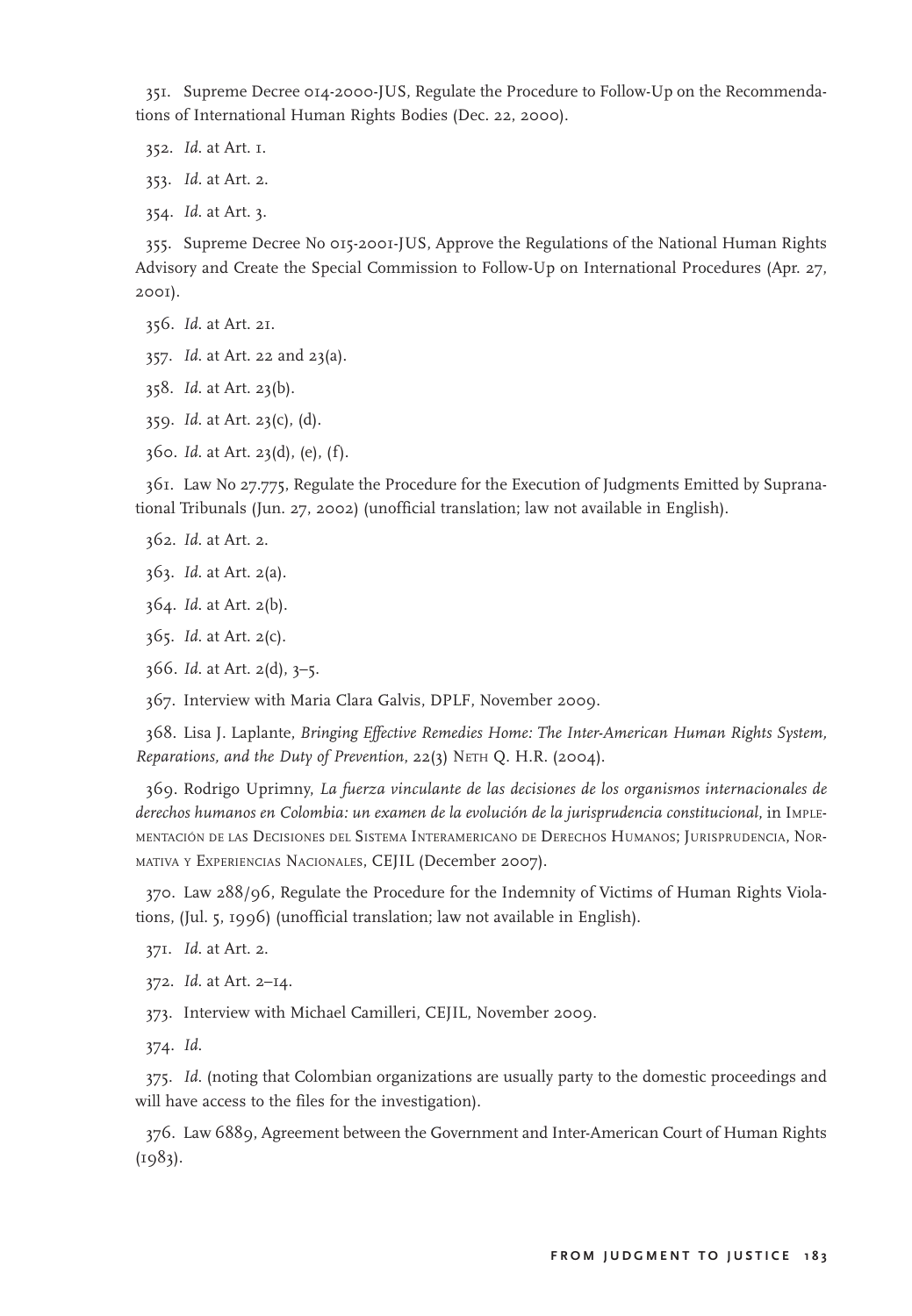377. *See* IMPLEMENTACIÓN DE LAS DECISIONES DEL SISTEMA INTERAMERICANO DE DERECHOS HUMANOS; JURIS-PRUDENCIA, NORMATIVA Y EXPERIENCIAS NACIONALES, CEJIL (Dec. 2007).

378. *Id*.

379. African [Banjul] Charter on Human and Peoples' Rights, adopted June 27, 1981, OAU Doc. CAB/LEG/67/3 rev. 5, 21 I.L.M. 58 (1982), *entered into force* Oct. 21, 1986.

380. Communications by individuals alleging human rights violations by states parties to the charter are processed under Article 55, which are called "other communications," a practice discussed in more detail below.

381. Protocol to the African Charter of Human and Peoples' Rights on the Establishment of the African Court on Human and Peoples' Rights, *available at* www.achpr.org/english/\_info/court\_ en.html.

382. Ibrahima Kane and Ahmed C. Motala, *The Creation of a New African Court of Justice and Human Rights*, in THE AFRICAN CHARTER ON HUMAN AND PEOPLES' RIGHTS: THE SYSTEM IN PRACTICE 1989–2006, 2ND ED. 406–08 (2008).

383. *Id*. at 408–409

384. *See* "Host Agreement between the Government of the United Republic of Tanzania and the African Union on the Seat of the African Court on Human and Peoples' Rights in Arusha, Tanzania," *at* www.african-court.org/fileadmin/documents/Court/Host\_agreement/agreement-Tanzania%20and%20AU.pdf.

385. *See* Institute for Human Rights and Development in Africa, COMPILATION OF DECISIONS ON COMMUNICATIONS OF THE AFRICAN COMMISSION ON HUMAN AND PEOPLES' RIGHTS, EXTRACTED FROM THE COMMISSION'S ACTIVITY REPORTS 1994–2001; ACHR Activity Reports 10–26 (The African Commission did not begin to make its work on individual communications public until its 10th Activity Report).

386. *See* "List of Countries that Have Signed, Ratified/Acceded to the African Charter on Human and Peoples' Rights," *available at* www.achpr.org/english/ratifications/ratification\_african%20charter.pdf. Those cases involved AU member states in the following proportions: Angola (2), Benin (1), Botswana (1), Burkina Faso (1), Burundi (2), Cameroon (3), Chad (1), Democratic Republic of Congo (1), Republic of Congo (1), Côte d'Ivoire (2), Eritrea (2), the Gambia (2), Ghana (1), Guinea (1), Kenya (1), Madagascar (2), Mauritania (3), Nigeria (19), Rwanda (2), Sudan (4), Sierra Leone (1), Swaziland  $(I)$ , Uganda  $(I)$ , Zaire  $(I)$ , Zambia  $(2)$ , and Zimbabwe  $(4)$ . Because one of these cases was filed against Burundi, Rwanda, and Uganda, and is counted here as one case for each country; accordingly, the numbers do not add up to 60.

*Id*. at Art. 30.

387. *See* "Judgment in the Matter of Michelot Yogogombaye vs. The Republic of Senegal," App. No. 001/2008, *available at* www.african-court.org/en/cases/latest-judgments/.

388. *See* Frans Viljoen and Lirette Louw, *State Compliance with the Recommendations of the African Commission on Human and Peoples' Rights, 1994–2004*, 101 AM. J. INT'L L. 1 (2007); *see also* Obiora Chinedu Okafor, *The African System on Human and Peoples' Rights, Quasi-Constructivism, and the Possibility of Peacebuilding within African States*, 8(4) INT'L J. HUM. RTS. 413–450 (2004); Obiora Chinedu Okafor, THE AFRICAN HUMAN RIGHTS SYSTEM: ACTIVIST FORCES AND INTERNATIONAL INSTITUTIONS (2007).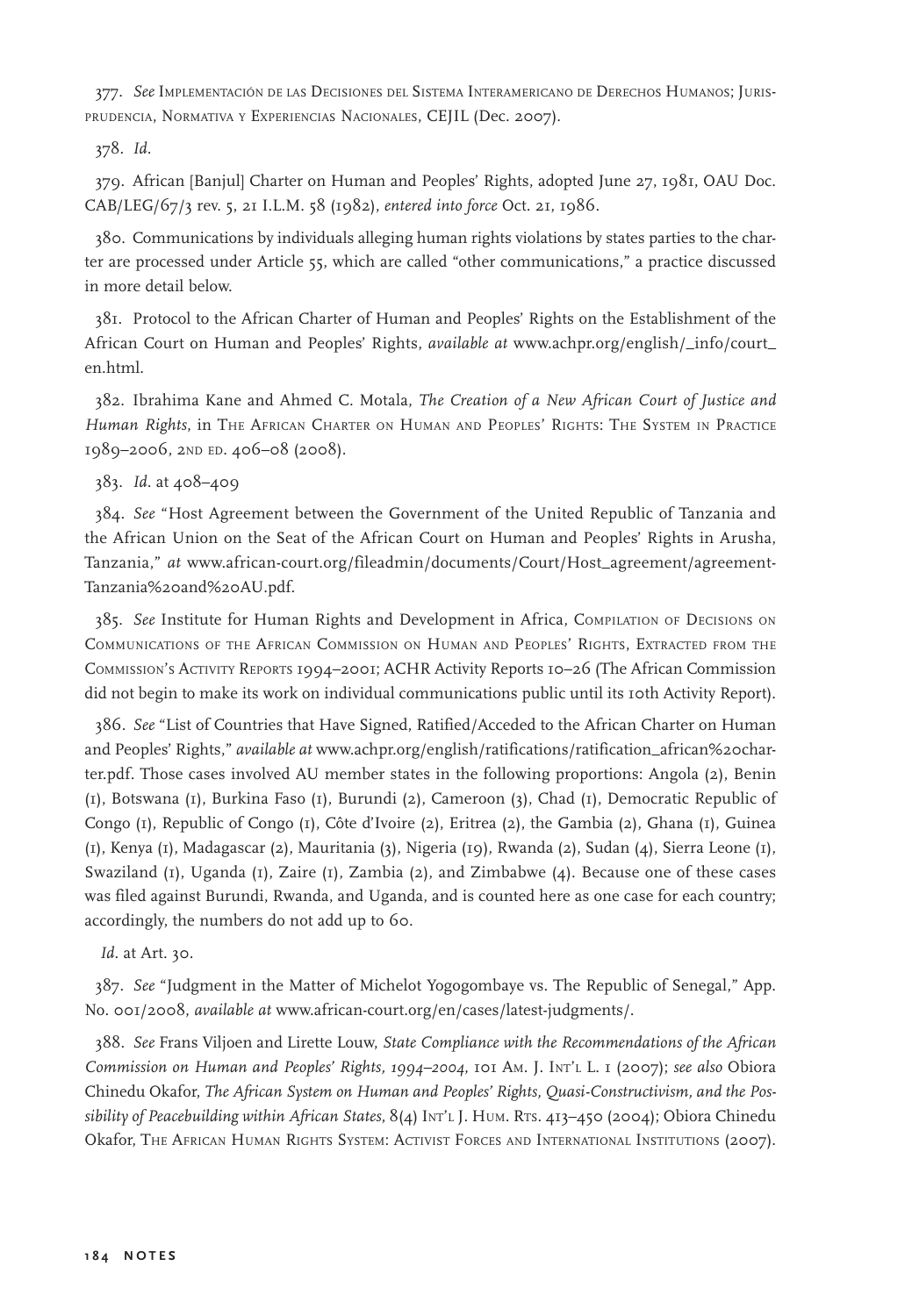389. It is worth noting that this statistic would be substantially lower if it were calculated based on the number of "communications" resolved on the merits. This is because all six cases of full compliance arose from single communications, where a number of cases resolved during that same period included multiple communications that had been consolidated during some point throughout the proceedings. *See, e.g., Malawi African Association, et. al. v. Mauritania* (consolidating 36 communications).

390. The Communications Reform Report entered into the record during the Commission's 40th Session in Banjul.

391. *See* The Danish Institute for Human Rights, *African Human Rights Handling Mechanisms: A Descriptive Analysis* ("Danish Report") (2008), at 48. The Expertise Program was made possible with the support of the Danish Institute for Human Rights and the Center for Human Rights at the University of Pretoria.

392. Also worth mentioning is a body of critical scholarship exploring the impact of the African System on domestic affairs generally, which recognizes the difficulty of demonstrating causality, but argues that implementation of the recommendations of the African Commission is only part of the assessment of the importance of the work of that body, and emphasizes the significance of reference to the African Charter in the work of national judiciaries, legislatures, and the executive branches. *See* Okafor, *The African System on Human and Peoples' Rights* (discussing the impact of the African system in Nigeria and South Africa specifically).

393. Abiola Ayinla and George Mukundi Wachira, *Twenty Years of Elusive Enforcement of the Recommendations of the African Commission on Human and Peoples' Rights: A Possible Remedy*, 6 AF. HUM. RTS. L. J. 456 (2006).

394. Chidi Anselm Odinkalu, *The Individual Complaints Procedures of the African Commission on Human and Peoples' Rights: A Preliminary Assessment*, 8 TRANSNAT'L L. & CONTEMP. PROBS. 359, 369–72  $(1998)$ .

395. *See* Danish Report, at 39.

396. Ayinla and Wachira, at 6.

397. *See* The African Commission on Human and Peoples' Rights Information Sheet No. 3, "Recommendations (or Decisions) of the Commission," *available at* www1.umn.edu/humanrts/africa/ achpr-infosheet3.html.

398. *See* Danish Report, at 48.

399. *See* African Court Protocol, Art. 30.

400. "Adopted Rules of the ACHPR After Meeting with the Court," provided by Robert Eno, African Commission Secretariat (copy on-file with OSJI).

401. ACHPR, *Pagnoulle v. Cameroon*, Comm. No. 39/90 (1997).

402. ACHPR, *Constitutional Rights Project v. Nigeria*, Comm. No. 153/96 (1999).

403. ACHPR, *Centre for Free Speech v. Nigeria*, Comm. No. 206/97 (1999).

404. ACHPR, *Forum of Conscience v. Sierra Leone*, Comm. No. 223/98 (2000).

405. ACPHR, *Modise v. Botswana*, Comm. No. 97/93 (2000).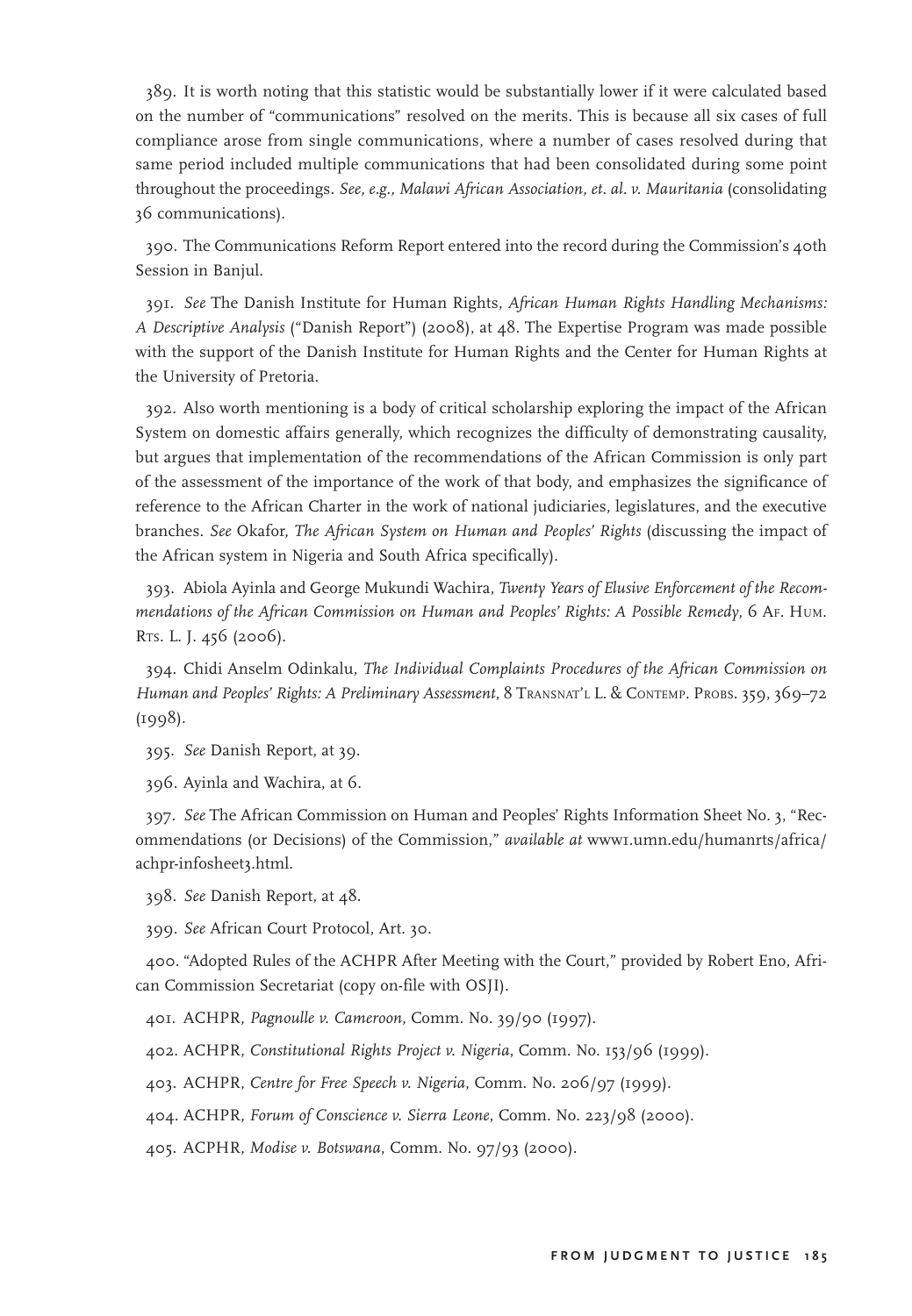406. ACPHR, *Amnesty International v. Zambia*, Comm. No. 212/98 (1999).

407. *See* Okafor; *The African System on Human and Peoples' Rights*, at 424 (2004); *see also* Okafor, THE AFRICAN HUMAN RIGHTS SYSTEM (2007).

408. ACHPR, *Constitutional Rights Project v. Nigeria*, Comm. No. 153/96 (1999).

409. *See* Viljoen and Louw, at 10.

410. ACHPR, *Centre for Free Speech v. Nigeria*, Comm. No. 206/97 (1999).

411. *See* Viljoen and Louw, at 10.

412. *See* Okafor, *The African System on Human and Peoples' Rights*, at 424.

413. ACHPR, *Forum of Conscience v. Sierra Leone*, Comm. No. 223/98 (2000).

- 414. ACHPR, *Pagnoulle v. Cameroon*, Comm. No. 39/90 (1997).
- 415. *See* Viljoen and Louw, at 8.
- 416. ACPHR, *Modise v. Botswana*, Comm. No. 97/93 (2000).

417. Interview with Chidi Odinkalu, OSJI Senior Legal Officer, October 2009.

418. ACPHR, *Amnesty International v. Zambia*, Comm. No. 212/98 (1999).

419. Note that there is a fair amount of overlap between categories (1) and (2), and that (2) was used primarily to group cases involving political parties and journalists.

420. Chidi Anselm Odinkalu, *Implementing Economic, Social and Cultural Rights under the African Charter on Human and Peoples' Rights*, in THE AFRICAN CHARTER ON HUMAN AND PEOPLES' RIGHTS: THE SYSTEM IN PRACTICE 1986–2000 209 (2002).

421. *Id*. at 210.

422. *Id*. at 211–12.

423. ACPHR, *The Social and Economic Rights Action Center and the Center for Social and Economic Rights v. Nigeria*, Comm. No. 155/96 (2001).

424. *See* Viljoen and Louw, at 19–21.

- 425. ACHPR, *Rights International v. Nigeria*, Comm. No. 215/98 (1999).
- 426. ACPHR, *Huri-Laws v. Nigeria*, Comm. No. 225/98 (2000).
- 427. ACHPR, *Interights et. al v. Islamic Republic of Mauritania*, Comm. No. 242/01 (2003).
- 428. ACPHR, *Forum of Conscience v. Sierra Leone*, Comm. No. 223/98 (2000).
- 429. ACPHR, *Amnesty International v. Zambia*, Comm. No. 212/98 (1999).
- 430. ACPHR, *Purohit and Moore v. the Gambia*, Comm. No. 241/01 (2003).

431. ACPHR, *The Social and Economic Rights Action Center and the Center for Social and Economic Rights v. Nigeria*, Comm. No. 155/96 (2001).

- 432. Interview with Chidi Odinkalu, OSJI Senior Legal Officer, October 2009
- 433. *Id*. (discussing the *Modise v. Botswana* case).

434. *Id*.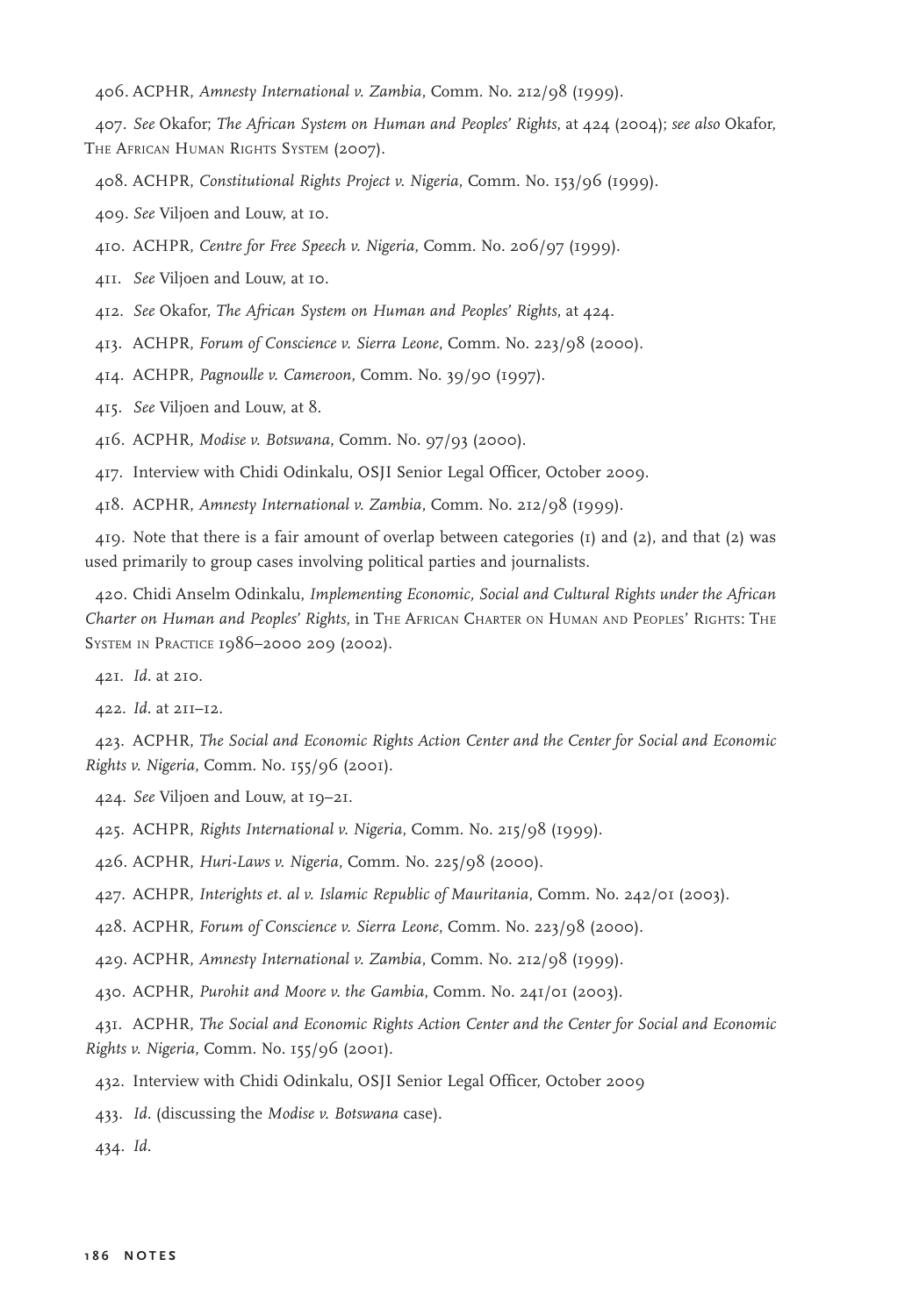435. *See* Okafor, THE AFRICAN HUMAN RIGHTS SYSTEM, at 91–154.

436. While this case did result in implementation, it is difficult to refer to a case about the execution of 34 people without due process as a "success story."

437. *See* Viljoen and Louw, at 9–11.

438. *Id.* at 5, n. 54.

439. *Id.* at n. 38.

440. ACHPR, *Malawi African Association, et al. v. Mauritania*, Comm. Nos. 54/91, 61/91, 98/93, 164/97-196/97, 210/98 (2000).

441. "Resolution On The Creation Of A Working Group On Specific Issues Relevant To The Work Of The African Commission On Human And Peoples' Rights," ACHPR /Res.77(XXXVII)05.

442. "Final Communiqué of the 38th Ordinary Session of the African Commission on Human and People's Rights," Banjul, The Gambia, Nov. 21–Dec. 5, 2005.

443. *See* 23rd Activity Report.

444. *See* Danish Report, at 48.

445. *Id*.

446. Final Communiqué of the 40th Ordinary Session of the African Commission on Human and People's Rights, held in Banjul, the Gambia, Nov. 15–19, 2006.

447. This Resolution was referenced by Viljoen in an interview, who indicated that it incorporated many of the suggestions outlined in the study, but it does not appear in the public record.

448. Interview with Robert Eno, ACHPR Secretariat, December 2009.

449. *Id.*

450. Under Article 5(1) of the African Court Protocol, the following entities are entitled to submit cases before the Court: (a) The Commission; (b) The state party which has lodged a complaint to the Commission; (c) The state party against which the complaint has been lodged at the Commission; (d) The state party whose citizen is a victim of human rights violation; (e) African Intergovernmental Organizations. Further, a state can petition to join a case in which it has an interest, and individuals can submit cases if the state named in the petition has recognized the capacity of the court to hear such direct petitions. *See* African Court Protocol at Art. 5(2), (3).

451. *Id*. at R. 121(2), (3).

452. *Id*. at R. 121(4).

453. *See* Rebecca Wright, *Finding an Impetus for Institutional Change at the African Court on Human and Peoples' Rights*, 24 BERKELEY JOURNAL OF INTERNATIONAL LAW 463 (2006).

454. Rules of Procedure of the African Court of Human and Peoples' Rights, R. 64.1.

455. *Id*. at R. 64.2.

456. In addition to individual communications, four of the treaty bodies are empowered to consider inter-state complaints; however, to date, no state has ever made use of this procedure. Certain treaty bodies may also conduct confidential, on-site inquiries when they have reason to believe that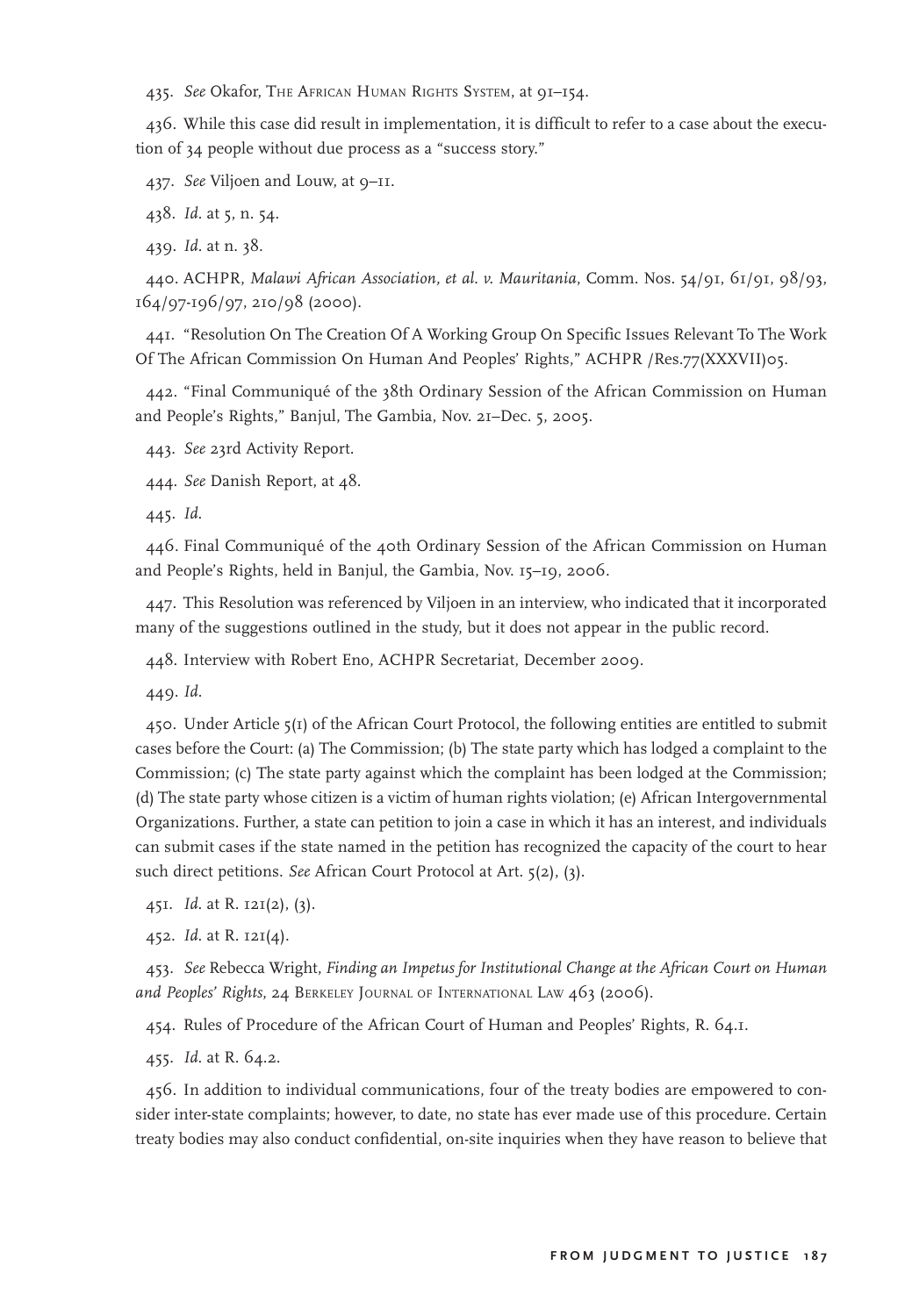a state party is committing serious or systematic violations of a treaty provision, but such inquiries have been infrequent.

457. Optional Protocol to the International Covenant on Civil and Political Rights, G.A. Res. 2200A (XXI); Optional Protocol to the Convention on the Elimination of All Forms of Discrimination against Women, G.A. Res. A/54/4; Optional Protocol to the Convention on the Rights of Persons with Disabilities, G.A. Res. 61/106.

458. Convention Against Torture and Other Cruel, Inhuman or Degrading Treatment or Punishment, G.A. Res. 3452 (XXX); International Convention on the Elimination of All Forms of Racial Discrimination, G.A. Res. 2106 (XX).

459. The Human Rights Committee is composed of 18 independent experts who meet three times a year for four-week periods; to date, 113 of the 165 states parties to the ICCPR are also parties to the Optional Protocol.

460. Report of the HRC, UN Doc. A/64/40 (Vol. I) (Oct. 2008–Jul. 2009), para. 232.

461. *Id.* (emphasis added). Those states in which satisfactory responses were received include Australia, Bolivia, Burkina Faso, Cameroon, Canada, Central African Republic, Colombia, Czech Republic, Denmark, Dominican Republic, Ecuador, Finland, France, Georgia, Ireland, Latvia, Lithuania, Mauritius, Namibia, The Netherlands, New Zealand, Norway, Peru, Philippines, Poland, Senegal, Serbia and Montenegro, Slovakia, Trinidad and Tobago, Ukraine, Uruguay, and Zambia. Another statistical survey compiled by the Petitions Section, current as of April 2010, indicates that the Committee has adjudicated  $716$  cases on the merits and found violations in  $574$ , not  $546$ . This discrepancy likely reflects the number of additional violation findings that the committee made between when the Annual Report was released, in October 2009, and April 2010. *See* "Statistical Survey of Individual Complaints Dealt with by the Human Rights Committee Under the Optional Protocol to the International Covenant on Civil and Political Rights" (Apr. 7, 2010), *available at*  www2.ohchr.org/english/bodies/hrc/procedure.htm.

 $462$ . Report of the HRC, UN Doc.  $A/64/40$  (Vol. I), para. 232.

463. *Id.* at paras. 232–33.

464. "Miscellaneous" encompasses cases where the Petitions Section indicated that the state party's response was not yet due, or cases in which it is unclear whether the committee considered follow-up measures to be necessary. For instance, of the latter, 60 of these miscellaneous cases concern representations made by Jamaica in response to complaints that had been filed by individuals sentenced to death, who complained of violations of their right to a fair trial and conditions on death row. It is also apparent that nearly all of the "response not yet due" cases need to be updated, as none of them were decided later than 2007; thus, the deadline for a response has long since expired.

465. *See, e.g.,* UN Hum. Rts. Comm., Case No. 802/1998, *Rogerson v. Australia* (Apr. 3, 2002); Case No. 455/1991, *Singer v. Canada* (Apr. 8, 1993); Case Nos. 666/1995, *Foin v. France*, 698/1996, *Maille v. France*, 690/1996, *Venier v. France*, 691/1996, *Nicolas v. France* (Nov. 9, 1999) (noting that because state party had already amended law establishing differences between military and national alternative service, the finding of a violation was sufficient remedy).

466. Report of the HRC, UN Doc. A/54/40 (Vol. 1) (1999), paras. 458–59.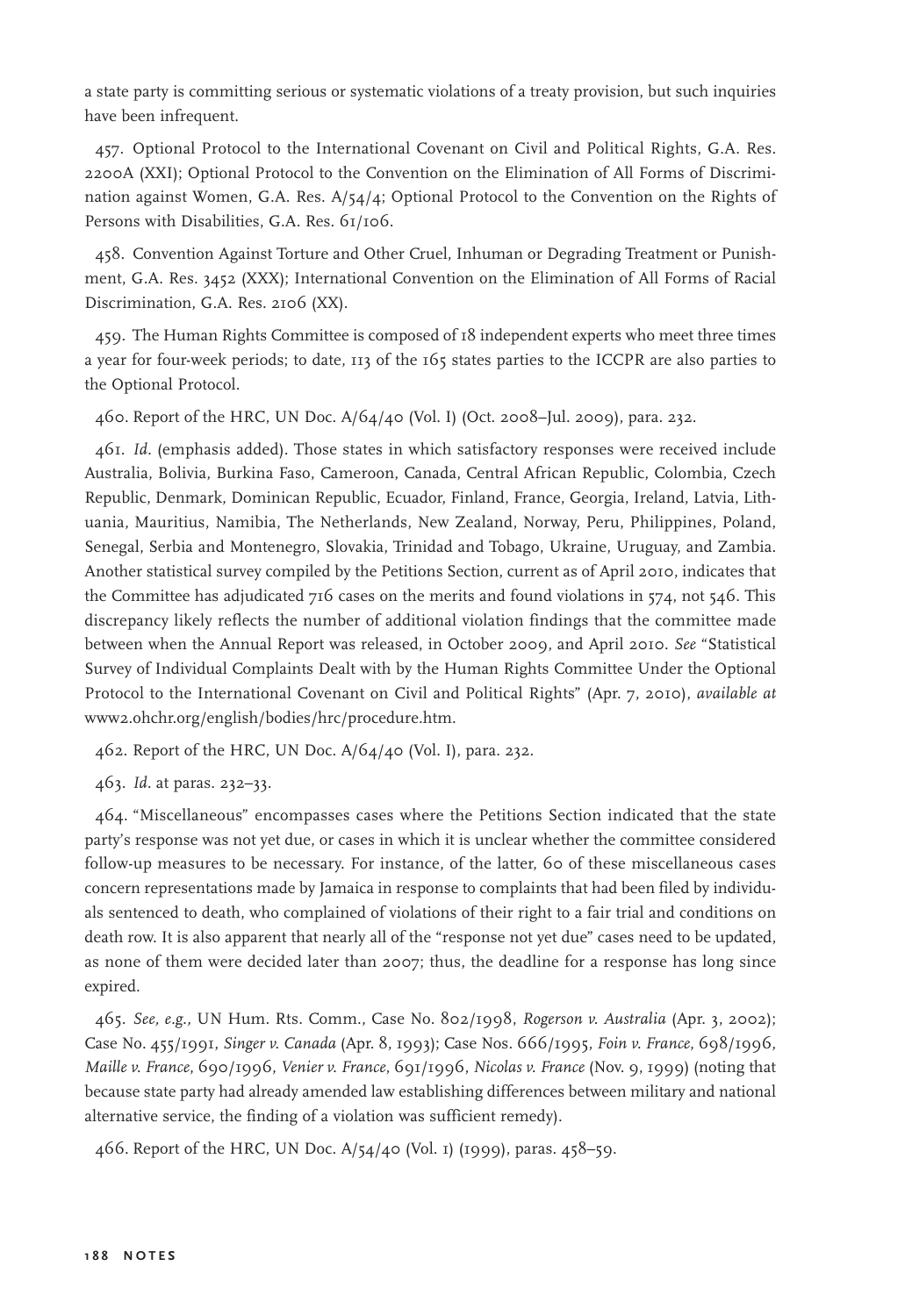467. Anne Bayefsky, "The UN Human Rights Treaty System: Universality at the Crossroads" (April 2001), at 33, *available at* www.bayefsky.com/report/finalreport.pdf.

468. Worthy of note is that more than half of the cases registered before the Human Rights Committee are declared inadmissible, which does not constitute a judgment on the merits. As of April 2010, the Petitions Section had recorded 551 cases that the Committee had dismissed on admissibility grounds, as well as another 270 that were discontinued. *Id.*

469. Henry J. Steiner, *Individual Claims in a World of Massive Violations: What Role for the Human Rights Committee?*, in THE FUTURE OF UN HUMAN RIGHTS TREATY MONITORING (Philip Alston and James Crawford eds., 2000).

470. Report of the CAT, UN Doc. A/64/44 (Nov. 2008–May 2009), at 137–139.

471. *Id.* The Committee also noted that "for various reasons no further actions should be taken under the follow-up procedure" in four cases. *Id.* at para. 92.

472. Committee Against Torture Open Forty-Fourth Session in Geneva (Apr. 26, 2010).

473. Telephone interview with Markus Schmidt, OHCHR Treaty Bodies Division, October 2009.

474. Report of CEDAW, UN Doc. A/64/38 (Nov. 2008–Feb. 2009), at 110–111. *See also* "Optional Protocol to the Convention on the Elimination of Discrimination Against Women—Jurisprudence," *available at* www2.ohchr.org/english/law/jurisprudence.htm

475. Report of CERD, UN Doc. A/63/18 (Mar.–Aug. 2008), at 107–109.

476. *Id.*

477. Markus G. Schmidt, *Follow-Up Mechanisms Before UN Human Rights Treaty Bodies and the UN Mechanisms Beyond*, in THE UN HUMAN RIGHTS TREATY SYSTEM IN THE 21ST CENTURY, at 233–249. Notably, the decision to establish follow-up procedure was not without controversy, as considerable debate focused on whether the HRC was acting *ultra vires* in creating a Special Rapporteur to address the problem of enforcement, when its Views were not legally binding. Ultimately, the committee reasoned that, under the doctrine of implied powers, it had the legal authority to create the position. *Id.* This has been the legal basis for other committees' establishment of the Special Rapporteur role as well.

478. *Id.*

479. Report of the HRC, UN Doc.  $A/45/40$  (1990) Vol. 1, at  $144-45$  and Vol. II, Appendix XI, at 205–06.

480. Rules of Procedure of the Human Rights Committee, CCPR/C/3/Rev.8 (Sep. 22, 2005), R.  $IOI(2).$ 

481. *Id.*, R. 102.

482. CAT's follow-up procedure came into effect in 2002, while CERD instituted a follow-up procedure in 2005. The committee formalized CEDAW's procedure in 2008; however, its Working Group on Communications undertook follow-up activities on an *ad hoc* basis for some years prior to that time. *See* Report of CEDAW, A/64/38, at 110.

483. Rules of Procedure of the Committee Against Torture, CAT/C/3/Rev/ 4 (Aug. 9, 2002), R. 114–15; Rules of Procedure of the Committee on the Elimination of Racial Discrimination (adopted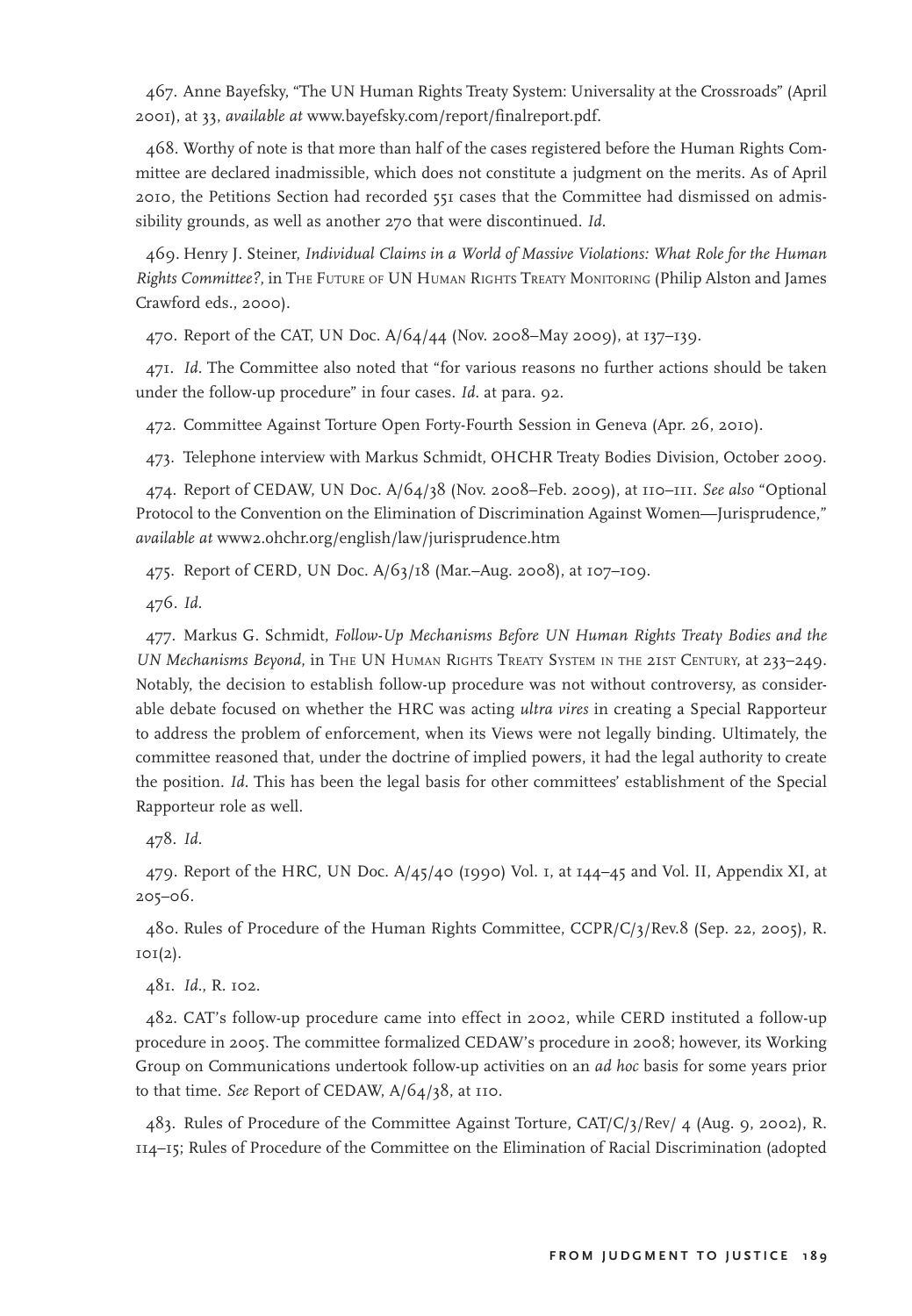Aug. 15, 2005), R. 95(6)–(7), *at* www2.ohchr.org/english/bodies/cerd/docs/newruleprocedureaugust05.pdf.

484. Optional Protocol to CEDAW, Arts. 7 and 13; "Rules of Procedure of the Committee on the Elimination of Discrimination Against Women," UN Doc. A/56/38, Appendix I, R. 73.

485. States were previously given 90 days to respond, but this was recently extended to 180 days because states complained that three months was insufficient time to prepare a response.

486. Markus Schmidt, "The Follow-Up Activities by the UN Human Rights Treaty Bodies and the OHCHR," Meeting on the Impact of the Work of the United Nations Human Rights Treaty Bodies on National Courts and Tribunals (Turku, Finland, Sep. 26–27, 2003). Where this is the case, the HRC has noted that, if a state party fails to respond during the course of its consideration of a case, the state "puts itself at a disadvantage, because the Committee is then compelled to consider the communication in the absence of full information," and "may conclude that the allegations contained in the communication are true, if they appear from all the circumstances to be substantiated."

487. Report of the HRC, UN Doc. A/61/40 (Vol. II) (2006), at 685–86.

488. CEDAW previously operated under the auspices and financial support of the Division for the Advancement of Women; however, responsibility for servicing that committee was transferred to OHCHR in January 2008.

489. *See* "Follow-Up Progress Report of the Human Rights Committee on Individual Communications," UN Doc. CCPR/C/95/4 (Feb. 17, 2009) (in English, French and Spanish); *see also* UN Doc. CCPR/C/98/3 (May 21, 2010) (updates on Algeria, Belarus, Cameroon, Canada, Colombia, Croatia, Germany, Kyrgyzstan, New Zealand, Norway, Paraguay, Philippines, Russian Federation, Spain, Tajikisatn, Uzbekistan, Zambia).

490. UN Doc. A/61/40, at 686.

491. E-mail communication with Darian Pavli, OSJI Legal Officer, November 2009.

492. Report of the HRC, UN Doc. A/60/40 (Vol. II) (2006), at 491.

493. Telephone interviews with Markus Schmidt, OHCHR Treaty Bodies Division, October 2009 and Professor Ivan Shearer, September 2009.

494. Schmidt, *Follow-Up Mechanisms Before UN Human Rights Treaty Bodies and the UN Mechanisms Beyond*, at 239, n. 30 ("More recently and regrettably, these meetings have taken place with much less frequency.").

495. Report of the HRC, A/55/40, at 99. The committee further states that it "considers that staff resources to service the follow-up mandate remain inadequate, despite the Committee's repeated requests, and that this prevents the proper and timely conduct of follow-up activities, including follow-up missions and follow-up consultations."

496. *Id.*

497. Professor Shearer notes that he met with representatives from Tajikistan, against whom there are a number of unenforced cases, during the committee's 92nd session in 2008, which resulted, unusually, with the state accepting an in country follow-up visit, to "facilitate better cooperation with officials … and to contribute to better understanding of the [communications] procedure."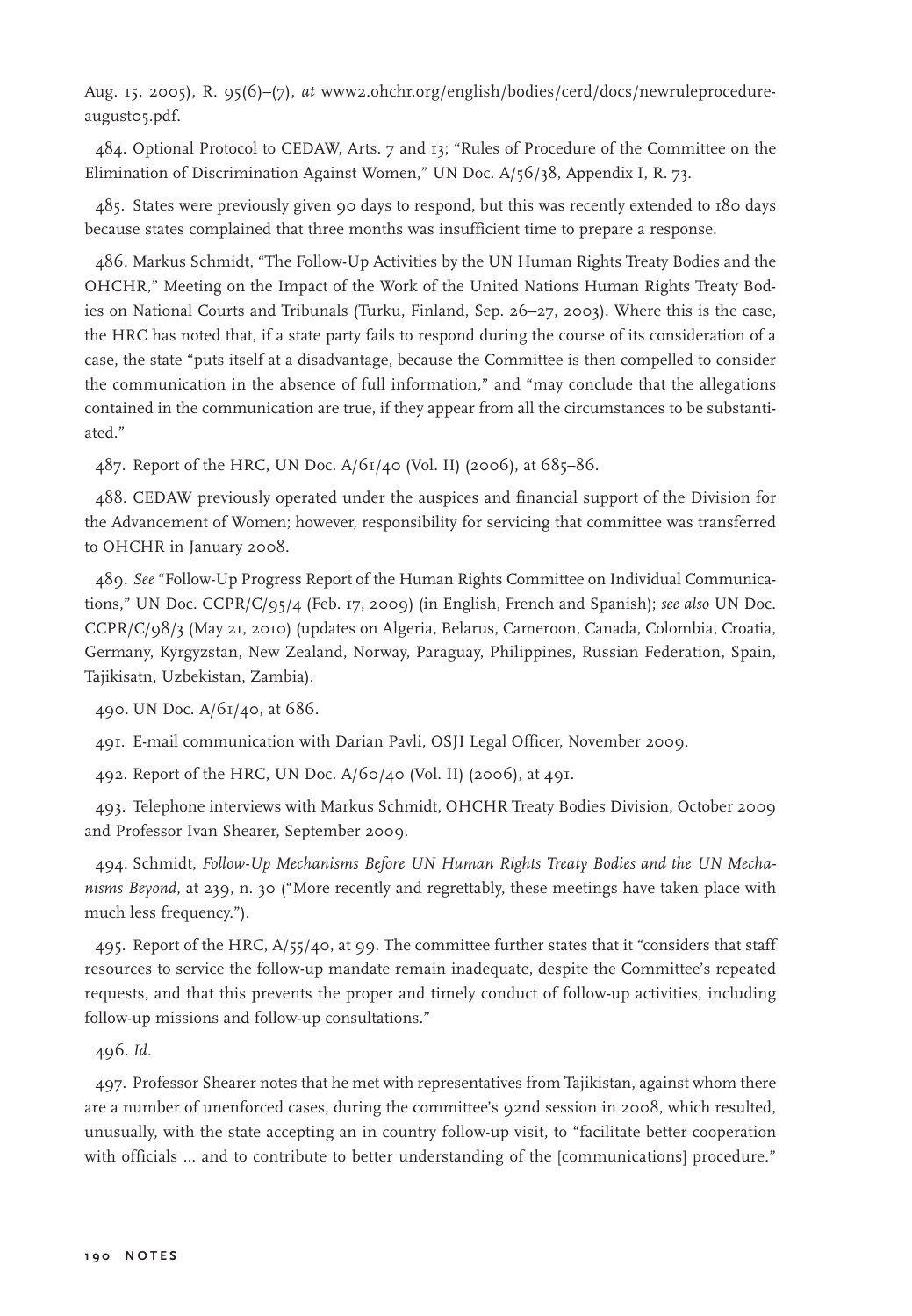*Id.* at 543–46 (concerning UN Hum. Rts. Comm., Case No. 1042/2001, *Boymurodov v. Tajikistan*) (expressing agreement to receiving a visit, in Tajikistan, of the Committee's Special Rapporteur)). However, the trip ultimately fell through.

498. In May 1998, Trinidad and Tobago also withdrew from the ICCPR's Optional Protocol and then immediately re-acceded with a reservation purporting to deny any prisoner under sentence of death from petitioning the committee. *See, e.g.,* Laurence R. Helfer, *Overlegalizing Human Rights: International Relations Theory and the Commonwealth Caribbean Backlash Against Human Rights Regimes*, 102 COL. L. R. 1832 (2002) (discussing why, in the late 1990s, three Commonwealth Caribbean governments denounced human rights agreements and withdrew from the jurisdiction of international human rights tribunals).

499. Schmidt, *Follow-Up Mechanisms Before UN Human Rights Treaty Bodies and the UN Mechanisms Beyond*, at 233.

500. Steiner, at 23. At the same time, as other commentators have noted, the HRC "has taken steps toward imbuing its views with a tone that suggests [its views] are de facto legally binding in character," articulating "an interpretation of the ICCPR strongly suggesting that its views must be obeyed." *See* Laurence Helfer and Anne-Marie Slaughter, *Toward a Theory of Effective Supranational Adjudication*, 107(2) YALE L.J. 273, 341–42 (1997).

501. Gerd Oberleitner, GLOBAL HUMAN RIGHTS INSTITUTIONS 99 (2007).

502. UN Hum. Rts. Comm., General Comment No. 33, UN Doc. CCPR/C/GC/33 (2008). *See also*  UN Hum. Rts. Comm., General Comment No. 31, UN Doc. CCPR/C/GC/21/Rev/1/Add/13 (May 26, 2004) ("Nature of the General Legal Obligation Imposed on States Parties to the Covenant").

503. *Id.*

504. Interviews with members of the Human Rights Committee, October–November 2009.

505. For instance, Manfred Nowak, until recently the Special Rapporteur on Torture, has argued that, while it "would be desirable if the decisions of UN treaty monitoring bodies were legally binding … this is not the major lacuna." *See* Manfred Nowak, *The UN High Commissioner for Human Rights: A Link Between Decisions of Expert Monitoring Bodies and Enforcement by Political Bodies*, in THE UN HUMAN RIGHTS TREATY SYSTEM IN THE 21ST CENTURY, at 251.

506. David Kretzmer, *Commentary on Complaint Processes by Human Rights Committee and Torture Committee Members*, in THE UN HUMAN RIGHTS TREATY SYSTEM IN THE 21ST CENTURY, at 164–65 ("However imperfect the present legal structure may be, it is better to work within the existing legal constraints, rather than trying to change them.").

507. David Kretzmer, "The UN Human Rights Committee and International Human Rights Monitoring," at 46, *at* www.iilj.org/courses/documents/2010Colloquium.Kretzmer.pdf.

508. Report of the HRC, UN Doc. A/51/40 (concerning UN Hum. Rts. Comm., Case No. 488/1992, *Toonen v. Australia*); UN Hum. Rts. Comm., Case No. 24/1977, *Lovelace v. Canada* (Jul. 30, 1981). In *Lovelace,* Canada amended its Indian Act and, in 1985, the Canadian Charter of Rights and Freedoms was enacted, which affirms the "right to the equal protection and equal benefit of the law without discrimination … based on race, national or ethnic origin, colour, religion, sex, age or mental or physical disability."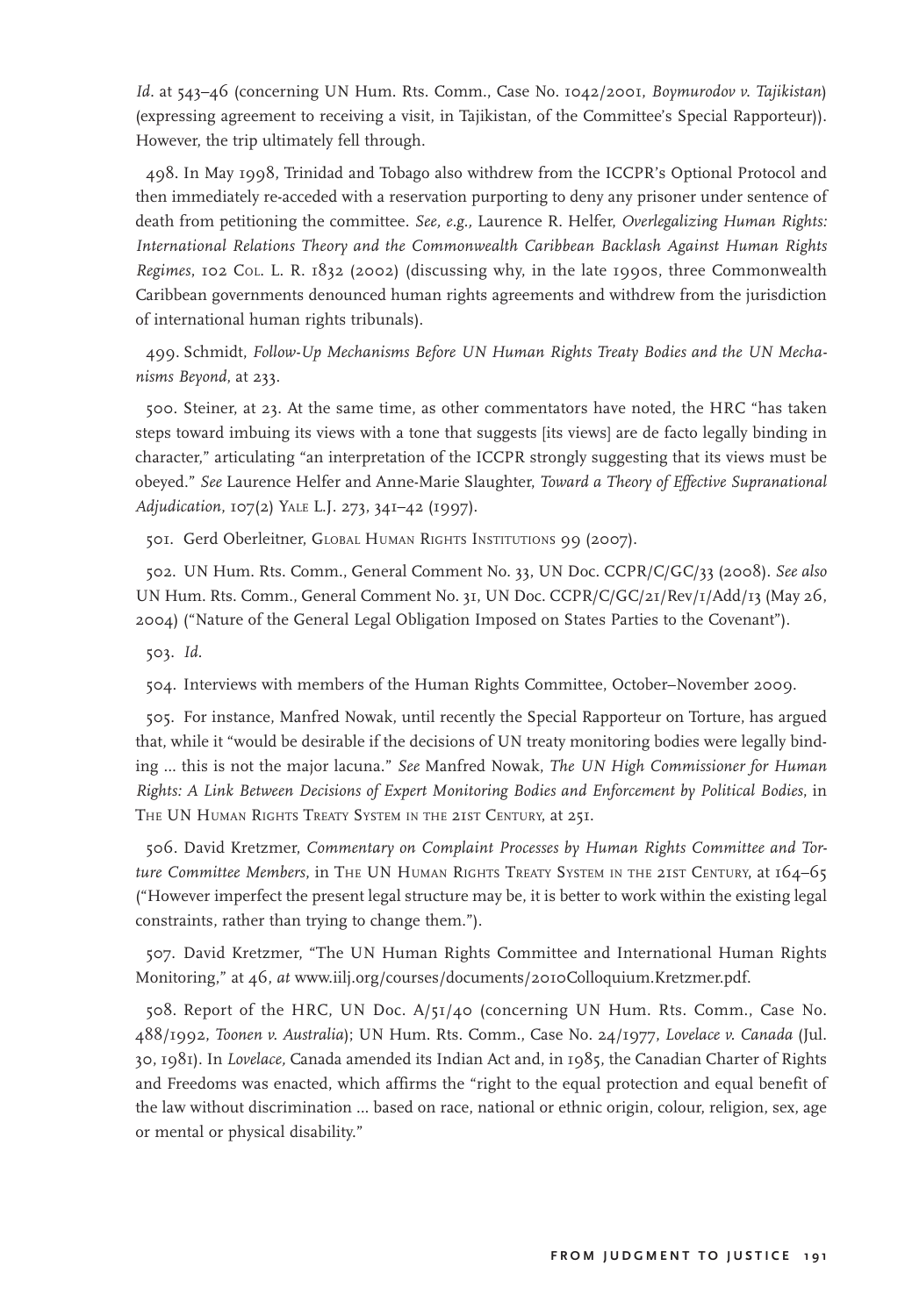509. UN Hum. Rts. Comm., Case No. 1011/2001, *Madafferi v. Australia* (Jul. 26, 2004).

510. UN Doc. A/61/40, at 687–89.

511. *Id.*

512. *Id.* at 708–09 (concerning UN Hum. Rts. Comm., Case No. 1222/2003, *Byahuranga v. Denmark*) ("The Committee regards the State party's response as satisfactory and does not intend to consider this case any further under the follow-up procedure.").

513. UN Hum. Rts. Comm., Case No. 1155/2003, *Leirvag v. Norway* (Nov. 3, 2004). *See also* UN Doc.  $A/61/40$ , at  $715$ – $17$  (commending the state party on its "prompt response" and the measures taken to remedy the infringements on religious freedom identified in the committee's Views). The European Court of Human Rights decided a similar case in 2007. *See* ECHR, Application No. 1572/02, *Folgero and Others v. Norway* (Jun. 29, 2007).

514. *See, e.g.,* UN Hum. Rts. Comm., Case No. 387/1989, *Karttunen v. Finland* ("In accordance with the provisions of [A]rticle 2 of the Covenant, the State party is under an obligation to provide the author with an effective remedy for the violation suffered.").

515. *See* D. McGoldrick, THE HUMAN RIGHTS COMMITTEE: ITS ROLE IN THE DEVELOPMENT OF THE INTER-NATIONAL COVENANT ON CIVIL AND POLITICAL RIGHTS 199 (1991) (noting that "[t]he necessity for consensus inevitably reduces clarity and precision").

516. *See, e.g.,* UN Doc. A/61/40, at 511 (noting that Belarus' diplomatic representative "expressed the need for more guidance from the Committee on the remedies expected with respect to its Views").

517. *See* UN Doc. A/64/40, at 134–36 (concerning, *inter alia*, UN Hum. Rts. Comm., Case Nos. 46/1979, *Fals Borda v. Colombia*; 64/1979, *Salgar de Montejo v. Colombia*; 181/1984, *Sanjuan Arevalo v. Colombia*; 514/1992, *Fei v. Colombia*) ("Given the absence of a specific remedy recommended by the Committee, the Ministerial Committee set up pursuant to Act No. 288/1996 did not recommend that compensation be paid to the victim.").

518. UN Hum. Rts. Comm., Case No. 1159/2003, *Sankara v. Burkina Faso* (Mar, 28, 2006).

519. UN Hum. Rts. Comm., Case No. 1493/2006, *Williams v. Spain* (Aug. 17, 2009).

520. *See* Report of the HRC, UN Doc. A/63/40 (Vol. II) (2008), at 522–24 (concerning, *inter alia*, UN Hum. Rts. Comm., Case No. 45/1979, *Suarez de Guerrero v. Colombia*, (killing by deliberate police action); UN Hum. Rts. Comm., Case No. 181/1984, *A. and H. Sanjuan Arevalo v. Colombia* (disappearances)).

521. *Id.* at 516–18

522. *Id.*

523. UN Hum. Rts. Comm., Case No. 630/1995, *Mazou v. Cameroon* (Jul. 26, 2001).

524. Reports of the HRC, UN Doc. A/57/40 (Vol. II) (2002), para. 235 and UN Doc. A/59/40 (Vol. II) (2004), at133 (noting that the Special Rapporteur "recommended that this case should not be considered further under the follow-up procedure as the State party had complied with the Views").

525. CEDAW Comm., Case No. 2/2003, *A.T. v. Hungary* (Jan. 26, 2005).

526. *Id.* at para. 9.6 (setting out remedies for the author of the communication and general measures).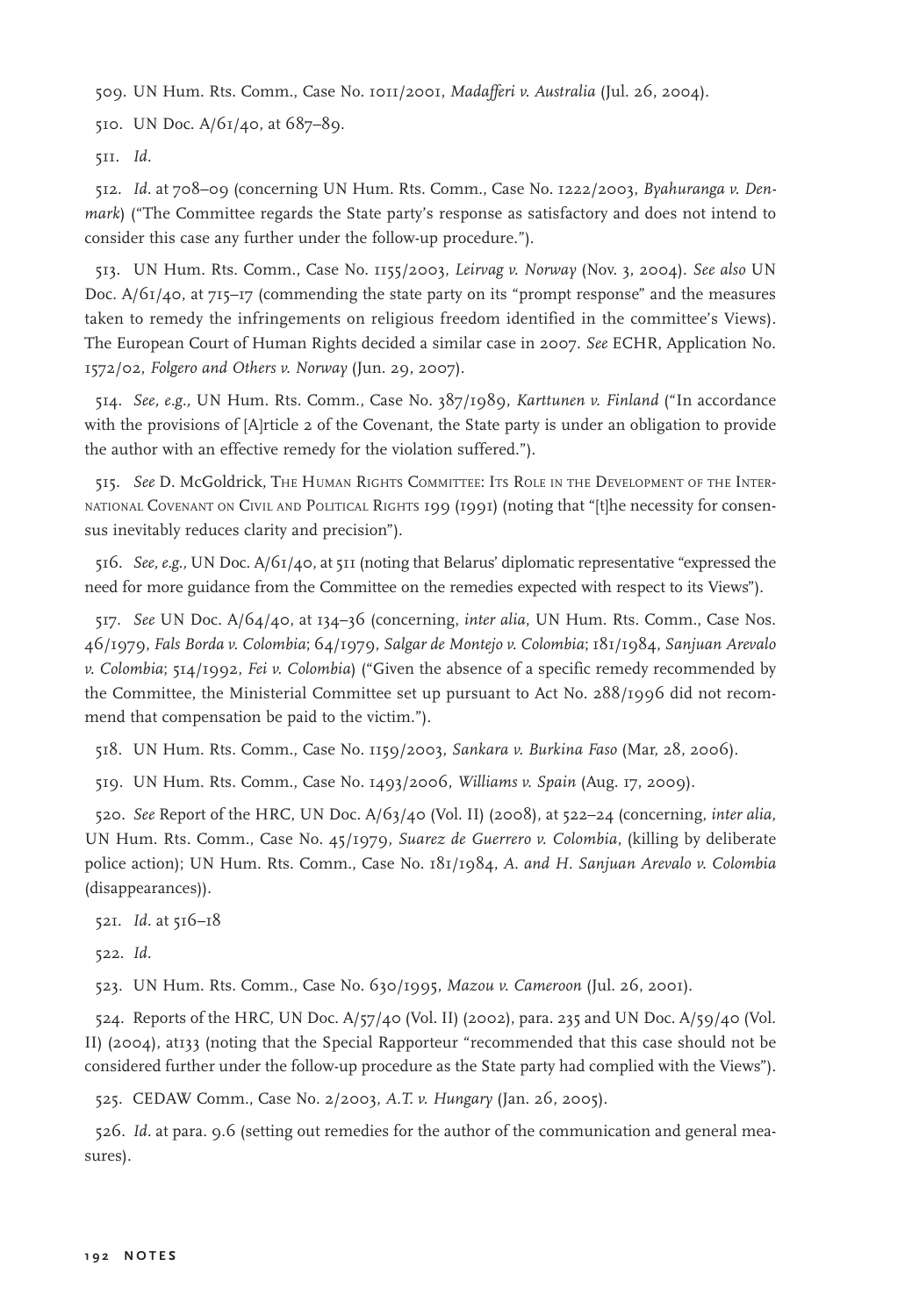527. UN Doc. A/64/38, at 123–26.

528. *Id.* at 126.

529. CEDAW Comm., Case No. 4/2004, *A.S. v. Hungary* (Aug. 29, 2006).

530. *Id.* at 18.

531. UN Doc. A/64/38, at 118–23 (meetings held in June 2007, January 2008, and October 2008).

532. *See, e.g.,* Reports of the HRC, UN Docs. A/56/40-A/61/40 (2001–06) (concerning, *inter alia*, UN Hum. Rts. Comm., Case Nos. 526/1993, *Hill v. Spain*; 701/1996, *Gomez Vasquez v. Spain*; 864/1999, *Ruiz Agudo v. Spain*; 1073/2002, *Teron Jesus v. Spain*) (Article 14 violations). Professor Natalie Molinero has noted that Spain's poor implementation record is due, in part, to a "lack of mechanisms for implementation of the Committee's views by domestic courts"; in particular, the recourse to *amparo*, which has otherwise been a useful method for securing implementation, is "only possible in limited cases." *See* Natalie Molinero, "Implementation of the Views of the UN Human Rights Committee in Spain: New Challenges," *available at* web.abo.fi/instut/imr/research/ seminars/ILA/Alvarez.doc.

533. *See, e.g.,* UN Doc. A/60/40, at 493 (concerning UN Hum. Rts. Comm., Case No. 941/2000, *Young v. Australia*) (refusing to accept committee's determination on grounds of sexual orientation in provision of social security benefits in 2007, Australia informed the committee that "further dialogue on this matter would not be fruitful and declines the offer to provide more information"); UN Doc. A/61/40 at 690–92 (concerning UN Hum. Rts. Comm., Case No. 1036/2001, *Faure v. Australia*) (rejecting the HRC's view that Australia breached Article 2 on the basis that it is an accessory right that cannot be invoked in isolation from other covenant rights); UN Doc. A/63/40 at 507–08 (concerning UN Hum. Rts. Comm., Case No. 1050/2002, *D. & E. v. Australia*) (informing the HRC that it did not accept its view that there had been an Article 9 violation and stating that the state party "does not accept the Committee's view that it should pay compensation to the authors").

534. *See, e.g.,* Reports of the HRC, UN Docs. A/55/40-A/61/40 (concerning UN Hum. Rts. Comm., Case No. 641/1996, *Waldman v. Canada*) ("express[ing] concern" that Canada had not complied with its Views, and reiterating its call that the state "adopt steps in order to eliminate discrimination on the basis of religion in the funding of schools in Ontario"); UN Doc.  $A/63/40$ , at  $519-21$  (concerning UN Hum. Rts. Comm., Case No. 1052/2002, *N.T. v. Canada*) (declining to consider the communication any further because the committee can "see no useful purpose in pursuing a dialogue" with the state party based on its unwillingness to accept the committee's Views).

535. UN Hum. Rts. Comm., Case Nos. 1255/2004, 1256/2004, 1259/2004, 1260/2004, 1266/2004, 1268/2004, 1270/2004, 1288/2004, *Shams, Atvan, Shahrooei, Saadat, Ramezani, Boostani, Behrooz, Sefed v. Australia* (Jul. 20, 2007).

536. UN Doc. A/63/40, at 508–10.

537. UN Hum. Rts. Comm., Case No. 1180/2003, *Bodrozic v. Serbia and Montenegro* (Oct. 31, 2005).

538. UN Doc.  $A/63/40$ , at 540 ("On July 25 2008, the author informed the Committee that he had accepted compensation of 800,00 dinars for the violation of his rights under the Covenant.").

539. Telephone interview with Professor Michael O'Flaherty, October 2009 (concerning UN Hum. Rts. Comm., Case No. 1306/2004, *Haraldsson v. Iceland* (finding Article 26 violation)). *See*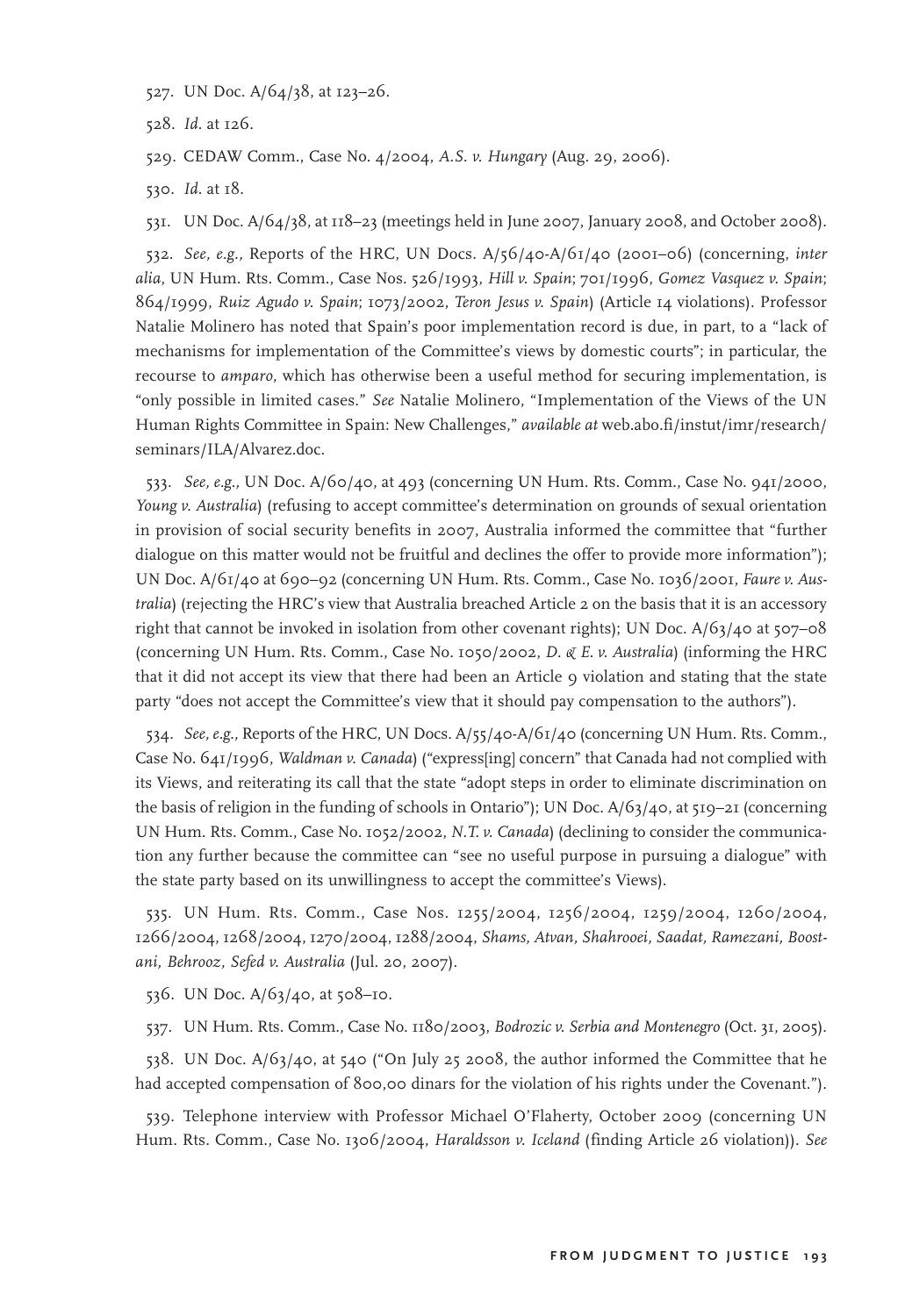*also* UN Doc. A/63/40, at 529–30 (noting that the state party provided a "detailed response" and that the Committee "welcomes the fact that [Iceland] is conducting a review of its fisheries management system and looks forward to being informed of the results as well as the implementation of the Committee's Views").

540. UN Doc. A/63/40, at 529 (noting that it "could not infer" from the Committee's Views "how far it should go for its measures to be considered effective," and seeking further guidance as to whether "minor adaptations and changes in the … fisheries management system will suffice or whether more radical changes are needed").

541. *See, e.g.,* UN Doc. A/61/40, at 694–99 (concerning UN Hum. Rts. Comm., Case No. 1207/2003, *Malakhovsky and Pikul v. Belarus*) (stating in follow-up that the state party "disagrees with the Committee's conclusion and reiterates its arguments made on the admissibility and merits of the case"); Report of the HRC, UN Doc. A/62/40 (concerning UN Hum. Rts. Comm., Case No. 889/1999, *Zheikov v. Russian Federation*) ("The Committee regrets the State party's refusal to accept the Committee's Views and considers the dialogue ongoing.").

542. UN Docs. A/61/40, at 709–10 (concerning UN Hum. Rts. Comm., Case No.414/1990, *Primo Essono v. Equatorial Guinea*; Case No. 468/1991, *Olo Bahamonde v. Equatorial Guinea*; Case Nos. 1152/2003 & 1190/2003, *Ndong et al. and Mic Abogo v. Equatorial Guinea*) ("The State party representatives were not aware of the Committee's functions (which they seemed to mix up with those of the Commission), no[r] of the above communications.").

543. Telephone interview with Markus Schmidt, OHCHR Treaty Bodies Division, October 2009.

544. *See, e.g.,* UN Docs. A/61/40, at 706–07 and A/62/40, at 671–72.

545. Telephone interview with Markus Schmidt, OHCHR Treaty Bodies Division, October 2009.

546. ECHR, Application No. 32881/04, *K.H. and Others v. Slovakia* (Apr. 28, 2009) (holding that the refusal to provide photocopies of medical records to women, who suspected they had been involuntarily sterilized, violated their right to privacy and family life).

547. Schmidt, "The Follow-Up Activities by the UN Human Rights Treaty Bodies and the OHCHR," at 5.

548. *Id.*

549. UN Doc. A/53/40, paras. 430–32 and UN Doc. A/54/40, paras. 394–97.

550. *See, e.g.,* Committee Against Torture Opens Forty-Fourth Session in Geneva (Apr. 26, 2010) ("Mr. Grossman also noted the serious need to have more meeting time, observing that if the 50 or so [s]tates parties whose reports were late were to submit those reports, the Committee would not have the time to consider them.").

551. "High Commissioner's Strategic Management Plan, 2010–11," United Nations Human Rights Office of the High Commissioner," at 136–39.

552. Rosalyn Higgins, *Opinion: Ten Years on the UN Human Rights Committee: Some Thoughts Upon Parting*, 6 EUR. HUM. RTS. L. REV. (1996), 581.

553. An early effort towards treaty body reform resulted in three reports authored between 1988 and 1996 by Philip Alston (until recently the Special Rapporteur on Extrajudicial, Summary or Arbitrary Executions), which addressed long-term approaches for "enhancing the effective operating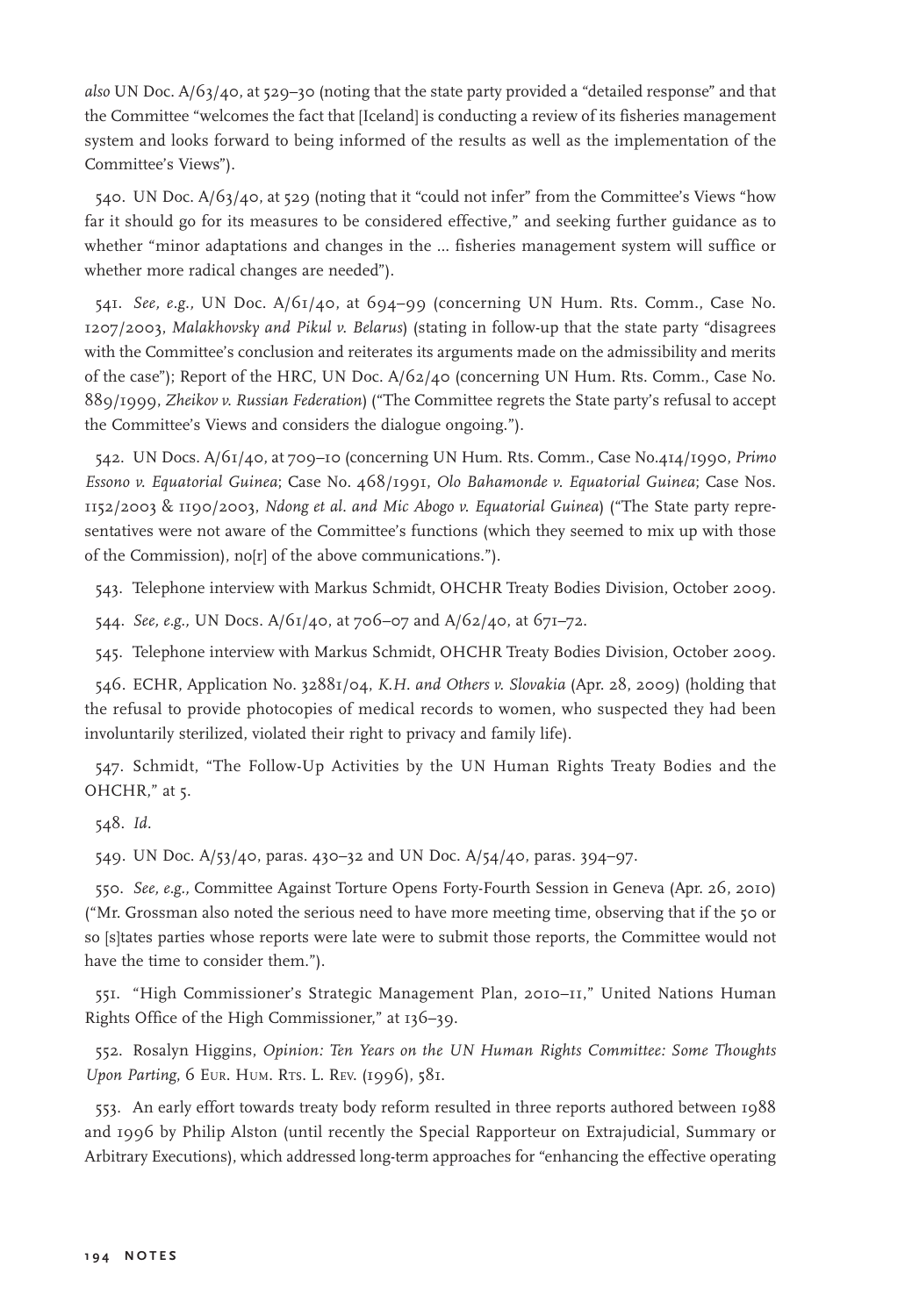of existing and prospective," in part by harmonizing and consolidating reporting guidelines. *See* UN Doc. E/CN.4/1997/74, *Final Report of the Independent Expert on Enhancing the Long-Term Effectiveness of the UN Human Rights Treaty System* (March 1997). In 2001 Ann Bayefsky also published, in collaboration with the Office of the UN High Commissioner for Human Rights, an extensive report on the treaty bodies whose primary conclusion was that, in the long term, a new optional protocol to the UN human rights treaties should establish two consolidated treaty bodies," one for considering state reports and one for "examining communications and … conducting inquiries." *See* Bayefsky, "The UN Human Rights Treaty System: Universality at the Crossroads" (April 2001).

554. UN Doc. A/59/2005, *In Larger Freedom: Towards Development, Security and Human Rights for All* (March 2005), para. 147 (requesting that "harmonized guidelines on reporting to all treaty bodies should be finalized and implemented so that these bodies can function as a unified system").

555. UN Doc. HRI/MC/2006/2, *Concept Paper on the High Commissioner's Proposal for a Unified Standing Treaty Body* (Mar. 22, 2006), *at* www.nhri.net/pdf/ConceptPaper\_HRI\_MC\_2006\_CRP\_2. pdf.

556. *See, e.g.,* Dublin Statement on the Process of Strengthening of the United Nations Human Rights Treaty Body System ("Dublin Statement"), para. 3, *at* www.nottingham.ac.uk/hrlc/documents/specialevents/dublinstatement.pdf (noting that the 2006 "concept paper" of a single unified treaty body was "not widely supported").

557. The University of Nottingham Human Rights Law Centre: Expert Workshop on Reform of United Nations Human Rights Treaty Monitoring Bodies (Feb. 2006), 31, *available at* www. nottingham.ac.uk/shared/shared\_hrlcprojects/Projects\_Current\_Projects\_Nottingham\_TB\_Workshop\_Report.pdf.

558. *Id.* at 33.

559. Interview with Markus Schmidt, OHCHR Treaty Bodies Division, October 2009. The Dublin Statement referenced above, which was signed by a number of current and former members of the treaty bodies, was the result of this November 2009 conference, hosted by the University of Nottingham's Human Rights Law Center and funded by Ireland's Department of Foreign Affairs.

560. *See* Dublin Statement, para. 14.

561. *See* Markus Schmidt, *Individual Human Rights Complaints Procedures Based on United Nations Treaties and the Need for Reform*, 41(3) BRITISH INST. OF INT'L AND COMP. L. 645, 652 (1992).

562. In devising such a revised method, reference could be made to the reporting work of several UN Special Rapporteurs. In particular, Professor Philip Alston has designed a useful tabulation that monitors his communications with states against whom complaints have been registered; it includes a classification scheme as to the type of violations alleged, the number of communications sent by the Rapporteur and responses received, and a five-part typology for evaluating the character of the state's reply (ranging from "no response" to "largely satisfactory response.") *See* UN Doc. A/HRC/11/2/Add.1, *Report of the Special Rapporteur on Extrajudicial, Summary or Arbitrary Executions—Summary of Cases Transmitted to Governments and Replies Received* (May 29, 2009), at 6–11.

563. For instance, the HRC recently issued a press release in March 2010 "deploring" the execution by Belarus of two individuals whose cases were pending before the committee on allegations that they had not received a fair trial, despite the fact that requests for interim measures of protection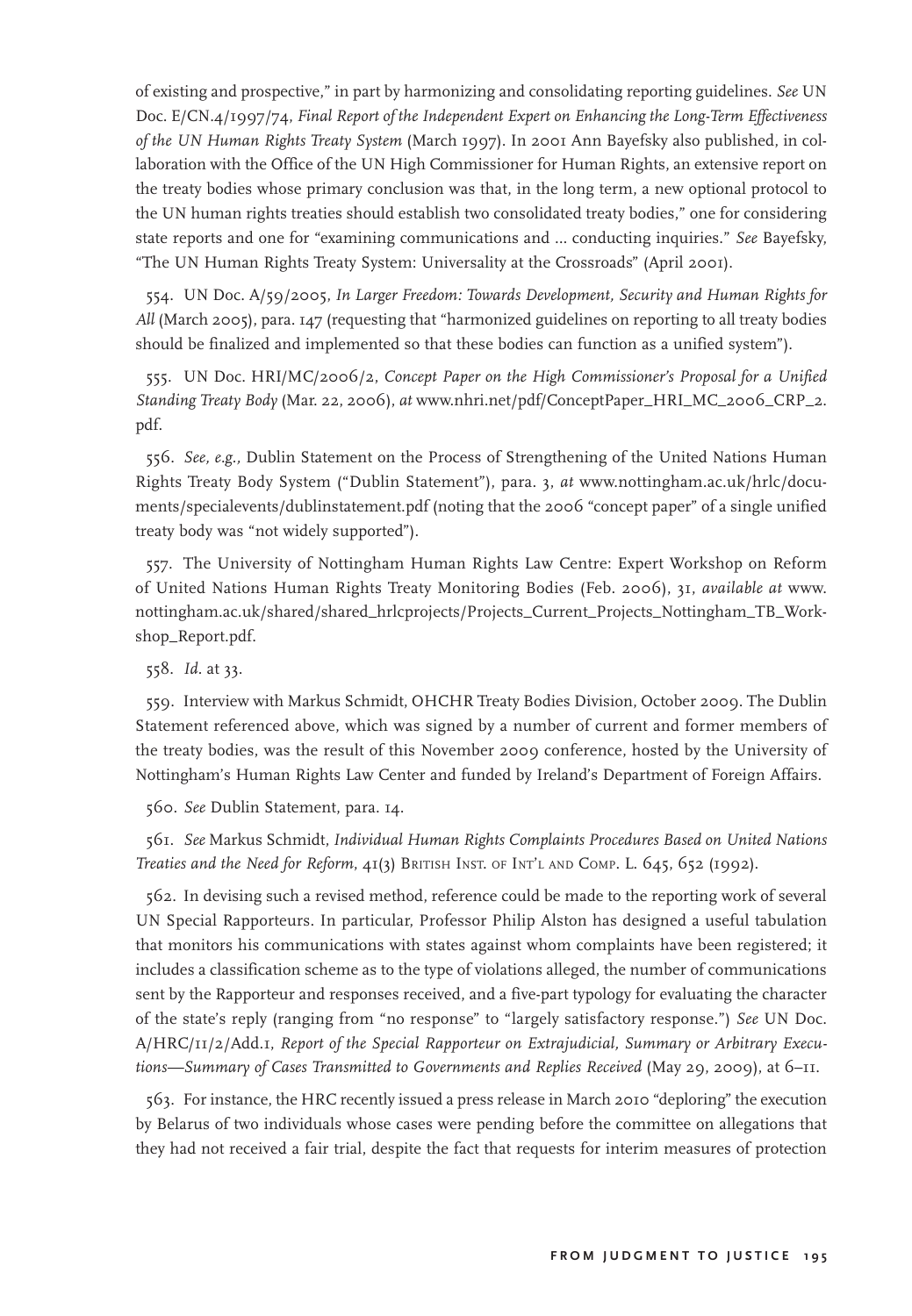had been issued by the Committee. Such instances of non-compliance, the Committee noted, amount to a "grave breach of the Optional Protocol." *See* "Human Rights Committee Deplores the Execution of Two Individuals in Belarus" (Mar. 30, 2010).

564. *See, e.g., United Nations Special Procedures: Facts and Figures 2009*, "Human Rights Stories," *available at* www.ohchr.org/english/bodies/chr/special/docs/Facts\_Figures2009.pdf.

### 565. Nowak, at 253.

566. *See, e.g.,* UN Doc. A/HRC/WG.6/7/AGO/2, *Compilation Prepared by the Office of the High Commissioner for Human Rights—Angola* (delivered to Working Group on the Universal Periodic Review) (Nov. 11, 2009) (including sections on "cooperation with special procedures" and "cooperation with treaty bodies," but limiting latter to state reporting obligations only). A review of other OHCHR reports prepared for the UPR reveals a consistent failure to include implementation data with respect to treaty body Views.

567. *See* Dublin Statement, para. 6 (noting that the "constituency for the strengthening of the treaty body system includes … UN human rights special procedures and other UN actors").

568. *See, e.g.,* Sandy Ghandhi, *The Human Rights Committee and Interim Measure of Relief*, 6 Canter. L. R. 203 (2007) (describing the Human Rights Committee as the "premier UN human rights treaty body").

569. *See, e.g.,* Jared M. Genser and Margaret K. Winterkorn-Meikle, *The Intersection of Politics and International Law: The United Nations Working Group on Arbitrary Detention in Theory and in Practice*, 39 COLUM. HUM. RTS. L. REV. 101, 104, 121–54 (2008) (describing Working Group as providing a "politically viable alternative to treaty-based human rights enforcement mechanisms," but noting it could "develop a more robust follow-up procedure").

570. *Id.* at 154–63.

571. Christof Heyns and Frans Viljoen, *The Impact of the United Nations Human Rights Treaties on the Domestic Level*, 23 HUM. RTS. Q. 483, 517–18 (2001) (noting that an "enabling domestic environment is required").

572. Steiner, at 33–34.

573. For instance, this strategy was used in the case of a petitioner, Nallaratnam Singarasa, a Sri Lankan citizen who had been convicted of terrorism-related offenses; the HRC, however, held that a number of ICCPR violations had occurred during the conduct of his criminal trial. *Se*e UN Hum. Rts. Comm., Case No. 1033/2001, *Singarasa v. Sri Lanka* (Aug. 23, 2004). Singarasa sought relief before the Supreme Court of Sri Lanka, using the HRC's Views as a basis for asking the court to exercise its inherent powers of revision. In a baffling opinion, the court rejected Singarasa's claim, in part on the basis that Sri Lanka's accession to the ICCPR's Optional Protocol was unconstitutional. *See Singarasa v. Attorney General*, S.C. SPL (LA) No. 182/99 (2006). While the court's opinion was damaging to Singarasa, it has received widespread attention for its poor reasoning and "complete misunderstanding of the international legal significance of accession to the Protocol," further underscoring the need to enhance implementation at the national level. *See* Nigel Rodley, *The* Singarasa Case: Quis Custodiet …? *A Test for the Bangalore Principles of Judicial Conduct*, 41 ISR. L. R. 500–21 (2008).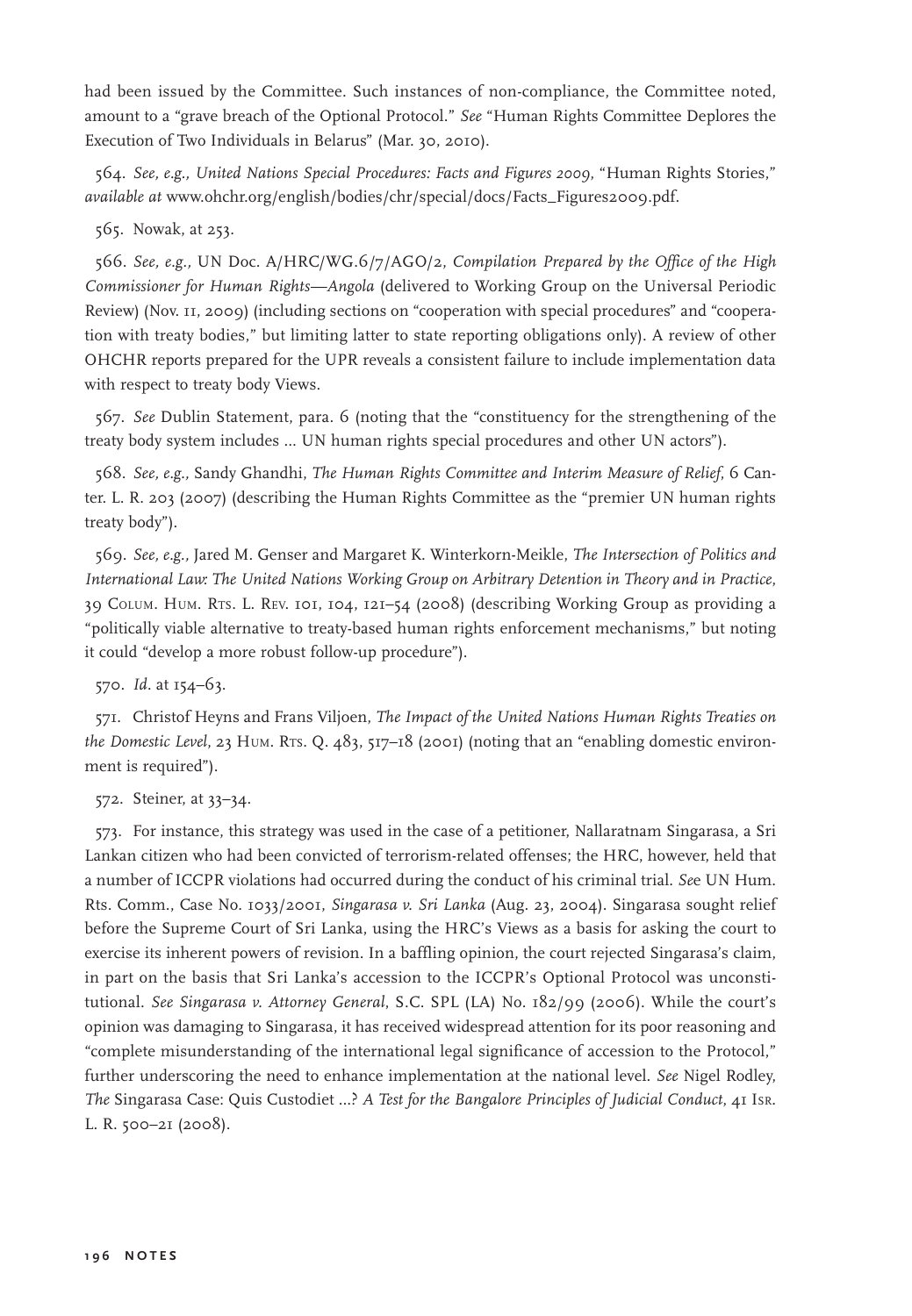574. "Judicial Colloquium on the Domestic Application of International Human Rights Norms, Outcome Documents" (Mar. 23–25, 2009).

575. See, e.g., UN CERD., General Comment No. 17, *Establishment of National Institutions to Facilitate Implementation of the Convention* (Mar. 25, 1993) (recommending that states parties "establish national commissions or other appropriate bodies" to monitor compliance with the provisions of the Convention on the Elimination of Racial Discrimination); UN Hum. Rts. Comm., General Comment No. 31, UN Doc. CCPR/C/21/Rev/1/Add.13 (May 26, 2004), para. 15 ("Administrative mechanisms are particularly required to give effect to the general obligation to investigate allegations of violations promptly, thoroughly and effectively through independent and impartial bodies. National human rights institutions, endowed with appropriate powers, can contribute to this end.").

576. *See* "Democracy Bridge: Multilateral Regional Efforts for the Promotion and Defense of Democracy in Africa and America," *at* www.oas.org/sap/docs/BRIDGE\_20-12-07\_complete.pdf

577. *See* "Enhancing Cooperation Between Regional and International Mechanisms for the Promotion and Protection of Human Rights: Developments Regarding the Cooperation Between the International Human Rights Systems and regional Human Rights Mechanisms," *at* http://bangkok.ohchr.org/files/International\_Workshop\_Geneva\_May\_2010.pdf. This event, which brought together some 300 representatives from international human rights organizations in Geneva, fostered important dialogue about proposals for cooperation between UN mechanisms and regional human rights bodies, and specifically identified enhanced follow-up to decisions and recommendations of regional human rights mechanisms and the international human rights system as a main area for potential cooperation. As part of the same initiative, conferences were also held to promote regional consultation within Europe and the Americas as well.

578. *See, e.g.,* "Reparations in the Inter-American System: A Comparative Approach," 56 AM. U.L. REV. 1375 (August 2007) (record of conference proceedings); "Advocacy before Regional Human Rights Bodies: A Cross Regional Agenda," 9 AM. U. L. REV. 163 (October 2009); *see also* "Facing the Past: International Conference on the Effectiveness of Remedies for Grave Historical Injustices," International Center for Transitional Justice (March 2010), *available at* www.ictj.org/en/news/ event/3564.html.

579. Protocol No. 11 to the Convention for the Protection of Human Rights and Fundamental Freedoms, E.T.S. 155.

580. Marie-Aude Beernaert, *Protocol 14 and New Strasbourg Procedures: Towards Greater Efficiency? And At What Price?* EUR. HUM. RTS. L. R. 544, 546 (2004, No. 5).

581. *See* Secretary General of the Council of Europe (Mr. Terry David), "Some Starting Points for our Reflection on the Future of the Court," in *Future Developments of the European Court of Human Rights in Light of the Wise Persons' Report: San Marino Colloquy*, *March 22–23, 2007* (2007), at 14. *See also* Philip Leach, *On Reform of the European Court of Human Rights*, at 727 ("It seems highly likely that we will need to return to a process of filtering, possibly akin to the role played by the European Commission of Human Rights prior to the Protocol No. 11 change in 1998.").

582. *See* IA Court HR, "Statement of Motives for the Reform of the Rules of Procedure," Rules of Procedure of the Inter-American Court for Human Rights, Approved by the Court during its LXXXV Regular Period of Sessions, held from November 16 to 28, 2009, *at* http://www.corteidh. or.cr/regla\_eng.pdf.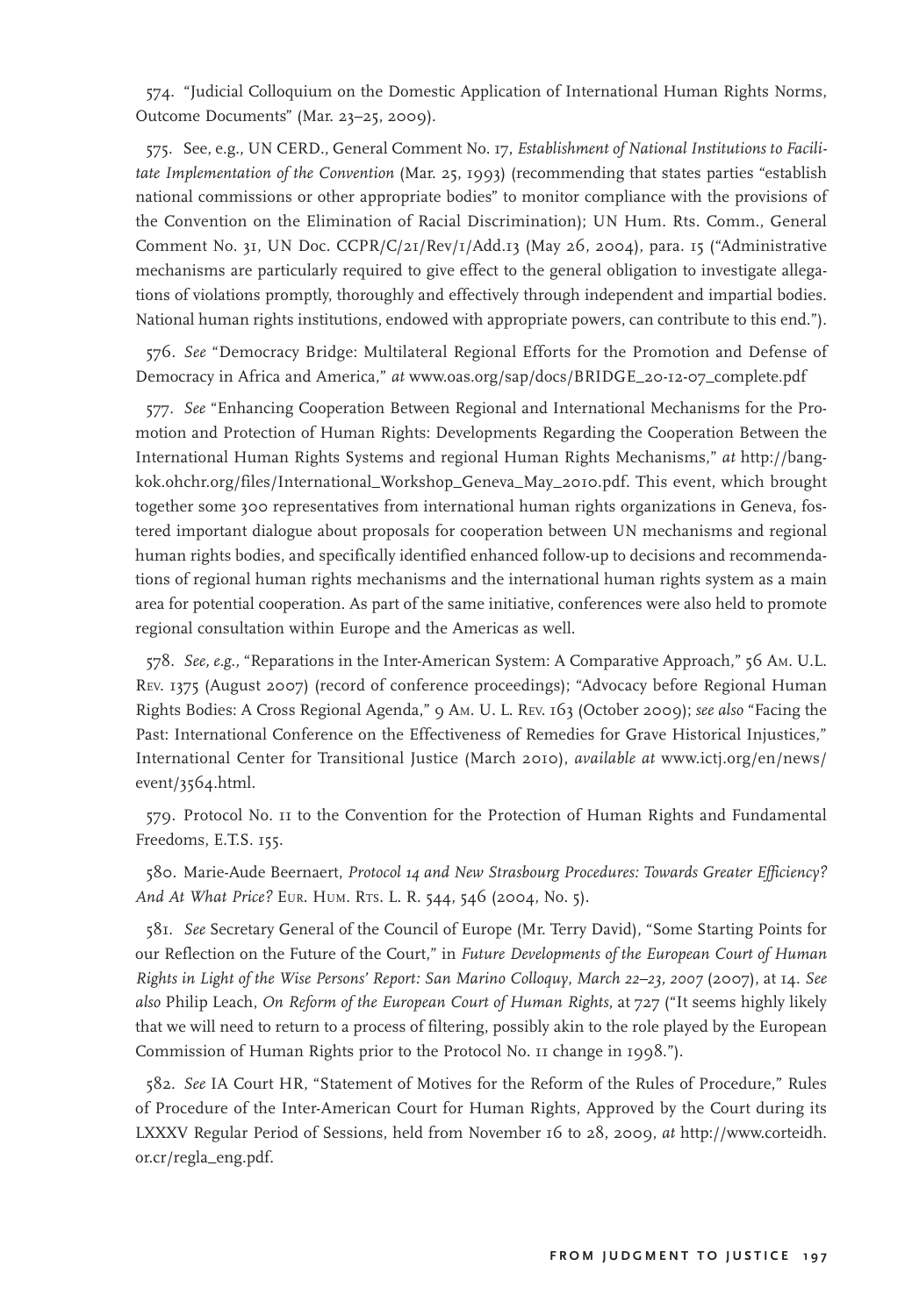583. *See* Antônio Augusto Cançado Trinidade, *Fragmentos de Primeras Memorias de la Corte Interamericana de Derechos Humanos*, JORNADAS DE DERECHO 19–27 (2007).

584. *See, e.g.*, Laplante, *Bringing Effective Remedies Home*; *see also* Yves Haeck and Johan Vande Lanotte, *Desperately Trying to Keep the Titantic Afloat: The Reform Proposals Concerning the European Convention on Human Rights after Protocol No. 14: The Report of the Group of Wise Persons… and some Further Proposals*, INTER-AM. & EUR. HUM. RTS. J. 87, 120 (2008, No. 1) ("The Court needs not only to be empowered … as the European Court of Justice can, to 'impose' financial damages in case a state does not comply with its judgment, but it should, more generally, be made competent to 'order' and 'impose' any kind of a compensatory measure when a state clearly violates the ECHR.").

585. Anthony Lester Q.C., *The Human Rights Act 1998—Five Years On*, EUR. HUM. RTS. L.R. 258, 261 (2004, No. 3).

586. Drzemczewski, *The Parliamentary Assembly's Involvement in the Supervision of the Judgments of the Strasbourg Court*, at 7.

587. *Id.*

588. "Law No 27.775, Regulate the Procedure for the Execution of Judgments Emitted by Supranational Tribunals" (June 27, 2002) (unofficial translation).

589. *See* "Law 288/96, Regulate the Procedure for the Indemnity of Victims of Human Rights Violations" (Jul. 5, 1996) (unofficial translation).

590. One such example was a symposium recently organized by the International Network for Economic, Social and Cultural Rights, Dejusticia, and the Norwegian Centre for Human Rights, entitled "Enforcement of Judgments on Economic, Social and Cultural Rights: Towards a Theory and Practice." Held in Bogota, Colombia in May 2010, the symposium sought to analyze the reasons for implementation or non-implementation of particular decisions in the regional and international bodies, as well as domestic experiences of the same in North America and Europe, Latin America, South Asia, and the Middle East and Africa. To view abstracts for the papers commissioned from the project, see www.escr-net.org/actions/actions\_show.htm?doc\_id=1156637.

591. *See* Principles Relating to the Status of National Institutions ("The Paris Principles"), G.A. Res. 48/134 (Dec. 20, 1993), *at* www2.ohchr.org/english/law/parisprinciples.htm (setting forth proposed competences and responsibilities of NHRIs, as well as methods of operation, composition, and guarantees of independence and pluralism).

592. Richard Carver, *A New Answer to an Old Question: National Human Rights Institutions and the Domestication of International Law*, 10 HUM. RTS. L.R. 1, 32 (2010).

593. Leach, *On Reform of the European Court of Human Rights*, at 727.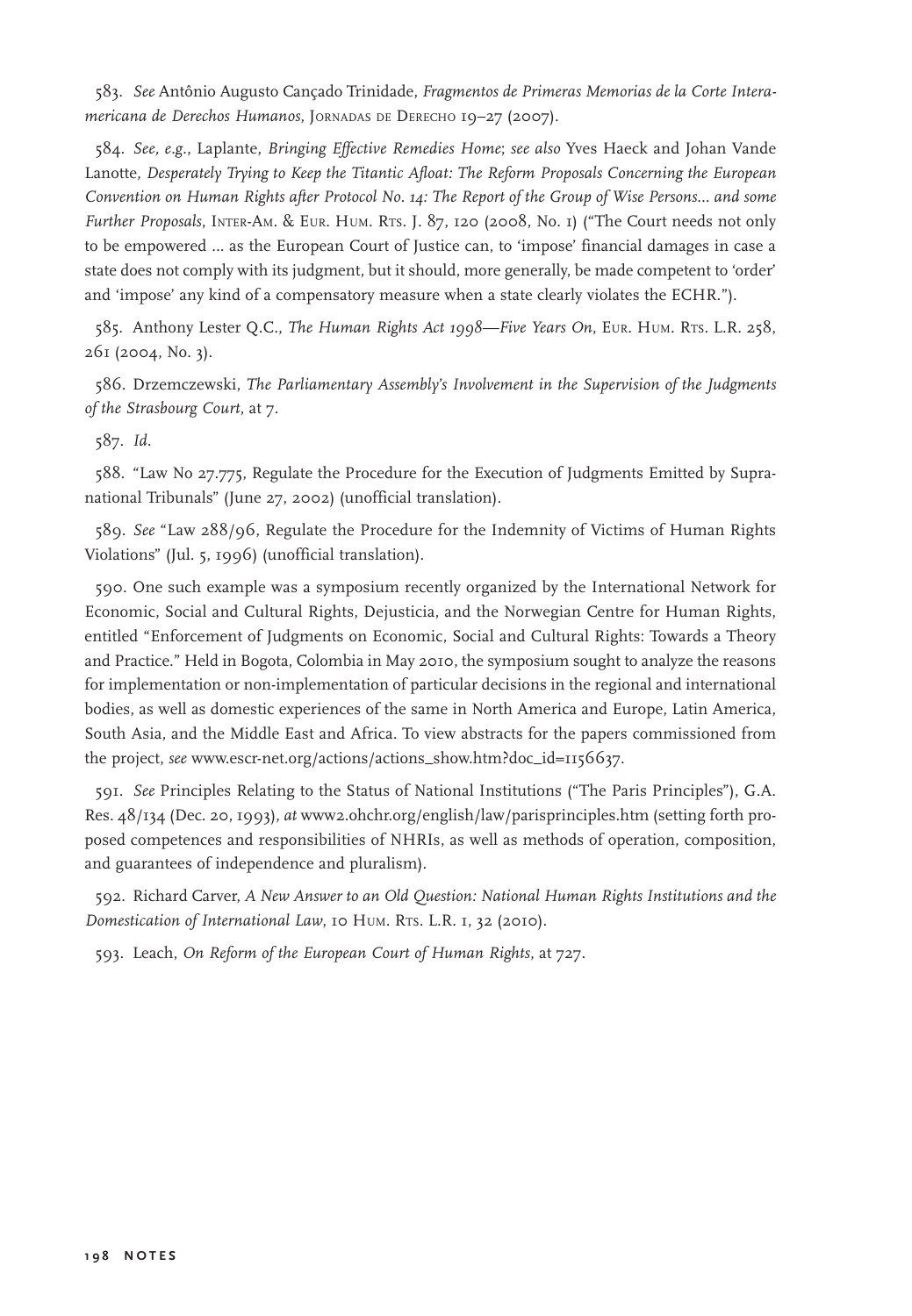# Open Society Justice Initiative

The Open Society Justice Initiative uses law to protect and empower people around the world. Through litigation, advocacy, research, and technical assistance, the Justice Initiative promotes human rights and builds legal capacity for open societies. We foster accountability for international crimes, combat racial discrimination and statelessness, support criminal justice reform, address abuses related to national security and counterterrorism, expand freedom of information and expression, and stem corruption linked to the exploitation of natural resources. Our staff are based in Abuja, Amsterdam, Bishkek, Brussels, Budapest, Freetown, The Hague, London, Mexico City, New York, Paris, Phnom Penh, Santo Domingo, and Washington, D.C.

 The Justice Initiative is governed by a Board composed of the following members: Aryeh Neier (Chair), Chaloka Beyani, Maja Daruwala, Asma Jahangir, Anthony Lester QC, Jenny S. Martinez, Juan E. Méndez, Wiktor Osiatyński, Herman Schwartz, Christopher E. Stone, and Hon. Patricia M. Wald.

The staff includes James A. Goldston, executive director; Robert O. Varenik, program director; Zaza Namoradze, Budapest office director; Kelly Askin, senior legal officer, international justice; David Berry, senior officer, communications; Sandra Coliver, senior legal officer, freedom of information and expression; Tracey Gurd, senior advocacy officer; Julia Harrington Reddy, senior legal officer, equality and citizenship; Ken Hurwitz, senior legal officer, anticorruption; Katy Mainelli, director of administration; Chidi Odinkalu, senior legal officer, Africa; Martin Schönteich, senior legal officer, national criminal justice; Amrit Singh, senior legal officer, national security and counterterrorism; and Rupert Skilbeck, litigation director.

## **www.justiceinitiative.org**

# Open Society Foundations

The Open Society Foundations work to build vibrant and tolerant democracies whose governments are accountable to their citizens. Working with local communities in more than 70 countries, the Open Society Foundations support justice and human rights, freedom of expression, and access to public health and education.

### **www.soros.org**